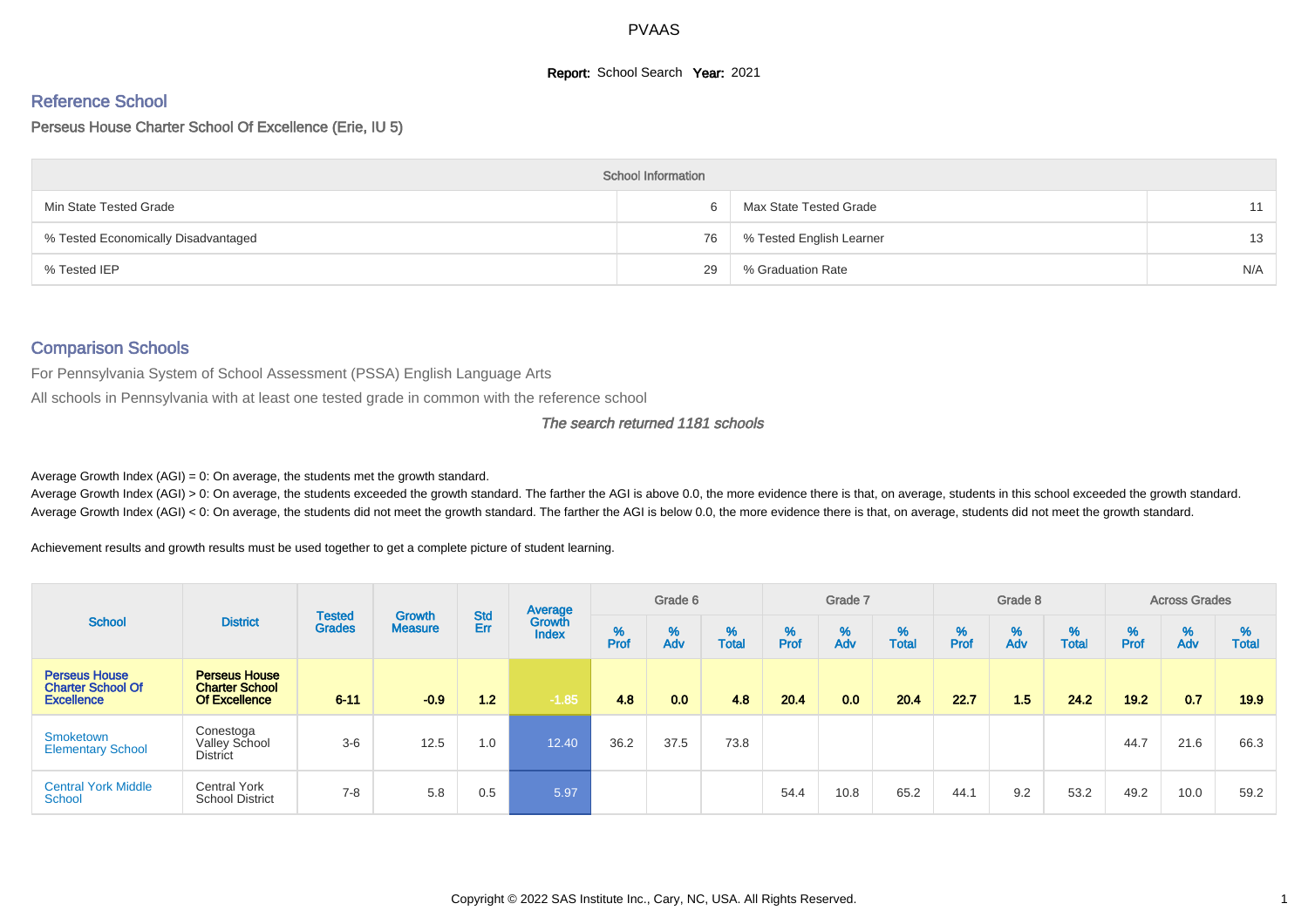|                                                                       |                                                                       | <b>Tested</b> | <b>Growth</b>  | <b>Std</b> |                                   |                  | Grade 6     |                   |           | Grade 7  |                   |              | Grade 8  |                   |              | <b>Across Grades</b> |                   |
|-----------------------------------------------------------------------|-----------------------------------------------------------------------|---------------|----------------|------------|-----------------------------------|------------------|-------------|-------------------|-----------|----------|-------------------|--------------|----------|-------------------|--------------|----------------------|-------------------|
| <b>School</b>                                                         | <b>District</b>                                                       | <b>Grades</b> | <b>Measure</b> | Err        | Average<br>Growth<br><b>Index</b> | %<br><b>Prof</b> | $\%$<br>Adv | %<br><b>Total</b> | %<br>Prof | %<br>Adv | %<br><b>Total</b> | $\%$<br>Prof | %<br>Adv | %<br><b>Total</b> | $\%$<br>Prof | %<br>Adv             | %<br><b>Total</b> |
| <b>Perseus House</b><br><b>Charter School Of</b><br><b>Excellence</b> | <b>Perseus House</b><br><b>Charter School</b><br><b>Of Excellence</b> | $6 - 11$      | $-0.9$         | 1.2        | $-1.85$                           | 4.8              | 0.0         | 4.8               | 20.4      | 0.0      | 20.4              | 22.7         | 1.5      | 24.2              | 19.2         | 0.7                  | 19.9              |
| <b>Reiffton School</b>                                                | Exeter<br>Township<br><b>School District</b>                          | $5-6$         | 6.1            | 0.6        | 7.68                              | 44.8             | 26.6        | 71.4              |           |          |                   |              |          |                   | 47.4         | 18.8                 | 66.1              |
| <b>Homer-Center</b><br>Junior/Senior High<br>School                   | Homer-Center<br><b>School District</b>                                | $7 - 11$      | 10.2           | 1.0        | 6.62                              |                  |             |                   | 48.0      | 8.2      | 56.2              | 50.8         | 14.9     | 65.7              | 49.3         | 11.4                 | 60.7              |
| Saegertown<br><b>Elementary School</b>                                | Penncrest<br><b>School District</b>                                   | $3-6$         | 10.8           | 1.2        | 9.39                              | 44.8             | 22.4        | 67.2              |           |          |                   |              |          |                   | 44.1         | 15.6                 | 59.7              |
| <b>Fort Couch Middle</b><br>School                                    | <b>Upper Saint</b><br>Clair School<br><b>District</b>                 | $7 - 8$       | 4.4            | 0.5        | 2.22                              |                  |             |                   | 58.5      | 31.1     | 89.6              | 48.9         | 42.3     | 91.2              | 53.4         | 37.1                 | 90.5              |
| <b>Circle Of Seasons</b><br><b>Charter School</b>                     | Circle Of<br>Seasons<br><b>Charter School</b>                         | $3 - 8$       | 11.4           | 1.3        | 3.16                              | 50.0             | 20.0        | 70.0              | 44.4      | 19.4     | 63.9              |              |          |                   | 50.8         | 18.6                 | 69.5              |
| <b>Eastern York Middle</b><br><b>School</b>                           | Eastern York<br><b>School District</b>                                | $6 - 8$       | 4.9            | 0.6        | 0.27                              | 49.7             | 23.1        | 72.8              | 49.4      | 24.4     | 73.8              | 50.0         | 16.5     | 66.5              | 49.7         | 21.1                 | 70.8              |
| <b>Memphis Street</b><br><b>Academy Charter</b><br>School @ Jp Jones  | <b>Memphis Street</b><br>Academy<br>Charter School<br>@ JP Jones      | $5-8$         | 4.3            | 0.8        | $-0.02$                           | 12.9             | 0.0         | 12.9              | 21.3      | 1.6      | 23.0              | 18.0         | 0.0      | 18.0              | 16.6         | 0.6                  | 17.2              |
| <b>Line Mountain Middle</b><br><b>School</b>                          | Line Mountain<br><b>School District</b>                               | $5-8$         | 5.9            | 0.7        | 1.92                              | 43.1             | 23.6        | 66.7              | 48.0      | 21.4     | 69.4              | 43.7         | 11.3     | 54.9              | 45.0         | 17.9                 | 62.9              |
| <b>South Eastern Middle</b><br>School                                 | South Eastern<br><b>School District</b>                               | $7 - 8$       | 2.4            | 0.7        | $-2.63$                           |                  |             |                   | 48.6      | 13.1     | 61.7              | 44.1         | 10.6     | 54.7              | 46.4         | 11.9                 | 58.3              |
| <b>General Nash</b><br><b>Elementary School</b>                       | North Penn<br><b>School District</b>                                  | $3-6$         | 9.1            | 1.1        | 3.60                              | 39.7             | 42.9        | 82.5              |           |          |                   |              |          |                   | 46.0         | 26.8                 | 72.8              |
| <b>Knapp Elementary</b><br><b>School</b>                              | North Penn<br><b>School District</b>                                  | $3-6$         | 9.3            | 1.2        | 5.12                              | 36.5             | 38.1        | 74.6              |           |          |                   |              |          |                   | 41.4         | 20.9                 | 62.3              |
| <b>Centerville Middle</b><br>School                                   | Hempfield<br>School District                                          | $7 - 8$       | 4.8            | 0.6        | 5.16                              |                  |             |                   | 41.8      | 24.2     | 66.1              | 39.1         | 25.9     | 65.0              | 40.6         | 25.0                 | 65.6              |
| <b>Upper Merion Middle</b><br>School                                  | <b>Upper Merion</b><br>Area School<br><b>District</b>                 | $5-8$         | 3.6            | 0.5        | 3.08                              | 45.2             | 26.4        | 71.6              | 53.5      | 10.8     | 64.3              | 43.3         | 14.0     | 57.3              | 49.6         | 14.6                 | 64.2              |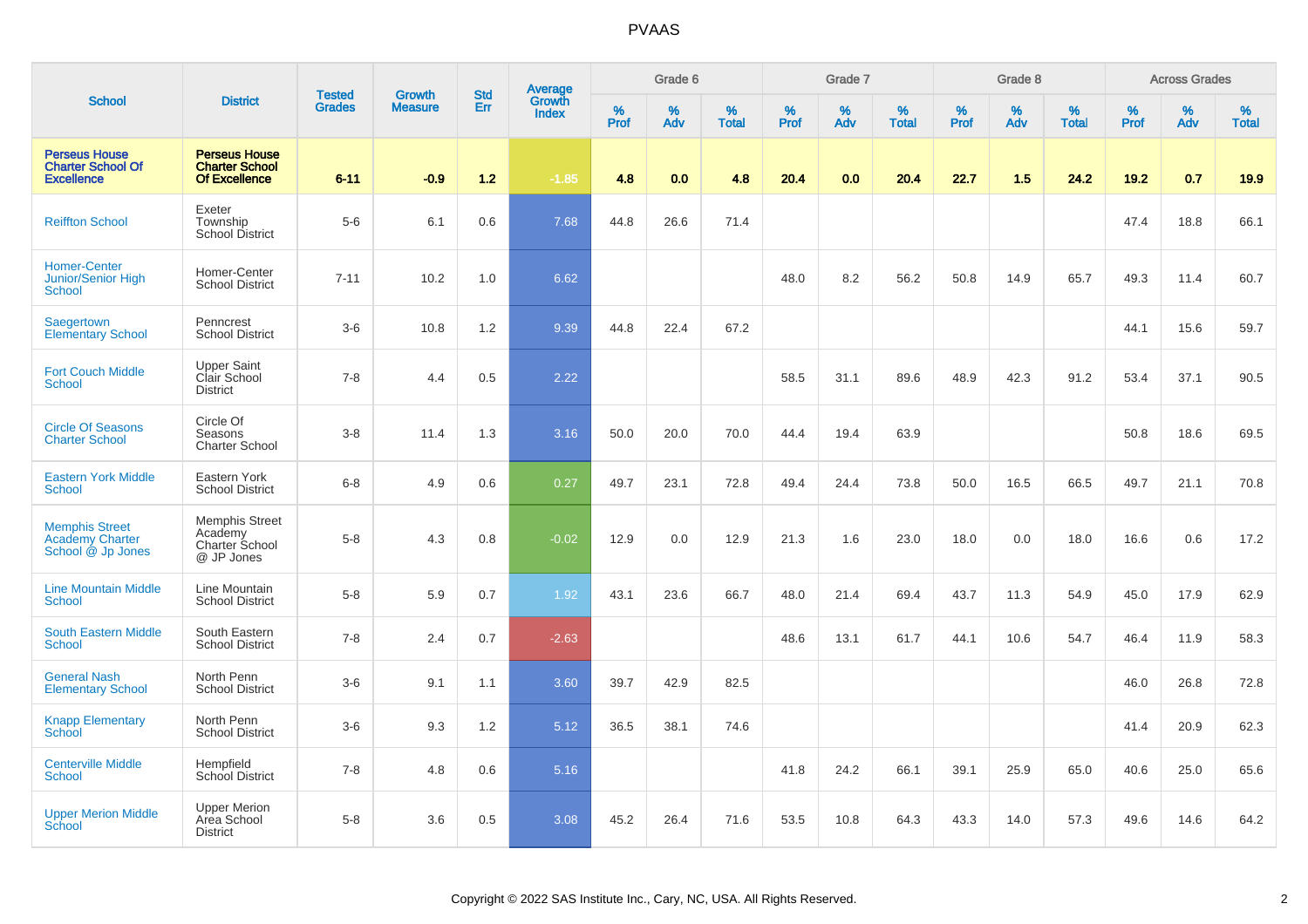|                                                                        |                                                                       |                                |                                 |                   |                                          |           | Grade 6  |                   |           | Grade 7  |                   |           | Grade 8  |                   |           | <b>Across Grades</b> |                   |
|------------------------------------------------------------------------|-----------------------------------------------------------------------|--------------------------------|---------------------------------|-------------------|------------------------------------------|-----------|----------|-------------------|-----------|----------|-------------------|-----------|----------|-------------------|-----------|----------------------|-------------------|
| <b>School</b>                                                          | <b>District</b>                                                       | <b>Tested</b><br><b>Grades</b> | <b>Growth</b><br><b>Measure</b> | <b>Std</b><br>Err | <b>Average</b><br>Growth<br><b>Index</b> | %<br>Prof | %<br>Adv | %<br><b>Total</b> | %<br>Prof | %<br>Adv | %<br><b>Total</b> | %<br>Prof | %<br>Adv | %<br><b>Total</b> | %<br>Prof | %<br>Adv             | %<br><b>Total</b> |
| <b>Perseus House</b><br><b>Charter School Of</b><br><b>Excellence</b>  | <b>Perseus House</b><br><b>Charter School</b><br><b>Of Excellence</b> | $6 - 11$                       | $-0.9$                          | 1.2               | $-1.85$                                  | 4.8       | 0.0      | 4.8               | 20.4      | 0.0      | 20.4              | 22.7      | 1.5      | 24.2              | 19.2      | 0.7                  | 19.9              |
| Cecil Intermediate<br><b>School</b>                                    | Canon-<br>Mcmillan<br><b>School District</b>                          | $5-6$                          | 2.7                             | 0.7               | 4.03                                     | 38.2      | 36.0     | 74.2              |           |          |                   |           |          |                   | 46.3      | 24.3                 | 70.6              |
| <b>Delahunty Middle</b><br><b>School</b>                               | Hermitage<br>School District                                          | $6 - 7$                        | 5.7                             | 0.7               | 4.64                                     | 33.3      | 40.3     | 73.6              | 50.4      | 24.5     | 74.8              |           |          |                   | 41.8      | 32.4                 | 74.2              |
| <b>Folk Arts-Cultural</b><br><b>Treasures Charter</b><br><b>School</b> | Folk Arts-<br>Cultural<br>Treasures<br><b>Charter School</b>          | $3 - 7$                        | 7.1                             | 1.0               | 5.64                                     | 42.2      | 37.8     | 80.0              | 52.3      | 11.4     | 63.6              |           |          |                   | 46.5      | 14.6                 | 61.1              |
| <b>Curwensville Area</b><br><b>Elementary School</b>                   | Curwensville<br>Area School<br><b>District</b>                        | $3-6$                          | 9.3                             | 1.2               | 7.63                                     | 39.1      | 30.4     | 69.6              |           |          |                   |           |          |                   | 45.6      | 20.8                 | 66.4              |
| <b>Glendale Elementary</b><br>School                                   | Glendale<br><b>School District</b>                                    | $3-6$                          | 6.7                             | 1.3               | 5.26                                     | 40.7      | 24.1     | 64.8              |           |          |                   |           |          |                   | 48.7      | 13.8                 | 62.4              |
| <b>David E Williams</b><br><b>Middle School</b>                        | Montour School<br><b>District</b>                                     | $5-8$                          | 2.4                             | 0.5               | $-2.20$                                  | 49.7      | 25.4     | 75.1              | 45.7      | 30.0     | 75.7              | 51.6      | 23.2     | 74.7              | 52.1      | 24.2                 | 76.3              |
| <b>Smethport Area</b><br><b>Elementary School</b>                      | Smethport Area<br>School District                                     | $3-6$                          | 8.8                             | 1.2               | 6.64                                     | 43.3      | 21.7     | 65.0              |           |          |                   |           |          |                   | 42.4      | 17.6                 | 60.0              |
| <b>Bedford Middle School</b>                                           | <b>Bedford Area</b><br><b>School District</b>                         | $6 - 8$                        | 4.8                             | 0.7               | 3.98                                     | 37.1      | 16.4     | 53.4              | 44.8      | 13.8     | 58.6              | 42.8      | 12.2     | 55.0              | 41.6      | 14.0                 | 55.6              |
| Armstrong<br>Junior/Senior High<br><b>School</b>                       | Armstrong<br><b>School District</b>                                   | $6 - 11$                       | 4.0                             | 0.6               | 3.78                                     |           |          |                   | 47.7      | 8.4      | 56.1              | 46.0      | 9.2      | 55.2              | 46.8      | 8.8                  | 55.6              |
| <b>North Hills Elementary</b><br>School                                | <b>Central York</b><br><b>School District</b>                         | $3-6$                          | 4.9                             | 0.7               | 6.00                                     | 42.5      | 10.6     | 53.1              |           |          |                   |           |          |                   | 43.8      | 7.7                  | 51.6              |
| <b>Spring-Ford</b><br><b>Intermediate School</b><br>5th/6th            | Spring-Ford<br>Area School<br><b>District</b>                         | $5-6$                          | 2.7                             | 0.4               | 4.43                                     | 51.9      | 27.2     | 79.1              |           |          |                   |           |          |                   | 56.7      | 20.6                 | 77.3              |
| <b>New Hope-Solebury</b><br><b>Middle School</b>                       | New Hope-<br>Solebury<br>School District                              | $6 - 8$                        | 3.0                             | 0.7               | $-0.65$                                  | 46.1      | 25.5     | 71.6              | 50.0      | 22.9     | 72.9              | 60.2      | 25.9     | 86.1              | 52.3      | 24.8                 | 77.1              |
| Foot Of Ten<br><b>Elementary School</b>                                | Hollidaysburg<br>Area School<br><b>District</b>                       | $3-6$                          | 6.1                             | 1.0               | 6.12                                     | 45.0      | 33.8     | 78.8              |           |          |                   |           |          |                   | 47.1      | 18.3                 | 65.4              |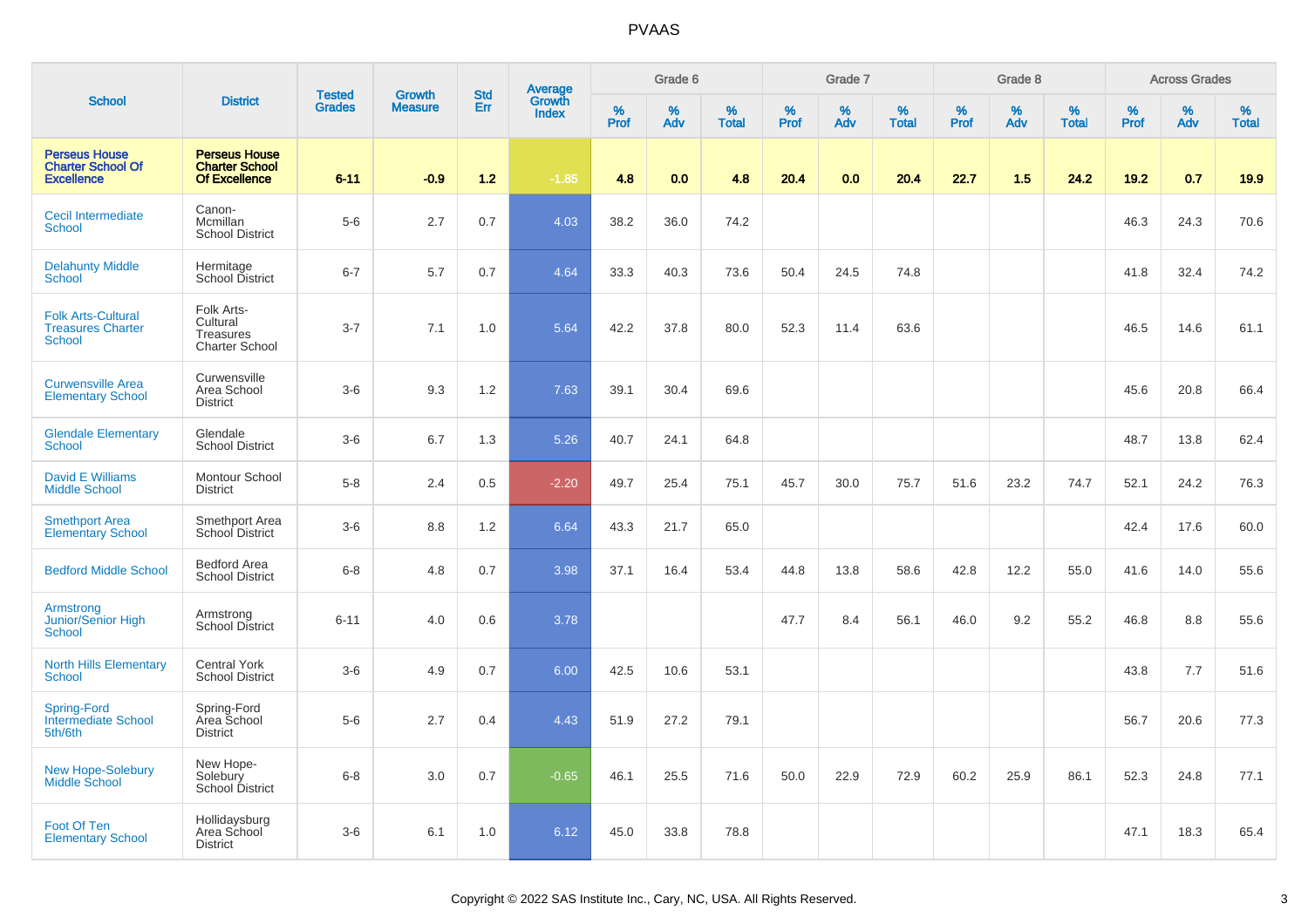|                                                                                 |                                                                       | <b>Tested</b> | <b>Growth</b>  | <b>Std</b> | <b>Average</b><br>Growth |           | Grade 6  |                   |           | Grade 7  |                   |           | Grade 8  |                   |           | <b>Across Grades</b> |                   |
|---------------------------------------------------------------------------------|-----------------------------------------------------------------------|---------------|----------------|------------|--------------------------|-----------|----------|-------------------|-----------|----------|-------------------|-----------|----------|-------------------|-----------|----------------------|-------------------|
| <b>School</b>                                                                   | <b>District</b>                                                       | <b>Grades</b> | <b>Measure</b> | <b>Err</b> | <b>Index</b>             | %<br>Prof | %<br>Adv | %<br><b>Total</b> | %<br>Prof | %<br>Adv | %<br><b>Total</b> | %<br>Prof | %<br>Adv | %<br><b>Total</b> | %<br>Prof | %<br>Adv             | %<br><b>Total</b> |
| <b>Perseus House</b><br><b>Charter School Of</b><br><b>Excellence</b>           | <b>Perseus House</b><br><b>Charter School</b><br><b>Of Excellence</b> | $6 - 11$      | $-0.9$         | 1.2        | $-1.85$                  | 4.8       | 0.0      | 4.8               | 20.4      | 0.0      | 20.4              | 22.7      | 1.5      | 24.2              | 19.2      | 0.7                  | 19.9              |
| <b>Defranco Elementary</b><br><b>School (8450)</b>                              | Bangor Area<br>School District                                        | $5-6$         | 4.9            | 0.7        | 5.68                     | 45.3      | 16.7     | 62.0              |           |          |                   |           |          |                   | 41.9      | 15.5                 | 57.4              |
| <b>Penns Valley Area</b><br><b>Elementary and</b><br><b>Intermediate School</b> | Penns Valley<br>Area School<br><b>District</b>                        | $3-6$         | 4.7            | 0.9        | 5.33                     | 41.8      | 33.0     | 74.8              |           |          |                   |           |          |                   | 46.9      | 17.7                 | 64.6              |
| <b>Southern Columbia</b><br><b>Middle School</b>                                | Southern<br>Columbia Area<br><b>School District</b>                   | $5-8$         | 1.6            | 0.7        | $-4.91$                  | 46.9      | 25.0     | 71.9              | 51.5      | 14.8     | 66.3              | 39.4      | 11.7     | 51.1              | 48.1      | 14.8                 | 62.9              |
| <b>Charles F Patton</b><br><b>Middle School</b>                                 | Unionville-<br><b>Chadds Ford</b><br><b>School District</b>           | $6 - 8$       | 1.1            | 0.4        | $-2.15$                  | 48.8      | 36.0     | 84.8              | 54.4      | 26.8     | 81.2              | 45.3      | 38.9     | 84.2              | 49.7      | 33.6                 | 83.3              |
| <b>Richard Allen</b><br><b>Preparatory Charter</b><br>School                    | <b>Richard Allen</b><br>Preparatory<br>Charter School                 | $5-8$         | 4.8            | 0.7        | 2.77                     | 16.1      | 0.0      | 16.1              | 16.7      | 1.8      | 18.5              | 19.1      | 1.8      | 20.9              | 16.4      | 1.1                  | 17.5              |
| <b>Tuscarora Middle</b><br>School                                               | Juniata County<br><b>School District</b>                              | $6 - 8$       | 3.6            | 0.7        | 0.95                     | 29.0      | 4.7      | 33.6              | 33.1      | 3.2      | 36.2              | 31.4      | 10.2     | 41.5              | 31.2      | 6.0                  | 37.2              |
| <b>Saucon Valley Middle</b><br>School                                           | Saucon Valley<br>School District                                      | $5 - 8$       | 3.7            | 0.5        | $-0.12$                  | 43.6      | 21.5     | 65.1              | 42.4      | 18.0     | 60.4              | 50.0      | 20.2     | 70.2              | 46.5      | 20.2                 | 66.7              |
| <b>Overlook School</b>                                                          | Abington<br>School District                                           | $3-6$         | 6.0            | 1.2        | 4.96                     | 39.2      | 47.1     | 86.3              |           |          |                   |           |          |                   | 44.0      | 25.3                 | 69.3              |
| <b>Southern Lehigh</b><br><b>Intermediate School</b>                            | Southern<br>Lehigh School<br><b>District</b>                          | $4 - 6$       | 4.1            | 0.7        | 6.17                     | 37.4      | 44.8     | 82.2              |           |          |                   |           |          |                   | 45.7      | 31.3                 | 77.0              |
| <b>Universal Alcorn</b><br><b>Charter School</b>                                | Universal<br><b>Alcorn Charter</b><br>School                          | $3 - 8$       | 6.0            | 0.9        | 1.47                     | 34.0      | 6.0      | 40.0              | 37.5      | 3.6      | 41.1              | 28.2      | 0.0      | 28.2              | 29.2      | 4.4                  | 33.6              |
| <b>Greenwood Middle</b><br><b>School</b>                                        | Greenwood<br><b>School District</b>                                   | $6 - 10$      | 6.5            | 1.0        | 1.55                     | 45.3      | 28.3     | 73.6              | 43.6      | 9.1      | 52.7              | 51.8      | 31.5     | 83.3              | 46.9      | 22.8                 | 69.8              |
| Cochranton<br>Junior/Senior High<br><b>School</b>                               | Crawford<br><b>Central School</b><br><b>District</b>                  | $7 - 11$      | 6.9            | 1.1        | 2.19                     |           |          |                   | 44.8      | 24.1     | 69.0              | 56.3      | 15.5     | 71.8              | 51.2      | 19.4                 | 70.5              |
| <b>Wissahickon Middle</b><br>School                                             | Wissahickon<br><b>School District</b>                                 | $6 - 8$       | 2.5            | 0.4        | 1.39                     | 42.3      | 37.3     | 79.6              | 56.8      | 19.3     | 76.1              | 49.7      | 28.8     | 78.5              | 49.5      | 28.6                 | 78.1              |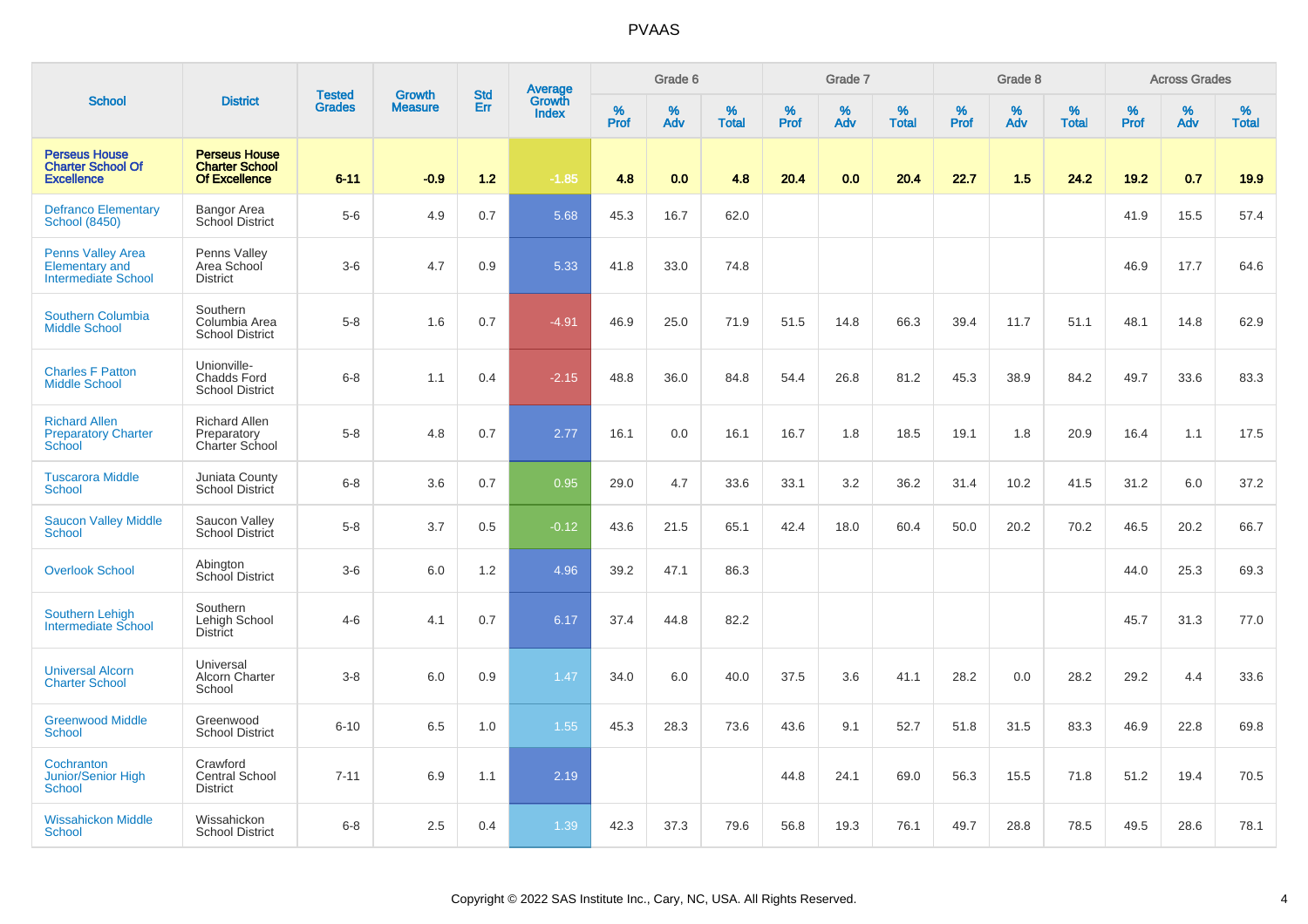|                                                                       |                                                                       |                                | <b>Growth</b>  | <b>Std</b> |                                   |                  | Grade 6     |                   |           | Grade 7     |                      |           | Grade 8  |                   |              | <b>Across Grades</b> |                   |
|-----------------------------------------------------------------------|-----------------------------------------------------------------------|--------------------------------|----------------|------------|-----------------------------------|------------------|-------------|-------------------|-----------|-------------|----------------------|-----------|----------|-------------------|--------------|----------------------|-------------------|
| <b>School</b>                                                         | <b>District</b>                                                       | <b>Tested</b><br><b>Grades</b> | <b>Measure</b> | <b>Err</b> | Average<br>Growth<br><b>Index</b> | %<br><b>Prof</b> | $\%$<br>Adv | %<br><b>Total</b> | %<br>Prof | $\%$<br>Adv | $\%$<br><b>Total</b> | %<br>Prof | %<br>Adv | %<br><b>Total</b> | $\%$<br>Prof | $\%$<br>Adv          | %<br><b>Total</b> |
| <b>Perseus House</b><br><b>Charter School Of</b><br><b>Excellence</b> | <b>Perseus House</b><br><b>Charter School</b><br><b>Of Excellence</b> | $6 - 11$                       | $-0.9$         | 1.2        | $-1.85$                           | 4.8              | 0.0         | 4.8               | 20.4      | 0.0         | 20.4                 | 22.7      | 1.5      | 24.2              | 19.2         | 0.7                  | 19.9              |
| <b>Sinking Springs</b><br><b>Elementary School</b>                    | <b>Central York</b><br><b>School District</b>                         | $4-6$                          | 4.5            | 0.7        | 6.01                              | 49.7             | 11.3        | 60.9              |           |             |                      |           |          |                   | 48.7         | 13.1                 | 61.8              |
| Philadelphia Academy<br><b>Charter School</b>                         | Philadelphia<br>Academy<br><b>Charter School</b>                      | $3 - 11$                       | 1.9            | 0.8        | 0.01                              | 48.0             | 28.6        | 76.6              | 51.5      | 19.1        | 70.6                 | 42.6      | 16.7     | 59.3              | 45.5         | 14.9                 | 60.4              |
| <b>Marticville Middle</b><br>School                                   | Penn Manor<br><b>School District</b>                                  | $7 - 8$                        | 5.1            | 0.8        | 3.02                              |                  |             |                   | 47.6      | 23.8        | 71.4                 | 40.0      | 17.4     | 57.4              | 44.3         | 21.0                 | 65.3              |
| <b>Floyd C Fretz Middle</b><br>School                                 | <b>Bradford Area</b><br><b>School District</b>                        | $6 - 8$                        | 3.7            | 0.6        | 2.56                              | 40.7             | 19.2        | 59.9              | 47.0      | 11.6        | 58.6                 | 46.4      | 16.1     | 62.6              | 44.7         | 15.6                 | 60.2              |
| Lake-Lehman<br>Junior/Senior High<br><b>School</b>                    | Lake-Lehman<br><b>School District</b>                                 | $7 - 11$                       | 5.2            | 0.8        | 4.20                              |                  |             |                   | 53.0      | 9.6         | 62.6                 | 52.2      | 8.7      | 60.9              | 52.6         | 9.1                  | 61.7              |
| <b>Bridle Path Elementary</b><br>School                               | North Penn<br><b>School District</b>                                  | $3-6$                          | 6.6            | 1.0        | 5.86                              | 28.8             | 48.8        | 77.5              |           |             |                      |           |          |                   | 48.1         | 26.4                 | 74.4              |
| <b>Bear Creek</b><br><b>Community Charter</b><br>School               | <b>Bear Creek</b><br>Community<br>Charter School                      | $3 - 8$                        | 5.5            | 0.9        | 2.43                              | 47.1             | 19.6        | 66.7              | 42.3      | 7.7         | 50.0                 | 34.7      | 10.2     | 44.9              | 45.2         | 12.1                 | 57.4              |
| <b>Snyder Elementary</b><br>School                                    | Sayre Area<br>School District                                         | $3-6$                          | 7.1            | 1.1        | 5.87                              | 51.8             | 19.8        | 71.6              |           |             |                      |           |          |                   | 45.4         | 13.2                 | 58.6              |
| <b>Central Columbia</b><br><b>Middle School</b>                       | Central<br>Columbia<br><b>School District</b>                         | $5-8$                          | 3.0            | 0.5        | 0.58                              | 32.1             | 33.6        | 65.7              | 56.3      | 16.9        | 73.2                 | 53.8      | 24.1     | 77.9              | 50.5         | 22.8                 | 73.3              |
| <b>Dubois Area Middle</b><br>School                                   | Dubois Area<br><b>School District</b>                                 | $5 - 8$                        | $-0.5$         | 0.4        | $-2.47$                           | 39.6             | 17.5        | 57.1              | 43.2      | 8.5         | 51.7                 | 36.8      | 8.9      | 45.8              | 41.7         | 10.0                 | 51.7              |
| <b>Walton Farm</b><br><b>Elementary School</b>                        | North Penn<br><b>School District</b>                                  | $3-6$                          | 4.1            | 1.0        | 4.07                              | 53.6             | 27.4        | 81.0              |           |             |                      |           |          |                   | 46.3         | 20.5                 | 66.8              |
| Philadelphia<br><b>Performing Arts</b><br><b>Charter School</b>       | Philadelphia<br>Performing Arts<br>Charter School                     | $3-9$                          | 4.0            | 0.8        | 2.28                              | 54.6             | 18.2        | 72.7              | 52.9      | 20.7        | 73.6                 | 58.8      | 11.8     | 70.6              | 50.6         | 15.6                 | 66.2              |
| <b>Universal Institute</b><br><b>Charter School</b>                   | Universal<br><b>Institute Charter</b><br>School                       | $3 - 8$                        | 2.4            | 0.7        | 0.43                              | 21.9             | 1.4         | 23.3              | 28.6      | 0.0         | 28.6                 | 35.2      | 3.4      | 38.6              | 26.8         | 1.5                  | 28.3              |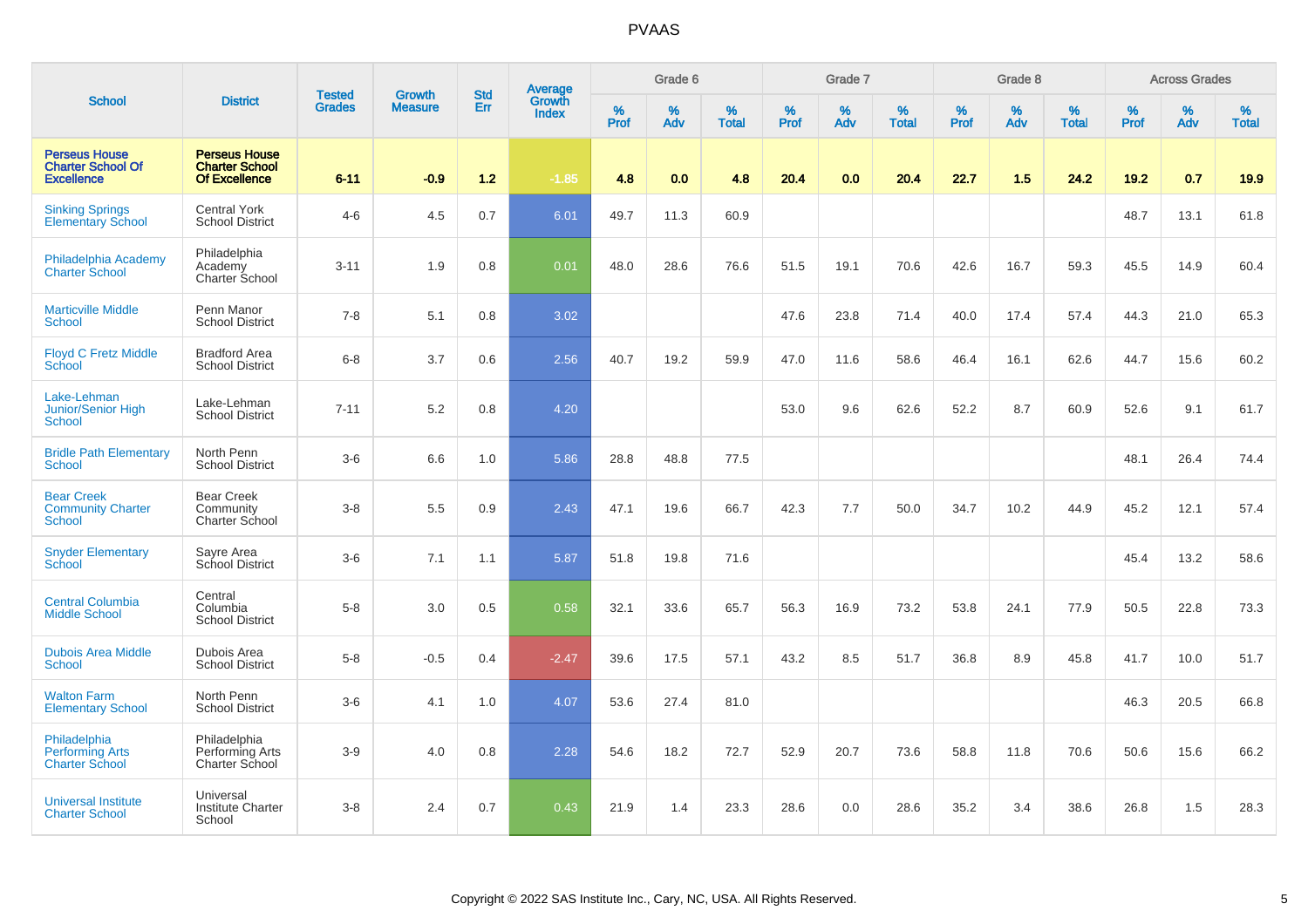|                                                                       |                                                                       |                                |                          | <b>Std</b> |                                          |           | Grade 6  |                   |           | Grade 7  |                   |              | Grade 8  |                   |           | <b>Across Grades</b> |                   |
|-----------------------------------------------------------------------|-----------------------------------------------------------------------|--------------------------------|--------------------------|------------|------------------------------------------|-----------|----------|-------------------|-----------|----------|-------------------|--------------|----------|-------------------|-----------|----------------------|-------------------|
| <b>School</b>                                                         | <b>District</b>                                                       | <b>Tested</b><br><b>Grades</b> | Growth<br><b>Measure</b> | Err        | <b>Average</b><br>Growth<br><b>Index</b> | %<br>Prof | %<br>Adv | %<br><b>Total</b> | %<br>Prof | %<br>Adv | %<br><b>Total</b> | $\%$<br>Prof | %<br>Adv | %<br><b>Total</b> | %<br>Prof | %<br>Adv             | %<br><b>Total</b> |
| <b>Perseus House</b><br><b>Charter School Of</b><br><b>Excellence</b> | <b>Perseus House</b><br><b>Charter School</b><br><b>Of Excellence</b> | $6 - 11$                       | $-0.9$                   | $1.2$      | $-1.85$                                  | 4.8       | 0.0      | 4.8               | 20.4      | 0.0      | 20.4              | 22.7         | 1.5      | 24.2              | 19.2      | 0.7                  | 19.9              |
| <b>Central Dauphin East</b><br><b>Middle School</b>                   | Central<br>Dauphin School<br><b>District</b>                          | $6 - 8$                        | 3.2                      | 0.5        | 1.40                                     | 36.4      | 8.7      | 45.1              | 37.7      | 4.4      | 42.0              | 35.8         | 3.7      | 39.6              | 36.7      | 5.6                  | 42.3              |
| <b>Brownstown</b><br><b>Elementary School</b>                         | Conestoga<br>Valley School<br><b>District</b>                         | $3-6$                          | 6.2                      | 1.0        | 6.06                                     | 39.7      | 41.0     | 80.8              |           |          |                   |              |          |                   | 43.8      | 28.7                 | 72.4              |
| <b>Jersey Shore Middle</b><br><b>School</b>                           | Jersey Shore<br>Area School<br><b>District</b>                        | $6 - 8$                        | 1.4                      | 0.6        | $-5.27$                                  | 45.6      | 24.8     | 70.4              | 46.3      | 8.0      | 54.3              | 39.6         | 7.7      | 47.2              | 43.5      | 12.4                 | 55.9              |
| <b>Chester Community</b><br><b>Charter School</b>                     | Chester<br>Community<br>Charter School                                | $3 - 8$                        | 3.8                      | 0.6        | 2.71                                     | 11.9      | 1.8      | 13.8              | 15.2      | 1.0      | 16.2              | 14.8         | 0.0      | 14.8              | 13.2      | 0.7                  | 13.9              |
| <b>Ad Prima Charter</b><br><b>School</b>                              | Ad Prima<br><b>Charter School</b>                                     | $3 - 8$                        | 2.7                      | 0.8        | 1.40                                     | 34.7      | 16.3     | 51.0              | 36.1      | 3.3      | 39.3              | 27.4         | 4.8      | 32.3              | 33.2      | 4.8                  | 38.1              |
| <b>Bear Creek School</b>                                              | Elizabethtown<br>Area School<br><b>District</b>                       | $4 - 6$                        | 3.5                      | 0.6        | 3.60                                     | 38.4      | 27.4     | 65.9              |           |          |                   |              |          |                   | 42.6      | 22.9                 | 65.5              |
| Spring-Ford Middle<br>School 8th Grade<br>Center                      | Spring-Ford<br>Area School<br><b>District</b>                         | $8 - 8$                        | 3.4                      | 0.6        | 6.08                                     |           |          |                   |           |          |                   | 52.5         | 21.8     | 74.4              | 52.5      | 21.8                 | 74.4              |
| <b>Hopewell Elementary</b><br>School                                  | Oxford Area<br><b>School District</b>                                 | $5-6$                          | 3.8                      | 0.6        | 4.94                                     | 41.5      | 17.6     | 59.0              |           |          |                   |              |          |                   | 42.7      | 11.9                 | 54.6              |
| <b>Warrior Run Middle</b><br><b>School</b>                            | <b>Warrior Run</b><br><b>School District</b>                          | $4 - 8$                        | 2.6                      | 0.6        | 2.87                                     | 42.2      | 19.3     | 61.5              | 46.3      | 15.7     | 62.0              | 42.2         | 10.0     | 52.2              | 42.8      | 13.3                 | 56.1              |
| <b>Maple Avenue Middle</b><br>School                                  | Littlestown Area<br><b>School District</b>                            | $6 - 8$                        | 3.9                      | 0.7        | 1.57                                     | 50.8      | 15.6     | 66.4              | 37.4      | 7.5      | 44.9              | 55.6         | 6.4      | 61.9              | 48.4      | 9.9                  | 58.3              |
| <b>Central Dauphin</b><br><b>Middle School</b>                        | Central<br>Dauphin School<br><b>District</b>                          | $6 - 8$                        | 0.2                      | 0.5        | $-4.51$                                  | 48.1      | 21.2     | 69.3              | 50.2      | 14.4     | 64.6              | 49.5         | 17.0     | 66.5              | 49.3      | 17.6                 | 66.8              |
| John R Bonfield<br><b>Elementary School</b>                           | <b>Warwick School</b><br><b>District</b>                              | $3-6$                          | 4.1                      | 1.0        | 4.00                                     | 40.7      | 25.4     | 66.1              |           |          |                   |              |          |                   | 44.8      | 10.7                 | 55.6              |
| <b>Moshannon Valley</b><br>Junior/Senior High<br><b>School</b>        | Moshannon<br><b>Valley School</b><br><b>District</b>                  | $7 - 10$                       | 6.1                      | 1.1        | 1.91                                     |           |          |                   | 45.2      | 1.6      | 46.8              | 42.4         | 6.1      | 48.5              | 43.8      | 3.9                  | 47.7              |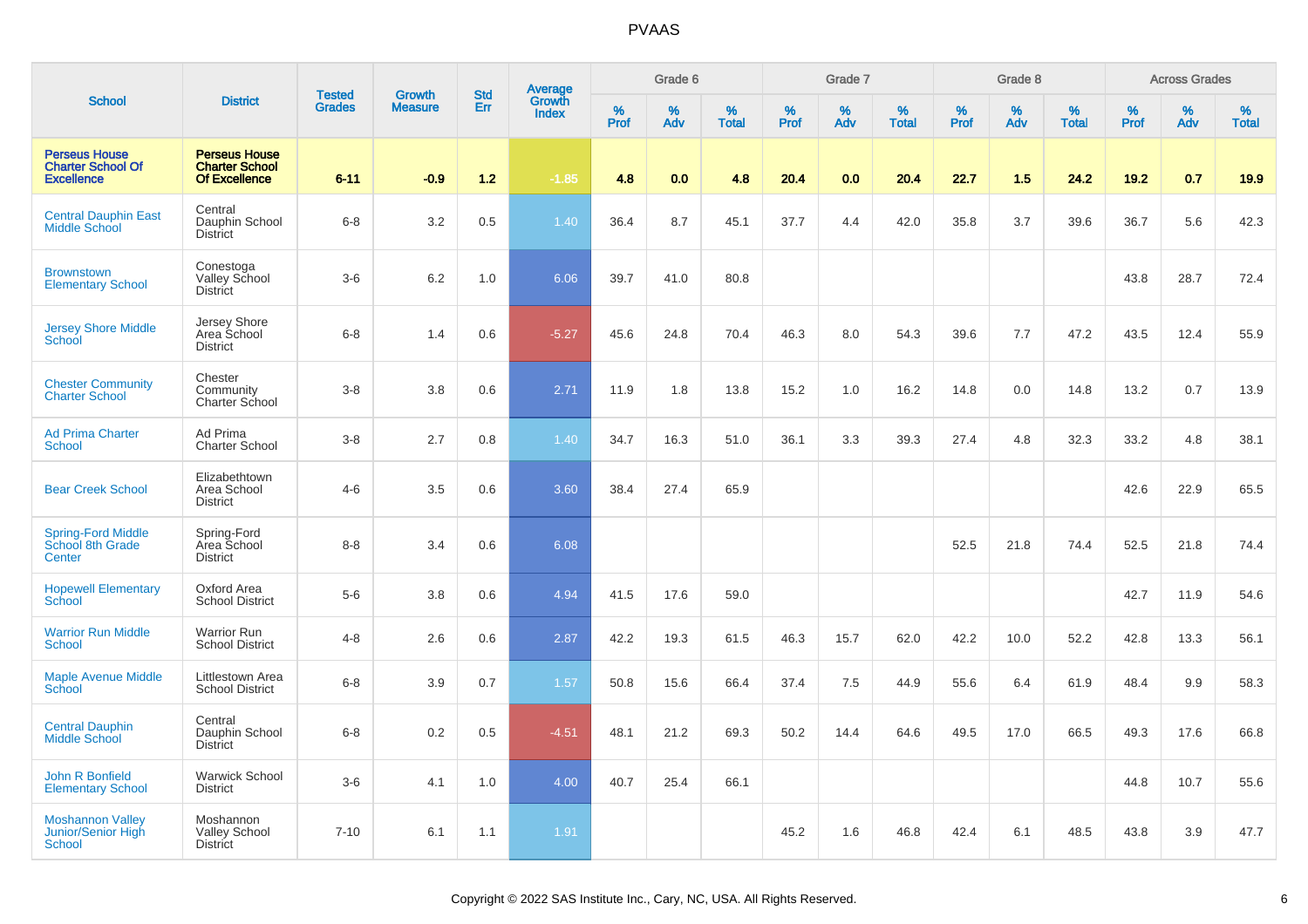|                                                                       |                                                                       | <b>Tested</b> | <b>Growth</b>  | <b>Std</b> | <b>Average</b><br>Growth |                  | Grade 6  |                   |           | Grade 7  |                   |           | Grade 8  |                   |              | <b>Across Grades</b> |                   |
|-----------------------------------------------------------------------|-----------------------------------------------------------------------|---------------|----------------|------------|--------------------------|------------------|----------|-------------------|-----------|----------|-------------------|-----------|----------|-------------------|--------------|----------------------|-------------------|
| <b>School</b>                                                         | <b>District</b>                                                       | <b>Grades</b> | <b>Measure</b> | Err        | <b>Index</b>             | %<br><b>Prof</b> | %<br>Adv | %<br><b>Total</b> | %<br>Prof | %<br>Adv | %<br><b>Total</b> | %<br>Prof | %<br>Adv | %<br><b>Total</b> | $\%$<br>Prof | $\%$<br>Adv          | %<br><b>Total</b> |
| <b>Perseus House</b><br><b>Charter School Of</b><br><b>Excellence</b> | <b>Perseus House</b><br><b>Charter School</b><br><b>Of Excellence</b> | $6 - 11$      | $-0.9$         | $1.2$      | $-1.85$                  | 4.8              | 0.0      | 4.8               | 20.4      | 0.0      | 20.4              | 22.7      | 1.5      | 24.2              | 19.2         | 0.7                  | 19.9              |
| Donald H Eichhorn<br><b>Middle School</b>                             | Lewisburg Area<br>School District                                     | $6 - 8$       | 3.7            | 0.6        | 2.27                     | 38.8             | 38.8     | 77.7              | 42.6      | 30.9     | 73.5              | 42.5      | 31.3     | 73.9              | 41.4         | 33.5                 | 74.9              |
| <b>Sandy Run Middle</b><br>School                                     | <b>Upper Dublin</b><br>School District                                | $6 - 8$       | 2.7            | 0.5        | 0.87                     | 45.4             | 34.4     | 79.8              | 59.5      | 20.0     | 79.5              | 55.1      | 22.0     | 77.1              | 53.1         | 25.7                 | 78.8              |
| <b>Montgomery</b><br><b>Elementary School</b>                         | North Penn<br><b>School District</b>                                  | $3-6$         | 5.4            | 0.9        | 4.79                     | 33.3             | 48.3     | 81.6              |           |          |                   |           |          |                   | 47.3         | 27.0                 | 74.2              |
| <b>Dutch Ridge</b><br><b>Elementary School</b>                        | Beaver Area<br><b>School District</b>                                 | $3-6$         | 2.0            | 0.8        | 2.58                     | 40.3             | 48.7     | 89.1              |           |          |                   |           |          |                   | 46.0         | 36.8                 | 82.8              |
| John B. Stetson<br><b>Charter School</b>                              | John B. Stetson<br>Charter School                                     | $5-8$         | 3.5            | 0.6        | 2.23                     | 6.4              | 0.0      | 6.4               | 10.2      | 0.0      | 10.2              | 10.5      | 1.6      | 12.1              | 8.5          | 0.5                  | 8.9               |
| <b>West Perry Middle</b><br>School                                    | West Perry<br><b>School District</b>                                  | $6 - 8$       | 3.1            | 0.6        | 1.38                     | 41.7             | 21.8     | 63.5              | 44.2      | 7.9      | 52.1              | 53.3      | 13.3     | 66.7              | 46.5         | 14.2                 | 60.7              |
| <b>Twin Valley Middle</b><br>School                                   | <b>Twin Valley</b><br><b>School District</b>                          | $5-8$         | 2.3            | 0.5        | 2.61                     | 41.1             | 26.7     | 67.8              | 40.6      | 19.2     | 59.9              | 55.4      | 15.0     | 70.5              | 47.2         | 17.8                 | 65.0              |
| <b>Eshleman Elementary</b><br>School                                  | Penn Manor<br><b>School District</b>                                  | $3-6$         | 7.8            | 1.4        | 4.79                     | 37.1             | 42.9     | 80.0              |           |          |                   |           |          |                   | 46.5         | 26.5                 | 72.9              |
| Midd-West High<br><b>School</b>                                       | Midd-West<br><b>School District</b>                                   | $7 - 11$      | 6.1            | 1.1        | 5.44                     |                  |          |                   |           |          |                   | 48.8      | 8.0      | 56.8              | 48.8         | 8.0                  | 56.8              |
| <b>Cowanesque Valley</b><br>Junior/Senior High<br><b>School</b>       | Northern Tioga<br>School District                                     | $7 - 12$      | 7.3            | 1.3        | 3.59                     |                  |          |                   | 43.5      | 13.0     | 56.5              | 48.3      | 13.8     | 62.1              | 44.9         | 13.3                 | 58.2              |
| <b>Brockway Area</b><br><b>Elementary School</b>                      | <b>Brockway Area</b><br><b>School District</b>                        | $3-6$         | 5.4            | 1.0        | 5.37                     | 40.6             | 34.8     | 75.4              |           |          |                   |           |          |                   | 46.3         | 21.6                 | 67.8              |
| <b>Millville Area</b><br><b>Junior/Senior High</b><br>School          | Millville Area<br><b>School District</b>                              | $7 - 12$      | 7.6            | 1.4        | 3.28                     |                  |          |                   | 44.4      | 13.3     | 57.8              | 52.6      | 10.5     | 63.2              | 48.2         | 12.0                 | 60.2              |
| <b>Wyalusing Valley</b><br><b>Elementary School</b>                   | <b>Wyalusing Area</b><br>School District                              | $3-6$         | 0.1            | 0.9        | 0.09                     | 43.1             | 13.7     | 56.9              |           |          |                   |           |          |                   | 39.7         | 11.1                 | 50.8              |
| <b>Smith Middle School</b>                                            | Solanco School<br><b>District</b>                                     | $6 - 8$       | 3.2            | 0.6        | 0.40                     | 51.3             | 17.6     | 68.9              | 39.3      | 12.4     | 51.7              | 41.0      | 12.0     | 53.0              | 43.7         | 14.0                 | 57.7              |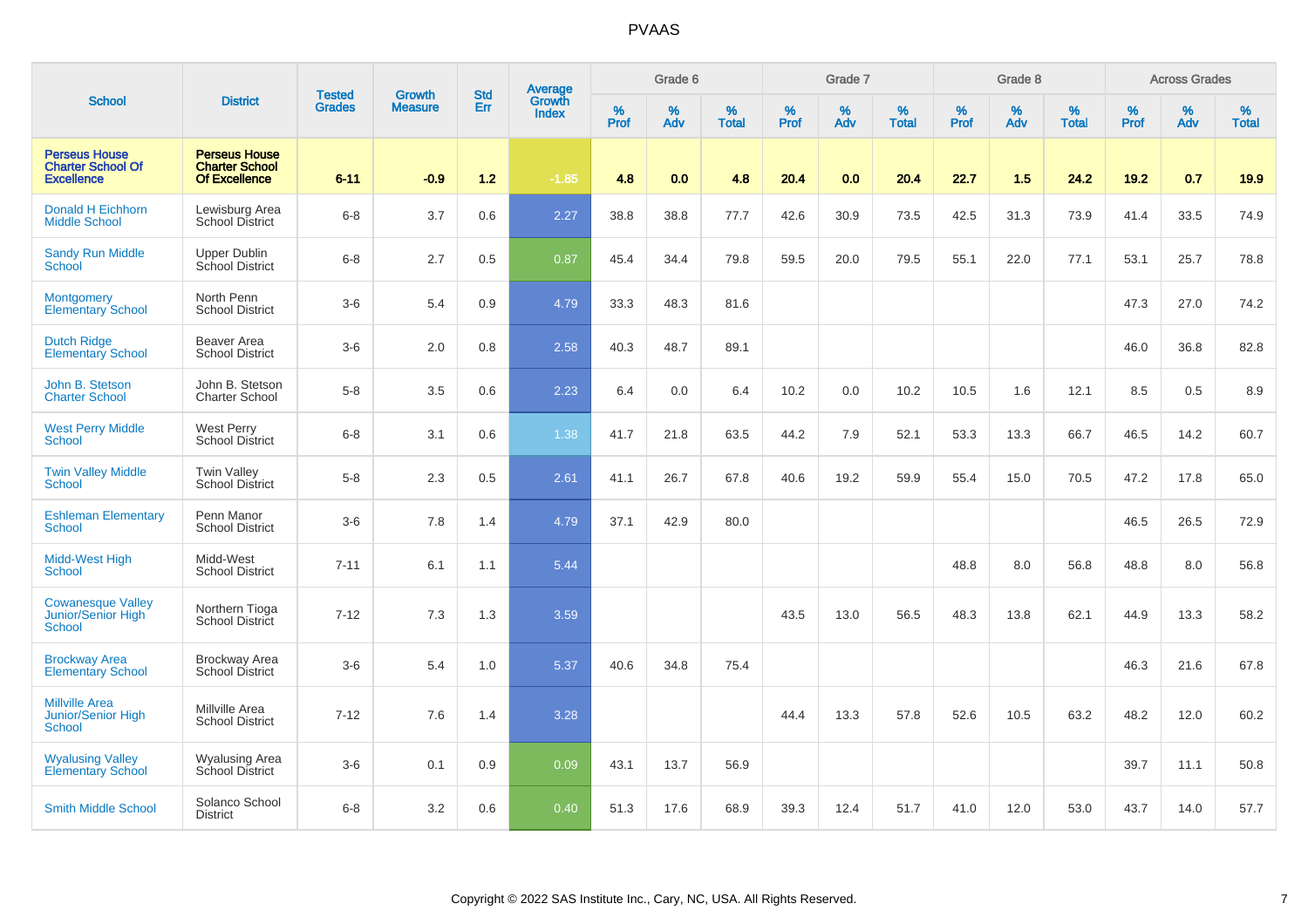|                                                                       |                                                                |                                | <b>Growth</b>  | <b>Std</b> |                                          |           | Grade 6     |                   |           | Grade 7  |                   |           | Grade 8  |                   |           | <b>Across Grades</b> |                   |
|-----------------------------------------------------------------------|----------------------------------------------------------------|--------------------------------|----------------|------------|------------------------------------------|-----------|-------------|-------------------|-----------|----------|-------------------|-----------|----------|-------------------|-----------|----------------------|-------------------|
| <b>School</b>                                                         | <b>District</b>                                                | <b>Tested</b><br><b>Grades</b> | <b>Measure</b> | Err        | <b>Average</b><br>Growth<br><b>Index</b> | %<br>Prof | $\%$<br>Adv | %<br><b>Total</b> | %<br>Prof | %<br>Adv | %<br><b>Total</b> | %<br>Prof | %<br>Adv | %<br><b>Total</b> | %<br>Prof | %<br>Adv             | %<br><b>Total</b> |
| <b>Perseus House</b><br><b>Charter School Of</b><br><b>Excellence</b> | <b>Perseus House</b><br><b>Charter School</b><br>Of Excellence | $6 - 11$                       | $-0.9$         | 1.2        | $-1.85$                                  | 4.8       | 0.0         | 4.8               | 20.4      | 0.0      | 20.4              | 22.7      | 1.5      | 24.2              | 19.2      | 0.7                  | 19.9              |
| <b>Upper Perkiomen</b><br>Middle School                               | Upper<br>Perkiomen<br><b>School District</b>                   | $6 - 8$                        | 1.2            | 0.5        | $-1.46$                                  | 45.7      | 12.0        | 57.7              | 48.7      | 11.5     | 60.2              | 46.0      | 12.4     | 58.4              | 46.9      | 12.0                 | 58.8              |
| Greencastle-Antrim<br><b>Middle School</b>                            | Greencastle-<br>Antrim School<br><b>District</b>               | $6 - 8$                        | 2.5            | 0.5        | 1.89                                     | 41.0      | 28.2        | 69.2              | 45.4      | 20.7     | 66.1              | 51.7      | 14.7     | 66.4              | 46.0      | 21.2                 | 67.2              |
| <b>Butler Middle School</b>                                           | <b>Butler Area</b><br><b>School District</b>                   | $5-6$                          | 2.3            | 0.4        | 2.18                                     | 44.1      | 18.4        | 62.5              |           |          |                   |           |          |                   | 47.1      | 15.5                 | 62.6              |
| <b>Richland High School</b>                                           | Richland<br><b>School District</b>                             | $7 - 11$                       | 4.0            | 0.8        | 1.70                                     |           |             |                   | 51.6      | 14.1     | 65.6              | 53.8      | 15.1     | 68.9              | 52.6      | 14.5                 | 67.1              |
| <b>Towanda Area</b><br><b>Elementary School</b>                       | Towanda Area<br><b>School District</b>                         | $3-6$                          | 3.3            | 0.8        | 4.07                                     | 36.4      | 19.6        | 56.1              |           |          |                   |           |          |                   | 34.4      | 12.8                 | 47.2              |
| <b>Milton Area Middle</b><br><b>School</b>                            | Milton Area<br><b>School District</b>                          | $6 - 11$                       | 3.4            | 0.6        | 0.71                                     | 40.3      | 12.4        | 52.7              | 48.9      | 13.3     | 62.2              | 40.9      | 16.5     | 57.5              | 43.5      | 14.1                 | 57.5              |
| <b>Bucks County</b><br><b>Montessori Charter</b><br>School            | <b>Bucks County</b><br>Montessori<br><b>Charter School</b>     | $3-6$                          | 10.3           | 1.9        | 3.15                                     | 35.7      | 57.1        | 92.9              |           |          |                   |           |          |                   | 51.1      | 35.1                 | 86.2              |
| <b>Central Mountain</b><br><b>Middle School</b>                       | Keystone<br>Central School<br><b>District</b>                  | $5 - 8$                        | 2.2            | 0.4        | 1.79                                     | 37.8      | 14.2        | 52.0              | 33.7      | 4.9      | 38.7              | 36.9      | 3.2      | 40.1              | 35.9      | 6.3                  | 42.2              |
| <b>Mercer Area</b><br><b>Elementary School</b>                        | Mercer Area<br><b>School District</b>                          | $3-6$                          | 4.9            | 1.1        | 4.46                                     | 31.3      | 35.8        | 67.2              |           |          |                   |           |          |                   | 42.5      | 19.7                 | 62.2              |
| <b>Belmont Charter</b><br><b>School</b>                               | <b>Belmont</b><br><b>Charter School</b>                        | $3 - 10$                       | 2.8            | 0.9        | $-1.72$                                  | 25.5      | 2.0         | 27.4              | 22.9      | 0.0      | 22.9              | 28.0      | 0.0      | 28.0              | 18.0      | 1.9                  | 19.9              |
| <b>Northley Middle</b><br><b>School</b>                               | Penn-Delco<br><b>School District</b>                           | $6 - 8$                        | 1.5            | 0.5        | $-2.27$                                  | 40.8      | 17.9        | 58.7              | 48.7      | 16.8     | 65.4              | 45.8      | 6.2      | 52.1              | 45.0      | 13.7                 | 58.7              |
| <b>Otto-Eldred</b><br>Junior/Senior High<br><b>School</b>             | Otto-Eldred<br><b>School District</b>                          | $7 - 11$                       | 6.6            | 1.3        | 3.30                                     |           |             |                   | 42.2      | 11.1     | 53.3              | 35.4      | 12.5     | 47.9              | 38.7      | 11.8                 | 50.5              |
| <b>Independence Middle</b><br>School                                  | <b>Bethel Park</b><br><b>School District</b>                   | $5-8$                          | 2.9            | 0.6        | 3.23                                     |           |             |                   | 58.0      | 17.1     | 75.1              | 54.5      | 19.6     | 74.1              | 56.4      | 18.3                 | 74.6              |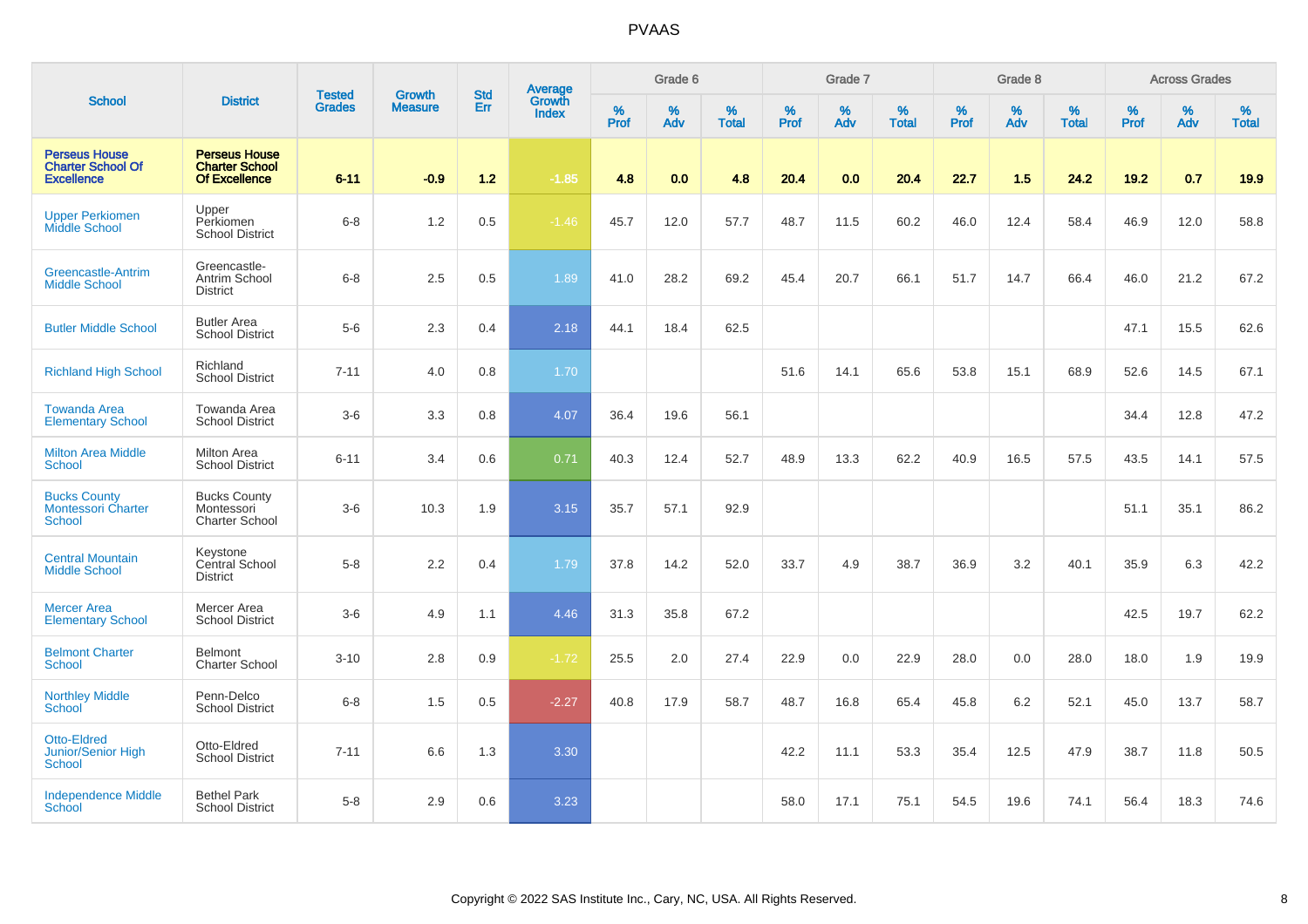|                                                                       |                                                                       | <b>Tested</b> | <b>Growth</b>  | <b>Std</b> |                                          |                  | Grade 6     |                   |           | Grade 7  |                   |              | Grade 8  |                   |              | <b>Across Grades</b> |                   |
|-----------------------------------------------------------------------|-----------------------------------------------------------------------|---------------|----------------|------------|------------------------------------------|------------------|-------------|-------------------|-----------|----------|-------------------|--------------|----------|-------------------|--------------|----------------------|-------------------|
| <b>School</b>                                                         | <b>District</b>                                                       | <b>Grades</b> | <b>Measure</b> | <b>Err</b> | <b>Average</b><br>Growth<br><b>Index</b> | %<br><b>Prof</b> | $\%$<br>Adv | %<br><b>Total</b> | %<br>Prof | %<br>Adv | %<br><b>Total</b> | $\%$<br>Prof | %<br>Adv | %<br><b>Total</b> | $\%$<br>Prof | %<br>Adv             | %<br><b>Total</b> |
| <b>Perseus House</b><br><b>Charter School Of</b><br><b>Excellence</b> | <b>Perseus House</b><br><b>Charter School</b><br><b>Of Excellence</b> | $6 - 11$      | $-0.9$         | 1.2        | $-1.85$                                  | 4.8              | 0.0         | 4.8               | 20.4      | 0.0      | 20.4              | 22.7         | 1.5      | 24.2              | 19.2         | 0.7                  | 19.9              |
| <b>Universal Vare Charter</b><br>School                               | Universal Vare<br>Charter School                                      | $6-8$         | 6.8            | 1.3        | 2.67                                     | 11.8             | 17.6        | 29.4              | 16.7      | 0.0      | 16.7              | 28.6         | 1.6      | 30.2              | 22.7         | 3.6                  | 26.4              |
| <b>Spring-Ford Middle</b><br>School 7th Grade<br>Center               | Spring-Ford<br>Area School<br><b>District</b>                         | $7 - 7$       | 2.7            | 0.5        | 5.10                                     |                  |             |                   | 52.7      | 21.3     | 74.0              |              |          |                   | 52.7         | 21.3                 | 74.0              |
| <b>Universal Daroff</b><br><b>Charter School</b>                      | Universal Daroff<br>Charter School                                    | $3 - 8$       | 4.3            | 0.8        | 2.37                                     | 20.4             | 1.8         | 22.2              | 12.5      | 2.1      | 14.6              | 21.8         | 0.0      | 21.8              | 15.2         | 1.3                  | 16.5              |
| <b>Cambria Heights</b><br>Middle School                               | Cambria<br><b>Heights School</b><br><b>District</b>                   | $6 - 8$       | 1.3            | 0.7        | $-2.37$                                  | 43.0             | 25.0        | 68.0              | 51.0      | 5.2      | 56.2              | 48.2         | 13.4     | 61.6              | 47.4         | 14.6                 | 62.0              |
| <b>Canonsburg Middle</b><br>School                                    | Canon-<br>Mcmillan<br><b>School District</b>                          | $7 - 8$       | 1.3            | 0.5        | $-0.84$                                  |                  |             |                   | 51.6      | 18.2     | 69.7              | 57.3         | 17.8     | 75.1              | 54.1         | 18.0                 | 72.1              |
| <b>Shallow Brook Inter</b><br>School                                  | Northeastern<br>York School<br><b>District</b>                        | $4-6$         | 4.3            | 0.8        | 2.01                                     | 43.4             | 14.2        | 57.6              |           |          |                   |              |          |                   | 46.2         | 17.6                 | 63.8              |
| <b>First District</b><br><b>Elementary School</b>                     | Crawford<br>Central School<br><b>District</b>                         | $3-6$         | 7.2            | 1.4        | 4.30                                     | 47.7             | 11.4        | 59.1              |           |          |                   |              |          |                   | 43.9         | 8.7                  | 52.6              |
| <b>Franklin Regional</b><br><b>Middle School</b>                      | Franklin<br>Regional<br>School District                               | $6 - 8$       | 1.3            | 0.5        | $-0.30$                                  | 36.5             | 42.3        | 78.8              | 55.2      | 18.9     | 74.1              | 46.1         | 16.8     | 62.8              | 45.8         | 26.6                 | 72.3              |
| <b>Clearview Elementary</b><br><b>School</b>                          | Red Lion Area<br><b>School District</b>                               | $3-6$         | 1.3            | 1.4        | 0.89                                     | 42.5             | 27.5        | 70.0              |           |          |                   |              |          |                   | 41.7         | 11.1                 | 52.8              |
| <b>Wayne Highlands</b><br>Middle School                               | Wayne<br>Highlands<br>School District                                 | $6 - 8$       | 2.8            | 0.7        | $-0.21$                                  | 50.4             | 17.1        | 67.6              | 50.0      | 18.1     | 68.1              | 48.4         | 13.9     | 62.3              | 49.6         | 16.3                 | 65.9              |
| <b>Danville Area Middle</b><br><b>School</b>                          | Danville Area<br><b>School District</b>                               | $6 - 8$       | 1.3            | 0.6        | $-1.18$                                  | 41.0             | 27.1        | 68.1              | 52.9      | 20.3     | 73.2              | 43.3         | 21.7     | 65.0              | 45.8         | 22.9                 | 68.7              |
| <b>West Hills</b><br><b>Intermediate School</b>                       | Armstrong<br>School District                                          | $4-6$         | 3.5            | 0.7        | 3.51                                     | 41.9             | 18.9        | 60.8              |           |          |                   |              |          |                   | 43.1         | 15.8                 | 58.9              |
| <b>Discovery Charter</b><br>School                                    | <b>Discovery</b><br>Charter School                                    | $3 - 8$       | 4.6            | 0.9        | 2.43                                     | 27.3             | 9.1         | 36.4              | 35.6      | 3.4      | 39.0              | 45.7         | 5.7      | 51.4              | 29.8         | 3.4                  | 33.2              |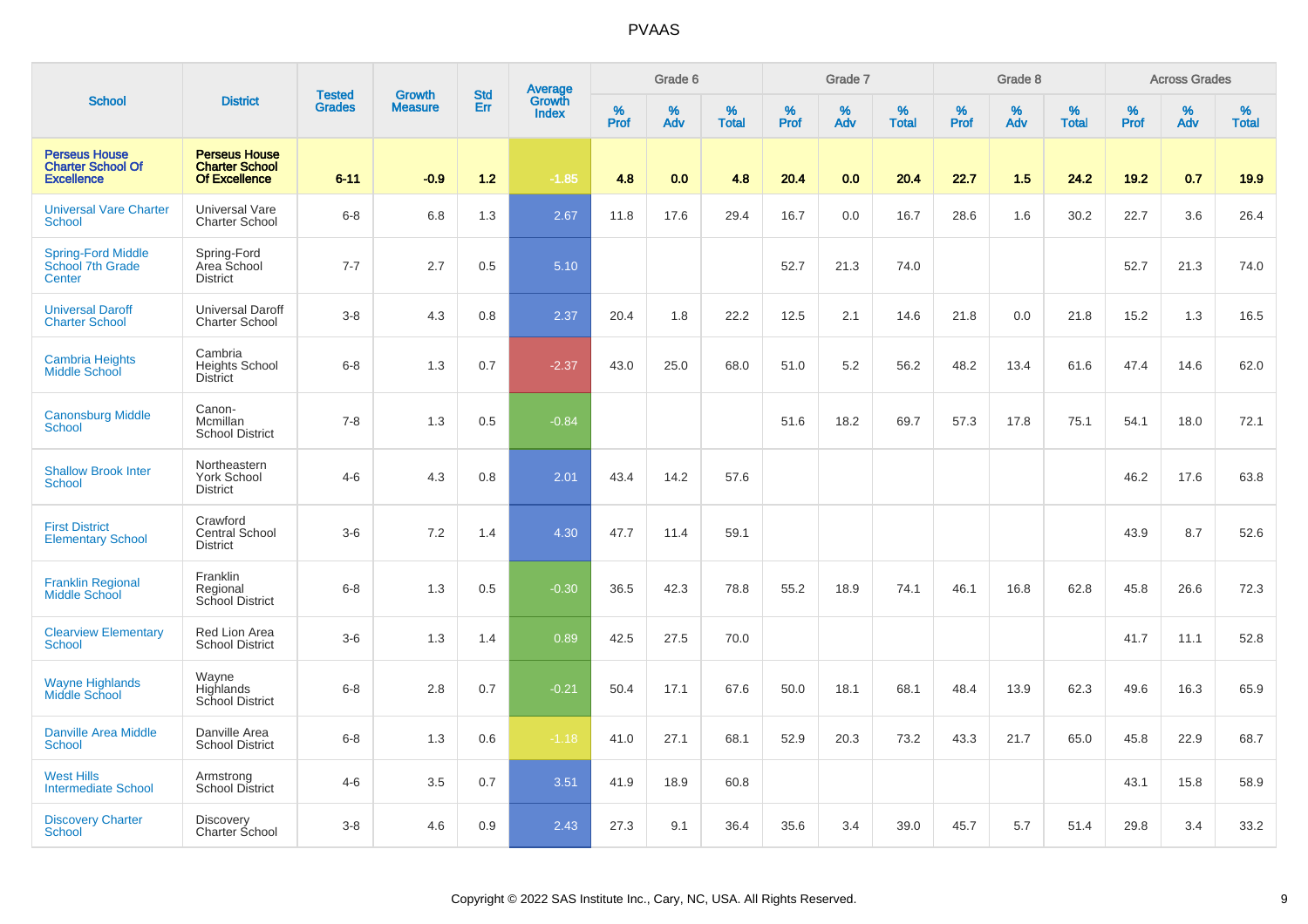|                                                                       |                                                                | <b>Tested</b> | <b>Growth</b>  | <b>Std</b> | Average                |                  | Grade 6  |                   |                  | Grade 7  |                   |                  | Grade 8  |                   |                  | <b>Across Grades</b> |                   |
|-----------------------------------------------------------------------|----------------------------------------------------------------|---------------|----------------|------------|------------------------|------------------|----------|-------------------|------------------|----------|-------------------|------------------|----------|-------------------|------------------|----------------------|-------------------|
| <b>School</b>                                                         | <b>District</b>                                                | <b>Grades</b> | <b>Measure</b> | Err        | Growth<br><b>Index</b> | %<br><b>Prof</b> | %<br>Adv | %<br><b>Total</b> | %<br><b>Prof</b> | %<br>Adv | %<br><b>Total</b> | %<br><b>Prof</b> | %<br>Adv | %<br><b>Total</b> | %<br><b>Prof</b> | %<br>Adv             | %<br><b>Total</b> |
| <b>Perseus House</b><br><b>Charter School Of</b><br><b>Excellence</b> | <b>Perseus House</b><br><b>Charter School</b><br>Of Excellence | $6 - 11$      | $-0.9$         | $1.2$      | $-1.85$                | 4.8              | 0.0      | 4.8               | 20.4             | 0.0      | 20.4              | 22.7             | 1.5      | 24.2              | $19.2$           | 0.7                  | 19.9              |
| <b>Locust Grove</b><br><b>Elementary School</b>                       | Red Lion Area<br><b>School District</b>                        | $3-6$         | $6.2\,$        | 1.3        | 4.89                   | 40.9             | 22.7     | 63.6              |                  |          |                   |                  |          |                   | 44.2             | 12.6                 | 56.8              |
| <b>Wattsburg Area Middle</b><br><b>School</b>                         | Wattsburg Area<br>School District                              | $5-9$         | 3.0            | 0.6        | 0.15                   | 52.7             | 18.3     | 71.0              | 46.2             | 13.2     | 59.3              | 60.8             | 5.9      | 66.7              | 52.4             | 11.5                 | 63.9              |
| <b>Pennwood Middle</b><br>School                                      | Pennsbury<br><b>School District</b>                            | $6 - 8$       | 0.1            | 0.5        | $-2.67$                | 52.7             | 20.4     | 73.1              | 52.3             | 13.7     | 66.0              | 48.4             | 12.6     | 61.0              | 51.1             | 15.5                 | 66.7              |
| <b>Esperanza Academy</b><br><b>Charter School</b>                     | Esperanza<br>Academy<br>Charter School                         | $4 - 11$      | 1.2            | 0.5        | $-2.91$                | 17.4             | 0.5      | 17.9              | 22.3             | 1.4      | 23.6              | 18.9             | 0.5      | 19.4              | 19.0             | 0.9                  | 19.9              |
| Somerset Area Jr-Sr<br><b>High School</b>                             | Somerset Area<br><b>School District</b>                        | $6 - 11$      | 0.7            | 0.6        | $-3.13$                | 42.4             | 28.8     | 71.2              | 46.7             | 17.5     | 64.2              | 52.5             | 12.8     | 65.2              | 47.3             | 19.5                 | 66.8              |
| <b>Gettysburg Area</b><br>Middle School                               | Gettysburg<br>Area School<br><b>District</b>                   | $6 - 8$       | 2.4            | 0.5        | 2.01                   | 43.6             | 23.4     | 67.0              | 48.7             | 11.6     | 60.3              | 46.0             | 10.7     | 56.7              | 46.2             | 14.9                 | 61.2              |
| Pittsburgh Capa 6-12                                                  | Pittsburgh<br>School District                                  | $6 - 11$      | 0.0            | 0.7        | $-2.97$                | 44.7             | 37.2     | 81.9              | 58.3             | 27.0     | 85.2              | 42.7             | 30.1     | 72.8              | 49.0             | 31.1                 | 80.1              |
| <b>Cambridge Springs</b><br><b>Elementary School</b>                  | Penncrest<br><b>School District</b>                            | $3-6$         | 5.7            | 1.2        | 3.02                   | 34.7             | 14.3     | 49.0              |                  |          |                   |                  |          |                   | 40.4             | 13.2                 | 53.5              |
| <b>Delaware Valley</b><br><b>Middle School</b>                        | Delaware<br><b>Valley School</b><br><b>District</b>            | $6 - 8$       | 2.3            | 0.6        | $-0.70$                | 47.3             | 17.6     | 64.9              | 50.8             | 21.0     | 71.8              | 51.9             | 20.2     | 72.1              | 50.0             | 19.5                 | 69.5              |
| <b>Oil City Area Middle</b><br>School                                 | Oil City Area<br>School District                               | $5-8$         | 2.6            | 0.5        | 0.85                   | 41.1             | 9.7      | 50.8              | 33.1             | 4.7      | 37.8              | 42.0             | 7.6      | 49.6              | 41.1             | 6.1                  | 47.2              |
| <b>Wyalusing Valley</b><br>Junior/Senior High<br><b>School</b>        | <b>Wyalusing Area</b><br>School District                       | $7 - 12$      | 2.0            | 0.9        | $-1.80$                |                  |          |                   | 43.5             | 12.0     | 55.4              | 36.8             | 3.8      | 40.6              | 39.9             | 7.6                  | 47.5              |
| <b>Hanover Middle</b><br>School                                       | Hanover Public<br><b>School District</b>                       | $5 - 8$       | 1.6            | 0.5        | 0.20                   | 42.8             | 9.4      | 52.2              | 46.1             | 6.2      | 52.3              | 39.0             | 7.3      | 46.3              | 42.2             | 6.5                  | 48.7              |
| <b>Sayre Area High</b><br>School                                      | Sayre Area<br>School District                                  | $7 - 11$      | 1.6            | 1.0        | $-2.25$                |                  |          |                   | 47.0             | 8.4      | 55.4              | 39.0             | 4.9      | 43.9              | 43.0             | 6.7                  | 49.7              |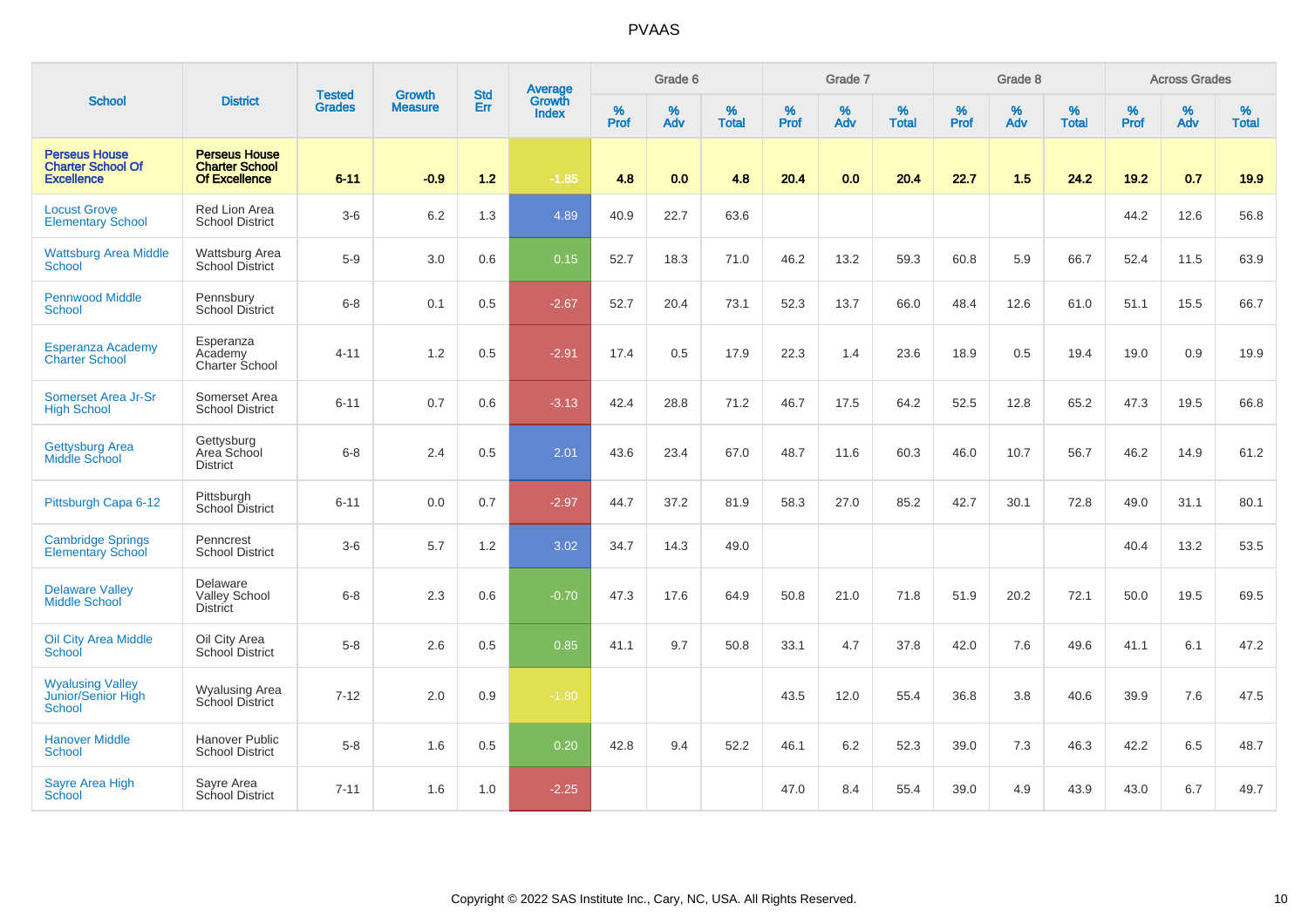|                                                                       |                                                                       |                                | <b>Growth</b>  | <b>Std</b> |                                          |           | Grade 6  |                   |           | Grade 7  |                   |           | Grade 8  |                   |           | <b>Across Grades</b> |                   |
|-----------------------------------------------------------------------|-----------------------------------------------------------------------|--------------------------------|----------------|------------|------------------------------------------|-----------|----------|-------------------|-----------|----------|-------------------|-----------|----------|-------------------|-----------|----------------------|-------------------|
| <b>School</b>                                                         | <b>District</b>                                                       | <b>Tested</b><br><b>Grades</b> | <b>Measure</b> | Err        | <b>Average</b><br>Growth<br><b>Index</b> | %<br>Prof | %<br>Adv | %<br><b>Total</b> | %<br>Prof | %<br>Adv | %<br><b>Total</b> | %<br>Prof | %<br>Adv | %<br><b>Total</b> | %<br>Prof | %<br>Adv             | %<br><b>Total</b> |
| <b>Perseus House</b><br><b>Charter School Of</b><br><b>Excellence</b> | <b>Perseus House</b><br><b>Charter School</b><br><b>Of Excellence</b> | $6 - 11$                       | $-0.9$         | $1.2$      | $-1.85$                                  | 4.8       | 0.0      | 4.8               | 20.4      | 0.0      | 20.4              | 22.7      | 1.5      | 24.2              | $19.2$    | 0.7                  | 19.9              |
| <b>Avella Area</b><br>Junior/Senior High<br>School                    | Avella Area<br><b>School District</b>                                 | $7 - 12$                       | 6.3            | 1.5        | 0.80                                     |           |          |                   | 60.0      | 5.7      | 65.7              | 63.0      | 18.5     | 81.5              | 61.3      | 11.3                 | 72.6              |
| <b>Harlan Rowe Middle</b><br><b>School</b>                            | Athens Area<br><b>School District</b>                                 | $6 - 8$                        | 2.9            | 0.6        | 0.73                                     | 39.6      | 18.7     | 58.2              | 56.9      | 5.1      | 62.0              | 45.3      | 7.2      | 52.5              | 47.3      | 10.2                 | 57.6              |
| Pennsylvania Distance<br><b>Learning Charter</b><br><b>School</b>     | Pennsylvania<br><b>Distance</b><br>Learning<br>Charter School         | $3 - 12$                       | 0.0            | 0.7        | $-1.90$                                  | 16.2      | 4.0      | 20.3              | 25.6      | 1.2      | 26.7              | 33.3      | 2.3      | 35.6              | 25.8      | 3.0                  | 28.8              |
| <b>Tussey Mountain</b><br>Middle School                               | Tussey<br>Mountain<br><b>School District</b>                          | $5-8$                          | 1.8            | 0.8        | 0.21                                     | 46.3      | 8.5      | 54.9              | 45.2      | 0.0      | 45.2              | 47.2      | 2.8      | 50.0              | 46.0      | 4.0                  | 50.0              |
| <b>Rhodes E Washington</b><br>School                                  | Philadelphia<br>City School<br><b>District</b>                        | $3 - 8$                        | 5.1            | 1.7        | $-0.19$                                  |           |          |                   | 0.0       | 0.0      | 0.0               | 9.1       | 0.0      | 9.1               | 4.4       | 0.0                  | 4.4               |
| <b>Universal Creighton</b><br><b>Charter School</b>                   | Universal<br>Creighton<br>Charter School                              | $3 - 8$                        | $-0.0$         | 0.7        | $-3.71$                                  | 25.6      | 2.3      | 27.9              | 15.4      | 4.6      | 20.0              | 34.9      | 5.8      | 40.7              | 28.8      | 4.7                  | 33.5              |
| <b>Wilson Middle School</b>                                           | Carlisle Area<br><b>School District</b>                               | $6 - 8$                        | 2.4            | 0.6        | $-1.27$                                  | 42.0      | 14.0     | 56.0              | 45.6      | 10.6     | 56.2              | 38.6      | 10.3     | 49.0              | 42.2      | 11.6                 | 53.8              |
| <b>Camp Curtin Academy</b>                                            | Harrisburg City<br>School District                                    | $5 - 8$                        | 2.7            | 0.6        | 1.25                                     | 6.2       | 0.0      | 6.2               | 5.3       | 0.8      | 6.1               | 6.6       | 0.0      | 6.6               | 4.9       | 0.2                  | 5.1               |
| <b>Decatur Stephen</b><br><b>School</b>                               | Philadelphia<br>City School<br><b>District</b>                        | $3 - 8$                        | 5.0            | 1.1        | 1.52                                     | 22.2      | 11.1     | 33.3              | 38.9      | 5.6      | 44.4              | 50.0      | 0.0      | 50.0              | 41.1      | 7.5                  | 48.6              |
| Hartman Intermediate<br><b>School</b>                                 | <b>Ellwood City</b><br>Area School<br><b>District</b>                 | $5-6$                          | 3.7            | 0.8        | 3.45                                     | 47.0      | 14.8     | 61.7              |           |          |                   |           |          |                   | 50.2      | 13.2                 | 63.5              |
| <b>Freire Charter School</b>                                          | <b>Freire Charter</b><br>School                                       | $5 - 11$                       | 1.6            | 0.7        | $-0.46$                                  | 31.4      | 1.4      | 32.9              | 28.3      | 2.0      | 30.3              | 33.6      | 3.7      | 37.4              | 27.6      | 1.9                  | 29.5              |
| <b>Tacony Academy</b><br><b>Charter School</b>                        | Tacony<br>Academy<br>Charter School                                   | $3 - 11$                       | $-3.1$         | 0.8        | $-5.44$                                  | 21.7      | 4.4      | 26.1              | 48.0      | 1.4      | 49.3              | 17.1      | 5.7      | 22.9              | 25.6      | 2.4                  | 28.0              |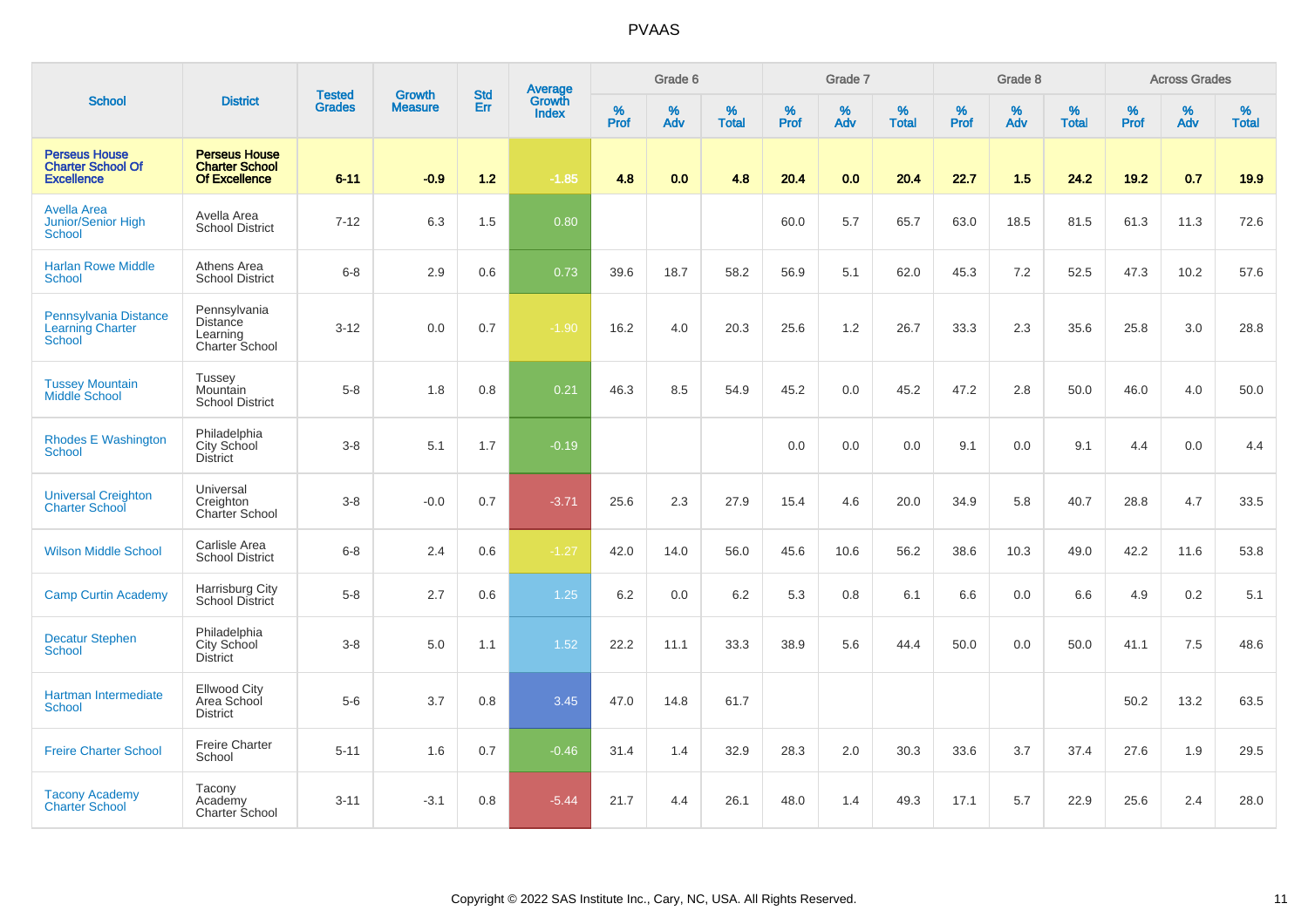|                                                                       |                                                                       | <b>Tested</b> | <b>Growth</b>  | <b>Std</b> | <b>Average</b><br>Growth |                  | Grade 6  |                   |           | Grade 7  |                   |           | Grade 8  |                   |           | <b>Across Grades</b> |                   |
|-----------------------------------------------------------------------|-----------------------------------------------------------------------|---------------|----------------|------------|--------------------------|------------------|----------|-------------------|-----------|----------|-------------------|-----------|----------|-------------------|-----------|----------------------|-------------------|
| <b>School</b>                                                         | <b>District</b>                                                       | <b>Grades</b> | <b>Measure</b> | Err        | <b>Index</b>             | %<br><b>Prof</b> | %<br>Adv | %<br><b>Total</b> | %<br>Prof | %<br>Adv | %<br><b>Total</b> | %<br>Prof | %<br>Adv | %<br><b>Total</b> | %<br>Prof | %<br>Adv             | %<br><b>Total</b> |
| <b>Perseus House</b><br><b>Charter School Of</b><br><b>Excellence</b> | <b>Perseus House</b><br><b>Charter School</b><br><b>Of Excellence</b> | $6 - 11$      | $-0.9$         | $1.2$      | $-1.85$                  | 4.8              | 0.0      | 4.8               | 20.4      | 0.0      | 20.4              | 22.7      | 1.5      | 24.2              | 19.2      | 0.7                  | 19.9              |
| Williamsburg<br>Community<br>Junior/Senior High<br>School             | Williamsburg<br>Community<br><b>School District</b>                   | $7 - 11$      | 6.3            | 1.4        | 1.93                     |                  |          |                   | 47.6      | 9.5      | 57.1              | 43.8      | 12.5     | 56.2              | 46.0      | 10.8                 | 56.8              |
| <b>Hollidaysburg Area</b><br>Junior High School                       | Hollidaysburg<br>Area School<br><b>District</b>                       | $7 - 9$       | $-0.6$         | 0.6        | $-5.75$                  |                  |          |                   | 46.8      | 17.3     | 64.1              | 45.3      | 12.0     | 57.3              | 46.0      | 14.7                 | 60.8              |
| <b>Spring Cove Middle</b><br>School                                   | Spring Cove<br>School District                                        | $6 - 8$       | 0.7            | 0.6        | $-1.46$                  | 42.1             | 13.5     | 55.6              | 48.8      | 6.3      | 55.1              | 34.6      | 11.8     | 46.5              | 41.8      | 10.5                 | 52.4              |
| <b>East Coventry</b><br><b>Elementary School</b>                      | Owen J Roberts<br><b>School District</b>                              | $3-6$         | 4.7            | 1.0        | 2.53                     | 43.1             | 31.9     | 75.0              |           |          |                   |           |          |                   | 54.0      | 21.1                 | 75.1              |
| <b>Annville Elementary</b><br>School                                  | Annville-Cleona<br><b>School District</b>                             | $3-6$         | 2.9            | 0.9        | 3.08                     | 39.6             | 21.9     | 61.5              |           |          |                   |           |          |                   | 44.4      | 15.7                 | 60.2              |
| <b>Lycoming Valley</b><br>Intermediate School                         | Williamsport<br>Area School<br><b>District</b>                        | $4-6$         | 1.0            | 0.7        | 1.42                     | 50.0             | 7.3      | 57.3              |           |          |                   |           |          |                   | 48.6      | 10.1                 | 58.7              |
| <b>Rowland Academy</b>                                                | Harrisburg City<br>School District                                    | $5-8$         | 0.7            | 0.6        | $-0.15$                  | 10.7             | 2.3      | 13.0              | 6.4       | 2.7      | 9.1               | 12.3      | 0.9      | 13.2              | 7.8       | 1.5                  | 9.3               |
| <b>Daniel Boone Area</b><br><b>Middle School</b>                      | Daniel Boone<br>Area School<br><b>District</b>                        | $6-8$         | 1.9            | 0.5        | 0.63                     | 31.7             | 16.1     | 47.8              | 46.1      | 7.4      | 53.4              | 43.0      | 9.3      | 52.3              | 40.4      | 10.8                 | 51.2              |
| <b>Peters Township</b><br><b>Middle School</b>                        | Peters<br>Township<br><b>School District</b>                          | $6 - 8$       | 2.4            | 0.5        | 2.73                     |                  |          |                   | 57.8      | 25.7     | 83.5              | 63.8      | 20.1     | 83.9              | 61.0      | 22.7                 | 83.7              |
| <b>Old Forge</b><br>Junior/Senior High<br><b>School</b>               | Old Forge<br>School District                                          | $7 - 12$      | 0.7            | 1.1        | $-3.27$                  |                  |          |                   | 33.3      | 24.2     | 57.6              | 44.1      | 6.8      | 50.8              | 38.4      | 16.0                 | 54.4              |
| <b>John Beck Elementary</b><br>School                                 | <b>Warwick School</b><br><b>District</b>                              | $3-6$         | 4.0            | 1.1        | 3.61                     | 42.4             | 32.2     | 74.6              |           |          |                   |           |          |                   | 49.4      | 18.6                 | 68.0              |
| <b>Oakview Elementary</b><br>School                                   | West Middlesex<br>Area School<br><b>District</b>                      | $4 - 6$       | 5.2            | 1.2        | 2.85                     | 41.0             | 26.2     | 67.2              |           |          |                   |           |          |                   | 43.0      | 18.0                 | 61.0              |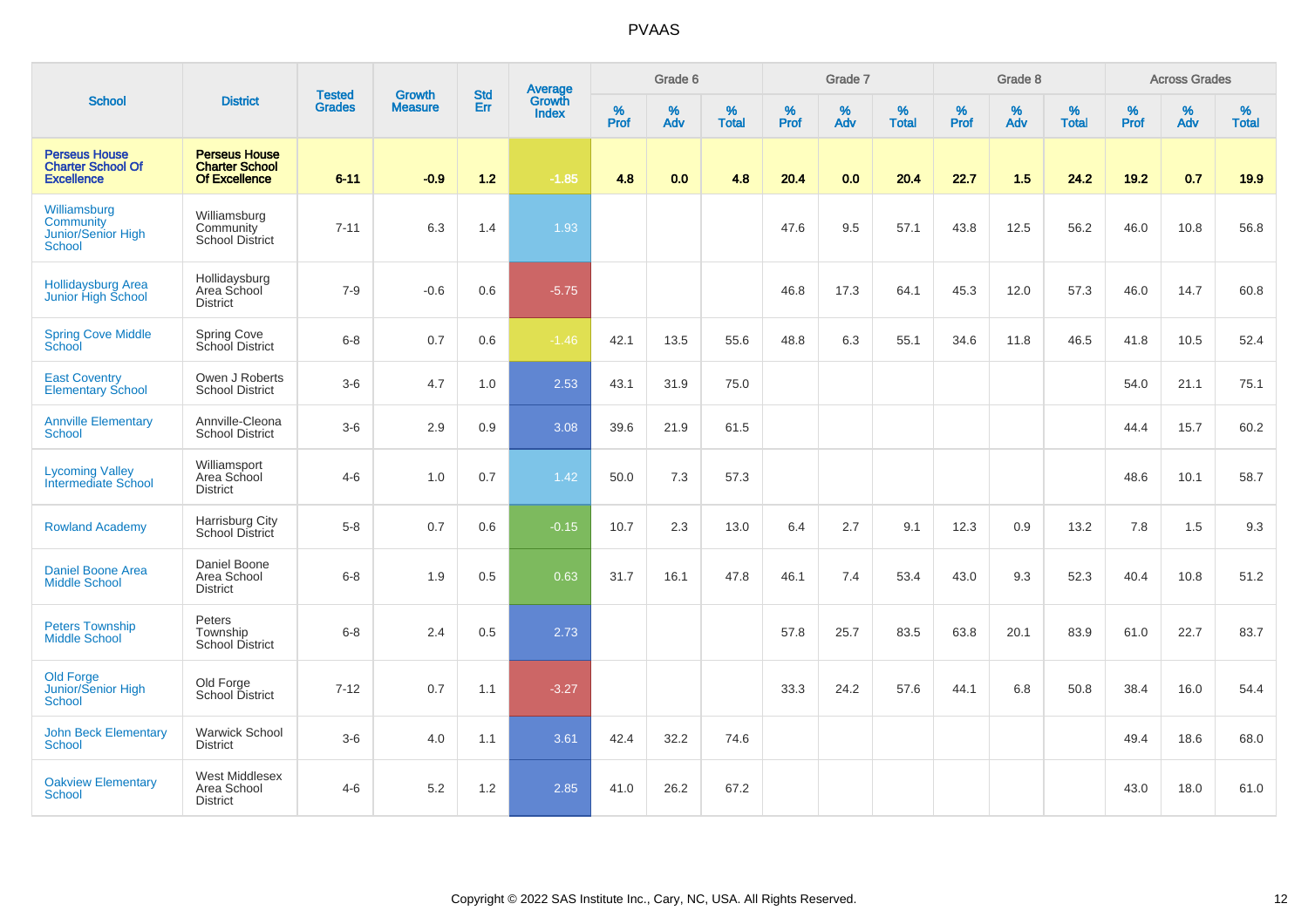|                                                                       |                                                                       |                                |                                 | <b>Std</b> |                                          |           | Grade 6     |                   |           | Grade 7  |                   |           | Grade 8  |                   |           | <b>Across Grades</b> |                   |
|-----------------------------------------------------------------------|-----------------------------------------------------------------------|--------------------------------|---------------------------------|------------|------------------------------------------|-----------|-------------|-------------------|-----------|----------|-------------------|-----------|----------|-------------------|-----------|----------------------|-------------------|
| <b>School</b>                                                         | <b>District</b>                                                       | <b>Tested</b><br><b>Grades</b> | <b>Growth</b><br><b>Measure</b> | Err        | <b>Average</b><br>Growth<br><b>Index</b> | %<br>Prof | $\%$<br>Adv | %<br><b>Total</b> | %<br>Prof | %<br>Adv | %<br><b>Total</b> | %<br>Prof | %<br>Adv | %<br><b>Total</b> | %<br>Prof | %<br>Adv             | %<br><b>Total</b> |
| <b>Perseus House</b><br><b>Charter School Of</b><br><b>Excellence</b> | <b>Perseus House</b><br><b>Charter School</b><br><b>Of Excellence</b> | $6 - 11$                       | $-0.9$                          | $1.2$      | $-1.85$                                  | 4.8       | 0.0         | 4.8               | 20.4      | 0.0      | 20.4              | 22.7      | 1.5      | 24.2              | 19.2      | 0.7                  | 19.9              |
| Jefferson-Morgan<br><b>Middle/High School</b>                         | Jefferson-<br>Morgan School<br><b>District</b>                        | $7 - 10$                       | 4.7                             | 1.2        | 0.88                                     |           |             |                   | 41.8      | 5.4      | 47.3              | 44.4      | 6.7      | 51.1              | 43.0      | 6.0                  | 49.0              |
| <b>Lenape Elementary</b><br>School                                    | Armstrong<br><b>School District</b>                                   | $3-6$                          | 3.7                             | 0.9        | 4.12                                     | 43.6      | 16.8        | 60.4              |           |          |                   |           |          |                   | 39.8      | 11.9                 | 51.7              |
| <b>Elk Lake Junior/Senior</b><br><b>High School</b>                   | Elk Lake School<br><b>District</b>                                    | $7 - 11$                       | 2.3                             | 0.9        | $-0.66$                                  |           |             |                   | 39.8      | 11.4     | 51.1              | 35.8      | 6.2      | 42.0              | 37.9      | 8.9                  | 46.8              |
| <b>Provident Charter</b><br><b>School</b>                             | Provident<br><b>Charter School</b>                                    | $3-8$                          | 4.1                             | 1.1        | $-1.11$                                  | 15.8      | 5.3         | 21.0              | 13.6      | 0.0      | 13.6              | 17.2      | 3.4      | 20.7              | 16.4      | 2.9                  | 19.3              |
| <b>Ward L Myers</b><br><b>Elementary School</b>                       | Muncy School<br><b>District</b>                                       | $3-6$                          | 1.1                             | 1.0        | 1.03                                     | 48.7      | 30.8        | 79.5              |           |          |                   |           |          |                   | 48.8      | 19.0                 | 67.7              |
| <b>Broughal Middle</b><br><b>School</b>                               | Bethlehem Area<br><b>School District</b>                              | $6 - 8$                        | 3.4                             | 0.9        | 0.30                                     | 39.2      | 3.8         | 43.0              | 23.6      | 0.0      | 23.6              | 25.8      | 3.2      | 29.0              | 30.0      | 2.4                  | 32.4              |
| <b>Pleasant Valley Middle</b><br>School                               | Pleasant Valley<br>School District                                    | $7 - 8$                        | 2.6                             | 0.7        | 1.39                                     |           |             |                   | 47.2      | 10.7     | 57.9              | 52.6      | 7.7      | 60.3              | 49.6      | 9.4                  | 58.9              |
| Pennsylvania Cyber<br><b>Charter School</b>                           | Pennsylvania<br>Cyber Charter<br>School                               | $3 - 11$                       | 2.1                             | 0.5        | 2.03                                     | 39.5      | 11.2        | 50.7              | 42.9      | 3.4      | 46.4              | 39.5      | 2.6      | 42.0              | 40.1      | 7.4                  | 47.5              |
| <b>Shenandoah Valley</b><br><b>Elementary School</b>                  | Shenandoah<br>Valley School<br><b>District</b>                        | $3-6$                          | 5.1                             | 1.2        | 4.21                                     | 31.4      | 9.8         | 41.2              |           |          |                   |           |          |                   | 35.6      | 6.9                  | 42.5              |
| <b>Pine Grove Area</b><br><b>Middle School</b>                        | Pine Grove<br>Area School<br><b>District</b>                          | $5-8$                          | 0.9                             | 0.6        | $-0.49$                                  | 41.0      | 14.5        | 55.6              | 44.7      | 0.8      | 45.5              | 45.5      | 6.2      | 51.8              | 46.3      | 5.8                  | 52.1              |
| <b>Clark Wood</b><br><b>Elementary School</b>                         | Northern Tioga<br>School District                                     | $3-6$                          | 6.3                             | 1.5        | 3.66                                     | 36.8      | 18.4        | 55.3              |           |          |                   |           |          |                   | 41.7      | 10.9                 | 52.6              |
| <b>Pottsgrove Middle</b><br>School                                    | Pottsgrove<br>School District                                         | $6 - 8$                        | 0.3                             | 0.5        | $-3.00$                                  | 42.3      | 6.4         | 48.7              | 53.1      | 9.1      | 62.3              | 40.4      | 3.7      | 44.2              | 45.1      | 6.3                  | 51.4              |
| <b>Springton Lake Middle</b><br>School                                | Rose Tree<br>Media School<br><b>District</b>                          | $6 - 8$                        | 0.3                             | 0.5        | $-2.54$                                  | 41.0      | 44.4        | 85.4              | 51.8      | 27.0     | 78.8              | 56.2      | 22.8     | 79.0              | 49.2      | 32.1                 | 81.3              |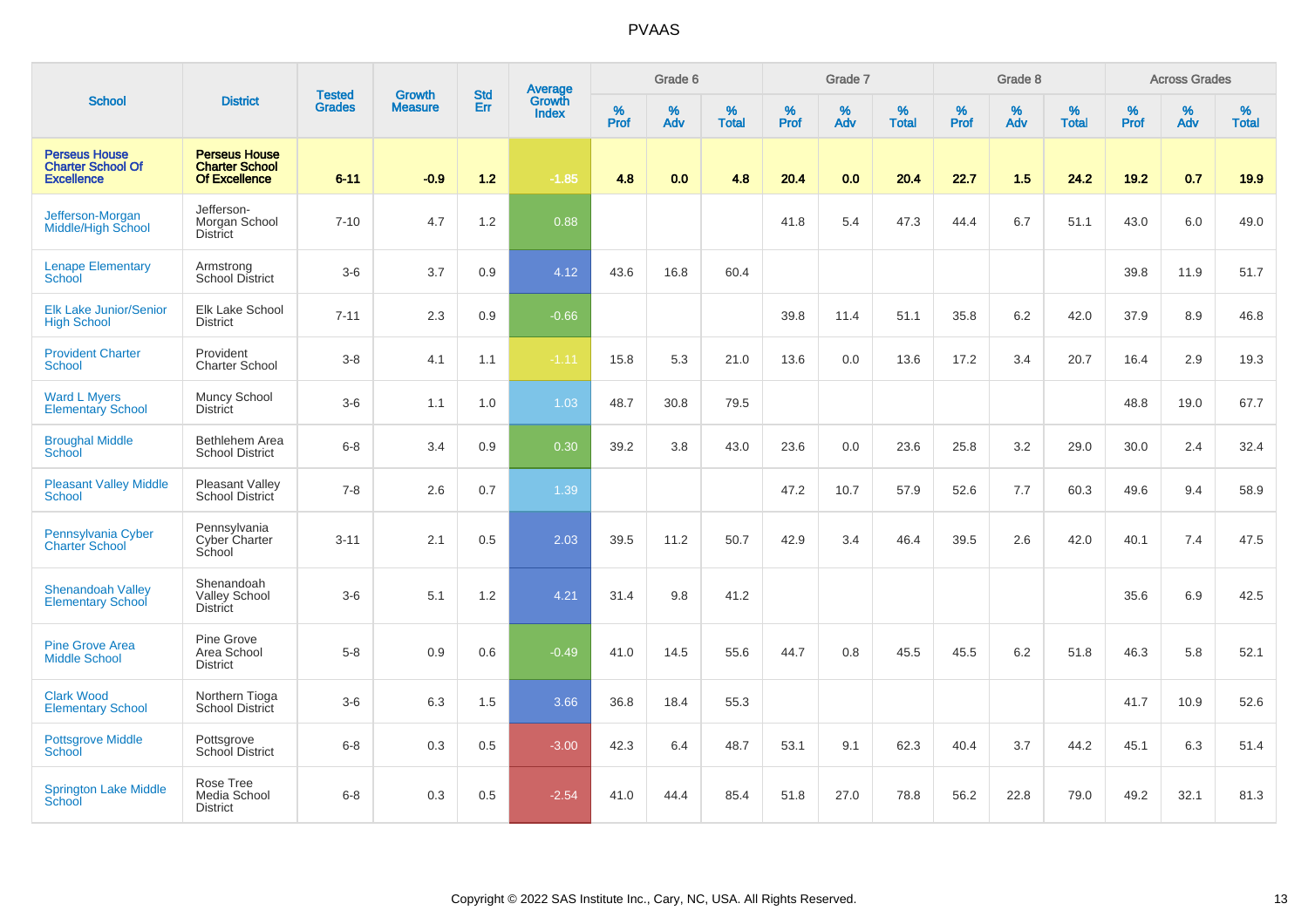|                                                                       |                                                                       |                                | <b>Growth</b>  | <b>Std</b> |                                          |           | Grade 6  |                   |           | Grade 7         |                   |           | Grade 8  |                   |           | <b>Across Grades</b> |                   |
|-----------------------------------------------------------------------|-----------------------------------------------------------------------|--------------------------------|----------------|------------|------------------------------------------|-----------|----------|-------------------|-----------|-----------------|-------------------|-----------|----------|-------------------|-----------|----------------------|-------------------|
| <b>School</b>                                                         | <b>District</b>                                                       | <b>Tested</b><br><b>Grades</b> | <b>Measure</b> | Err        | <b>Average</b><br>Growth<br><b>Index</b> | %<br>Prof | %<br>Adv | %<br><b>Total</b> | %<br>Prof | %<br><b>Adv</b> | %<br><b>Total</b> | %<br>Prof | %<br>Adv | %<br><b>Total</b> | %<br>Prof | %<br>Adv             | %<br><b>Total</b> |
| <b>Perseus House</b><br><b>Charter School Of</b><br><b>Excellence</b> | <b>Perseus House</b><br><b>Charter School</b><br><b>Of Excellence</b> | $6 - 11$                       | $-0.9$         | $1.2$      | $-1.85$                                  | 4.8       | 0.0      | 4.8               | 20.4      | 0.0             | 20.4              | 22.7      | 1.5      | 24.2              | 19.2      | 0.7                  | 19.9              |
| <b>Kulp Elementary</b><br>School                                      | North Penn<br><b>School District</b>                                  | $3-6$                          | 3.8            | 1.1        | 3.56                                     | 42.6      | 29.4     | 72.1              |           |                 |                   |           |          |                   | 50.4      | 17.9                 | 68.3              |
| <b>Rock L Butler Middle</b><br><b>School</b>                          | Wellsboro Area<br><b>School District</b>                              | $5-8$                          | $-0.6$         | 0.6        | $-4.12$                                  | 41.8      | 15.3     | 57.1              | 46.6      | 15.2            | 61.9              | 44.3      | 15.5     | 59.8              | 49.2      | 13.0                 | 62.2              |
| Landisville<br><b>Intermediate Center</b>                             | Hempfield<br>School District                                          | $4 - 6$                        | 3.1            | 0.8        | 3.92                                     | 39.3      | 36.6     | 75.9              |           |                 |                   |           |          |                   | 46.3      | 26.4                 | 72.8              |
| <b>Moon Area Upper</b><br><b>Middle School</b>                        | Moon Area<br><b>School District</b>                                   | $7 - 8$                        | $-0.9$         | 0.5        | $-6.58$                                  |           |          |                   | 51.6      | 10.8            | 62.4              | 52.0      | 17.4     | 69.4              | 51.8      | 14.1                 | 65.9              |
| <b>Mid Valley Elementary</b><br>Center                                | Mid Valley<br>School District                                         | $3-6$                          | 2.6            | 0.8        | 3.22                                     | 48.8      | 10.4     | 59.2              |           |                 |                   |           |          |                   | 43.3      | 10.6                 | 53.9              |
| <b>California Area Middle</b><br><b>School</b>                        | California Area<br><b>School District</b>                             | $7-9$                          | 3.3            | 1.2        | $-0.06$                                  |           |          |                   | 45.4      | 18.2            | 63.6              | 50.0      | 18.5     | 68.5              | 47.7      | 18.4                 | 66.1              |
| <b>Kane Area Middle</b><br><b>School</b>                              | Kane Area<br><b>School District</b>                                   | $6 - 10$                       | 3.3            | 0.8        | 0.65                                     | 40.6      | 15.6     | 56.2              | 50.8      | 6.0             | 56.7              | 50.0      | 9.8      | 59.8              | 47.4      | 10.3                 | 57.8              |
| <b>Linglestown Middle</b><br>School                                   | Central<br>Dauphin School<br><b>District</b>                          | $6 - 8$                        | 1.3            | 0.5        | $-1.36$                                  | 45.2      | 18.8     | 63.9              | 45.4      | 7.7             | 53.1              | 40.4      | 14.5     | 54.9              | 43.8      | 13.6                 | 57.4              |
| <b>Troy Area</b><br>Junior/Senior High<br><b>School</b>               | <b>Troy Area</b><br>School District                                   | $7 - 10$                       | 3.5            | 0.9        | 2.14                                     |           |          |                   | 45.6      | 6.5             | 52.2              | 42.4      | 10.2     | 52.5              | 43.8      | 8.6                  | 52.4              |
| East Pennsboro Area<br><b>Middle School</b>                           | East Pennsboro<br>Area School<br><b>District</b>                      | $6 - 8$                        | 2.3            | 0.6        | $-0.26$                                  | 35.0      | 18.1     | 53.1              | 50.6      | 10.0            | 60.6              | 47.1      | 8.2      | 55.3              | 44.5      | 12.0                 | 56.5              |
| <b>Union High School</b>                                              | Union School<br><b>District</b>                                       | $6 - 12$                       | 3.1            | 1.1        | $-0.02$                                  | 40.9      | 20.4     | 61.4              | 40.5      | 0.0             | 40.5              | 40.0      | 6.7      | 46.7              | 40.5      | 9.5                  | 50.0              |
| <b>Robert Benjamin Wiley</b><br><b>Community Charter</b><br>School    | Robert<br>Benjamin Wiley<br>Community<br><b>Charter School</b>        | $3 - 8$                        | 3.6            | 0.9        | 2.78                                     | 23.4      | 4.3      | 27.7              | 28.1      | 1.8             | 29.8              | 31.1      | 0.0      | 31.1              | 24.2      | 2.4                  | 26.5              |
| <b>Portage Area</b><br><b>Elementary School</b>                       | Portage Area<br><b>School District</b>                                | $3-6$                          | 5.2            | 1.3        | 3.73                                     | 52.0      | 28.0     | 80.0              |           |                 |                   |           |          |                   | 51.4      | 21.4                 | 72.9              |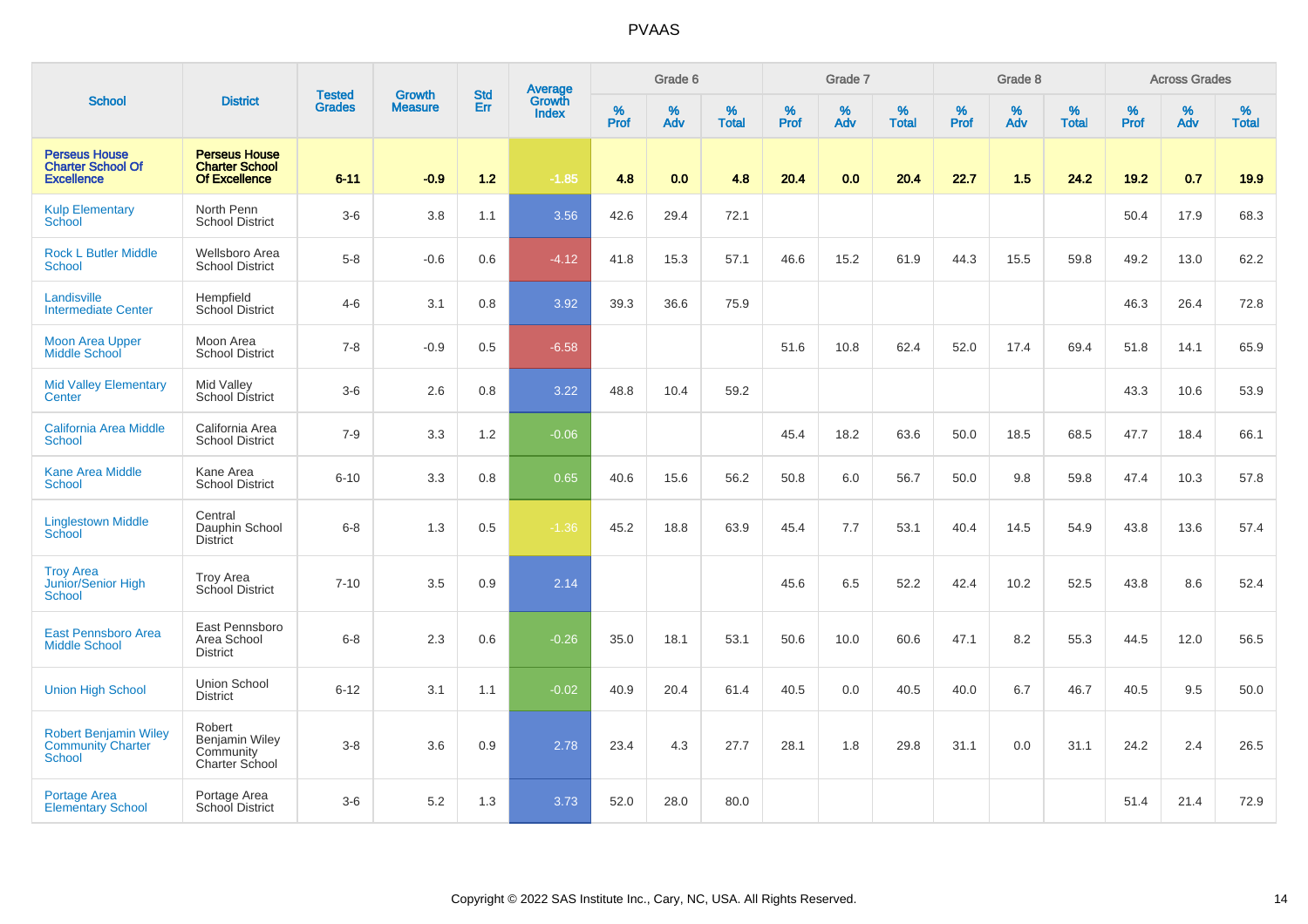|                                                                       |                                                                       |                                | <b>Growth</b>  | <b>Std</b> | <b>Average</b><br>Growth |           | Grade 6     |                   |                  | Grade 7  |                   |                  | Grade 8  |                   |           | <b>Across Grades</b> |                   |
|-----------------------------------------------------------------------|-----------------------------------------------------------------------|--------------------------------|----------------|------------|--------------------------|-----------|-------------|-------------------|------------------|----------|-------------------|------------------|----------|-------------------|-----------|----------------------|-------------------|
| <b>School</b>                                                         | <b>District</b>                                                       | <b>Tested</b><br><b>Grades</b> | <b>Measure</b> | Err        | <b>Index</b>             | %<br>Prof | $\%$<br>Adv | %<br><b>Total</b> | %<br><b>Prof</b> | %<br>Adv | %<br><b>Total</b> | %<br><b>Prof</b> | %<br>Adv | %<br><b>Total</b> | %<br>Prof | %<br>Adv             | %<br><b>Total</b> |
| <b>Perseus House</b><br><b>Charter School Of</b><br><b>Excellence</b> | <b>Perseus House</b><br><b>Charter School</b><br><b>Of Excellence</b> | $6 - 11$                       | $-0.9$         | $1.2$      | $-1.85$                  | 4.8       | 0.0         | 4.8               | 20.4             | 0.0      | 20.4              | 22.7             | 1.5      | 24.2              | 19.2      | 0.7                  | 19.9              |
| <b>Laboratory Charter</b><br><b>School</b>                            | Laboratory<br>Charter School                                          | $3 - 8$                        | 3.4            | 1.2        | 2.35                     | 26.2      | 7.1         | 33.3              | 52.0             | 0.0      | 52.0              | 33.3             | 4.8      | 38.1              | 27.2      | 2.4                  | 29.6              |
| <b>Riverside Middle</b><br><b>School</b>                              | Riverside<br><b>Beaver County</b><br>School District                  | $6 - 8$                        | 1.6            | 0.7        | $-2.64$                  | 37.0      | 36.0        | 73.0              | 48.8             | 12.5     | 61.2              | 51.6             | 15.8     | 67.4              | 45.4      | 22.2                 | 67.6              |
| <b>Chestnut Ridge Senior</b><br><b>High School</b>                    | <b>Chestnut Ridge</b><br><b>School District</b>                       | $8 - 12$                       | 5.0            | 1.2        | 4.00                     |           |             |                   |                  |          |                   | 50.5             | 6.2      | 56.7              | 50.5      | 6.2                  | 56.7              |
| <b>Butler Elementary</b><br>School                                    | <b>Central Bucks</b><br><b>School District</b>                        | $3-6$                          | 0.1            | 0.9        | 0.08                     | 42.7      | 37.5        | 80.2              |                  |          |                   |                  |          |                   | 52.0      | 21.3                 | 73.3              |
| <b>Klinger Middle School</b>                                          | Centennial<br><b>School District</b>                                  | $6 - 8$                        | 0.5            | 0.5        | $-1.37$                  | 39.9      | 10.1        | 50.0              | 44.2             | 6.4      | 50.5              | 52.0             | 4.0      | 55.9              | 45.4      | 6.8                  | 52.2              |
| <b>Redbank Valley High</b><br>School                                  | <b>Redbank Valley</b><br><b>School District</b>                       | $6 - 11$                       | 3.3            | 0.8        | 1.03                     | 38.8      | 13.8        | 52.5              | 54.6             | 12.5     | 67.0              | 55.4             | 15.4     | 70.8              | 49.4      | 13.7                 | 63.1              |
| <b>Grove City Area</b><br><b>Middle School</b>                        | Grove City Area<br><b>School District</b>                             | $6 - 8$                        | 0.7            | 0.7        | $-1.21$                  | 36.9      | 23.8        | 60.7              | 58.9             | 16.1     | 75.0              | 47.1             | 12.6     | 59.7              | 47.3      | 17.6                 | 64.9              |
| <b>Big Spring Middle</b><br>School                                    | <b>Big Spring</b><br>School District                                  | $6 - 8$                        | $-0.5$         | 0.6        | $-4.01$                  | 45.6      | 12.0        | 57.6              | 52.2             | 8.8      | 61.0              | 49.7             | 9.2      | 58.9              | 48.8      | 10.2                 | 59.0              |
| <b>Cold Spring</b><br>Elementary School                               | <b>Central Bucks</b><br><b>School District</b>                        | $3-6$                          | 4.4            | 1.1        | 3.27                     | 64.8      | 21.1        | 85.9              |                  |          |                   |                  |          |                   | 54.8      | 18.4                 | 73.2              |
| <b>Moshannon Valley</b><br><b>Elementary School</b>                   | Moshannon<br><b>Valley School</b><br><b>District</b>                  | $3-6$                          | 4.8            | 1.2        | 2.22                     | 24.5      | 22.6        | 47.2              |                  |          |                   |                  |          |                   | 37.3      | 10.4                 | 47.8              |
| <b>Southern Fulton</b><br><b>Elementary School</b>                    | Southern Fulton<br><b>School District</b>                             | $3-6$                          | 1.7            | 1.2        | 1.37                     | 41.4      | 15.5        | 56.9              |                  |          |                   |                  |          |                   | 46.9      | 10.0                 | 56.9              |
| <b>KIPP Philadelphia</b><br><b>Charter School</b>                     | <b>KIPP</b><br>Philadelphia<br>Charter School                         | $3 - 8$                        | 2.8            | 0.9        | 0.52                     | 28.0      | 0.0         | 28.0              | 29.0             | 0.0      | 29.0              | 25.6             | 0.0      | 25.6              | 21.5      | 0.4                  | 21.9              |
| <b>People For People</b><br><b>Charter School</b>                     | People For<br>People Charter<br>School                                | $3 - 12$                       | 3.5            | 1.0        | 1.73                     | 19.4      | 0.0         | 19.4              | 23.1             | 0.0      | 23.1              | 6.8              | 0.0      | 6.8               | 13.2      | 0.4                  | 13.6              |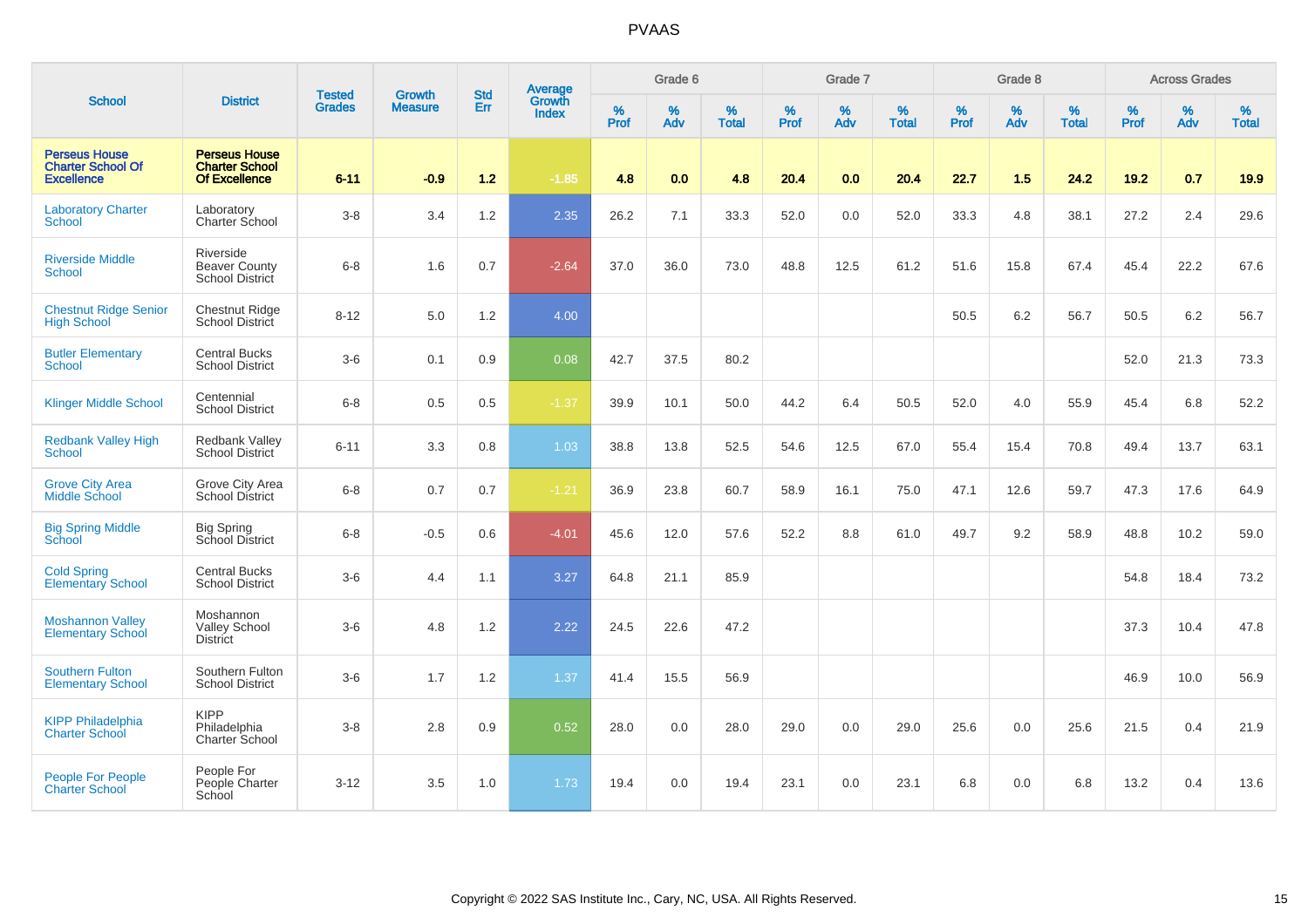|                                                                       |                                                                |                                | <b>Growth</b>  | <b>Std</b> | <b>Average</b><br>Growth |                  | Grade 6  |                   |                  | Grade 7  |                   |           | Grade 8  |                   |                     | <b>Across Grades</b> |                   |
|-----------------------------------------------------------------------|----------------------------------------------------------------|--------------------------------|----------------|------------|--------------------------|------------------|----------|-------------------|------------------|----------|-------------------|-----------|----------|-------------------|---------------------|----------------------|-------------------|
| <b>School</b>                                                         | <b>District</b>                                                | <b>Tested</b><br><b>Grades</b> | <b>Measure</b> | Err        | <b>Index</b>             | %<br><b>Prof</b> | %<br>Adv | %<br><b>Total</b> | %<br><b>Prof</b> | %<br>Adv | %<br><b>Total</b> | %<br>Prof | %<br>Adv | %<br><b>Total</b> | $\%$<br><b>Prof</b> | %<br>Adv             | %<br><b>Total</b> |
| <b>Perseus House</b><br><b>Charter School Of</b><br><b>Excellence</b> | <b>Perseus House</b><br><b>Charter School</b><br>Of Excellence | $6 - 11$                       | $-0.9$         | $1.2$      | $-1.85$                  | 4.8              | 0.0      | 4.8               | 20.4             | 0.0      | 20.4              | 22.7      | 1.5      | 24.2              | $19.2$              | 0.7                  | 19.9              |
| <b>Wyoming Valley West</b><br>Middle School                           | <b>Wyoming Valley</b><br>West School<br><b>District</b>        | $6 - 8$                        | 1.6            | 0.6        | 0.18                     | 32.6             | 7.6      | 40.3              | 40.5             | 4.2      | 44.6              | 30.1      | 12.1     | 42.2              | 34.3                | 8.0                  | 42.3              |
| <b>Marshall Thurgood</b>                                              | Philadelphia<br>City School<br><b>District</b>                 | $3-8$                          | 7.4            | 1.9        | 2.10                     | 5.9              | 0.0      | 5.9               | 25.0             | $6.2\,$  | 31.2              | 4.4       | 0.0      | 4.4               | 15.2                | 0.9                  | 16.1              |
| <b>Marshall Middle</b><br>School                                      | North Allegheny<br><b>School District</b>                      | $6-8$                          | 0.2            | 0.5        | $-1.92$                  | 43.6             | 37.0     | 80.6              | 52.8             | 31.4     | 84.3              | 51.1      | 28.1     | 79.2              | 49.3                | 32.0                 | 81.3              |
| <b>Russell Byers Charter</b><br><b>School</b>                         | <b>Russell Byers</b><br>Charter School                         | $3-8$                          | 1.4            | 0.9        | $-0.79$                  | 36.8             | 0.0      | 36.8              | 28.1             | 0.0      | 28.1              | 14.3      | 2.0      | 16.3              | 22.4                | 3.0                  | 25.3              |
| Altoona Area Jr High<br><b>School</b>                                 | Altoona Area<br><b>School District</b>                         | $6-8$                          | 0.6            | 0.3        | $-1.90$                  | 31.0             | 11.4     | 42.4              | 38.5             | 4.6      | 43.0              | 43.9      | 7.4      | 51.3              | 37.7                | 7.8                  | 45.6              |
| <b>North Strabane</b><br><b>Intermediate School</b>                   | Canon-<br>Mcmillan<br><b>School District</b>                   | $5-6$                          | 2.8            | 0.7        | 3.75                     | 46.0             | 26.1     | 72.0              |                  |          |                   |           |          |                   | 55.5                | 18.7                 | 74.2              |
| <b>Wind Gap Middle</b><br><b>School</b>                               | Pen Argyl Area<br>School District                              | $4 - 8$                        | 2.2            | 0.6        | $-0.56$                  | 43.9             | 13.4     | 57.3              | 44.6             | 9.1      | 53.6              | 44.7      | 4.8      | 49.5              | 44.6                | 11.6                 | 56.2              |
| Towamensing<br><b>Elementary School</b>                               | Palmerton Area<br><b>School District</b>                       | $3-6$                          | 4.7            | 1.6        | 2.88                     | 48.6             | 29.7     | 78.4              |                  |          |                   |           |          |                   | 45.1                | 19.6                 | 64.7              |
| <b>Tenth Street</b><br><b>Elementary School</b>                       | Riverview<br><b>School District</b>                            | $3-6$                          | 1.7            | 1.4        | 1.24                     | 37.0             | 41.3     | 78.3              |                  |          |                   |           |          |                   | 53.3                | 31.1                 | 84.4              |
| <b>Riverside</b><br>Junior/Senior High<br>School                      | Riverside<br><b>School District</b>                            | $7 - 11$                       | 2.4            | 0.9        | 0.11                     |                  |          |                   | 45.0             | 12.0     | 57.0              | 45.4      | 8.3      | 53.7              | 45.2                | 10.1                 | 55.3              |
| <b>Charles H Boehm</b><br><b>Middle School</b>                        | Pennsbury<br><b>School District</b>                            | $6 - 8$                        | 2.1            | 0.5        | $-0.16$                  | 45.3             | 21.6     | 66.8              | 53.4             | 15.5     | 68.9              | 49.7      | 23.4     | 73.0              | 49.3                | 20.2                 | 69.6              |
| <b>Pequea Valley</b><br><b>Intermediate School</b>                    | Pequea Valley<br>School District                               | $7 - 8$                        | 3.2            | 0.8        | 2.27                     |                  |          |                   | 43.2             | 4.8      | 48.0              | 37.6      | 6.9      | 44.6              | 40.7                | 5.8                  | 46.5              |
| <b>Marshall Math Science</b><br>Academy                               | Harrisburg City<br>School District                             | $5-8$                          | 1.4            | 0.8        | $-2.28$                  | 45.2             | 5.5      | 50.7              | 57.1             | 4.8      | 61.9              | 57.4      | 8.8      | 66.2              | 47.4                | 5.2                  | 52.6              |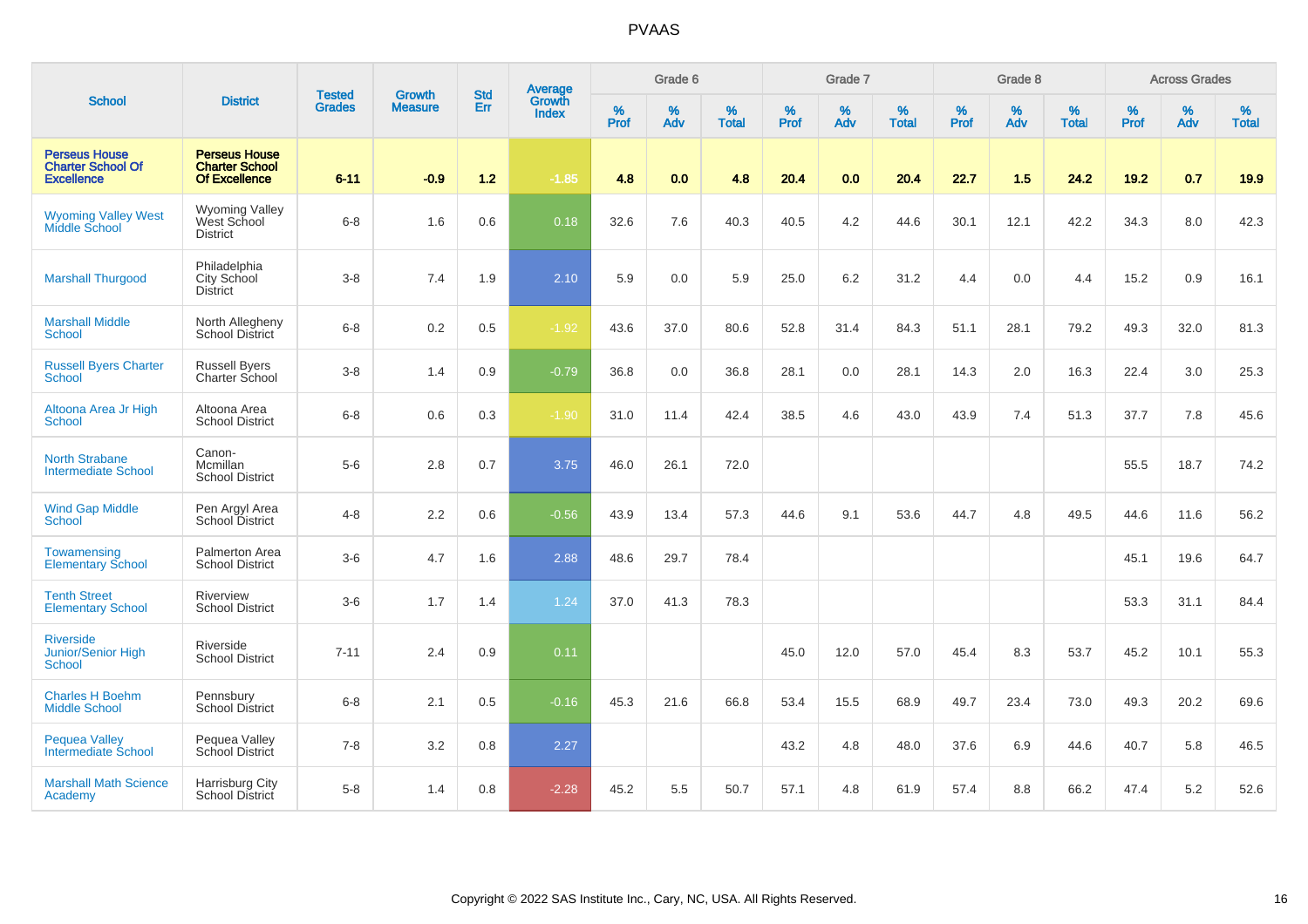|                                                                       |                                                                       |                                |                                 |                   |                                          |                  | Grade 6  |                   |                  | Grade 7  |                   |           | Grade 8  |                   |           | <b>Across Grades</b> |                   |
|-----------------------------------------------------------------------|-----------------------------------------------------------------------|--------------------------------|---------------------------------|-------------------|------------------------------------------|------------------|----------|-------------------|------------------|----------|-------------------|-----------|----------|-------------------|-----------|----------------------|-------------------|
| <b>School</b>                                                         | <b>District</b>                                                       | <b>Tested</b><br><b>Grades</b> | <b>Growth</b><br><b>Measure</b> | <b>Std</b><br>Err | <b>Average</b><br>Growth<br><b>Index</b> | %<br><b>Prof</b> | %<br>Adv | %<br><b>Total</b> | %<br><b>Prof</b> | %<br>Adv | %<br><b>Total</b> | %<br>Prof | %<br>Adv | %<br><b>Total</b> | %<br>Prof | %<br>Adv             | %<br><b>Total</b> |
| <b>Perseus House</b><br><b>Charter School Of</b><br><b>Excellence</b> | <b>Perseus House</b><br><b>Charter School</b><br><b>Of Excellence</b> | $6 - 11$                       | $-0.9$                          | $1.2$             | $-1.85$                                  | 4.8              | 0.0      | 4.8               | 20.4             | 0.0      | 20.4              | 22.7      | 1.5      | 24.2              | 19.2      | 0.7                  | 19.9              |
| <b>Neason Hill</b><br><b>Elementary School</b>                        | Crawford<br><b>Central School</b><br><b>District</b>                  | $3-6$                          | 5.6                             | 1.5               | 2.02                                     | 25.0             | 7.5      | 32.5              |                  |          |                   |           |          |                   | 33.8      | 8.6                  | 42.4              |
| <b>Derry Area Middle</b><br>School                                    | Derry Area<br>School District                                         | $6 - 8$                        | 1.8                             | 0.7               | $-0.12$                                  | 45.2             | 29.6     | 74.8              | 49.6             | 17.1     | 66.7              | 43.1      | 12.9     | 56.0              | 46.0      | 19.8                 | 65.8              |
| <b>Wallenpaupack Area</b><br>Middle School                            | Wallenpaupack<br>Area School<br><b>District</b>                       | $6 - 8$                        | 1.3                             | 0.6               | $-0.06$                                  | 52.4             | 8.5      | 61.0              | 49.3             | 12.8     | 62.2              | 40.4      | 6.8      | 47.3              | 47.6      | 9.4                  | 57.0              |
| <b>East Hills Middle</b><br><b>School</b>                             | Bethlehem Area<br><b>School District</b>                              | $6 - 8$                        | 2.1                             | 0.9               | $-0.45$                                  | 47.5             | 12.1     | 59.6              | 58.1             | 7.0      | 65.1              | 53.2      | 6.4      | 59.6              | 52.6      | 9.0                  | 61.6              |
| <b>Ridgway Area Middle</b><br>School                                  | Ridgway Area<br>School District                                       | $6 - 8$                        | 3.3                             | 1.0               | $-0.57$                                  | 45.9             | 32.8     | 78.7              | 48.3             | 8.3      | 56.7              | 57.4      | 8.2      | 65.6              | 50.6      | 16.5                 | 67.0              |
| <b>Jeannette Mckee</b><br><b>Elementary School</b>                    | Jeannette City<br><b>School District</b>                              | $3-6$                          | 3.0                             | 1.1               | 2.63                                     | 34.0             | 18.9     | 52.8              |                  |          |                   |           |          |                   | 38.1      | 8.1                  | 46.2              |
| <b>South Fayette Middle</b><br><b>School</b>                          | South Fayette<br>Township<br><b>School District</b>                   | $6-8$                          | 0.4                             | 0.4               | $-1.75$                                  | 44.7             | 39.0     | 83.7              | 56.4             | 27.0     | 83.4              | 46.8      | 40.6     | 87.4              | 49.3      | 35.6                 | 84.9              |
| <b>Mastery Charter</b><br><b>School-Gratz Campus</b>                  | <b>Mastery Charter</b><br>School - Gratz<br>Campus                    | $7 - 10$                       | 5.0                             | 1.4               | 1.26                                     |                  |          |                   | 19.4             | 0.0      | 19.4              | 7.3       | 0.0      | 7.3               | 13.0      | 0.0                  | 13.0              |
| <b>Southern Elementary</b><br><b>School</b>                           | Southern York<br>County School<br><b>District</b>                     | $3-6$                          | 2.1                             | 1.1               | 1.90                                     | 56.2             | 21.2     | 77.5              |                  |          |                   |           |          |                   | 53.6      | 15.3                 | 69.0              |
| <b>Bald Eagle Area</b><br>Junior/Senior High<br><b>School</b>         | <b>Bald Eagle</b><br>Area School<br><b>District</b>                   | $6 - 11$                       | 0.3                             | 0.7               | $-2.55$                                  | 41.6             | 7.9      | 49.5              | 32.2             | 2.5      | 34.8              | 34.2      | 14.0     | 48.2              | 35.7      | 8.1                  | 43.8              |
| <b>Sto-Rox Upper</b><br><b>Elementary School</b>                      | Sto-Rox School<br><b>District</b>                                     | $4 - 6$                        | 2.3                             | 1.0               | 2.36                                     | 28.2             | 1.2      | 29.4              |                  |          |                   |           |          |                   | 18.0      | 1.6                  | 19.6              |
| <b>Keith Valley Middle</b><br>School                                  | Hatboro-<br>Horsham<br><b>School District</b>                         | $6 - 8$                        | 1.0                             | 0.4               | $-0.68$                                  | 49.0             | 19.5     | 68.5              | 52.9             | 10.9     | 63.8              | 51.3      | 9.1      | 60.5              | 51.2      | 13.0                 | 64.2              |
| <b>Souderton Charter</b><br><b>School Collaborative</b>               | Souderton<br>Charter School<br>Collaborative                          | $3 - 8$                        | 4.3                             | 1.3               | $-0.07$                                  | 48.0             | 48.0     | 96.0              | 33.3             | 61.9     | 95.2              | 47.1      | 41.2     | 88.2              | 50.7      | 40.8                 | 91.6              |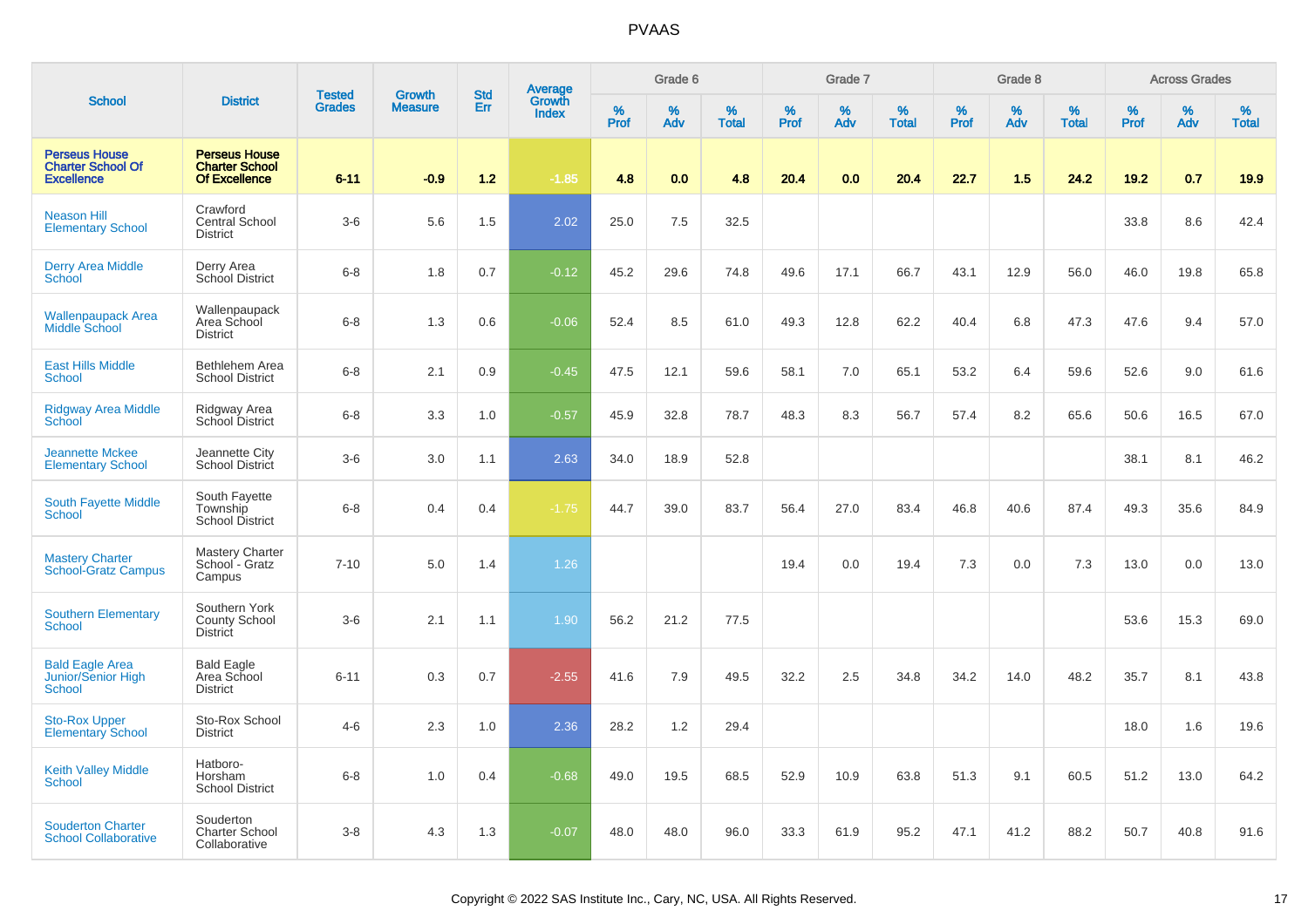|                                                                       |                                                                       | <b>Tested</b> | Growth         | <b>Std</b> | <b>Average</b><br>Growth |           | Grade 6  |                   |           | Grade 7  |                   |           | Grade 8  |                   |           | <b>Across Grades</b> |                   |
|-----------------------------------------------------------------------|-----------------------------------------------------------------------|---------------|----------------|------------|--------------------------|-----------|----------|-------------------|-----------|----------|-------------------|-----------|----------|-------------------|-----------|----------------------|-------------------|
| <b>School</b>                                                         | <b>District</b>                                                       | <b>Grades</b> | <b>Measure</b> | Err        | <b>Index</b>             | %<br>Prof | %<br>Adv | %<br><b>Total</b> | %<br>Prof | %<br>Adv | %<br><b>Total</b> | %<br>Prof | %<br>Adv | %<br><b>Total</b> | %<br>Prof | %<br>Adv             | %<br><b>Total</b> |
| <b>Perseus House</b><br><b>Charter School Of</b><br><b>Excellence</b> | <b>Perseus House</b><br><b>Charter School</b><br><b>Of Excellence</b> | $6 - 11$      | $-0.9$         | $1.2$      | $-1.85$                  | 4.8       | 0.0      | 4.8               | 20.4      | 0.0      | 20.4              | 22.7      | 1.5      | 24.2              | 19.2      | 0.7                  | 19.9              |
| <b>Swift Middle School</b>                                            | Solanco School<br><b>District</b>                                     | $6 - 8$       | 2.7            | 0.7        | 0.83                     | 53.8      | 16.1     | 69.9              | 32.1      | 19.0     | 51.2              | 39.6      | 18.0     | 57.7              | 42.0      | 17.7                 | 59.7              |
| <b>Keystone Elementary</b><br>School                                  | Keystone<br>School District                                           | $3-6$         | 4.2            | 1.1        | 0.66                     | 50.0      | 17.3     | 67.3              |           |          |                   |           |          |                   | 45.2      | 25.8                 | 71.0              |
| <b>Clairton Middle/High</b><br><b>School</b>                          | <b>Clairton City</b><br><b>School District</b>                        | $6 - 11$      | 0.5            | 0.9        | $-1.63$                  | 22.4      | 6.0      | 28.4              | 17.7      | 0.0      | 17.7              | 25.5      | 0.0      | 25.5              | 21.7      | 2.2                  | 23.9              |
| <b>Brecknock Elementary</b><br><b>School</b>                          | Eastern<br>Lancaster<br><b>County School</b><br><b>District</b>       | $3-6$         | 2.3            | 1.1        | 2.02                     | 36.1      | 3.3      | 39.3              |           |          |                   |           |          |                   | 40.5      | 5.6                  | 46.0              |
| Susquehanna<br><b>Township Middle</b><br><b>School</b>                | Susquehanna<br>Township<br>School District                            | $6-8$         | $-0.1$         | 0.5        | $-2.28$                  | 31.9      | 2.1      | 34.0              | 26.9      | 2.9      | 29.7              | 34.4      | 6.2      | 40.5              | 31.2      | 3.8                  | 35.0              |
| <b>Northeast Middle</b><br>School                                     | Bethlehem Area<br><b>School District</b>                              | $6 - 9$       | 4.3            | 1.2        | 0.63                     | 50.9      | 7.6      | 58.5              | 33.3      | 8.3      | 41.7              | 27.0      | 8.1      | 35.1              | 38.9      | 7.9                  | 46.8              |
| <b>Lengel Middle School</b>                                           | Pottsville Area<br><b>School District</b>                             | $5-8$         | $-1.5$         | 0.5        | $-5.35$                  | 39.2      | 7.7      | 46.8              | 34.4      | 4.9      | 39.3              | 40.0      | 4.1      | 44.1              | 39.0      | 5.1                  | 44.0              |
| <b>Corry Area Middle</b><br>School                                    | Corry Area<br>School District                                         | $6 - 8$       | 2.3            | 0.6        | 1.01                     | 40.5      | 16.2     | 56.8              | 42.0      | 6.5      | 48.6              | 33.8      | 9.5      | 43.2              | 38.5      | 10.3                 | 48.9              |
| <b>Loyalsock Township</b><br>Middle School                            | Loyalsock<br>Township<br><b>School District</b>                       | $6 - 8$       | 0.0            | 0.7        | $-1.90$                  | 43.9      | 17.4     | 61.2              | 51.2      | 7.1      | 58.3              | 51.0      | 5.0      | 56.0              | 48.9      | 9.5                  | 58.5              |
| <b>Rice Avenue Middle</b><br><b>School</b>                            | <b>Girard School</b><br><b>District</b>                               | $5-8$         | 1.9            | 0.6        | $-2.32$                  | 38.1      | 22.9     | 61.0              | 47.7      | 16.5     | 64.2              | 54.1      | 7.3      | 61.5              | 48.4      | 15.0                 | 63.4              |
| <b>Jamestown Area</b><br><b>Elementary School</b>                     | Jamestown<br>Area School<br><b>District</b>                           | $3-6$         | 2.5            | 1.5        | 1.69                     | 30.6      | 19.4     | 50.0              |           |          |                   |           |          |                   | 38.6      | 9.6                  | 48.2              |
| <b>Riverside Elementary</b><br><b>School East</b>                     | Riverside<br><b>School District</b>                                   | $3-6$         | 3.1            | 0.9        | 3.13                     | 45.4      | 13.1     | 58.6              |           |          |                   |           |          |                   | 44.4      | 11.2                 | 55.6              |
| <b>Shrewsbury</b><br><b>Elementary School</b>                         | Southern York<br>County School<br><b>District</b>                     | $3-6$         | $-0.7$         | 1.1        | $-0.59$                  | 45.9      | 29.5     | 75.4              |           |          |                   |           |          |                   | 38.0      | 21.6                 | 59.6              |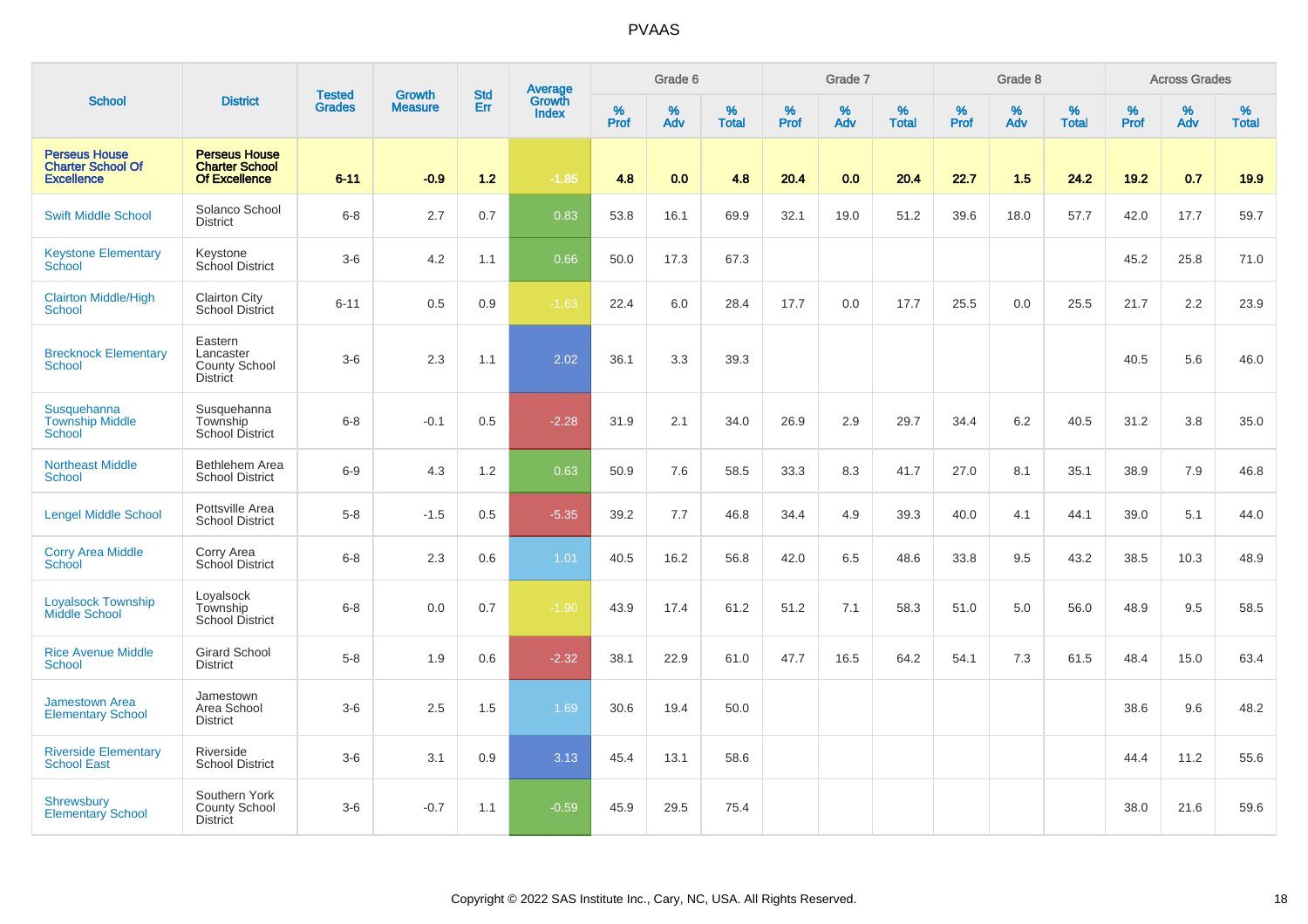|                                                                       |                                                                       |                                |                                 | <b>Std</b> |                                          |           | Grade 6  |                   |           | Grade 7  |                   |           | Grade 8  |                   |           | <b>Across Grades</b> |                   |
|-----------------------------------------------------------------------|-----------------------------------------------------------------------|--------------------------------|---------------------------------|------------|------------------------------------------|-----------|----------|-------------------|-----------|----------|-------------------|-----------|----------|-------------------|-----------|----------------------|-------------------|
| <b>School</b>                                                         | <b>District</b>                                                       | <b>Tested</b><br><b>Grades</b> | <b>Growth</b><br><b>Measure</b> | Err        | <b>Average</b><br>Growth<br><b>Index</b> | %<br>Prof | %<br>Adv | %<br><b>Total</b> | %<br>Prof | %<br>Adv | %<br><b>Total</b> | %<br>Prof | %<br>Adv | %<br><b>Total</b> | %<br>Prof | %<br>Adv             | %<br><b>Total</b> |
| <b>Perseus House</b><br><b>Charter School Of</b><br><b>Excellence</b> | <b>Perseus House</b><br><b>Charter School</b><br><b>Of Excellence</b> | $6 - 11$                       | $-0.9$                          | $1.2$      | $-1.85$                                  | 4.8       | 0.0      | 4.8               | 20.4      | 0.0      | 20.4              | 22.7      | 1.5      | 24.2              | $19.2$    | 0.7                  | 19.9              |
| <b>Hampton Middle</b><br><b>School</b>                                | Hampton<br>Township<br>School District                                | $6 - 8$                        | 0.9                             | 0.5        | $-3.40$                                  | 35.8      | 44.4     | 80.2              | 54.9      | 26.5     | 81.4              | 46.9      | 34.3     | 81.1              | 46.1      | 34.8                 | 80.9              |
| East Juniata<br><b>Elementary School</b>                              | Juniata County<br>School District                                     | $3-6$                          | 3.5                             | 1.1        | 3.19                                     | 37.7      | 9.4      | 47.2              |           |          |                   |           |          |                   | 39.4      | 12.8                 | 52.3              |
| <b>Easton Area Middle</b><br><b>School</b>                            | Easton Area<br><b>School District</b>                                 | $6-8$                          | 0.4                             | 0.4        | $-1.50$                                  | 34.0      | 8.0      | 42.0              | 39.9      | 7.3      | 47.2              | 35.4      | 6.0      | 41.4              | 36.4      | 7.1                  | 43.6              |
| Williamsburg<br>Community<br><b>Elementary School</b>                 | Williamsburg<br>Community<br><b>School District</b>                   | $3-6$                          | $-0.2$                          | 1.5        | $-0.12$                                  | 51.4      | 17.1     | 68.6              |           |          |                   |           |          |                   | 41.9      | 18.6                 | 60.5              |
| Claysburg-Kimmel<br><b>High School</b>                                | Claysburg-<br>Kimmel School<br><b>District</b>                        | $7 - 11$                       | 3.7                             | 1.1        | 1.06                                     |           |          |                   | 35.1      | 8.8      | 43.9              | 43.9      | 7.0      | 50.9              | 39.5      | 7.9                  | 47.4              |
| <b>Leola Elementary</b><br><b>School</b>                              | Conestoga<br>Valley School<br><b>District</b>                         | $3-6$                          | 4.5                             | 1.3        | 1.98                                     | 34.6      | 17.3     | 51.9              |           |          |                   |           |          |                   | 37.1      | 11.8                 | 48.9              |
| <b>Richland Elementary</b><br><b>School</b>                           | Richland<br><b>School District</b>                                    | $3-6$                          | 3.1                             | 0.9        | $-0.07$                                  | 54.7      | 20.0     | 74.7              |           |          |                   |           |          |                   | 50.0      | 21.4                 | 71.4              |
| Mastery Charter<br>School - Shoemaker<br>Campus                       | Mastery Charter<br>School-<br>Shoemaker<br>Campus                     | $7 - 10$                       | 5.8                             | 1.6        | 1.55                                     |           |          |                   | 26.7      | 6.7      | 33.3              | 25.9      | 0.0      | 25.9              | 26.3      | 3.5                  | 29.8              |
| <b>Linden Elementary</b><br><b>School</b>                             | <b>Central Bucks</b><br><b>School District</b>                        | $3-6$                          | 4.5                             | 1.4        | 3.32                                     | 38.6      | 36.4     | 75.0              |           |          |                   |           |          |                   | 54.1      | 25.4                 | 79.6              |
| <b>Stroudsburg Middle</b><br>School                                   | Stroudsburg<br>Area School<br><b>District</b>                         | $5 - 7$                        | 1.1                             | 0.5        | 2.17                                     | 39.0      | 11.2     | 50.2              | 46.6      | 8.5      | 55.2              |           |          |                   | 41.6      | 7.9                  | 49.5              |
| <b>Clarion-Limestone</b><br><b>Elementary School</b>                  | Clarion-<br>Limestone Area<br><b>School District</b>                  | $3-6$                          | 4.2                             | 1.2        | 1.20                                     | 57.7      | 26.9     | 84.6              |           |          |                   |           |          |                   | 48.8      | 23.5                 | 72.4              |
| Pittsburgh Schiller 6-8                                               | Pittsburgh<br>School District                                         | $6 - 8$                        | 0.4                             | 0.9        | $-1.11$                                  | 38.4      | 9.6      | 48.0              | 43.6      | 3.8      | 47.4              | 36.6      | 4.9      | 41.5              | 40.1      | 6.2                  | 46.4              |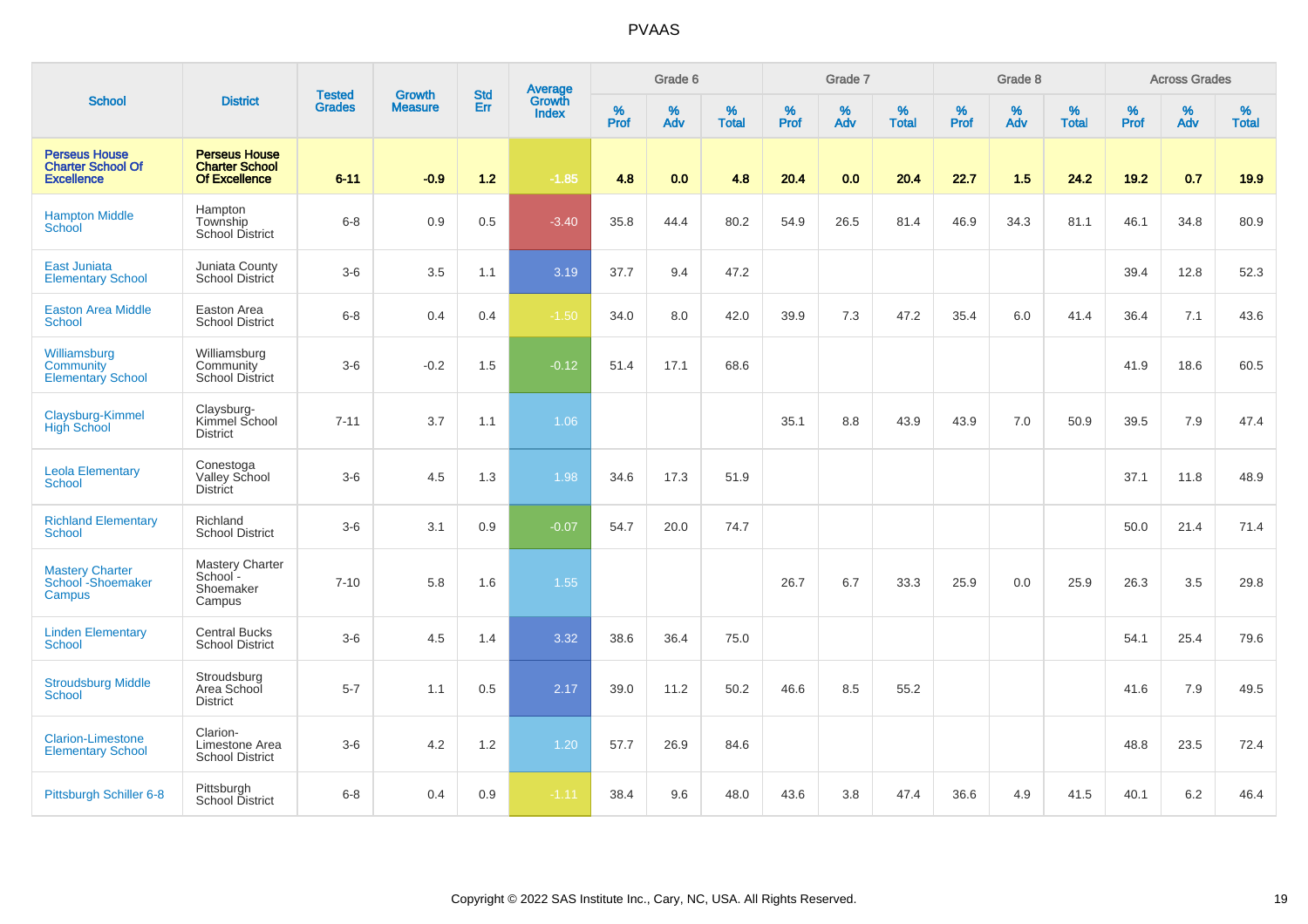|                                                                       |                                                                       |                                |                                 | <b>Std</b> |                                          |                  | Grade 6  |                   |                  | Grade 7  |                   |           | Grade 8     |                   |           | <b>Across Grades</b> |                   |
|-----------------------------------------------------------------------|-----------------------------------------------------------------------|--------------------------------|---------------------------------|------------|------------------------------------------|------------------|----------|-------------------|------------------|----------|-------------------|-----------|-------------|-------------------|-----------|----------------------|-------------------|
| <b>School</b>                                                         | <b>District</b>                                                       | <b>Tested</b><br><b>Grades</b> | <b>Growth</b><br><b>Measure</b> | Err        | <b>Average</b><br>Growth<br><b>Index</b> | %<br><b>Prof</b> | %<br>Adv | %<br><b>Total</b> | %<br><b>Prof</b> | %<br>Adv | %<br><b>Total</b> | %<br>Prof | $\%$<br>Adv | %<br><b>Total</b> | %<br>Prof | %<br>Adv             | %<br><b>Total</b> |
| <b>Perseus House</b><br><b>Charter School Of</b><br><b>Excellence</b> | <b>Perseus House</b><br><b>Charter School</b><br><b>Of Excellence</b> | $6 - 11$                       | $-0.9$                          | 1.2        | $-1.85$                                  | 4.8              | 0.0      | 4.8               | 20.4             | 0.0      | 20.4              | 22.7      | 1.5         | 24.2              | 19.2      | 0.7                  | 19.9              |
| <b>Blue Ball Elementary</b><br>School                                 | Eastern<br>Lancaster<br><b>County School</b><br><b>District</b>       | $3-6$                          | 3.9                             | 1.1        | 1.77                                     | 39.7             | 7.9      | 47.6              |                  |          |                   |           |             |                   | 42.1      | 7.9                  | 50.0              |
| <b>Millersburg Area</b><br><b>Middle School</b>                       | Millersburg<br>Area School<br><b>District</b>                         | $6-9$                          | 0.1                             | 0.9        | $-2.85$                                  | 40.4             | 0.0      | 40.4              | 51.6             | 3.1      | 54.7              | 40.3      | 3.2         | 43.6              | 44.4      | 2.2                  | 46.6              |
| <b>Frankstown</b><br><b>Elementary School</b>                         | Hollidaysburg<br>Area School<br><b>District</b>                       | $3-6$                          | 3.1                             | 0.9        | 3.48                                     | 38.4             | 29.1     | 67.4              |                  |          |                   |           |             |                   | 44.2      | 23.3                 | 67.6              |
| Jeannette High School                                                 | Jeannette City<br>School District                                     | $7 - 11$                       | 4.1                             | 1.2        | 1.54                                     |                  |          |                   | 46.0             | 9.5      | 55.6              | 48.1      | 7.7         | 55.8              | 47.0      | 8.7                  | 55.6              |
| <b>Lamberton Middle</b><br>School                                     | Carlisle Area<br><b>School District</b>                               | $6 - 8$                        | 0.8                             | $0.7\,$    | $-1.40$                                  | 33.3             | 27.6     | 61.0              | 38.1             | 15.6     | 53.7              | 46.7      | 11.2        | 57.9              | 39.0      | 18.3                 | 57.3              |
| <b>Susquenita Middle</b><br>School                                    | Susquenita<br>School District                                         | $5-8$                          | 0.7                             | 0.6        | $-1.53$                                  | 45.3             | 8.5      | 53.8              | 38.0             | 7.4      | 45.4              | 42.1      | 6.5         | 48.6              | 43.0      | 7.9                  | 50.9              |
| <b>East Petersburg</b><br><b>Elementary School</b>                    | Hempfield<br>School District                                          | $3-6$                          | 3.7                             | 1.1        | 3.27                                     | 51.5             | 16.2     | 67.6              |                  |          |                   |           |             |                   | 44.7      | 13.6                 | 58.3              |
| <b>Conneaut Lake Middle</b><br><b>School</b>                          | Conneaut<br><b>School District</b>                                    | $5-8$                          | 1.1                             | 0.7        | $-2.38$                                  | 36.4             | 25.8     | 62.1              | 50.8             | 4.5      | 55.2              | 49.3      | 5.3         | 54.7              | 44.0      | 9.2                  | 53.2              |
| <b>Drums</b><br>Elementary/Middle<br>School                           | Hazleton Area<br><b>School District</b>                               | $3 - 8$                        | 3.7                             | 1.1        | $-0.13$                                  | 50.0             | 5.6      | 55.6              | 37.1             | 8.6      | 45.7              | 40.7      | 25.9        | 66.7              | 42.7      | 12.0                 | 54.8              |
| <b>Mcconnellsburg Middle</b><br><b>School</b>                         | <b>Central Fulton</b><br><b>School District</b>                       | $6 - 8$                        | 1.5                             | 0.9        | $-1.74$                                  | 36.2             | 8.7      | 44.9              | 43.2             | 2.7      | 46.0              | 53.6      | 16.1        | 69.6              | 43.7      | 8.5                  | 52.3              |
| <b>Turner Intermediate</b><br>School                                  | Wilkinsburg<br>Borough School<br><b>District</b>                      | $3-6$                          | 4.9                             | 1.4        | 0.81                                     | 26.2             | 2.4      | 28.6              |                  |          |                   |           |             |                   | 23.5      | 1.0                  | 24.5              |
| <b>Gateway Middle</b><br>School                                       | Gateway<br>School District                                            | $7 - 8$                        | 2.1                             | 0.6        | 2.06                                     |                  |          |                   | 50.2             | 11.0     | 61.2              | 43.9      | 14.0        | 57.9              | 47.0      | 12.5                 | 59.6              |
| <b>Inglewood Elementary</b><br>School                                 | North Penn<br><b>School District</b>                                  | $3-6$                          | 4.2                             | 1.2        | 0.79                                     | 57.1             | 19.6     | 76.8              |                  |          |                   |           |             |                   | 51.5      | 15.5                 | 67.0              |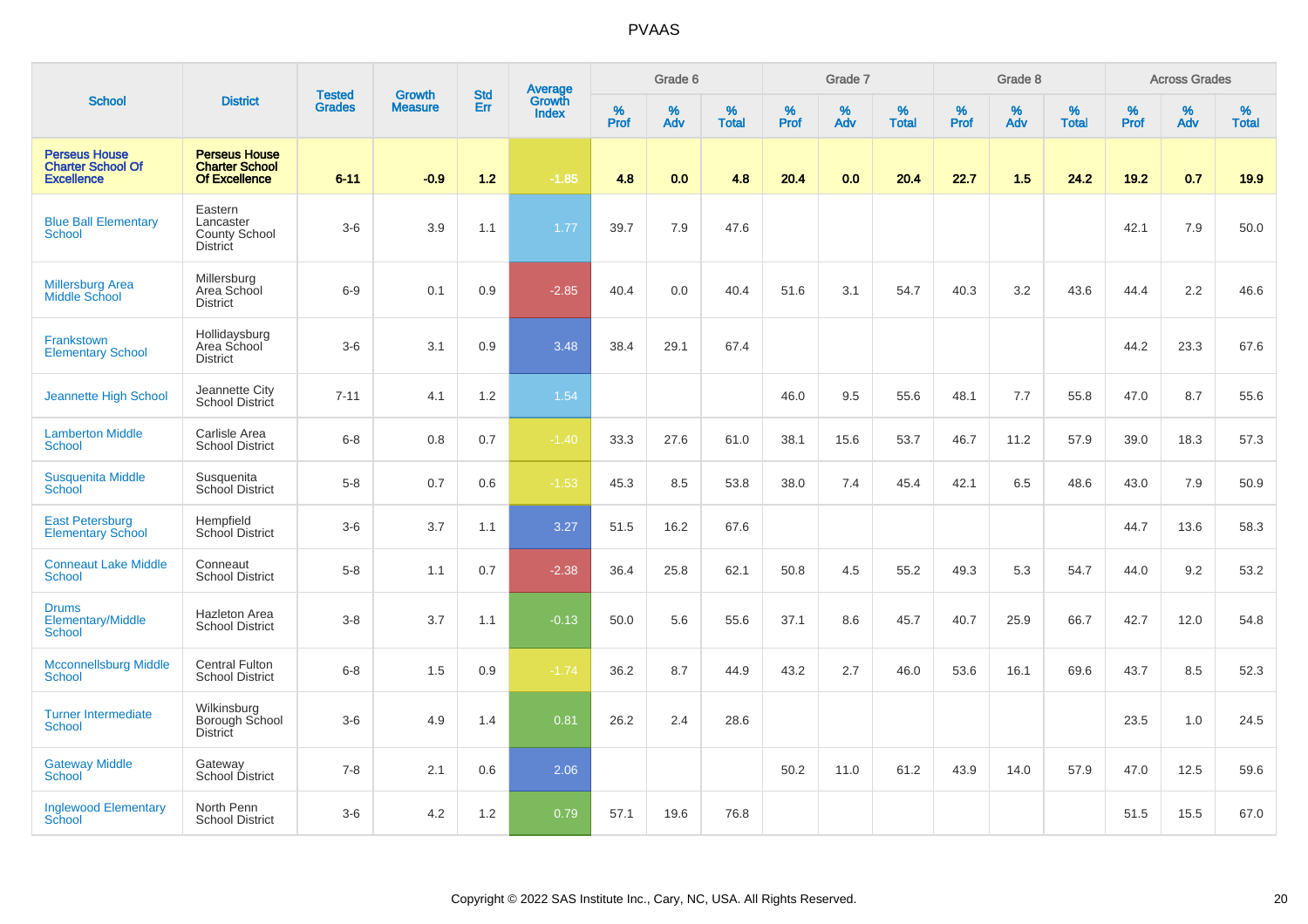|                                                                            |                                                                       |                                | <b>Growth</b>  | <b>Std</b> | <b>Average</b><br>Growth |                  | Grade 6  |                   |           | Grade 7  |                   |           | Grade 8  |                   |           | <b>Across Grades</b> |                   |
|----------------------------------------------------------------------------|-----------------------------------------------------------------------|--------------------------------|----------------|------------|--------------------------|------------------|----------|-------------------|-----------|----------|-------------------|-----------|----------|-------------------|-----------|----------------------|-------------------|
| <b>School</b>                                                              | <b>District</b>                                                       | <b>Tested</b><br><b>Grades</b> | <b>Measure</b> | <b>Err</b> | <b>Index</b>             | %<br><b>Prof</b> | %<br>Adv | %<br><b>Total</b> | %<br>Prof | %<br>Adv | %<br><b>Total</b> | %<br>Prof | %<br>Adv | %<br><b>Total</b> | %<br>Prof | $\%$<br>Adv          | %<br><b>Total</b> |
| <b>Perseus House</b><br><b>Charter School Of</b><br><b>Excellence</b>      | <b>Perseus House</b><br><b>Charter School</b><br><b>Of Excellence</b> | $6 - 11$                       | $-0.9$         | $1.2$      | $-1.85$                  | 4.8              | 0.0      | 4.8               | 20.4      | 0.0      | 20.4              | 22.7      | 1.5      | 24.2              | 19.2      | 0.7                  | 19.9              |
| <b>Gwynedd Square</b><br><b>Elementary School</b>                          | North Penn<br><b>School District</b>                                  | $3-6$                          | 3.8            | 1.1        | 1.43                     | 43.3             | 45.0     | 88.3              |           |          |                   |           |          |                   | 48.5      | 26.9                 | 75.4              |
| <b>Northern Bedford</b><br><b>County Middle School</b>                     | Northern<br><b>Bedford County</b><br>School District                  | $6 - 8$                        | $-0.2$         | 0.9        | $-2.81$                  | 57.6             | 28.8     | 86.4              | 43.1      | 17.2     | 60.3              | 50.0      | 15.6     | 65.6              | 50.3      | 20.4                 | 70.7              |
| <b>Punxsutawney Area</b><br><b>High School</b>                             | Punxsutawney<br>Area School<br><b>District</b>                        | $7 - 11$                       | 1.8            | 0.8        | $-0.17$                  |                  |          |                   | 37.7      | 5.7      | 43.4              | 40.0      | 5.4      | 45.4              | 38.9      | 5.6                  | 44.4              |
| <b>Mifflin County Middle</b><br>School                                     | <b>Mifflin County</b><br>School District                              | $6 - 7$                        | 1.6            | 0.5        | 1.98                     | 35.1             | 15.2     | 50.3              | 45.2      | 7.3      | 52.5              |           |          |                   | 40.2      | 11.2                 | 51.4              |
| <b>Greater Johnstown</b><br><b>Senior High School</b>                      | Greater<br>Johnstown<br><b>School District</b>                        | $8 - 11$                       | 3.4            | 1.0        | 3.38                     |                  |          |                   |           |          |                   | 23.4      | 0.6      | 24.0              | 23.4      | 0.6                  | 24.0              |
| <b>West Vincent</b><br><b>Elementary School</b>                            | Owen J Roberts<br><b>School District</b>                              | $3-6$                          | 2.8            | 1.0        | 2.72                     | 40.0             | 51.4     | 91.4              |           |          |                   |           |          |                   | 48.8      | 32.6                 | 81.4              |
| <b>Quaker Valley Middle</b><br>School                                      | Quaker Valley<br>School District                                      | $6 - 8$                        | 2.1            | 0.6        | 1.70                     | 33.6             | 45.4     | 79.0              | 53.5      | 25.7     | 79.2              | 57.6      | 23.5     | 81.1              | 48.9      | 30.9                 | 79.8              |
| <b>Western Beaver</b><br><b>County Junior/Senior</b><br><b>High School</b> | <b>Western Beaver</b><br><b>County School</b><br><b>District</b>      | $6 - 11$                       | 1.4            | 1.1        | $-1.64$                  | 57.1             | 31.0     | 88.1              | 52.1      | 8.3      | 60.4              | 52.8      | 5.6      | 58.3              | 54.0      | 15.1                 | 69.0              |
| <b>South Eastern</b><br><b>Intermediate School</b>                         | South Eastern<br><b>School District</b>                               | $5-6$                          | 2.2            | 0.7        | 1.05                     | 42.9             | 16.5     | 59.4              |           |          |                   |           |          |                   | 49.1      | 11.3                 | 60.5              |
| <b>Mazie Gable</b><br><b>Elementary School</b>                             | Red Lion Area<br><b>School District</b>                               | $3-6$                          | 0.7            | 1.2        | 0.64                     | 32.4             | 7.4      | 39.7              |           |          |                   |           |          |                   | 34.0      | 5.1                  | 39.2              |
| <b>Weatherly Area Middle</b><br><b>School</b>                              | <b>Weatherly Area</b><br>School District                              | $6 - 8$                        | 2.0            | 1.3        | $-1.97$                  | 48.5             | 15.2     | 63.6              | 51.7      | 3.4      | 55.2              | 29.7      | 13.5     | 43.2              | 42.4      | 11.1                 | 53.5              |
| <b>Boys Latin Of</b><br>Philadelphia Charter<br><b>School</b>              | Boys Latin Of<br>Philadelphia<br>Charter School                       | $6 - 12$                       | 2.7            | 0.8        | 1.58                     | 9.0              | 1.5      | 10.4              | 18.1      | 1.2      | 19.3              | 22.6      | 1.1      | 23.7              | 17.3      | 1.2                  | 18.5              |
| <b>Southern Middle</b><br><b>School</b>                                    | <b>Reading School</b><br><b>District</b>                              | $5-8$                          | 1.6            | 0.9        | $-0.07$                  | 9.2              | 1.5      | 10.8              | 10.6      | 0.0      | 10.6              | 21.6      | 0.0      | 21.6              | 13.3      | 0.8                  | 14.2              |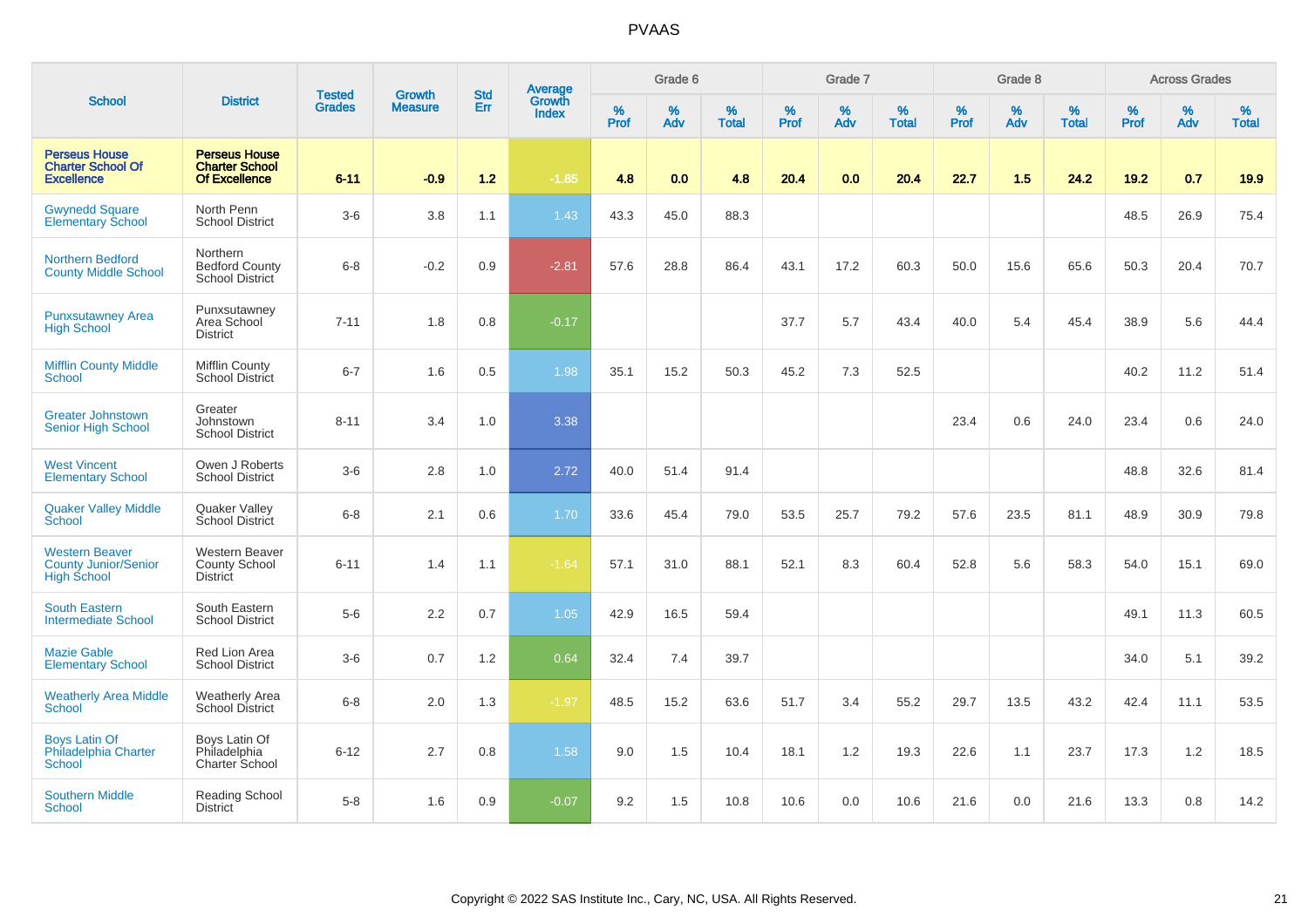|                                                                        |                                                                |                                | <b>Growth</b>  | <b>Std</b> |                                          |           | Grade 6  |                   |           | Grade 7  |                   |           | Grade 8  |                   |           | <b>Across Grades</b> |                   |
|------------------------------------------------------------------------|----------------------------------------------------------------|--------------------------------|----------------|------------|------------------------------------------|-----------|----------|-------------------|-----------|----------|-------------------|-----------|----------|-------------------|-----------|----------------------|-------------------|
| <b>School</b>                                                          | <b>District</b>                                                | <b>Tested</b><br><b>Grades</b> | <b>Measure</b> | Err        | <b>Average</b><br>Growth<br><b>Index</b> | %<br>Prof | %<br>Adv | %<br><b>Total</b> | %<br>Prof | %<br>Adv | %<br><b>Total</b> | %<br>Prof | %<br>Adv | %<br><b>Total</b> | %<br>Prof | %<br>Adv             | %<br><b>Total</b> |
| <b>Perseus House</b><br><b>Charter School Of</b><br><b>Excellence</b>  | <b>Perseus House</b><br><b>Charter School</b><br>Of Excellence | $6 - 11$                       | $-0.9$         | $1.2$      | $-1.85$                                  | 4.8       | 0.0      | 4.8               | 20.4      | 0.0      | 20.4              | 22.7      | 1.5      | 24.2              | 19.2      | 0.7                  | 19.9              |
| <b>Conemaugh Township</b><br>Area Middle/Senior<br><b>High School</b>  | Conemaugh<br>Township Area<br>School District                  | $6 - 12$                       | 1.2            | 0.9        | $-1.21$                                  | 36.1      | 36.1     | 72.1              | 62.5      | 18.1     | 80.6              | 50.7      | 16.4     | 67.1              | 50.5      | 22.8                 | 73.3              |
| <b>Northeast Bradford</b><br>Junior/Senior High<br>School              | Northeast<br><b>Bradford School</b><br><b>District</b>         | $7 - 10$                       | 3.8            | 1.2        | 1.49                                     |           |          |                   | 40.4      | 11.5     | 51.9              | 39.3      | 7.1      | 46.4              | 39.8      | 9.3                  | 49.1              |
| Pennsylvania Virtual<br><b>Charter School</b>                          | Pennsylvania<br>Virtual Charter<br>School                      | $3 - 11$                       | 2.2            | 0.7        | 2.03                                     | 41.9      | 14.0     | 55.9              | 38.4      | 13.1     | 51.5              | 43.8      | 9.0      | 52.8              | 42.3      | 11.6                 | 53.9              |
| <b>Young Scholars Of</b><br><b>Central PA Charter</b><br><b>School</b> | Young Scholars<br>Of Central PA<br><b>Charter School</b>       | $3 - 8$                        | 3.9            | 1.2        | $-0.10$                                  | 28.0      | 12.0     | 40.0              | 50.0      | 14.3     | 64.3              | 43.8      | 0.0      | 43.8              | 42.6      | 11.6                 | 54.2              |
| <b>Chambersburg Area</b><br>Middle School - North                      | Chambersburg<br>Area School<br><b>District</b>                 | $6 - 8$                        | 1.2            | 0.4        | 0.61                                     | 34.2      | 21.4     | 55.6              | 39.1      | 9.9      | 49.0              | 38.3      | 14.9     | 53.2              | 37.2      | 15.4                 | 52.6              |
| Donegal Intermediate<br>School                                         | Donegal School<br><b>District</b>                              | $3-6$                          | 1.8            | 0.6        | 2.86                                     | 40.9      | 18.8     | 59.7              |           |          |                   |           |          |                   | 40.0      | 16.9                 | 56.8              |
| <b>Grandview Elementary</b><br><b>School</b>                           | Derry Area<br>School District                                  | $3-6$                          | 3.7            | 1.2        | 3.22                                     |           |          |                   |           |          |                   |           |          |                   | 42.3      | 15.2                 | 57.4              |
| <b>United Junior/Senior</b><br><b>High School</b>                      | <b>United School</b><br><b>District</b>                        | $7 - 11$                       | 1.6            | 1.1        | $-1.11$                                  |           |          |                   | 52.3      | 7.7      | 60.0              | 35.8      | 16.4     | 52.2              | 43.9      | 12.1                 | 56.1              |
| <b>Second District</b><br><b>Elementary School</b>                     | Crawford<br>Central School<br><b>District</b>                  | $3-6$                          | 4.4            | 1.4        | 1.73                                     | 47.8      | 6.5      | 54.4              |           |          |                   |           |          |                   | 39.5      | 6.6                  | 46.0              |
| <b>Pan American</b><br><b>Academy Charter</b><br><b>School</b>         | Pan American<br>Academy<br>Charter School                      | $3 - 8$                        | 0.9            | 0.8        | 0.71                                     | 17.1      | 0.0      | 17.1              | 28.1      | 1.8      | 29.8              | 21.3      | 1.6      | 23.0              | 19.6      | 2.0                  | 21.5              |
| <b>Slippery Rock Area</b><br><b>Middle School</b>                      | Slippery Rock<br>Area School<br><b>District</b>                | $6 - 8$                        | 0.3            | 0.6        | $-2.14$                                  | 42.1      | 32.3     | 74.4              | 51.6      | 6.6      | 58.2              | 47.2      | 18.1     | 65.4              | 46.9      | 19.4                 | 66.2              |
| <b>Smethport Area</b><br>Junior/Senior High<br><b>School</b>           | Smethport Area<br>School District                              | $7 - 12$                       | 3.5            | 1.1        | 2.07                                     |           |          |                   | 33.8      | 9.2      | 43.1              | 46.9      | 12.5     | 59.4              | 40.3      | 10.8                 | 51.2              |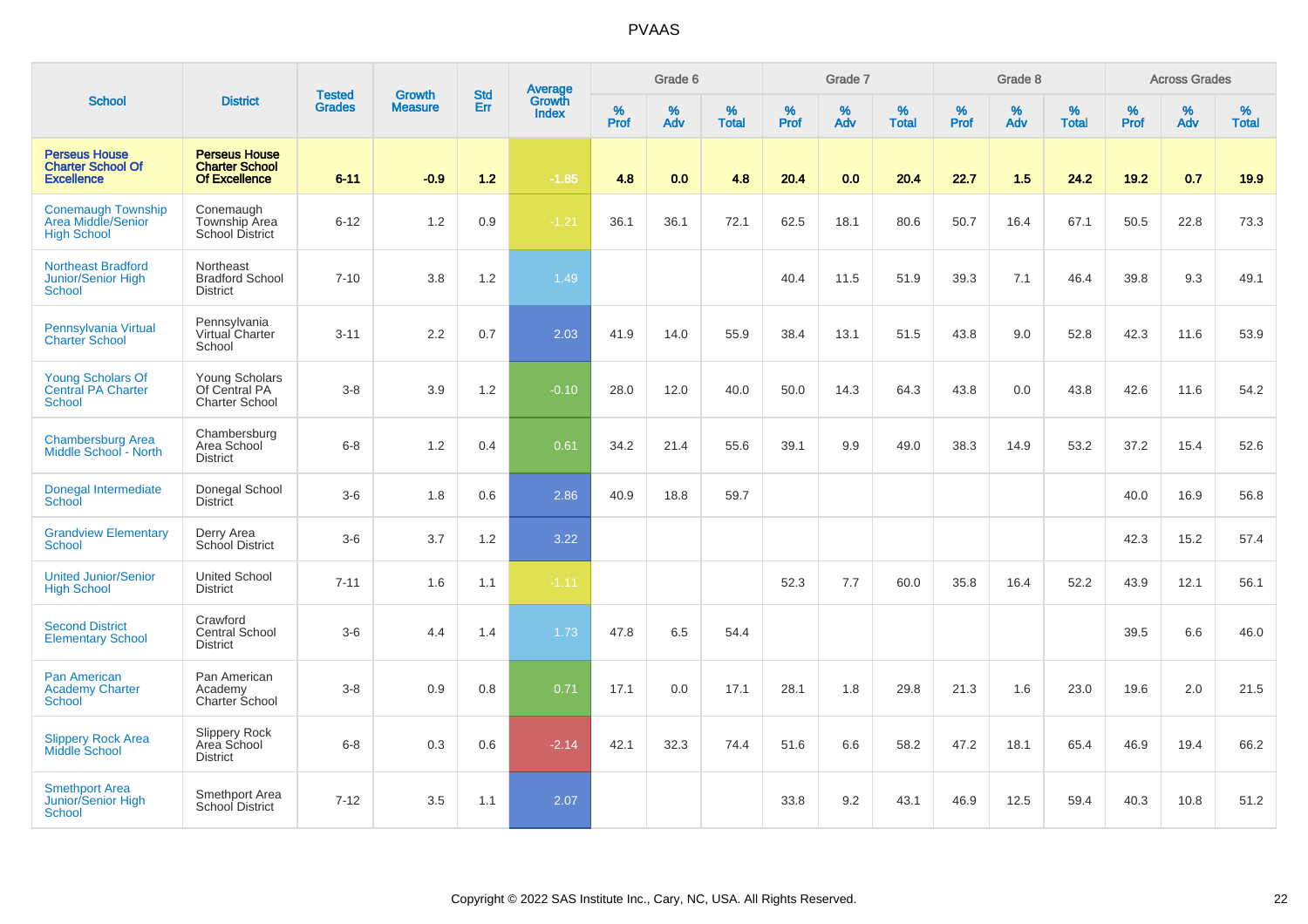|                                                                       |                                                                       | <b>Tested</b> | <b>Growth</b>  | <b>Std</b> | <b>Average</b><br>Growth |           | Grade 6  |                   |           | Grade 7     |                   |           | Grade 8     |                   |           | <b>Across Grades</b> |                   |
|-----------------------------------------------------------------------|-----------------------------------------------------------------------|---------------|----------------|------------|--------------------------|-----------|----------|-------------------|-----------|-------------|-------------------|-----------|-------------|-------------------|-----------|----------------------|-------------------|
| <b>School</b>                                                         | <b>District</b>                                                       | <b>Grades</b> | <b>Measure</b> | Err        | <b>Index</b>             | %<br>Prof | %<br>Adv | %<br><b>Total</b> | %<br>Prof | $\%$<br>Adv | %<br><b>Total</b> | %<br>Prof | $\%$<br>Adv | %<br><b>Total</b> | %<br>Prof | $\%$<br>Adv          | %<br><b>Total</b> |
| <b>Perseus House</b><br><b>Charter School Of</b><br><b>Excellence</b> | <b>Perseus House</b><br><b>Charter School</b><br><b>Of Excellence</b> | $6 - 11$      | $-0.9$         | 1.2        | $-1.85$                  | 4.8       | 0.0      | 4.8               | 20.4      | 0.0         | 20.4              | 22.7      | $1.5$       | 24.2              | 19.2      | 0.7                  | 19.9              |
| <b>Devers School</b>                                                  | York City<br>School District                                          | $3 - 8$       | 2.4            | 0.8        | 0.72                     | 20.3      | 1.4      | 21.6              | 13.3      | 0.0         | 13.3              | 20.0      | 0.0         | 20.0              | 16.8      | 0.6                  | 17.4              |
| <b>Bellwood Antis Middle</b><br>School                                | Bellwood-Antis<br><b>School District</b>                              | $5-8$         | 1.5            | 0.7        | 0.46                     | 34.4      | 16.7     | 51.1              | 44.0      | 10.7        | 54.8              | 41.3      | 26.1        | 67.4              | 41.4      | 14.4                 | 55.8              |
| <b>Northwest Middle</b><br>School                                     | Reading School<br>District                                            | $5-8$         | 2.0            | 1.0        | 1.11                     | 14.0      | 2.3      | 16.3              | 17.1      | 0.0         | 17.1              | 23.3      | 0.0         | 23.3              | 15.6      | 0.5                  | 16.1              |
| Pittsburgh Arsenal 6-8                                                | Pittsburgh<br>School District                                         | $6 - 8$       | 2.9            | 1.2        | $-0.05$                  | 33.3      | 2.4      | 35.7              | 31.0      | 2.4         | 33.3              | 13.5      | 0.0         | 13.5              | 26.4      | 1.6                  | 28.1              |
| Rohrerstown<br><b>Elementary School</b>                               | Hempfield<br><b>School District</b>                                   | $3-6$         | 3.7            | 1.2        | 1.67                     | 44.0      | 26.0     | 70.0              |           |             |                   |           |             |                   | 46.8      | 21.3                 | 68.1              |
| <b>Spring Grove Area</b><br><b>Intermediate School</b>                | Spring Grove<br>Area School<br><b>District</b>                        | $5-6$         | 0.8            | 0.6        | 1.33                     | 40.6      | 25.1     | 65.7              |           |             |                   |           |             |                   | 44.6      | 21.2                 | 65.9              |
| <b>Lincoln Leadership</b><br>Academy Charter<br>School                | Lincoln<br>Leadership<br>Academy<br><b>Charter School</b>             | $3 - 12$      | 1.6            | 0.9        | $-0.39$                  | 25.0      | 12.5     | 37.5              | 24.5      | 5.7         | 30.2              | 22.0      | 2.4         | 24.4              | 28.4      | 5.4                  | 33.8              |
| <b>Elk Lake Elementary</b><br>School                                  | Elk Lake School<br><b>District</b>                                    | $3-6$         | 2.9            | 0.9        | 1.27                     | 35.8      | 21.0     | 56.8              |           |             |                   |           |             |                   | 38.5      | 13.3                 | 51.8              |
| <b>West Allegheny Middle</b><br>School                                | West Allegheny<br>School District                                     | $6 - 8$       | $-1.0$         | 0.5        | $-4.79$                  | 44.4      | 28.3     | 72.6              | 56.6      | 17.0        | 73.6              | 50.7      | 12.1        | 62.8              | 50.6      | 19.4                 | 69.9              |
| <b>Mechanicsburg Middle</b><br>School                                 | Mechanicsburg<br>Area School<br><b>District</b>                       | $6 - 8$       | 0.0            | 0.4        | $-2.84$                  | 45.6      | 16.3     | 61.9              | 46.2      | 12.4        | 58.6              | 52.3      | 8.7         | 61.0              | 47.9      | 12.4                 | 60.3              |
| <b>Lititz Elementary</b><br><b>School</b>                             | Warwick School<br><b>District</b>                                     | $3-6$         | 2.7            | 1.1        | 2.37                     | 39.7      | 23.8     | 63.5              |           |             |                   |           |             |                   | 39.5      | 16.0                 | 55.6              |
| Dingman-Delaware<br><b>Middle School</b>                              | Delaware<br><b>Valley School</b><br><b>District</b>                   | $6 - 8$       | 1.9            | 0.6        | 0.55                     | 45.6      | 14.0     | 59.6              | 50.8      | 9.1         | 59.8              | 39.1      | 13.7        | 52.8              | 44.8      | 12.4                 | 57.1              |
| Arcola Intermediate<br>School                                         | Methacton<br><b>School District</b>                                   | $5-8$         | 1.6            | 0.5        | 2.05                     |           |          |                   | 56.8      | 11.2        | 68.0              | 49.7      | 21.0        | 70.7              | 53.2      | 16.1                 | 69.4              |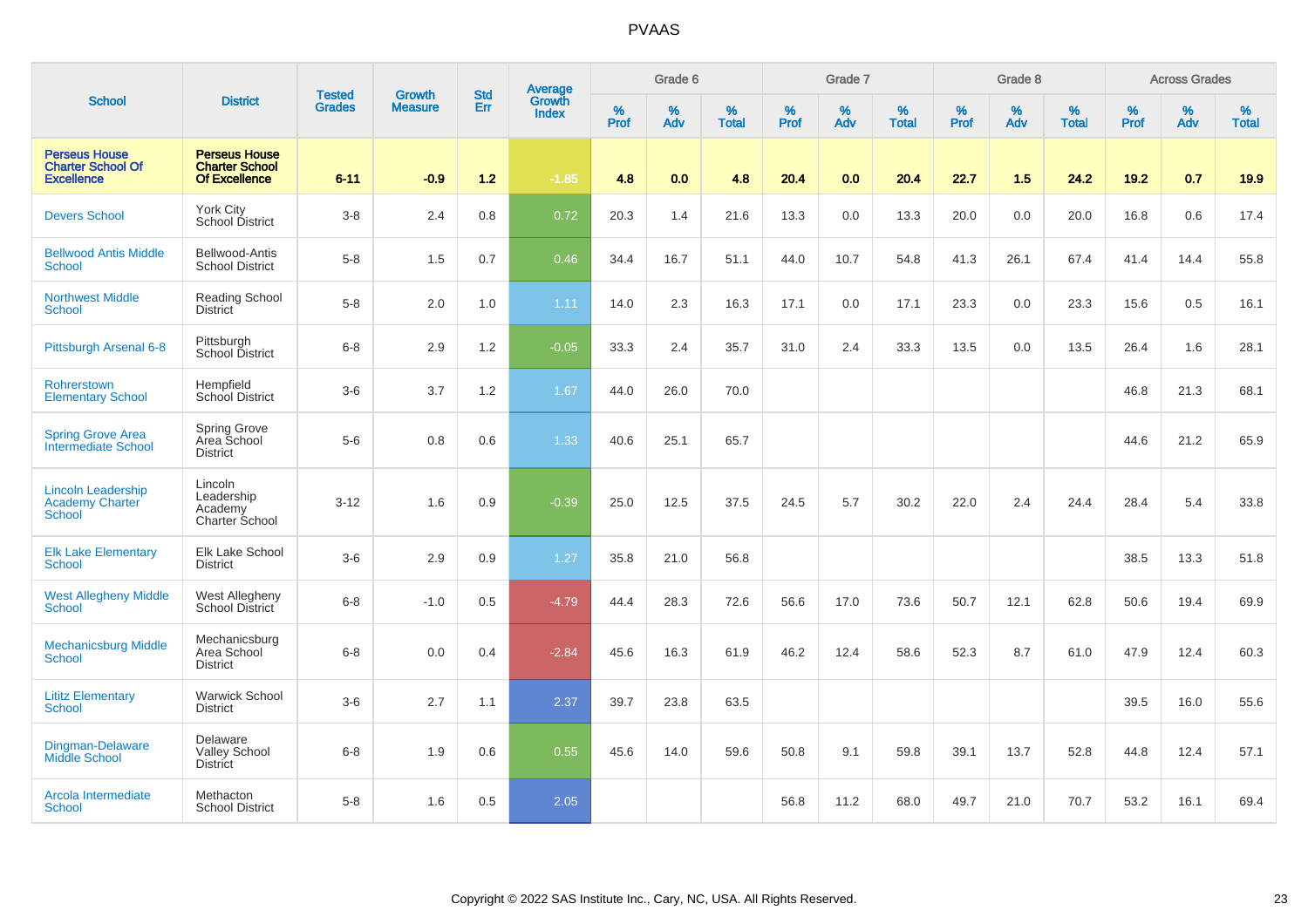|                                                                       |                                                                       |                                | <b>Growth</b>  | <b>Std</b> |                                          |                  | Grade 6     |                   |           | Grade 7     |                   |           | Grade 8  |                   |              | <b>Across Grades</b> |                   |
|-----------------------------------------------------------------------|-----------------------------------------------------------------------|--------------------------------|----------------|------------|------------------------------------------|------------------|-------------|-------------------|-----------|-------------|-------------------|-----------|----------|-------------------|--------------|----------------------|-------------------|
| <b>School</b>                                                         | <b>District</b>                                                       | <b>Tested</b><br><b>Grades</b> | <b>Measure</b> | Err        | <b>Average</b><br>Growth<br><b>Index</b> | %<br><b>Prof</b> | $\%$<br>Adv | %<br><b>Total</b> | %<br>Prof | $\%$<br>Adv | %<br><b>Total</b> | %<br>Prof | %<br>Adv | %<br><b>Total</b> | $\%$<br>Prof | $\%$<br>Adv          | %<br><b>Total</b> |
| <b>Perseus House</b><br><b>Charter School Of</b><br><b>Excellence</b> | <b>Perseus House</b><br><b>Charter School</b><br><b>Of Excellence</b> | $6 - 11$                       | $-0.9$         | $1.2$      | $-1.85$                                  | 4.8              | 0.0         | 4.8               | 20.4      | 0.0         | 20.4              | 22.7      | 1.5      | 24.2              | 19.2         | 0.7                  | 19.9              |
| <b>Central Middle School</b>                                          | <b>Reading School</b><br><b>District</b>                              | $5-8$                          | 1.8            | 0.6        | 0.14                                     | 16.3             | $2.2\,$     | 18.5              | 12.4      | 1.8         | 14.2              | 10.7      | 0.0      | 10.7              | 14.1         | $1.2\,$              | 15.4              |
| <b>Brockway Area</b><br>Junior/Senior High<br>School                  | <b>Brockway Area</b><br><b>School District</b>                        | $7 - 11$                       | 3.1            | 1.0        | 1.99                                     |                  |             |                   | 44.4      | 9.9         | 54.3              | 50.0      | 9.7      | 59.7              | 47.1         | 9.8                  | 56.9              |
| <b>Mckinley School</b>                                                | <b>York City</b><br>School District                                   | $3 - 8$                        | 2.6            | 0.8        | $-0.22$                                  | 20.6             | 1.4         | 21.9              | 7.8       | 0.0         | 7.8               | 12.1      | 0.0      | 12.1              | 12.7         | 1.2                  | 13.8              |
| <b>Lionville Middle School</b>                                        | Downingtown<br>Area School<br><b>District</b>                         | $7 - 8$                        | $-1.3$         | 0.7        | $-7.11$                                  |                  |             |                   | 50.0      | 27.7        | 77.7              | 50.3      | 34.9     | 85.2              | 50.1         | 30.6                 | 80.7              |
| <b>Preston School</b>                                                 | Wayne<br>Highlands<br><b>School District</b>                          | $3-8$                          | 4.5            | 1.6        | 0.08                                     | 64.7             | 5.9         | 70.6              | 41.2      | 5.9         | 47.1              | 53.8      | 0.0      | 53.8              | 48.5         | 8.1                  | 56.6              |
| <b>Conestoga Elementary</b><br><b>School</b>                          | Penn Manor<br><b>School District</b>                                  | $3-6$                          | 4.0            | 1.3        | 1.88                                     | 39.5             | 46.5        | 86.0              |           |             |                   |           |          |                   | 49.7         | 24.9                 | 74.6              |
| <b>Northeastern Middle</b><br><b>School</b>                           | Northeastern<br>York School<br><b>District</b>                        | $7 - 9$                        | 1.2            | 0.6        | $-0.02$                                  |                  |             |                   | 48.7      | 10.6        | 59.3              | 43.4      | 18.3     | 61.8              | 46.0         | 14.6                 | 60.6              |
| <b>West Hill Elementary</b><br><b>School</b>                          | Sharon City<br>School District                                        | $3-6$                          | 2.2            | 1.5        | 1.46                                     | 34.4             | 6.2         | 40.6              |           |             |                   |           |          |                   | 24.6         | 4.0                  | 28.6              |
| <b>North Pocono Middle</b><br><b>School</b>                           | North Pocono<br><b>School District</b>                                | $6 - 8$                        | 1.2            | 0.7        | $-0.97$                                  | 57.8             | 12.1        | 69.8              | 61.3      | 16.0        | 77.3              | 48.7      | 12.4     | 61.1              | 56.0         | 13.5                 | 69.5              |
| <b>Bentworth Middle</b><br><b>School</b>                              | Bentworth<br><b>School District</b>                                   | $5-8$                          | 2.1            | 0.7        | 1.15                                     | 46.1             | 6.7         | 52.8              | 52.5      | 20.0        | 72.5              | 43.3      | 11.9     | 55.2              | 50.6         | 13.4                 | 64.0              |
| <b>Jamestown Area</b><br>Junior/Senior High<br>School                 | Jamestown<br>Area School<br><b>District</b>                           | $7 - 11$                       | 2.8            | 1.8        | $-0.42$                                  |                  |             |                   | 41.4      | 6.9         | 48.3              | 54.6      | 0.0      | 54.6              | 47.1         | 3.9                  | 51.0              |
| Joseph C Ashkar<br><b>Elementary School</b>                           | East Lycoming<br>School District                                      | $3-6$                          | 1.5            | 1.1        | 1.39                                     | 45.9             | 26.2        | 72.1              |           |             |                   |           |          |                   | 47.0         | 18.3                 | 65.3              |
| <b>Eagle View Middle</b><br><b>School</b>                             | Cumberland<br><b>Valley School</b><br><b>District</b>                 | $5-8$                          | 0.8            | 0.4        | $-0.75$                                  | 43.5             | 25.5        | 69.0              | 51.6      | 12.4        | 64.1              | 53.5      | 17.3     | 70.8              | 49.4         | 18.4                 | 67.8              |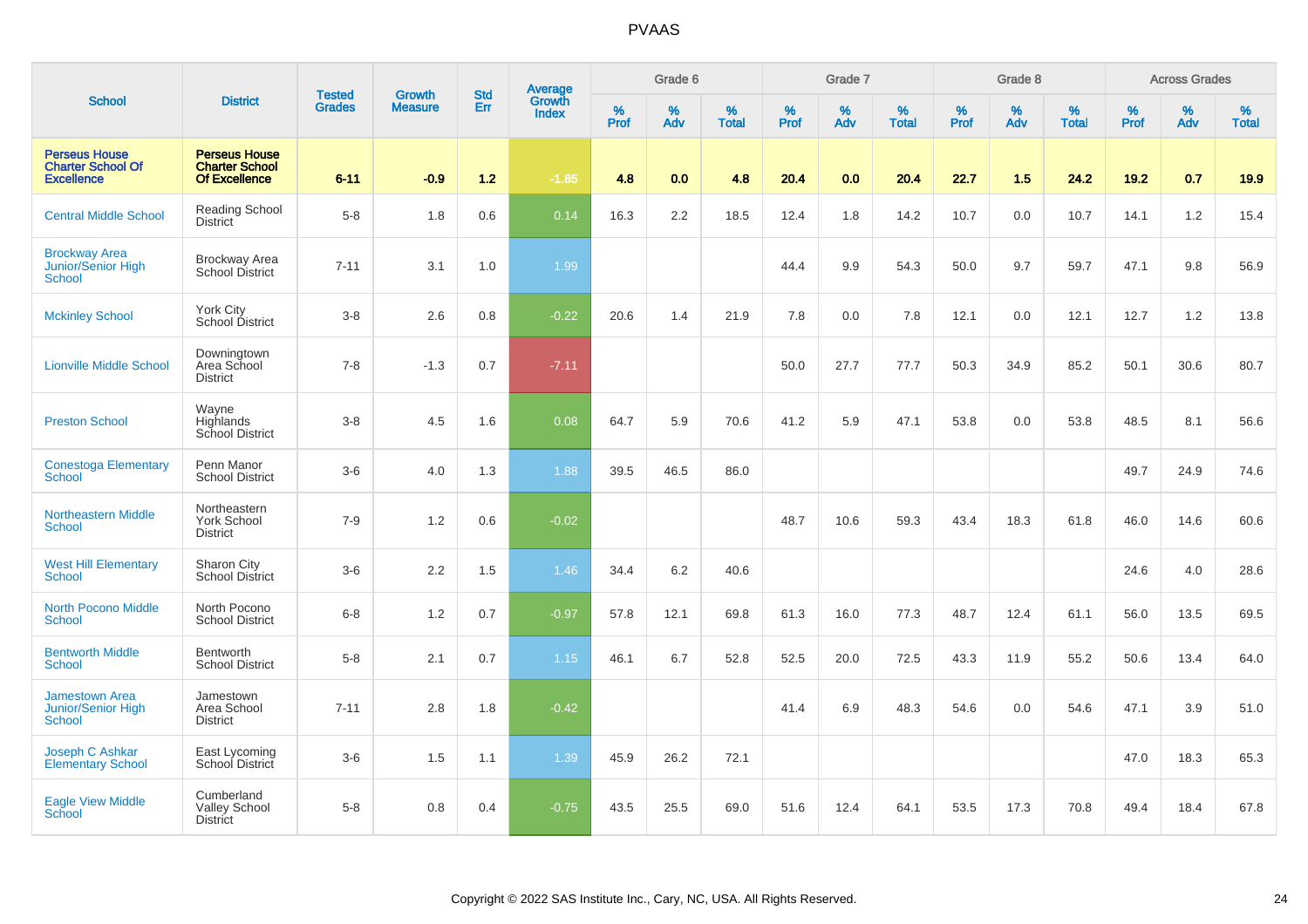|                                                                       |                                                                |                                | <b>Growth</b>  | <b>Std</b> |                                          |           | Grade 6  |                   |           | Grade 7  |                   |           | Grade 8  |                   |              | <b>Across Grades</b> |                   |
|-----------------------------------------------------------------------|----------------------------------------------------------------|--------------------------------|----------------|------------|------------------------------------------|-----------|----------|-------------------|-----------|----------|-------------------|-----------|----------|-------------------|--------------|----------------------|-------------------|
| <b>School</b>                                                         | <b>District</b>                                                | <b>Tested</b><br><b>Grades</b> | <b>Measure</b> | Err        | <b>Average</b><br>Growth<br><b>Index</b> | %<br>Prof | %<br>Adv | %<br><b>Total</b> | %<br>Prof | %<br>Adv | %<br><b>Total</b> | %<br>Prof | %<br>Adv | %<br><b>Total</b> | $\%$<br>Prof | $\%$<br>Adv          | %<br><b>Total</b> |
| <b>Perseus House</b><br><b>Charter School Of</b><br><b>Excellence</b> | <b>Perseus House</b><br><b>Charter School</b><br>Of Excellence | $6 - 11$                       | $-0.9$         | $1.2$      | $-1.85$                                  | 4.8       | 0.0      | 4.8               | 20.4      | 0.0      | 20.4              | 22.7      | 1.5      | 24.2              | 19.2         | 0.7                  | 19.9              |
| <b>Case Avenue</b><br><b>Elementary School</b>                        | Sharon City<br><b>School District</b>                          | $3-6$                          | 3.1            | 1.0        | 2.66                                     | 31.2      | 19.7     | 50.8              |           |          |                   |           |          |                   | 39.3         | 9.3                  | 48.6              |
| <b>Shawmont School</b>                                                | Philadelphia<br>City School<br><b>District</b>                 | $3-8$                          | 4.3            | 1.6        | 0.80                                     | 30.0      | 5.0      | 35.0              | 60.0      | 5.0      | 65.0              |           |          |                   | 35.0         | 6.0                  | 41.0              |
| <b>Harding Warren G</b><br><b>Middle School</b>                       | Philadelphia<br>City School<br><b>District</b>                 | $6 - 8$                        | 3.8            | 1.6        | 0.20                                     | 12.8      | 5.1      | 18.0              | 15.0      | 0.0      | 15.0              | 20.0      | 3.3      | 23.3              | 15.6         | 2.8                  | 18.4              |
| <b>Glendale Junior/Senior</b><br><b>High School</b>                   | Glendale<br><b>School District</b>                             | $7 - 10$                       | 1.0            | 1.2        | $-1.44$                                  |           |          |                   | 44.6      | 20.0     | 64.6              | 44.9      | 14.3     | 59.2              | 44.7         | 17.5                 | 62.3              |
| <b>Hopewell Junior High</b><br>School                                 | <b>Hopewell Area</b><br><b>School District</b>                 | $5-8$                          | $-0.4$         | 0.5        | $-1.88$                                  | 50.0      | 19.2     | 69.2              | 49.3      | 11.1     | 60.4              | 43.3      | 6.7      | 50.0              | 49.3         | 9.7                  | 59.0              |
| <b>Marion Center Area</b><br>Jr/Sr High School                        | <b>Marion Center</b><br>Area School<br><b>District</b>         | $7 - 10$                       | 2.0            | $0.9\,$    | 0.03                                     |           |          |                   | 52.9      | 5.9      | 58.8              | 49.5      | 7.4      | 56.8              | 51.1         | 6.7                  | 57.8              |
| <b>Ben Franklin School</b>                                            | Uniontown Area<br><b>School District</b>                       | $3 - 8$                        | 2.5            | 1.1        | $-1.16$                                  | 44.1      | 20.6     | 64.7              | 47.5      | 5.0      | 52.5              | 50.0      | 7.9      | 57.9              | 41.9         | 10.2                 | 52.2              |
| <b>North Penn-Mansfield</b><br>Junior/Senior High<br><b>School</b>    | Southern Tioga<br>School District                              | $7 - 10$                       | 2.8            | 0.9        | 1.21                                     |           |          |                   | 43.6      | 5.3      | 48.9              | 35.8      | 6.2      | 42.0              | 40.0         | 5.7                  | 45.7              |
| <b>Selinsgrove Area</b><br>Middle School                              | Selinsgrove<br>Area School<br><b>District</b>                  | $6 - 9$                        | $-0.8$         | 0.6        | $-3.69$                                  | 46.4      | 19.0     | 65.4              | 40.0      | 16.8     | 56.8              | 47.6      | 12.6     | 60.2              | 44.9         | 15.8                 | 60.7              |
| <b>Shannock Valley</b><br><b>Elementary School</b>                    | Armstrong<br><b>School District</b>                            | $3-6$                          | 3.5            | 1.3        | 2.59                                     | 43.6      | 20.5     | 64.1              |           |          |                   |           |          |                   | 44.9         | 14.4                 | 59.4              |
| <b>Pleasant Valley</b><br><b>Intermediate School</b>                  | Pleasant Valley<br>School District                             | $4 - 6$                        | 0.1            | 0.6        | 0.13                                     | 50.5      | 8.4      | 58.9              |           |          |                   |           |          |                   | 48.8         | 5.4                  | 54.2              |
| Maplewood<br><b>Elementary School</b>                                 | Penncrest<br><b>School District</b>                            | $3-6$                          | 3.2            | 1.1        | 0.10                                     | 39.1      | 20.3     | 59.4              |           |          |                   |           |          |                   | 39.4         | 10.0                 | 49.4              |
| <b>Eisenhower M/Hs</b>                                                | <b>Warren County</b><br><b>School District</b>                 | $6 - 11$                       | 1.8            | 0.9        | $-1.11$                                  | 38.0      | 16.9     | 54.9              | 32.7      | 3.6      | 36.4              | 48.2      | 11.1     | 59.3              | 39.4         | 11.1                 | 50.6              |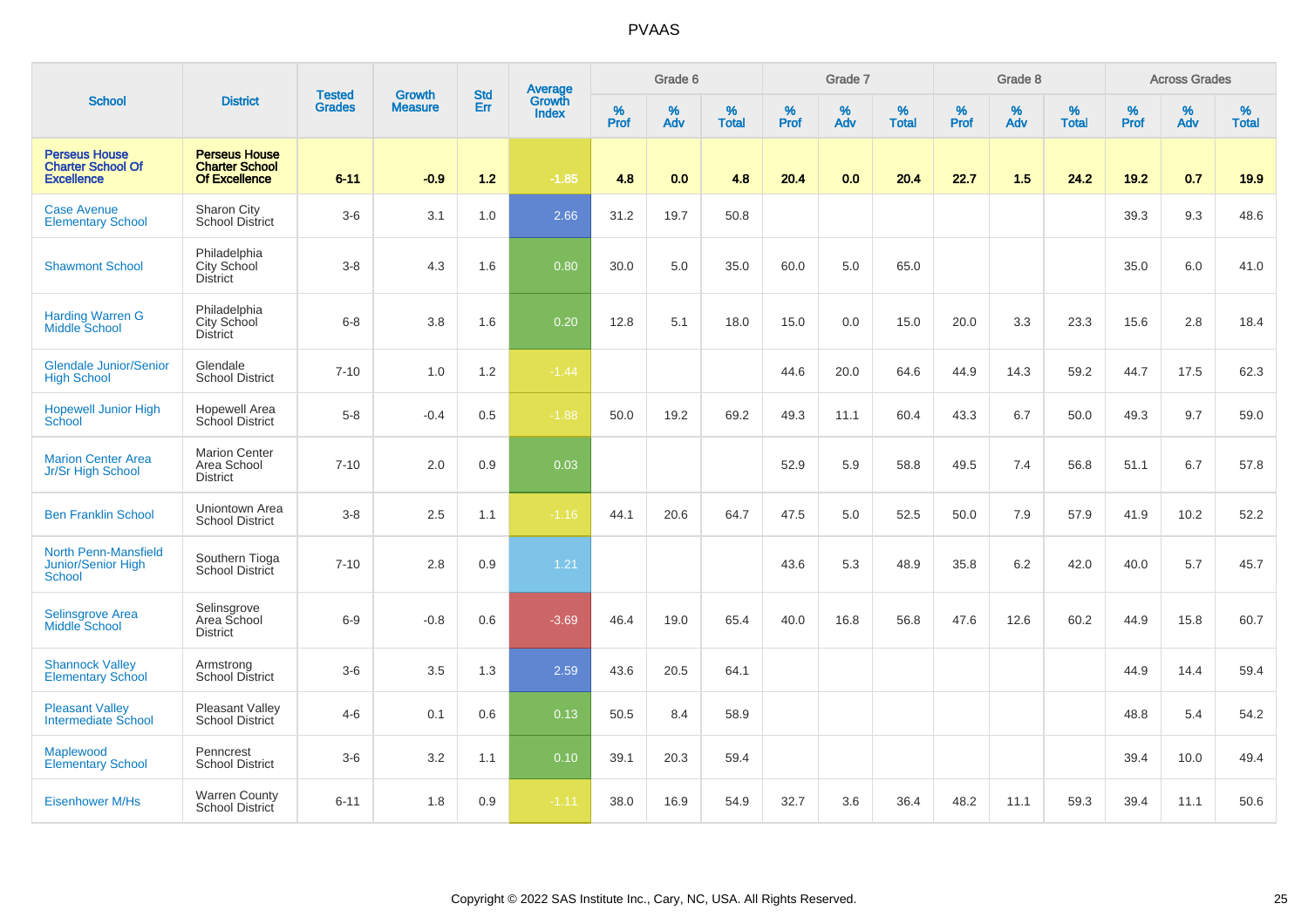|                                                                       |                                                                       |                                |                                 | <b>Std</b> |                                          |                  | Grade 6     |                   |           | Grade 7  |                   |           | Grade 8  |                   |           | <b>Across Grades</b> |                   |
|-----------------------------------------------------------------------|-----------------------------------------------------------------------|--------------------------------|---------------------------------|------------|------------------------------------------|------------------|-------------|-------------------|-----------|----------|-------------------|-----------|----------|-------------------|-----------|----------------------|-------------------|
| <b>School</b>                                                         | <b>District</b>                                                       | <b>Tested</b><br><b>Grades</b> | <b>Growth</b><br><b>Measure</b> | Err        | <b>Average</b><br>Growth<br><b>Index</b> | %<br><b>Prof</b> | $\%$<br>Adv | %<br><b>Total</b> | %<br>Prof | %<br>Adv | %<br><b>Total</b> | %<br>Prof | %<br>Adv | %<br><b>Total</b> | %<br>Prof | $\%$<br>Adv          | %<br><b>Total</b> |
| <b>Perseus House</b><br><b>Charter School Of</b><br><b>Excellence</b> | <b>Perseus House</b><br><b>Charter School</b><br><b>Of Excellence</b> | $6 - 11$                       | $-0.9$                          | 1.2        | $-1.85$                                  | 4.8              | 0.0         | 4.8               | 20.4      | 0.0      | 20.4              | 22.7      | 1.5      | 24.2              | 19.2      | 0.7                  | 19.9              |
| <b>Russell B Walter</b><br><b>Elementary School</b>                   | Northern Tioga<br><b>School District</b>                              | $3-6$                          | 3.3                             | 1.1        | 2.84                                     | 59.7             | 4.8         | 64.5              |           |          |                   |           |          |                   | 48.4      | 12.0                 | 60.3              |
| <b>Buckingham</b><br><b>Elementary School</b>                         | <b>Central Bucks</b><br><b>School District</b>                        | $3-6$                          | 0.1                             | 1.2        | 0.05                                     | 51.5             | 38.2        | 89.7              |           |          |                   |           |          |                   | 49.5      | 30.3                 | 79.8              |
| Ephrata Intermediate<br>School                                        | Ephrata Area<br>School District                                       | $5-6$                          | 1.5                             | 0.5        | $-2.85$                                  | 48.7             | 13.2        | 61.9              |           |          |                   |           |          |                   | 50.0      | 11.8                 | 61.8              |
| <b>Northern Cambria</b><br><b>Middle School</b>                       | Northern<br>Cambria School<br><b>District</b>                         | $5 - 11$                       | 1.6                             | 0.8        | $-0.86$                                  | 33.3             | 7.4         | 40.7              | 52.8      | 5.7      | 58.5              | 47.7      | 4.6      | 52.3              | 43.6      | 5.7                  | 49.3              |
| <b>Manchester Academic</b><br><b>Charter School</b>                   | Manchester<br>Academic<br>Charter School                              | $3 - 8$                        | 2.1                             | 1.1        | 1.75                                     | 35.7             | 3.6         | 39.3              | 46.2      | 0.0      | 46.2              | 31.4      | 0.0      | 31.4              | 30.7      | 1.7                  | 32.4              |
| <b>Cornell Elementary</b><br><b>School</b>                            | <b>Cornell School</b><br><b>District</b>                              | $3-6$                          | 0.1                             | 1.5        | 0.06                                     | 34.9             | 7.0         | 41.9              |           |          |                   |           |          |                   | 34.3      | 8.8                  | 43.1              |
| <b>Minersville Area</b><br><b>Elementary Center</b>                   | Minersville Area<br><b>School District</b>                            | $3-6$                          | 1.1                             | 1.0        | 1.09                                     | 38.7             | 24.0        | 62.7              |           |          |                   |           |          |                   | 41.8      | 13.8                 | 55.6              |
| <b>Hatfield Elementary</b><br><b>School</b>                           | North Penn<br><b>School District</b>                                  | $3-6$                          | 3.4                             | 1.2        | 1.82                                     | 33.8             | 27.9        | 61.8              |           |          |                   |           |          |                   | 41.8      | 16.3                 | 58.2              |
| <b>Penn Bernville</b><br><b>Elementary School</b>                     | Tulpehocken<br>Area School<br><b>District</b>                         | $3-6$                          | 1.8                             | 1.2        | 1.47                                     | 36.2             | 22.4        | 58.6              |           |          |                   |           |          |                   | 44.4      | 12.7                 | 57.1              |
| <b>Palmerton Area Junior</b><br><b>High School</b>                    | Palmerton Area<br><b>School District</b>                              | $7 - 8$                        | 1.1                             | 0.8        | $-0.74$                                  |                  |             |                   | 43.3      | 11.8     | 55.1              | 38.3      | 11.2     | 49.5              | 41.0      | 11.5                 | 52.6              |
| <b>Gerald G Huesken</b><br><b>Middle School</b>                       | Conestoga<br>Valley School<br><b>District</b>                         | $7 - 8$                        | 1.6                             | $0.6\,$    | 1.50                                     |                  |             |                   | 44.6      | 10.7     | 55.4              | 39.9      | 18.5     | 58.4              | 42.2      | 14.6                 | 56.9              |
| <b>Gwyn-Nor Elementary</b><br>School                                  | North Penn<br><b>School District</b>                                  | $3-6$                          | 3.3                             | 1.2        | 1.45                                     | 62.7             | 20.3        | 83.0              |           |          |                   |           |          |                   | 45.9      | 21.2                 | 67.1              |
| <b>Mastery Charter</b><br>School - Hardy<br><b>Williams</b>           | <b>Mastery Charter</b><br>School - Hardy<br>Williams                  | $3 - 11$                       | 0.9                             | 1.2        | 0.01                                     | 37.8             | 13.5        | 51.4              | 29.2      | 0.0      | 29.2              |           |          |                   | 21.1      | 3.6                  | 24.7              |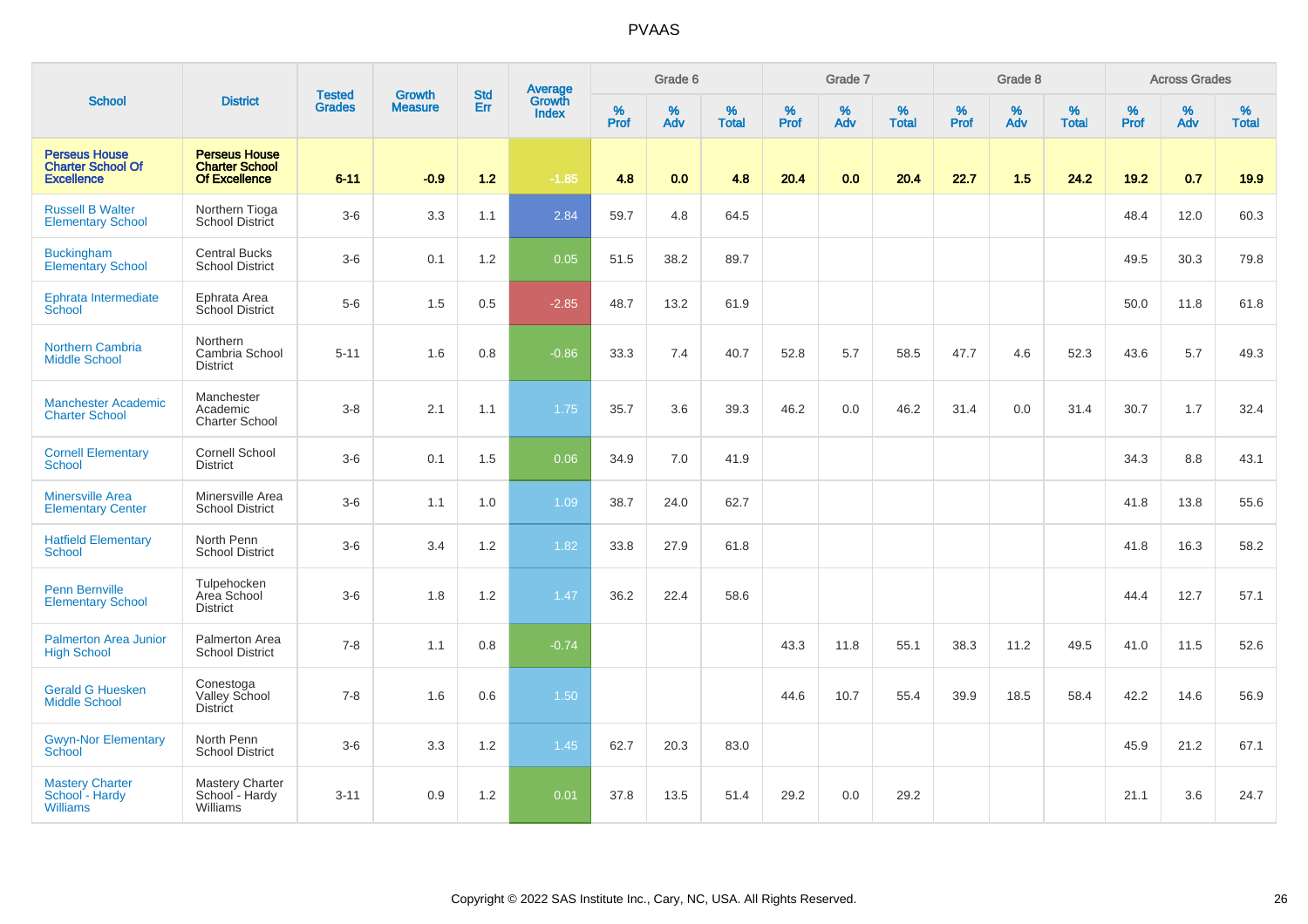|                                                                       |                                                                | <b>Tested</b> | <b>Growth</b>  | <b>Std</b> |                                          |                  | Grade 6     |                   |           | Grade 7  |                   |           | Grade 8  |                   |              | <b>Across Grades</b> |                   |
|-----------------------------------------------------------------------|----------------------------------------------------------------|---------------|----------------|------------|------------------------------------------|------------------|-------------|-------------------|-----------|----------|-------------------|-----------|----------|-------------------|--------------|----------------------|-------------------|
| <b>School</b>                                                         | <b>District</b>                                                | <b>Grades</b> | <b>Measure</b> | <b>Err</b> | <b>Average</b><br>Growth<br><b>Index</b> | %<br><b>Prof</b> | $\%$<br>Adv | %<br><b>Total</b> | %<br>Prof | %<br>Adv | %<br><b>Total</b> | %<br>Prof | %<br>Adv | %<br><b>Total</b> | $\%$<br>Prof | %<br>Adv             | %<br><b>Total</b> |
| <b>Perseus House</b><br><b>Charter School Of</b><br><b>Excellence</b> | <b>Perseus House</b><br><b>Charter School</b><br>Of Excellence | $6 - 11$      | $-0.9$         | 1.2        | $-1.85$                                  | 4.8              | 0.0         | 4.8               | 20.4      | 0.0      | 20.4              | 22.7      | 1.5      | 24.2              | 19.2         | 0.7                  | 19.9              |
| <b>Jenkintown</b><br><b>Elementary School</b>                         | Jenkintown<br><b>School District</b>                           | $3-6$         | 3.0            | 1.3        | 2.24                                     | 54.0             | 18.9        | 73.0              |           |          |                   |           |          |                   | 54.1         | 24.3                 | 78.4              |
| <b>Sugarcreek</b><br><b>Elementary School</b>                         | Karns City Area<br><b>School District</b>                      | $3-6$         | 4.2            | 1.5        | 2.74                                     | 57.1             | 17.1        | 74.3              |           |          |                   |           |          |                   | 53.2         | 11.3                 | 64.5              |
| <b>North Clarion County</b><br>Junior/Senior High<br>School           | North Clarion<br>County School<br><b>District</b>              | $7 - 12$      | 3.1            | 1.4        | 0.36                                     |                  |             |                   | 45.2      | 4.8      | 50.0              | 54.6      | 11.4     | 65.9              | 50.0         | 8.1                  | 58.1              |
| <b>Tidioute Community</b><br><b>Charter School</b>                    | Tidioute<br>Community<br>Charter School                        | $3 - 11$      | 2.0            | 1.5        | 0.12                                     | 61.1             | 5.6         | 66.7              | 26.3      | 0.0      | 26.3              | 37.0      | 0.0      | 37.0              | 43.2         | 4.0                  | 47.2              |
| <b>Avon Grove Charter</b><br>School                                   | Avon Grove<br><b>Charter School</b>                            | $3 - 11$      | 1.7            | 0.6        | 0.18                                     | 47.4             | 18.2        | 65.7              | 51.1      | 16.3     | 67.4              | 38.6      | 9.9      | 48.5              | 42.6         | 14.8                 | 57.4              |
| <b>Apollo-Ridge Middle</b><br>School                                  | Apollo-Ridge<br>School District                                | $6 - 8$       | $-2.7$         | 0.8        | $-4.51$                                  | 25.3             | 9.6         | 34.9              | 34.6      | 0.0      | 34.6              | 42.1      | 5.3      | 47.4              | 33.8         | 5.0                  | 38.8              |
| <b>York Academy</b><br><b>Regional Charter</b><br>School              | York Academy<br>Regional<br>Charter School                     | $3 - 11$      | 0.3            | 0.8        | $-0.33$                                  | 55.9             | 11.9        | 67.8              | 47.3      | 7.3      | 54.6              | 35.1      | 12.3     | 47.4              | 40.8         | 14.1                 | 54.9              |
| <b>MaST Community</b><br><b>Charter School</b>                        | MaST<br>Community<br>Charter School                            | $3 - 10$      | $-4.3$         | 0.6        | $-7.06$                                  | 45.3             | 21.7        | 67.0              | 59.8      | 12.8     | 72.6              | 54.4      | 12.6     | 67.0              | 51.0         | 14.1                 | 65.2              |
| <b>Tredyffrin-Easttown</b><br><b>Middle School</b>                    | Tredyffrin-<br>Easttown<br><b>School District</b>              | $5-8$         | 0.4            | 0.6        | $-1.88$                                  | 52.8             | 34.0        | 86.8              | 54.4      | 30.4     | 84.8              | 42.1      | 46.0     | 88.2              | 55.8         | 30.8                 | 86.6              |
| <b>Conewago Valley</b><br>Intermediate School                         | Conewago<br>Valley School<br><b>District</b>                   | $4 - 6$       | 1.5            | 0.5        | 2.35                                     | 44.7             | 14.1        | 58.8              |           |          |                   |           |          |                   | 46.6         | 11.0                 | 57.6              |
| <b>North East Middle</b><br><b>School</b>                             | North East<br><b>School District</b>                           | $6 - 8$       | 0.5            | 0.6        | $-0.64$                                  | 44.8             | 21.6        | 66.4              | 50.7      | 9.4      | 60.1              | 56.9      | 16.8     | 73.7              | 50.9         | 15.9                 | 66.8              |
| Fanny Jackson Coppin<br>School                                        | Philadelphia<br>City School<br><b>District</b>                 | $3 - 8$       | 8.0            | 2.9        | 2.78                                     |                  |             |                   |           |          |                   |           |          |                   | 29.7         | 6.2                  | 35.9              |
| <b>Millville Area</b><br><b>Elementary School</b>                     | Millville Area<br><b>School District</b>                       | $3-6$         | 2.5            | 1.2        | 2.00                                     | 43.4             | 22.6        | 66.0              |           |          |                   |           |          |                   | 51.2         | 13.8                 | 64.9              |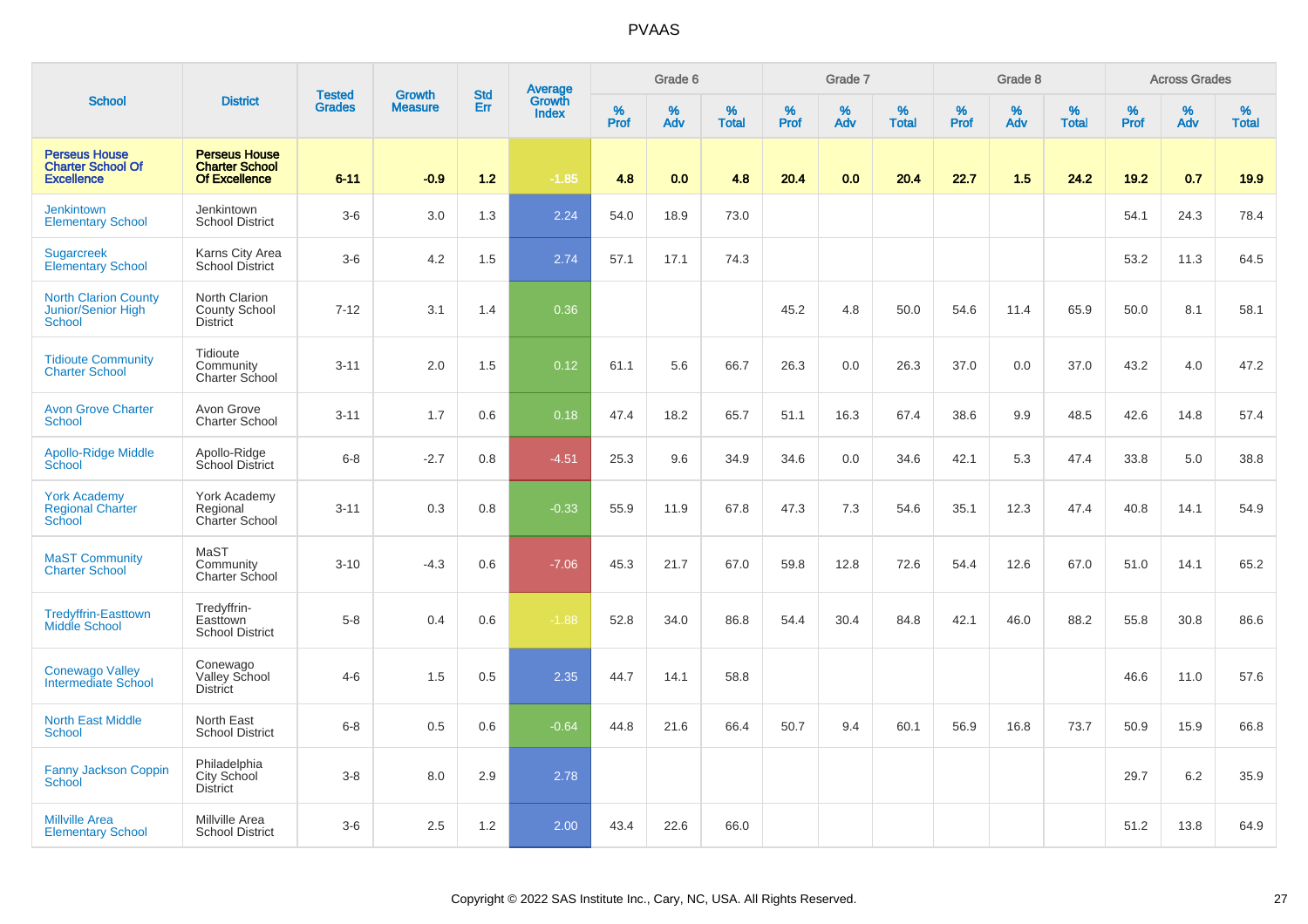|                                                                       |                                                                |                                |                                 | <b>Std</b> |                                          |                     | Grade 6     |                   |                     | Grade 7         |                   |                     | Grade 8  |                   |                     | <b>Across Grades</b> |                   |
|-----------------------------------------------------------------------|----------------------------------------------------------------|--------------------------------|---------------------------------|------------|------------------------------------------|---------------------|-------------|-------------------|---------------------|-----------------|-------------------|---------------------|----------|-------------------|---------------------|----------------------|-------------------|
| <b>School</b>                                                         | <b>District</b>                                                | <b>Tested</b><br><b>Grades</b> | <b>Growth</b><br><b>Measure</b> | Err        | <b>Average</b><br>Growth<br><b>Index</b> | $\%$<br><b>Prof</b> | $\%$<br>Adv | %<br><b>Total</b> | $\%$<br><b>Prof</b> | %<br><b>Adv</b> | %<br><b>Total</b> | $\%$<br><b>Prof</b> | %<br>Adv | %<br><b>Total</b> | $\%$<br><b>Prof</b> | %<br>Adv             | %<br><b>Total</b> |
| <b>Perseus House</b><br><b>Charter School Of</b><br><b>Excellence</b> | <b>Perseus House</b><br><b>Charter School</b><br>Of Excellence | $6 - 11$                       | $-0.9$                          | $1.2$      | $-1.85$                                  | 4.8                 | 0.0         | 4.8               | 20.4                | 0.0             | 20.4              | 22.7                | 1.5      | 24.2              | 19.2                | 0.7                  | 19.9              |
| <b>Mountville Elementary</b><br>School                                | Hempfield<br>School District                                   | $3-6$                          | 3.2                             | 1.1        | 1.38                                     | 40.8                | 12.2        | 53.1              |                     |                 |                   |                     |          |                   | 40.3                | 15.7                 | 56.0              |
| <b>Farrell Area Es/Lms</b>                                            | <b>Farrell Area</b><br><b>School District</b>                  | $3-6$                          | 2.4                             | 1.3        | 1.77                                     | 32.5                | 2.5         | 35.0              |                     |                 |                   |                     |          |                   | 26.9                | 3.4                  | 30.3              |
| <b>Northeast Middle</b><br><b>School</b>                              | Reading School<br><b>District</b>                              | $5-8$                          | 2.5                             | 0.9        | 1.62                                     | 19.2                | 4.1         | 23.3              | 22.0                | 4.0             | 26.0              | 25.0                | 2.5      | 27.5              | 20.4                | 2.5                  | 22.9              |
| Claysburg-Kimmel<br><b>Elementary School</b>                          | Claysburg-<br>Kimmel School<br><b>District</b>                 | $3-6$                          | 2.0                             | $1.2$      | 1.71                                     | 33.3                | 15.7        | 49.0              |                     |                 |                   |                     |          |                   | 45.4                | 9.2                  | 54.6              |
| Mccall Gen George A<br><b>School</b>                                  | Philadelphia<br>City School<br>District                        | $3 - 8$                        | 8.0                             | 3.0        | 2.68                                     |                     |             |                   |                     |                 |                   |                     |          |                   | 50.5                | 33.3                 | 83.9              |
| <b>Shamokin Area Middle</b><br>School                                 | Shamokin Area<br><b>School District</b>                        | $7 - 8$                        | 2.0                             | 0.7        | 1.74                                     |                     |             |                   | 44.0                | 1.5             | 45.5              | 31.3                | 5.5      | 36.8              | 37.0                | 3.7                  | 40.7              |
| <b>Everett Area Middle</b><br><b>School</b>                           | Everett Area<br><b>School District</b>                         | $6 - 11$                       | 0.0                             | 0.8        | $-3.51$                                  | 34.9                | 11.6        | 46.5              | 47.5                | 5.9             | 53.5              | 37.3                | 9.3      | 46.7              | 40.5                | 8.8                  | 49.2              |
| <b>New Foundations</b><br><b>Charter School</b>                       | <b>New</b><br>Foundations<br><b>Charter School</b>             | $3 - 11$                       | $-0.9$                          | 0.8        | $-1.93$                                  | 38.1                | 9.5         | 47.6              | 50.8                | 3.3             | 54.1              | 36.1                | 6.0      | 42.2              | 41.1                | 6.7                  | 47.8              |
| <b>Finletter Thomas K</b><br>School                                   | Philadelphia<br>City School<br><b>District</b>                 | $3 - 8$                        | 3.5                             | 1.9        | 0.37                                     |                     |             |                   | 14.3                | 21.4            | 35.7              | 11.8                | 0.0      | 11.8              | 16.2                | 5.0                  | 21.2              |
| Rockwood Area<br><b>Elementary School</b>                             | Rockwood Area<br><b>School District</b>                        | $3-6$                          | 3.6                             | 1.3        | $-0.34$                                  | 38.1                | 31.0        | 69.0              |                     |                 |                   |                     |          |                   | 49.7                | 13.2                 | 62.9              |
| <b>Ardmore Avenue</b><br><b>School</b>                                | William Penn<br><b>School District</b>                         | $3-6$                          | 4.0                             | 1.5        | 2.59                                     | 38.2                | 2.9         | 41.2              |                     |                 |                   |                     |          |                   | 27.0                | 4.6                  | 31.6              |
| <b>Blue Mountain Middle</b><br><b>School</b>                          | <b>Blue Mountain</b><br><b>School District</b>                 | $6 - 8$                        | $-0.7$                          | 0.6        | $-2.43$                                  | 50.9                | 12.4        | 63.3              | 52.0                | 10.1            | 62.0              | 47.3                | 11.5     | 58.8              | 50.2                | 11.3                 | 61.5              |
| <b>Tinicum School</b>                                                 | Interboro<br><b>School District</b>                            | $3-8$                          | 2.7                             | 1.0        | 0.98                                     | 47.6                | 14.3        | 61.9              | 48.6                | 8.6             | 57.1              | 36.4                | 9.1      | 45.4              | 41.4                | 10.2                 | 51.6              |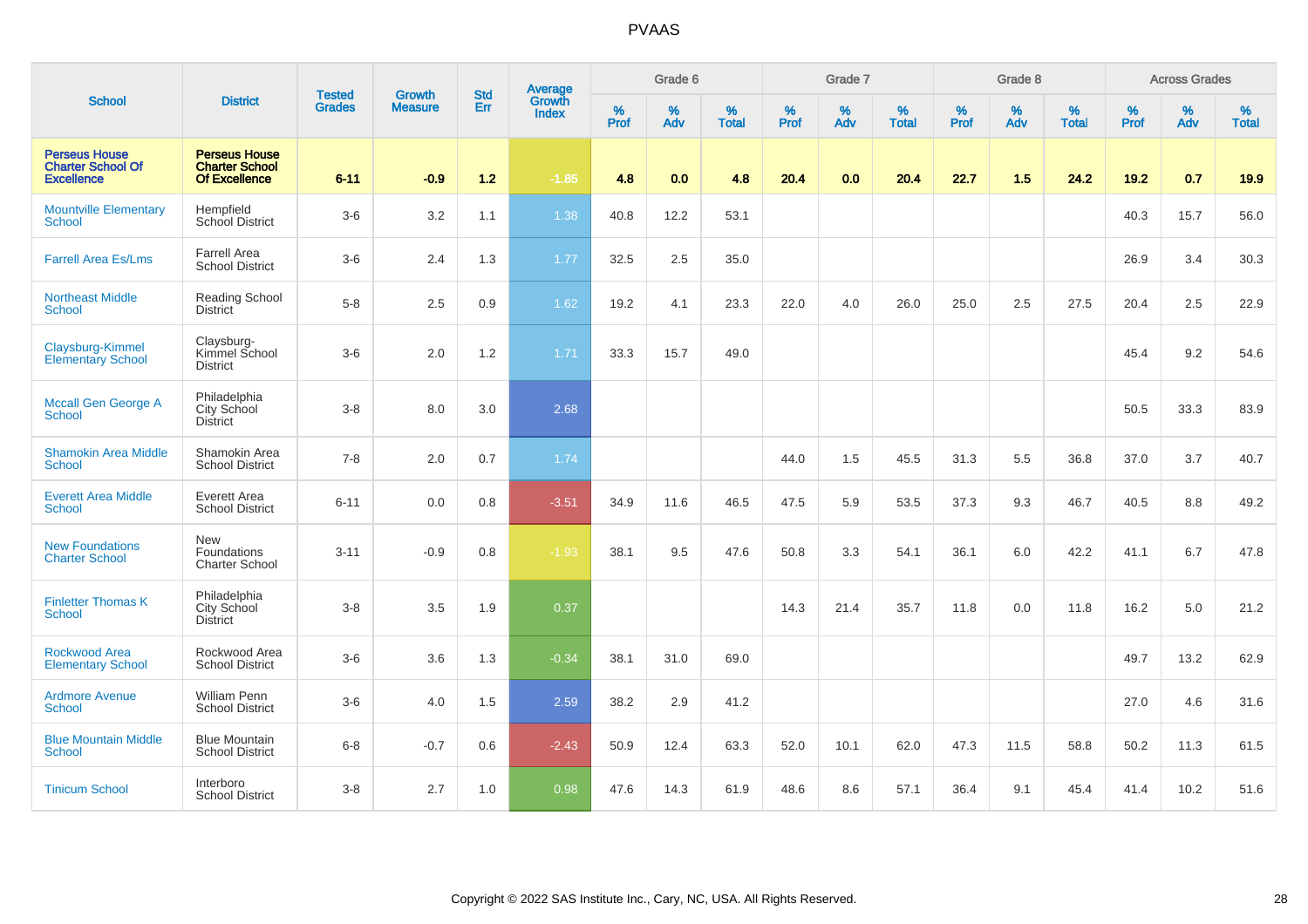|                                                                                  |                                                                       |                                |                                 | <b>Std</b> |                                          |           | Grade 6  |                   |           | Grade 7  |                   |           | Grade 8  |                   |           | <b>Across Grades</b> |                   |
|----------------------------------------------------------------------------------|-----------------------------------------------------------------------|--------------------------------|---------------------------------|------------|------------------------------------------|-----------|----------|-------------------|-----------|----------|-------------------|-----------|----------|-------------------|-----------|----------------------|-------------------|
| <b>School</b>                                                                    | <b>District</b>                                                       | <b>Tested</b><br><b>Grades</b> | <b>Growth</b><br><b>Measure</b> | Err        | <b>Average</b><br>Growth<br><b>Index</b> | %<br>Prof | %<br>Adv | %<br><b>Total</b> | %<br>Prof | %<br>Adv | %<br><b>Total</b> | %<br>Prof | %<br>Adv | %<br><b>Total</b> | %<br>Prof | %<br>Adv             | %<br><b>Total</b> |
| <b>Perseus House</b><br><b>Charter School Of</b><br><b>Excellence</b>            | <b>Perseus House</b><br><b>Charter School</b><br><b>Of Excellence</b> | $6 - 11$                       | $-0.9$                          | 1.2        | $-1.85$                                  | 4.8       | 0.0      | 4.8               | 20.4      | 0.0      | 20.4              | 22.7      | 1.5      | 24.2              | 19.2      | 0.7                  | 19.9              |
| <b>Valley Forge Middle</b><br>School                                             | Tredyffrin-<br>Easttown<br><b>School District</b>                     | $5-8$                          | 0.7                             | 0.6        | 0.20                                     | 40.8      | 47.5     | 88.3              | 58.5      | 28.8     | 87.3              | 55.9      | 33.8     | 89.7              | 53.9      | 34.1                 | 88.0              |
| <b>Young Scholars Of</b><br><b>Western Pennsylvania</b><br><b>Charter School</b> | Young Scholars<br>Of Western<br>Pennsylvania<br>Charter School        | $3 - 8$                        | 2.0                             | 1.1        | 0.21                                     | 40.6      | 6.2      | 46.9              | 32.1      | 3.6      | 35.7              | 43.5      | 8.7      | 52.2              | 31.2      | 9.1                  | 40.3              |
| <b>Port Allegany</b><br>Junior/Senior High<br>School                             | Port Allegany<br>School District                                      | $7 - 11$                       | $-1.2$                          | 1.1        | $-3.97$                                  |           |          |                   | 32.9      | 5.7      | 38.6              | 40.3      | 3.2      | 43.6              | 36.4      | 4.6                  | 40.9              |
| <b>Harris School</b>                                                             | Southeast<br>Delco School<br><b>District</b>                          | $3 - 8$                        | $-0.6$                          | 1.1        | $-1.53$                                  | 25.0      | 0.0      | 25.0              | 32.6      | 2.2      | 34.8              | 26.9      | 7.7      | 34.6              | 23.9      | 2.7                  | 26.6              |
| <b>Wendover Middle</b><br>School                                                 | <b>Hempfield Area</b><br><b>School District</b>                       | $6 - 8$                        | 0.3                             | 0.6        | $-1.52$                                  | 41.4      | 26.9     | 68.3              | 54.8      | 21.2     | 76.0              | 52.1      | 15.7     | 67.9              | 49.4      | 21.4                 | 70.8              |
| <b>Propel Charter School-</b><br>East                                            | <b>Propel Charter</b><br>School - East                                | $3 - 8$                        | 1.1                             | 1.0        | $-2.14$                                  | 34.3      | 11.4     | 45.7              | 33.3      | 9.1      | 42.4              | 29.4      | 0.0      | 29.4              | 31.6      | 4.7                  | 36.3              |
| <b>Beverly Hills Middle</b><br>School                                            | <b>Upper Darby</b><br>School District                                 | $6 - 8$                        | 1.4                             | 0.5        | $-0.53$                                  | 17.7      | 5.9      | 23.7              | 25.6      | 1.4      | 27.0              | 23.0      | 3.0      | 26.1              | 22.2      | 3.4                  | 25.6              |
| <b>Valley View Middle</b><br>School                                              | <b>Valley View</b><br>School District                                 | $6 - 8$                        | 0.8                             | 0.9        | $-2.68$                                  | 41.4      | 10.3     | 51.7              | 53.7      | 4.9      | 58.5              | 42.6      | 4.9      | 47.5              | 44.4      | 7.4                  | 51.8              |
| <b>Curtin Intermediate</b><br><b>School</b>                                      | Williamsport<br>Area School<br><b>District</b>                        | $4-6$                          | $-0.0$                          | 0.7        | $-0.00$                                  | 37.9      | 10.5     | 48.4              |           |          |                   |           |          |                   | 37.6      | 9.7                  | 47.2              |
| <b>North Star East Middle</b><br><b>School</b>                                   | North Star<br><b>School District</b>                                  | $5 - 8$                        | $-0.3$                          | 0.7        | $-0.54$                                  | 35.9      | 17.2     | 53.1              | 44.4      | 8.3      | 52.8              | 49.5      | 17.2     | 66.7              | 43.8      | 11.8                 | 55.6              |
| <b>Aspira Bilingual Cyber</b><br><b>Charter School</b>                           | Aspira Bilingual<br>Cyber Charter<br>School                           | $3 - 11$                       | 2.8                             | 1.6        | $-0.41$                                  | 12.9      | 0.0      | 12.9              | 0.0       | 0.0      | 0.0               | 0.0       | 0.0      | 0.0               | 5.9       | 0.0                  | 5.9               |
| <b>Elmer L Meyers</b><br>Junior/Senior High<br>School                            | Wilkes-Barre<br>Area School<br><b>District</b>                        | $7 - 11$                       | 1.8                             | 1.6        | $-0.68$                                  |           |          |                   | 32.6      | 4.1      | 36.7              | 43.3      | 6.7      | 50.0              | 36.7      | 5.1                  | 41.8              |
| <b>Otto-Eldred</b><br><b>Elementary School</b>                                   | Otto-Eldred<br><b>School District</b>                                 | $3-6$                          | 3.6                             | 1.4        | 2.50                                     | 47.5      | 15.0     | 62.5              |           |          |                   |           |          |                   | 47.0      | 10.6                 | 57.6              |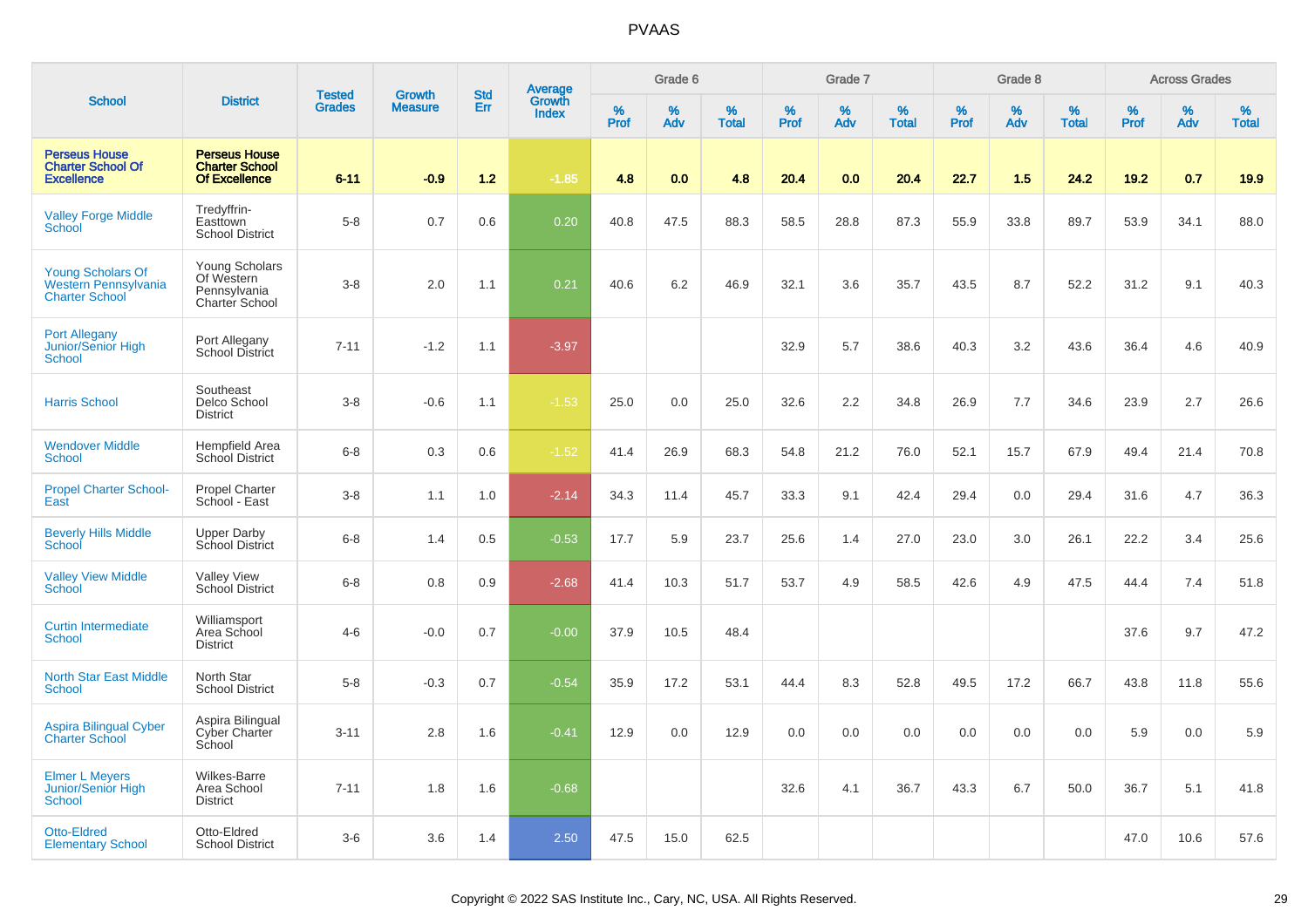|                                                                       |                                                                       | <b>Tested</b> | <b>Growth</b>  | <b>Std</b> |                                          |           | Grade 6     |                   |                  | Grade 7  |                   |           | Grade 8  |                   |              | <b>Across Grades</b> |                   |
|-----------------------------------------------------------------------|-----------------------------------------------------------------------|---------------|----------------|------------|------------------------------------------|-----------|-------------|-------------------|------------------|----------|-------------------|-----------|----------|-------------------|--------------|----------------------|-------------------|
| <b>School</b>                                                         | <b>District</b>                                                       | <b>Grades</b> | <b>Measure</b> | Err        | <b>Average</b><br>Growth<br><b>Index</b> | %<br>Prof | $\%$<br>Adv | %<br><b>Total</b> | %<br><b>Prof</b> | %<br>Adv | %<br><b>Total</b> | %<br>Prof | %<br>Adv | %<br><b>Total</b> | $\%$<br>Prof | %<br>Adv             | %<br><b>Total</b> |
| <b>Perseus House</b><br><b>Charter School Of</b><br><b>Excellence</b> | <b>Perseus House</b><br><b>Charter School</b><br><b>Of Excellence</b> | $6 - 11$      | $-0.9$         | $1.2$      | $-1.85$                                  | 4.8       | 0.0         | 4.8               | 20.4             | 0.0      | 20.4              | 22.7      | 1.5      | 24.2              | 19.2         | 0.7                  | 19.9              |
| <b>Clarion Area</b><br><b>Junior/Senior High</b><br>School            | <b>Clarion Area</b><br><b>School District</b>                         | $7 - 11$      | 2.2            | 1.1        | 0.05                                     |           |             |                   | 44.8             | 4.5      | 49.2              | 39.0      | 11.9     | 50.8              | 42.1         | 7.9                  | 50.0              |
| <b>Gayman Elementary</b><br>School                                    | <b>Central Bucks</b><br><b>School District</b>                        | $3-6$         | 1.9            | 1.2        | 1.60                                     | 52.6      | 31.6        | 84.2              |                  |          |                   |           |          |                   | 58.8         | 22.0                 | 80.9              |
| <b>Shenango High School</b>                                           | Shenango Area<br>School District                                      | $7 - 11$      | 2.4            | 0.9        | 1.54                                     |           |             |                   | 45.7             | 9.6      | 55.3              | 41.1      | 18.9     | 60.0              | 43.5         | 14.1                 | 57.6              |
| <b>Damascus Area</b><br><b>School</b>                                 | Wayne<br>Highlands<br>School District                                 | $3 - 8$       | 2.9            | 1.2        | $-0.01$                                  | 30.0      | 50.0        | 80.0              | 35.3             | 32.4     | 67.6              | 53.6      | 21.4     | 75.0              | 45.0         | 30.2                 | 75.2              |
| <b>Palisades Middle</b><br>School                                     | Palisades<br><b>School District</b>                                   | $6 - 8$       | $-0.5$         | 0.7        | $-3.54$                                  | 48.5      | 19.2        | 67.7              | 60.2             | 10.7     | 70.9              | 43.2      | 9.1      | 52.3              | 51.0         | 13.1                 | 64.1              |
| <b>St Marys Area Middle</b><br>School                                 | Saint Marys<br>Area School<br><b>District</b>                         | $5 - 8$       | $-0.7$         | 0.6        | $-3.59$                                  | 42.7      | 13.7        | 56.4              | 40.8             | 7.7      | 48.5              | 46.4      | 8.0      | 54.3              | 43.5         | 9.6                  | 53.1              |
| <b>Bucktail Area Middle</b><br>School                                 | Keystone<br>Central School<br><b>District</b>                         | $5-8$         | $-0.3$         | 1.2        | $-0.87$                                  | 44.0      | 12.0        | 56.0              | 31.2             | 0.0      | 31.2              | 40.7      | 7.4      | 48.2              | 38.9         | 4.6                  | 43.5              |
| <b>Walnut Creek Middle</b><br><b>School</b>                           | Millcreek<br>Township<br><b>School District</b>                       | $6 - 8$       | 0.6            | 0.6        | $-2.22$                                  | 46.0      | 27.7        | 73.7              | 50.3             | 25.5     | 75.8              | 47.1      | 20.0     | 67.1              | 47.9         | 24.4                 | 72.3              |
| <b>Penn Cambria Middle</b><br><b>School</b>                           | Penn Cambria<br><b>School District</b>                                | $5-8$         | $-0.4$         | 0.6        | $-3.46$                                  | 45.9      | 7.1         | 53.1              | 58.1             | 7.7      | 65.8              | 52.0      | 8.0      | 60.0              | 53.8         | 6.0                  | 59.8              |
| <b>Swatara Middle School</b>                                          | Central<br>Dauphin School<br><b>District</b>                          | $6 - 8$       | 1.4            | 0.6        | 1.12                                     | 28.5      | 10.1        | 38.6              | 30.2             | 2.9      | 33.1              | 27.3      | 4.7      | 32.0              | 28.8         | 5.8                  | 34.6              |
| <b>Holland Elementary</b><br><b>School</b>                            | <b>Council Rock</b><br><b>School District</b>                         | $3-6$         | 2.8            | 1.1        | 2.30                                     | 44.8      | 25.9        | 70.7              |                  |          |                   |           |          |                   | 48.1         | 16.9                 | 65.0              |
| <b>Dallastown Area</b><br><b>Intermediate School</b>                  | Dallastown<br>Area School<br><b>District</b>                          | $4-6$         | $-0.6$         | 0.5        | $-1.25$                                  | 44.7      | 30.8        | 75.5              |                  |          |                   |           |          |                   | 44.5         | 23.6                 | 68.1              |
| <b>Greater Latrobe Junior</b><br><b>High School</b>                   | Greater Latrobe<br><b>School District</b>                             | $7 - 8$       | $-0.8$         | 0.6        | $-4.38$                                  |           |             |                   | 49.0             | 10.1     | 59.1              | 46.2      | 20.0     | 66.2              | 47.6         | 15.2                 | 62.8              |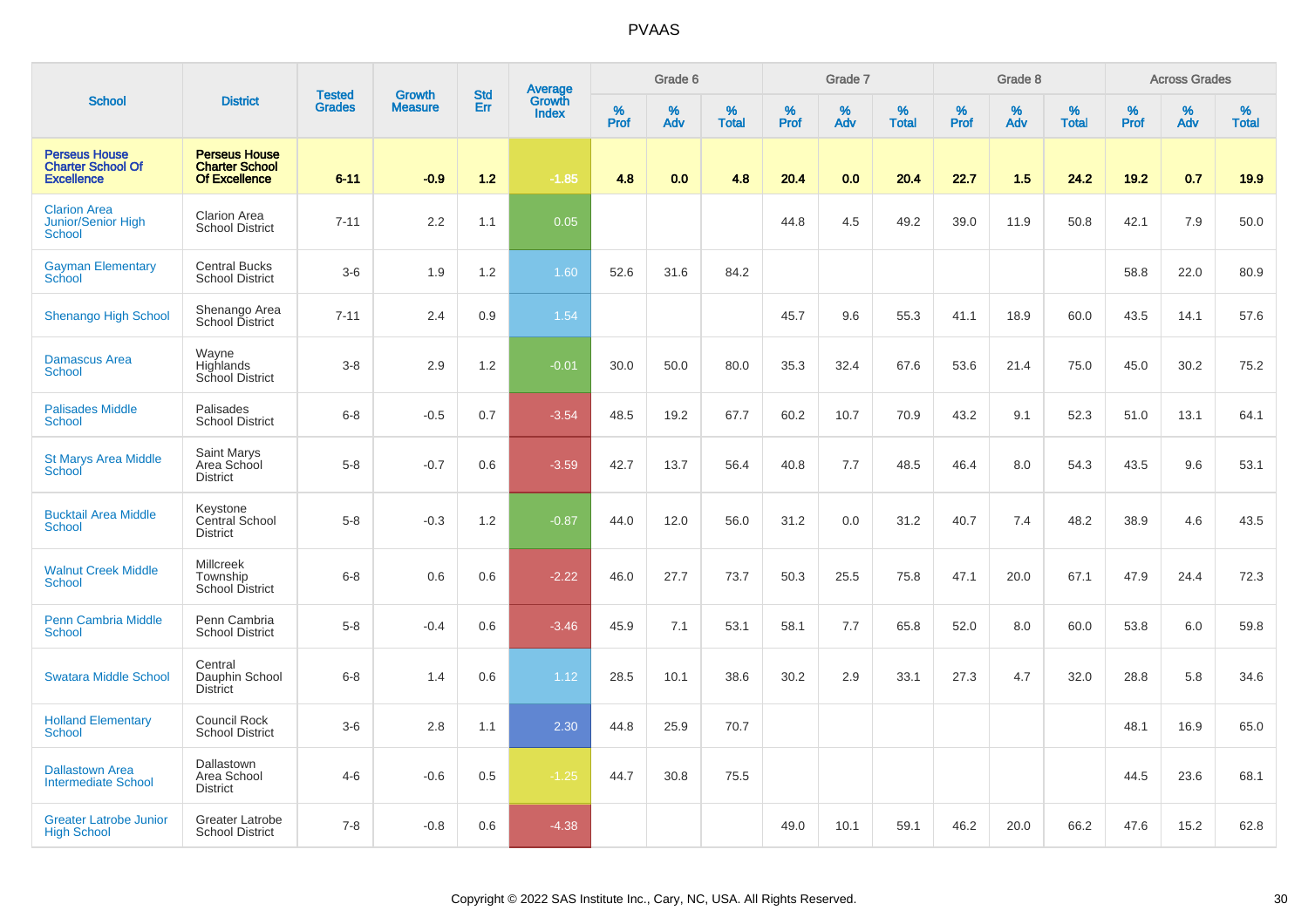|                                                                        |                                                                       | <b>Tested</b> | <b>Growth</b>  | <b>Std</b> | <b>Average</b><br>Growth |           | Grade 6  |                   |                  | Grade 7  |                   |           | Grade 8  |                   |           | <b>Across Grades</b> |                   |
|------------------------------------------------------------------------|-----------------------------------------------------------------------|---------------|----------------|------------|--------------------------|-----------|----------|-------------------|------------------|----------|-------------------|-----------|----------|-------------------|-----------|----------------------|-------------------|
| <b>School</b>                                                          | <b>District</b>                                                       | <b>Grades</b> | <b>Measure</b> | <b>Err</b> | <b>Index</b>             | %<br>Prof | %<br>Adv | %<br><b>Total</b> | %<br><b>Prof</b> | %<br>Adv | %<br><b>Total</b> | %<br>Prof | %<br>Adv | %<br><b>Total</b> | %<br>Prof | %<br>Adv             | %<br><b>Total</b> |
| <b>Perseus House</b><br><b>Charter School Of</b><br><b>Excellence</b>  | <b>Perseus House</b><br><b>Charter School</b><br><b>Of Excellence</b> | $6 - 11$      | $-0.9$         | 1.2        | $-1.85$                  | 4.8       | 0.0      | 4.8               | 20.4             | 0.0      | 20.4              | 22.7      | 1.5      | 24.2              | 19.2      | 0.7                  | 19.9              |
| <b>Southwest Leadership</b><br><b>Academy Charter</b><br><b>School</b> | Southwest<br>Leadership<br>Academy<br>Charter School                  | $3 - 8$       | 0.2            | 1.1        | 0.19                     | 16.1      | 6.4      | 22.6              | 15.8             | 2.6      | 18.4              | 20.8      | 0.0      | 20.8              | 19.0      | 3.3                  | 22.3              |
| <b>Bangor Area Middle</b><br>School                                    | <b>Bangor Area</b><br>School District                                 | $7 - 8$       | 1.8            | 0.7        | 1.44                     |           |          |                   | 47.3             | 9.5      | 56.8              | 43.3      | 8.0      | 51.3              | 45.3      | 8.7                  | 54.0              |
| Pittsburgh Classical 6-<br>8                                           | Pittsburgh<br>School District                                         | $6 - 8$       | 0.6            | 0.9        | $-1.69$                  | 19.7      | 6.6      | 26.2              | 32.2             | 3.3      | 35.6              | 35.3      | 0.0      | 35.3              | 29.2      | 3.5                  | 32.7              |
| <b>Ingomar Middle School</b>                                           | North Allegheny<br><b>School District</b>                             | $6 - 8$       | 0.1            | 0.6        | $-2.72$                  | 43.4      | 33.5     | 76.9              | 53.0             | 27.6     | 80.6              | 57.6      | 26.7     | 84.2              | 50.9      | 29.5                 | 80.5              |
| Allegheny-Clarion<br><b>Valley High School</b>                         | Allegheny-<br><b>Clarion Valley</b><br><b>School District</b>         | $7 - 10$      | 3.4            | 1.4        | 1.00                     |           |          |                   | 43.9             | 2.4      | 46.3              | 40.0      | 0.0      | 40.0              | 42.1      | 1.3                  | 43.4              |
| <b>George A Ferrell</b><br><b>Elementary School</b>                    | East Lycoming<br>School District                                      | $3-6$         | 4.9            | 2.0        | 2.10                     | 23.8      | 42.9     | 66.7              |                  |          |                   |           |          |                   | 41.9      | 21.6                 | 63.5              |
| <b>Penn Wood Middle</b><br>School                                      | William Penn<br><b>School District</b>                                | $7 - 8$       | 1.5            | 0.7        | 0.74                     |           |          |                   | 30.8             | 0.6      | 31.4              | 21.8      | 2.4      | 24.2              | 26.4      | 1.5                  | 27.8              |
| Northwood Academy<br><b>Charter School</b>                             | Northwood<br>Academy<br>Charter School                                | $3 - 8$       | $-0.1$         | 0.7        | $-0.12$                  | 44.2      | 6.5      | 50.6              | 37.5             | 5.6      | 43.1              | 29.6      | 13.0     | 42.6              | 31.0      | 5.4                  | 36.4              |
| <b>Mastery Charter</b><br>School-Harrity<br><b>Campus</b>              | <b>Mastery Charter</b><br>School - Harrity<br>Campus                  | $3-8$         | 0.5            | 1.2        | 0.04                     | 12.8      | 2.1      | 14.9              | 26.5             | 0.0      | 26.5              | 11.1      | 7.4      | 18.5              | 18.2      | 2.0                  | 20.2              |
| Dorseyville Middle<br>School                                           | Fox Chapel<br>Area School<br><b>District</b>                          | $4 - 8$       | $-0.3$         | 0.5        | $-5.13$                  | 34.8      | 51.8     | 86.6              | 50.0             | 27.0     | 77.0              | 52.9      | 31.4     | 84.3              | 46.0      | 36.7                 | 82.6              |
| Muncy Junior/Senior<br><b>High School</b>                              | Muncy School<br>District                                              | $7 - 11$      | $-0.5$         | 1.0        | $-3.34$                  |           |          |                   | 58.0             | 8.7      | 66.7              | 44.4      | 12.2     | 56.7              | 50.3      | 10.7                 | 61.0              |
| <b>Delcroft School</b>                                                 | Southeast<br>Delco School<br><b>District</b>                          | $3 - 8$       | $-0.2$         | 1.1        | $-0.69$                  | 37.5      | 0.0      | 37.5              | 15.4             | 0.0      | 15.4              | 34.2      | 0.0      | 34.2              | 28.9      | 1.0                  | 29.9              |
| <b>Welsh Valley Middle</b><br>School                                   | Lower Merion<br><b>School District</b>                                | $6 - 10$      | $-0.3$         | 0.4        | $-1.87$                  | 46.7      | 33.5     | 80.2              | 55.2             | 25.2     | 80.4              | 51.8      | 28.3     | 80.2              | 51.3      | 28.9                 | 80.2              |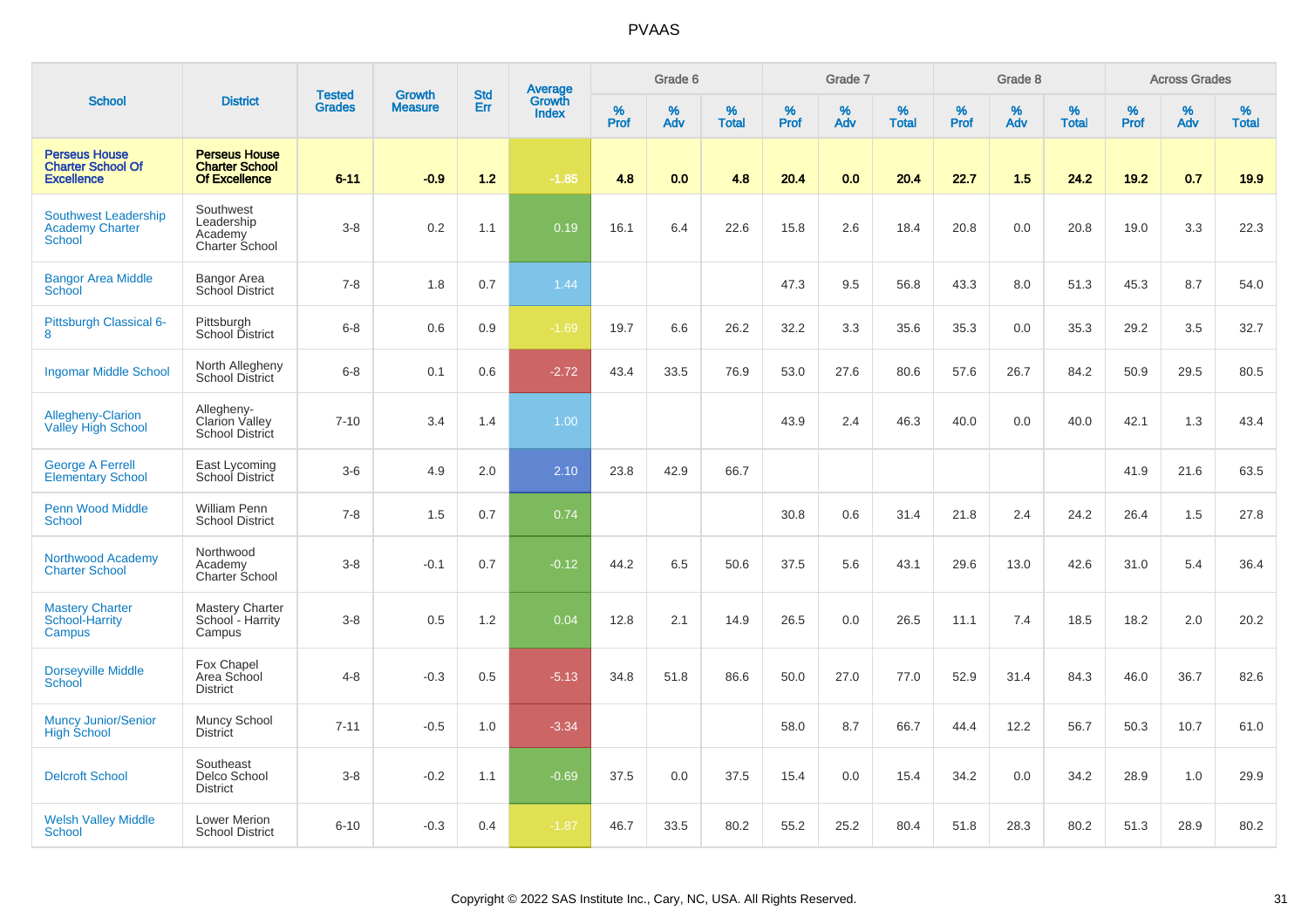|                                                                       |                                                                       |                                | <b>Growth</b>  | <b>Std</b> | <b>Average</b><br>Growth |           | Grade 6  |                   |           | Grade 7  |                   |           | Grade 8  |                   |           | <b>Across Grades</b> |                   |
|-----------------------------------------------------------------------|-----------------------------------------------------------------------|--------------------------------|----------------|------------|--------------------------|-----------|----------|-------------------|-----------|----------|-------------------|-----------|----------|-------------------|-----------|----------------------|-------------------|
| <b>School</b>                                                         | <b>District</b>                                                       | <b>Tested</b><br><b>Grades</b> | <b>Measure</b> | Err        | <b>Index</b>             | %<br>Prof | %<br>Adv | %<br><b>Total</b> | %<br>Prof | %<br>Adv | %<br><b>Total</b> | %<br>Prof | %<br>Adv | %<br><b>Total</b> | %<br>Prof | %<br>Adv             | %<br><b>Total</b> |
| <b>Perseus House</b><br><b>Charter School Of</b><br><b>Excellence</b> | <b>Perseus House</b><br><b>Charter School</b><br><b>Of Excellence</b> | $6 - 11$                       | $-0.9$         | $1.2$      | $-1.85$                  | 4.8       | 0.0      | 4.8               | 20.4      | 0.0      | 20.4              | 22.7      | 1.5      | 24.2              | $19.2$    | 0.7                  | 19.9              |
| <b>Southwark School</b>                                               | Philadelphia<br>City School<br><b>District</b>                        | $3-8$                          | 1.4            | 1.3        | $-0.57$                  | 23.8      | 0.0      | 23.8              | 17.2      | 6.9      | 24.1              | 31.2      | 0.0      | 31.2              | 19.0      | 4.4                  | 23.4              |
| <b>Penn Middle School</b>                                             | Penn-Trafford<br><b>School District</b>                               | $6 - 8$                        | 0.3            | 0.6        | $-1.07$                  | 47.5      | 32.5     | 80.0              | 58.9      | 22.2     | 81.1              | 55.8      | 14.0     | 69.8              | 54.3      | 22.7                 | 77.0              |
| <b>New Oxford Middle</b><br>School                                    | Conewago<br>Valley School<br><b>District</b>                          | $7 - 8$                        | $-0.0$         | 0.5        | $-2.43$                  |           |          |                   | 46.6      | 8.9      | 55.5              | 46.8      | 5.7      | 52.5              | 46.7      | 7.3                  | 54.0              |
| <b>Union City Middle</b><br>School                                    | Union City Area<br><b>School District</b>                             | $6 - 11$                       | 0.1            | 0.8        | $-1.88$                  | 35.5      | 16.1     | 51.6              | 44.7      | 10.5     | 55.3              | 42.2      | 8.9      | 51.1              | 41.2      | 11.4                 | 52.6              |
| <b>S S Palmer</b><br><b>Elementary School</b>                         | Palmerton Area<br><b>School District</b>                              | $3-6$                          | 0.8            | 1.1        | 0.77                     | 46.5      | 5.6      | 52.1              |           |          |                   |           |          |                   | 49.0      | 7.5                  | 56.5              |
| <b>Toby Farms</b><br><b>Intermediate School</b>                       | Chester-Upland<br><b>School District</b>                              | $5-8$                          | 1.2            | 1.0        | $-0.31$                  | 17.9      | 3.6      | 21.4              | 7.5       | 0.0      | 7.5               | 7.3       | 0.0      | 7.3               | 11.4      | 1.2                  | 12.6              |
| <b>Haverford Middle</b><br><b>School</b>                              | Haverford<br>Township<br><b>School District</b>                       | $6 - 8$                        | 0.1            | 0.4        | $-2.65$                  | 51.1      | 27.6     | 78.7              | 55.0      | 18.3     | 73.3              | 44.5      | 32.3     | 76.7              | 50.6      | 25.7                 | 76.3              |
| Youngsville<br>Middle/High School                                     | <b>Warren County</b><br>School District                               | $6 - 11$                       | 2.5            | 1.0        | 0.44                     | 42.3      | 9.6      | 51.9              | 24.0      | 0.0      | 24.0              | 42.5      | 0.0      | 42.5              | 35.9      | 3.5                  | 39.4              |
| <b>Founders Hall Middle</b><br><b>School</b>                          | Mckeesport<br>Area School<br><b>District</b>                          | $6 - 8$                        | $-0.4$         | 0.5        | $-3.84$                  | 29.1      | 1.3      | 30.4              | 24.1      | 0.0      | 24.1              | 22.9      | 1.1      | 23.9              | 25.1      | 0.7                  | 25.9              |
| <b>Marshall Academy</b>                                               | Harrisburg City<br>School District                                    | $5-8$                          | 4.2            | 1.7        | 0.92                     | 8.7       | 0.0      | 8.7               | 0.0       | 0.0      | 0.0               | 11.8      | 0.0      | 11.8              | 5.9       | 0.0                  | 5.9               |
| <b>Fritz Elementary</b><br><b>School</b>                              | Conestoga<br>Valley School<br><b>District</b>                         | $3-6$                          | 2.3            | 1.0        | 1.53                     | 39.1      | 16.1     | 55.2              |           |          |                   |           |          |                   | 43.6      | 13.5                 | 57.1              |
| <b>Pittsburgh South Hills</b><br>$6 - 8$                              | Pittsburgh<br>School District                                         | $6 - 8$                        | $-0.9$         | 0.8        | $-3.86$                  | 25.2      | 5.4      | 30.6              | 22.2      | 5.6      | 27.8              | 23.3      | 0.0      | 23.3              | 23.7      | 3.8                  | 27.5              |
| <b>Fort Leboeuf Middle</b><br><b>School</b>                           | Fort Leboeuf<br><b>School District</b>                                | $6 - 8$                        | $-0.7$         | 0.6        | $-2.85$                  | 39.4      | 26.8     | 66.2              | 49.4      | 15.2     | 64.6              | 42.1      | 16.6     | 58.6              | 44.1      | 19.1                 | 63.2              |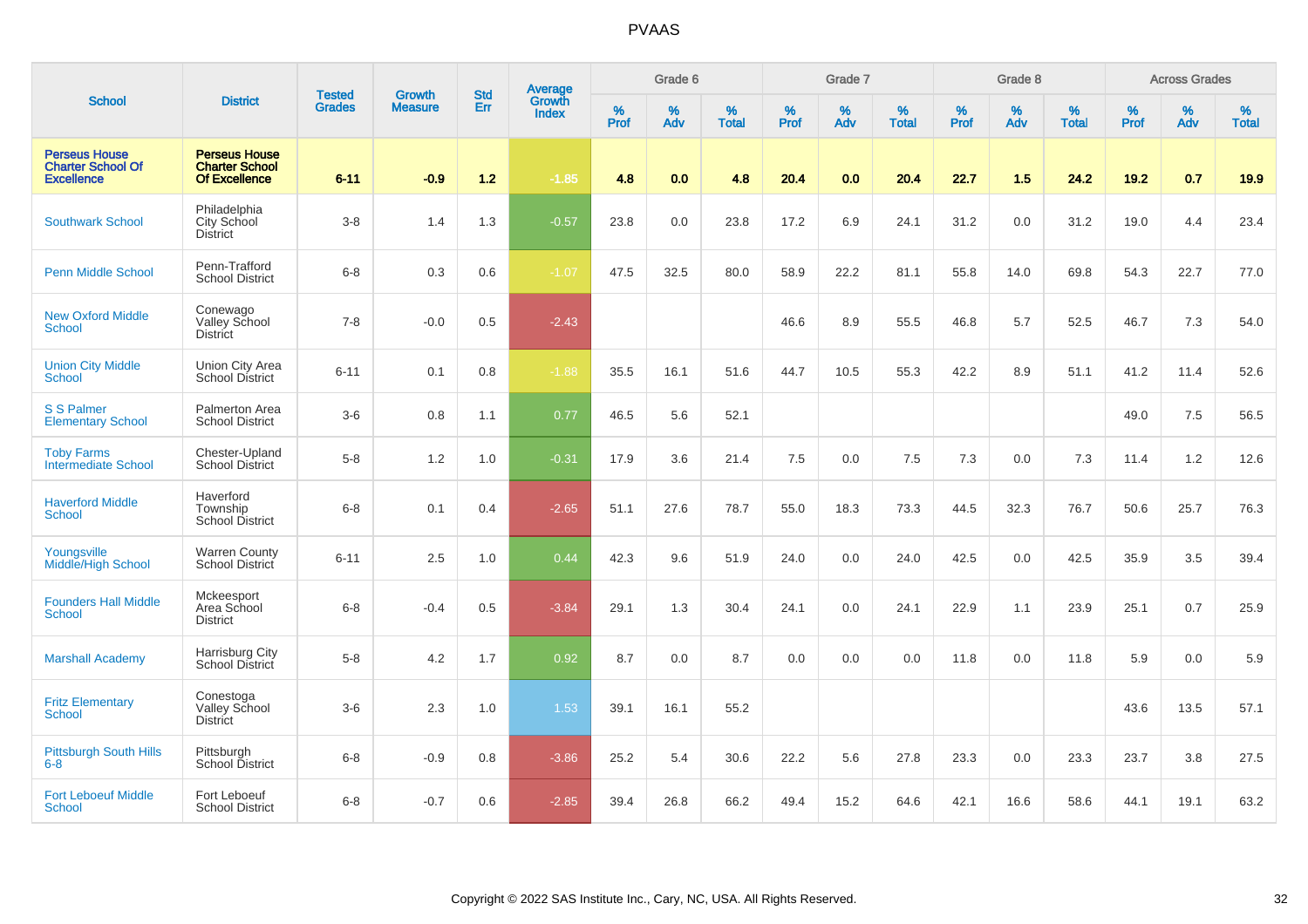|                                                                       |                                                                       | <b>Tested</b> | <b>Growth</b>  | <b>Std</b> |                                          |                  | Grade 6     |                   |           | Grade 7     |                   |           | Grade 8  |                   |              | <b>Across Grades</b> |                   |
|-----------------------------------------------------------------------|-----------------------------------------------------------------------|---------------|----------------|------------|------------------------------------------|------------------|-------------|-------------------|-----------|-------------|-------------------|-----------|----------|-------------------|--------------|----------------------|-------------------|
| <b>School</b>                                                         | <b>District</b>                                                       | <b>Grades</b> | <b>Measure</b> | Err        | <b>Average</b><br>Growth<br><b>Index</b> | %<br><b>Prof</b> | $\%$<br>Adv | %<br><b>Total</b> | %<br>Prof | $\%$<br>Adv | %<br><b>Total</b> | %<br>Prof | %<br>Adv | %<br><b>Total</b> | $\%$<br>Prof | $\%$<br>Adv          | %<br><b>Total</b> |
| <b>Perseus House</b><br><b>Charter School Of</b><br><b>Excellence</b> | <b>Perseus House</b><br><b>Charter School</b><br><b>Of Excellence</b> | $6 - 11$      | $-0.9$         | $1.2$      | $-1.85$                                  | 4.8              | 0.0         | 4.8               | 20.4      | 0.0         | 20.4              | 22.7      | 1.5      | 24.2              | 19.2         | 0.7                  | 19.9              |
| N Hopewell-<br>Winterstown<br><b>Elementary School</b>                | Red Lion Area<br><b>School District</b>                               | $3-6$         | 2.2            | 1.6        | 1.39                                     | 46.9             | 21.9        | 68.8              |           |             |                   |           |          |                   | 41.5         | 17.0                 | 58.5              |
| <b>Mastery Charter</b><br>School-Pickett<br>Campus                    | <b>Mastery Charter</b><br>School - Pickett<br>Campus                  | $6 - 10$      | 1.6            | 1.1        | $-0.80$                                  | 4.9              | 0.0         | 4.9               | 15.4      | 0.0         | 15.4              | 8.8       | 2.9      | 11.8              | 9.6          | 0.9                  | 10.5              |
| <b>Conemaugh Valley</b><br><b>Junior/Senior High</b><br><b>School</b> | Conemaugh<br>Valley School<br><b>District</b>                         | $7 - 12$      | 2.4            | 1.2        | 0.50                                     |                  |             |                   | 45.1      | 5.9         | 51.0              | 49.1      | 9.4      | 58.5              | 47.1         | 7.7                  | 54.8              |
| Aliquippa<br>Junior/Senior High<br><b>School</b>                      | Aliquippa<br>School District                                          | $7 - 11$      | 1.8            | 1.1        | $-0.04$                                  |                  |             |                   | 27.4      | 2.7         | 30.1              | 14.1      | 0.0      | 14.1              | 21.2         | 1.5                  | 22.6              |
| <b>Lower Macungie</b><br>Middle School                                | East Penn<br><b>School District</b>                                   | $6 - 8$       | 0.4            | 0.4        | $-1.54$                                  | 41.8             | 15.4        | 57.1              | 52.5      | 9.4         | 62.0              | 51.4      | 12.7     | 64.1              | 48.6         | 12.5                 | 61.1              |
| Pittsburgh Sterrett 6-8                                               | Pittsburgh<br>School District                                         | $5 - 8$       | 0.4            | 0.8        | $-1.93$                                  | 18.6             | 4.3         | 22.9              | 19.0      | 3.6         | 22.6              | 31.7      | 1.7      | 33.3              | 22.3         | 3.3                  | 25.6              |
| <b>Albert Gallatin South</b><br><b>Middle School</b>                  | <b>Albert Gallatin</b><br>Area School<br><b>District</b>              | $6 - 8$       | 1.7            | 0.8        | 0.50                                     | 29.5             | 12.6        | 42.1              | 31.9      | 3.2         | 35.1              | 42.4      | 8.2      | 50.6              | 34.3         | 8.0                  | 42.3              |
| <b>Blue Ridge Middle</b><br>School                                    | <b>Blue Ridge</b><br><b>School District</b>                           | $6 - 8$       | 1.9            | 0.9        | $-0.10$                                  | 46.0             | 8.1         | 54.0              | 50.0      | 16.1        | 66.1              | 47.1      | 8.6      | 55.7              | 47.6         | 10.7                 | 58.2              |
| <b>Newport Middle</b><br>School                                       | Newport School<br><b>District</b>                                     | $6 - 8$       | 0.6            | 0.9        | $-1.64$                                  | 44.4             | 11.1        | 55.6              | 41.3      | 1.6         | 42.9              | 43.8      | 7.8      | 51.6              | 43.2         | 7.0                  | 50.2              |
| <b>Stewart Middle School</b>                                          | Norristown Area<br><b>School District</b>                             | $5-8$         | $-0.0$         | 0.7        | $-2.72$                                  | 34.3             | 3.0         | 37.3              | 25.0      | 5.4         | 30.4              | 22.5      | 4.2      | 26.8              | 24.6         | 3.5                  | 28.2              |
| <b>Duquesne Elementary</b><br>School                                  | Duquesne City<br>School District                                      | $3-6$         | 3.1            | 1.3        | 0.74                                     | 10.8             | 2.7         | 13.5              |           |             |                   |           |          |                   | 15.2         | 0.6                  | 15.8              |
| <b>Pequea Elementary</b><br>School                                    | Penn Manor<br><b>School District</b>                                  | $3-6$         | 2.7            | 1.4        | 1.88                                     | 51.6             | 12.9        | 64.5              |           |             |                   |           |          |                   | 49.7         | 16.6                 | 66.3              |
| <b>Mastery Charter</b><br>School - Cleveland<br>Elementary            | Mastery Charter<br>School-<br>Cleveland<br>Elementary                 | $3-8$         | 2.7            | 1.3        | 0.20                                     | 23.5             | 0.0         | 23.5              | 24.1      | 3.4         | 27.6              | 21.7      | 0.0      | 21.7              | 18.8         | 1.9                  | 20.6              |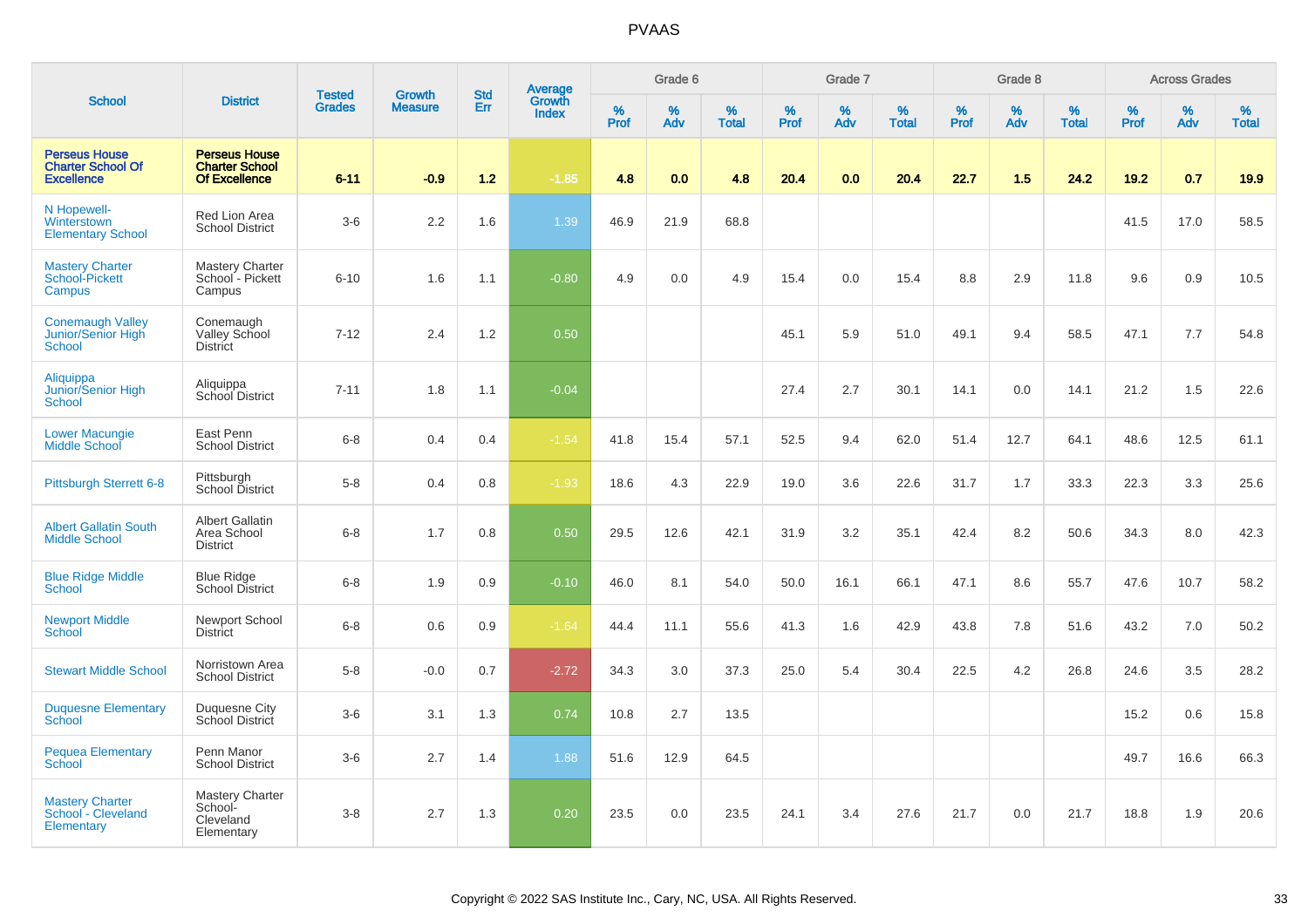|                                                                       |                                                                       |                                |                                 | <b>Std</b> |                                          |                  | Grade 6  |                   |           | Grade 7  |                   |           | Grade 8  |                   |           | <b>Across Grades</b> |                   |
|-----------------------------------------------------------------------|-----------------------------------------------------------------------|--------------------------------|---------------------------------|------------|------------------------------------------|------------------|----------|-------------------|-----------|----------|-------------------|-----------|----------|-------------------|-----------|----------------------|-------------------|
| <b>School</b>                                                         | <b>District</b>                                                       | <b>Tested</b><br><b>Grades</b> | <b>Growth</b><br><b>Measure</b> | Err        | <b>Average</b><br>Growth<br><b>Index</b> | %<br><b>Prof</b> | %<br>Adv | %<br><b>Total</b> | %<br>Prof | %<br>Adv | %<br><b>Total</b> | %<br>Prof | %<br>Adv | %<br><b>Total</b> | %<br>Prof | %<br>Adv             | %<br><b>Total</b> |
| <b>Perseus House</b><br><b>Charter School Of</b><br><b>Excellence</b> | <b>Perseus House</b><br><b>Charter School</b><br><b>Of Excellence</b> | $6 - 11$                       | $-0.9$                          | 1.2        | $-1.85$                                  | 4.8              | 0.0      | 4.8               | 20.4      | 0.0      | 20.4              | 22.7      | 1.5      | 24.2              | 19.2      | 0.7                  | 19.9              |
| <b>Skyview Upper</b><br><b>Elementary School</b>                      | Methacton<br><b>School District</b>                                   | $5-6$                          | $-0.7$                          | 0.5        | $-1.42$                                  | 54.8             | 21.0     | 75.8              |           |          |                   |           |          |                   | 59.6      | 14.9                 | 74.5              |
| <b>Deer Lakes Middle</b><br><b>School</b>                             | Deer Lakes<br><b>School District</b>                                  | $6 - 8$                        | $-0.3$                          | 0.7        | $-2.25$                                  | 47.2             | 22.0     | 69.1              | 42.4      | 10.6     | 53.0              | 45.1      | 10.8     | 55.9              | 44.8      | 14.6                 | 59.4              |
| <b>Central Elementary</b><br><b>School</b>                            | Franklin Area<br><b>School District</b>                               | $3-6$                          | 2.6                             | 1.2        | 1.46                                     | 40.4             | 11.5     | 51.9              |           |          |                   |           |          |                   | 36.4      | 4.3                  | 40.7              |
| <b>Ferndale Area</b><br>Junior/Senior High<br><b>School</b>           | Ferndale Area<br><b>School District</b>                               | $7 - 10$                       | 3.1                             | 1.4        | 1.45                                     |                  |          |                   | 61.5      | 5.1      | 66.7              | 54.4      | 4.4      | 58.7              | 57.6      | 4.7                  | 62.4              |
| <b>Hannah Penn</b>                                                    | <b>York City</b><br>School District                                   | $3 - 8$                        | 1.5                             | 0.9        | 0.31                                     | 9.8              | 0.0      | 9.8               | 7.0       | 0.0      | 7.0               | 10.4      | 2.1      | 12.5              | 8.6       | 0.3                  | 8.9               |
| <b>James W Parker</b><br><b>Middle School</b>                         | <b>General Mclane</b><br><b>School District</b>                       | $5-8$                          | 0.2                             | 0.5        | $-0.87$                                  | 45.7             | 23.5     | 69.1              | 50.3      | 15.6     | 66.0              | 44.9      | 12.2     | 57.0              | 49.5      | 15.0                 | 64.5              |
| <b>Conneaut Valley</b><br><b>Middle School</b>                        | Conneaut<br><b>School District</b>                                    | $5 - 8$                        | $-1.1$                          | 0.8        | $-3.14$                                  | 55.2             | 10.3     | 65.5              | 52.2      | 9.0      | 61.2              | 45.8      | 5.6      | 51.4              | 50.2      | 8.3                  | 58.5              |
| <b>Kutz Elementary</b><br><b>School</b>                               | <b>Central Bucks</b><br><b>School District</b>                        | $3-6$                          | 1.2                             | 1.1        | 1.10                                     | 37.7             | 50.7     | 88.4              |           |          |                   |           |          |                   | 47.2      | 33.5                 | 80.7              |
| <b>Manor Middle School</b>                                            | Penn Manor<br><b>School District</b>                                  | $7 - 8$                        | 1.5                             | 0.7        | 0.90                                     |                  |          |                   | 49.0      | 9.0      | 58.1              | 46.3      | 14.0     | 60.4              | 47.6      | 11.6                 | 59.2              |
| <b>Eisenhower Middle</b><br>School                                    | Norristown Area<br><b>School District</b>                             | $5-8$                          | $-0.2$                          | 0.7        | $-1.75$                                  | 31.5             | 4.6      | 36.1              | 21.8      | 3.8      | 25.6              | 32.1      | 3.7      | 35.8              | 28.1      | 3.4                  | 31.5              |
| <b>Eastern Lebanon</b><br><b>County Middle School</b>                 | Eastern<br>Lebanon<br><b>County School</b><br><b>District</b>         | $6 - 8$                        | $-1.1$                          | 0.6        | $-4.82$                                  | 42.0             | 9.1      | 51.1              | 45.1      | 8.0      | 53.1              | 29.8      | 7.0      | 36.8              | 38.9      | 8.1                  | 47.0              |
| <b>Lindley Academy</b><br><b>Charter School At</b><br><b>Birney</b>   | Lindley<br>Academy<br>Charter School<br>At Birney                     | $3 - 8$                        | 1.0                             | 0.7        | $-0.04$                                  | 24.0             | 2.5      | 26.6              | 20.6      | 3.2      | 23.8              | 19.4      | 4.8      | 24.2              | 19.6      | 2.3                  | 21.9              |
| <b>Log College Middle</b><br><b>School</b>                            | Centennial<br><b>School District</b>                                  | $6 - 8$                        | 1.2                             | 0.5        | 0.17                                     | 43.4             | 12.5     | 56.0              | 49.1      | 8.0      | 57.1              | 35.1      | 6.3      | 41.4              | 42.4      | 8.9                  | 51.3              |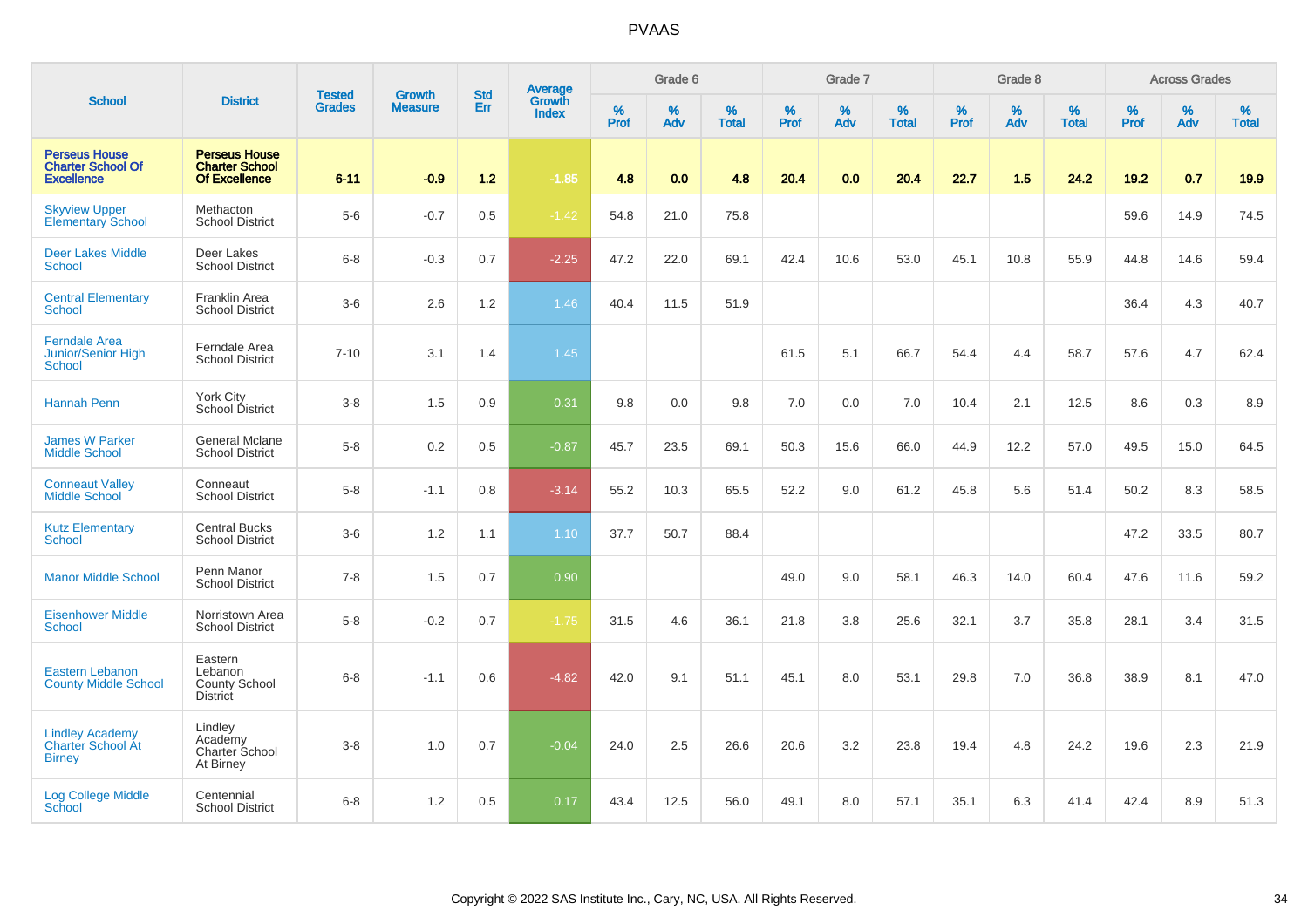|                                                                       |                                                                       |                                |                                 | <b>Std</b> |                                          |           | Grade 6  |                   |           | Grade 7  |                   |           | Grade 8  |                   |           | <b>Across Grades</b> |                   |
|-----------------------------------------------------------------------|-----------------------------------------------------------------------|--------------------------------|---------------------------------|------------|------------------------------------------|-----------|----------|-------------------|-----------|----------|-------------------|-----------|----------|-------------------|-----------|----------------------|-------------------|
| <b>School</b>                                                         | <b>District</b>                                                       | <b>Tested</b><br><b>Grades</b> | <b>Growth</b><br><b>Measure</b> | Err        | <b>Average</b><br>Growth<br><b>Index</b> | %<br>Prof | %<br>Adv | %<br><b>Total</b> | %<br>Prof | %<br>Adv | %<br><b>Total</b> | %<br>Prof | %<br>Adv | %<br><b>Total</b> | %<br>Prof | %<br>Adv             | %<br><b>Total</b> |
| <b>Perseus House</b><br><b>Charter School Of</b><br><b>Excellence</b> | <b>Perseus House</b><br><b>Charter School</b><br><b>Of Excellence</b> | $6 - 11$                       | $-0.9$                          | $1.2$      | $-1.85$                                  | 4.8       | 0.0      | 4.8               | 20.4      | 0.0      | 20.4              | 22.7      | 1.5      | 24.2              | 19.2      | 0.7                  | 19.9              |
| <b>Westlake Middle</b><br><b>School</b>                               | <b>Millcreek</b><br>Township<br>School District                       | $6 - 8$                        | 1.3                             | 0.6        | 0.57                                     | 40.9      | 20.5     | 61.4              | 42.3      | 13.1     | 55.5              | 44.9      | 17.7     | 62.7              | 42.9      | 17.1                 | 60.0              |
| <b>Conrad Weiser Middle</b><br><b>School</b>                          | <b>Conrad Weiser</b><br>Area School<br><b>District</b>                | $5-8$                          | $-2.3$                          | 0.5        | $-7.45$                                  | 40.0      | 8.7      | 48.7              | 26.2      | 2.7      | 28.9              | 30.0      | 3.4      | 33.5              | 34.7      | 3.7                  | 38.4              |
| <b>Red Lion Area Junior</b><br><b>High School</b>                     | Red Lion Area<br><b>School District</b>                               | $7 - 8$                        | 0.6                             | 0.6        | $-0.57$                                  |           |          |                   | 41.7      | 10.5     | 52.3              | 38.9      | 7.5      | 46.5              | 40.4      | 9.2                  | 49.6              |
| <b>Jackson School</b>                                                 | <b>York City</b><br>School District                                   | $3 - 8$                        | 1.8                             | 1.0        | 0.57                                     | 10.4      | 2.1      | 12.5              | 22.2      | 0.0      | 22.2              | 24.3      | 0.0      | 24.3              | 15.9      | 0.7                  | 16.6              |
| <b>Mifflinburg Area Middle</b><br><b>School</b>                       | Mifflinburg Area<br><b>School District</b>                            | $6-9$                          | 0.1                             | 0.7        | $-2.08$                                  | 47.8      | 20.7     | 68.5              | 47.5      | 5.8      | 53.3              | 53.8      | 8.6      | 62.5              | 49.6      | 11.6                 | 61.2              |
| <b>Yellow Breeches</b><br><b>Middle School</b>                        | South<br>Middleton<br><b>School District</b>                          | $6 - 8$                        | 0.0                             | 0.6        | $-3.57$                                  | 45.2      | 21.0     | 66.1              | 44.4      | 12.9     | 57.3              | 42.1      | 12.0     | 54.1              | 43.9      | 15.0                 | 58.9              |
| <b>Spring Grove Area</b><br>Middle School                             | Spring Grove<br>Area School<br><b>District</b>                        | $7 - 8$                        | $-0.9$                          | 0.6        | $-4.46$                                  |           |          |                   | 48.0      | 15.7     | 63.7              | 50.6      | 6.8      | 57.4              | 49.3      | 11.3                 | 60.6              |
| <b>Coudersport Area</b><br><b>Elementary School</b>                   | Coudersport<br>Area School<br><b>District</b>                         | $3-6$                          | 2.8                             | 1.3        | 1.69                                     | 40.5      | 4.8      | 45.2              |           |          |                   |           |          |                   | 43.9      | 3.9                  | 47.8              |
| <b>Carl G Renn</b><br><b>Elementary School</b>                        | East Lycoming<br>School District                                      | $3-6$                          | 1.1                             | 1.6        | 0.70                                     | 62.5      | 4.2      | 66.7              |           |          |                   |           |          |                   | 47.3      | 9.8                  | 57.1              |
| <b>Penns Manor Area</b><br>Junior/Senior High<br>School               | Penns Manor<br>Area School<br><b>District</b>                         | $6 - 12$                       | 1.6                             | 1.0        | $-1.17$                                  | 30.9      | 3.6      | 34.6              | 39.2      | 3.9      | 43.1              | 31.0      | 12.1     | 43.1              | 33.5      | 6.7                  | 40.2              |
| <b>West Oak Lane</b><br><b>Charter School</b>                         | West Oak Lane<br><b>Charter School</b>                                | $3 - 8$                        | 0.8                             | 0.7        | $-0.74$                                  | 26.5      | 2.9      | 29.4              | 35.1      | 6.8      | 41.9              | 41.5      | 4.6      | 46.2              | 31.4      | 4.3                  | 35.8              |
| Antonia Pantoja<br><b>Community Charter</b><br><b>School</b>          | Antonia Pantoja<br>Community<br>Charter School                        | $3 - 8$                        | 0.5                             | 0.9        | $-0.94$                                  | 32.3      | 6.4      | 38.7              | 37.0      | 2.2      | 39.1              | 35.1      | 8.1      | 43.2              | 25.4      | 3.3                  | 28.7              |
| Leechburg Area<br><b>Middle School</b>                                | Leechburg Area<br><b>School District</b>                              | $6 - 8$                        | $-2.4$                          | 1.1        | $-3.60$                                  | 29.7      | 2.7      | 32.4              | 42.9      | 0.0      | 42.9              | 51.2      | 11.6     | 62.8              | 41.9      | 4.6                  | 46.5              |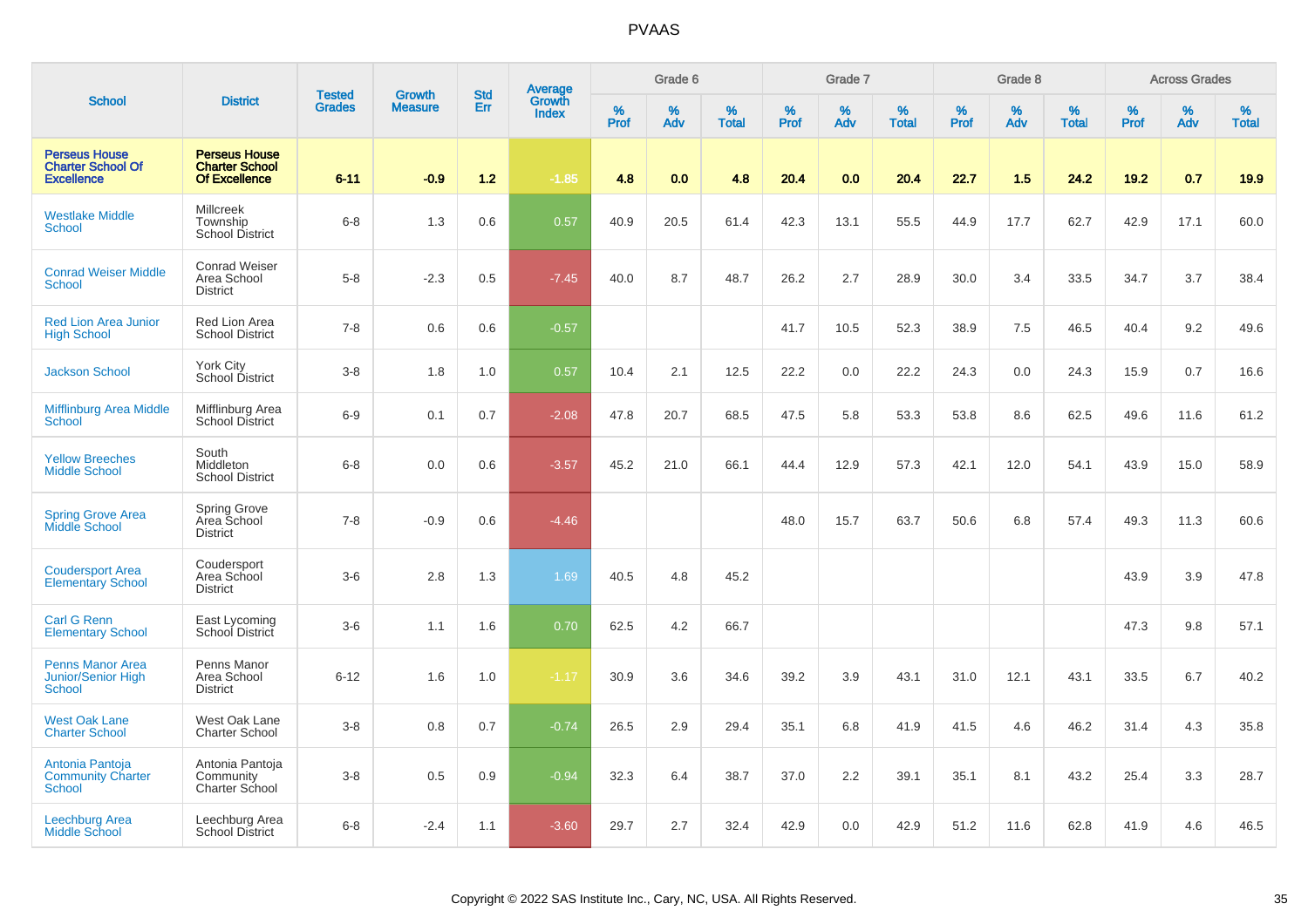| <b>School</b>                                                         | <b>District</b>                                                       | <b>Tested</b><br><b>Grades</b> | <b>Growth</b><br><b>Measure</b> | <b>Std</b><br>Err | <b>Average</b><br>Growth<br><b>Index</b> | Grade 6          |          |                   | Grade 7   |          |                   | Grade 8   |          |                   | <b>Across Grades</b> |          |                   |
|-----------------------------------------------------------------------|-----------------------------------------------------------------------|--------------------------------|---------------------------------|-------------------|------------------------------------------|------------------|----------|-------------------|-----------|----------|-------------------|-----------|----------|-------------------|----------------------|----------|-------------------|
|                                                                       |                                                                       |                                |                                 |                   |                                          | %<br><b>Prof</b> | %<br>Adv | %<br><b>Total</b> | %<br>Prof | %<br>Adv | %<br><b>Total</b> | %<br>Prof | %<br>Adv | %<br><b>Total</b> | $\%$<br><b>Prof</b>  | %<br>Adv | %<br><b>Total</b> |
| <b>Perseus House</b><br><b>Charter School Of</b><br><b>Excellence</b> | <b>Perseus House</b><br><b>Charter School</b><br><b>Of Excellence</b> | $6 - 11$                       | $-0.9$                          | $1.2$             | $-1.85$                                  | 4.8              | 0.0      | 4.8               | 20.4      | 0.0      | 20.4              | 22.7      | 1.5      | 24.2              | 19.2                 | 0.7      | 19.9              |
| <b>Hope For Hyndman</b><br><b>Charter School</b>                      | Hope For<br>Hyndman<br>Charter School                                 | $3 - 11$                       | 4.1                             | 1.9               | 0.17                                     | 12.5             | 6.2      | 18.8              | 41.7      | 8.3      | 50.0              | 37.5      | 0.0      | 37.5              | 27.4                 | 6.0      | 33.3              |
| <b>Ferguson School</b>                                                | York City<br>School District                                          | $3 - 8$                        | 0.5                             | 0.8               | $-0.67$                                  | 15.0             | 3.3      | 18.3              | 8.5       | 0.0      | 8.5               | 12.3      | 0.0      | 12.3              | 10.3                 | 0.6      | 10.8              |
| <b>Meadville Middle</b><br><b>School</b>                              | Crawford<br>Central School<br><b>District</b>                         | $7 - 8$                        | 1.4                             | 0.7               | 0.77                                     |                  |          |                   | 40.7      | 9.9      | 50.6              | 36.8      | 11.0     | 47.9              | 38.7                 | 10.5     | 49.2              |
| <b>Gettysburg Montessori</b><br><b>Charter School</b>                 | Gettysburg<br>Montessori<br><b>Charter School</b>                     | $3-6$                          | 2.6                             | 2.0               | 1.29                                     | 44.4             | 22.2     | 66.7              |           |          |                   |           |          |                   | 43.0                 | 14.0     | 57.0              |
| <b>Mastery Charter</b><br>School - Thomas<br>Campus                   | Mastery Charter<br>School-<br>Thomas<br>Campus                        | $3 - 10$                       | 0.4                             | 1.0               | $-1.24$                                  | 17.1             | 0.0      | 17.1              | 20.9      | 2.3      | 23.3              | 28.9      | 0.0      | 28.9              | 24.9                 | 2.3      | 27.2              |
| <b>Wissahickon Charter</b><br><b>School</b>                           | Wissahickon<br><b>Charter School</b>                                  | $3 - 8$                        | $-1.5$                          | 0.7               | $-2.41$                                  | 20.5             | 6.0      | 26.5              | 24.1      | 1.2      | 25.3              | 22.1      | 0.0      | 22.1              | 22.4                 | 2.8      | 25.2              |
| <b>Chicora Elementary</b><br><b>School</b>                            | Karns City Area<br><b>School District</b>                             | $3-6$                          | 1.4                             | 1.2               | 1.17                                     | 38.5             | 13.5     | 51.9              |           |          |                   |           |          |                   | 40.1                 | 9.5      | 49.6              |
| <b>Mount Union Area</b><br>Junior High School                         | <b>Mount Union</b><br>Area School<br><b>District</b>                  | $6 - 8$                        | 1.7                             | 0.8               | 0.87                                     | 28.4             | 0.0      | 28.4              | 28.9      | 4.8      | 33.7              | 36.9      | 1.2      | 38.1              | 31.4                 | 2.0      | 33.5              |
| Cochranton<br><b>Elementary School</b>                                | Crawford<br><b>Central School</b><br><b>District</b>                  | $3-6$                          | 2.2                             | 1.2               | 1.83                                     | 31.9             | 21.3     | 53.2              |           |          |                   |           |          |                   | 38.8                 | 10.6     | 49.5              |
| <b>Mountain View</b><br><b>Elementary School</b>                      | Mountain View<br><b>School District</b>                               | $3-6$                          | 2.5                             | 1.2               | 1.01                                     | 49.0             | 6.1      | 55.1              |           |          |                   |           |          |                   | 42.0                 | 4.5      | 46.4              |
| <b>Propel Charter School-</b><br><b>Northside</b>                     | <b>Propel Charter</b><br>School-<br>Northside                         | $3-8$                          | $-1.3$                          | 1.0               | $-2.13$                                  | 14.6             | 0.0      | 14.6              | 5.0       | 0.0      | 5.0               | 10.0      | 0.0      | 10.0              | 9.0                  | 0.0      | 9.0               |
| <b>Childs George W</b><br>School                                      | Philadelphia<br>City School<br><b>District</b>                        | $3-8$                          | $-0.0$                          | 1.9               | $-0.90$                                  |                  |          |                   | 17.6      | 11.8     | 29.4              | 22.2      | 0.0      | 22.2              | 15.4                 | 1.8      | 17.3              |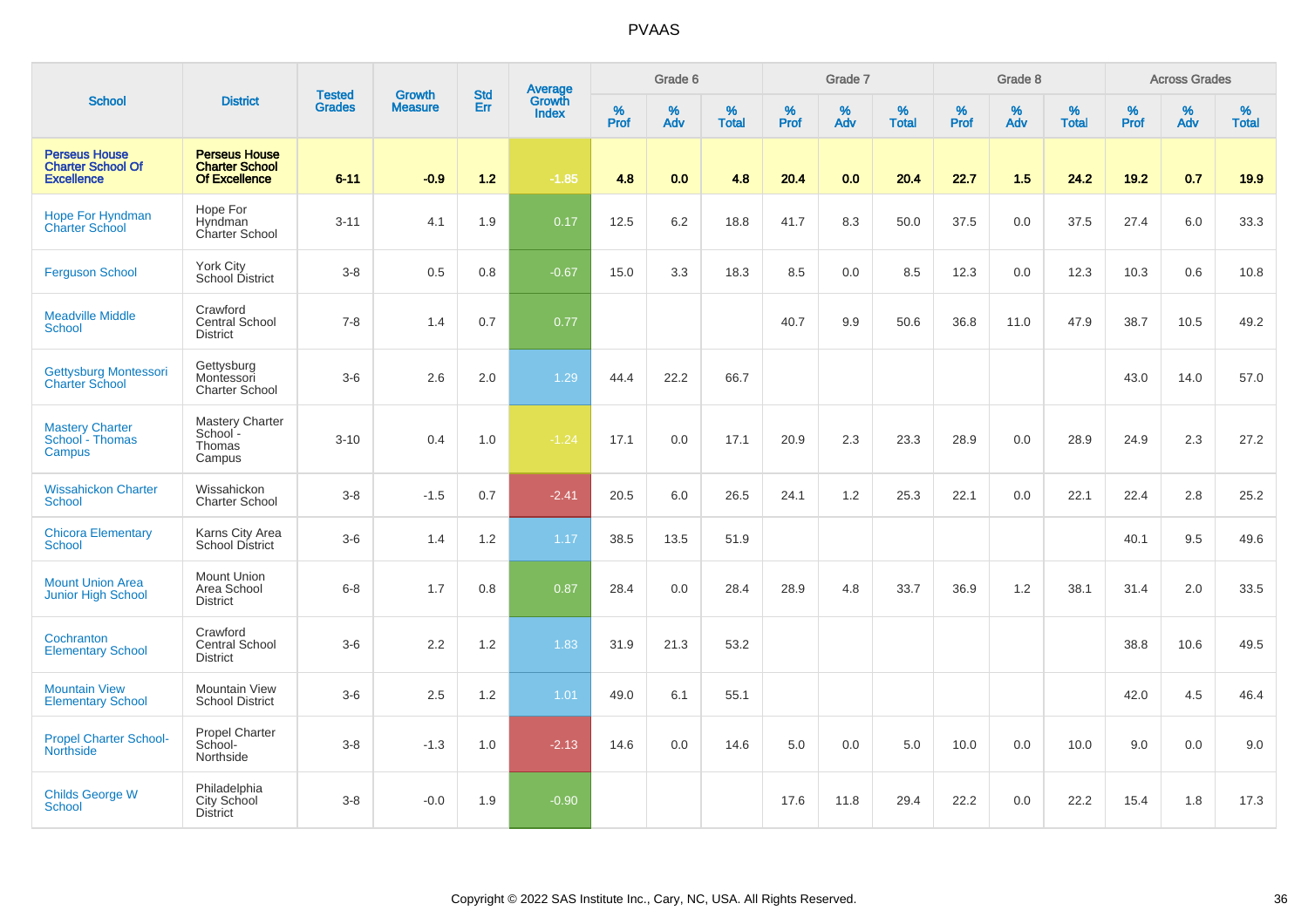|                                                                            |                                                                               |                                |                                 | <b>Std</b> |                                          |           | Grade 6  |                   |           | Grade 7  |                   |           | Grade 8  |                   |           | <b>Across Grades</b> |                   |
|----------------------------------------------------------------------------|-------------------------------------------------------------------------------|--------------------------------|---------------------------------|------------|------------------------------------------|-----------|----------|-------------------|-----------|----------|-------------------|-----------|----------|-------------------|-----------|----------------------|-------------------|
| <b>School</b>                                                              | <b>District</b>                                                               | <b>Tested</b><br><b>Grades</b> | <b>Growth</b><br><b>Measure</b> | Err        | <b>Average</b><br>Growth<br><b>Index</b> | %<br>Prof | %<br>Adv | %<br><b>Total</b> | %<br>Prof | %<br>Adv | %<br><b>Total</b> | %<br>Prof | %<br>Adv | %<br><b>Total</b> | %<br>Prof | %<br>Adv             | %<br><b>Total</b> |
| <b>Perseus House</b><br><b>Charter School Of</b><br><b>Excellence</b>      | <b>Perseus House</b><br><b>Charter School</b><br><b>Of Excellence</b>         | $6 - 11$                       | $-0.9$                          | 1.2        | $-1.85$                                  | 4.8       | 0.0      | 4.8               | 20.4      | 0.0      | 20.4              | 22.7      | 1.5      | 24.2              | 19.2      | 0.7                  | 19.9              |
| <b>Elderton Elementary</b><br><b>School</b>                                | Armstrong<br>School District                                                  | $3-6$                          | 1.2                             | 1.7        | 0.72                                     | 53.8      | 11.5     | 65.4              |           |          |                   |           |          |                   | 50.5      | 11.6                 | 62.1              |
| <b>West Reading</b><br><b>Elementary Center</b>                            | Wyomissing<br>Area School<br><b>District</b>                                  | $5-6$                          | 1.7                             | 0.8        | $-0.53$                                  | 50.5      | 21.8     | 72.3              |           |          |                   |           |          |                   | 48.7      | 17.8                 | 66.5              |
| <b>Schuylkill Valley</b><br>Middle School                                  | Schuylkill Valley<br>School District                                          | $5-8$                          | 0.6                             | 0.6        | $-0.37$                                  | 44.4      | 16.9     | 61.3              | 42.9      | 7.5      | 50.4              | 45.0      | 6.3      | 51.4              | 46.4      | 8.5                  | 54.8              |
| <b>Meyersdale Area</b><br><b>Middle School</b>                             | Meyersdale<br>Area School<br><b>District</b>                                  | $6 - 8$                        | 1.0                             | 0.9        | $-1.65$                                  | 55.4      | 12.3     | 67.7              | 62.3      | 1.9      | 64.2              | 54.2      | 5.1      | 59.3              | 57.1      | 6.8                  | 63.8              |
| <b>Groveland Elementary</b><br>School                                      | <b>Central Bucks</b><br><b>School District</b>                                | $3-6$                          | 1.7                             | 0.8        | 0.64                                     | 56.8      | 20.0     | 76.8              |           |          |                   |           |          |                   | 55.1      | 15.2                 | 70.3              |
| <b>Salisbury Middle</b><br>School                                          | Salisbury<br>Township<br><b>School District</b>                               | $5-8$                          | $-1.7$                          | 0.6        | $-5.09$                                  | 33.0      | 22.0     | 55.0              | 34.8      | 4.4      | 39.1              | 47.1      | 12.6     | 59.8              | 38.2      | 11.5                 | 49.7              |
| Pittsburgh King K-8                                                        | Pittsburgh<br>School District                                                 | $3 - 8$                        | $-1.6$                          | 1.2        | $-1.56$                                  | 19.4      | 0.0      | 19.4              | 30.0      | 0.0      | 30.0              | 17.6      | 0.0      | 17.6              | 21.4      | 0.6                  | 22.0              |
| <b>Huntingdon Area</b><br><b>Middle School</b>                             | Huntingdon<br>Area School<br><b>District</b>                                  | $6 - 8$                        | 0.1                             | 0.6        | $-4.06$                                  | 33.0      | 11.9     | 44.9              | 34.5      | 7.9      | 42.4              | 34.9      | 7.1      | 42.1              | 34.2      | 8.9                  | 43.1              |
| Southern Huntingdon<br><b>County HS/MS</b>                                 | Southern<br>Huntingdon<br>County School<br><b>District</b>                    | $6 - 11$                       | 0.1                             | 0.8        | $-0.84$                                  | 26.6      | 7.6      | 34.2              | 43.2      | 4.6      | 47.7              | 41.5      | 3.7      | 45.1              | 37.4      | 5.2                  | 42.6              |
| <b>Lathrop Street</b><br><b>Elementary School</b>                          | Montrose Area<br><b>School District</b>                                       | $3-6$                          | 2.7                             | 1.3        | 0.62                                     | 32.6      | 36.7     | 69.4              |           |          |                   |           |          |                   | 41.4      | 21.0                 | 62.4              |
| <b>Chester Charter</b><br><b>Scholars Academy</b><br><b>Charter School</b> | <b>Chester Charter</b><br><b>Scholars</b><br>Academy<br><b>Charter School</b> | $3 - 12$                       | 0.0                             | 0.9        | 0.02                                     | 31.9      | 4.3      | 36.2              | 37.5      | 4.2      | 41.7              | 16.0      | 0.0      | 16.0              | 23.8      | 1.8                  | 25.6              |
| Churchville<br><b>Elementary School</b>                                    | <b>Council Rock</b><br><b>School District</b>                                 | $3-6$                          | 0.2                             | 1.0        | 0.15                                     | 50.0      | 18.2     | 68.2              |           |          |                   |           |          |                   | 46.1      | 15.8                 | 62.0              |
| <b>Shenango Elementary</b><br>School                                       | Shenango Area<br>School District                                              | $3-6$                          | 1.5                             | 1.1        | 1.46                                     | 37.5      | 25.0     | 62.5              |           |          |                   |           |          |                   | 41.6      | 21.7                 | 63.3              |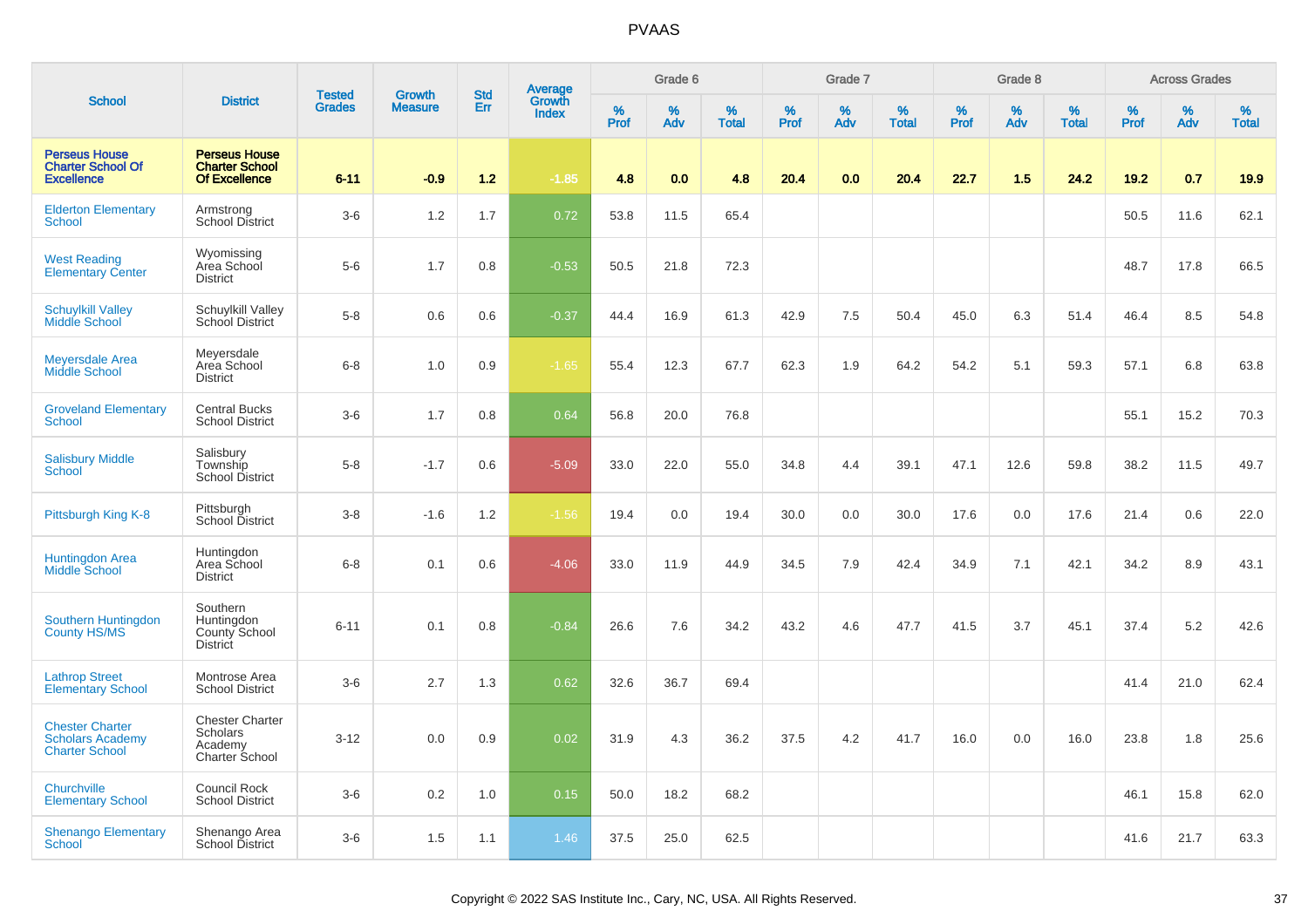|                                                                       |                                                                |                                |                                 | <b>Std</b> |                                          |                     | Grade 6     |                   |                     | Grade 7         |                   |                     | Grade 8  |                   |                     | <b>Across Grades</b> |                   |
|-----------------------------------------------------------------------|----------------------------------------------------------------|--------------------------------|---------------------------------|------------|------------------------------------------|---------------------|-------------|-------------------|---------------------|-----------------|-------------------|---------------------|----------|-------------------|---------------------|----------------------|-------------------|
| <b>School</b>                                                         | <b>District</b>                                                | <b>Tested</b><br><b>Grades</b> | <b>Growth</b><br><b>Measure</b> | Err        | <b>Average</b><br>Growth<br><b>Index</b> | $\%$<br><b>Prof</b> | $\%$<br>Adv | %<br><b>Total</b> | $\%$<br><b>Prof</b> | %<br><b>Adv</b> | %<br><b>Total</b> | $\%$<br><b>Prof</b> | %<br>Adv | %<br><b>Total</b> | $\%$<br><b>Prof</b> | $\%$<br>Adv          | %<br><b>Total</b> |
| <b>Perseus House</b><br><b>Charter School Of</b><br><b>Excellence</b> | <b>Perseus House</b><br><b>Charter School</b><br>Of Excellence | $6 - 11$                       | $-0.9$                          | $1.2$      | $-1.85$                                  | 4.8                 | 0.0         | 4.8               | 20.4                | 0.0             | 20.4              | 22.7                | 1.5      | 24.2              | 19.2                | 0.7                  | 19.9              |
| <b>Schuylkill Haven</b><br>Middle School                              | Schuylkill<br>Haven Area<br><b>School District</b>             | $5 - 7$                        | $-1.1$                          | 0.8        | $-1.38$                                  | 47.5                | 6.2         | 53.8              | 50.0                | 8.7             | 58.7              |                     |          |                   | 47.2                | 5.5                  | 52.8              |
| <b>Vida Charter School</b>                                            | Vida Charter<br>School                                         | $3-6$                          | 3.8                             | 1.9        | $-0.39$                                  | 27.8                | 27.8        | 55.6              |                     |                 |                   |                     |          |                   | 33.7                | 19.8                 | 53.5              |
| <b>French Creek</b><br><b>Elementary School</b>                       | Owen J Roberts<br><b>School District</b>                       | $3-6$                          | 2.2                             | 1.1        | 1.87                                     | 48.4                | 43.6        | 91.9              |                     |                 |                   |                     |          |                   | 52.4                | 25.1                 | 77.5              |
| <b>Northeast Bradford</b><br><b>Elementary School</b>                 | Northeast<br><b>Bradford School</b><br><b>District</b>         | $3-6$                          | 2.1                             | 1.4        | 1.56                                     | 37.8                | 11.1        | 48.9              |                     |                 |                   |                     |          |                   | 48.6                | 10.4                 | 59.0              |
| <b>Reynolds</b><br>Junior/Senior High<br>School                       | Reynolds<br>School District                                    | $7 - 10$                       | $-1.0$                          | 1.1        | $-2.88$                                  |                     |             |                   | 36.0                | 8.0             | 44.0              | 47.1                | 8.8      | 55.9              | 42.4                | 8.5                  | 50.8              |
| <b>Green Woods Charter</b><br><b>School</b>                           | Green Woods<br><b>Charter School</b>                           | $3 - 8$                        | 1.6                             | 0.8        | $-0.37$                                  | 39.3                | 19.7        | 59.0              | 43.9                | 12.3            | 56.1              | 39.2                | 17.6     | 56.9              | 40.6                | 17.4                 | 58.0              |
| Pittsburgh Obama 6-<br>12                                             | Pittsburgh<br>School District                                  | $6 - 11$                       | $-1.9$                          | 0.7        | $-5.96$                                  | 33.3                | 10.3        | 43.6              | 34.3                | 2.9             | 37.1              | 38.1                | 3.6      | 41.7              | 35.0                | 5.9                  | 40.8              |
| <b>West End Elementary</b><br>School                                  | Crawford<br>Central School<br><b>District</b>                  | $3-6$                          | 1.7                             | 1.2        | 1.37                                     | 37.2                | 15.7        | 52.9              |                     |                 |                   |                     |          |                   | 45.7                | 10.3                 | 56.0              |
| <b>Allen Middle School</b>                                            | <b>West Shore</b><br><b>School District</b>                    | $6 - 8$                        | 1.2                             | 0.6        | 0.67                                     | 52.0                | 13.0        | 65.1              | 50.0                | 7.2             | 57.2              | 39.0                | 16.2     | 55.2              | 46.8                | 12.3                 | 59.1              |
| <b>Tyrone Area Middle</b><br>School                                   | <b>Tyrone Area</b><br>School District                          | $5-8$                          | $-2.0$                          | 0.6        | $-3.55$                                  | 43.4                | 10.1        | 53.5              | 43.8                | 5.0             | 48.8              | 44.7                | 6.1      | 50.9              | 45.7                | 6.0                  | 51.7              |
| Pittsburgh Langley K-8                                                | Pittsburgh<br>School District                                  | $3 - 8$                        | $-0.9$                          | 1.1        | $-2.67$                                  | 15.9                | 0.0         | 15.9              | 15.7                | 0.0             | 15.7              | 7.7                 | 0.0      | 7.7               | 11.7                | 0.4                  | 12.1              |
| <b>West Scranton</b><br><b>Intermediate School</b>                    | Scranton<br><b>School District</b>                             | $6 - 8$                        | 0.9                             | 0.9        | $-0.96$                                  | 32.9                | 6.3         | 39.2              | 23.4                | 0.0             | 23.4              | 26.4                | 6.9      | 33.3              | 27.9                | 4.6                  | 32.6              |
| <b>North Schuylkill</b><br><b>Elementary School</b>                   | North Schuylkill<br><b>School District</b>                     | $3-6$                          | 0.4                             | 0.8        | 0.49                                     | 42.7                | 8.9         | 51.6              |                     |                 |                   |                     |          |                   | 37.9                | 11.0                 | 48.9              |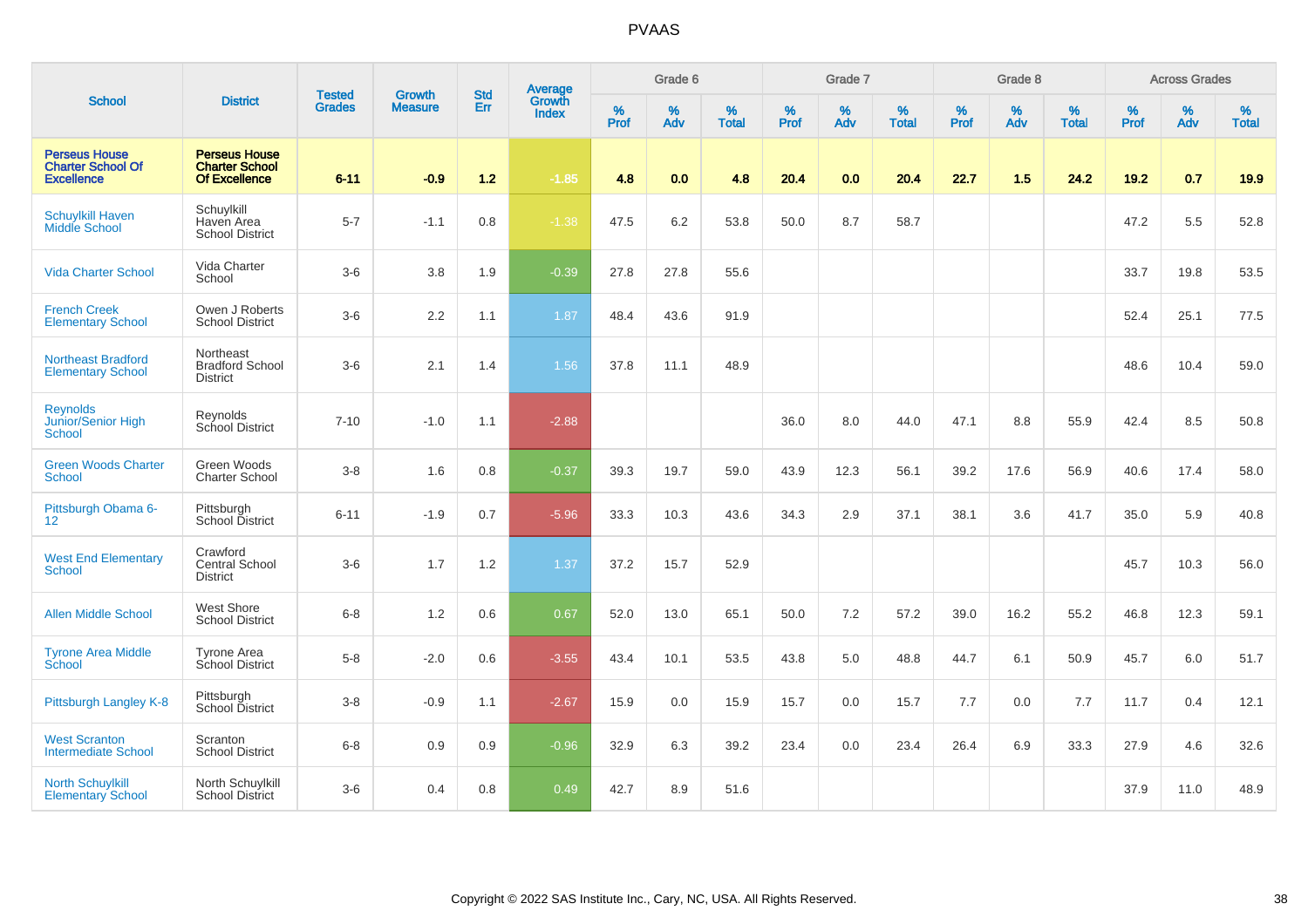|                                                                                            |                                                                                    |                                | <b>Growth</b>  | <b>Std</b> |                                          |                  | Grade 6  |                   |           | Grade 7  |                   |                  | Grade 8  |                   |           | <b>Across Grades</b> |                   |
|--------------------------------------------------------------------------------------------|------------------------------------------------------------------------------------|--------------------------------|----------------|------------|------------------------------------------|------------------|----------|-------------------|-----------|----------|-------------------|------------------|----------|-------------------|-----------|----------------------|-------------------|
| <b>School</b>                                                                              | <b>District</b>                                                                    | <b>Tested</b><br><b>Grades</b> | <b>Measure</b> | Err        | <b>Average</b><br>Growth<br><b>Index</b> | %<br><b>Prof</b> | %<br>Adv | %<br><b>Total</b> | %<br>Prof | %<br>Adv | %<br><b>Total</b> | %<br><b>Prof</b> | %<br>Adv | %<br><b>Total</b> | %<br>Prof | %<br>Adv             | %<br><b>Total</b> |
| <b>Perseus House</b><br><b>Charter School Of</b><br><b>Excellence</b>                      | <b>Perseus House</b><br><b>Charter School</b><br>Of Excellence                     | $6 - 11$                       | $-0.9$         | 1.2        | $-1.85$                                  | 4.8              | 0.0      | 4.8               | 20.4      | 0.0      | 20.4              | 22.7             | 1.5      | 24.2              | 19.2      | 0.7                  | 19.9              |
| <b>Innovative Arts</b><br><b>Academy Charter</b><br><b>School</b>                          | <b>Innovative Arts</b><br>Academy<br><b>Charter School</b>                         | $6 - 11$                       | $-2.2$         | 0.9        | $-3.49$                                  | 15.4             | 1.9      | 17.3              | 19.1      | 0.0      | 19.1              | 15.4             | 1.1      | 16.5              | 16.6      | 1.0                  | 17.5              |
| <b>West Shamokin</b><br><b>Junior/Senior High</b><br><b>School</b>                         | Armstrong<br><b>School District</b>                                                | $7 - 10$                       | 1.4            | 0.8        | 0.29                                     |                  |          |                   | 50.9      | 9.6      | 60.5              | 44.1             | 17.6     | 61.8              | 47.7      | 13.4                 | 61.1              |
| <b>Park Forest Middle</b><br><b>School</b>                                                 | <b>State College</b><br>Area School<br><b>District</b>                             | $6 - 8$                        | 0.7            | 0.6        | $-0.37$                                  | 49.4             | 22.0     | 71.3              | 59.8      | 17.5     | 77.4              | 48.3             | 17.0     | 65.2              | 52.5      | 19.1                 | 71.6              |
| <b>Oley Valley Middle</b><br>School                                                        | Oley Valley<br>School District                                                     | $6 - 8$                        | 0.9            | 0.7        | $-1.76$                                  | 40.0             | 19.0     | 59.0              | 50.0      | 7.8      | 57.8              | 54.8             | 5.4      | 60.2              | 48.1      | 10.8                 | 58.9              |
| <b>Middle Years</b><br><b>Alternative</b>                                                  | Philadelphia<br>City School<br><b>District</b>                                     | $5-8$                          | 1.0            | 1.8        | $-2.26$                                  | 7.1              | 0.0      | 7.1               | 35.7      | 0.0      | 35.7              | 33.3             | 0.0      | 33.3              | 25.0      | 0.0                  | 25.0              |
| <b>Taggart John H School</b>                                                               | Philadelphia<br>City School<br><b>District</b>                                     | $3 - 8$                        | 2.6            | 2.1        | 1.22                                     | 33.3             | 0.0      | 33.3              |           |          |                   |                  |          |                   | 19.2      | 0.0                  | 19.2              |
| <b>Homer-Center</b><br><b>Elementary School</b>                                            | Homer-Center<br><b>School District</b>                                             | $3-6$                          | 2.3            | 1.2        | 1.92                                     | 47.7             | 13.6     | 61.4              |           |          |                   |                  |          |                   | 42.7      | 11.8                 | 54.6              |
| <b>Phoenixville Area</b><br><b>Middle School</b>                                           | Phoenixville<br>Area School<br><b>District</b>                                     | $6 - 8$                        | $-1.6$         | 0.5        | $-4.84$                                  | 46.3             | 27.5     | 73.8              | 45.6      | 19.4     | 65.0              | 52.8             | 12.7     | 65.5              | 48.0      | 20.1                 | 68.1              |
| <b>Mahanoy Area</b><br><b>Elementary School</b>                                            | Mahanoy Area<br>School District                                                    | $3-6$                          | 0.4            | 1.1        | 0.32                                     | 31.5             | 8.2      | 39.7              |           |          |                   |                  |          |                   | 32.1      | 4.0                  | 36.1              |
| The Philadelphia<br><b>Charter School for Arts</b><br>and Sciences at HR<br><b>Edmunds</b> | The<br>Philadelphia<br>Charter School<br>for Arts and<br>Sciences at HR<br>Edmunds | $3 - 8$                        | $-1.2$         | 0.7        | $-2.66$                                  | 18.6             | 0.0      | 18.6              | 17.2      | 0.0      | 17.2              | 24.4             | 0.0      | 24.4              | 16.1      | 0.6                  | 16.7              |
| <b>Benjamin Rush</b><br><b>Elementary School</b>                                           | Bensalem<br>Township<br><b>School District</b>                                     | $3-6$                          | 2.5            | 1.3        | 1.91                                     | 28.6             | 12.5     | 41.1              |           |          |                   |                  |          |                   | 23.7      | 4.7                  | 28.4              |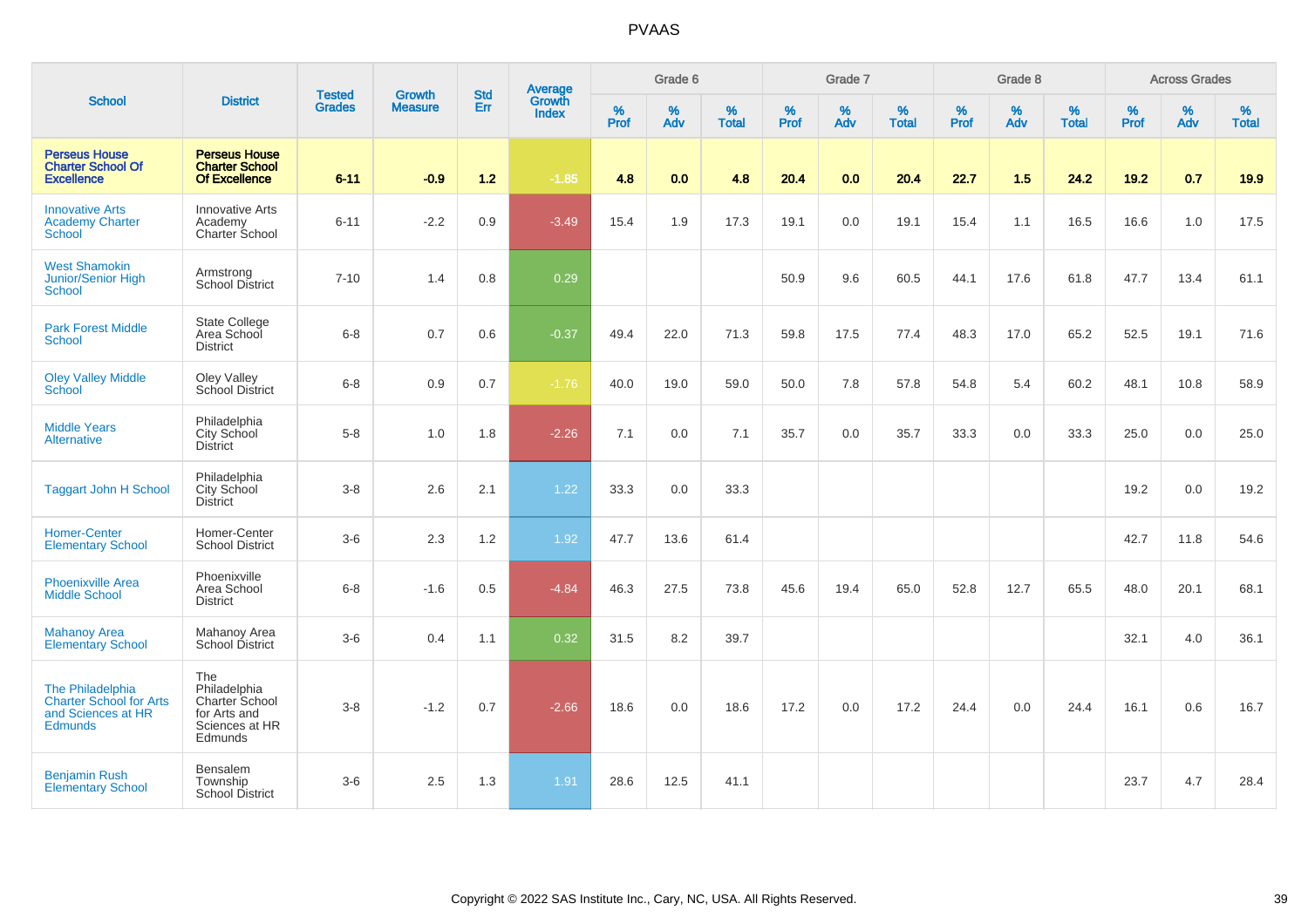|                                                                       |                                                                       |                                |                          | <b>Std</b> |                                          |           | Grade 6     |                   |           | Grade 7  |                   |           | Grade 8  |                   |           | <b>Across Grades</b> |                   |
|-----------------------------------------------------------------------|-----------------------------------------------------------------------|--------------------------------|--------------------------|------------|------------------------------------------|-----------|-------------|-------------------|-----------|----------|-------------------|-----------|----------|-------------------|-----------|----------------------|-------------------|
| <b>School</b>                                                         | <b>District</b>                                                       | <b>Tested</b><br><b>Grades</b> | Growth<br><b>Measure</b> | Err        | <b>Average</b><br>Growth<br><b>Index</b> | %<br>Prof | $\%$<br>Adv | %<br><b>Total</b> | %<br>Prof | %<br>Adv | %<br><b>Total</b> | %<br>Prof | %<br>Adv | %<br><b>Total</b> | %<br>Prof | %<br>Adv             | %<br><b>Total</b> |
| <b>Perseus House</b><br><b>Charter School Of</b><br><b>Excellence</b> | <b>Perseus House</b><br><b>Charter School</b><br><b>Of Excellence</b> | $6 - 11$                       | $-0.9$                   | $1.2$      | $-1.85$                                  | 4.8       | 0.0         | 4.8               | 20.4      | 0.0      | 20.4              | 22.7      | 1.5      | 24.2              | 19.2      | 0.7                  | 19.9              |
| <b>Johnsonburg Area</b><br><b>Elementary School</b>                   | Johnsonburg<br>Area School<br><b>District</b>                         | $3-6$                          | 0.1                      | 1.4        | 0.06                                     | 60.6      | 12.1        | 72.7              |           |          |                   |           |          |                   | 56.1      | 12.8                 | 68.9              |
| <b>Norwood School</b>                                                 | Interboro<br><b>School District</b>                                   | $3 - 8$                        | 0.6                      | 0.9        | 0.43                                     | 39.1      | 13.0        | 52.2              | 45.3      | 13.2     | 58.5              | 40.5      | 2.7      | 43.2              | 41.4      | 8.8                  | 50.2              |
| Antietam Middle/High<br><b>School</b>                                 | Antietam<br><b>School District</b>                                    | $7 - 10$                       | 1.4                      | $1.2\,$    | $-0.34$                                  |           |             |                   | 29.1      | 0.0      | 29.1              | 34.0      | 1.9      | 35.8              | 31.5      | 0.9                  | 32.4              |
| <b>Laurel Middle School</b>                                           | Laurel School<br><b>District</b>                                      | $7 - 8$                        | 1.9                      | 1.0        | 1.23                                     |           |             |                   | 60.8      | 10.1     | 70.9              | 50.8      | 10.4     | 61.2              | 56.2      | 10.3                 | 66.4              |
| Vare-Washington<br><b>Elementary School</b>                           | Philadelphia<br>City School<br><b>District</b>                        | $3 - 8$                        | $6.2\,$                  | $3.3\,$    | 1.88                                     |           |             |                   |           |          |                   | 70.6      | 17.6     | 88.2              | 39.4      | 15.2                 | 54.6              |
| <b>North Schuylkill</b><br>Junior/Senior High<br><b>School</b>        | North Schuylkill<br>School District                                   | $7 - 11$                       | 1.1                      | 0.7        | 0.34                                     |           |             |                   | 41.3      | 3.9      | 45.2              | 50.0      | 5.2      | 55.2              | 45.3      | 4.5                  | 49.8              |
| <b>Fort Cherry</b><br>Junior/Senior High<br><b>School</b>             | Fort Cherry<br>School District                                        | $7 - 10$                       | $-0.6$                   | 1.0        | $-2.29$                                  |           |             |                   | 45.6      | 8.8      | 54.4              | 39.5      | 26.7     | 66.3              | 42.0      | 19.6                 | 61.5              |
| <b>Carnegie Elementary</b><br>School                                  | Carlynton<br>School District                                          | $3-6$                          | 1.3                      | 1.2        | 1.10                                     | 48.0      | 16.0        | 64.0              |           |          |                   |           |          |                   | 43.7      | 10.0                 | 53.7              |
| <b>Spring Forge</b><br><b>Intermediate School</b>                     | Northeastern<br>York School<br><b>District</b>                        | $4 - 6$                        | $-0.8$                   | 0.9        | $-0.91$                                  | 46.6      | 29.1        | 75.7              |           |          |                   |           |          |                   | 43.9      | 19.0                 | 62.9              |
| <b>Turkeyfoot Valley Area</b><br>Junior/Senior High<br>School         | Turkeyfoot<br>Valley Area<br>School District                          | $7 - 12$                       | 3.3                      | 1.9        | 0.47                                     |           |             |                   | 30.0      | 5.0      | 35.0              | 30.4      | 0.0      | 30.4              | 30.2      | 2.3                  | 32.6              |
| <b>Fairview Middle</b><br>School                                      | <b>Fairview School</b><br><b>District</b>                             | $5 - 8$                        | $-1.8$                   | 0.5        | $-5.43$                                  | 47.8      | 30.6        | 78.4              | 46.6      | 26.7     | 73.3              | 55.9      | 16.9     | 72.8              | 52.8      | 21.2                 | 74.0              |
| <b>Warwick Elementary</b><br><b>School</b>                            | <b>Central Bucks</b><br><b>School District</b>                        | $3-6$                          | 2.0                      | 1.1        | 0.85                                     | 49.2      | 24.6        | 73.8              |           |          |                   |           |          |                   | 54.6      | 22.1                 | 76.7              |
| <b>Dayton Elementary</b><br>School                                    | Armstrong<br><b>School District</b>                                   | $3-6$                          | 0.6                      | 1.7        | 0.34                                     | 56.0      | 12.0        | 68.0              |           |          |                   |           |          |                   | 56.6      | 14.2                 | 70.8              |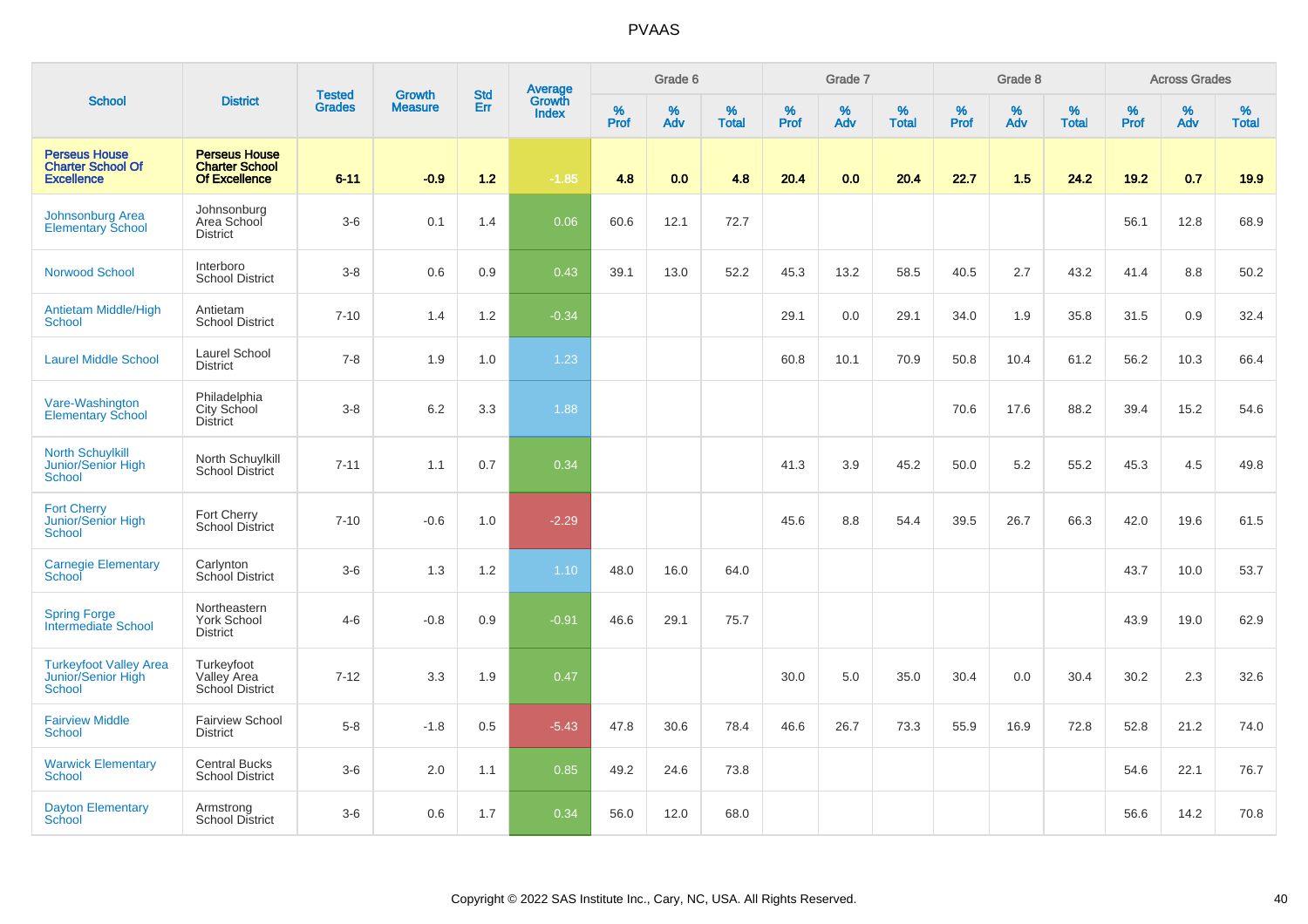| <b>School</b><br><b>Perseus House</b><br><b>Charter School Of</b><br><b>Excellence</b><br><b>Western Wayne</b><br>Middle School<br><b>Governor Mifflin</b><br><b>Middle School</b><br><b>Hamburg Area Middle</b><br><b>School</b><br><b>Greenberg Joseph</b><br><b>School</b><br><b>Roslyn School</b><br><b>Gillingham Charter</b><br>School<br><b>Chartiers-Houston</b> |                                                                       |                                | <b>Growth</b>  | <b>Std</b> |                                          |                  | Grade 6     |                   |                  | Grade 7     |                   |                     | Grade 8     |                   |           | <b>Across Grades</b> |                   |
|--------------------------------------------------------------------------------------------------------------------------------------------------------------------------------------------------------------------------------------------------------------------------------------------------------------------------------------------------------------------------|-----------------------------------------------------------------------|--------------------------------|----------------|------------|------------------------------------------|------------------|-------------|-------------------|------------------|-------------|-------------------|---------------------|-------------|-------------------|-----------|----------------------|-------------------|
|                                                                                                                                                                                                                                                                                                                                                                          | <b>District</b>                                                       | <b>Tested</b><br><b>Grades</b> | <b>Measure</b> | Err        | <b>Average</b><br>Growth<br><b>Index</b> | %<br><b>Prof</b> | $\%$<br>Adv | %<br><b>Total</b> | %<br><b>Prof</b> | $\%$<br>Adv | %<br><b>Total</b> | $\%$<br><b>Prof</b> | $\%$<br>Adv | %<br><b>Total</b> | %<br>Prof | $\%$<br>Adv          | %<br><b>Total</b> |
|                                                                                                                                                                                                                                                                                                                                                                          | <b>Perseus House</b><br><b>Charter School</b><br><b>Of Excellence</b> | $6 - 11$                       | $-0.9$         | $1.2$      | $-1.85$                                  | 4.8              | 0.0         | 4.8               | 20.4             | 0.0         | 20.4              | 22.7                | 1.5         | 24.2              | 19.2      | 0.7                  | 19.9              |
|                                                                                                                                                                                                                                                                                                                                                                          | Western Wayne<br><b>School District</b>                               | $6 - 8$                        | $-0.3$         | 0.7        | $-2.12$                                  | 43.0             | 21.5        | 64.5              | 45.6             | 10.7        | 56.3              | 45.8                | 15.0        | 60.8              | 44.8      | 15.8                 | 60.6              |
|                                                                                                                                                                                                                                                                                                                                                                          | Governor Mifflin<br><b>School District</b>                            | $7 - 8$                        | 0.6            | 0.6        | $-0.35$                                  |                  |             |                   | 44.4             | 8.3         | 52.8              | 45.8                | 5.5         | 51.3              | 45.2      | 6.8                  | 52.0              |
|                                                                                                                                                                                                                                                                                                                                                                          | Hamburg Area<br>School District                                       | $6 - 8$                        | $-0.4$         | 0.6        | $-3.49$                                  | 43.6             | 6.4         | 50.0              | 33.1             | 1.9         | 35.0              | 32.4                | 3.5         | 35.9              | 36.0      | 3.7                  | 39.7              |
|                                                                                                                                                                                                                                                                                                                                                                          | Philadelphia<br>City School<br><b>District</b>                        | $3-8$                          | 3.2            | 1.8        | 0.67                                     | 54.6             | 9.1         | 63.6              | 50.0             | 27.3        | 77.3              |                     |             |                   | 53.2      | 16.1                 | 69.4              |
|                                                                                                                                                                                                                                                                                                                                                                          | Abington<br>School District                                           | $3-6$                          | 1.5            | 1.2        | 1.31                                     | 53.6             | 14.3        | 67.9              |                  |             |                   |                     |             |                   | 50.0      | 15.7                 | 65.7              |
|                                                                                                                                                                                                                                                                                                                                                                          | Gillingham<br>Charter School                                          | $3 - 11$                       | 2.2            | 2.0        | 1.08                                     | 38.5             | 0.0         | 38.5              |                  |             |                   | 30.8                | 15.4        | 46.2              | 34.3      | 4.3                  | 38.6              |
| <b>Junior/Senior High</b><br><b>School</b>                                                                                                                                                                                                                                                                                                                               | Chartiers-<br>Houston School<br><b>District</b>                       | $7 - 10$                       | 0.3            | 1.0        | $-1.44$                                  |                  |             |                   | 53.5             | 5.6         | 59.2              | 55.1                | 7.2         | 62.3              | 54.3      | 6.4                  | 60.7              |
| <b>Fannett-Metal Middle</b><br><b>School</b>                                                                                                                                                                                                                                                                                                                             | Fannett-Metal<br><b>School District</b>                               | $6 - 8$                        | $-0.7$         | 1.2        | $-1.76$                                  | 44.8             | 6.9         | 51.7              | 38.7             | 3.2         | 41.9              | 33.3                | 2.2         | 35.6              | 38.1      | 3.8                  | 41.9              |
| <b>Cougar Academy</b>                                                                                                                                                                                                                                                                                                                                                    | Harrisburg City<br>School District                                    | $3 - 10$                       | 1.7            | 1.2        | 0.08                                     | 9.1              | 0.0         | 9.1               | 16.0             | 0.0         | 16.0              | 18.2                | 0.0         | 18.2              | 11.7      | 0.0                  | 11.7              |
| <b>Canton Area</b><br><b>Elementary School</b>                                                                                                                                                                                                                                                                                                                           | Canton Area<br><b>School District</b>                                 | $3-6$                          | $-0.1$         | 1.2        | $-0.10$                                  | 46.0             | 4.8         | 50.8              |                  |             |                   |                     |             |                   | 46.2      | 9.2                  | 55.5              |
| <b>Northern Potter</b><br><b>Childrens School</b>                                                                                                                                                                                                                                                                                                                        | Northern Potter<br><b>School District</b>                             | $3-6$                          | 0.2            | 1.5        | 0.14                                     | 31.0             | 14.3        | 45.2              |                  |             |                   |                     |             |                   | 31.9      | 9.7                  | 41.7              |
| <b>Avella Elementary</b><br>Center                                                                                                                                                                                                                                                                                                                                       | Avella Area<br><b>School District</b>                                 | $3-6$                          | $-1.0$         | 1.5        | $-0.69$                                  | 42.4             | 18.2        | 60.6              |                  |             |                   |                     |             |                   | 40.2      | 13.1                 | 53.3              |
| <b>New Holland</b><br><b>Elementary</b>                                                                                                                                                                                                                                                                                                                                  | Eastern<br>Lancaster<br>County School<br><b>District</b>              | $3-6$                          | 2.0            | 1.1        | 1.72                                     | 40.3             | 23.9        | 64.2              |                  |             |                   |                     |             |                   | 39.4      | 13.3                 | 52.7              |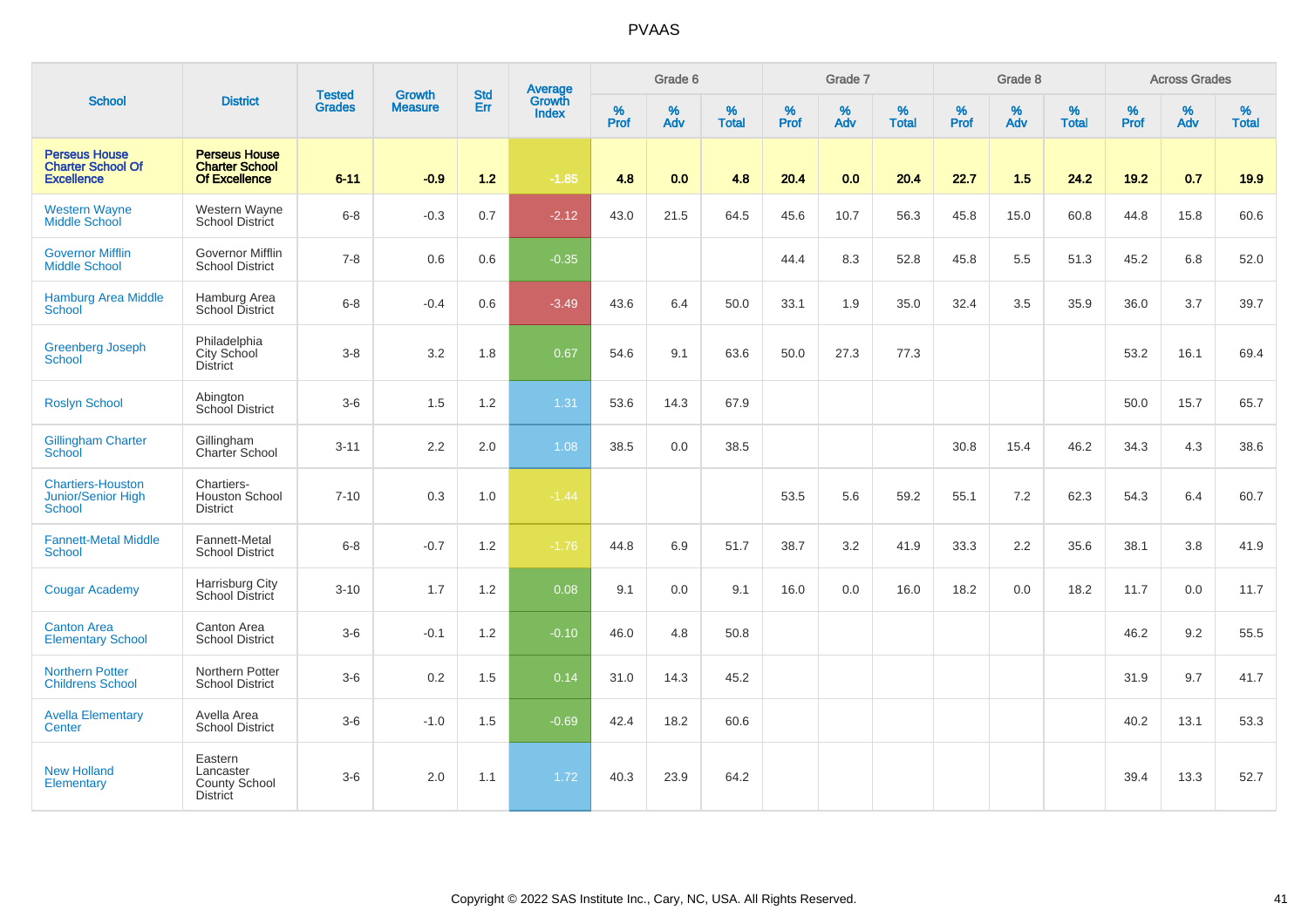|                                                                       |                                                                       |                                | <b>Growth</b>  | <b>Std</b> |                                          |           | Grade 6     |                   |           | Grade 7  |                   |           | Grade 8  |                   |           | <b>Across Grades</b> |                   |
|-----------------------------------------------------------------------|-----------------------------------------------------------------------|--------------------------------|----------------|------------|------------------------------------------|-----------|-------------|-------------------|-----------|----------|-------------------|-----------|----------|-------------------|-----------|----------------------|-------------------|
| <b>School</b>                                                         | <b>District</b>                                                       | <b>Tested</b><br><b>Grades</b> | <b>Measure</b> | Err        | <b>Average</b><br>Growth<br><b>Index</b> | %<br>Prof | $\%$<br>Adv | %<br><b>Total</b> | %<br>Prof | %<br>Adv | %<br><b>Total</b> | %<br>Prof | %<br>Adv | %<br><b>Total</b> | %<br>Prof | %<br>Adv             | %<br><b>Total</b> |
| <b>Perseus House</b><br><b>Charter School Of</b><br><b>Excellence</b> | <b>Perseus House</b><br><b>Charter School</b><br><b>Of Excellence</b> | $6 - 11$                       | $-0.9$         | $1.2$      | $-1.85$                                  | 4.8       | 0.0         | 4.8               | 20.4      | 0.0      | 20.4              | 22.7      | 1.5      | 24.2              | 19.2      | 0.7                  | 19.9              |
| <b>Feltonville School Of</b><br><b>Arts &amp; Sciences</b>            | Philadelphia<br>City School<br><b>District</b>                        | $6 - 8$                        | 6.2            | 3.4        | 1.80                                     | 18.8      | 0.0         | 18.8              |           |          |                   |           |          |                   | 13.5      | 0.0                  | 13.5              |
| <b>Mckinley School</b>                                                | Abington<br><b>School District</b>                                    | $3 - 6$                        | $-2.4$         | 1.0        | $-2.31$                                  | 46.2      | 24.6        | 70.8              |           |          |                   |           |          |                   | 43.9      | 17.6                 | 61.5              |
| <b>South Scranton</b><br><b>Intermediate School</b>                   | Scranton<br><b>School District</b>                                    | $6 - 8$                        | $-1.1$         | 0.9        | $-3.27$                                  | 27.5      | 1.8         | 29.4              | 31.2      | 1.3      | 32.5              | 20.0      | 5.4      | 25.4              | 27.0      | 2.5                  | 29.5              |
| <b>United Elementary</b><br><b>School</b>                             | <b>United School</b><br><b>District</b>                               | $3-6$                          | $-0.2$         | 1.1        | $-0.21$                                  | 54.0      | 14.3        | 68.2              |           |          |                   |           |          |                   | 49.2      | 12.6                 | 61.8              |
| <b>Midland</b><br>Elementary/Middle<br>School                         | Midland<br>Borough School<br><b>District</b>                          | $3 - 8$                        | 0.1            | 1.3        | $-0.58$                                  | 52.4      | 9.5         | 61.9              | 42.9      | 7.1      | 50.0              | 47.6      | 0.0      | 47.6              | 49.3      | 5.7                  | 55.0              |
| <b>School Lane Charter</b><br><b>School</b>                           | School Lane<br><b>Charter School</b>                                  | $3 - 11$                       | 0.1            | 0.7        | $-0.99$                                  | 40.0      | 18.3        | 58.3              | 43.8      | 6.8      | 50.7              | 40.9      | 21.2     | 62.1              | 43.3      | 14.5                 | 57.9              |
| <b>Heights Terrace</b><br>Elementary/Middle<br>School                 | <b>Hazleton Area</b><br><b>School District</b>                        | $3-8$                          | 0.9            | 1.3        | 0.00                                     | 21.9      | 3.1         | 25.0              | 13.3      | 0.0      | 13.3              | 8.3       | 0.0      | 8.3               | 22.7      | 1.0                  | 23.7              |
| <b>Park Lane Elementary</b><br>School                                 | <b>William Penn</b><br><b>School District</b>                         | $3-6$                          | 1.1            | 2.0        | 0.55                                     | 37.0      | 0.0         | 37.0              |           |          |                   |           |          |                   | 26.0      | 1.0                  | 26.9              |
| <b>Brownsville Area</b><br><b>Middle School</b>                       | <b>Brownsville</b><br>Area School<br><b>District</b>                  | $6 - 8$                        | 0.9            | 0.8        | $-0.17$                                  | 24.7      | 1.2         | 25.9              | 30.0      | 3.8      | 33.8              | 37.0      | 1.4      | 38.4              | 30.3      | 2.1                  | 32.5              |
| <b>Swiftwater</b><br><b>Intermediate School</b><br>(8281)             | Pocono<br>Mountain<br><b>School District</b>                          | $4 - 6$                        | 1.6            | 1.0        | 1.62                                     | 43.7      | 14.1        | 57.8              |           |          |                   |           |          |                   | 44.7      | 13.4                 | 58.2              |
| Springdale<br>Junior/Senior High<br>School                            | Allegheny<br>Valley School<br><b>District</b>                         | $7 - 11$                       | $-1.3$         | 1.1        | $-3.51$                                  |           |             |                   | 38.8      | 6.0      | 44.8              | 44.3      | 13.1     | 57.4              | 41.4      | 9.4                  | 50.8              |
| <b>Carson Middle School</b>                                           | North Allegheny<br>School District                                    | $6 - 8$                        | $-1.4$         | 0.5        | $-5.29$                                  | 46.5      | 28.2        | 74.7              | 51.1      | 27.2     | 78.3              | 59.2      | 18.9     | 78.1              | 52.6      | 24.6                 | 77.1              |
| <b>Jefferson Middle</b><br>School                                     | Mt Lebanon<br><b>School District</b>                                  | $6 - 8$                        | $-0.9$         | 0.6        | $-3.67$                                  | 40.3      | 51.1        | 91.4              | 48.7      | 33.6     | 82.4              | 53.9      | 37.6     | 91.5              | 47.6      | 41.1                 | 88.7              |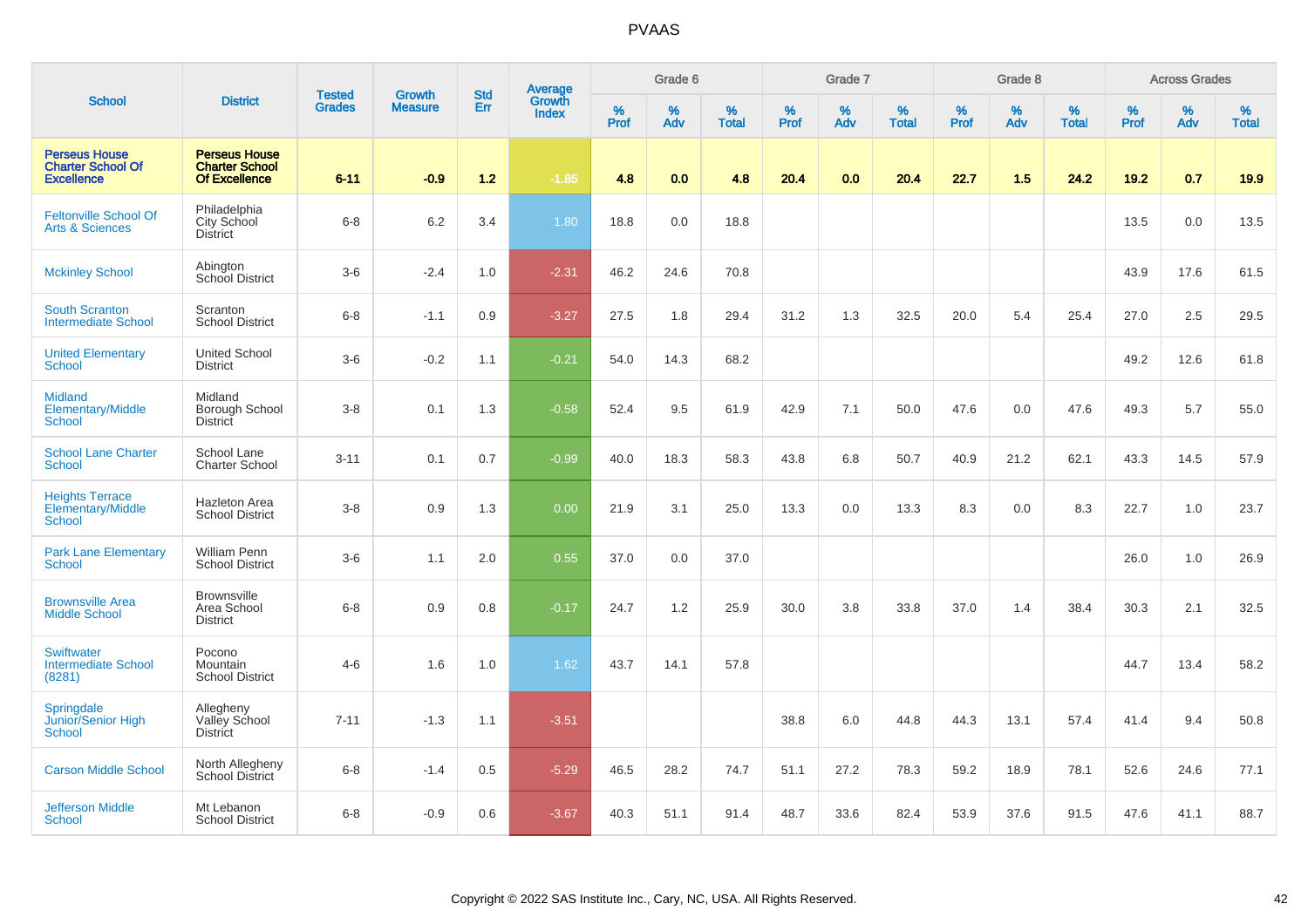|                                                                       |                                                                |                                | <b>Growth</b>  | <b>Std</b> | <b>Average</b><br>Growth |                  | Grade 6  |                   |                  | Grade 7  |                   |                  | Grade 8  |                   |                  | <b>Across Grades</b> |                   |
|-----------------------------------------------------------------------|----------------------------------------------------------------|--------------------------------|----------------|------------|--------------------------|------------------|----------|-------------------|------------------|----------|-------------------|------------------|----------|-------------------|------------------|----------------------|-------------------|
| <b>School</b>                                                         | <b>District</b>                                                | <b>Tested</b><br><b>Grades</b> | <b>Measure</b> | Err        | <b>Index</b>             | %<br><b>Prof</b> | %<br>Adv | %<br><b>Total</b> | %<br><b>Prof</b> | %<br>Adv | %<br><b>Total</b> | %<br><b>Prof</b> | %<br>Adv | %<br><b>Total</b> | %<br><b>Prof</b> | %<br>Adv             | %<br><b>Total</b> |
| <b>Perseus House</b><br><b>Charter School Of</b><br><b>Excellence</b> | <b>Perseus House</b><br><b>Charter School</b><br>Of Excellence | $6 - 11$                       | $-0.9$         | $1.2$      | $-1.85$                  | 4.8              | 0.0      | 4.8               | 20.4             | 0.0      | 20.4              | 22.7             | 1.5      | 24.2              | 19.2             | 0.7                  | 19.9              |
| <b>Berwick Area Middle</b><br><b>School</b>                           | <b>Berwick Area</b><br><b>School District</b>                  | $5-8$                          | $-0.6$         | 0.5        | $-1.19$                  | 44.2             | 19.0     | 63.3              | 48.4             | 13.2     | 61.6              | 41.4             | 11.5     | 52.9              | 44.6             | 12.5                 | 57.1              |
| <b>Rochester Middle</b><br><b>School</b>                              | Rochester Area<br><b>School District</b>                       | $6 - 8$                        | $-1.8$         | 1.0        | $-4.42$                  | 40.4             | 13.5     | 53.8              | 24.5             | 2.0      | 26.5              | 47.2             | 1.9      | 49.1              | 37.7             | 5.8                  | 43.5              |
| <b>Martic Elementary</b><br><b>School</b>                             | Penn Manor<br><b>School District</b>                           | $3-6$                          | $0.8\,$        | 1.5        | 0.51                     | 54.8             | 25.8     | 80.6              |                  |          |                   |                  |          |                   | 46.8             | 18.0                 | 64.7              |
| <b>Boyce Middle School</b>                                            | Upper Saint<br>Clair School<br><b>District</b>                 | $5-6$                          | 0.9            | 0.5        | $-1.06$                  | 47.8             | 39.3     | 87.1              |                  |          |                   |                  |          |                   | 48.7             | 37.7                 | 86.5              |
| <b>Lakeland Junior/Senior</b><br><b>High School</b>                   | Lakeland<br><b>School District</b>                             | $7 - 11$                       | $-0.1$         | 0.9        | $-1.73$                  |                  |          |                   | 49.1             | 9.4      | 58.5              | 39.3             | 5.6      | 44.9              | 44.6             | 7.7                  | 52.3              |
| <b>East Lansdowne</b><br><b>Elementary School</b>                     | <b>William Penn</b><br><b>School District</b>                  | $3-6$                          | 2.9            | 1.7        | 1.21                     | 29.6             | 3.7      | 33.3              |                  |          |                   |                  |          |                   | 27.2             | 5.4                  | 32.6              |
| <b>Forbes Road</b><br><b>Elementary School</b>                        | Forbes Road<br><b>School District</b>                          | $3-6$                          | 0.6            | 2.0        | 0.31                     | 40.0             | 6.7      | 46.7              |                  |          |                   |                  |          |                   | 49.0             | 10.0                 | 59.0              |
| <b>Letort Elementary</b><br>School                                    | Penn Manor<br><b>School District</b>                           | $3-6$                          | 1.1            | 1.5        | 0.77                     | 53.3             | 28.9     | 82.2              |                  |          |                   |                  |          |                   | 48.0             | 30.9                 | 79.0              |
| <b>Bala-Cynwyd Middle</b><br>School                                   | <b>Lower Merion</b><br>School District                         | $6 - 8$                        | 0.7            | 0.4        | 0.37                     | 41.7             | 46.7     | 88.5              | 53.7             | 33.6     | 87.3              | 47.2             | 30.6     | 77.8              | 47.0             | 37.5                 | 84.5              |
| <b>Sharon Hill School</b>                                             | Southeast<br>Delco School<br><b>District</b>                   | $3 - 8$                        | 1.6            | 1.5        | $-2.04$                  | 37.5             | 4.2      | 41.7              | 42.9             | 0.0      | 42.9              | 53.3             | 6.7      | 60.0              | 31.9             | 3.5                  | 35.4              |
| <b>Chambersburg Area</b><br>Middle School - South                     | Chambersburg<br>Area School<br><b>District</b>                 | $6 - 8$                        | $-0.9$         | 0.4        | $-3.23$                  | 34.3             | 10.7     | 45.0              | 37.5             | 6.7      | 44.2              | 39.6             | 8.2      | 47.8              | 37.2             | 8.6                  | 45.7              |
| <b>Propel Charter School-</b><br>Homestead                            | <b>Propel Charter</b><br>School-<br>Homestead                  | $3 - 11$                       | $-1.0$         | 1.0        | $-1.58$                  | 16.7             | 5.6      | 22.2              | 11.8             | 0.0      | 11.8              | 9.5              | 2.4      | 11.9              | 15.3             | 2.2                  | 17.6              |
| <b>Charleroi Area Middle</b><br>School                                | Charleroi<br><b>School District</b>                            | $6 - 8$                        | $-1.1$         | 0.7        | $-3.53$                  | 44.0             | 11.0     | 55.0              | 37.7             | 11.3     | 49.1              | 45.3             | 4.2      | 49.5              | 42.2             | 9.0                  | 51.2              |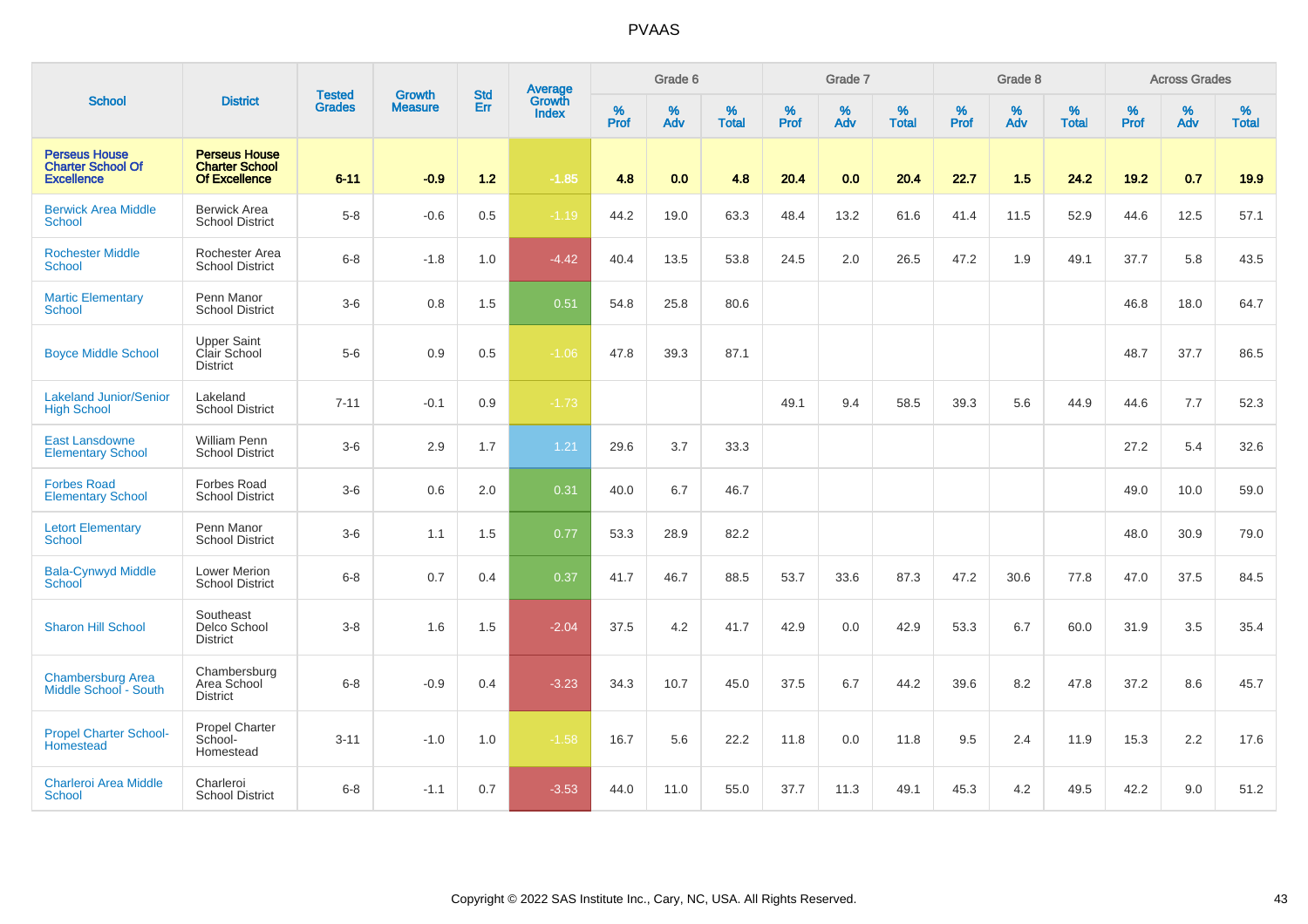|                                                                       |                                                                       |                                |                                 |                   |                                          |                  | Grade 6  |                   |           | Grade 7  |                   |                  | Grade 8  |                   |           | <b>Across Grades</b> |                   |
|-----------------------------------------------------------------------|-----------------------------------------------------------------------|--------------------------------|---------------------------------|-------------------|------------------------------------------|------------------|----------|-------------------|-----------|----------|-------------------|------------------|----------|-------------------|-----------|----------------------|-------------------|
| <b>School</b>                                                         | <b>District</b>                                                       | <b>Tested</b><br><b>Grades</b> | <b>Growth</b><br><b>Measure</b> | <b>Std</b><br>Err | <b>Average</b><br>Growth<br><b>Index</b> | %<br><b>Prof</b> | %<br>Adv | %<br><b>Total</b> | %<br>Prof | %<br>Adv | %<br><b>Total</b> | %<br><b>Prof</b> | %<br>Adv | %<br><b>Total</b> | %<br>Prof | %<br>Adv             | %<br><b>Total</b> |
| <b>Perseus House</b><br><b>Charter School Of</b><br><b>Excellence</b> | <b>Perseus House</b><br><b>Charter School</b><br><b>Of Excellence</b> | $6 - 11$                       | $-0.9$                          | 1.2               | $-1.85$                                  | 4.8              | 0.0      | 4.8               | 20.4      | 0.0      | 20.4              | 22.7             | 1.5      | 24.2              | 19.2      | 0.7                  | 19.9              |
| <b>Renaissance Academy</b><br><b>Charter School</b>                   | Renaissance<br>Academy<br>Charter School                              | $3 - 11$                       | $-1.3$                          | 0.7               | $-1.72$                                  | 39.7             | 16.4     | 56.2              | 50.7      | 5.3      | 56.0              | 40.6             | 18.8     | 59.4              | 41.0      | 10.8                 | 51.8              |
| <b>Hazleton</b><br>Elementary/Middle<br><b>School</b>                 | <b>Hazleton Area</b><br><b>School District</b>                        | $3-8$                          | 1.4                             | 1.3               | $-0.06$                                  | 23.1             | 0.0      | 23.1              | 7.7       | 0.0      | 7.7               | 12.9             | 0.0      | 12.9              | 19.4      | 0.5                  | 19.9              |
| <b>Penns Valley Area</b><br>Junior/Senior High<br><b>School</b>       | Penns Valley<br>Area School<br><b>District</b>                        | $6 - 12$                       | 0.3                             | 0.9               | $-1.19$                                  |                  |          |                   | 45.7      | 1.9      | 47.6              | 35.8             | 8.5      | 44.3              | 40.8      | 5.2                  | 46.0              |
| <b>Halifax Area Middle</b><br><b>School</b>                           | Halifax Area<br><b>School District</b>                                | $6 - 8$                        | 0.8                             | 0.9               | $-1.26$                                  | 51.8             | 20.4     | 72.2              | 41.6      | 6.5      | 48.0              | 35.5             | 2.6      | 38.2              | 42.0      | 8.7                  | 50.7              |
| <b>Mount Nittany Middle</b><br><b>School</b>                          | <b>State College</b><br>Area School<br><b>District</b>                | $6 - 8$                        | 0.5                             | 0.6               | $-0.23$                                  | 44.5             | 30.8     | 75.3              | 64.6      | 13.3     | 77.8              | 45.4             | 16.5     | 62.0              | 52.2      | 20.2                 | 72.5              |
| Shanksville-<br><b>Stonycreek Middle</b><br>School                    | Shanksville-<br>Stonycreek<br>School District                         | $6 - 8$                        | 2.5                             | 1.5               | 0.34                                     | 41.7             | 16.7     | 58.3              | 45.0      | 5.0      | 50.0              | 44.4             | 5.6      | 50.0              | 43.6      | 9.7                  | 53.2              |
| <b>York Suburban Middle</b><br><b>School</b>                          | York Suburban<br><b>School District</b>                               | $6 - 8$                        | 0.9                             | 0.6               | 0.19                                     | 44.5             | 25.0     | 69.5              | 51.9      | 18.1     | 70.0              | 37.9             | 20.3     | 58.2              | 44.9      | 21.2                 | 66.0              |
| <b>Juniata Valley</b><br>Junior/Senior High<br><b>School</b>          | Juniata Valley<br><b>School District</b>                              | $6 - 11$                       | $-1.5$                          | 1.0               | $-4.40$                                  | 35.7             | 8.9      | 44.6              | 50.9      | 5.3      | 56.1              | 33.3             | 4.2      | 37.5              | 40.4      | 6.2                  | 46.6              |
| <b>Westfield Area</b><br><b>Elementary School</b>                     | Northern Tioga<br>School District                                     | $3-6$                          | 1.7                             | 1.2               | 1.42                                     | 43.9             | 9.8      | 53.7              |           |          |                   |                  |          |                   | 41.9      | 8.6                  | 50.5              |
| <b>Galeton Area School</b>                                            | Galeton Area<br><b>School District</b>                                | $3 - 11$                       | 2.2                             | 1.3               | 0.68                                     | 38.1             | 14.3     | 52.4              | 28.0      | 0.0      | 28.0              | 35.0             | 5.0      | 40.0              | 37.7      | 6.9                  | 44.6              |
| <b>Sugar Valley Rural</b><br><b>Charter School</b>                    | <b>Sugar Valley</b><br><b>Rural Charter</b><br>School                 | $3 - 11$                       | 0.5                             | 1.0               | $-0.14$                                  | 34.2             | 7.9      | 42.1              | 21.0      | 5.3      | 26.3              | 8.6              | 2.9      | 11.4              | 25.4      | 4.7                  | 30.0              |
| <b>Sharpsville Area</b><br><b>Middle School</b>                       | Sharpsville<br>Area School<br><b>District</b>                         | $6 - 8$                        | 0.3                             | 0.9               | $-1.87$                                  | 52.9             | 19.1     | 72.1              | 40.0      | 10.8     | 50.8              | 47.1             | 12.9     | 60.0              | 46.8      | 14.3                 | 61.1              |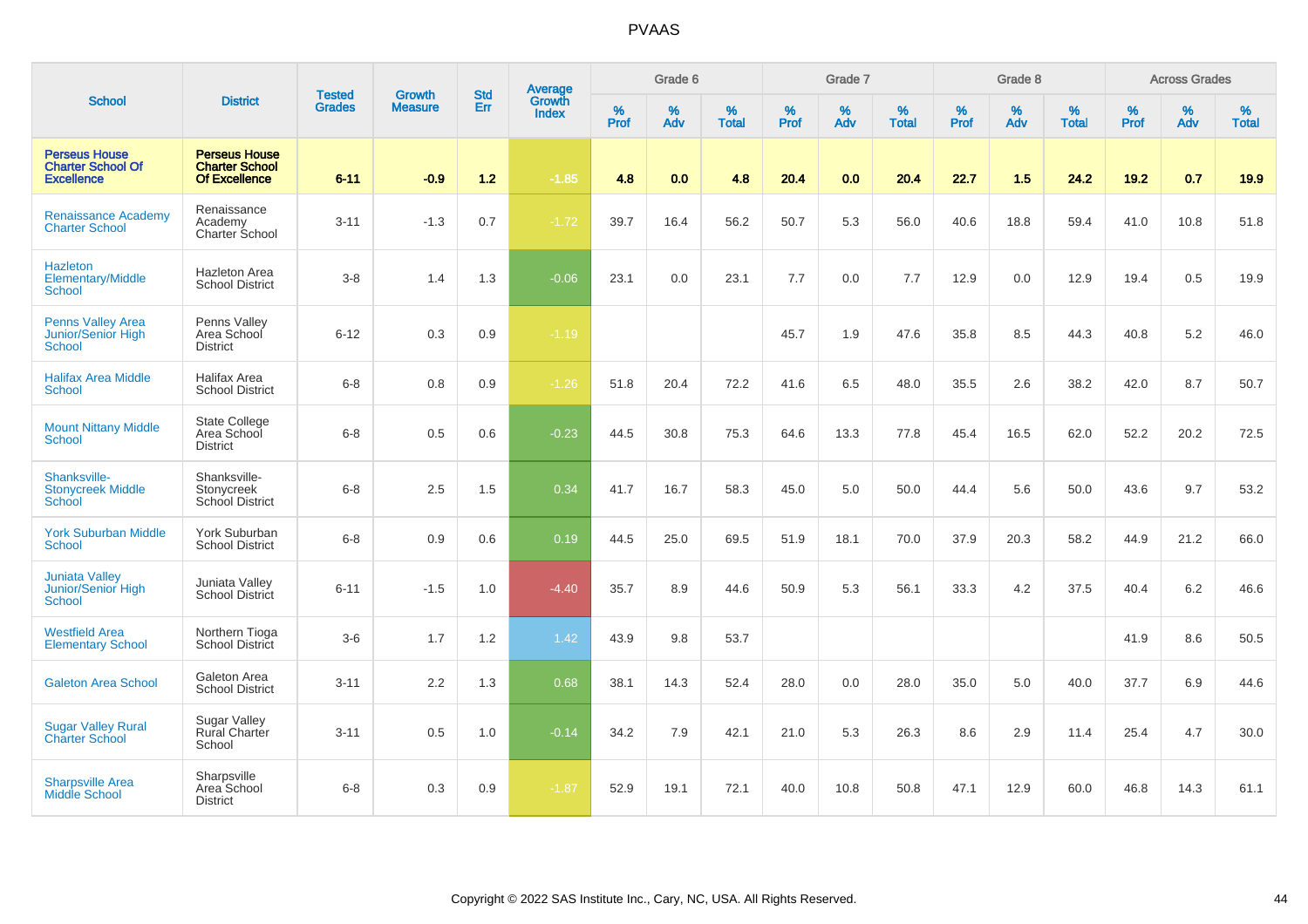|                                                                       |                                                                       | <b>Tested</b> | <b>Growth</b>  | <b>Std</b> | <b>Average</b><br>Growth |           | Grade 6  |                   |                  | Grade 7         |                   |                  | Grade 8  |                   |                  | <b>Across Grades</b> |                   |
|-----------------------------------------------------------------------|-----------------------------------------------------------------------|---------------|----------------|------------|--------------------------|-----------|----------|-------------------|------------------|-----------------|-------------------|------------------|----------|-------------------|------------------|----------------------|-------------------|
| <b>School</b>                                                         | <b>District</b>                                                       | <b>Grades</b> | <b>Measure</b> | Err        | <b>Index</b>             | %<br>Prof | %<br>Adv | %<br><b>Total</b> | %<br><b>Prof</b> | %<br><b>Adv</b> | %<br><b>Total</b> | %<br><b>Prof</b> | %<br>Adv | %<br><b>Total</b> | %<br><b>Prof</b> | %<br>Adv             | %<br><b>Total</b> |
| <b>Perseus House</b><br><b>Charter School Of</b><br><b>Excellence</b> | <b>Perseus House</b><br><b>Charter School</b><br><b>Of Excellence</b> | $6 - 11$      | $-0.9$         | $1.2$      | $-1.85$                  | 4.8       | 0.0      | 4.8               | 20.4             | 0.0             | 20.4              | 22.7             | 1.5      | 24.2              | 19.2             | 0.7                  | 19.9              |
| <b>North Clarion County</b><br><b>Elementary School</b>               | North Clarion<br><b>County School</b><br><b>District</b>              | $3-6$         | 2.1            | 1.3        | $-0.17$                  | 46.3      | 19.5     | 65.8              |                  |                 |                   |                  |          |                   | 42.5             | 14.4                 | 56.9              |
| <b>Rayne Elementary</b><br>School                                     | <b>Marion Center</b><br>Area School<br><b>District</b>                | $3-6$         | 2.1            | 1.4        | 1.53                     | 52.1      | 18.8     | 70.8              |                  |                 |                   |                  |          |                   | 51.6             | 15.5                 | 67.1              |
| Indiana Area Junior<br><b>High School</b>                             | Indiana Area<br><b>School District</b>                                | $6 - 8$       | 0.6            | 0.5        | $-0.74$                  | 37.5      | 22.5     | 60.0              | 53.6             | 16.6            | 70.2              | 52.0             | 16.3     | 68.4              | 47.5             | 18.5                 | 66.0              |
| Penn-Kidder Campus                                                    | Jim Thorpe<br>Area School<br><b>District</b>                          | $3 - 8$       | $-3.4$         | 0.9        | $-3.74$                  | 24.5      | 6.1      | 30.6              | 46.6             | 5.2             | 51.7              | 31.8             | 4.6      | 36.4              | 38.1             | 6.9                  | 45.0              |
| <b>Pittston Area Middle</b><br><b>School</b>                          | Pittston Area<br><b>School District</b>                               | $5-8$         | $-3.7$         | 0.8        | $-4.83$                  | 35.5      | 4.3      | 39.8              | 28.8             | 1.5             | 30.3              | 35.1             | 3.5      | 38.6              | 34.2             | 2.8                  | 36.9              |
| <b>Rydal East School</b>                                              | Abington<br>School District                                           | $3-6$         | $-1.0$         | 1.1        | $-0.91$                  | 51.4      | 28.6     | 80.0              |                  |                 |                   |                  |          |                   | 46.6             | 28.0                 | 74.6              |
| <b>Frederick Douglass</b><br><b>Mastery Charter</b><br>School         | Frederick<br>Douglass<br>Mastery Charter<br>School                    | $3 - 8$       | 1.8            | 1.4        | $-0.08$                  | 22.2      | 0.0      | 22.2              | 14.3             | 0.0             | 14.3              | 34.6             | 3.8      | 38.5              | 19.1             | 0.9                  | 20.0              |
| <b>East Vincent</b><br><b>Elementary School</b>                       | Owen J Roberts<br><b>School District</b>                              | $3-6$         | 1.7            | 1.0        | 0.91                     | 38.5      | 40.0     | 78.5              |                  |                 |                   |                  |          |                   | 48.5             | 24.6                 | 73.1              |
| <b>Marion Elementary</b><br><b>School</b>                             | <b>Belle Vernon</b><br>Area School<br><b>District</b>                 | $3-6$         | 1.8            | 1.1        | 1.05                     | 53.2      | 21.0     | 74.2              |                  |                 |                   |                  |          |                   | 46.2             | 12.2                 | 58.4              |
| <b>Pittsburgh Greenfield</b><br>$K-8$                                 | Pittsburgh<br>School District                                         | $3 - 8$       | $-3.2$         | 1.1        | $-2.87$                  | 47.5      | 25.0     | 72.5              | 60.5             | 2.6             | 63.2              | 29.6             | 3.7      | 33.3              | 45.2             | 16.1                 | 61.3              |
| <b>Menallen School</b>                                                | Uniontown Area<br><b>School District</b>                              | $3-6$         | 2.6            | 1.8        | 1.45                     | 65.5      | 10.3     | 75.9              |                  |                 |                   |                  |          |                   | 51.9             | 14.2                 | 66.0              |
| <b>Cecelia Snyder Middle</b><br><b>School</b>                         | Bensalem<br>Township<br><b>School District</b>                        | $7 - 8$       | 1.0            | 0.8        | 0.20                     |           |          |                   | 29.4             | 3.7             | 33.1              | 39.4             | 2.4      | 41.7              | 34.2             | 3.0                  | 37.3              |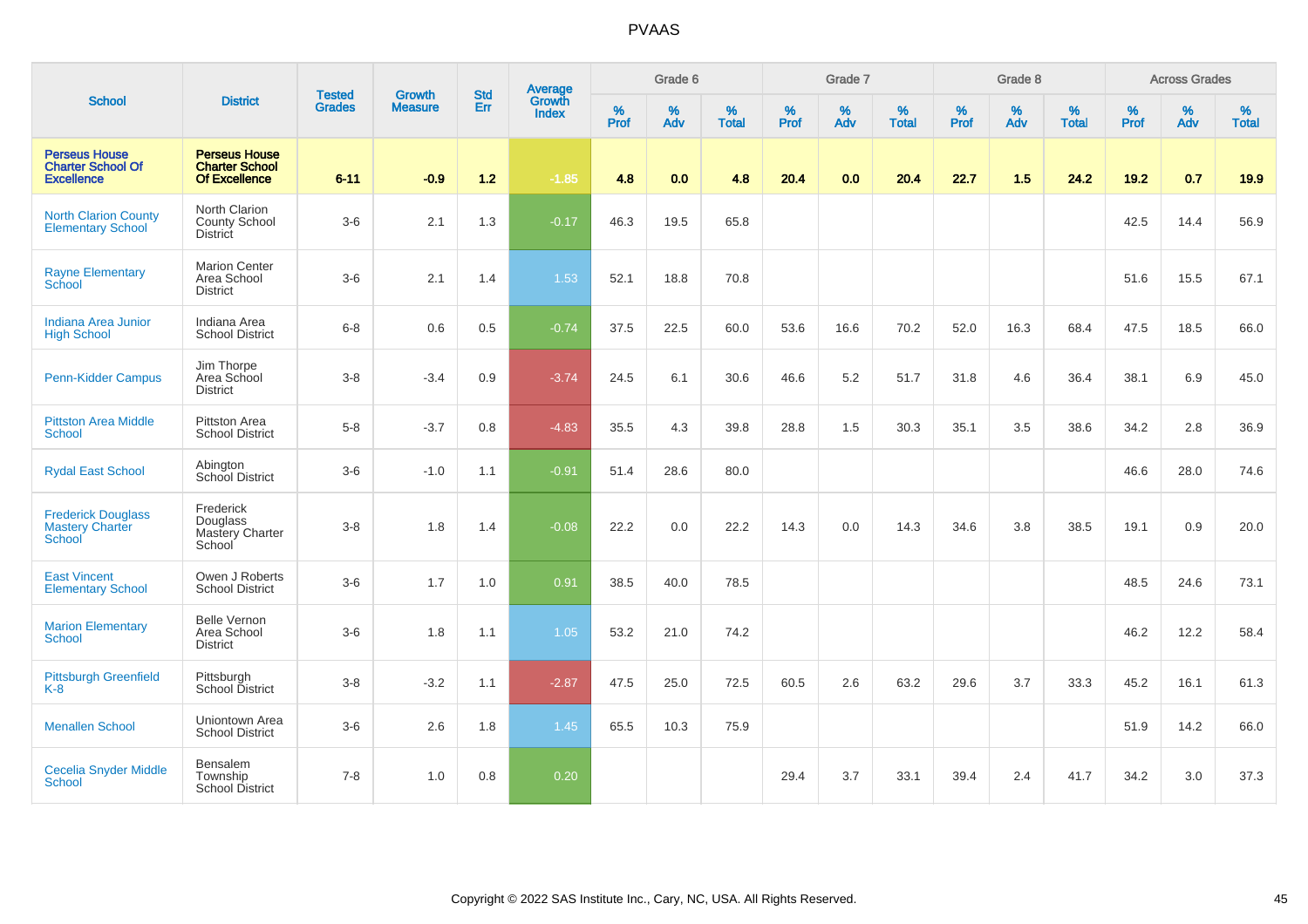|                                                                          |                                                                       |                                | <b>Growth</b>  | <b>Std</b> |                                          |           | Grade 6  |                   |           | Grade 7  |                   |           | Grade 8  |                   |           | <b>Across Grades</b> |                   |
|--------------------------------------------------------------------------|-----------------------------------------------------------------------|--------------------------------|----------------|------------|------------------------------------------|-----------|----------|-------------------|-----------|----------|-------------------|-----------|----------|-------------------|-----------|----------------------|-------------------|
| <b>School</b>                                                            | <b>District</b>                                                       | <b>Tested</b><br><b>Grades</b> | <b>Measure</b> | Err        | <b>Average</b><br>Growth<br><b>Index</b> | %<br>Prof | %<br>Adv | %<br><b>Total</b> | %<br>Prof | %<br>Adv | %<br><b>Total</b> | %<br>Prof | %<br>Adv | %<br><b>Total</b> | %<br>Prof | %<br>Adv             | %<br><b>Total</b> |
| <b>Perseus House</b><br><b>Charter School Of</b><br><b>Excellence</b>    | <b>Perseus House</b><br><b>Charter School</b><br><b>Of Excellence</b> | $6 - 11$                       | $-0.9$         | $1.2$      | $-1.85$                                  | 4.8       | 0.0      | 4.8               | 20.4      | 0.0      | 20.4              | 22.7      | 1.5      | 24.2              | 19.2      | 0.7                  | 19.9              |
| <b>Lehigh Valley</b><br><b>Academy Regional</b><br><b>Charter School</b> | Lehigh Valley<br>Academy<br>Regional<br>Charter School                | $3 - 11$                       | 0.4            | 0.6        | $-1.72$                                  | 38.3      | 18.8     | 57.0              | 50.9      | 3.8      | 54.7              | 51.8      | 4.6      | 56.4              | 46.4      | 11.0                 | 57.4              |
| <b>Glenolden School</b>                                                  | Interboro<br><b>School District</b>                                   | $3 - 8$                        | $-0.9$         | 0.8        | $-2.62$                                  | 40.7      | 13.6     | 54.2              | 51.6      | 6.4      | 58.1              | 47.0      | 7.6      | 54.6              | 42.9      | 8.2                  | 51.1              |
| <b>Deburgos Bilingual</b><br><b>Magnet Middle School</b>                 | Philadelphia<br>City School<br><b>District</b>                        | $3 - 8$                        | 1.1            | 1.7        | $-0.56$                                  | 11.8      | 0.0      | 11.8              | 33.3      | 0.0      | 33.3              | 13.3      | 0.0      | 13.3              | 20.0      | 0.0                  | 20.0              |
| <b>West Greene</b><br>Junior/Senior High<br>School                       | <b>West Greene</b><br><b>School District</b>                          | $7 - 11$                       | 1.8            | 1.2        | 0.51                                     |           |          |                   | 28.3      | 11.3     | 39.6              | 36.0      | 4.0      | 40.0              | 32.0      | 7.8                  | 39.8              |
| <b>Sheffield M/Hs</b>                                                    | <b>Warren County</b><br>School District                               | $6 - 11$                       | 0.9            | 1.2        | $-0.81$                                  | 35.1      | 0.0      | 35.1              | 42.4      | 3.0      | 45.4              | 38.7      | 3.2      | 41.9              | 38.6      | 2.0                  | 40.6              |
| <b>East Middle School</b>                                                | Erie City School<br><b>District</b>                                   | $6 - 8$                        | $-1.4$         | 0.6        | $-4.38$                                  | 10.6      | 0.0      | 10.6              | 9.0       | 0.0      | 9.0               | 10.4      | 0.0      | 10.4              | 10.1      | 0.0                  | 10.1              |
| <b>James Buchanan</b><br><b>Middle School</b>                            | Tuscarora<br><b>School District</b>                                   | $6 - 8$                        | 0.1            | 0.5        | $-1.91$                                  | 43.7      | 11.9     | 55.6              | 45.8      | 5.6      | 51.4              | 45.6      | 6.3      | 51.8              | 45.1      | 7.7                  | 52.8              |
| <b>Oak Park Elementary</b><br>School                                     | North Penn<br><b>School District</b>                                  | $3-6$                          | 0.9            | 1.2        | 0.73                                     | 42.1      | 17.5     | 59.6              |           |          |                   |           |          |                   | 41.4      | 13.0                 | 54.4              |
| South Williamsport<br><b>Area Junior/Senior</b><br><b>High School</b>    | South<br>Williamsport<br>Area School<br><b>District</b>               | $7 - 10$                       | 0.3            | 0.9        | $-1.09$                                  |           |          |                   | 40.5      | 8.3      | 48.8              | 43.2      | 12.5     | 55.7              | 41.9      | 10.5                 | 52.3              |
| <b>Baldwin Senior High</b><br><b>School</b>                              | Baldwin-<br>Whitehall<br><b>School District</b>                       | $7 - 11$                       | $-1.3$         | 0.6        | $-4.85$                                  |           |          |                   | 48.6      | 8.3      | 56.8              | 45.1      | 7.0      | 52.0              | 46.8      | 7.6                  | 54.4              |
| <b>Valley</b><br>Elementary/Middle<br>School                             | Hazleton Area<br><b>School District</b>                               | $3 - 8$                        | 0.0            | 1.1        | $-1.45$                                  | 40.6      | 15.6     | 56.2              | 34.5      | 0.0      | 34.5              | 36.4      | 12.1     | 48.5              | 43.9      | 8.0                  | 51.9              |
| <b>Murray Avenue School</b>                                              | Lower Moreland<br>Township<br><b>School District</b>                  | $6-8$                          | $-0.9$         | 0.5        | $-3.83$                                  | 50.0      | 25.9     | 75.9              | 55.2      | 14.7     | 69.9              | 49.3      | 19.0     | 68.2              | 51.3      | 19.8                 | 71.1              |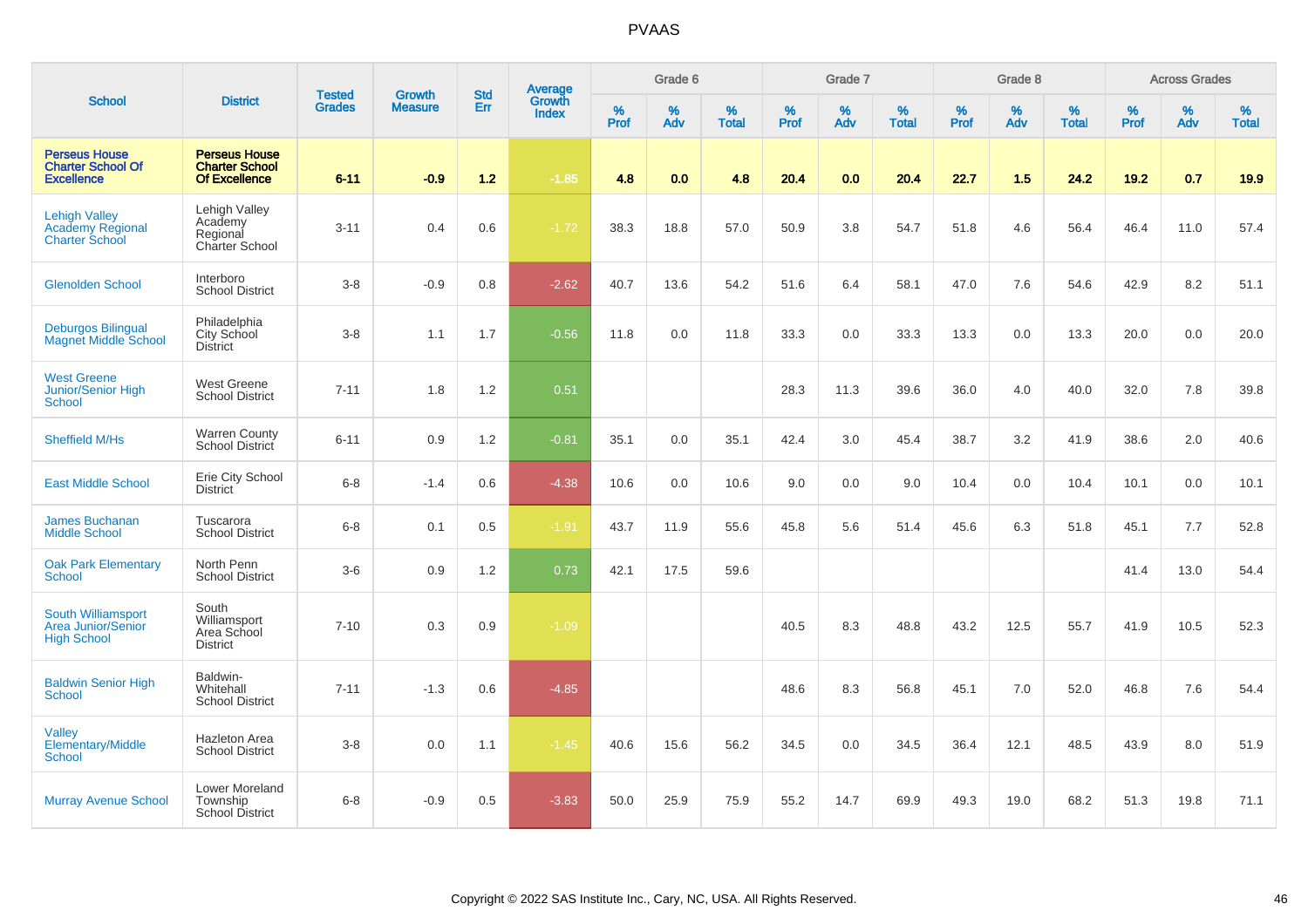|                                                                       |                                                                |                                | <b>Growth</b>  | <b>Std</b> | <b>Average</b><br>Growth |           | Grade 6     |                   |                  | Grade 7  |                   |           | Grade 8  |                   |                  | <b>Across Grades</b> |                   |
|-----------------------------------------------------------------------|----------------------------------------------------------------|--------------------------------|----------------|------------|--------------------------|-----------|-------------|-------------------|------------------|----------|-------------------|-----------|----------|-------------------|------------------|----------------------|-------------------|
| <b>School</b>                                                         | <b>District</b>                                                | <b>Tested</b><br><b>Grades</b> | <b>Measure</b> | Err        | <b>Index</b>             | %<br>Prof | $\%$<br>Adv | %<br><b>Total</b> | %<br><b>Prof</b> | %<br>Adv | %<br><b>Total</b> | %<br>Prof | %<br>Adv | %<br><b>Total</b> | %<br><b>Prof</b> | %<br>Adv             | %<br><b>Total</b> |
| <b>Perseus House</b><br><b>Charter School Of</b><br><b>Excellence</b> | <b>Perseus House</b><br><b>Charter School</b><br>Of Excellence | $6 - 11$                       | $-0.9$         | $1.2$      | $-1.85$                  | 4.8       | 0.0         | 4.8               | 20.4             | 0.0      | 20.4              | 22.7      | 1.5      | 24.2              | 19.2             | 0.7                  | 19.9              |
| <b>Highlands Middle</b><br>School                                     | Highlands<br>School District                                   | $5-8$                          | $-0.6$         | $0.5\,$    | $-2.16$                  | 37.1      | 9.8         | 46.8              | 42.2             | 5.4      | 47.6              | 39.2      | 9.5      | 48.6              | 41.5             | $6.2\,$              | 47.7              |
| <b>Beaty-Warren Middle</b><br>School                                  | <b>Warren County</b><br>School District                        | $5-8$                          | $-0.8$         | 0.6        | $-2.12$                  | 43.3      | 5.2         | 48.5              | 34.9             | 5.9      | 40.8              | 43.0      | 3.4      | 46.3              | 38.9             | 5.0                  | 43.9              |
| <b>Elizabeth Forward</b><br><b>Middle School</b>                      | Elizabeth<br><b>Forward School</b><br><b>District</b>          | $6 - 8$                        | $-0.3$         | 0.6        | $-1.84$                  | 47.5      | 18.5        | 66.0              | 56.9             | 11.1     | 68.0              | 50.6      | 6.3      | 56.9              | 51.5             | 11.9                 | 63.4              |
| <b>Bridge Valley</b><br><b>Elementary School</b>                      | <b>Central Bucks</b><br><b>School District</b>                 | $3-6$                          | 1.2            | 0.9        | 1.29                     | 45.5      | 32.7        | 78.2              |                  |          |                   |           |          |                   | 48.5             | 26.0                 | 74.5              |
| <b>Newtown Middle</b><br>School                                       | Council Rock<br><b>School District</b>                         | $7 - 8$                        | $-0.7$         | 0.5        | $-3.47$                  |           |             |                   | 53.7             | 21.6     | 75.3              | 51.8      | 19.6     | 71.4              | 52.8             | 20.7                 | 73.5              |
| <b>Mountain View Middle</b><br><b>School</b>                          | Cumberland<br><b>Valley School</b><br><b>District</b>          | $6 - 8$                        | $-1.1$         | 0.4        | $-4.46$                  | 46.1      | 24.3        | 70.4              | 55.1             | 20.2     | 75.3              | 49.5      | 16.7     | 66.2              | 50.2             | 20.5                 | 70.7              |
| Pittsburgh Arlington K-<br>8                                          | Pittsburgh<br>School District                                  | $3 - 8$                        | $-1.7$         | 1.2        | $-2.00$                  | 9.4       | 3.1         | 12.5              | 8.6              | 0.0      | 8.6               | 5.3       | 0.0      | 5.3               | 10.2             | 1.1                  | 11.4              |
| <b>Shenandoah Valley</b><br>Junior/Senior High<br>School              | Shenandoah<br><b>Valley School</b><br><b>District</b>          | $7 - 11$                       | $-1.8$         | 1.2        | $-3.54$                  |           |             |                   | 36.2             | 1.7      | 37.9              | 26.3      | 0.0      | 26.3              | 31.3             | 0.9                  | 32.2              |
| <b>Eyer Middle School</b>                                             | East Penn<br><b>School District</b>                            | $6 - 8$                        | 0.6            | 0.5        | $-0.52$                  | 49.6      | 21.3        | 70.9              | 52.3             | 21.5     | 73.8              | 55.6      | 16.5     | 72.2              | 52.5             | 19.8                 | 72.3              |
| <b>Stroudsburg Junior</b><br><b>High School</b>                       | Stroudsburg<br>Area School<br><b>District</b>                  | $8 - 9$                        | 1.2            | 0.8        | 1.43                     |           |             |                   |                  |          |                   | 48.9      | 7.8      | 56.7              | 48.9             | 7.8                  | 56.7              |
| <b>Prospect Park School</b>                                           | Interboro<br><b>School District</b>                            | $3 - 8$                        | $-0.6$         | 0.8        | $-1.30$                  | 35.2      | 7.4         | 42.6              | 32.1             | 7.6      | 39.6              | 50.0      | 9.6      | 59.6              | 42.6             | 8.5                  | 51.1              |
| <b>Warren L Miller</b><br><b>Elementary School</b>                    | Southern Tioga<br>School District                              | $3-6$                          | 1.3            | 1.2        | 1.13                     | 40.9      | 18.2        | 59.1              |                  |          |                   |           |          |                   | 37.8             | 10.0                 | 47.9              |
| <b>Davis School</b>                                                   | York City<br>School District                                   | $3-8$                          | $-1.9$         | 1.0        | $-1.78$                  | 6.4       | 0.0         | 6.4               | 7.7              | 0.0      | 7.7               | 2.5       | 0.0      | 2.5               | 9.2              | 0.4                  | 9.7               |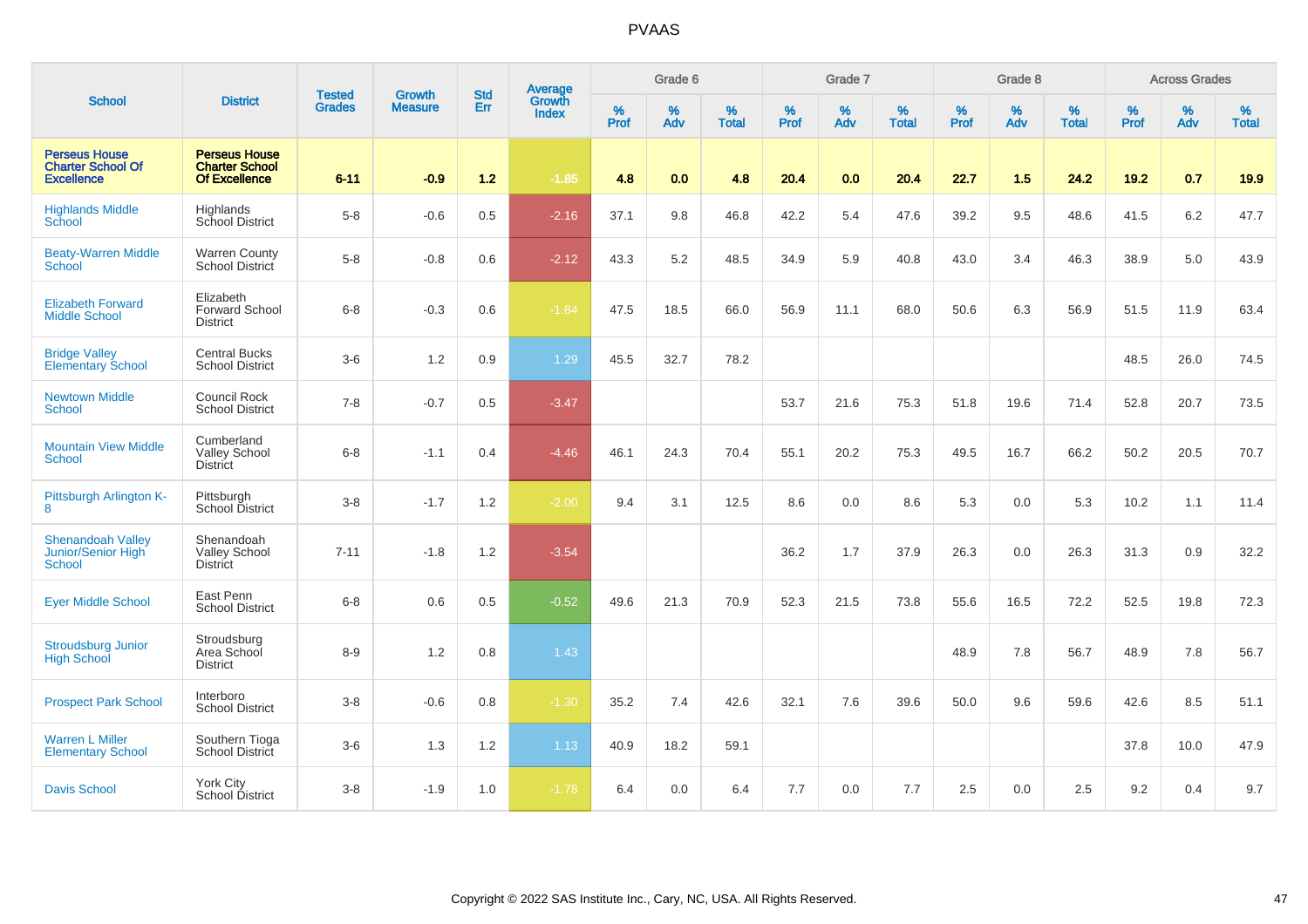|                                                                       |                                                                       |                                | <b>Growth</b>  | <b>Std</b> |                                          |           | Grade 6     |                   |           | Grade 7  |                   |           | Grade 8  |                   |           | <b>Across Grades</b> |                   |
|-----------------------------------------------------------------------|-----------------------------------------------------------------------|--------------------------------|----------------|------------|------------------------------------------|-----------|-------------|-------------------|-----------|----------|-------------------|-----------|----------|-------------------|-----------|----------------------|-------------------|
| <b>School</b>                                                         | <b>District</b>                                                       | <b>Tested</b><br><b>Grades</b> | <b>Measure</b> | Err        | <b>Average</b><br>Growth<br><b>Index</b> | %<br>Prof | $\%$<br>Adv | %<br><b>Total</b> | %<br>Prof | %<br>Adv | %<br><b>Total</b> | %<br>Prof | %<br>Adv | %<br><b>Total</b> | %<br>Prof | %<br>Adv             | %<br><b>Total</b> |
| <b>Perseus House</b><br><b>Charter School Of</b><br><b>Excellence</b> | <b>Perseus House</b><br><b>Charter School</b><br><b>Of Excellence</b> | $6 - 11$                       | $-0.9$         | $1.2$      | $-1.85$                                  | 4.8       | 0.0         | 4.8               | 20.4      | 0.0      | 20.4              | 22.7      | 1.5      | 24.2              | 19.2      | 0.7                  | 19.9              |
| Nebinger George W<br>School                                           | Philadelphia<br>City School<br><b>District</b>                        | $3 - 8$                        | 0.5            | 2.5        | $-1.12$                                  |           |             |                   | 46.2      | 0.0      | 46.2              | 23.1      | 0.0      | 23.1              | 30.8      | 10.6                 | 41.5              |
| <b>Kennett Middle School</b>                                          | Kennett<br>Consolidated<br><b>School District</b>                     | $6 - 8$                        | 0.4            | 0.5        | $-1.43$                                  | 35.8      | 24.1        | 59.9              | 44.2      | 15.2     | 59.4              | 45.2      | 5.8      | 51.0              | 41.6      | 15.6                 | 57.2              |
| <b>Colonial Middle School</b>                                         | <b>Colonial School</b><br><b>District</b>                             | $6 - 8$                        | $-0.2$         | 0.4        | $-2.45$                                  | 43.0      | 38.9        | 81.8              | 49.7      | 19.2     | 68.9              | 52.2      | 17.0     | 69.2              | 48.1      | 25.3                 | 73.5              |
| <b>Jenkintown</b><br><b>Middle/High School</b>                        | Jenkintown<br><b>School District</b>                                  | $6 - 11$                       | 0.0            | 1.4        | $-1.17$                                  |           |             |                   | 42.9      | 35.7     | 78.6              | 60.6      | 21.2     | 81.8              | 50.7      | 29.3                 | 80.0              |
| <b>Goode School</b>                                                   | York City<br>School District                                          | $3 - 8$                        | $-0.7$         | 0.9        | $-0.81$                                  | 14.9      | 0.0         | 14.9              | 16.1      | 0.0      | 16.1              | 12.3      | 0.0      | 12.3              | 15.0      | 0.3                  | 15.3              |
| <b>Sharon Middle School</b>                                           | Sharon City<br>School District                                        | $7 - 8$                        | $-0.5$         | 0.8        | $-2.40$                                  |           |             |                   | 33.3      | 1.8      | 35.2              | 42.1      | 6.4      | 48.4              | 38.0      | 4.3                  | 42.3              |
| <b>Mcguffey Middle</b><br><b>School</b>                               | Mcguffey<br>School District                                           | $6-9$                          | $-1.0$         | 0.7        | $-5.09$                                  | 43.1      | 12.8        | 55.9              | 35.2      | 0.9      | 36.1              | 38.0      | 4.1      | 42.2              | 38.7      | 5.7                  | 44.4              |
| <b>Moon Area Lower</b><br><b>Middle School</b>                        | Moon Area<br><b>School District</b>                                   | $5-6$                          | 0.8            | 0.6        | $-3.29$                                  | 49.6      | 19.3        | 68.9              |           |          |                   |           |          |                   | 53.5      | 18.0                 | 71.6              |
| <b>Rolling Ridge</b><br><b>Elementary School</b>                      | <b>Harbor Creek</b><br><b>School District</b>                         | $3-6$                          | $-0.0$         | 1.1        | $-0.01$                                  | 30.4      | 40.5        | 70.9              |           |          |                   |           |          |                   | 44.9      | 34.2                 | 79.1              |
| <b>Clear Run</b><br><b>Intermediate School</b>                        | Pocono<br>Mountain<br><b>School District</b>                          | $3-6$                          | 1.4            | 1.1        | 1.23                                     | 37.5      | 4.7         | 42.2              |           |          |                   |           |          |                   | 38.1      | 5.4                  | 43.6              |
| <b>West Branch Middle</b><br>School                                   | West Branch<br>Area School<br><b>District</b>                         | $5 - 8$                        | 0.4            | 0.8        | $-0.63$                                  | 32.8      | 6.6         | 39.3              | 48.6      | 6.8      | 55.4              | 50.0      | 3.0      | 53.0              | 42.6      | 4.9                  | 47.5              |
| <b>Turkeyfoot Valley Area</b><br><b>Elementary School</b>             | Turkeyfoot<br>Valley Area<br>School District                          | $3 - 11$                       | $-2.2$         | 1.9        | $-1.18$                                  | 38.1      | 9.5         | 47.6              |           |          |                   |           |          |                   | 34.8      | 4.4                  | 39.1              |
| Pittsburgh Colfax K-8                                                 | Pittsburgh<br><b>School District</b>                                  | $3 - 8$                        | $-2.1$         | 0.8        | $-3.13$                                  | 17.2      | 48.3        | 65.5              | 41.8      | 28.4     | 70.2              | 43.1      | 27.7     | 70.8              | 36.0      | 34.6                 | 70.6              |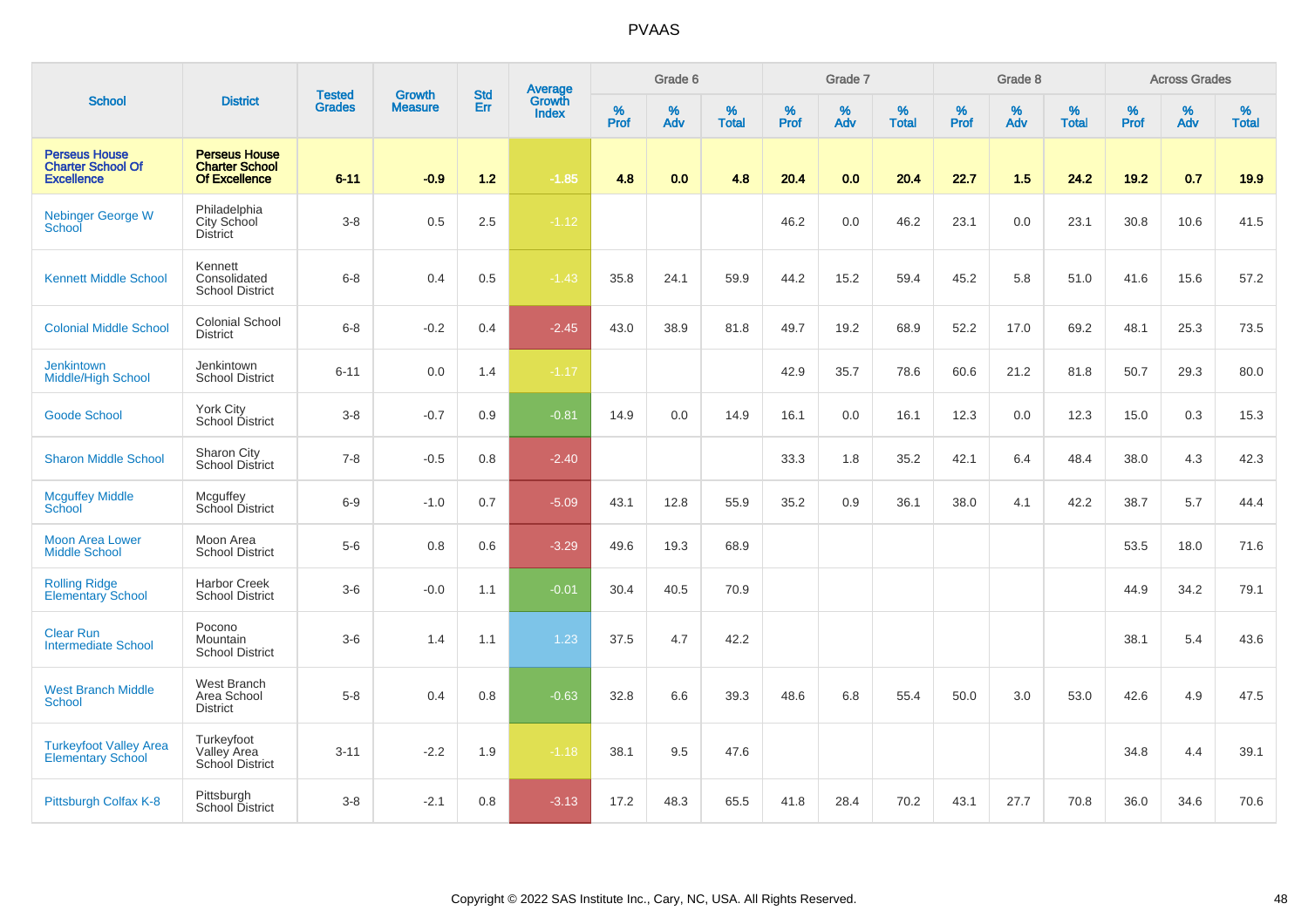|                                                                         |                                                                        |                                |                                 | <b>Std</b> |                                          |           | Grade 6  |                   |           | Grade 7  |                   |           | Grade 8  |                   |           | <b>Across Grades</b> |                   |
|-------------------------------------------------------------------------|------------------------------------------------------------------------|--------------------------------|---------------------------------|------------|------------------------------------------|-----------|----------|-------------------|-----------|----------|-------------------|-----------|----------|-------------------|-----------|----------------------|-------------------|
| <b>School</b>                                                           | <b>District</b>                                                        | <b>Tested</b><br><b>Grades</b> | <b>Growth</b><br><b>Measure</b> | Err        | <b>Average</b><br>Growth<br><b>Index</b> | %<br>Prof | %<br>Adv | %<br><b>Total</b> | %<br>Prof | %<br>Adv | %<br><b>Total</b> | %<br>Prof | %<br>Adv | %<br><b>Total</b> | %<br>Prof | %<br>Adv             | %<br><b>Total</b> |
| <b>Perseus House</b><br><b>Charter School Of</b><br><b>Excellence</b>   | <b>Perseus House</b><br><b>Charter School</b><br><b>Of Excellence</b>  | $6 - 11$                       | $-0.9$                          | $1.2$      | $-1.85$                                  | 4.8       | 0.0      | 4.8               | 20.4      | 0.0      | 20.4              | 22.7      | 1.5      | 24.2              | 19.2      | 0.7                  | 19.9              |
| <b>Benton Area Middle</b><br><b>School</b>                              | <b>Benton Area</b><br><b>School District</b>                           | $7 - 8$                        | 0.5                             | 1.3        | $-1.07$                                  |           |          |                   | 37.3      | 5.1      | 42.4              | 46.2      | 2.6      | 48.7              | 40.8      | 4.1                  | 44.9              |
| J.E. Harrison<br><b>Education Center</b>                                | Baldwin-<br>Whitehall<br><b>School District</b>                        | $3-6$                          | $-0.5$                          | 0.7        | $-0.72$                                  | 49.0      | 11.9     | 60.9              |           |          |                   |           |          |                   | 46.3      | 10.7                 | 57.0              |
| <b>Mifflin County Junior</b><br><b>High School</b>                      | <b>Mifflin County</b><br><b>School District</b>                        | $8 - 9$                        | 0.9                             | 0.7        | 1.36                                     |           |          |                   |           |          |                   | 40.4      | 4.9      | 45.3              | 40.4      | 4.9                  | 45.3              |
| <b>Trafford Middle School</b>                                           | Penn-Trafford<br><b>School District</b>                                | $6 - 8$                        | $-0.1$                          | 0.7        | $-2.35$                                  | 42.4      | 38.8     | 81.2              | 51.6      | 25.3     | 76.9              | 51.6      | 16.5     | 68.0              | 48.7      | 26.4                 | 75.1              |
| <b>Franklin Area</b><br><b>Junior/Senior High</b><br><b>School</b>      | <b>Franklin Area</b><br><b>School District</b>                         | $7 - 11$                       | $-1.2$                          | 0.8        | $-3.42$                                  |           |          |                   | 36.6      | 4.9      | 41.5              | 42.9      | 6.0      | 48.9              | 39.8      | 5.5                  | 45.3              |
| <b>Warren Snyder-John</b><br><b>Girotti Elementary</b><br>School        | <b>Bristol Borough</b><br>School District                              | $3-6$                          | 0.5                             | 1.0        | 0.54                                     | 28.4      | 18.2     | 46.6              |           |          |                   |           |          |                   | 33.2      | 8.7                  | 41.9              |
| <b>Freedom Area Middle</b><br>School                                    | Freedom Area<br><b>School District</b>                                 | $5-8$                          | $-1.9$                          | 0.7        | $-2.86$                                  | 36.8      | 12.6     | 49.4              | 37.9      | 1.9      | 39.8              | 40.3      | 1.3      | 41.6              | 37.7      | 4.5                  | 42.2              |
| <b>Howard Gardner</b><br>Multiple Intelligence<br><b>Charter School</b> | Howard<br>Gardner<br><b>Multiple</b><br>Intelligence<br>Charter School | $3 - 8$                        | $-1.2$                          | 1.2        | $-2.23$                                  | 39.4      | 3.0      | 42.4              | 63.6      | 0.0      | 63.6              | 55.6      | 11.1     | 66.7              | 48.8      | 7.1                  | 55.9              |
| <b>Edgar Fahs Smith</b><br><b>Steam Academy</b>                         | York City<br>School District                                           | $3 - 8$                        | 1.1                             | 0.8        | $-0.15$                                  | 32.4      | 5.9      | 38.2              | 34.4      | 0.0      | 34.4              | 36.2      | 0.0      | 36.2              | 34.0      | 1.4                  | 35.4              |
| <b>Colwyn Elementary</b><br><b>School</b>                               | <b>William Penn</b><br><b>School District</b>                          | $3-6$                          | 2.8                             | 2.1        | 0.67                                     | 13.3      | 6.7      | 20.0              |           |          |                   |           |          |                   | 19.7      | 4.6                  | 24.2              |
| <b>Friendship Elementary</b><br>School                                  | Southern York<br>County School<br><b>District</b>                      | $3-6$                          | $-2.3$                          | 1.4        | $-1.59$                                  | 47.4      | 23.7     | 71.0              |           |          |                   |           |          |                   | 40.9      | 10.9                 | 51.8              |
| <b>Bethlehem-Center</b><br><b>Middle School</b>                         | Bethlehem-<br>Center School<br><b>District</b>                         | $6 - 8$                        | $-2.1$                          | 0.9        | $-4.12$                                  | 29.8      | 1.5      | 31.3              | 29.0      | 0.0      | 29.0              | 29.2      | 0.0      | 29.2              | 29.3      | 0.5                  | 29.8              |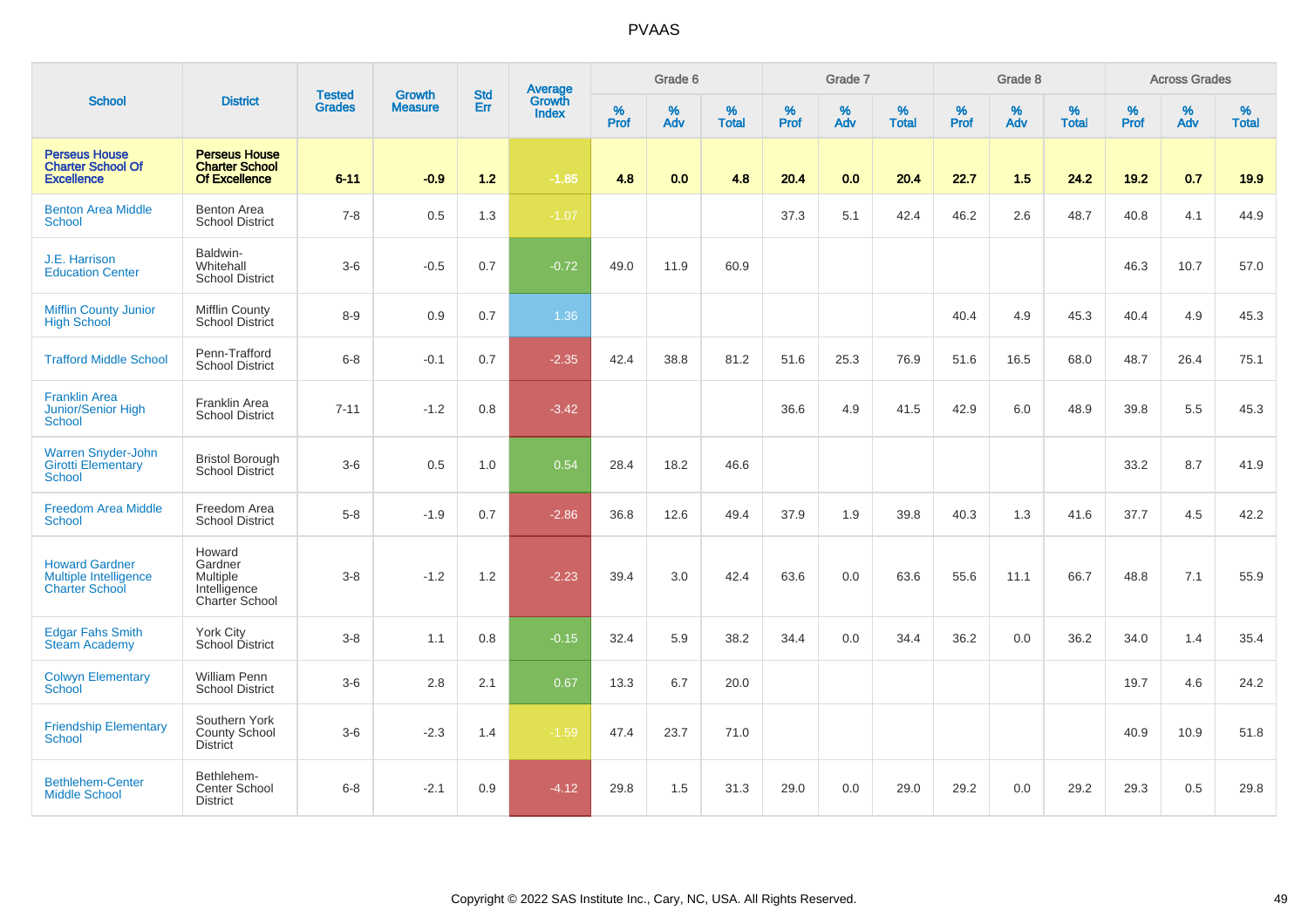|                                                                       |                                                                       |                                |                                 | <b>Std</b> |                                          |                  | Grade 6  |                   |                  | Grade 7  |                   |           | Grade 8     |                   |           | <b>Across Grades</b> |                   |
|-----------------------------------------------------------------------|-----------------------------------------------------------------------|--------------------------------|---------------------------------|------------|------------------------------------------|------------------|----------|-------------------|------------------|----------|-------------------|-----------|-------------|-------------------|-----------|----------------------|-------------------|
| <b>School</b>                                                         | <b>District</b>                                                       | <b>Tested</b><br><b>Grades</b> | <b>Growth</b><br><b>Measure</b> | Err        | <b>Average</b><br>Growth<br><b>Index</b> | %<br><b>Prof</b> | %<br>Adv | %<br><b>Total</b> | %<br><b>Prof</b> | %<br>Adv | %<br><b>Total</b> | %<br>Prof | $\%$<br>Adv | %<br><b>Total</b> | %<br>Prof | %<br>Adv             | %<br><b>Total</b> |
| <b>Perseus House</b><br><b>Charter School Of</b><br><b>Excellence</b> | <b>Perseus House</b><br><b>Charter School</b><br><b>Of Excellence</b> | $6 - 11$                       | $-0.9$                          | 1.2        | $-1.85$                                  | 4.8              | 0.0      | 4.8               | 20.4             | 0.0      | 20.4              | 22.7      | 1.5         | 24.2              | 19.2      | 0.7                  | 19.9              |
| <b>Belle Vernon Area</b><br><b>Middle School</b>                      | <b>Belle Vernon</b><br>Area School<br><b>District</b>                 | $7 - 8$                        | 0.9                             | 0.9        | 0.23                                     |                  |          |                   | 48.6             | 4.5      | 53.2              | 44.1      | 6.4         | 50.5              | 46.6      | 5.4                  | 52.0              |
| <b>Mohawk Elementary</b><br><b>School</b>                             | Mohawk Area<br><b>School District</b>                                 | $3-6$                          | 1.2                             | 0.9        | $-2.13$                                  | 44.7             | 21.3     | 66.0              |                  |          |                   |           |             |                   | 41.5      | 21.4                 | 62.9              |
| Wrightstown<br><b>Elementary School</b>                               | Council Rock<br><b>School District</b>                                | $3-6$                          | 1.6                             | 1.2        | 1.21                                     | 59.6             | 25.0     | 84.6              |                  |          |                   |           |             |                   | 53.8      | 22.4                 | 76.2              |
| Freeland<br>Elementary/Middle<br>School                               | <b>Hazleton Area</b><br><b>School District</b>                        | $3 - 8$                        | 0.7                             | 1.2        | $-0.68$                                  | 9.7              | 3.2      | 12.9              | 19.0             | 9.5      | 28.6              | 42.9      | 4.8         | 47.6              | 23.8      | 3.5                  | 27.3              |
| <b>Fell Charter School</b>                                            | Fell Charter<br>School                                                | $3-8$                          | 3.1                             | 2.3        | 0.37                                     | 50.0             | 6.2      | 56.2              |                  |          |                   |           |             |                   | 60.5      | 4.0                  | 64.5              |
| <b>KIPP West</b><br><b>Philadelphia Charter</b><br>School             | <b>KIPP West</b><br>Philadelphia<br>Charter School                    | $3-8$                          | $-0.4$                          | 1.2        | $-0.75$                                  | 19.4             | 0.0      | 19.4              | 25.0             | 0.0      | 25.0              | 16.7      | 0.0         | 16.7              | 17.6      | 0.6                  | 18.1              |
| <b>James S Wilson</b><br><b>Middle School</b>                         | <b>Millcreek</b><br>Township<br>School District                       | $6 - 8$                        | 0.1                             | 0.6        | $-1.44$                                  | 44.4             | 19.2     | 63.6              | 48.8             | 14.3     | 63.1              | 43.1      | 14.4        | 57.5              | 45.6      | 15.9                 | 61.4              |
| Northeast Intermediate<br>School                                      | Scranton<br><b>School District</b>                                    | $6 - 8$                        | 0.4                             | 0.9        | $-1.15$                                  | 28.4             | 6.0      | 34.3              | 20.6             | 7.4      | 27.9              | 32.4      | 5.4         | 37.8              | 27.3      | 6.2                  | 33.5              |
| <b>Harrold Middle School</b>                                          | Hempfield Area<br>School District                                     | $6 - 8$                        | 0.7                             | 0.7        | $-0.21$                                  | 42.6             | 15.6     | 58.2              | 58.2             | 8.2      | 66.4              | 49.6      | 8.7         | 58.3              | 50.1      | 10.9                 | 61.0              |
| <b>Clemente Roberto</b><br><b>Middle School</b>                       | Philadelphia<br>City School<br>District                               | $6 - 8$                        | 4.9                             | 3.7        | 1.32                                     |                  |          |                   |                  |          |                   | 7.7       | 0.0         | 7.7               | 8.0       | 0.0                  | 8.0               |
| <b>Mellon Middle School</b>                                           | Mt Lebanon<br><b>School District</b>                                  | $6 - 8$                        | $-0.4$                          | 0.6        | $-1.93$                                  | 39.2             | 49.4     | 88.6              | 45.3             | 36.7     | 82.0              | 51.1      | 34.1        | 85.2              | 44.8      | 40.6                 | 85.4              |
| <b>Cranberry Area</b><br>Junior/Senior High<br>School                 | Cranberry Area<br>School District                                     | $7 - 12$                       | 0.9                             | 1.0        | $-0.17$                                  |                  |          |                   | 41.0             | 2.1      | 43.2              | 46.7      | 9.3         | 56.0              | 43.5      | 5.3                  | 48.8              |
| <b>Fairview Elementary</b><br>School                                  | Crestwood<br><b>School District</b>                                   | $3-6$                          | 1.3                             | 1.1        | 1.18                                     | 51.4             | 23.0     | 74.3              |                  |          |                   |           |             |                   | 48.7      | 17.8                 | 66.5              |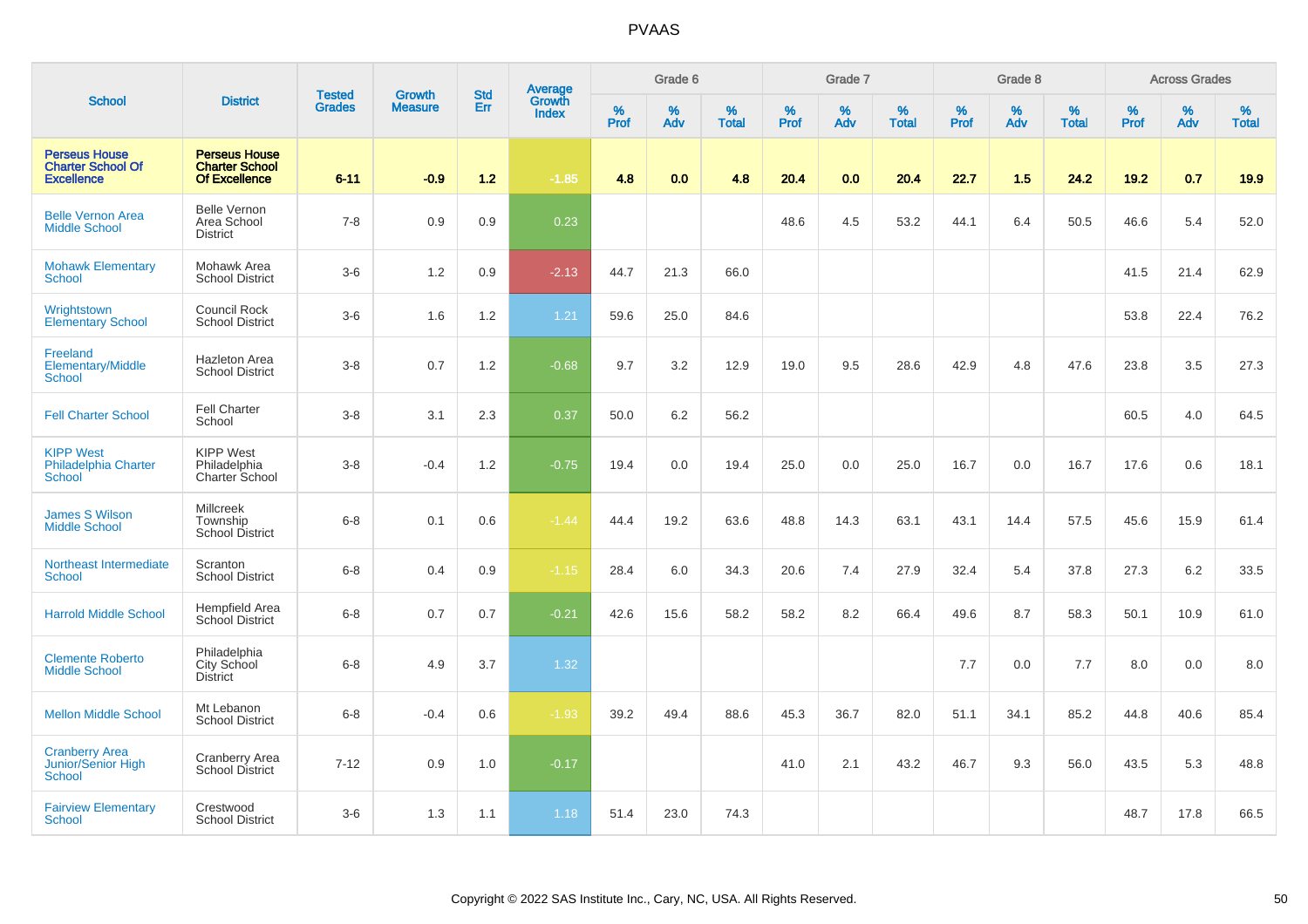|                                                                       |                                                                       |                                | <b>Growth</b>  | <b>Std</b> |                                          |           | Grade 6  |                   |           | Grade 7  |                   |           | Grade 8  |                   |           | <b>Across Grades</b> |                   |
|-----------------------------------------------------------------------|-----------------------------------------------------------------------|--------------------------------|----------------|------------|------------------------------------------|-----------|----------|-------------------|-----------|----------|-------------------|-----------|----------|-------------------|-----------|----------------------|-------------------|
| <b>School</b>                                                         | <b>District</b>                                                       | <b>Tested</b><br><b>Grades</b> | <b>Measure</b> | Err        | <b>Average</b><br>Growth<br><b>Index</b> | %<br>Prof | %<br>Adv | %<br><b>Total</b> | %<br>Prof | %<br>Adv | %<br><b>Total</b> | %<br>Prof | %<br>Adv | %<br><b>Total</b> | %<br>Prof | %<br>Adv             | %<br><b>Total</b> |
| <b>Perseus House</b><br><b>Charter School Of</b><br><b>Excellence</b> | <b>Perseus House</b><br><b>Charter School</b><br><b>Of Excellence</b> | $6 - 11$                       | $-0.9$         | 1.2        | $-1.85$                                  | 4.8       | 0.0      | 4.8               | 20.4      | 0.0      | 20.4              | 22.7      | 1.5      | 24.2              | 19.2      | 0.7                  | 19.9              |
| <b>Greater Nanticoke</b><br><b>Area Educational</b><br>Center         | Greater<br>Nanticoke Area<br><b>School District</b>                   | $6 - 8$                        | 0.5            | 0.7        | $-0.25$                                  | 27.0      | 6.1      | 33.0              | 23.8      | 1.9      | 25.7              | 35.6      | 3.5      | 39.1              | 29.0      | 3.9                  | 32.8              |
| Northwestern Lehigh<br><b>Middle School</b>                           | Northwestern<br>Lehigh School<br><b>District</b>                      | $6 - 8$                        | $-2.2$         | 0.6        | $-6.02$                                  | 46.0      | 15.3     | 61.3              | 51.0      | 7.1      | 58.1              | 40.1      | 16.6     | 56.7              | 45.7      | 13.0                 | 58.7              |
| W.A. Mccreery<br><b>Elementary School</b>                             | <b>Marion Center</b><br>Area School<br><b>District</b>                | $3-6$                          | 1.7            | 1.3        | $-1.43$                                  | 40.0      | 25.4     | 65.4              |           |          |                   |           |          |                   | 45.2      | 18.4                 | 63.7              |
| <b>Manheim Central</b><br><b>Middle School</b>                        | Manheim<br>Central School<br><b>District</b>                          | $5-8$                          | $-0.3$         | 0.5        | $-0.71$                                  | 48.3      | 9.2      | 57.5              | 37.6      | 6.2      | 43.8              | 41.9      | 11.7     | 53.6              | 40.6      | 8.2                  | 48.8              |
| <b>William Penn Middle</b><br><b>School</b>                           | Pennsbury<br><b>School District</b>                                   | $6-8$                          | $-0.5$         | 0.5        | $-1.85$                                  | 48.4      | 23.7     | 72.2              | 51.7      | 15.2     | 66.8              | 51.3      | 19.5     | 70.8              | 50.4      | 19.5                 | 69.9              |
| <b>Mastery Charter</b><br>School-Clymer<br>Elementary                 | Mastery Charter<br>School - Clymer<br>Elementary                      | $3-6$                          | 1.7            | 1.5        | 1.09                                     | 24.1      | 3.4      | 27.6              |           |          |                   |           |          |                   | 17.5      | 0.8                  | 18.3              |
| <b>Bloomsburg Area</b><br><b>Middle School</b>                        | Bloomsburg<br>Area School<br><b>District</b>                          | $6-8$                          | $-0.6$         | 0.7        | $-2.23$                                  | 43.3      | 15.6     | 58.9              | 36.6      | 7.9      | 44.6              | 50.5      | 6.1      | 56.6              | 43.4      | 9.7                  | 53.1              |
| Jefferson-Morgan<br><b>Elementary School</b>                          | Jefferson-<br>Morgan School<br><b>District</b>                        | $3-6$                          | 0.7            | 1.1        | 0.58                                     | 40.0      | 7.3      | 47.3              |           |          |                   |           |          |                   | 41.1      | 6.8                  | 47.9              |
| <b>Albert Gallatin North</b><br><b>Middle School</b>                  | <b>Albert Gallatin</b><br>Area School<br><b>District</b>              | $6-8$                          | $-0.1$         | 0.8        | $-2.30$                                  | 38.3      | 4.3      | 42.6              | 47.8      | 1.1      | 48.9              | 32.3      | 1.5      | 33.8              | 40.2      | 2.4                  | 42.6              |
| <b>Aldan Elementary</b><br><b>School</b>                              | <b>William Penn</b><br><b>School District</b>                         | $3-6$                          | $-0.6$         | 2.1        | $-0.28$                                  | 28.6      | 7.1      | 35.7              |           |          |                   |           |          |                   | 35.7      | 2.0                  | 37.8              |
| <b>Mars Area Centennial</b><br>School                                 | Mars Area<br><b>School District</b>                                   | $5-6$                          | 0.1            | 0.6        | 0.13                                     | 45.1      | 33.8     | 79.0              |           |          |                   |           |          |                   | 55.4      | 22.6                 | 78.0              |
| <b>North Penn-Liberty</b><br>Junior/Senior High<br>School             | Southern Tioga<br><b>School District</b>                              | $7 - 11$                       | 1.7            | 1.4        | 0.50                                     |           |          |                   | 47.7      | 0.0      | 47.7              | 40.0      | 12.5     | 52.5              | 44.0      | 6.0                  | 50.0              |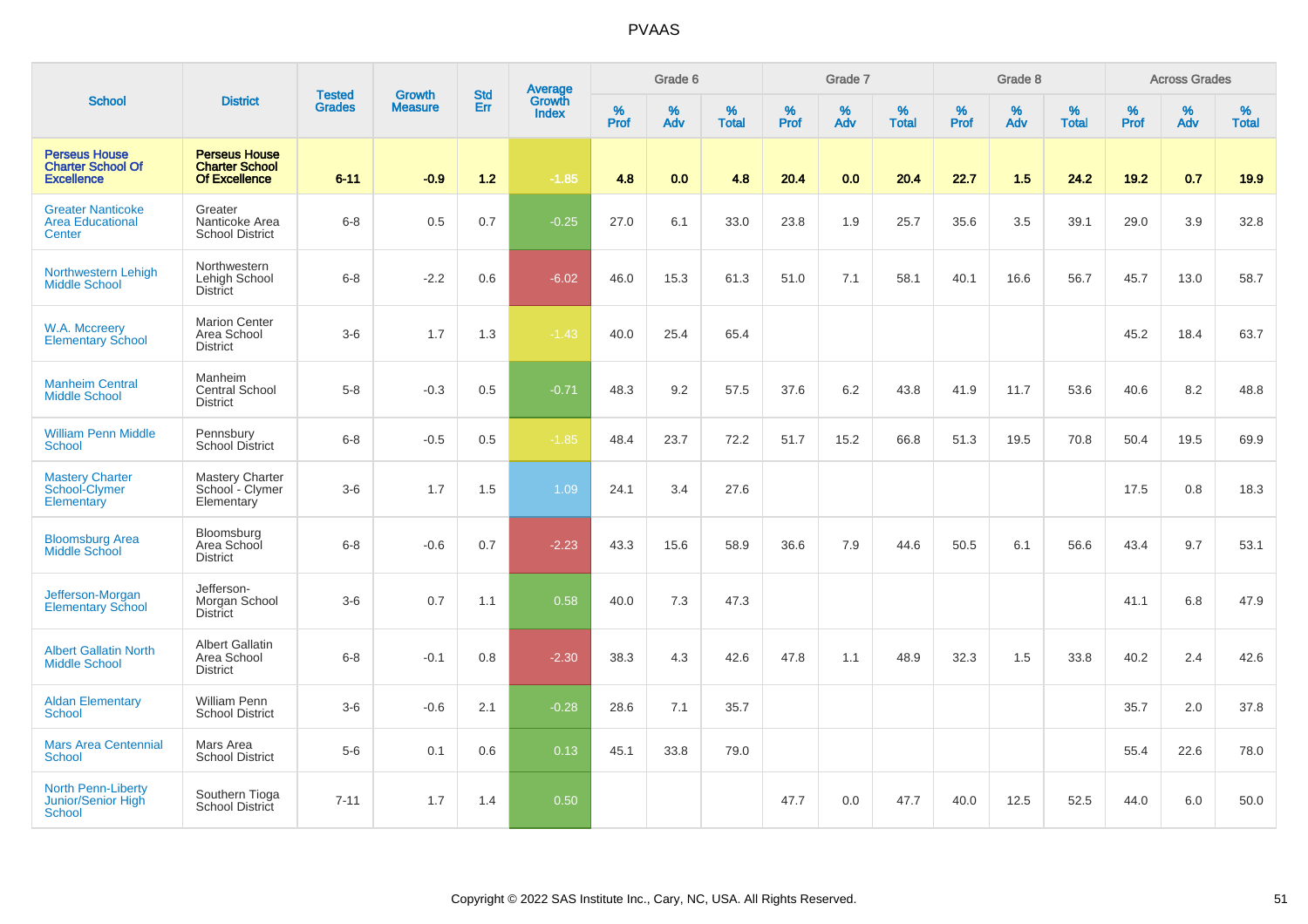|                                                                       |                                                                |                                |                                 | <b>Std</b> |                                          |                  | Grade 6  |                   |           | Grade 7  |                   |           | Grade 8  |                   |           | <b>Across Grades</b> |                   |
|-----------------------------------------------------------------------|----------------------------------------------------------------|--------------------------------|---------------------------------|------------|------------------------------------------|------------------|----------|-------------------|-----------|----------|-------------------|-----------|----------|-------------------|-----------|----------------------|-------------------|
| <b>School</b>                                                         | <b>District</b>                                                | <b>Tested</b><br><b>Grades</b> | <b>Growth</b><br><b>Measure</b> | Err        | <b>Average</b><br>Growth<br><b>Index</b> | %<br><b>Prof</b> | %<br>Adv | %<br><b>Total</b> | %<br>Prof | %<br>Adv | %<br><b>Total</b> | %<br>Prof | %<br>Adv | %<br><b>Total</b> | %<br>Prof | %<br>Adv             | %<br><b>Total</b> |
| <b>Perseus House</b><br><b>Charter School Of</b><br><b>Excellence</b> | <b>Perseus House</b><br><b>Charter School</b><br>Of Excellence | $6 - 11$                       | $-0.9$                          | 1.2        | $-1.85$                                  | 4.8              | 0.0      | 4.8               | 20.4      | 0.0      | 20.4              | 22.7      | 1.5      | 24.2              | 19.2      | 0.7                  | 19.9              |
| <b>Upper Moreland</b><br><b>Middle School</b>                         | <b>Upper Moreland</b><br>Township<br><b>School District</b>    | $6 - 8$                        | $-1.1$                          | 0.5        | $-3.92$                                  | 42.4             | 21.0     | 63.4              | 53.7      | 8.4      | 62.1              | 41.0      | 14.2     | 55.1              | 45.4      | 14.9                 | 60.3              |
| <b>Radnor Middle School</b>                                           | Radnor<br>Township<br>School District                          | $6 - 8$                        | 0.6                             | 0.5        | 0.63                                     | 53.9             | 37.8     | 91.7              | 48.0      | 32.3     | 80.3              | 51.4      | 36.7     | 88.1              | 51.3      | 35.7                 | 87.0              |
| <b>Bristol Middle School</b>                                          | <b>Bristol Borough</b><br>School District                      | $7 - 8$                        | 0.3                             | 1.0        | $-0.80$                                  |                  |          |                   | 40.0      | 7.5      | 47.5              | 27.7      | 6.0      | 33.7              | 33.7      | 6.8                  | 40.5              |
| <b>Keystone Academy</b><br><b>Charter School</b>                      | Keystone<br>Academy<br>Charter School                          | $3-8$                          | 0.9                             | 0.8        | $-0.53$                                  | 38.7             | 19.4     | 58.1              | 47.4      | 3.5      | 50.9              | 40.7      | 8.5      | 49.2              | 40.7      | 7.4                  | 48.1              |
| Amy NW                                                                | Philadelphia<br>City School<br><b>District</b>                 | $6 - 8$                        | $-0.1$                          | 1.5        | $-2.23$                                  | 21.7             | 4.4      | 26.1              | 54.6      | 0.0      | 54.6              | 38.5      | 3.8      | 42.3              | 38.0      | 2.8                  | 40.8              |
| <b>Greenville Elementary</b><br>School                                | Greenville Area<br><b>School District</b>                      | $3-6$                          | 1.2                             | 0.9        | $-0.17$                                  | 52.5             | 11.2     | 63.8              |           |          |                   |           |          |                   | 44.1      | 10.9                 | 55.0              |
| <b>Montrose Area</b><br><b>Junior/Senior High</b><br>School           | Montrose Area<br><b>School District</b>                        | $7 - 10$                       | 0.2                             | 1.0        | $-0.90$                                  |                  |          |                   | 38.2      | 13.2     | 51.5              | 45.0      | 10.0     | 55.0              | 41.9      | 11.5                 | 53.4              |
| <b>Ligonier Valley Middle</b><br>School                               | Ligonier Valley<br>School District                             | $6 - 8$                        | $-0.3$                          | 0.8        | $-1.60$                                  | 46.0             | 16.0     | 62.0              | 40.5      | 2.7      | 43.2              | 45.9      | 10.2     | 56.1              | 44.5      | 10.3                 | 54.8              |
| <b>Ramsay Elementary</b><br><b>School</b>                             | Mount Pleasant<br>Area School<br><b>District</b>               | $4 - 6$                        | $-2.1$                          | 0.8        | $-2.67$                                  | 41.6             | 12.0     | 53.6              |           |          |                   |           |          |                   | 42.4      | 9.3                  | 51.7              |
| <b>Shippensburg Area</b><br>Middle School                             | Shippensburg<br>Area School<br><b>District</b>                 | $6 - 8$                        | $-2.3$                          | 0.5        | $-5.37$                                  | 30.4             | 13.1     | 43.5              | 40.3      | 5.9      | 46.2              | 46.9      | 10.2     | 57.1              | 39.6      | 9.6                  | 49.2              |
| <b>Clarion Area</b><br><b>Elementary School</b>                       | <b>Clarion Area</b><br><b>School District</b>                  | $3-6$                          | $-0.1$                          | 1.2        | $-0.05$                                  | 46.4             | 7.1      | 53.6              |           |          |                   |           |          |                   | 46.9      | 11.4                 | 58.3              |
| <b>Blairsville Middle</b><br><b>School</b>                            | Blairsville-<br>Saltsburg<br><b>School District</b>            | $6 - 8$                        | $-0.8$                          | 1.0        | $-2.80$                                  | 47.1             | 15.7     | 62.8              | 39.4      | 10.6     | 50.0              | 50.9      | 14.6     | 65.4              | 45.4      | 13.4                 | 58.7              |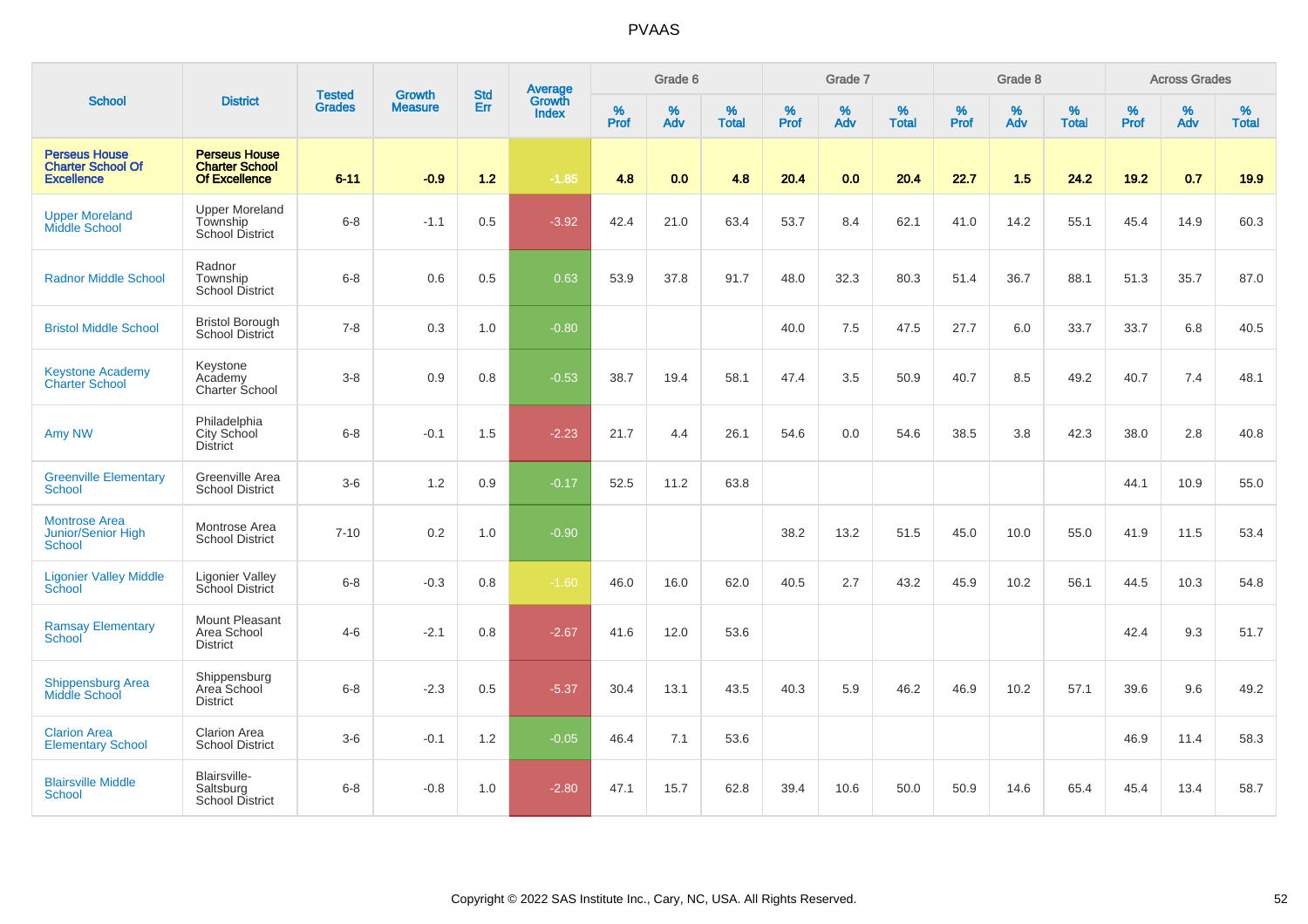|                                                                       |                                                                       |                                |                                 | <b>Std</b> |                                          |           | Grade 6  |                   |           | Grade 7  |                   |           | Grade 8  |                   |              | <b>Across Grades</b> |                   |
|-----------------------------------------------------------------------|-----------------------------------------------------------------------|--------------------------------|---------------------------------|------------|------------------------------------------|-----------|----------|-------------------|-----------|----------|-------------------|-----------|----------|-------------------|--------------|----------------------|-------------------|
| <b>School</b>                                                         | <b>District</b>                                                       | <b>Tested</b><br><b>Grades</b> | <b>Growth</b><br><b>Measure</b> | Err        | <b>Average</b><br>Growth<br><b>Index</b> | %<br>Prof | %<br>Adv | %<br><b>Total</b> | %<br>Prof | %<br>Adv | %<br><b>Total</b> | %<br>Prof | %<br>Adv | %<br><b>Total</b> | $\%$<br>Prof | %<br>Adv             | %<br><b>Total</b> |
| <b>Perseus House</b><br><b>Charter School Of</b><br><b>Excellence</b> | <b>Perseus House</b><br><b>Charter School</b><br><b>Of Excellence</b> | $6 - 11$                       | $-0.9$                          | 1.2        | $-1.85$                                  | 4.8       | 0.0      | 4.8               | 20.4      | 0.0      | 20.4              | 22.7      | 1.5      | 24.2              | 19.2         | 0.7                  | 19.9              |
| <b>Saltsburg Middle/High</b><br><b>School</b>                         | Blairsville-<br>Saltsburg<br><b>School District</b>                   | $6 - 11$                       | $-0.6$                          | 1.2        | $-2.47$                                  | 29.7      | 32.4     | 62.2              | 36.4      | 9.1      | 45.4              | 50.0      | 13.3     | 63.3              | 38.0         | 19.0                 | 57.0              |
| <b>G A R Middle School</b>                                            | Wilkes-Barre<br>Area School<br><b>District</b>                        | $7 - 11$                       | 1.7                             | 1.4        | 0.71                                     |           |          |                   | 22.2      | 0.0      | 22.2              | 23.4      | 2.1      | 25.5              | 22.9         | 1.2                  | 24.1              |
| <b>Forest City Regional</b><br><b>High School</b>                     | <b>Forest City</b><br>Regional<br>School District                     | $7 - 12$                       | 0.5                             | 1.3        | $-0.60$                                  |           |          |                   | 39.5      | 5.3      | 44.7              | 52.1      | 8.3      | 60.4              | 46.5         | 7.0                  | 53.5              |
| <b>East Juniata</b><br>Junior/Senior High<br><b>School</b>            | Juniata County<br>School District                                     | $7 - 12$                       | 0.8                             | 1.2        | $-0.27$                                  |           |          |                   | 44.6      | 10.7     | 55.4              | 49.0      | 4.1      | 53.1              | 46.7         | 7.6                  | 54.3              |
| <b>Upper Adams</b><br><b>Intermediate School</b>                      | <b>Upper Adams</b><br>School District                                 | $4 - 6$                        | 0.9                             | 0.8        | 1.16                                     | 40.2      | 16.2     | 56.4              |           |          |                   |           |          |                   | 40.3         | 13.2                 | 53.5              |
| <b>Valley Grove</b><br><b>Elementary School</b>                       | <b>Valley Grove</b><br>School District                                | $3-6$                          | 1.4                             | 1.2        | 1.03                                     | 55.9      | 8.5      | 64.4              |           |          |                   |           |          |                   | 48.6         | 9.8                  | 58.4              |
| <b>Farrell Area High</b><br>School/Upper Middle<br><b>School</b>      | <b>Farrell Area</b><br><b>School District</b>                         | $7 - 11$                       | 0.2                             | 1.4        | $-0.93$                                  |           |          |                   | 20.9      | 0.0      | 20.9              | 28.2      | 0.0      | 28.2              | 24.4         | 0.0                  | 24.4              |
| <b>Forbes Road</b><br>Junior/Senior High<br>School                    | <b>Forbes Road</b><br><b>School District</b>                          | $7 - 11$                       | 1.9                             | 2.0        | 0.19                                     |           |          |                   | 57.9      | 0.0      | 57.9              | 27.8      | 0.0      | 27.8              | 43.2         | 0.0                  | 43.2              |
| <b>Abington Heights</b><br>Middle School                              | Abington<br>Heights School<br><b>District</b>                         | $5 - 11$                       | $-0.6$                          | 0.5        | $-1.34$                                  | 50.9      | 18.8     | 69.6              | 63.6      | 10.7     | 74.3              |           |          |                   | 57.6         | 12.6                 | 70.2              |
| Pittsburgh Mifflin K-8                                                | Pittsburgh<br>School District                                         | $3-8$                          | 1.5                             | 1.3        | $-1.45$                                  | 23.1      | 0.0      | 23.1              | 5.0       | 0.0      | 5.0               | 11.1      | 3.7      | 14.8              | 19.1         | 2.3                  | 21.4              |
| <b>Cambridge Springs</b><br>Junior/Senior High<br><b>School</b>       | Penncrest<br><b>School District</b>                                   | $7 - 11$                       | 0.2                             | 1.1        | $-0.72$                                  |           |          |                   | 36.4      | 7.6      | 43.9              | 37.7      | 3.8      | 41.5              | 37.0         | 5.9                  | 42.9              |
| <b>Verner Elementary</b><br><b>School</b>                             | Riverview<br><b>School District</b>                                   | $3-6$                          | $-3.0$                          | 1.9        | $-1.57$                                  | 46.7      | 13.3     | 60.0              |           |          |                   |           |          |                   | 47.3         | 16.1                 | 63.4              |
| <b>Crafton Elementary</b><br><b>School</b>                            | Carlynton<br>School District                                          | $3-6$                          | $-0.5$                          | 1.5        | $-0.33$                                  | 45.7      | 22.9     | 68.6              |           |          |                   |           |          |                   | 47.7         | 16.6                 | 64.2              |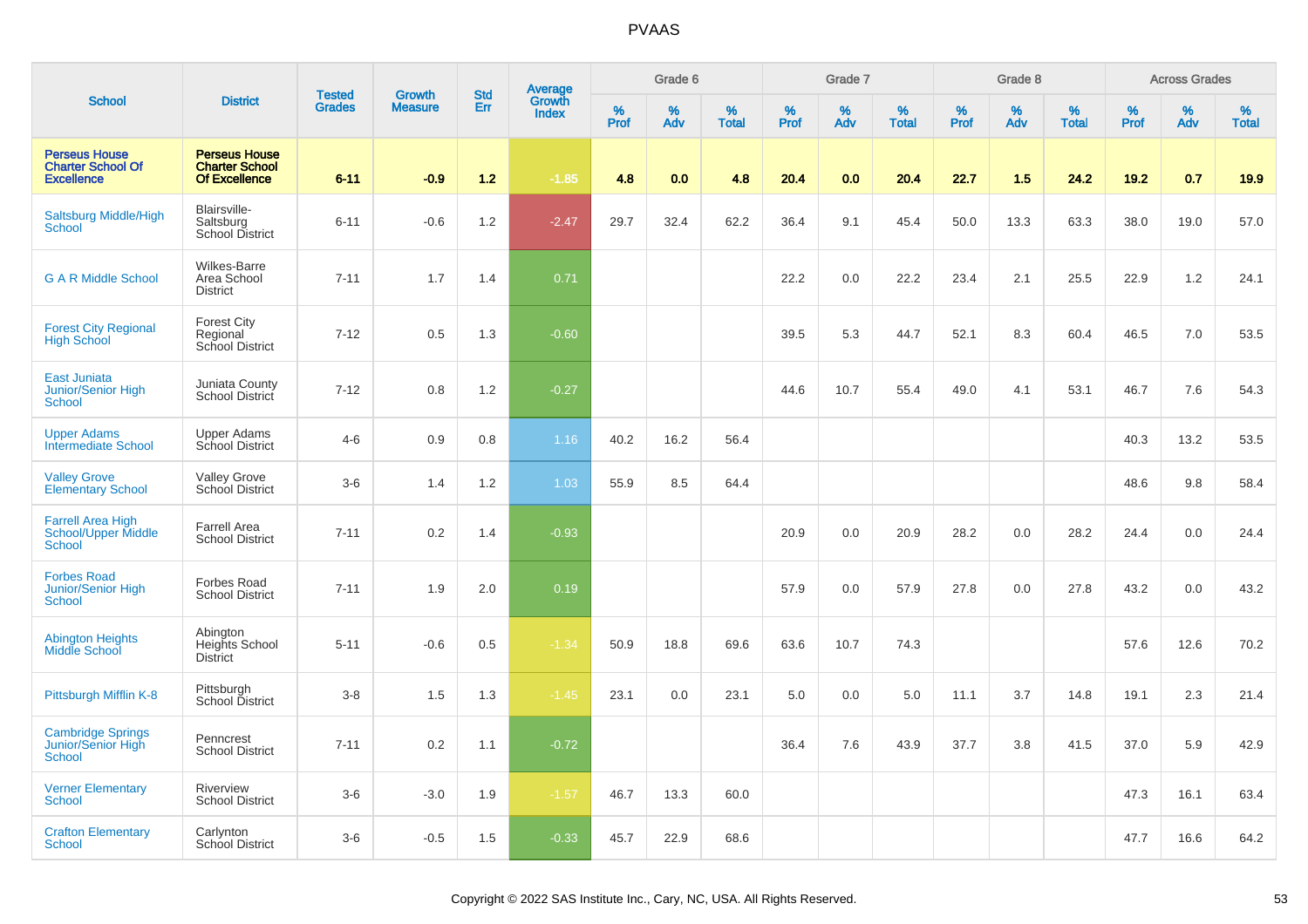|                                                                       |                                                                       |                                |                                 | <b>Std</b> |                                          |                  | Grade 6  |                   |           | Grade 7  |                   |           | Grade 8  |                   |              | <b>Across Grades</b> |                   |
|-----------------------------------------------------------------------|-----------------------------------------------------------------------|--------------------------------|---------------------------------|------------|------------------------------------------|------------------|----------|-------------------|-----------|----------|-------------------|-----------|----------|-------------------|--------------|----------------------|-------------------|
| <b>School</b>                                                         | <b>District</b>                                                       | <b>Tested</b><br><b>Grades</b> | <b>Growth</b><br><b>Measure</b> | Err        | <b>Average</b><br>Growth<br><b>Index</b> | %<br><b>Prof</b> | %<br>Adv | %<br><b>Total</b> | %<br>Prof | %<br>Adv | %<br><b>Total</b> | %<br>Prof | %<br>Adv | %<br><b>Total</b> | $\%$<br>Prof | %<br>Adv             | %<br><b>Total</b> |
| <b>Perseus House</b><br><b>Charter School Of</b><br><b>Excellence</b> | <b>Perseus House</b><br><b>Charter School</b><br><b>Of Excellence</b> | $6 - 11$                       | $-0.9$                          | $1.2$      | $-1.85$                                  | 4.8              | 0.0      | 4.8               | 20.4      | 0.0      | 20.4              | 22.7      | 1.5      | 24.2              | 19.2         | 0.7                  | 19.9              |
| <b>Frazier Middle School</b>                                          | <b>Frazier School</b><br><b>District</b>                              | $6-8$                          | $-1.9$                          | 0.9        | $-4.06$                                  | 48.8             | 17.5     | 66.2              | 43.0      | 12.8     | 55.8              | 20.8      | 3.8      | 24.5              | 39.7         | 12.3                 | 52.0              |
| <b>Klein Elementary</b><br><b>School</b>                              | <b>Harbor Creek</b><br><b>School District</b>                         | $3-6$                          | 1.0                             | 1.1        | 0.88                                     | 46.7             | 33.3     | 80.0              |           |          |                   |           |          |                   | 52.0         | 28.1                 | 80.1              |
| Donegal Junior High<br>School                                         | Donegal School<br><b>District</b>                                     | $7 - 8$                        | 0.7                             | 0.7        | 0.57                                     |                  |          |                   | 44.4      | 12.4     | 56.8              | 32.4      | 16.2     | 48.6              | 38.3         | 14.3                 | 52.6              |
| <b>Maple Manor</b><br>Elementary/Middle<br>School                     | <b>Hazleton Area</b><br><b>School District</b>                        | $3-8$                          | $-0.8$                          | 1.1        | $-1.63$                                  | 20.6             | 2.9      | 23.5              | 28.6      | 0.0      | 28.6              | 20.0      | 0.0      | 20.0              | 21.7         | 1.3                  | 23.0              |
| <b>York Avenue</b><br><b>Elementary School</b>                        | North Penn<br><b>School District</b>                                  | $3-6$                          | 1.8                             | 1.6        | 0.45                                     | 40.6             | 37.5     | 78.1              |           |          |                   |           |          |                   | 41.4         | 28.4                 | 69.8              |
| <b>Global Leadership</b><br>Academy Charter<br><b>School</b>          | Global<br>Leadership<br>Academy<br>Charter School                     | $3-8$                          | 0.6                             | 1.9        | $-0.13$                                  |                  |          |                   | 14.3      | 0.0      | 14.3              | 25.0      | 0.0      | 25.0              | 13.4         | 0.0                  | 13.4              |
| <b>Cairnbrook Elementary</b><br>School                                | Shade-Central<br>City School<br>District                              | $3-6$                          | $-0.9$                          | 2.0        | $-0.44$                                  | 44.4             | 14.8     | 59.3              |           |          |                   |           |          |                   | 38.9         | 8.9                  | 47.8              |
| <b>Infinity Charter School</b>                                        | <b>Infinity Charter</b><br>School                                     | $3 - 8$                        | $-0.5$                          | 1.3        | $-0.69$                                  | 50.0             | 38.5     | 88.5              | 62.5      | 25.0     | 87.5              | 68.2      | 18.2     | 86.4              | 56.6         | 31.5                 | 88.1              |
| <b>Carbondale Area</b><br><b>Junior/Senior High</b><br>School         | Carbondale<br>Area School<br><b>District</b>                          | $7 - 10$                       | 0.8                             | 0.9        | 0.22                                     |                  |          |                   | 29.4      | 3.5      | 32.9              | 42.9      | 5.7      | 48.6              | 36.8         | 4.7                  | 41.6              |
| <b>Chestnut Ridge Middle</b><br><b>School</b>                         | Chestnut Ridge<br><b>School District</b>                              | $3 - 7$                        | $-0.1$                          | 0.7        | $-0.10$                                  | 42.0             | 19.8     | 61.7              | 57.9      | 3.2      | 61.0              |           |          |                   | 47.3         | 12.8                 | 60.1              |
| <b>Paradise Elementary</b><br>School                                  | Pequea Valley<br>School District                                      | $3-6$                          | $-0.3$                          | 1.1        | $-0.24$                                  | 33.3             | 9.5      | 42.9              |           |          |                   |           |          |                   | 35.4         | 5.7                  | 41.1              |
| Academy at<br>Westinghouse                                            | Pittsburgh<br>School District                                         | $5 - 11$                       | $-0.3$                          | 1.1        | $-1.66$                                  | 13.8             | 0.0      | 13.8              | 18.8      | 0.0      | 18.8              | 10.5      | 0.0      | 10.5              | 14.6         | 0.0                  | 14.6              |
| <b>Landisville Middle</b><br><b>School</b>                            | Hempfield<br><b>School District</b>                                   | $7 - 8$                        | $-0.9$                          | 0.7        | $-2.97$                                  |                  |          |                   | 44.9      | 17.3     | 62.2              | 54.2      | 13.2     | 67.5              | 49.3         | 15.4                 | 64.7              |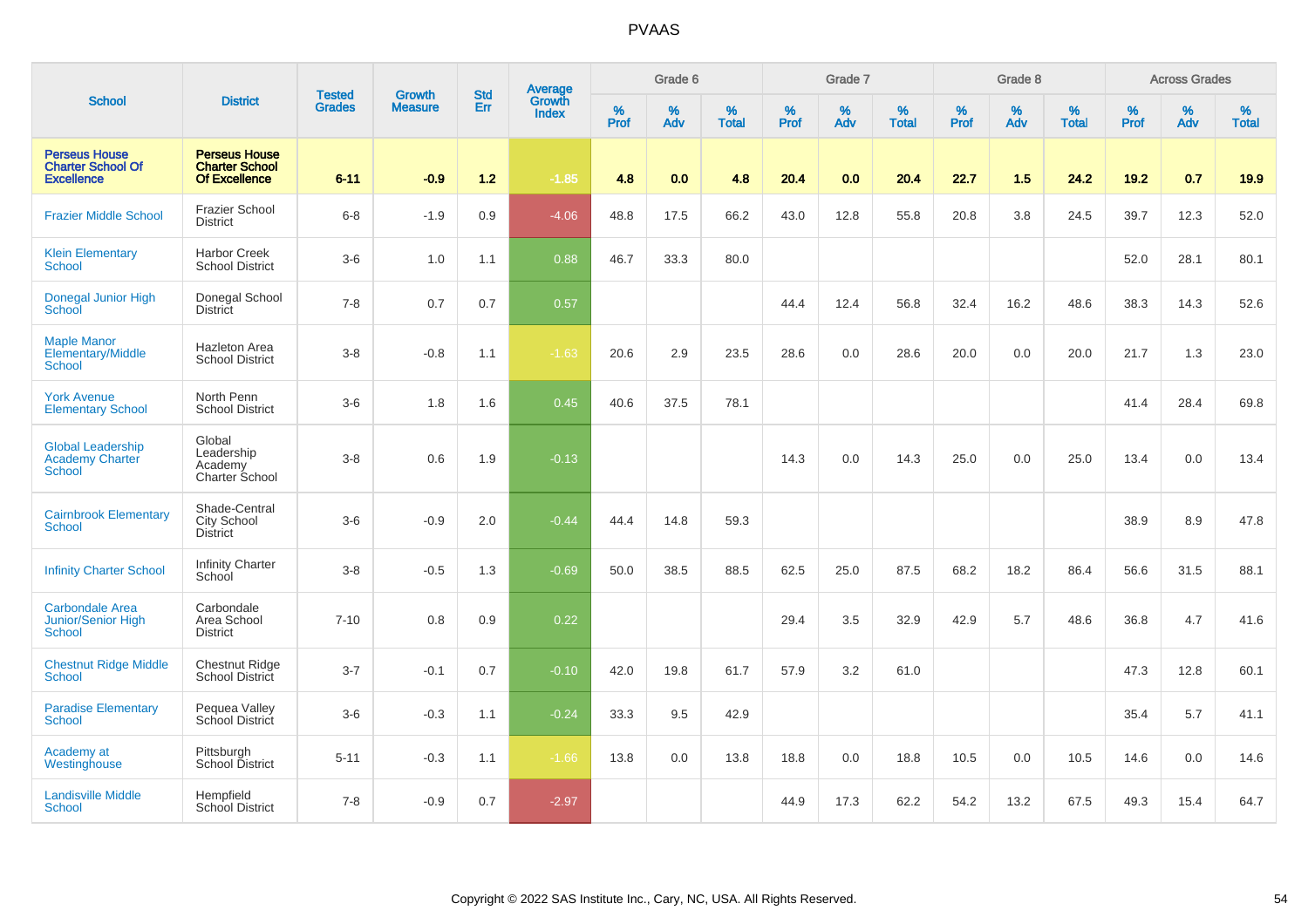|                                                                       |                                                                       | <b>Tested</b> | <b>Growth</b>  | <b>Std</b> |                                   |                  | Grade 6     |                   |                  | Grade 7  |                   |           | Grade 8  |                   |              | <b>Across Grades</b> |                   |
|-----------------------------------------------------------------------|-----------------------------------------------------------------------|---------------|----------------|------------|-----------------------------------|------------------|-------------|-------------------|------------------|----------|-------------------|-----------|----------|-------------------|--------------|----------------------|-------------------|
| <b>School</b>                                                         | <b>District</b>                                                       | <b>Grades</b> | <b>Measure</b> | Err        | Average<br>Growth<br><b>Index</b> | %<br><b>Prof</b> | $\%$<br>Adv | %<br><b>Total</b> | %<br><b>Prof</b> | %<br>Adv | %<br><b>Total</b> | %<br>Prof | %<br>Adv | %<br><b>Total</b> | $\%$<br>Prof | %<br>Adv             | %<br><b>Total</b> |
| <b>Perseus House</b><br><b>Charter School Of</b><br><b>Excellence</b> | <b>Perseus House</b><br><b>Charter School</b><br><b>Of Excellence</b> | $6 - 11$      | $-0.9$         | 1.2        | $-1.85$                           | 4.8              | 0.0         | 4.8               | 20.4             | 0.0      | 20.4              | 22.7      | 1.5      | 24.2              | 19.2         | 0.7                  | 19.9              |
| <b>Tamaqua Area Middle</b><br>School                                  | Tamagua Area<br>School District                                       | $6 - 8$       | $-1.1$         | 0.6        | $-2.18$                           | 39.1             | 7.8         | 46.9              | 37.9             | 5.2      | 43.1              | 42.2      | 7.0      | 49.3              | 39.7         | 6.6                  | 46.3              |
| <b>Rockwood Area</b><br>Junior/Senior High<br><b>School</b>           | Rockwood Area<br><b>School District</b>                               | $7 - 11$      | 0.1            | 1.2        | $-0.77$                           |                  |             |                   | 63.0             | 6.5      | 69.6              | 50.8      | 19.0     | 69.8              | 56.0         | 13.8                 | 69.7              |
| <b>Fleetwood Middle</b><br>School                                     | Fleetwood Area<br><b>School District</b>                              | $5-8$         | $-1.3$         | 0.5        | $-3.59$                           | 37.7             | 6.5         | 44.2              | 37.5             | 6.2      | 43.8              | 45.3      | 7.4      | 52.8              | 41.3         | 6.6                  | 47.9              |
| <b>Propel Charter School-</b><br><b>Braddock Hills</b>                | <b>Propel Charter</b><br>School -<br><b>Braddock Hills</b>            | $3 - 11$      | $-3.7$         | 0.8        | $-4.64$                           | 15.8             | 3.5         | 19.3              | 19.0             | 0.0      | 19.0              | 14.5      | 2.9      | 17.4              | 15.6         | 1.9                  | 17.5              |
| <b>Vision Academy</b><br><b>Charter School</b>                        | Vision Academy<br>Charter School                                      | $3 - 8$       | $-0.9$         | 1.2        | $-2.67$                           | 36.0             | 0.0         | 36.0              | 37.1             | 2.9      | 40.0              | 28.6      | 0.0      | 28.6              | 32.1         | 1.1                  | 33.2              |
| <b>Insight PA Cyber</b><br><b>Charter School</b>                      | Insight PA<br><b>Cyber Charter</b><br>School                          | $3 - 11$      | $-1.0$         | 1.6        | $-1.68$                           | 31.6             | 5.3         | 36.8              | 37.0             | 11.1     | 48.2              | 48.2      | 11.1     | 59.3              | 41.5         | 9.2                  | 50.8              |
| <b>West Mifflin Area</b><br><b>Middle School</b>                      | West Mifflin<br>Area School<br><b>District</b>                        | $4 - 11$      | $-3.0$         | 0.5        | $-6.17$                           | 37.7             | 5.5         | 43.2              | 39.2             | 1.0      | 40.2              | 35.4      | 4.4      | 39.9              | 38.1         | 4.3                  | 42.4              |
| <b>Harmony Area</b><br>Junior/Senior High<br>School                   | Harmony Area<br>School District                                       | $7 - 10$      | 3.2            | 3.1        | 1.03                              |                  |             |                   | 33.3             | 0.0      | 33.3              |           |          |                   | 50.0         | 4.2                  | 54.2              |
| <b>Northern Lebanon</b><br><b>Middle School</b>                       | Northern<br>Lebanon<br><b>School District</b>                         | $6 - 8$       | $-3.0$         | 0.6        | $-6.44$                           | 43.1             | 9.2         | 52.3              | 35.3             | 1.3      | 36.6              | 32.5      | 2.6      | 35.1              | 36.6         | 4.1                  | 40.7              |
| <b>Central Valley Middle</b><br>School                                | <b>Central Valley</b><br>School District                              | $6 - 8$       | $-1.8$         | 0.6        | $-4.56$                           | 39.3             | 25.0        | 64.3              | 50.3             | 9.2      | 59.5              | 41.9      | 8.8      | 50.7              | 44.1         | 14.2                 | 58.3              |
| <b>Pollock Robert B</b><br><b>School</b>                              | Philadelphia<br>City School<br><b>District</b>                        | $3-6$         | $-0.6$         | 2.3        | $-0.25$                           | 38.9             | 22.2        | 61.1              |                  |          |                   |           |          |                   | 22.4         | 7.1                  | 29.4              |
| <b>Pittsburgh Allegheny</b><br>$6 - 8$                                | Pittsburgh<br>School District                                         | $6 - 8$       | 0.1            | 1.1        | $-0.66$                           | 23.8             | 2.4         | 26.2              | 26.4             | 0.0      | 26.4              | 31.0      | 3.4      | 34.5              | 26.6         | 1.6                  | 28.2              |
| <b>Freeport Area Middle</b><br>School                                 | <b>Freeport Area</b><br>School District                               | $6 - 8$       | 0.4            | 0.6        | $-0.92$                           | 35.8             | 23.6        | 59.4              | 57.0             | 14.1     | 71.1              | 53.5      | 20.2     | 73.6              | 49.1         | 19.1                 | 68.2              |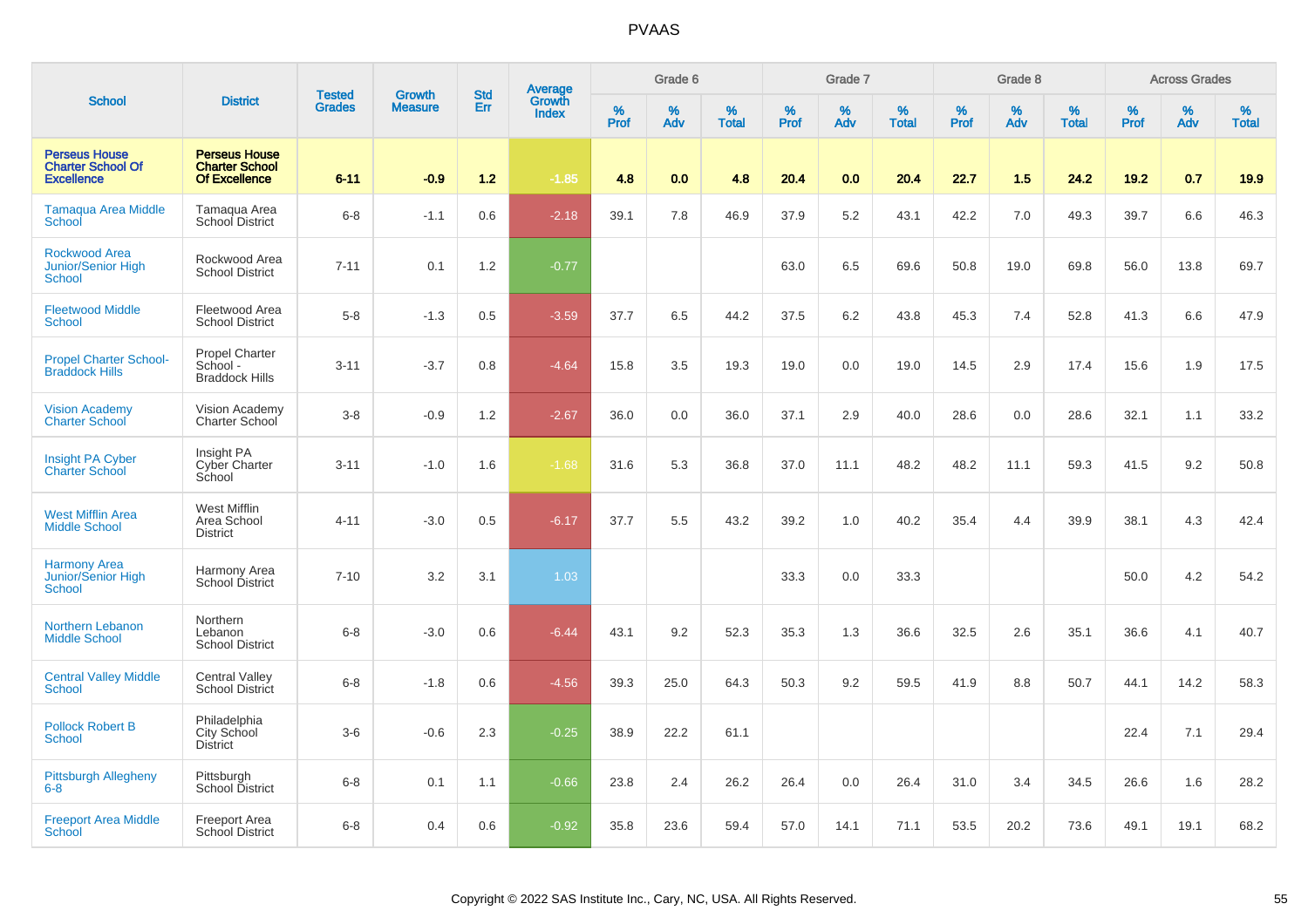|                                                                        |                                                                       | <b>Tested</b> | <b>Growth</b>  | <b>Std</b> |                                          |                  | Grade 6  |                   |           | Grade 7  |                   |              | Grade 8  |                   |              | <b>Across Grades</b> |                   |
|------------------------------------------------------------------------|-----------------------------------------------------------------------|---------------|----------------|------------|------------------------------------------|------------------|----------|-------------------|-----------|----------|-------------------|--------------|----------|-------------------|--------------|----------------------|-------------------|
| <b>School</b>                                                          | <b>District</b>                                                       | <b>Grades</b> | <b>Measure</b> | Err        | <b>Average</b><br>Growth<br><b>Index</b> | %<br><b>Prof</b> | %<br>Adv | %<br><b>Total</b> | %<br>Prof | %<br>Adv | %<br><b>Total</b> | $\%$<br>Prof | %<br>Adv | %<br><b>Total</b> | $\%$<br>Prof | $\%$<br>Adv          | %<br><b>Total</b> |
| <b>Perseus House</b><br><b>Charter School Of</b><br><b>Excellence</b>  | <b>Perseus House</b><br><b>Charter School</b><br><b>Of Excellence</b> | $6 - 11$      | $-0.9$         | $1.2$      | $-1.85$                                  | 4.8              | 0.0      | 4.8               | 20.4      | 0.0      | 20.4              | 22.7         | 1.5      | 24.2              | 19.2         | 0.7                  | 19.9              |
| <b>Pleasant Hills Middle</b><br>School                                 | West Jefferson<br>Hills School<br><b>District</b>                     | $6 - 8$       | $-1.0$         | 0.5        | $-4.02$                                  | 50.7             | 20.0     | 70.7              | 60.2      | 13.1     | 73.3              | 57.9         | 17.8     | 75.7              | 56.4         | 16.8                 | 73.2              |
| <b>Mayfair School</b>                                                  | Philadelphia<br>City School<br><b>District</b>                        | $3 - 8$       | $-0.9$         | 1.2        | $-1.66$                                  | 16.7             | 5.6      | 22.2              | 22.5      | 0.0      | 22.5              | 38.1         | 0.0      | 38.1              | 24.9         | 0.5                  | 25.4              |
| <b>Bache-Martin School</b>                                             | Philadelphia<br>City School<br><b>District</b>                        | $3-8$         | 3.5            | 3.5        | 0.99                                     |                  |          |                   |           |          |                   | 14.3         | 7.1      | 21.4              | 22.7         | 24.7                 | 47.4              |
| <b>Oswayo Valley Middle</b><br>School                                  | Oswayo Valley<br>School District                                      | $6 - 8$       | $-1.0$         | 1.4        | $-2.97$                                  | 40.7             | 18.5     | 59.3              | 46.2      | 0.0      | 46.2              | 51.6         | 6.4      | 58.1              | 46.4         | 8.3                  | 54.8              |
| <b>Rhoads James School</b>                                             | Philadelphia<br>City School<br>District                               | $3 - 8$       | 3.5            | 3.6        | 0.98                                     | 16.7             | 8.3      | 25.0              |           |          |                   |              |          |                   | 15.7         | 2.0                  | 17.6              |
| <b>Pittsburgh Sunnyside</b><br>$K-8$                                   | Pittsburgh<br>School District                                         | $3-8$         | 1.2            | 1.5        | $-0.47$                                  | 50.0             | 0.0      | 50.0              | 33.3      | 3.3      | 36.7              | 46.7         | 6.7      | 53.3              | 36.1         | 3.3                  | 39.3              |
| <b>Curwensville Area</b><br><b>Junior/Senior High</b><br><b>School</b> | Curwensville<br>Area School<br><b>District</b>                        | $7 - 11$      | $-0.8$         | 1.0        | $-2.09$                                  |                  |          |                   | 42.9      | 18.6     | 61.4              | 62.0         | 8.4      | 70.4              | 52.5         | 13.5                 | 66.0              |
| <b>Slatington Elementary</b><br>School                                 | Northern Lehigh<br>School District                                    | $3-6$         | $-0.1$         | 0.9        | $-0.07$                                  | 44.4             | 6.2      | 50.6              |           |          |                   |              |          |                   | 44.1         | 6.2                  | 50.3              |
| <b>Avalon Elementary</b><br><b>School</b>                              | Northgate<br>School District                                          | $3-6$         | 1.4            | 1.8        | 0.80                                     | 64.5             | 12.9     | 77.4              |           |          |                   |              |          |                   | 48.2         | 13.9                 | 62.0              |
| <b>Allegheny-Clarion</b><br><b>Valley Elementary</b>                   | Allegheny-<br>Clarion Valley<br><b>School District</b>                | $3-6$         | 0.9            | 1.3        | 0.70                                     | 42.1             | 15.8     | 57.9              |           |          |                   |              |          |                   | 40.4         | 12.2                 | 52.7              |
| <b>Samuel K Faust</b><br><b>Elementary School</b>                      | Bensalem<br>Township<br>School District                               | $3-6$         | $-0.4$         | 1.1        | $-0.33$                                  | 31.2             | 6.5      | 37.7              |           |          |                   |              |          |                   | 19.8         | 4.3                  | 24.0              |
| <b>Trinity Middle School</b>                                           | <b>Trinity Area</b><br>School District                                | $6 - 8$       | $-0.4$         | 0.5        | $-3.12$                                  | 43.3             | 14.8     | 58.1              | 49.0      | 9.3      | 58.2              | 48.2         | 13.5     | 61.6              | 46.9         | 12.4                 | 59.4              |
| <b>New Cumberland</b><br><b>Middle School</b>                          | West Shore<br><b>School District</b>                                  | $6 - 8$       | $-0.1$         | 0.6        | $-0.83$                                  | 38.5             | 18.0     | 56.5              | 37.6      | 4.6      | 42.2              | 43.0         | 7.4      | 50.3              | 39.5         | 9.9                  | 49.5              |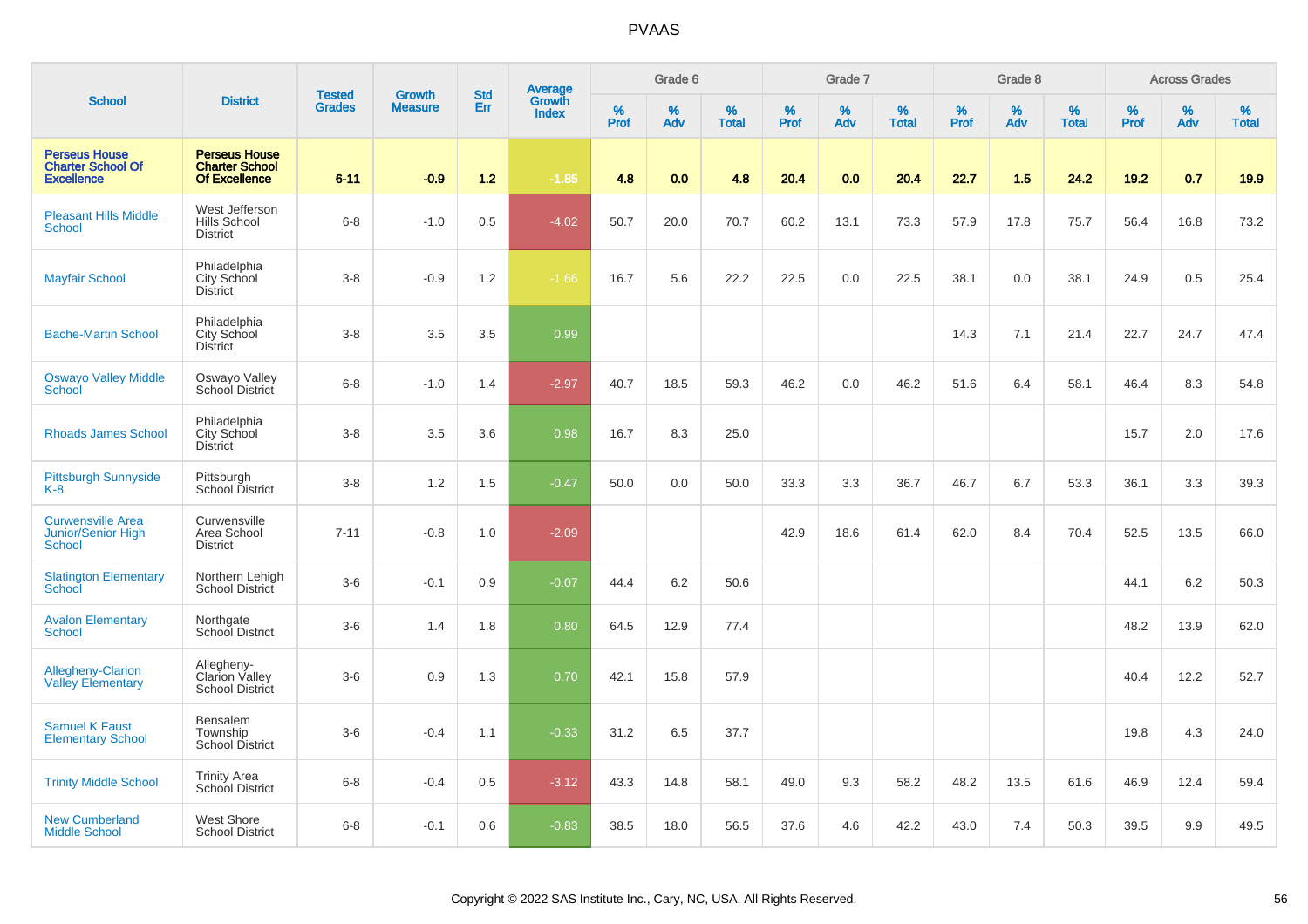|                                                                       |                                                                | <b>Tested</b> | <b>Growth</b>  | <b>Std</b> |                                          |                  | Grade 6     |                   |           | Grade 7  |                   |              | Grade 8  |                   |              | <b>Across Grades</b> |                   |
|-----------------------------------------------------------------------|----------------------------------------------------------------|---------------|----------------|------------|------------------------------------------|------------------|-------------|-------------------|-----------|----------|-------------------|--------------|----------|-------------------|--------------|----------------------|-------------------|
| <b>School</b>                                                         | <b>District</b>                                                | <b>Grades</b> | <b>Measure</b> | Err        | <b>Average</b><br>Growth<br><b>Index</b> | %<br><b>Prof</b> | $\%$<br>Adv | %<br><b>Total</b> | %<br>Prof | %<br>Adv | %<br><b>Total</b> | $\%$<br>Prof | %<br>Adv | %<br><b>Total</b> | $\%$<br>Prof | %<br>Adv             | %<br><b>Total</b> |
| <b>Perseus House</b><br><b>Charter School Of</b><br><b>Excellence</b> | <b>Perseus House</b><br><b>Charter School</b><br>Of Excellence | $6 - 11$      | $-0.9$         | 1.2        | $-1.85$                                  | 4.8              | 0.0         | 4.8               | 20.4      | 0.0      | 20.4              | 22.7         | 1.5      | 24.2              | 19.2         | 0.7                  | 19.9              |
| <b>W B Evans Magnet</b><br>School                                     | William Penn<br><b>School District</b>                         | $3-6$         | 1.2            | 2.0        | 0.59                                     | 52.6             | 0.0         | 52.6              |           |          |                   |              |          |                   | 41.8         | 4.4                  | 46.2              |
| <b>Highland School</b>                                                | Abington<br>School District                                    | $3-6$         | 0.6            | 1.2        | 0.46                                     | 39.6             | 39.6        | 79.2              |           |          |                   |              |          |                   | 41.0         | 29.5                 | 70.5              |
| <b>Drexel Hill Middle</b><br>School                                   | <b>Upper Darby</b><br>School District                          | $6 - 8$       | $-0.6$         | 0.5        | $-2.36$                                  | 39.8             | 7.1         | 46.9              | 27.4      | 1.4      | 28.8              | 36.5         | 4.2      | 40.6              | 34.6         | 4.3                  | 38.9              |
| <b>Dodson Elementary</b><br><b>School</b>                             | Wilkes-Barre<br>Area School<br><b>District</b>                 | $3-6$         | 0.6            | 1.8        | 0.34                                     | 20.8             | 4.2         | 25.0              |           |          |                   |              |          |                   | 19.0         | 1.0                  | 20.0              |
| Greenville<br>Junior/Senior High<br>School                            | Greenville Area<br><b>School District</b>                      | $7 - 11$      | 0.9            | 0.9        | 0.56                                     |                  |             |                   | 43.8      | 5.7      | 49.5              | 31.2         | 12.5     | 43.8              | 38.4         | 8.6                  | 47.0              |
| <b>Rommelt Elementary</b><br>School                                   | South<br>Williamsport<br>Area School<br><b>District</b>        | $5-6$         | 0.8            | 0.9        | 0.85                                     | 37.8             | 15.6        | 53.3              |           |          |                   |              |          |                   | 41.4         | 11.0                 | 52.5              |
| <b>C E Mccall Middle</b><br><b>School</b>                             | Montoursville<br>Area School<br><b>District</b>                | $5-8$         | $-1.3$         | 0.5        | $-2.38$                                  | 55.2             | 16.8        | 72.0              | 51.5      | 7.6      | 59.1              | 45.4         | 10.6     | 56.0              | 51.5         | 11.4                 | 62.9              |
| <b>Bellefonte Area Middle</b><br><b>School</b>                        | <b>Bellefonte Area</b><br><b>School District</b>               | $6 - 8$       | $-1.5$         | 0.5        | $-4.27$                                  | 40.3             | 19.3        | 59.7              | 50.6      | 6.0      | 56.6              | 32.2         | 8.8      | 41.0              | 40.4         | 11.4                 | 51.8              |
| <b>Pocono Mountain East</b><br><b>Junior High School</b>              | Pocono<br>Mountain<br><b>School District</b>                   | $7 - 8$       | $-1.3$         | 1.4        | $-2.15$                                  |                  |             |                   | 45.4      | 1.8      | 47.3              | 51.1         | 2.2      | 53.3              | 48.0         | 2.0                  | 50.0              |
| <b>Lower Dauphin Middle</b><br>School                                 | Lower Dauphin<br><b>School District</b>                        | $6 - 8$       | $-1.4$         | 0.5        | $-4.41$                                  | 42.7             | 15.9        | 58.6              | 49.4      | 8.2      | 57.6              | 33.0         | 10.9     | 43.9              | 41.8         | 11.6                 | 53.5              |
| <b>Northern Potter</b><br>Junior/Senior High<br>School                | Northern Potter<br><b>School District</b>                      | $7 - 12$      | 0.4            | 1.7        | $-0.48$                                  |                  |             |                   | 51.6      | 9.7      | 61.3              | 38.5         | 3.8      | 42.3              | 45.6         | 7.0                  | 52.6              |
| Susquehanna<br>Community<br><b>Elementary School</b>                  | Susquehanna<br>Community<br><b>School District</b>             | $3-6$         | 0.5            | 1.2        | 0.44                                     | 43.1             | 12.1        | 55.2              |           |          |                   |              |          |                   | 41.4         | 13.5                 | 55.0              |
| <b>Sandycreek</b><br><b>Elementary School</b>                         | <b>Franklin Area</b><br><b>School District</b>                 | $3-6$         | 1.2            | 1.4        | 0.86                                     | 33.3             | 14.3        | 47.6              |           |          |                   |              |          |                   | 45.5         | 9.6                  | 55.1              |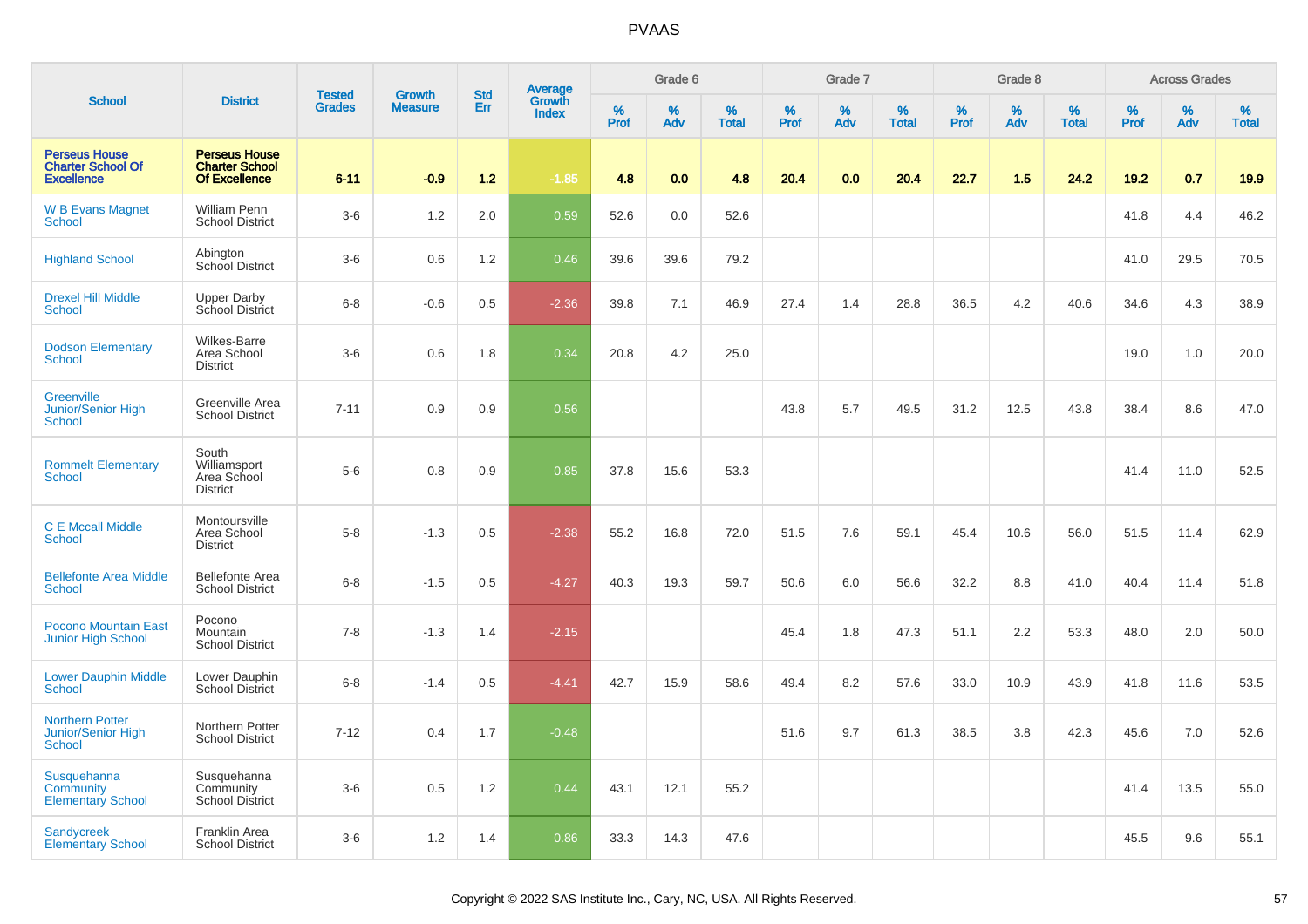|                                                                       |                                                                | <b>Tested</b> | <b>Growth</b>  | <b>Std</b> |                                          |           | Grade 6     |                   |                  | Grade 7  |                   |           | Grade 8  |                   |              | <b>Across Grades</b> |                   |
|-----------------------------------------------------------------------|----------------------------------------------------------------|---------------|----------------|------------|------------------------------------------|-----------|-------------|-------------------|------------------|----------|-------------------|-----------|----------|-------------------|--------------|----------------------|-------------------|
| <b>School</b>                                                         | <b>District</b>                                                | <b>Grades</b> | <b>Measure</b> | Err        | <b>Average</b><br>Growth<br><b>Index</b> | %<br>Prof | $\%$<br>Adv | %<br><b>Total</b> | %<br><b>Prof</b> | %<br>Adv | %<br><b>Total</b> | %<br>Prof | %<br>Adv | %<br><b>Total</b> | $\%$<br>Prof | $\%$<br>Adv          | %<br><b>Total</b> |
| <b>Perseus House</b><br><b>Charter School Of</b><br><b>Excellence</b> | <b>Perseus House</b><br><b>Charter School</b><br>Of Excellence | $6 - 11$      | $-0.9$         | $1.2$      | $-1.85$                                  | 4.8       | 0.0         | 4.8               | 20.4             | 0.0      | 20.4              | 22.7      | 1.5      | 24.2              | 19.2         | 0.7                  | 19.9              |
| <b>Musser Elementary</b><br><b>School</b>                             | Sharon City<br><b>School District</b>                          | $3-6$         | 1.4            | 1.6        | 0.62                                     | 26.9      | 15.4        | 42.3              |                  |          |                   |           |          |                   | 27.3         | 5.5                  | 32.8              |
| <b>Knoch Middle School</b>                                            | South Butler<br><b>County School</b><br><b>District</b>        | $6 - 8$       | 0.4            | 0.6        | $-0.14$                                  | 50.7      | 14.5        | 65.2              | 45.1             | 11.5     | 56.6              | 53.7      | 13.0     | 66.7              | 50.0         | 13.1                 | 63.1              |
| <b>Saint Clair Area</b><br>Elementary/Middle<br><b>School</b>         | Saint Clair Area<br><b>School District</b>                     | $3-8$         | $-1.8$         | 0.9        | $-2.99$                                  | 58.0      | 6.0         | 64.0              | 36.5             | 7.7      | 44.2              | 41.5      | 2.4      | 43.9              | 43.9         | 4.7                  | 48.6              |
| <b>Heights/Murray</b><br><b>Elementary School</b>                     | <b>Wilkes-Barre</b><br>Area School<br><b>District</b>          | $3-6$         | 0.1            | 1.3        | 0.08                                     | 27.5      | 0.0         | 27.5              |                  |          |                   |           |          |                   | 24.9         | 0.6                  | 25.4              |
| <b>Maureen M Welch</b><br><b>Elementary School</b>                    | <b>Council Rock</b><br><b>School District</b>                  | $3-6$         | $-0.5$         | 1.0        | $-0.50$                                  | 48.0      | 20.8        | 68.8              |                  |          |                   |           |          |                   | 47.1         | 11.1                 | 58.1              |
| <b>Olney Elementary</b><br><b>School</b>                              | Philadelphia<br>City School<br><b>District</b>                 | $3 - 8$       | $-3.1$         | 1.8        | $-2.16$                                  | 21.4      | 0.0         | 21.4              |                  |          |                   | 17.4      | 0.0      | 17.4              | 14.0         | 0.0                  | 14.0              |
| <b>Old Forge Elementary</b><br><b>School</b>                          | Old Forge<br><b>School District</b>                            | $3-6$         | 0.2            | 1.1        | 0.22                                     | 41.1      | 17.9        | 58.9              |                  |          |                   |           |          |                   | 41.0         | 5.6                  | 46.6              |
| Catasauqua Middle<br><b>School</b>                                    | Catasauqua<br>Area School<br><b>District</b>                   | $5-8$         | $-1.3$         | 0.7        | $-2.04$                                  | 56.2      | 9.6         | 65.8              | 33.3             | 2.9      | 36.3              | 25.0      | 8.0      | 33.0              | 35.4         | 4.8                  | 40.2              |
| <b>Darby Township</b><br><b>School</b>                                | Southeast<br>Delco School<br><b>District</b>                   | $3-8$         | $-1.4$         | 1.0        | $-1.42$                                  | 25.0      | 2.8         | 27.8              | 35.5             | 3.2      | 38.7              | 32.6      | 4.1      | 36.7              | 31.3         | 2.6                  | 33.9              |
| <b>Cranberry Elementary</b><br><b>School</b>                          | <b>Cranberry Area</b><br>School District                       | $3-6$         | $-0.9$         | 0.9        | $-0.97$                                  | 52.1      | 9.4         | 61.5              |                  |          |                   |           |          |                   | 45.0         | 8.9                  | 53.8              |
| <b>Bethune Mary Mcleod</b><br>School                                  | Philadelphia<br>City School<br><b>District</b>                 | $3-8$         | 1.9            | 2.3        | 0.29                                     | 5.9       | 0.0         | 5.9               |                  |          |                   |           |          |                   | 4.3          | 0.0                  | 4.3               |
| <b>Young Scholars</b><br><b>Charter School</b>                        | Young Scholars<br>Charter School                               | $6 - 8$       | 0.5            | 0.9        | $-0.06$                                  | 23.2      | 5.4         | 28.6              | 14.3             | 5.7      | 20.0              | 13.0      | 0.0      | 13.0              | 16.3         | 3.4                  | 19.7              |
| <b>Midd-West Middle</b><br><b>School</b>                              | Midd-West<br><b>School District</b>                            | $6 - 7$       | $-1.4$         | 0.8        | $-2.88$                                  | 42.5      | 9.7         | 52.2              | 51.0             | 5.1      | 56.1              |           |          |                   | 46.1         | 7.8                  | 53.9              |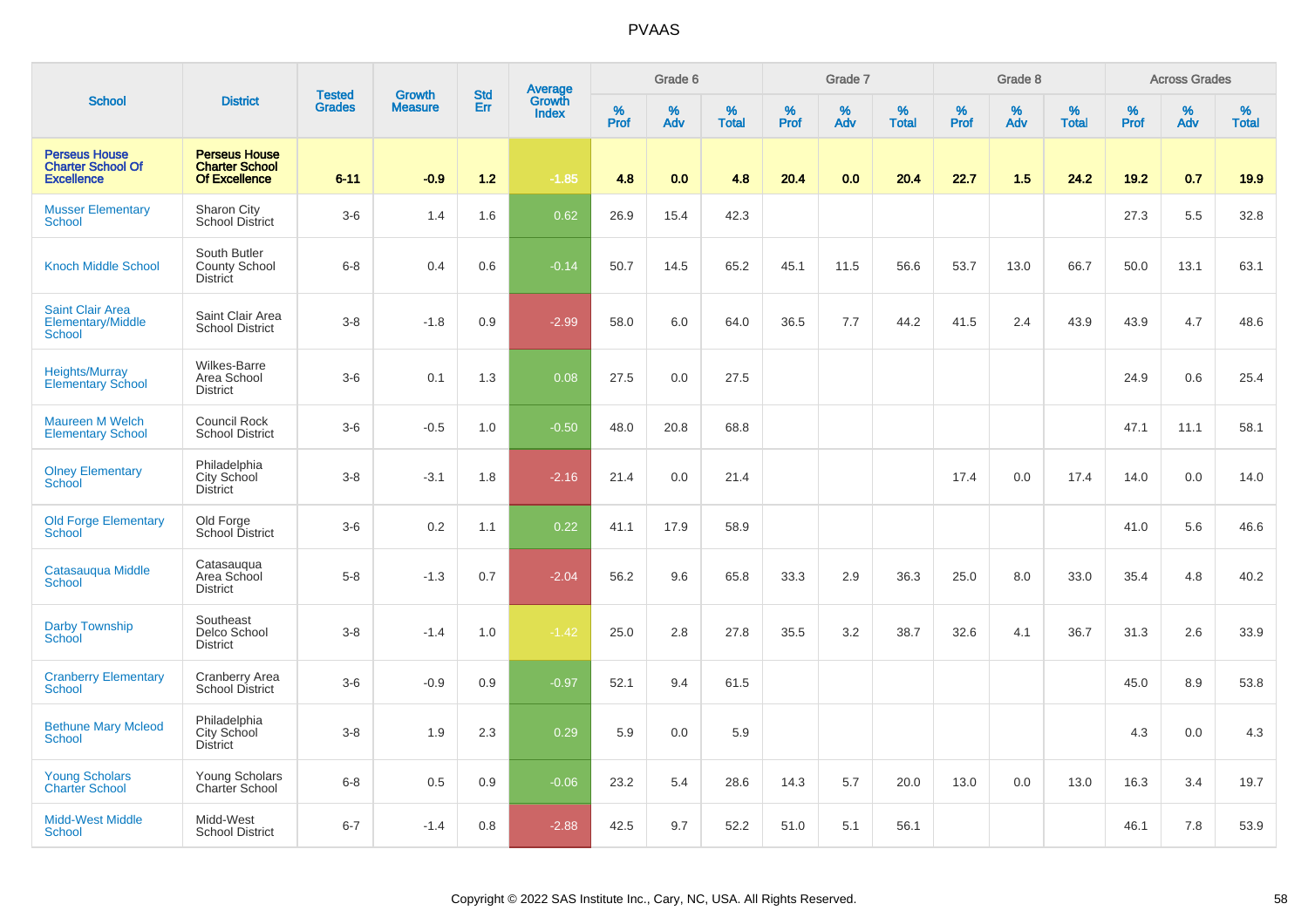|                                                                       |                                                                       | <b>Tested</b> | <b>Growth</b>  | <b>Std</b> |                                   |           | Grade 6  |                   |           | Grade 7  |                   |           | Grade 8  |                   |              | <b>Across Grades</b> |                   |
|-----------------------------------------------------------------------|-----------------------------------------------------------------------|---------------|----------------|------------|-----------------------------------|-----------|----------|-------------------|-----------|----------|-------------------|-----------|----------|-------------------|--------------|----------------------|-------------------|
| <b>School</b>                                                         | <b>District</b>                                                       | <b>Grades</b> | <b>Measure</b> | Err        | Average<br>Growth<br><b>Index</b> | %<br>Prof | %<br>Adv | %<br><b>Total</b> | %<br>Prof | %<br>Adv | %<br><b>Total</b> | %<br>Prof | %<br>Adv | %<br><b>Total</b> | $\%$<br>Prof | $\%$<br>Adv          | %<br><b>Total</b> |
| <b>Perseus House</b><br><b>Charter School Of</b><br><b>Excellence</b> | <b>Perseus House</b><br><b>Charter School</b><br><b>Of Excellence</b> | $6 - 11$      | $-0.9$         | $1.2$      | $-1.85$                           | 4.8       | 0.0      | 4.8               | 20.4      | 0.0      | 20.4              | 22.7      | 1.5      | 24.2              | 19.2         | 0.7                  | 19.9              |
| <b>Clark Elementary</b><br>School                                     | <b>Harbor Creek</b><br><b>School District</b>                         | $3-6$         | 1.0            | 1.3        | $-1.82$                           | 37.2      | 33.3     | 70.6              |           |          |                   |           |          |                   | 47.3         | 28.7                 | 76.0              |
| <b>Community Academy</b><br>Of Philadelphia<br><b>Charter School</b>  | Community<br>Academy Of<br>Philadelphia<br>Charter School             | $3 - 11$      | $-4.1$         | 1.0        | $-4.18$                           | 27.3      | 0.0      | 27.3              | 33.3      | 2.8      | 36.1              | 12.2      | 0.0      | 12.2              | 24.9         | 1.4                  | 26.3              |
| Kiski Area Ihs                                                        | Kiski Area<br><b>School District</b>                                  | $7 - 8$       | $-1.2$         | 0.6        | $-3.39$                           |           |          |                   | 54.0      | 7.6      | 61.6              | 45.5      | 5.1      | 50.6              | 49.9         | 6.3                  | 56.2              |
| <b>Sullivan County</b><br>Junior/Senior High<br>School                | <b>Sullivan County</b><br><b>School District</b>                      | $7 - 10$      | $-0.9$         | 1.6        | $-1.51$                           |           |          |                   | 41.2      | 5.9      | 47.1              | 40.0      | 2.9      | 42.9              | 40.6         | 4.4                  | 44.9              |
| <b>Punxsutawney Area</b><br><b>Elementary School</b>                  | Punxsutawney<br>Area School<br><b>District</b>                        | $3-6$         | 0.4            | 0.8        | 0.54                              | 54.9      | 13.3     | 68.1              |           |          |                   |           |          |                   | 42.9         | 15.7                 | 58.6              |
| <b>Mohawk Junior High</b><br><b>School</b>                            | Mohawk Area<br><b>School District</b>                                 | $7 - 8$       | 0.6            | 0.9        | 0.25                              |           |          |                   | 56.9      | 7.8      | 64.7              | 55.9      | 8.6      | 64.5              | 56.4         | 8.2                  | 64.6              |
| <b>Panther Valley</b><br>Junior/Senior High<br><b>School</b>          | Panther Valley<br><b>School District</b>                              | $7 - 12$      | 0.6            | 0.9        | 0.25                              |           |          |                   | 34.9      | 2.8      | 37.6              | 33.0      | 4.7      | 37.7              | 34.0         | 3.7                  | 37.7              |
| Susquehanna<br>Community<br>Junior/Senior High<br>School              | Susquehanna<br>Community<br><b>School District</b>                    | $7 - 11$      | $-0.3$         | 1.3        | $-1.04$                           |           |          |                   | 43.5      | 6.5      | 50.0              | 36.7      | 2.0      | 38.8              | 40.0         | 4.2                  | 44.2              |
| <b>North Coventry</b><br><b>Elementary School</b>                     | Owen J Roberts<br><b>School District</b>                              | $3-6$         | 0.8            | 1.1        | $-0.70$                           | 37.9      | 25.8     | 63.6              |           |          |                   |           |          |                   | 40.6         | 28.1                 | 68.8              |
| <b>Indian Valley Middle</b><br><b>School</b>                          | Souderton Area<br><b>School District</b>                              | $6 - 8$       | $-1.8$         | 0.5        | $-4.64$                           | 51.7      | 17.1     | 68.8              | 59.7      | 12.0     | 71.7              | 44.8      | 14.8     | 59.6              | 52.6         | 14.5                 | 67.1              |
| <b>Victory Elementary</b><br>School                                   | Franklin Area<br><b>School District</b>                               | $3-6$         | 1.2            | 1.6        | $-0.79$                           | 54.6      | 12.1     | 66.7              |           |          |                   |           |          |                   | 40.3         | 6.2                  | 46.5              |
| <b>Monessen Middle</b><br><b>School</b>                               | Monessen City<br>School District                                      | $6 - 8$       | $-2.4$         | 1.4        | $-2.59$                           | 18.0      | 2.6      | 20.5              | 13.3      | 0.0      | 13.3              | 4.8       | 0.0      | 4.8               | 13.3         | 1.1                  | 14.4              |
| <b>Pine-Richland Middle</b><br>School                                 | Pine-Richland<br><b>School District</b>                               | $6 - 8$       | $-1.3$         | 0.5        | $-4.62$                           |           |          |                   | 57.0      | 18.5     | 75.6              | 56.2      | 27.0     | 83.3              | 56.6         | 22.8                 | 79.5              |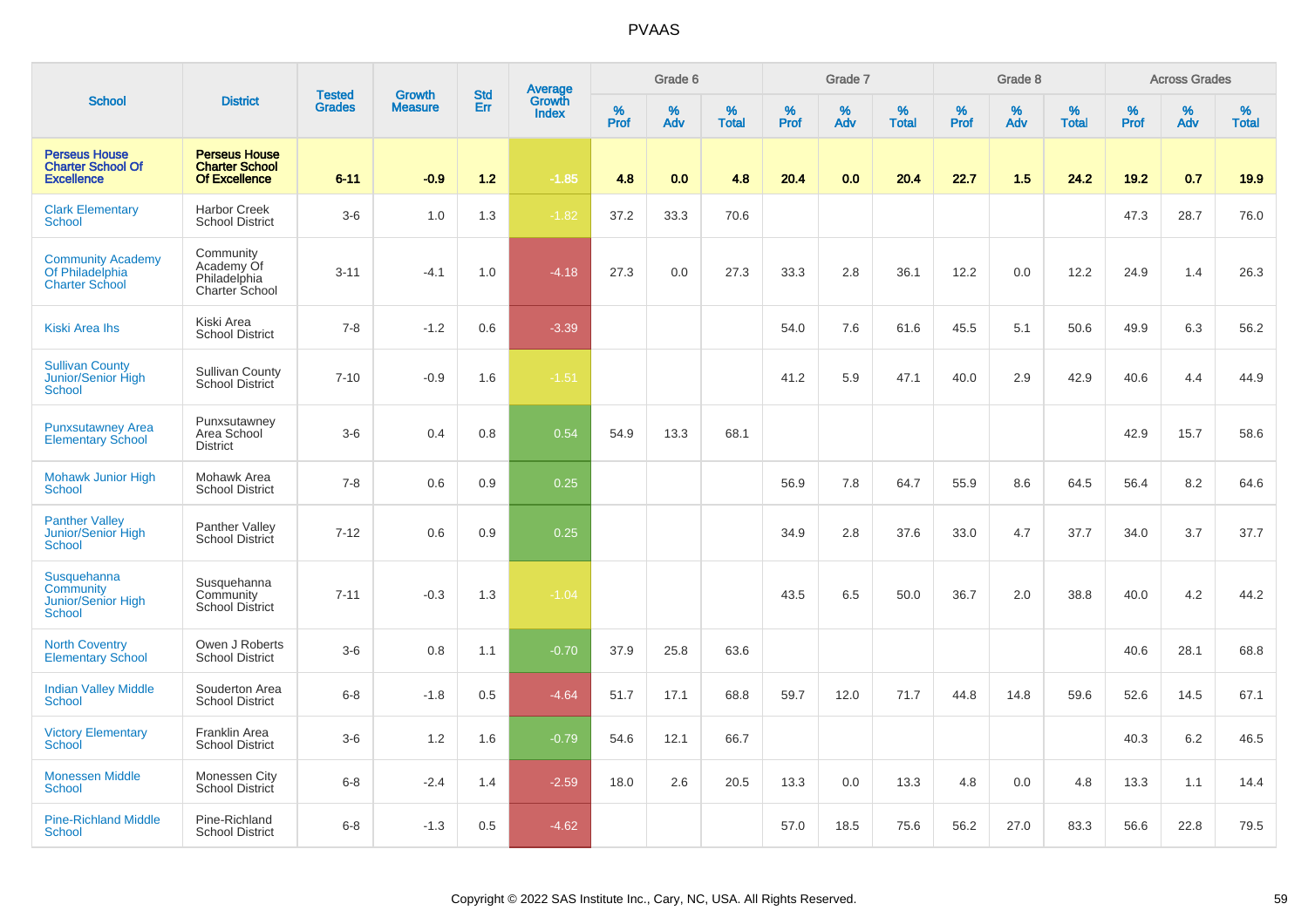|                                                                        |                                                                       |                                | <b>Growth</b>  | <b>Std</b> | <b>Average</b><br>Growth |           | Grade 6  |                   |           | Grade 7  |                   |           | Grade 8  |                   |           | <b>Across Grades</b> |                   |
|------------------------------------------------------------------------|-----------------------------------------------------------------------|--------------------------------|----------------|------------|--------------------------|-----------|----------|-------------------|-----------|----------|-------------------|-----------|----------|-------------------|-----------|----------------------|-------------------|
| <b>School</b>                                                          | <b>District</b>                                                       | <b>Tested</b><br><b>Grades</b> | <b>Measure</b> | <b>Err</b> | <b>Index</b>             | %<br>Prof | %<br>Adv | %<br><b>Total</b> | %<br>Prof | %<br>Adv | %<br><b>Total</b> | %<br>Prof | %<br>Adv | %<br><b>Total</b> | %<br>Prof | $\%$<br>Adv          | %<br><b>Total</b> |
| <b>Perseus House</b><br><b>Charter School Of</b><br><b>Excellence</b>  | <b>Perseus House</b><br><b>Charter School</b><br><b>Of Excellence</b> | $6 - 11$                       | $-0.9$         | $1.2$      | $-1.85$                  | 4.8       | 0.0      | 4.8               | 20.4      | 0.0      | 20.4              | 22.7      | 1.5      | 24.2              | 19.2      | 0.7                  | 19.9              |
| <b>Erie Rise Leadership</b><br><b>Academy Charter</b><br><b>School</b> | Erie Rise<br>Leadership<br>Academy<br>Charter School                  | $3 - 8$                        | 0.0            | 1.2        | $-0.41$                  | 6.9       | 0.0      | 6.9               | 4.8       | 2.4      | 7.1               | 0.0       | 0.0      | 0.0               | 7.8       | 0.5                  | 8.3               |
| <b>Blossburg Elementary</b><br>School                                  | Southern Tioga<br>School District                                     | $3-6$                          | $-1.9$         | 1.9        | $-0.98$                  | 27.3      | 9.1      | 36.4              |           |          |                   |           |          |                   | 32.1      | 2.8                  | 34.9              |
| <b>Upper Adams Middle</b><br>School                                    | Upper Adams<br>School District                                        | $7 - 8$                        | 0.4            | 0.8        | $-0.01$                  |           |          |                   | 38.1      | 6.7      | 44.8              | 51.5      | 0.0      | 51.5              | 45.6      | 3.0                  | 48.5              |
| <b>Iroquois Junior/Senior</b><br><b>High School</b>                    | Iroquois School<br><b>District</b>                                    | $7 - 11$                       | 0.6            | 0.9        | 0.45                     |           |          |                   | 38.8      | 6.1      | 44.9              | 44.0      | 10.0     | 54.0              | 41.4      | 8.1                  | 49.5              |
| <b>Propel Charter School</b><br>- Hazelwood                            | Propel Charter<br>School-<br>Hazelwood                                | $3 - 8$                        | $-0.7$         | 1.2        | $-1.40$                  | 14.3      | 0.0      | 14.3              | 14.3      | 4.8      | 19.0              | 16.0      | 0.0      | 16.0              | 10.2      | 0.6                  | 10.8              |
| <b>Panther Valley</b><br>Intermediate School                           | Panther Valley<br>School District                                     | $4 - 6$                        | $-0.3$         | 0.8        | $-0.38$                  | 33.1      | 1.6      | 34.7              |           |          |                   |           |          |                   | 28.4      | 2.8                  | 31.2              |
| <b>Williams Valley</b><br><b>Elementary School</b>                     | <b>Williams Valley</b><br>School District                             | $3-6$                          | 0.8            | 1.2        | 0.52                     | 42.1      | 7.0      | 49.1              |           |          |                   |           |          |                   | 40.9      | 4.6                  | 45.4              |
| <b>Mt Penn Elementary</b><br>School                                    | Antietam<br><b>School District</b>                                    | $3-6$                          | 0.4            | 1.1        | 0.31                     | 35.6      | 5.1      | 40.7              |           |          |                   |           |          |                   | 31.4      | 3.9                  | 35.4              |
| <b>Upper Dauphin Area</b><br>Middle School                             | <b>Upper Dauphin</b><br>Area School<br><b>District</b>                | $5-8$                          | $-1.6$         | 0.7        | $-2.12$                  | 41.7      | 16.7     | 58.3              | 48.6      | 8.1      | 56.8              | 41.4      | 8.6      | 50.0              | 43.2      | 9.0                  | 52.2              |
| <b>Alliance For Progress</b><br><b>Charter School</b>                  | Alliance For<br>Progress<br>Charter School                            | $3 - 8$                        | $-1.1$         | 1.2        | $-0.97$                  | 32.0      | 0.0      | 32.0              | 26.9      | 0.0      | 26.9              | 3.4       | 0.0      | 3.4               | 19.4      | 0.0                  | 19.4              |
| <b>Shamokin Area</b><br><b>Intermediate School</b>                     | Shamokin Area<br><b>School District</b>                               | $5-6$                          | 0.5            | 0.8        | $-1.30$                  | 32.6      | 9.4      | 42.0              |           |          |                   |           |          |                   | 37.9      | 5.8                  | 43.7              |
| <b>Miller Middle School</b>                                            | Central Greene<br><b>School District</b>                              | $7 - 8$                        | $-1.6$         | 0.8        | $-3.43$                  |           |          |                   | 34.8      | 5.2      | 40.0              | 32.1      | 1.8      | 33.9              | 33.5      | 3.6                  | 37.0              |
| <b>Lafayette Middle</b><br>School                                      | Uniontown Area<br><b>School District</b>                              | $6 - 8$                        | $-1.1$         | 1.4        | $-1.67$                  | 13.6      | 0.0      | 13.6              | 12.1      | 0.0      | 12.1              | 39.3      | 0.0      | 39.3              | 21.7      | 0.0                  | 21.7              |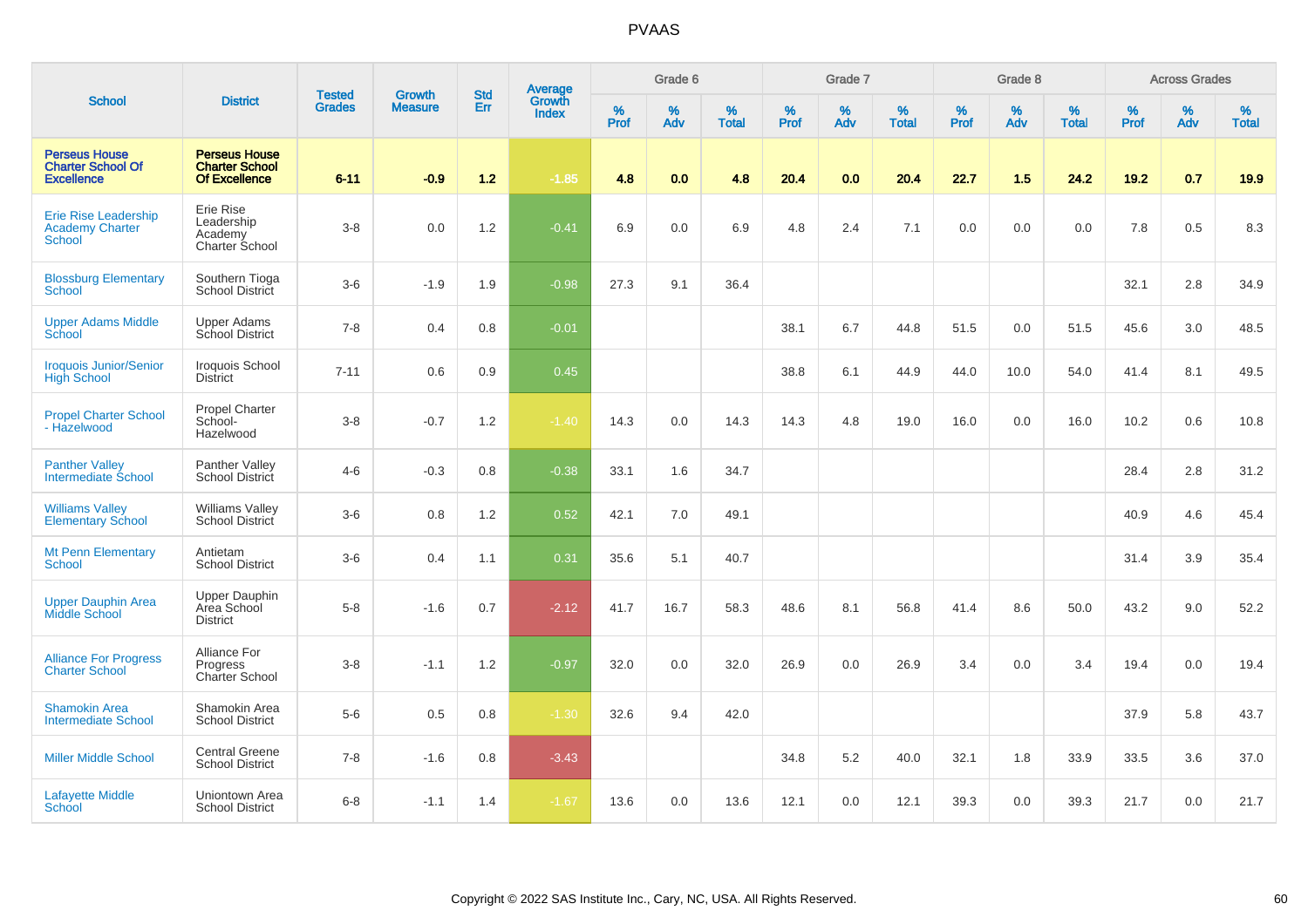|                                                                               |                                                                       |                                |                                 | <b>Std</b> |                                          |                  | Grade 6  |                   |                  | Grade 7  |                   |           | Grade 8  |                   |           | <b>Across Grades</b> |                   |
|-------------------------------------------------------------------------------|-----------------------------------------------------------------------|--------------------------------|---------------------------------|------------|------------------------------------------|------------------|----------|-------------------|------------------|----------|-------------------|-----------|----------|-------------------|-----------|----------------------|-------------------|
| <b>School</b>                                                                 | <b>District</b>                                                       | <b>Tested</b><br><b>Grades</b> | <b>Growth</b><br><b>Measure</b> | Err        | <b>Average</b><br>Growth<br><b>Index</b> | %<br><b>Prof</b> | %<br>Adv | %<br><b>Total</b> | %<br><b>Prof</b> | %<br>Adv | %<br><b>Total</b> | %<br>Prof | %<br>Adv | %<br><b>Total</b> | %<br>Prof | %<br>Adv             | %<br><b>Total</b> |
| <b>Perseus House</b><br><b>Charter School Of</b><br><b>Excellence</b>         | <b>Perseus House</b><br><b>Charter School</b><br><b>Of Excellence</b> | $6 - 11$                       | $-0.9$                          | 1.2        | $-1.85$                                  | 4.8              | 0.0      | 4.8               | 20.4             | 0.0      | 20.4              | 22.7      | 1.5      | 24.2              | 19.2      | 0.7                  | 19.9              |
| <b>Steel Valley Middle</b><br><b>School</b>                                   | <b>Steel Valley</b><br><b>School District</b>                         | $5-8$                          | $-3.0$                          | 0.7        | $-4.12$                                  | 39.0             | 15.2     | 54.2              | 26.8             | 3.7      | 30.5              | 26.7      | 6.7      | 33.3              | 32.6      | 6.0                  | 38.5              |
| <b>East Norriton Middle</b><br>School                                         | Norristown Area<br><b>School District</b>                             | $5-8$                          | $-2.8$                          | 0.6        | $-4.31$                                  | 35.0             | 6.8      | 41.8              | 34.1             | 5.9      | 40.0              | 26.4      | 3.3      | 29.7              | 30.9      | 3.7                  | 34.6              |
| <b>Martin School</b>                                                          | Lancaster<br><b>School District</b>                                   | $3 - 8$                        | $-3.0$                          | 0.9        | $-5.25$                                  | 26.5             | 4.1      | 30.6              | 22.4             | 3.0      | 25.4              | 15.8      | 2.6      | 18.4              | 25.1      | 3.3                  | 28.4              |
| <b>Carver High School</b>                                                     | Philadelphia<br>City School<br><b>District</b>                        | $7 - 11$                       | 2.2                             | 3.4        | 0.65                                     |                  |          |                   | 76.5             | 11.8     | 88.2              |           |          |                   | 70.8      | 8.3                  | 79.2              |
| Morrisville High School<br>(8381)                                             | Morrisville<br>Borough School<br><b>District</b>                      | $6 - 11$                       | $-0.3$                          | 1.1        | $-1.01$                                  | 19.2             | 1.9      | 21.2              | 32.7             | 0.0      | 32.7              | 27.9      | 0.0      | 27.9              | 26.5      | 0.7                  | 27.2              |
| <b>Clearfield Area</b><br><b>Elementary School</b>                            | Clearfield Area<br><b>School District</b>                             | $3-6$                          | $-0.7$                          | 0.8        | $-0.96$                                  | 35.8             | 5.8      | 41.6              |                  |          |                   |           |          |                   | 35.0      | 7.4                  | 42.4              |
| <b>Austin Area</b><br><b>Junior/Senior High</b><br>School                     | Austin Area<br><b>School District</b>                                 | $7 - 11$                       | $-0.6$                          | 2.2        | $-1.09$                                  |                  |          |                   | 26.7             | 0.0      | 26.7              | 56.2      | 6.2      | 62.5              | 41.9      | 3.2                  | 45.2              |
| <b>Cedar Crest Middle</b><br><b>School</b>                                    | Cornwall-<br>Lebanon<br><b>School District</b>                        | $6 - 8$                        | $-0.5$                          | 0.4        | $-2.77$                                  | 45.0             | 15.9     | 60.9              | 48.6             | 7.2      | 55.8              | 49.4      | 12.2     | 61.6              | 47.6      | 11.9                 | 59.5              |
| <b>Keystone Oaks Middle</b><br>School                                         | <b>Keystone Oaks</b><br>School District                               | $6 - 8$                        | $-2.4$                          | 0.7        | $-5.58$                                  | 35.4             | 25.7     | 61.1              | 45.1             | 13.3     | 58.4              | 41.1      | 12.5     | 53.6              | 40.5      | 17.2                 | 57.7              |
| <b>Reach Cyber Charter</b><br>School                                          | Reach Cyber<br>Charter Śchool                                         | $3 - 11$                       | $-2.6$                          | 0.9        | $-2.78$                                  | 52.2             | 8.7      | 60.9              | 38.5             | 1.9      | 40.4              | 47.5      | 5.1      | 52.5              | 46.8      | 5.5                  | 52.3              |
| <b>Young Scholars of</b><br><b>Greater Allegheny</b><br><b>Charter School</b> | Young Scholars<br>of Greater<br>Allegheny<br>Charter School           | $3 - 8$                        | $-1.6$                          | 1.7        | $-0.93$                                  | 40.0             | 0.0      | 40.0              | 35.0             | 0.0      | 35.0              |           |          |                   | 29.9      | 0.8                  | 30.8              |
| <b>Meredith William M</b><br><b>School</b>                                    | Philadelphia<br>City School<br><b>District</b>                        | $3 - 8$                        | 0.2                             | 1.4        | $-1.83$                                  | 53.6             | 28.6     | 82.1              | 50.0             | 31.8     | 81.8              | 38.5      | 38.5     | 76.9              | 48.4      | 34.1                 | 82.4              |
| <b>Wilmington Area</b><br><b>Middle School</b>                                | Wilmington<br>Area School<br><b>District</b>                          | $5 - 8$                        | $-0.8$                          | 0.8        | $-1.50$                                  | 43.3             | 11.7     | 55.0              | 33.3             | 11.8     | 45.1              | 32.2      | 10.2     | 42.4              | 42.5      | 11.8                 | 54.4              |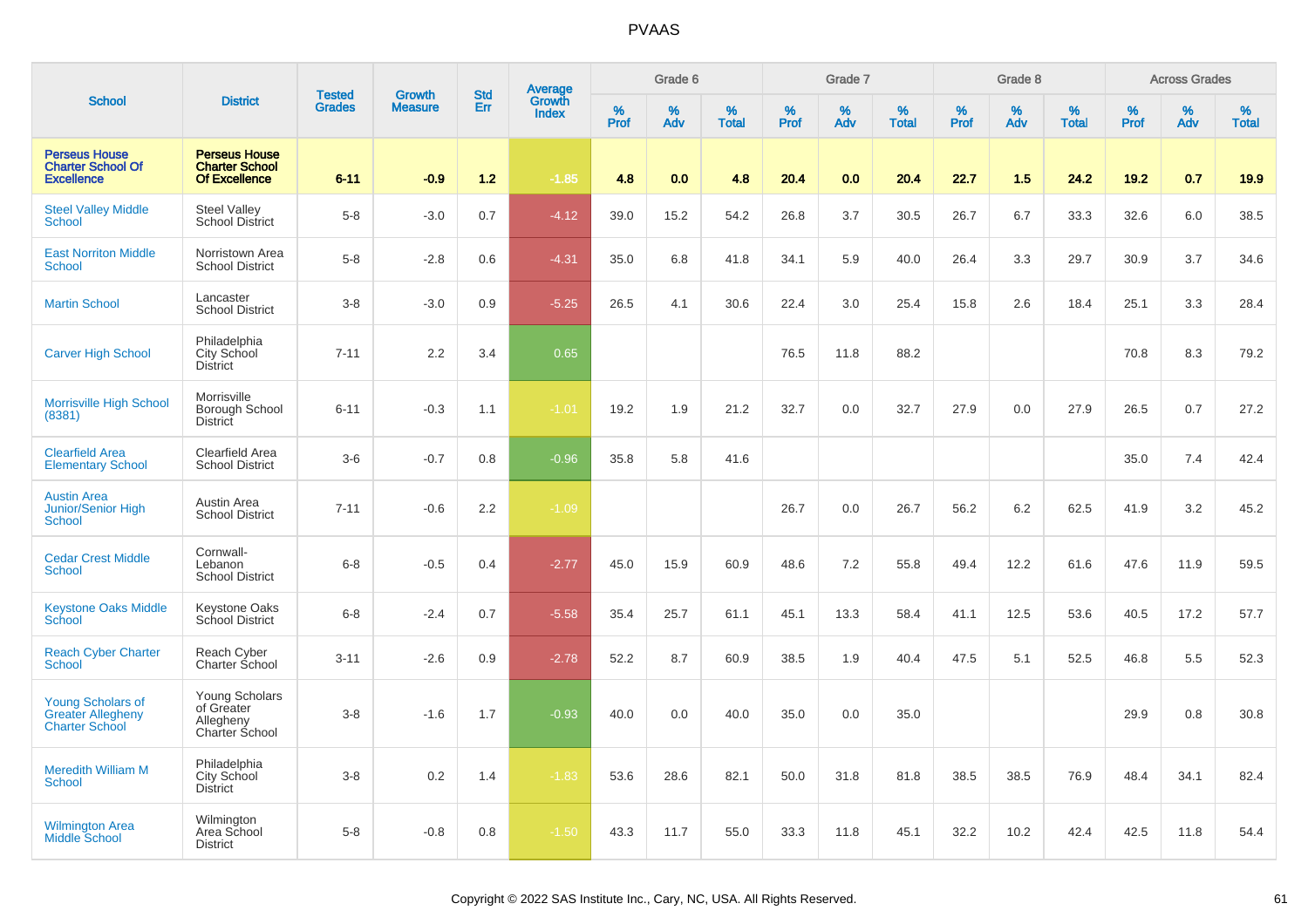|                                                                       |                                                                            |                                |                                 | <b>Std</b> |                                          |                  | Grade 6  |                   |           | Grade 7  |                   |           | Grade 8  |                   |           | <b>Across Grades</b> |                   |
|-----------------------------------------------------------------------|----------------------------------------------------------------------------|--------------------------------|---------------------------------|------------|------------------------------------------|------------------|----------|-------------------|-----------|----------|-------------------|-----------|----------|-------------------|-----------|----------------------|-------------------|
| <b>School</b>                                                         | <b>District</b>                                                            | <b>Tested</b><br><b>Grades</b> | <b>Growth</b><br><b>Measure</b> | <b>Err</b> | <b>Average</b><br>Growth<br><b>Index</b> | %<br><b>Prof</b> | %<br>Adv | %<br><b>Total</b> | %<br>Prof | %<br>Adv | %<br><b>Total</b> | %<br>Prof | %<br>Adv | %<br><b>Total</b> | %<br>Prof | %<br>Adv             | %<br><b>Total</b> |
| <b>Perseus House</b><br><b>Charter School Of</b><br><b>Excellence</b> | <b>Perseus House</b><br><b>Charter School</b><br><b>Of Excellence</b>      | $6 - 11$                       | $-0.9$                          | 1.2        | $-1.85$                                  | 4.8              | 0.0      | 4.8               | 20.4      | 0.0      | 20.4              | 22.7      | 1.5      | 24.2              | 19.2      | 0.7                  | 19.9              |
| Mariana Bracetti<br><b>Academy Charter</b><br>School                  | Mariana<br><b>Bracetti</b><br>Academy<br>Charter School                    | $3 - 10$                       | 0.4                             | 0.9        | $-0.00$                                  | 17.8             | 0.0      | 17.8              | 38.2      | 1.8      | 40.0              | 12.1      | 3.0      | 15.2              | 26.5      | 2.0                  | 28.5              |
| <b>Highland Middle</b><br>School                                      | <b>Blackhawk</b><br><b>School District</b>                                 | $5-8$                          | $-3.2$                          | 0.5        | $-6.42$                                  | 43.4             | 16.4     | 59.8              | 52.5      | 4.9      | 57.4              | 39.7      | 6.7      | 46.4              | 48.0      | 7.5                  | 55.5              |
| <b>Mountain View</b><br>Junior/Senior High<br>School                  | <b>Mountain View</b><br><b>School District</b>                             | $7 - 11$                       | 0.6                             | 1.2        | 0.20                                     |                  |          |                   | 47.2      | 5.7      | 52.8              | 55.0      | 10.0     | 65.0              | 51.3      | 8.0                  | 59.3              |
| <b>Farmdale Elementary</b><br><b>School</b>                           | Hempfield<br><b>School District</b>                                        | $3-6$                          | 0.6                             | 1.1        | 0.33                                     | 42.6             | 24.1     | 66.7              |           |          |                   |           |          |                   | 46.8      | 20.8                 | 67.6              |
| <b>North Hills Middle</b><br><b>School</b>                            | North Hills<br><b>School District</b>                                      | $6 - 8$                        | $-0.9$                          | 0.4        | $-2.40$                                  | 45.2             | 26.0     | 71.2              | 52.0      | 20.1     | 72.0              | 48.3      | 18.4     | 66.7              | 48.4      | 21.6                 | 70.0              |
| <b>Kutztown Area Middle</b><br>School                                 | Kutztown Area<br><b>School District</b>                                    | $6-9$                          | $-0.6$                          | 1.0        | $-0.90$                                  | 46.8             | 17.7     | 64.5              | 37.5      | 17.5     | 55.0              | 50.0      | 10.3     | 60.3              | 45.9      | 14.7                 | 60.6              |
| <b>Harmony Area</b><br><b>Elementary School</b>                       | Harmony Area<br>School District                                            | $3-6$                          | $-0.4$                          | 2.1        | $-0.17$                                  | 54.2             | 12.5     | 66.7              |           |          |                   |           |          |                   | 41.4      | 7.1                  | 48.6              |
| <b>Choconut Valley</b><br><b>Elementary School</b>                    | Montrose Area<br><b>School District</b>                                    | $3-6$                          | 0.9                             | 1.5        | $-1.67$                                  | 48.8             | 18.6     | 67.4              |           |          |                   |           |          |                   | 48.6      | 21.6                 | 70.3              |
| <b>Lakeland Elementary</b><br>School - Mayfield<br>Campus             | Lakeland<br><b>School District</b>                                         | $3-6$                          | $-3.4$                          | 1.5        | $-2.24$                                  | 40.5             | 0.0      | 40.5              |           |          |                   |           |          |                   | 35.1      | 6.0                  | 41.0              |
| Lehighton Area Middle<br>School                                       | Lehighton Area<br>School District                                          | $6 - 8$                        | $-1.2$                          | 0.6        | $-3.77$                                  | 40.8             | 8.3      | 49.2              | 42.0      | 5.8      | 47.7              | 34.2      | 9.8      | 43.9              | 38.9      | 7.9                  | 46.7              |
| <b>North Brandywine</b><br><b>Middle School</b>                       | Coatesville<br>Area School<br><b>District</b>                              | $7 - 7$                        | 0.4                             | 0.8        | 0.54                                     |                  |          |                   | 30.3      | 4.5      | 34.8              |           |          |                   | 30.3      | 4.5                  | 34.8              |
| <b>Center For Student</b><br><b>Lrng Charter School</b><br>Pennsbury  | Center For<br><b>Student</b><br>Learning<br>Charter School<br>At Pennsbury | $6 - 12$                       | 1.9                             | 3.5        | 0.54                                     |                  |          |                   |           |          |                   | 25.0      | 8.3      | 33.3              | 26.9      | 3.8                  | 30.8              |
| <b>Ferndale Elementary</b><br>School                                  | Ferndale Area<br><b>School District</b>                                    | $3-6$                          | 0.7                             | 1.3        | 0.06                                     | 46.3             | 14.6     | 61.0              |           |          |                   |           |          |                   | 40.4      | 13.4                 | 53.8              |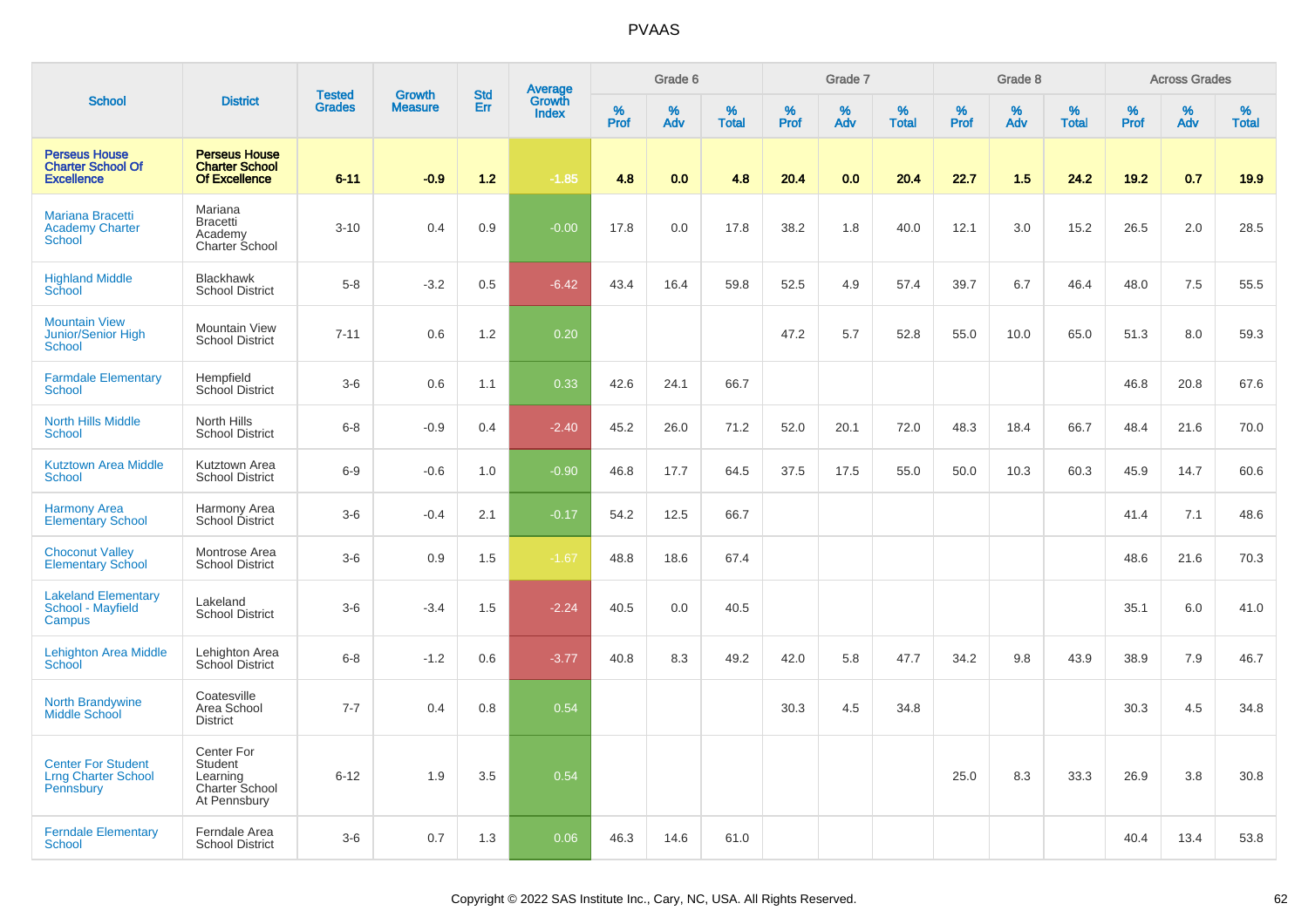|                                                                       |                                                                       |                                | <b>Growth</b>  | <b>Std</b> |                                          |                  | Grade 6     |                   |                  | Grade 7  |                   |           | Grade 8  |                   |           | <b>Across Grades</b> |                   |
|-----------------------------------------------------------------------|-----------------------------------------------------------------------|--------------------------------|----------------|------------|------------------------------------------|------------------|-------------|-------------------|------------------|----------|-------------------|-----------|----------|-------------------|-----------|----------------------|-------------------|
| <b>School</b>                                                         | <b>District</b>                                                       | <b>Tested</b><br><b>Grades</b> | <b>Measure</b> | Err        | <b>Average</b><br>Growth<br><b>Index</b> | %<br><b>Prof</b> | $\%$<br>Adv | %<br><b>Total</b> | %<br><b>Prof</b> | %<br>Adv | %<br><b>Total</b> | %<br>Prof | %<br>Adv | %<br><b>Total</b> | %<br>Prof | $\%$<br>Adv          | %<br><b>Total</b> |
| <b>Perseus House</b><br><b>Charter School Of</b><br><b>Excellence</b> | <b>Perseus House</b><br><b>Charter School</b><br><b>Of Excellence</b> | $6 - 11$                       | $-0.9$         | $1.2$      | $-1.85$                                  | 4.8              | 0.0         | 4.8               | 20.4             | 0.0      | 20.4              | 22.7      | 1.5      | 24.2              | 19.2      | 0.7                  | 19.9              |
| <b>Wilson Woodrow</b><br><b>Middle School</b>                         | Philadelphia<br>City School<br><b>District</b>                        | $6 - 8$                        | $-1.0$         | 1.4        | $-1.03$                                  | 34.8             | 8.7         | 43.5              | 16.1             | 9.7      | 25.8              | 8.8       | 5.9      | 14.7              | 18.2      | 8.0                  | 26.1              |
| Pittsburgh Brookline K-<br>8                                          | Pittsburgh<br>School District                                         | $3 - 8$                        | $-1.8$         | 1.0        | $-1.72$                                  | 37.8             | 13.3        | 51.1              | 33.3             | 0.0      | 33.3              | 34.5      | 3.4      | 37.9              | 38.5      | 7.8                  | 46.3              |
| <b>Burgettstown</b><br>Middle/High School                             | Burgettstown<br>Area School<br><b>District</b>                        | $6 - 11$                       | $-3.1$         | 0.8        | $-4.33$                                  | 58.5             | 7.7         | 66.2              | 32.9             | 2.4      | 35.4              | 35.6      | 5.5      | 41.1              | 41.4      | 5.0                  | 46.4              |
| <b>Garden Spot Middle</b><br>School                                   | Eastern<br>Lancaster<br>County School<br><b>District</b>              | $7 - 8$                        | $-0.4$         | 0.6        | $-1.43$                                  |                  |             |                   | 35.5             | 4.6      | 40.1              | 38.2      | 15.6     | 53.8              | 36.8      | 9.9                  | 46.7              |
| <b>Tri-Valley</b><br>Junior/Senior High<br><b>School</b>              | Tri-Valley<br>School District                                         | $7 - 10$                       | $-2.8$         | 1.3        | $-3.90$                                  |                  |             |                   | 36.7             | 0.0      | 36.7              | 40.5      | 9.5      | 50.0              | 38.5      | 4.4                  | 42.9              |
| <b>Esperanza Cyber</b><br><b>Charter School</b>                       | Esperanza<br><b>Cyber Charter</b><br>School                           | $3 - 11$                       | $-2.3$         | 1.3        | $-1.73$                                  | 8.7              | 0.0         | 8.7               | 12.8             | 0.0      | 12.8              | 9.1       | 0.0      | 9.1               | 9.4       | 0.8                  | 10.2              |
| <b>Lyndwood Elementary</b><br>School                                  | Hanover Area<br><b>School District</b>                                | $6-6$                          | 0.9            | 1.7        | 0.51                                     | 14.6             | 9.1         | 23.6              |                  |          |                   |           |          |                   | 14.6      | 9.1                  | 23.6              |
| <b>Connellsville Area</b><br><b>Middle School</b>                     | Connellsville<br>Area School<br><b>District</b>                       | $6 - 8$                        | $-2.3$         | 0.4        | $-5.28$                                  | 32.7             | 6.4         | 39.1              | 27.1             | 5.1      | 32.2              | 33.8      | 3.6      | 37.4              | 31.1      | 5.0                  | 36.0              |
| Eugenio Maria De<br><b>Hostos Charter School</b>                      | Eugenio Maria<br>De Hostos<br><b>Charter School</b>                   | $3 - 8$                        | $-0.5$         | 1.4        | $-1.78$                                  | 16.7             | 16.7        | 33.3              | 18.2             | 9.1      | 27.3              | 46.7      | 0.0      | 46.7              | 35.0      | 6.7                  | 41.7              |
| <b>Richardson Middle</b><br><b>School</b>                             | Springfield<br>School District                                        | $6 - 8$                        | $-1.1$         | 0.4        | $-2.90$                                  | 53.6             | 25.6        | 79.2              | 58.6             | 20.9     | 79.5              | 51.5      | 18.2     | 69.7              | 54.6      | 21.7                 | 76.4              |
| <b>Montgomery</b><br><b>Elementary School</b>                         | Montgomery<br>Area School<br><b>District</b>                          | $3-6$                          | 0.5            | 1.1        | $-0.10$                                  | 43.6             | 19.4        | 62.9              |                  |          |                   |           |          |                   | 43.6      | 14.8                 | 58.3              |
| <b>Shaler Area Middle</b><br>School                                   | <b>Shaler Area</b><br><b>School District</b>                          | $7 - 8$                        | 0.0            | 0.5        | $-0.47$                                  |                  |             |                   | 50.2             | 7.8      | 58.0              | 47.0      | 13.0     | 60.0              | 48.6      | 10.4                 | 59.0              |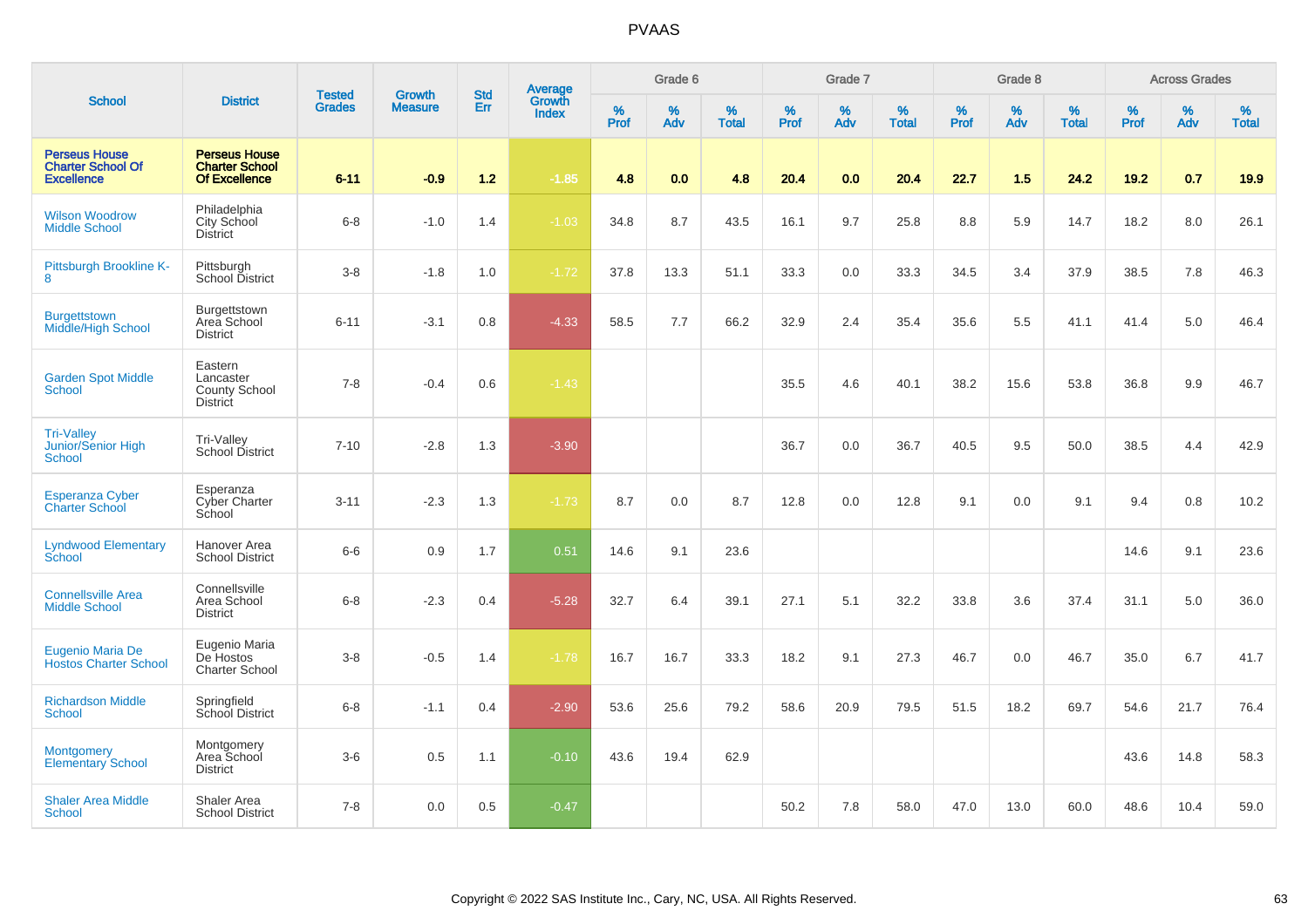|                                                                       |                                                                       | <b>Tested</b> | <b>Growth</b>  | <b>Std</b> |                                          |           | Grade 6  |                   |           | Grade 7  |                   |           | Grade 8  |                   |           | <b>Across Grades</b> |                   |
|-----------------------------------------------------------------------|-----------------------------------------------------------------------|---------------|----------------|------------|------------------------------------------|-----------|----------|-------------------|-----------|----------|-------------------|-----------|----------|-------------------|-----------|----------------------|-------------------|
| <b>School</b>                                                         | <b>District</b>                                                       | <b>Grades</b> | <b>Measure</b> | <b>Err</b> | <b>Average</b><br>Growth<br><b>Index</b> | %<br>Prof | %<br>Adv | %<br><b>Total</b> | %<br>Prof | %<br>Adv | %<br><b>Total</b> | %<br>Prof | %<br>Adv | %<br><b>Total</b> | %<br>Prof | %<br>Adv             | %<br><b>Total</b> |
| <b>Perseus House</b><br><b>Charter School Of</b><br><b>Excellence</b> | <b>Perseus House</b><br><b>Charter School</b><br><b>Of Excellence</b> | $6 - 11$      | $-0.9$         | $1.2$      | $-1.85$                                  | 4.8       | 0.0      | 4.8               | 20.4      | 0.0      | 20.4              | 22.7      | 1.5      | 24.2              | 19.2      | 0.7                  | 19.9              |
| <b>John Hancock</b><br><b>Demonstration School</b>                    | Philadelphia<br>City School<br><b>District</b>                        | $3-8$         | 0.6            | 1.4        | $-0.88$                                  | 40.0      | 0.0      | 40.0              | 46.7      | 10.0     | 56.7              | 48.5      | 0.0      | 48.5              | 39.5      | 5.9                  | 45.4              |
| <b>Franklin Towne</b><br><b>Charter Elementary</b><br><b>School</b>   | Franklin Towne<br>Charter<br>Elementary<br>School                     | $3-8$         | $-3.1$         | 1.2        | $-3.10$                                  | 48.2      | 7.4      | 55.6              | 53.6      | 7.1      | 60.7              | 59.1      | 0.0      | 59.1              | 50.6      | 6.8                  | 57.4              |
| <b>MaST Community</b><br><b>Charter School II</b>                     | MaST<br>Community<br>Charter School<br>$\mathbf{H}$                   | $3 - 10$      | $-4.6$         | 0.7        | $-6.45$                                  | 38.7      | 4.3      | 43.0              | 50.0      | 5.9      | 55.9              |           |          |                   | 44.5      | 7.0                  | 51.5              |
| <b>Cornell High School</b>                                            | Cornell School<br><b>District</b>                                     | $7 - 11$      | $-1.6$         | 1.5        | $-2.02$                                  |           |          |                   | 35.9      | 0.0      | 35.9              | 24.3      | 2.7      | 27.0              | 30.3      | 1.3                  | 31.6              |
| <b>Washington Park</b><br><b>Elementary School</b>                    | Washington<br>School District                                         | $3-6$         | $-2.2$         | 0.9        | $-2.44$                                  | 39.6      | 6.2      | 45.8              |           |          |                   |           |          |                   | 39.0      | 3.8                  | 42.8              |
| <b>Wilson West Middle</b><br><b>School</b>                            | Wilson School<br><b>District</b>                                      | $6 - 8$       | $-3.0$         | 0.9        | $-5.13$                                  | 52.4      | 9.5      | 61.9              | 48.5      | 6.9      | 55.4              | 54.0      | 10.8     | 64.9              | 51.1      | 8.7                  | 59.8              |
| <b>Laurel Highlands</b><br>Middle School                              | Laurel<br>Highlands<br>School District                                | $6 - 8$       | $-1.6$         | 0.6        | $-4.07$                                  | 39.6      | 11.7     | 51.3              | 36.0      | 2.9      | 38.8              | 37.8      | 5.5      | 43.3              | 37.9      | 6.8                  | 44.6              |
| <b>Titus Elementary</b><br><b>School</b>                              | <b>Central Bucks</b><br><b>School District</b>                        | $3-6$         | 0.4            | 1.0        | $-0.56$                                  | 51.6      | 26.4     | 78.0              |           |          |                   |           |          |                   | 50.0      | 22.3                 | 72.3              |
| <b>Tohickon Middle</b><br>School                                      | <b>Central Bucks</b><br><b>School District</b>                        | $7 - 9$       | $-0.5$         | 0.6        | $-1.79$                                  |           |          |                   | 50.6      | 17.7     | 68.4              | 52.3      | 22.4     | 74.6              | 51.5      | 20.2                 | 71.7              |
| <b>Juniata Park Academy</b>                                           | Philadelphia<br>City School<br><b>District</b>                        | $3 - 8$       | 1.0            | 2.3        | 0.13                                     |           |          |                   | 45.4      | 0.0      | 45.4              |           |          |                   | 29.6      | 0.0                  | 29.6              |
| <b>Bermudian Springs</b><br><b>Middle School</b>                      | Bermudian<br>Springs School<br><b>District</b>                        | $5-8$         | 0.2            | 0.6        | $-0.73$                                  | 37.5      | 10.6     | 48.1              | 44.5      | 5.9      | 50.4              | 40.2      | 6.6      | 46.7              | 43.3      | 5.6                  | 48.9              |
| <b>Blacklick Valley</b><br><b>Elementary Center</b>                   | <b>Blacklick Valley</b><br>School District                            | $3-6$         | 0.5            | 1.6        | 0.34                                     | 52.6      | 7.9      | 60.5              |           |          |                   |           |          |                   | 48.0      | 5.9                  | 54.0              |
| <b>Walnut Street</b><br><b>Elementary School</b>                      | <b>William Penn</b><br><b>School District</b>                         | $3-6$         | 0.8            | 2.0        | $-0.97$                                  | 14.3      | 0.0      | 14.3              |           |          |                   |           |          |                   | 16.5      | 0.0                  | 16.5              |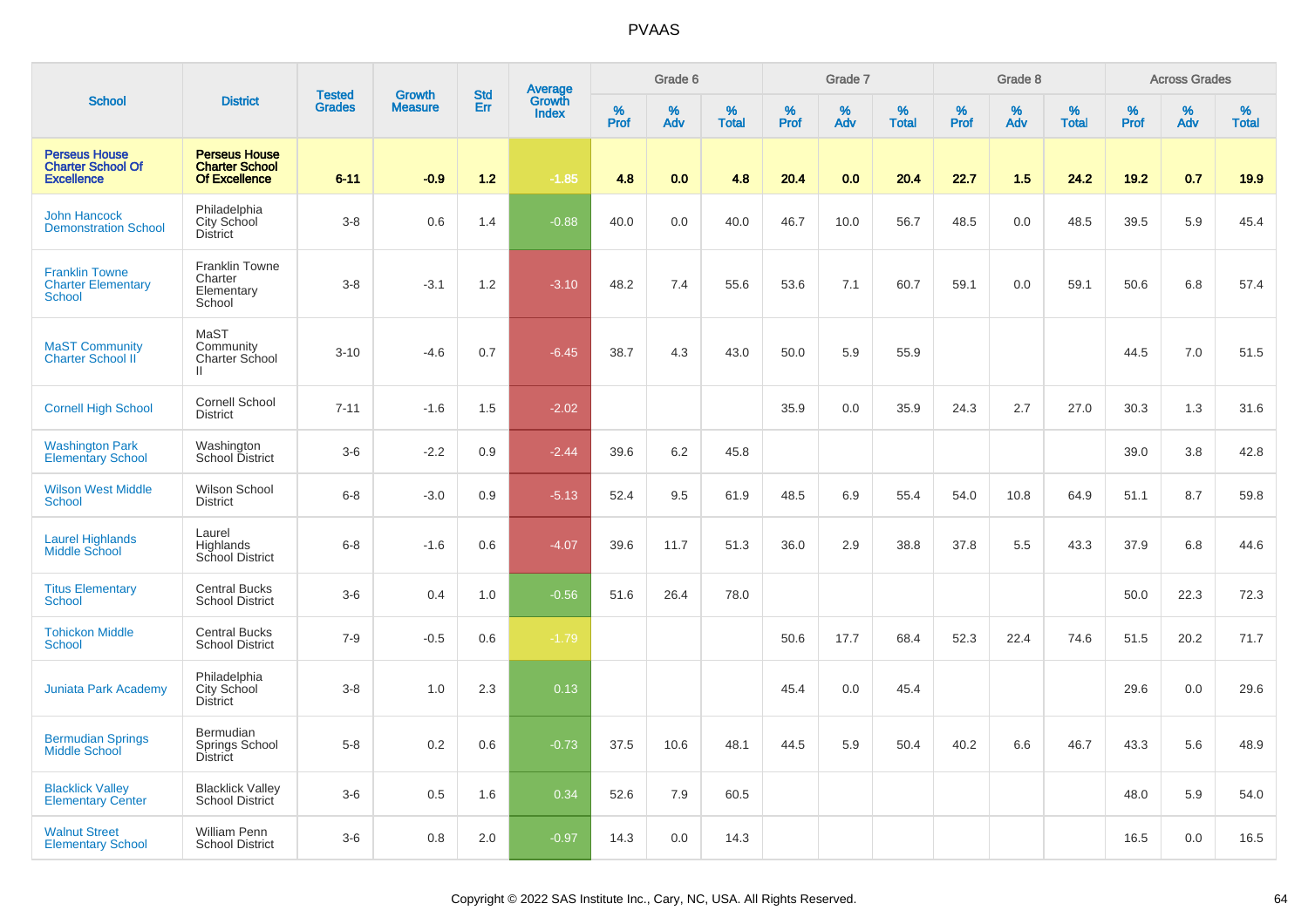|                                                                       |                                                                       | <b>Tested</b> | <b>Growth</b>  | <b>Std</b> |                                   |                  | Grade 6  |                   |                  | Grade 7  |                   |                     | Grade 8  |                   |                     | <b>Across Grades</b> |                   |
|-----------------------------------------------------------------------|-----------------------------------------------------------------------|---------------|----------------|------------|-----------------------------------|------------------|----------|-------------------|------------------|----------|-------------------|---------------------|----------|-------------------|---------------------|----------------------|-------------------|
| <b>School</b>                                                         | <b>District</b>                                                       | <b>Grades</b> | <b>Measure</b> | Err        | Average<br>Growth<br><b>Index</b> | %<br><b>Prof</b> | %<br>Adv | %<br><b>Total</b> | %<br><b>Prof</b> | %<br>Adv | %<br><b>Total</b> | $\%$<br><b>Prof</b> | %<br>Adv | %<br><b>Total</b> | $\%$<br><b>Prof</b> | %<br>Adv             | %<br><b>Total</b> |
| <b>Perseus House</b><br><b>Charter School Of</b><br><b>Excellence</b> | <b>Perseus House</b><br><b>Charter School</b><br><b>Of Excellence</b> | $6 - 11$      | $-0.9$         | 1.2        | $-1.85$                           | 4.8              | 0.0      | 4.8               | 20.4             | 0.0      | 20.4              | 22.7                | 1.5      | 24.2              | 19.2                | 0.7                  | 19.9              |
| <b>Northgate Middle</b><br><b>School High School</b>                  | Northgate<br>School District                                          | $7 - 11$      | 0.2            | 1.1        | $-0.08$                           |                  |          |                   | 36.1             | 9.8      | 45.9              | 37.5                | 17.9     | 55.4              | 36.8                | 13.7                 | 50.4              |
| <b>Waynesboro Area</b><br><b>Middle School</b>                        | Waynesboro<br>Area School<br><b>District</b>                          | $6 - 8$       | $-2.2$         | 0.4        | $-5.34$                           | 38.4             | 14.0     | 52.4              | 37.7             | 7.2      | 44.9              | 37.5                | 12.8     | 50.3              | 37.8                | 11.2                 | 49.1              |
| <b>Conemaugh Valley</b><br><b>Elementary School</b>                   | Conemaugh<br>Valley School<br><b>District</b>                         | $3-6$         | $-1.4$         | 1.2        | $-1.17$                           | 30.0             | 30.0     | 60.0              |                  |          |                   |                     |          |                   | 41.6                | 15.0                 | 56.5              |
| <b>Perseus House</b><br><b>Charter School Of</b><br><b>Excellence</b> | <b>Perseus House</b><br><b>Charter School</b><br><b>Of Excellence</b> | $6 - 11$      | $-0.9$         | 1.2        | $-1.85$                           | 4.8              | 0.0      | 4.8               | 20.4             | 0.0      | 20.4              | 22.7                | 1.5      | 24.2              | 19.2                | 0.7                  | 19.9              |
| <b>Pittsburgh Science</b><br><b>And Technology</b><br>Academy 6-12    | Pittsburgh<br>School District                                         | $6 - 11$      | $-0.3$         | 1.0        | $-1.04$                           | 36.6             | 41.5     | 78.0              | 72.3             | 12.8     | 85.1              | 60.6                | 15.5     | 76.1              | 57.9                | 21.4                 | 79.2              |
| <b>Titusville Middle</b><br><b>School</b>                             | <b>Titusville Area</b><br><b>School District</b>                      | $6 - 8$       | $-0.3$         | 0.6        | $-0.98$                           | 35.2             | 12.7     | 47.9              | 46.2             | 8.3      | 54.6              | 40.9                | 11.7     | 52.6              | 40.6                | 11.0                 | 51.6              |
| <b>Centre Learning</b><br><b>Community Charter</b><br>School          | Centre Learning<br>Community<br><b>Charter School</b>                 | $5 - 8$       | $-1.3$         | 2.1        | $-1.22$                           |                  |          |                   | 37.5             | 12.5     | 50.0              | 47.1                | 11.8     | 58.8              | 51.8                | 16.7                 | 68.5              |
| <b>Woodland Elementary</b><br>School                                  | Cameron<br><b>County School</b><br><b>District</b>                    | $3-6$         | $-0.5$         | 1.5        | $-0.36$                           | 48.7             | 25.6     | 74.4              |                  |          |                   |                     |          |                   | 55.1                | 19.6                 | 74.7              |
| <b>Penn Hills Charter</b><br>School of<br>Entrepreneurship            | Penn Hills<br>Charter School<br>of<br>Entrepreneurshi<br>D            | $3 - 8$       | $-1.5$         | 1.0        | $-3.06$                           | 37.1             | 8.6      | 45.7              | 34.2             | 0.0      | 34.2              | 45.4                | 0.0      | 45.4              | 40.8                | 6.4                  | 47.2              |
| Mcadoo-Kelayres<br><b>Elementary/Middle</b><br><b>School</b>          | Hazleton Area<br><b>School District</b>                               | $3 - 8$       | 0.4            | 1.3        | $-1.35$                           | 16.7             | 6.7      | 23.3              | 12.9             | 0.0      | 12.9              | 7.1                 | 0.0      | 7.1               | 26.5                | 2.4                  | 28.9              |
| <b>Windber Area Middle</b><br><b>School</b>                           | Windber Area<br><b>School District</b>                                | $6 - 8$       | $-0.3$         | 0.8        | $-0.64$                           | 49.2             | 14.9     | 64.2              | 50.0             | 9.5      | 59.5              | 57.1                | 10.7     | 67.9              | 52.4                | 11.6                 | 64.0              |
| <b>Middletown Area</b><br><b>Middle School</b>                        | Middletown<br>Area School<br><b>District</b>                          | $6 - 8$       | $-1.3$         | 0.6        | $-2.55$                           | 28.7             | 7.0      | 35.7              | 43.8             | 5.6      | 49.3              | 38.5                | 3.8      | 42.3              | 37.1                | 5.6                  | 42.7              |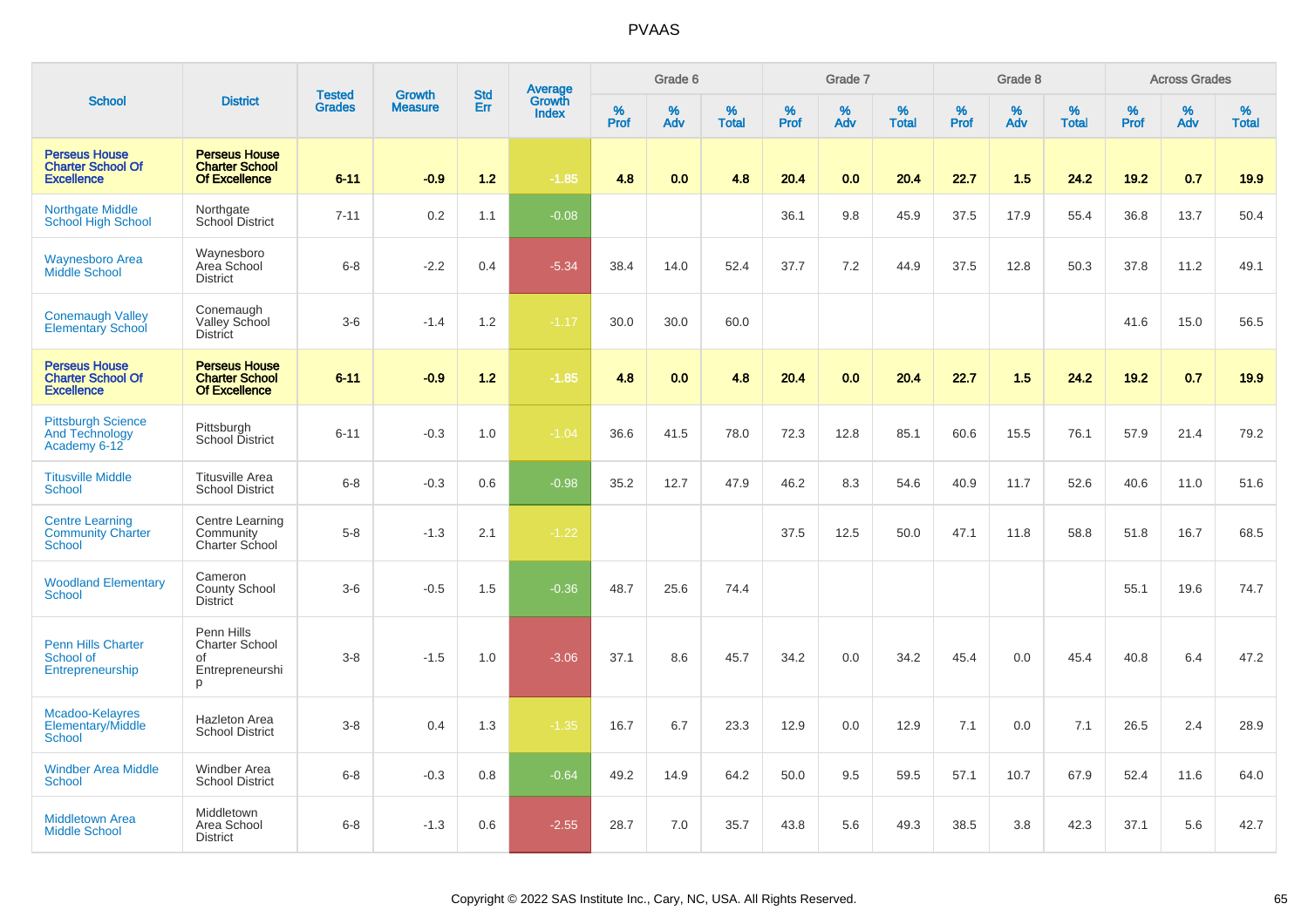|                                                                       |                                                                |                                |                          | <b>Std</b> |                                          |           | Grade 6  |                   |                  | Grade 7  |                   |           | Grade 8  |                   |              | <b>Across Grades</b> |                   |
|-----------------------------------------------------------------------|----------------------------------------------------------------|--------------------------------|--------------------------|------------|------------------------------------------|-----------|----------|-------------------|------------------|----------|-------------------|-----------|----------|-------------------|--------------|----------------------|-------------------|
| <b>School</b>                                                         | <b>District</b>                                                | <b>Tested</b><br><b>Grades</b> | Growth<br><b>Measure</b> | Err        | <b>Average</b><br>Growth<br><b>Index</b> | %<br>Prof | %<br>Adv | %<br><b>Total</b> | %<br><b>Prof</b> | %<br>Adv | %<br><b>Total</b> | %<br>Prof | %<br>Adv | %<br><b>Total</b> | $\%$<br>Prof | %<br>Adv             | %<br><b>Total</b> |
| <b>Perseus House</b><br><b>Charter School Of</b><br><b>Excellence</b> | <b>Perseus House</b><br><b>Charter School</b><br>Of Excellence | $6 - 11$                       | $-0.9$                   | $1.2$      | $-1.85$                                  | 4.8       | 0.0      | 4.8               | 20.4             | 0.0      | 20.4              | 22.7      | 1.5      | 24.2              | 19.2         | 0.7                  | 19.9              |
| <b>Dassa Mckinney</b><br><b>Elementary School</b>                     | Moniteau<br><b>School District</b>                             | $3-6$                          | $-1.1$                   | 0.9        | $-1.21$                                  | 33.3      | 19.0     | 52.4              |                  |          |                   |           |          |                   | 42.0         | 13.8                 | 55.8              |
| <b>Carmichaels Area</b><br><b>Middle School</b>                       | Carmichaels<br>Area School<br><b>District</b>                  | $6 - 8$                        | $-2.3$                   | 0.9        | $-4.02$                                  | 25.8      | 7.6      | 33.3              | 33.3             | 1.5      | 34.8              | 35.2      | 1.4      | 36.6              | 31.5         | 3.4                  | 35.0              |
| <b>Hillcrest Intermediate</b><br>School                               | Norwin School<br><b>District</b>                               | $5-6$                          | 0.1                      | 0.5        | $-0.32$                                  | 41.0      | 36.7     | 77.6              |                  |          |                   |           |          |                   | 50.0         | 27.9                 | 77.9              |
| <b>Duckrey Tanner</b><br><b>School</b>                                | Philadelphia<br>City School<br><b>District</b>                 | $3-8$                          | 1.1                      | 3.6        | 0.31                                     |           |          |                   |                  |          |                   |           |          |                   | 9.1          | 0.0                  | 9.1               |
| <b>Franklin School</b>                                                | Uniontown Area<br><b>School District</b>                       | $3-6$                          | 0.6                      | 2.1        | $-0.17$                                  | 46.7      | 26.7     | 73.3              |                  |          |                   |           |          |                   | 49.2         | 17.5                 | 66.7              |
| <b>Springfield Township</b><br>Middle School                          | Springfield<br>Township<br>School District                     | $6 - 8$                        | $-1.3$                   | 0.6        | $-2.89$                                  | 51.4      | 15.0     | 66.5              | 56.3             | 10.8     | 67.1              | 47.3      | 14.0     | 61.3              | 51.8         | 13.3                 | 65.1              |
| <b>Norwin Middle School</b>                                           | Norwin School<br><b>District</b>                               | $7 - 8$                        | $-1.3$                   | 0.5        | $-3.94$                                  |           |          |                   | 60.1             | 18.1     | 78.2              | 52.4      | 13.9     | 66.2              | 56.3         | 16.0                 | 72.3              |
| <b>Greenfield Albert M</b><br>School                                  | Philadelphia<br>City School<br><b>District</b>                 | $3-8$                          | $-3.2$                   | 1.2        | $-4.08$                                  | 47.7      | 34.1     | 81.8              | 45.4             | 36.4     | 81.8              | 42.1      | 31.6     | 73.7              | 46.6         | 35.1                 | 81.7              |
| <b>Welsh John School</b>                                              | Philadelphia<br>City School<br><b>District</b>                 | $3 - 7$                        | 0.9                      | 3.4        | 0.28                                     |           |          |                   |                  |          |                   |           |          |                   | 15.8         | 0.0                  | 15.8              |
| <b>Hill Freedman World</b><br>Academy                                 | Philadelphia<br>City School<br><b>District</b>                 | $6 - 10$                       | 0.7                      | 2.7        | 0.27                                     | 43.5      | 8.7      | 52.2              |                  |          |                   |           |          |                   | 44.7         | 4.3                  | 48.9              |
| <b>Clearfield Area</b><br>Junior/Senior High<br><b>School</b>         | Clearfield Area<br><b>School District</b>                      | $7 - 10$                       | $-0.3$                   | 0.7        | $-0.85$                                  |           |          |                   | 39.0             | 1.5      | 40.4              | 32.4      | 4.1      | 36.6              | 35.6         | 2.8                  | 38.4              |
| <b>Camp Hill Middle</b><br>School                                     | Camp Hill<br>School District                                   | $6 - 8$                        | $-2.5$                   | 0.8        | $-3.80$                                  | 53.3      | 8.0      | 61.3              | 63.7             | 5.5      | 69.2              | 49.6      | 15.3     | 64.9              | 55.2         | 10.1                 | 65.3              |
| <b>Henry Charles W</b><br>School                                      | Philadelphia<br>City School<br><b>District</b>                 | $3 - 8$                        | 0.9                      | 3.6        | 0.24                                     |           |          |                   |                  |          |                   |           |          |                   | 40.6         | 14.1                 | 54.7              |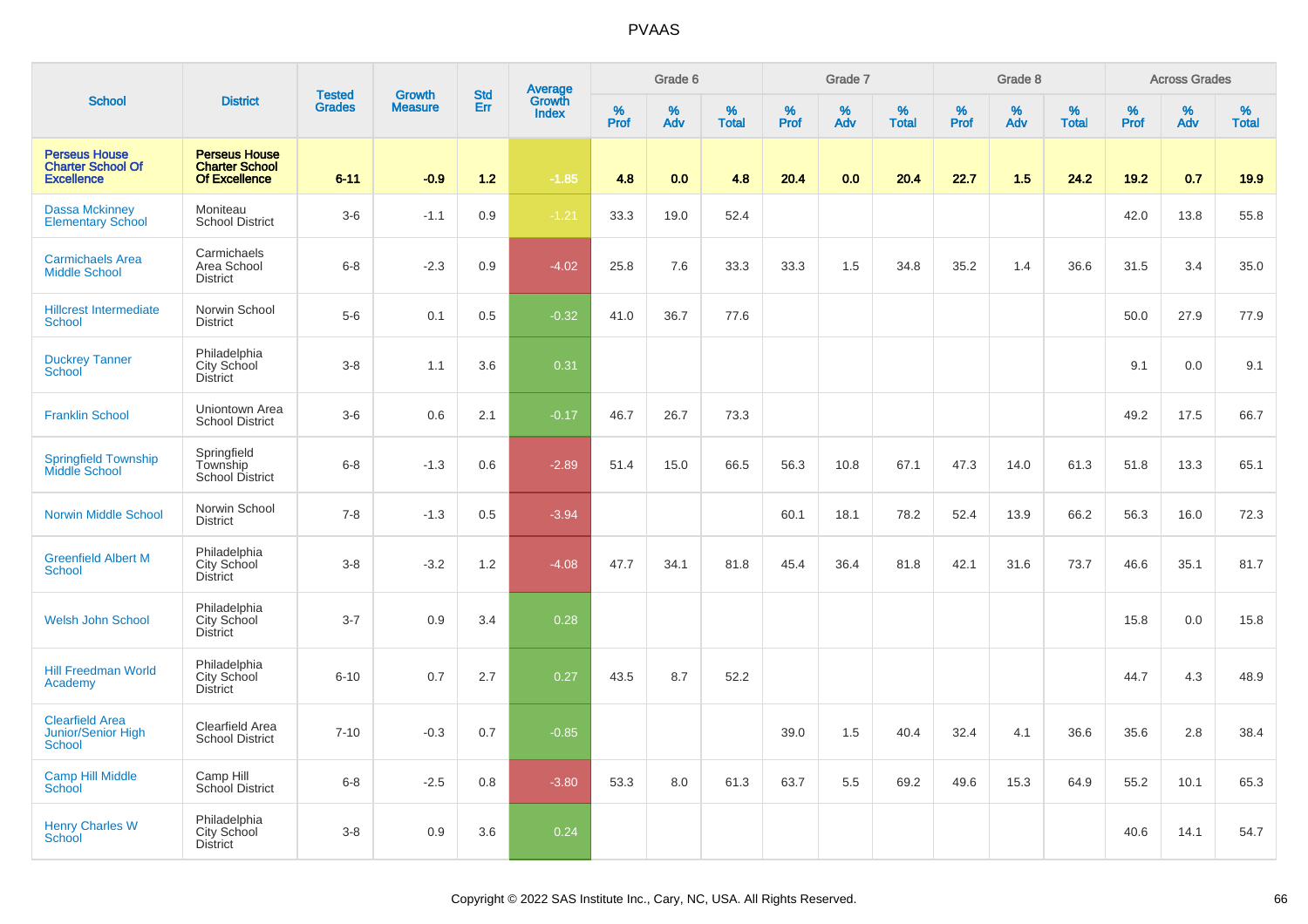|                                                                       |                                                                       |                                |                                 | <b>Std</b> |                                          |           | Grade 6  |                   |           | Grade 7  |                   |           | Grade 8  |                   |           | <b>Across Grades</b> |                   |
|-----------------------------------------------------------------------|-----------------------------------------------------------------------|--------------------------------|---------------------------------|------------|------------------------------------------|-----------|----------|-------------------|-----------|----------|-------------------|-----------|----------|-------------------|-----------|----------------------|-------------------|
| <b>School</b>                                                         | <b>District</b>                                                       | <b>Tested</b><br><b>Grades</b> | <b>Growth</b><br><b>Measure</b> | <b>Err</b> | <b>Average</b><br>Growth<br><b>Index</b> | %<br>Prof | %<br>Adv | %<br><b>Total</b> | %<br>Prof | %<br>Adv | %<br><b>Total</b> | %<br>Prof | %<br>Adv | %<br><b>Total</b> | %<br>Prof | %<br>Adv             | %<br><b>Total</b> |
| <b>Perseus House</b><br><b>Charter School Of</b><br><b>Excellence</b> | <b>Perseus House</b><br><b>Charter School</b><br><b>Of Excellence</b> | $6 - 11$                       | $-0.9$                          | $1.2$      | $-1.85$                                  | 4.8       | 0.0      | 4.8               | 20.4      | 0.0      | 20.4              | 22.7      | 1.5      | 24.2              | 19.2      | 0.7                  | 19.9              |
| <b>Southwest Middle</b><br>School                                     | Reading School<br><b>District</b>                                     | $5-8$                          | $-0.5$                          | 1.0        | $-0.46$                                  | 14.6      | 0.0      | 14.6              | 25.0      | 0.0      | 25.0              | 15.6      | 0.0      | 15.6              | 17.6      | 0.0                  | 17.6              |
| <b>Westmont Hilltop</b><br>Junior/Senior High<br><b>School</b>        | Westmont<br><b>Hilltop School</b><br><b>District</b>                  | $7 - 11$                       | $-1.9$                          | 0.9        | $-2.95$                                  |           |          |                   | 47.6      | 1.2      | 48.8              | 57.0      | 4.3      | 61.3              | 52.5      | 2.8                  | 55.4              |
| <b>Independence Charter</b><br><b>School West</b>                     | Independence<br>Charter School<br>West                                | $3 - 7$                        | $-3.2$                          | 1.8        | $-1.80$                                  | 15.4      | 7.7      | 23.1              | 15.8      | 0.0      | 15.8              |           |          |                   | 15.0      | 2.6                  | 17.7              |
| <b>Copper Beech School</b>                                            | Abington<br><b>School District</b>                                    | $3-6$                          | $-2.0$                          | 0.8        | $-2.40$                                  | 40.3      | 24.2     | 64.5              |           |          |                   |           |          |                   | 41.7      | 21.3                 | 63.0              |
| Lehman-Jackson<br><b>Elementary School</b>                            | Lake-Lehman<br><b>School District</b>                                 | $3-6$                          | $-0.5$                          | 1.3        | $-0.38$                                  | 49.0      | 19.6     | 68.6              |           |          |                   |           |          |                   | 53.6      | 11.6                 | 65.2              |
| <b>Berlin Brothersvalley</b><br><b>Middle School</b>                  | <b>Berlin</b><br>Brothersvalley<br>School District                    | $5-8$                          | $-1.0$                          | 0.8        | $-3.05$                                  | 42.4      | 15.2     | 57.6              | 55.8      | 3.8      | 59.6              | 54.2      | 6.2      | 60.4              | 52.5      | 7.3                  | 59.8              |
| <b>Pennfield Middle</b><br>School                                     | North Penn<br><b>School District</b>                                  | $6-9$                          | $-0.2$                          | 0.6        | $-0.74$                                  |           |          |                   | 53.0      | 12.8     | 65.8              | 50.8      | 20.0     | 70.8              | 51.8      | 16.6                 | 68.4              |
| <b>6th Grade Center</b>                                               | Quakertown<br>Community<br><b>School District</b>                     | $6-6$                          | 0.2                             | 0.7        | 0.21                                     | 40.2      | 19.6     | 59.8              |           |          |                   |           |          |                   | 40.2      | 19.6                 | 59.8              |
| Tulpehocken<br>Junior/Senior High<br>School                           | Tulpehocken<br>Area School<br><b>District</b>                         | $7 - 12$                       | $-0.8$                          | 0.9        | $-1.63$                                  |           |          |                   | 39.8      | 4.8      | 44.7              | 42.7      | 6.4      | 49.1              | 41.3      | 5.6                  | 47.0              |
| <b>Hickory High School</b>                                            | Hermitage<br>School District                                          | $7 - 12$                       | 0.2                             | 1.0        | 0.20                                     |           |          |                   |           |          |                   | 51.0      | 19.3     | 70.3              | 51.0      | 19.3                 | 70.3              |
| <b>Keystone Education</b><br><b>Center Charter School</b>             | Keystone<br>Education<br><b>Center Charter</b><br>School              | $3 - 12$                       | 0.7                             | 3.3        | 0.20                                     |           |          |                   |           |          |                   | 0.0       | 0.0      | 0.0               | 0.0       | 0.0                  | 0.0               |
| <b>Southmoreland Middle</b><br>School                                 | Southmoreland<br><b>School District</b>                               | $6 - 8$                        | $-3.7$                          | 0.7        | $-6.39$                                  | 41.4      | 8.1      | 49.6              | 43.1      | 4.6      | 47.7              | 49.5      | 4.8      | 54.4              | 44.6      | 5.9                  | 50.5              |
| <b>Exeter Township</b><br>Junior High School                          | Exeter<br>Township<br><b>School District</b>                          | $7 - 8$                        | 0.0                             | 0.6        | $-0.14$                                  |           |          |                   | 49.8      | 9.8      | 59.6              | 45.0      | 14.8     | 59.8              | 47.5      | 12.2                 | 59.7              |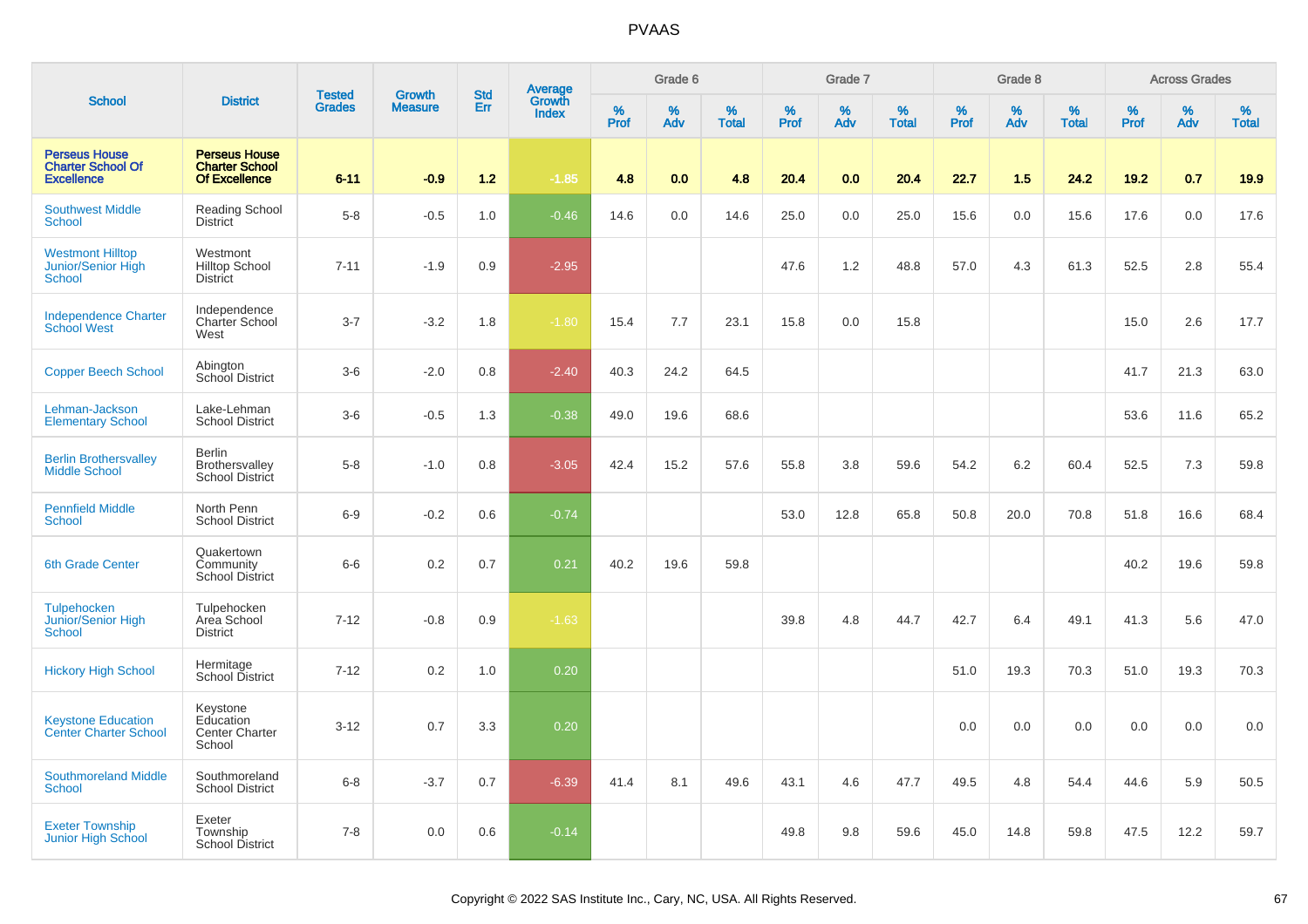|                                                                       |                                                                       | <b>Tested</b> | <b>Growth</b>  | <b>Std</b> |                                   |                  | Grade 6     |                   |                  | Grade 7  |                   |              | Grade 8  |                   |              | <b>Across Grades</b> |                   |
|-----------------------------------------------------------------------|-----------------------------------------------------------------------|---------------|----------------|------------|-----------------------------------|------------------|-------------|-------------------|------------------|----------|-------------------|--------------|----------|-------------------|--------------|----------------------|-------------------|
| <b>School</b>                                                         | <b>District</b>                                                       | <b>Grades</b> | <b>Measure</b> | <b>Err</b> | Average<br>Growth<br><b>Index</b> | %<br><b>Prof</b> | $\%$<br>Adv | %<br><b>Total</b> | %<br><b>Prof</b> | %<br>Adv | %<br><b>Total</b> | $\%$<br>Prof | %<br>Adv | %<br><b>Total</b> | $\%$<br>Prof | $\%$<br>Adv          | %<br><b>Total</b> |
| <b>Perseus House</b><br><b>Charter School Of</b><br><b>Excellence</b> | <b>Perseus House</b><br><b>Charter School</b><br><b>Of Excellence</b> | $6 - 11$      | $-0.9$         | 1.2        | $-1.85$                           | 4.8              | 0.0         | 4.8               | 20.4             | 0.0      | 20.4              | 22.7         | 1.5      | 24.2              | 19.2         | 0.7                  | 19.9              |
| <b>Hershey Middle</b><br>School                                       | Derry Township<br>School District                                     | $6-8$         | $-3.6$         | 1.7        | $-4.50$                           | 38.2             | 44.1        | 82.4              | 66.7             | 20.8     | 87.5              | 46.7         | 53.3     | 100.0             | 49.3         | 38.4                 | 87.7              |
| <b>West Hazleton</b><br>Elementary/Middle<br>School                   | Hazleton Area<br><b>School District</b>                               | $3 - 8$       | $-0.4$         | 1.3        | $-1.37$                           | 14.7             | 2.9         | 17.6              | 36.4             | 4.6      | 40.9              | 25.0         | 0.0      | 25.0              | 24.3         | 1.1                  | 25.4              |
| <b>Goodnoe Elementary</b><br>School                                   | Council Rock<br><b>School District</b>                                | $3-6$         | $-2.1$         | 0.8        | $-2.51$                           | 48.3             | 40.0        | 88.3              |                  |          |                   |              |          |                   | 53.0         | 27.5                 | 80.5              |
| <b>Chichester Middle</b><br>School                                    | Chichester<br><b>School District</b>                                  | $5-8$         | $-4.2$         | 0.7        | $-5.88$                           | 39.2             | 8.1         | 47.3              | 31.6             | 6.3      | 38.0              | 40.6         | 0.0      | 40.6              | 34.3         | 3.9                  | 38.2              |
| Greensburg-Salem<br><b>Middle School</b>                              | Greensburg<br>Salem School<br><b>District</b>                         | $6-8$         | $-1.4$         | 0.5        | $-2.72$                           | 40.1             | 13.8        | 53.9              | 44.0             | 5.5      | 49.4              | 48.3         | 7.2      | 55.6              | 44.2         | 8.7                  | 52.9              |
| <b>Scott Middle School</b>                                            | Coatesville<br>Area School<br><b>District</b>                         | $6-6$         | 0.1            | 0.8        | 0.17                              | 30.4             | 2.8         | 33.2              |                  |          |                   |              |          |                   | 30.4         | 2.8                  | 33.2              |
| <b>Williamson Senior</b><br><b>High School</b>                        | Northern Tioga<br>School District                                     | $7 - 10$      | $-0.1$         | 0.9        | $-0.29$                           |                  |             |                   | 40.2             | 2.3      | 42.5              | 52.0         | 6.9      | 58.8              | 46.6         | 4.8                  | 51.3              |
| <b>Blaine James G</b><br><b>School</b>                                | Philadelphia<br>City School<br><b>District</b>                        | $3 - 8$       | $-0.1$         | 2.3        | $-0.04$                           | 25.0             | 0.0         | 25.0              |                  |          |                   |              |          |                   | 10.4         | 0.0                  | 10.4              |
| <b>Hambright Elementary</b><br>School                                 | Penn Manor<br><b>School District</b>                                  | $3-6$         | 0.1            | 1.0        | $-1.14$                           | 37.2             | 15.1        | 52.3              |                  |          |                   |              |          |                   | 43.6         | 10.8                 | 54.4              |
| <b>Environmental Charter</b><br><b>School At Frick Park</b>           | Environmental<br>Charter School<br>At Frick Park                      | $3-9$         | $-2.5$         | 0.7        | $-3.49$                           | 41.5             | 10.6        | 52.1              | 46.6             | 13.6     | 60.2              | 25.4         | 11.9     | 37.3              | 43.3         | 14.6                 | 57.9              |
| <b>Salisbury Elementary</b><br><b>School</b>                          | Pequea Valley<br>School District                                      | $3-6$         | $-1.1$         | 1.5        | $-0.78$                           | 43.3             | 3.3         | 46.7              |                  |          |                   |              |          |                   | 36.9         | 9.4                  | 46.3              |
| Urban Pathways 6-12<br><b>Charter School</b>                          | Urban<br>Pathways 6-12<br>Charter School                              | $6 - 11$      | $-0.2$         | 2.1        | $-0.24$                           |                  |             |                   | 22.2             | 0.0      | 22.2              | 0.0          | 0.0      | 0.0               | 15.9         | 0.0                  | 15.9              |
| <b>Commodore Perry</b><br>School                                      | Commodore<br>Perry School<br><b>District</b>                          | $3-6$         | $-0.8$         | 1.6        | $-0.51$                           | 41.9             | 6.4         | 48.4              |                  |          |                   |              |          |                   | 51.3         | 11.8                 | 63.0              |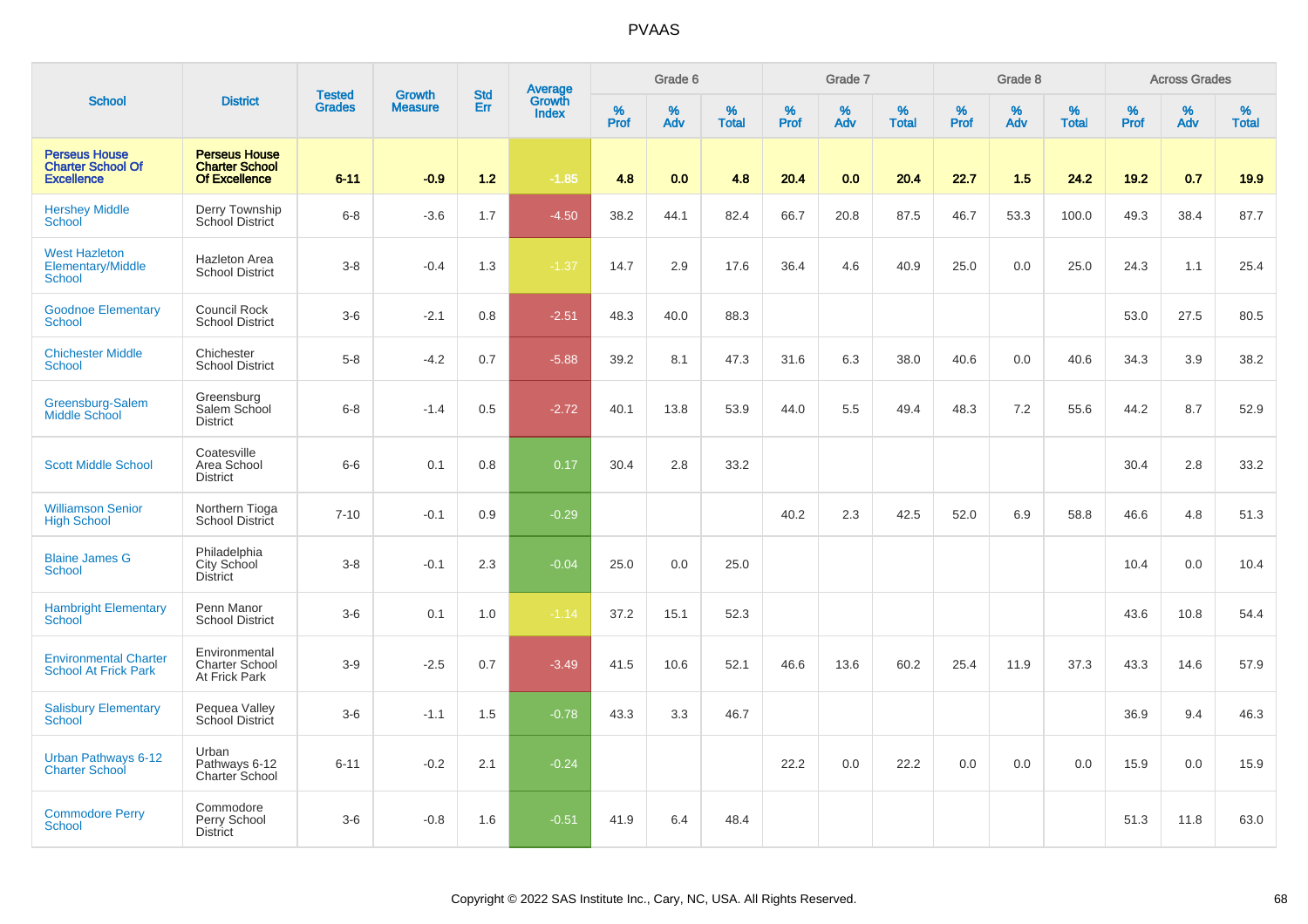|                                                                       |                                                                       |                                |                                 | <b>Std</b> |                                          |                  | Grade 6  |                   |           | Grade 7  |                   |           | Grade 8  |                   |           | <b>Across Grades</b> |                   |
|-----------------------------------------------------------------------|-----------------------------------------------------------------------|--------------------------------|---------------------------------|------------|------------------------------------------|------------------|----------|-------------------|-----------|----------|-------------------|-----------|----------|-------------------|-----------|----------------------|-------------------|
| <b>School</b>                                                         | <b>District</b>                                                       | <b>Tested</b><br><b>Grades</b> | <b>Growth</b><br><b>Measure</b> | Err        | <b>Average</b><br>Growth<br><b>Index</b> | %<br><b>Prof</b> | %<br>Adv | %<br><b>Total</b> | %<br>Prof | %<br>Adv | %<br><b>Total</b> | %<br>Prof | %<br>Adv | %<br><b>Total</b> | %<br>Prof | %<br>Adv             | %<br><b>Total</b> |
| <b>Perseus House</b><br><b>Charter School Of</b><br><b>Excellence</b> | <b>Perseus House</b><br><b>Charter School</b><br><b>Of Excellence</b> | $6 - 11$                       | $-0.9$                          | $1.2$      | $-1.85$                                  | 4.8              | 0.0      | 4.8               | 20.4      | 0.0      | 20.4              | 22.7      | 1.5      | 24.2              | 19.2      | 0.7                  | 19.9              |
| <b>Fairfield Area Middle</b><br><b>School</b>                         | Fairfield Area<br><b>School District</b>                              | $5-8$                          | $-1.0$                          | 0.8        | $-1.24$                                  | 44.3             | 6.6      | 50.8              | 45.4      | 1.8      | 47.3              | 37.0      | 5.6      | 42.6              | 44.8      | 4.4                  | 49.1              |
| <b>Purchase Line</b><br><b>Elementary School</b>                      | Purchase Line<br><b>School District</b>                               | $3-6$                          | 0.1                             | 1.2        | $-0.38$                                  | 40.9             | 6.1      | 47.0              |           |          |                   |           |          |                   | 42.2      | 8.1                  | 50.2              |
| Lake-Noxen<br><b>Elementary School</b>                                | Lake-Lehman<br><b>School District</b>                                 | $3-6$                          | $-1.4$                          | 1.5        | $-0.90$                                  | 37.5             | 0.0      | 37.5              |           |          |                   |           |          |                   | 42.2      | 10.4                 | 52.6              |
| <b>Nazareth Area Middle</b><br><b>School</b>                          | Nazareth Area<br><b>School District</b>                               | $7 - 8$                        | $-1.7$                          | 0.5        | $-4.30$                                  |                  |          |                   | 56.3      | 8.8      | 65.0              | 51.9      | 8.5      | 60.5              | 54.1      | 8.6                  | 62.8              |
| <b>Barclay Elementary</b><br>School                                   | <b>Central Bucks</b><br><b>School District</b>                        | $3-6$                          | 0.1                             | 1.0        | $-0.79$                                  | 50.8             | 17.9     | 68.7              |           |          |                   |           |          |                   | 47.4      | 11.8                 | 59.1              |
| 21st Century Cyber<br><b>Charter School</b>                           | 21st Century<br><b>Cyber Charter</b><br>School                        | $6 - 12$                       | $-2.2$                          | 0.7        | $-4.36$                                  | 48.2             | 16.7     | 64.9              | 54.9      | 10.5     | 65.4              | 58.0      | 6.7      | 64.7              | 54.2      | 10.8                 | 65.0              |
| <b>Crossroads Middle</b><br><b>School</b>                             | West Shore<br><b>School District</b>                                  | $6 - 8$                        | $-1.6$                          | 0.5        | $-4.03$                                  | 43.4             | 14.1     | 57.6              | 46.4      | 11.8     | 58.3              | 45.7      | 11.7     | 57.4              | 45.2      | 12.5                 | 57.8              |
| <b>Valley Junior/Senior</b><br><b>High School</b>                     | <b>New</b><br>Kensington-<br>Arnold School<br><b>District</b>         | $7 - 11$                       | $-0.7$                          | 1.0        | $-1.07$                                  |                  |          |                   | 27.0      | 0.0      | 27.0              | 25.9      | 3.5      | 29.4              | 26.4      | 1.7                  | 28.2              |
| <b>Dunmore Elementary</b><br>Center                                   | Dunmore<br><b>School District</b>                                     | $3-6$                          | $-0.6$                          | 1.0        | $-0.59$                                  | 48.9             | 14.1     | 63.0              |           |          |                   |           |          |                   | 46.7      | 12.3                 | 59.1              |
| Pittsburgh Morrow K-8                                                 | Pittsburgh<br>School District                                         | $3 - 8$                        | $-0.9$                          | 1.0        | $-0.88$                                  | 22.2             | 0.0      | 22.2              | 27.8      | 0.0      | 27.8              | 29.2      | 0.0      | 29.2              | 24.2      | 1.5                  | 25.6              |
| <b>Columbia Middle</b><br>School                                      | Columbia<br>Borough School<br><b>District</b>                         | $5-8$                          | $-0.9$                          | 0.8        | $-3.77$                                  | 31.0             | 8.4      | 39.4              | 20.0      | 4.3      | 24.3              | 21.9      | 1.4      | 23.3              | 26.9      | 4.9                  | 31.8              |
| <b>Rocky Grove</b><br>Junior/Senior High<br>School                    | <b>Valley Grove</b><br>School District                                | $7 - 10$                       | $-0.0$                          | $1.2$      | $-0.06$                                  |                  |          |                   | 43.4      | 9.4      | 52.8              | 56.9      | 7.8      | 64.7              | 50.0      | 8.6                  | 58.6              |
| <b>Avonworth Middle</b><br><b>School</b>                              | Avonworth<br><b>School District</b>                                   | $6 - 8$                        | $-0.7$                          | 0.8        | $-1.40$                                  |                  |          |                   | 62.3      | 7.7      | 70.0              | 60.7      | 16.2     | 76.9              | 61.5      | 11.7                 | 73.3              |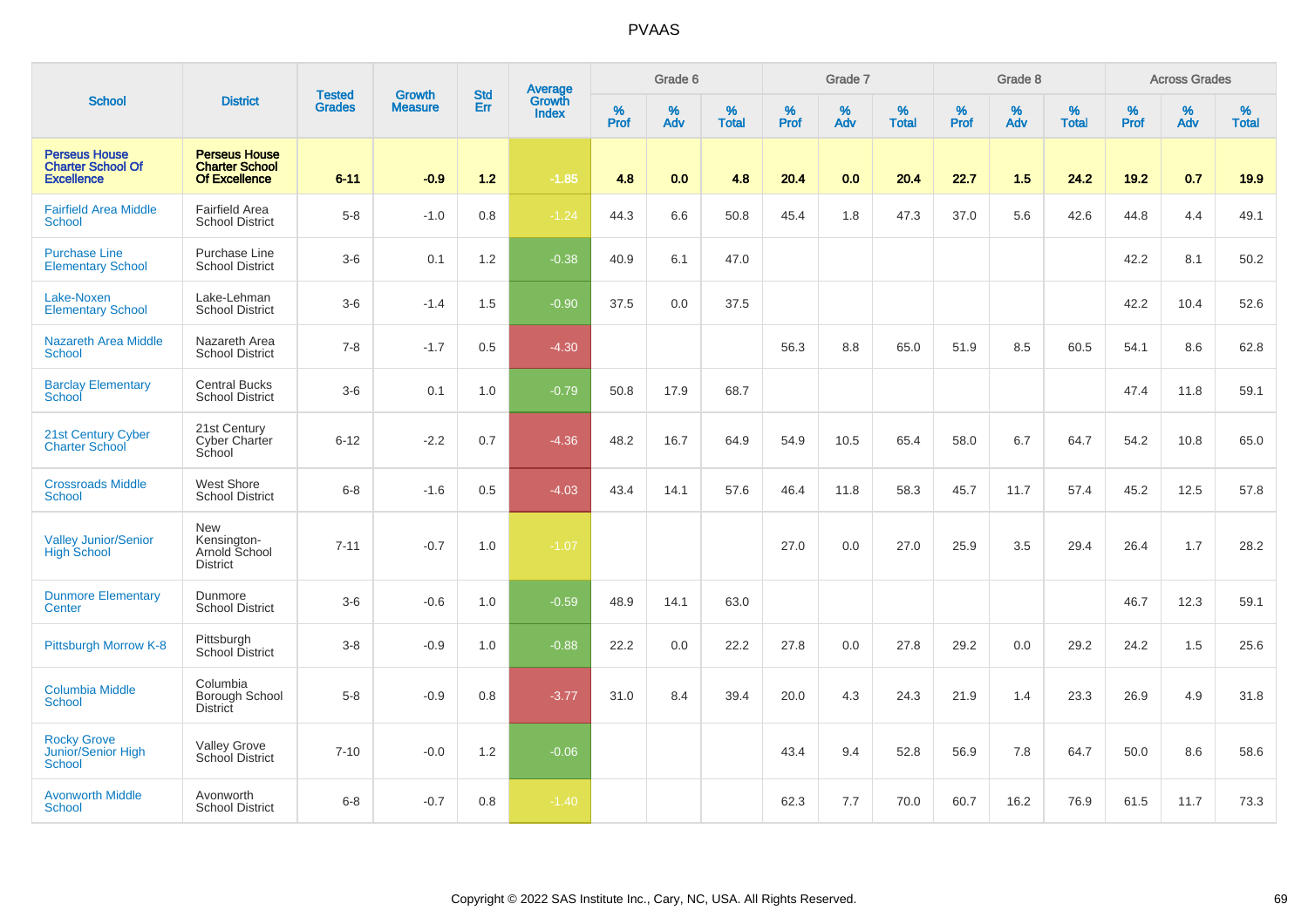|                                                                                   |                                                                           | <b>Tested</b> | <b>Growth</b>  | <b>Std</b> |                                          |                  | Grade 6  |                   |           | Grade 7  |                   |              | Grade 8  |                   |              | <b>Across Grades</b> |                   |
|-----------------------------------------------------------------------------------|---------------------------------------------------------------------------|---------------|----------------|------------|------------------------------------------|------------------|----------|-------------------|-----------|----------|-------------------|--------------|----------|-------------------|--------------|----------------------|-------------------|
| <b>School</b>                                                                     | <b>District</b>                                                           | <b>Grades</b> | <b>Measure</b> | Err        | <b>Average</b><br>Growth<br><b>Index</b> | %<br><b>Prof</b> | %<br>Adv | %<br><b>Total</b> | %<br>Prof | %<br>Adv | %<br><b>Total</b> | $\%$<br>Prof | %<br>Adv | %<br><b>Total</b> | $\%$<br>Prof | $\%$<br>Adv          | %<br><b>Total</b> |
| <b>Perseus House</b><br><b>Charter School Of</b><br><b>Excellence</b>             | <b>Perseus House</b><br><b>Charter School</b><br>Of Excellence            | $6 - 11$      | $-0.9$         | 1.2        | $-1.85$                                  | 4.8              | 0.0      | 4.8               | 20.4      | 0.0      | 20.4              | 22.7         | 1.5      | 24.2              | 19.2         | 0.7                  | 19.9              |
| <b>South Park Middle</b><br><b>School</b>                                         | South Park<br><b>School District</b>                                      | $5-8$         | $-0.8$         | 0.6        | $-2.32$                                  | 40.0             | 13.3     | 53.3              | 47.9      | 12.6     | 60.5              | 55.8         | 7.7      | 63.5              | 50.6         | 9.5                  | 60.1              |
| <b>Ridley Middle School</b>                                                       | <b>Ridley School</b><br><b>District</b>                                   | $6 - 8$       | $-0.9$         | 0.4        | $-3.14$                                  | 38.5             | 12.4     | 50.9              | 39.6      | 5.9      | 45.6              | 41.1         | 7.5      | 48.6              | 39.7         | 8.7                  | 48.4              |
| <b>Indian Crest Middle</b><br><b>School</b>                                       | Souderton Area<br><b>School District</b>                                  | $6-8$         | $-2.6$         | 0.5        | $-5.70$                                  | 44.2             | 15.2     | 59.4              | 52.9      | 7.9      | 60.8              | 49.5         | 7.8      | 57.4              | 48.8         | 10.3                 | 59.2              |
| <b>Rice Elementary</b><br><b>School</b>                                           | Crestwood<br><b>School District</b>                                       | $3-6$         | $-1.6$         | 0.9        | $-1.86$                                  | 47.2             | 29.7     | 76.9              |           |          |                   |              |          |                   | 48.2         | 16.7                 | 64.9              |
| <b>Commodore Perry</b><br>Junior/Senior High<br><b>School</b>                     | Commodore<br>Perry School<br><b>District</b>                              | $7 - 11$      | $-0.7$         | 1.6        | $-0.62$                                  |                  |          |                   | 48.6      | 8.1      | 56.8              | 38.5         | 26.9     | 65.4              | 44.4         | 15.9                 | 60.3              |
| <b>Blacklick Valley</b><br>Junior/Senior High<br>School                           | <b>Blacklick Valley</b><br>School District                                | $7 - 11$      | $-0.8$         | 1.3        | $-0.94$                                  |                  |          |                   | 36.2      | 0.0      | 36.2              | 34.2         | 0.0      | 34.2              | 35.2         | 0.0                  | 35.2              |
| <b>Global Leadership</b><br>Academy Charter<br>School Southwest at<br><b>Huey</b> | Global<br>Leadership<br>Academy<br>Charter School<br>Southwest at<br>Huey | $3-8$         | $-0.4$         | 1.8        | $-1.72$                                  | 0.0              | 0.0      | 0.0               |           |          |                   | 21.4         | 0.0      | 21.4              | 11.1         | 0.0                  | 11.1              |
| A J Mcmullen School                                                               | Uniontown Area<br><b>School District</b>                                  | $6 - 8$       | $-1.0$         | 1.4        | $-0.88$                                  | 34.4             | 18.8     | 53.1              | 50.0      | 5.9      | 55.9              | 37.5         | 0.0      | 37.5              | 41.1         | 8.9                  | 50.0              |
| Steelton-Highspire<br><b>Elementary School</b>                                    | Steelton-<br>Highspire<br>School District                                 | $3-6$         | $-0.0$         | 1.1        | $-0.83$                                  | 11.5             | 0.0      | 11.5              |           |          |                   |              |          |                   | 12.1         | 0.0                  | 12.1              |
| Roy A. Hunt<br><b>Elementary School</b>                                           | New<br>Kensington-<br>Arnold School<br><b>District</b>                    | $3-6$         | $-1.2$         | 0.9        | $-1.42$                                  | 21.2             | 10.6     | 31.7              |           |          |                   |              |          |                   | 27.4         | 5.2                  | 32.6              |
| <b>Washington Martha</b><br><b>School</b>                                         | Philadelphia<br>City School<br><b>District</b>                            | $3 - 8$       | $-0.1$         | 3.4        | $-0.02$                                  |                  |          |                   |           |          |                   | 25.0         | 6.2      | 31.2              | 18.6         | 4.6                  | 23.3              |
| <b>Mitchell Elementary</b><br><b>School</b>                                       | Philadelphia<br><b>City School</b><br><b>District</b>                     | $3 - 8$       | $-0.1$         | 3.7        | $-0.03$                                  |                  |          |                   |           |          |                   | 9.1          | 0.0      | 9.1               | 9.1          | 0.0                  | 9.1               |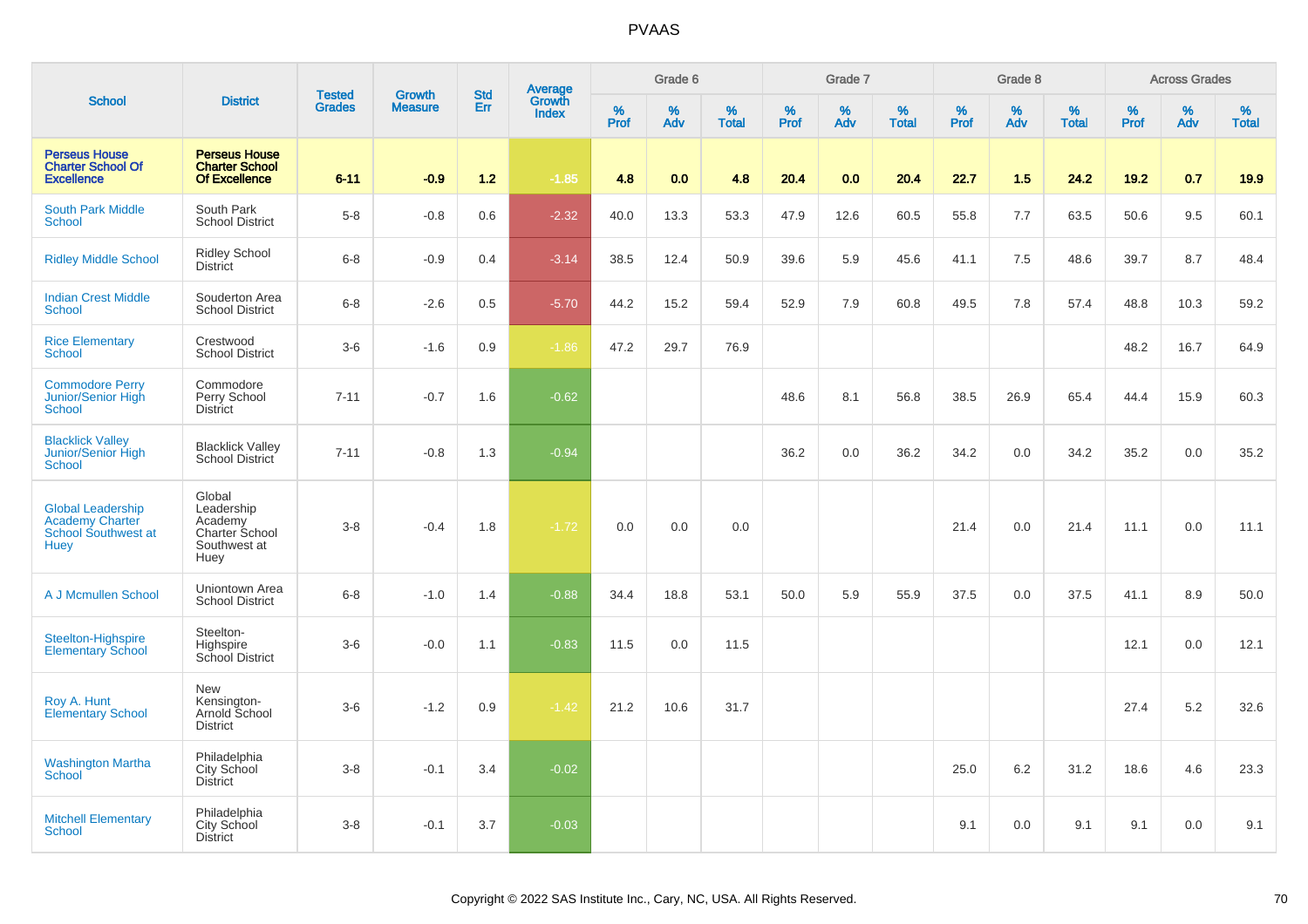|                                                                       |                                                                | <b>Tested</b> | <b>Growth</b>  | <b>Std</b> |                                          |           | Grade 6  |                   |           | Grade 7     |                   |              | Grade 8  |                   |              | <b>Across Grades</b> |                   |
|-----------------------------------------------------------------------|----------------------------------------------------------------|---------------|----------------|------------|------------------------------------------|-----------|----------|-------------------|-----------|-------------|-------------------|--------------|----------|-------------------|--------------|----------------------|-------------------|
| <b>School</b>                                                         | <b>District</b>                                                | <b>Grades</b> | <b>Measure</b> | Err        | <b>Average</b><br>Growth<br><b>Index</b> | %<br>Prof | %<br>Adv | %<br><b>Total</b> | %<br>Prof | $\%$<br>Adv | %<br><b>Total</b> | $\%$<br>Prof | %<br>Adv | %<br><b>Total</b> | $\%$<br>Prof | $\%$<br>Adv          | %<br><b>Total</b> |
| <b>Perseus House</b><br><b>Charter School Of</b><br><b>Excellence</b> | <b>Perseus House</b><br><b>Charter School</b><br>Of Excellence | $6 - 11$      | $-0.9$         | $1.2$      | $-1.85$                                  | 4.8       | 0.0      | 4.8               | 20.4      | 0.0         | 20.4              | 22.7         | 1.5      | 24.2              | 19.2         | 0.7                  | 19.9              |
| <b>Appleman Elementary</b><br>School                                  | <b>Benton Area</b><br><b>School District</b>                   | $3-6$         | $-1.4$         | 1.2        | $-1.16$                                  | 43.5      | 8.7      | 52.2              |           |             |                   |              |          |                   | 43.4         | 10.4                 | 53.8              |
| Philipsburg-Osceola<br>Area Middle School                             | Philipsburg-<br>Osceola Area<br><b>School District</b>         | $6 - 8$       | $-3.5$         | 0.7        | $-5.78$                                  | 41.3      | 11.9     | 53.2              | 35.2      | 2.4         | 37.6              | 33.3         | 6.2      | 39.6              | 36.7         | 6.7                  | 43.3              |
| <b>Belmont Hills</b><br><b>Elementary School</b>                      | Bensalem<br>Township<br><b>School District</b>                 | $3-6$         | $-2.7$         | 1.2        | $-2.30$                                  | 38.7      | 3.2      | 41.9              |           |             |                   |              |          |                   | 33.3         | 7.4                  | 40.7              |
| <b>Mercer Area Middle</b><br><b>School</b>                            | Mercer Area<br><b>School District</b>                          | $7 - 10$      | $-2.0$         | 1.0        | $-2.60$                                  |           |          |                   | 46.8      | 14.3        | 61.0              | 61.3         | 8.0      | 69.3              | 54.0         | 11.2                 | 65.1              |
| <b>Newtown Elementary</b><br>School                                   | Council Rock<br><b>School District</b>                         | $3-6$         | $-2.8$         | 0.9        | $-3.06$                                  | 56.8      | 29.6     | 86.4              |           |             |                   |              |          |                   | 55.3         | 20.9                 | 76.2              |
| <b>Northern Middle</b><br>School                                      | Northern York<br><b>County School</b><br>District              | $6 - 8$       | $-1.3$         | 0.5        | $-4.18$                                  | 39.4      | 14.4     | 53.8              | 45.2      | 8.2         | 53.4              | 39.9         | 7.2      | 47.1              | 41.4         | 9.9                  | 51.3              |
| <b>Williams Valley</b><br>Junior/Senior High<br><b>School</b>         | <b>Williams Valley</b><br>School District                      | $7 - 11$      | $-0.4$         | 1.1        | $-0.41$                                  |           |          |                   | 35.5      | 2.6         | 38.2              | 41.3         | 9.5      | 50.8              | 38.1         | 5.8                  | 43.9              |
| <b>Pleasant View</b><br><b>Elementary School</b>                      | Red Lion Area<br><b>School District</b>                        | $3-6$         | $-0.6$         | 1.1        | $-0.55$                                  | 31.0      | 18.3     | 49.3              |           |             |                   |              |          |                   | 43.7         | 9.9                  | 53.6              |
| Pittsburgh Carmalt K-8                                                | Pittsburgh<br>School District                                  | $3-8$         | $-2.3$         | 0.9        | $-2.50$                                  | 28.6      | 10.2     | 38.8              | 39.1      | 2.2         | 41.3              | 24.2         | 0.0      | 24.2              | 33.7         | 7.8                  | 41.5              |
| <b>Widener Partnership</b><br><b>Charter School</b>                   | Widener<br>Partnership<br>Charter School                       | $3 - 7$       | $-1.6$         | 1.1        | $-1.43$                                  | 15.8      | 2.6      | 18.4              | 14.0      | 0.0         | 14.0              |              |          |                   | 9.6          | 1.4                  | 11.0              |
| <b>Fitzpatrick Aloysius L</b><br><b>School</b>                        | Philadelphia<br>City School<br><b>District</b>                 | $3-8$         | $-0.3$         | 2.4        | $-1.26$                                  |           |          |                   |           |             |                   | 36.4         | 0.0      | 36.4              | 29.0         | 0.0                  | 29.0              |
| <b>West York Area Middle</b><br><b>School</b>                         | West York Area<br><b>School District</b>                       | $6 - 8$       | $-1.4$         | 0.5        | $-2.72$                                  | 39.1      | 9.4      | 48.5              | 35.8      | 5.3         | 41.1              | 41.7         | 5.4      | 47.1              | 38.8         | 6.7                  | 45.5              |
| Comegys Benjamin B<br>School                                          | Philadelphia<br>City School<br><b>District</b>                 | $3-8$         | $-0.4$         | 3.4        | $-0.11$                                  |           |          |                   |           |             |                   |              |          |                   | 13.0         | 0.0                  | 13.0              |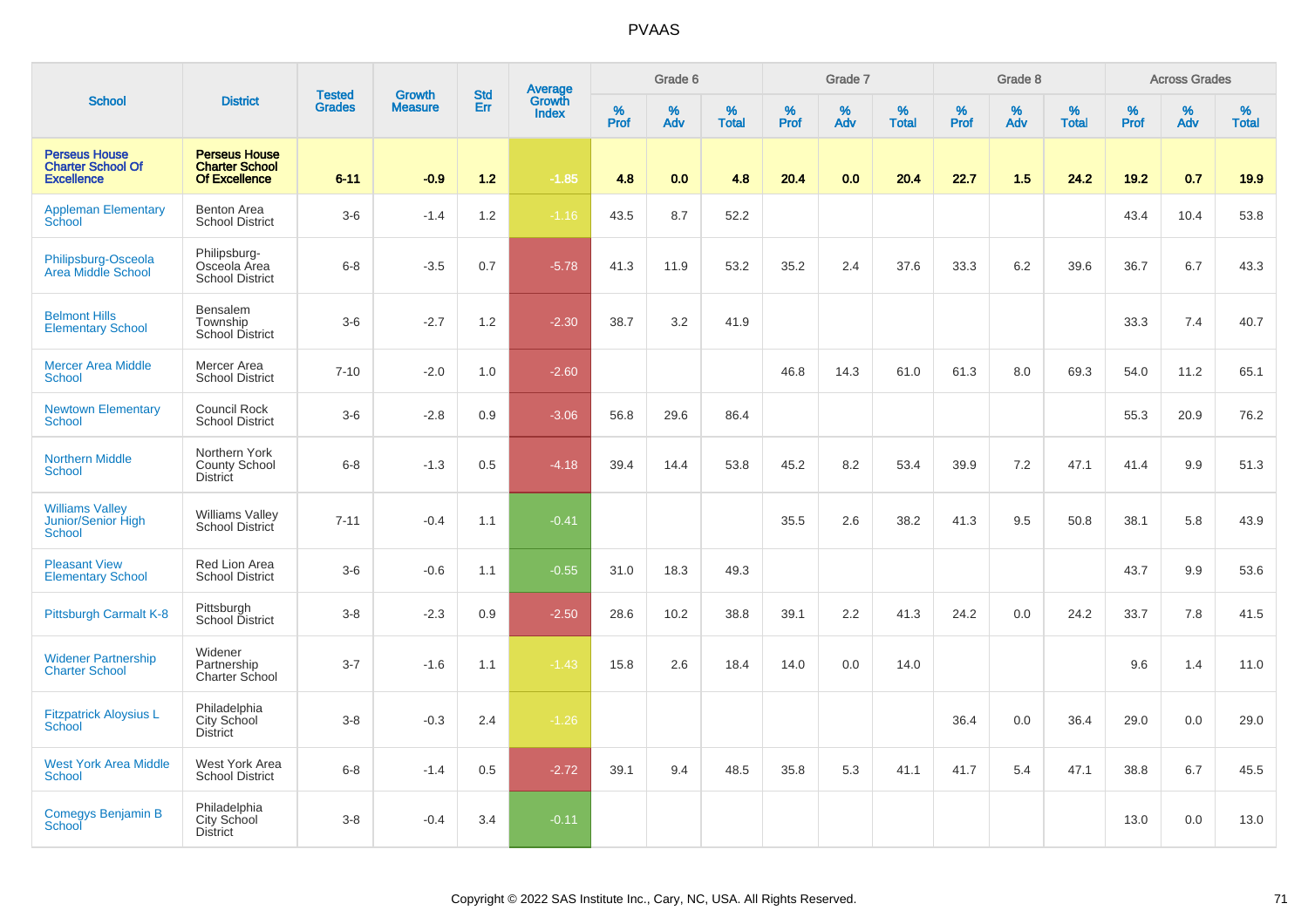|                                                                             |                                                                       | <b>Tested</b> | <b>Growth</b>  | <b>Std</b> |                                          |                  | Grade 6     |                   |           | Grade 7  |                   |              | Grade 8  |                   |              | <b>Across Grades</b> |                   |
|-----------------------------------------------------------------------------|-----------------------------------------------------------------------|---------------|----------------|------------|------------------------------------------|------------------|-------------|-------------------|-----------|----------|-------------------|--------------|----------|-------------------|--------------|----------------------|-------------------|
| <b>School</b>                                                               | <b>District</b>                                                       | <b>Grades</b> | <b>Measure</b> | Err        | <b>Average</b><br>Growth<br><b>Index</b> | %<br><b>Prof</b> | $\%$<br>Adv | %<br><b>Total</b> | %<br>Prof | %<br>Adv | %<br><b>Total</b> | $\%$<br>Prof | %<br>Adv | %<br><b>Total</b> | $\%$<br>Prof | $\%$<br>Adv          | %<br><b>Total</b> |
| <b>Perseus House</b><br><b>Charter School Of</b><br><b>Excellence</b>       | <b>Perseus House</b><br><b>Charter School</b><br><b>Of Excellence</b> | $6 - 11$      | $-0.9$         | 1.2        | $-1.85$                                  | 4.8              | 0.0         | 4.8               | 20.4      | 0.0      | 20.4              | 22.7         | 1.5      | 24.2              | 19.2         | 0.7                  | 19.9              |
| <b>East Forest</b><br>Junior/Senior High<br>School                          | Forest Area<br><b>School District</b>                                 | $7 - 11$      | $-0.5$         | 3.7        | $-0.12$                                  |                  |             |                   |           |          |                   | 54.6         | 0.0      | 54.6              | 50.0         | 5.6                  | 55.6              |
| <b>Lakeland Elementary</b><br>School - Scott Campus                         | Lakeland<br><b>School District</b>                                    | $3-6$         | $-0.1$         | 1.2        | $-0.90$                                  | 37.5             | 19.6        | 57.1              |           |          |                   |              |          |                   | 42.2         | 13.7                 | 55.9              |
| <b>Ambridge Area Middle</b><br>School                                       | Ambridge Area<br>School District                                      | $6-8$         | $-1.2$         | 0.7        | $-2.22$                                  | 37.2             | 12.8        | 50.0              | 35.2      | 8.8      | 44.0              | 37.8         | 6.7      | 44.5              | 36.7         | 9.2                  | 46.0              |
| <b>Deep Roots Charter</b><br><b>School</b>                                  | Deep Roots<br>Charter School                                          | $3-6$         | $-2.5$         | 1.4        | $-1.72$                                  | 19.0             | 2.4         | 21.4              |           |          |                   |              |          |                   | 19.2         | 0.7                  | 19.9              |
| <b>Downingtown Middle</b><br>School                                         | Downingtown<br>Area School<br><b>District</b>                         | $7 - 8$       | $-1.1$         | 1.0        | $-1.74$                                  |                  |             |                   | 60.7      | 18.0     | 78.7              | 47.2         | 26.4     | 73.6              | 56.6         | 20.6                 | 77.1              |
| <b>Clarion-Limestone</b><br><b>Area Junior/Senior</b><br><b>High School</b> | Clarion-<br>Limestone Area<br><b>School District</b>                  | $7 - 12$      | $-0.7$         | 1.3        | $-0.58$                                  |                  |             |                   | 41.7      | 16.7     | 58.3              | 44.7         | 12.8     | 57.4              | 43.2         | 14.7                 | 57.9              |
| <b>Springhouse Middle</b><br>School                                         | Parkland<br><b>School District</b>                                    | $6 - 8$       | $-2.2$         | 0.4        | $-5.23$                                  | 44.6             | 33.3        | 78.0              | 51.9      | 18.7     | 70.6              | 48.5         | 17.8     | 66.3              | 48.4         | 23.5                 | 71.9              |
| <b>Richboro Elementary</b><br><b>School</b>                                 | Council Rock<br><b>School District</b>                                | $3-6$         | $-0.9$         | 1.2        | $-0.76$                                  | 54.6             | 18.2        | 72.7              |           |          |                   |              |          |                   | 52.1         | 13.3                 | 65.4              |
| J T Lambert<br><b>Intermediate School</b>                                   | East<br>Stroudsburg<br>Area School<br><b>District</b>                 | $6 - 8$       | $-2.8$         | 0.8        | $-3.61$                                  | 42.2             | 9.5         | 51.7              | 41.4      | 2.9      | 44.2              | 23.4         | 9.1      | 32.5              | 37.0         | 7.1                  | 44.1              |
| <b>Tilden William T</b><br><b>Middle School</b>                             | Philadelphia<br>City School<br><b>District</b>                        | $6 - 8$       | $-0.5$         | 3.3        | $-0.15$                                  |                  |             |                   |           |          |                   | 11.8         | 0.0      | 11.8              | 17.1         | 2.9                  | 20.0              |
| <b>Kissel Hill Elementary</b><br><b>School</b>                              | <b>Warwick School</b><br><b>District</b>                              | $3-6$         | $-0.7$         | 1.1        | $-0.66$                                  | 35.7             | 24.3        | 60.0              |           |          |                   |              |          |                   | 42.9         | 14.6                 | 57.5              |
| <b>Austin Area</b><br><b>Elementary School</b>                              | Austin Area<br><b>School District</b>                                 | $3-6$         | $-0.4$         | 2.4        | $-0.54$                                  | 61.5             | 0.0         | 61.5              |           |          |                   |              |          |                   | 39.5         | 4.6                  | 44.2              |
| <b>California Area</b><br><b>Intermediate Middle</b><br><b>School</b>       | California Area<br><b>School District</b>                             | $5-6$         | $-0.2$         | 1.2        | $-1.22$                                  | 40.0             | 9.2         | 49.2              |           |          |                   |              |          |                   | 45.4         | 6.7                  | 52.1              |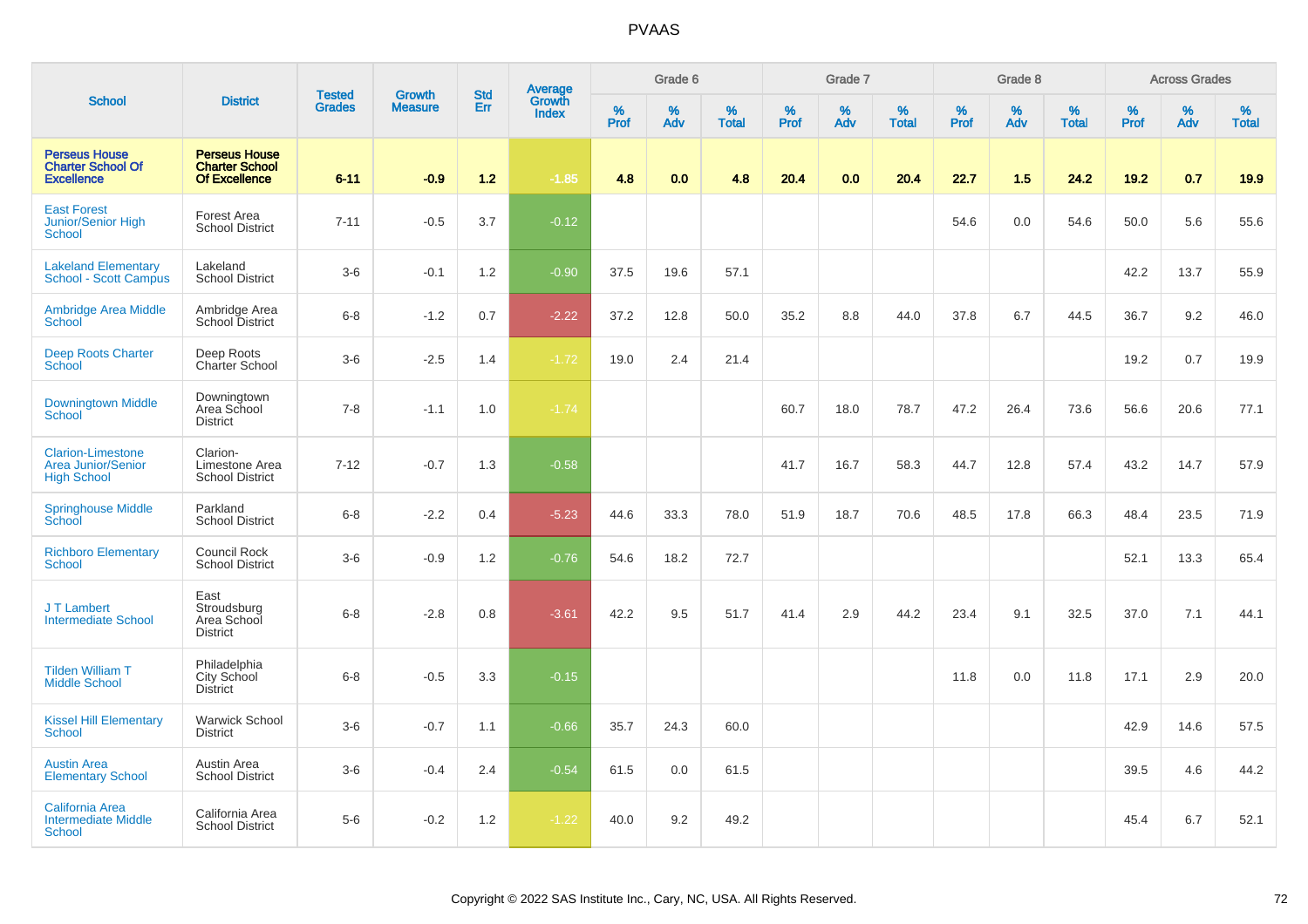|                                                                            |                                                                       |                                | <b>Growth</b>  | <b>Std</b> |                                          |                  | Grade 6  |                   |           | Grade 7  |                   |           | Grade 8  |                   |           | <b>Across Grades</b> |                   |
|----------------------------------------------------------------------------|-----------------------------------------------------------------------|--------------------------------|----------------|------------|------------------------------------------|------------------|----------|-------------------|-----------|----------|-------------------|-----------|----------|-------------------|-----------|----------------------|-------------------|
| <b>School</b>                                                              | <b>District</b>                                                       | <b>Tested</b><br><b>Grades</b> | <b>Measure</b> | Err        | <b>Average</b><br>Growth<br><b>Index</b> | %<br><b>Prof</b> | %<br>Adv | %<br><b>Total</b> | %<br>Prof | %<br>Adv | %<br><b>Total</b> | %<br>Prof | %<br>Adv | %<br><b>Total</b> | %<br>Prof | %<br>Adv             | %<br><b>Total</b> |
| <b>Perseus House</b><br><b>Charter School Of</b><br><b>Excellence</b>      | <b>Perseus House</b><br><b>Charter School</b><br><b>Of Excellence</b> | $6 - 11$                       | $-0.9$         | $1.2$      | $-1.85$                                  | 4.8              | 0.0      | 4.8               | 20.4      | 0.0      | 20.4              | 22.7      | 1.5      | 24.2              | 19.2      | 0.7                  | 19.9              |
| <b>Munoz-Marin Luis</b>                                                    | Philadelphia<br>City School<br><b>District</b>                        | $3 - 8$                        | $-0.7$         | 3.7        | $-0.18$                                  |                  |          |                   |           |          |                   |           |          |                   | 10.0      | 0.0                  | 10.0              |
| <b>Propel Charter School-</b><br><b>Montour</b>                            | <b>Propel Charter</b><br>School-Montour                               | $3 - 10$                       | $-1.8$         | 0.8        | $-2.37$                                  | 22.7             | 3.0      | 25.8              | 21.5      | 0.0      | 21.5              | 23.4      | 3.1      | 26.6              | 21.5      | 3.2                  | 24.7              |
| <b>Mastery Charter</b><br>School - Mann<br>Campus                          | <b>Mastery Charter</b><br>School-Mann<br>Campus                       | $3-6$                          | $-2.7$         | 1.7        | $-1.60$                                  | 27.8             | 0.0      | 27.8              |           |          |                   |           |          |                   | 18.4      | 0.0                  | 18.4              |
| <b>Moniteau</b><br>Junior/Senior High<br>School                            | Moniteau<br><b>School District</b>                                    | $7 - 11$                       | $-2.0$         | 1.0        | $-2.59$                                  |                  |          |                   | 32.1      | 6.0      | 38.1              | 44.6      | 1.4      | 46.0              | 38.0      | 3.8                  | 41.8              |
| Pittsburgh Milliones 6-<br>12 <sup>2</sup>                                 | Pittsburgh<br>School District                                         | $6 - 11$                       | $-4.4$         | 1.6        | $-3.59$                                  | 4.6              | 0.0      | 4.6               | 0.0       | 0.0      | 0.0               | 14.3      | 0.0      | 14.3              | 6.4       | 0.0                  | 6.4               |
| <b>Sandburg Middle</b><br>School                                           | Neshaminy<br><b>School District</b>                                   | $5-8$                          | $-3.3$         | 0.6        | $-6.49$                                  | 47.7             | 13.1     | 60.8              | 39.2      | 7.2      | 46.4              | 45.3      | 10.2     | 55.5              | 43.2      | 8.3                  | 51.5              |
| <b>Hillcrest Elementary</b><br><b>School</b>                               | Council Rock<br><b>School District</b>                                | $3-6$                          | $-1.4$         | 1.1        | $-1.25$                                  | 40.0             | 30.0     | 70.0              |           |          |                   |           |          |                   | 50.2      | 20.1                 | 70.3              |
| Pennsylvania<br><b>Leadership Charter</b><br>School                        | Pennsylvania<br>Leadership<br>Charter School                          | $3 - 11$                       | $-1.6$         | 0.5        | $-3.16$                                  | 51.3             | 16.2     | 67.5              | 43.2      | 14.2     | 57.4              | 48.7      | 11.8     | 60.5              | 49.6      | 15.0                 | 64.6              |
| Pocono Mountain<br><b>West Junior High</b><br>School                       | Pocono<br>Mountain<br><b>School District</b>                          | $7 - 8$                        | $-1.2$         | 1.2        | $-1.12$                                  |                  |          |                   | 38.6      | 1.8      | 40.4              | 23.6      | 1.8      | 25.4              | 31.2      | 1.8                  | 33.0              |
| Carlynton<br>Junior/Senior High<br>School                                  | Carlynton<br>School District                                          | $7 - 11$                       | $-0.5$         | 0.9        | $-0.54$                                  |                  |          |                   | 30.8      | 7.5      | 38.3              | 40.8      | 7.9      | 48.7              | 35.0      | 7.6                  | 42.6              |
| <b>Mount Carmel Area</b><br><b>Elementary School</b>                       | Mount Carmel<br>Area School<br><b>District</b>                        | $3-6$                          | $-1.6$         | 0.8        | $-1.89$                                  | 31.9             | 8.0      | 39.8              |           |          |                   |           |          |                   | 34.6      | 6.1                  | 40.7              |
| <b>Mastery Charter</b><br>School-Francis D.<br><b>Pastorius Elementary</b> | Mastery Charter<br>School-Francis<br>D. Pastorius<br>Elementary       | $3-8$                          | $-1.7$         | 1.5        | $-1.76$                                  | 28.6             | 3.6      | 32.1              | 22.7      | 0.0      | 22.7              |           |          |                   | 14.3      | 0.8                  | 15.1              |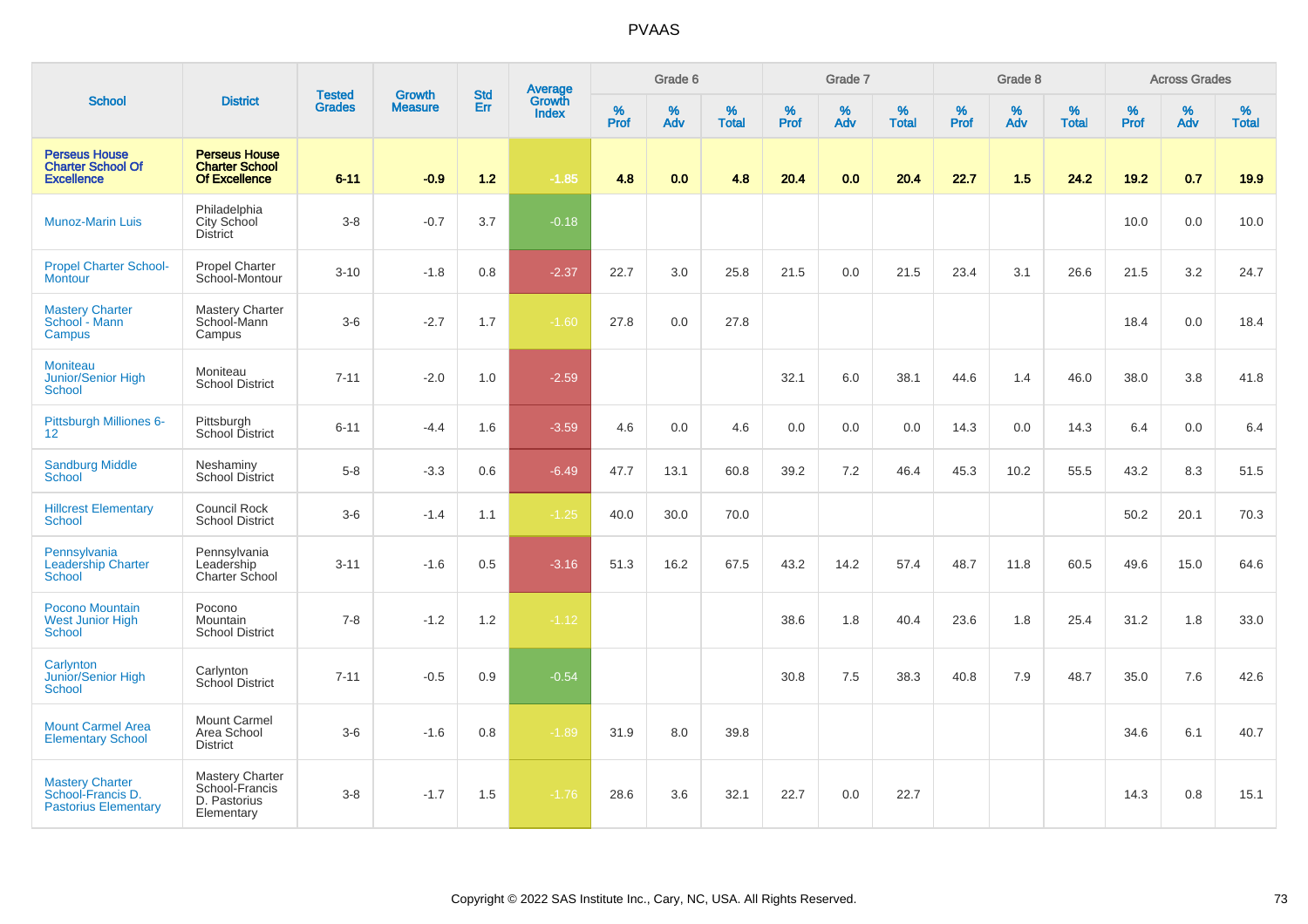|                                                                       |                                                                       |                                | <b>Growth</b>  | <b>Std</b> |                                          |                     | Grade 6     |                   |                     | Grade 7     |                   |              | Grade 8  |                   |              | <b>Across Grades</b> |                   |
|-----------------------------------------------------------------------|-----------------------------------------------------------------------|--------------------------------|----------------|------------|------------------------------------------|---------------------|-------------|-------------------|---------------------|-------------|-------------------|--------------|----------|-------------------|--------------|----------------------|-------------------|
| <b>School</b>                                                         | <b>District</b>                                                       | <b>Tested</b><br><b>Grades</b> | <b>Measure</b> | <b>Err</b> | <b>Average</b><br>Growth<br><b>Index</b> | $\%$<br><b>Prof</b> | $\%$<br>Adv | %<br><b>Total</b> | $\%$<br><b>Prof</b> | $\%$<br>Adv | %<br><b>Total</b> | $\%$<br>Prof | %<br>Adv | %<br><b>Total</b> | $\%$<br>Prof | $\%$<br>Adv          | %<br><b>Total</b> |
| <b>Perseus House</b><br><b>Charter School Of</b><br><b>Excellence</b> | <b>Perseus House</b><br><b>Charter School</b><br><b>Of Excellence</b> | $6 - 11$                       | $-0.9$         | 1.2        | $-1.85$                                  | 4.8                 | 0.0         | 4.8               | 20.4                | 0.0         | 20.4              | 22.7         | 1.5      | 24.2              | 19.2         | 0.7                  | 19.9              |
| Larry J. Macaluso<br><b>Elementary School</b>                         | Red Lion Area<br><b>School District</b>                               | $3-6$                          | $-3.0$         | 1.0        | $-2.90$                                  | 43.1                | 8.3         | 51.4              |                     |             |                   |              |          |                   | 41.0         | 7.4                  | 48.4              |
| <b>Southern Middle</b><br><b>School</b>                               | Southern York<br><b>County School</b><br><b>District</b>              | $7 - 8$                        | $-1.2$         | 0.6        | $-2.47$                                  |                     |             |                   | 42.2                | 9.2         | 51.5              | 49.0         | 8.5      | 57.5              | 45.6         | 8.9                  | 54.4              |
| <b>Independence Charter</b><br>School                                 | Independence<br>Charter School                                        | $3-8$                          | $-2.1$         | 0.7        | $-2.90$                                  | 39.0                | 18.3        | 57.3              | 38.3                | 11.1        | 49.4              | 50.9         | 7.0      | 57.9              | 35.6         | 11.9                 | 47.5              |
| <b>Lehigh Valley Dual</b><br>Language Charter<br>School               | Lehigh Valley<br>Dual Language<br>Charter School                      | $3 - 8$                        | $-0.8$         | 2.5        | $-1.32$                                  | 58.3                | 0.0         | 58.3              |                     |             |                   |              |          |                   | 34.3         | 0.0                  | 34.3              |
| <b>Bell Avenue School</b>                                             | <b>William Penn</b><br><b>School District</b>                         | $3-6$                          | $-2.0$         | 1.8        | $-1.16$                                  | 31.6                | 5.3         | 36.8              |                     |             |                   |              |          |                   | 12.4         | 1.0                  | 13.3              |
| <b>Neshannock</b><br>Junior/Senior High<br>School                     | Neshannock<br>Township<br><b>School District</b>                      | $7 - 10$                       | $-2.1$         | 0.9        | $-2.64$                                  |                     |             |                   | 62.0                | 14.0        | 76.0              | 51.3         | 6.4      | 57.7              | 57.3         | 10.7                 | 68.0              |
| <b>Port Allegany</b><br><b>Elementary School</b>                      | Port Allegany<br>School District                                      | $3-6$                          | $-2.4$         | 1.0        | $-2.26$                                  | 31.9                | 2.9         | 34.8              |                     |             |                   |              |          |                   | 34.2         | 6.5                  | 40.8              |
| <b>Martin Meylin Middle</b><br>School                                 | Lampeter-<br>Strasburg<br>School District                             | $6 - 8$                        | $-1.2$         | 0.5        | $-3.03$                                  | 48.3                | 27.6        | 75.9              | 56.8                | 10.2        | 67.0              | 49.8         | 10.2     | 59.9              | 51.6         | 16.1                 | 67.7              |
| <b>Liberty Elementary</b><br>School                                   | Southern Tioga<br>School District                                     | $3-6$                          | $-0.7$         | 1.9        | $-0.74$                                  | 50.0                | 5.6         | 55.6              |                     |             |                   |              |          |                   | 40.0         | 7.1                  | 47.1              |
| Daniel J Flood<br><b>Elementary School</b>                            | Wilkes-Barre<br>Area School<br><b>District</b>                        | $3-6$                          | $-1.4$         | 1.5        | $-0.89$                                  | 22.6                | 3.2         | 25.8              |                     |             |                   |              |          |                   | 25.6         | 2.5                  | 28.1              |
| <b>Lakeview Middle-High</b><br><b>School</b>                          | Lakeview<br><b>School District</b>                                    | $6 - 11$                       | $-3.6$         | 0.9        | $-4.08$                                  | 46.5                | 16.9        | 63.4              | 37.1                | 8.1         | 45.2              | 43.1         | 9.2      | 52.3              | 42.4         | 11.6                 | 54.0              |
| La Academia<br><b>Partnership Charter</b><br>School                   | La Academia<br>Partnership<br>Charter School                          | $6 - 11$                       | $-4.8$         | 1.8        | $-2.67$                                  | 14.3                | 0.0         | 14.3              | 4.2                 | 0.0         | 4.2               | 0.0          | 0.0      | 0.0               | 5.6          | 0.0                  | 5.6               |
| <b>Dover Area Middle</b><br>School                                    | Dover Area<br><b>School District</b>                                  | $6 - 8$                        | $-0.9$         | 0.5        | $-2.32$                                  | 42.2                | 17.6        | 59.8              | 49.0                | 6.8         | 55.8              | 45.3         | 5.8      | 51.1              | 45.5         | 10.2                 | 55.7              |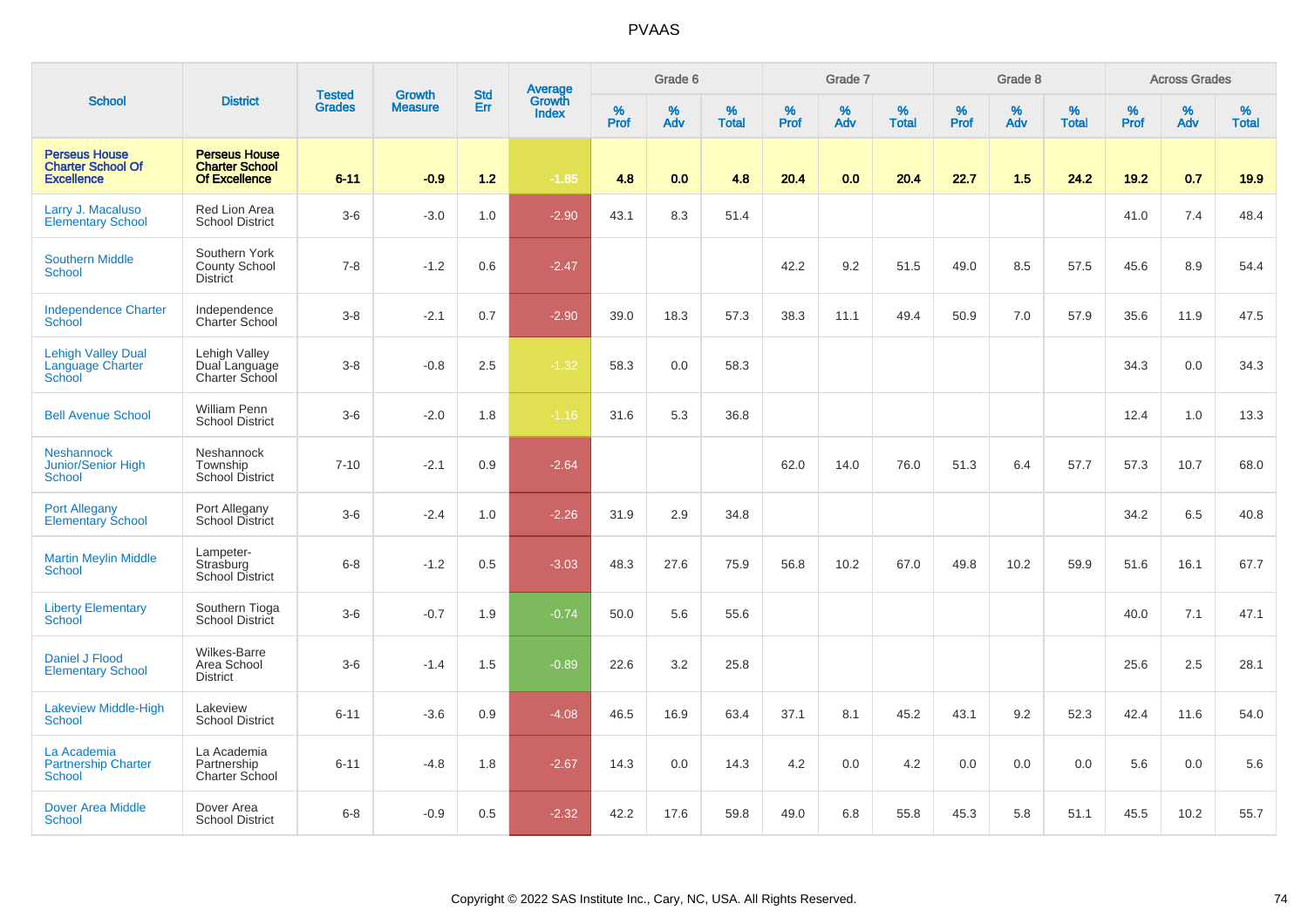|                                                                       |                                                                       |                                |                                 | <b>Std</b> |                                          |           | Grade 6  |                   |           | Grade 7  |                   |           | Grade 8  |                   |           | <b>Across Grades</b> |                   |
|-----------------------------------------------------------------------|-----------------------------------------------------------------------|--------------------------------|---------------------------------|------------|------------------------------------------|-----------|----------|-------------------|-----------|----------|-------------------|-----------|----------|-------------------|-----------|----------------------|-------------------|
| <b>School</b>                                                         | <b>District</b>                                                       | <b>Tested</b><br><b>Grades</b> | <b>Growth</b><br><b>Measure</b> | Err        | <b>Average</b><br>Growth<br><b>Index</b> | %<br>Prof | %<br>Adv | %<br><b>Total</b> | %<br>Prof | %<br>Adv | %<br><b>Total</b> | %<br>Prof | %<br>Adv | %<br><b>Total</b> | %<br>Prof | %<br>Adv             | %<br><b>Total</b> |
| <b>Perseus House</b><br><b>Charter School Of</b><br><b>Excellence</b> | <b>Perseus House</b><br><b>Charter School</b><br><b>Of Excellence</b> | $6 - 11$                       | $-0.9$                          | 1.2        | $-1.85$                                  | 4.8       | 0.0      | 4.8               | 20.4      | 0.0      | 20.4              | 22.7      | 1.5      | 24.2              | 19.2      | 0.7                  | 19.9              |
| Tobyhanna<br><b>Elementary Center</b>                                 | Pocono<br>Mountain<br><b>School District</b>                          | $3-6$                          | $-0.8$                          | 2.0        | $-0.41$                                  | 70.6      | 0.0      | 70.6              |           |          |                   |           |          |                   | 65.3      | 7.4                  | 72.6              |
| <b>Iroquois Elementary</b><br>School                                  | Iroquois School<br><b>District</b>                                    | $3-6$                          | $-0.9$                          | 1.0        | $-0.92$                                  | 40.0      | 18.8     | 58.8              |           |          |                   |           |          |                   | 43.2      | 15.6                 | 58.8              |
| <b>Mill Creek Elementary</b><br>School                                | <b>Central Bucks</b><br><b>School District</b>                        | $3-6$                          | $-2.6$                          | 0.9        | $-2.97$                                  | 43.5      | 23.2     | 66.7              |           |          |                   |           |          |                   | 48.2      | 17.2                 | 65.4              |
| Dr David W Kistler<br><b>Elementary School</b>                        | Wilkes-Barre<br>Area School<br><b>District</b>                        | $3-6$                          | $-0.6$                          | 1.4        | $-0.76$                                  | 42.5      | 2.5      | 45.0              |           |          |                   |           |          |                   | 25.4      | 5.7                  | 31.1              |
| Maplewood<br>Junior/Senior High<br>School                             | Penncrest<br><b>School District</b>                                   | $7 - 11$                       | $-0.7$                          | 1.1        | $-0.64$                                  |           |          |                   | 38.5      | 4.6      | 43.1              | 25.7      | 8.1      | 33.8              | 31.6      | 6.5                  | 38.1              |
| Commonwealth<br><b>Charter Academy</b><br><b>Charter School</b>       | Commonwealth<br>Charter<br>Academy<br>Charter School                  | $3 - 10$                       | $-3.1$                          | 0.9        | $-3.43$                                  | 56.0      | 12.0     | 68.0              | 49.1      | 8.8      | 57.9              | 39.6      | 4.2      | 43.8              | 45.3      | 10.1                 | 55.4              |
| <b>Disston Hamilton</b><br><b>School</b>                              | Philadelphia<br>City School<br><b>District</b>                        | $3 - 8$                        | $-1.5$                          | 3.3        | $-0.45$                                  | 7.7       | 0.0      | 7.7               |           |          |                   |           |          |                   | 18.6      | 0.0                  | 18.6              |
| <b>Penndale Middle</b><br>School                                      | North Penn<br><b>School District</b>                                  | $7 - 9$                        | $-1.5$                          | 0.5        | $-3.55$                                  |           |          |                   | 51.6      | 13.2     | 64.8              | 45.2      | 17.2     | 62.4              | 48.8      | 14.9                 | 63.8              |
| <b>Greater Johnstown</b><br><b>Middle School</b>                      | Greater<br>Johnstown<br><b>School District</b>                        | $5 - 7$                        | $-1.4$                          | 0.6        | $-3.20$                                  | 21.0      | 2.7      | 23.6              | 26.7      | 0.6      | 27.3              |           |          |                   | 23.3      | 1.1                  | 24.4              |
| <b>Emory H Markle</b><br>Middle School                                | South Western<br><b>School District</b>                               | $6 - 8$                        | $-1.4$                          | 0.4        | $-4.58$                                  | 38.6      | 21.7     | 60.3              | 37.6      | 5.8      | 43.3              | 46.6      | 7.6      | 54.2              | 40.8      | 12.1                 | 52.9              |
| <b>Russell C Struble</b><br><b>Elementary School</b>                  | Bensalem<br>Township<br><b>School District</b>                        | $3-6$                          | $-1.1$                          | 1.2        | $-0.88$                                  | 43.6      | 16.1     | 59.7              |           |          |                   |           |          |                   | 41.4      | 9.6                  | 51.0              |
| <b>Dickson Prep STEAM</b><br>Academy                                  | <b>Woodland Hills</b><br><b>School District</b>                       | $6-8$                          | $-1.9$                          | 0.6        | $-4.06$                                  | 13.8      | 3.4      | 17.2              | 32.5      | 2.6      | 35.1              | 24.2      | 2.0      | 26.3              | 23.6      | 2.8                  | 26.4              |
| <b>New Day Charter</b><br>School                                      | New Day<br>Charter School                                             | $7 - 11$                       | $-1.7$                          | 3.2        | $-0.53$                                  |           |          |                   |           |          |                   | 11.1      | 0.0      | 11.1              | 11.1      | 0.0                  | 11.1              |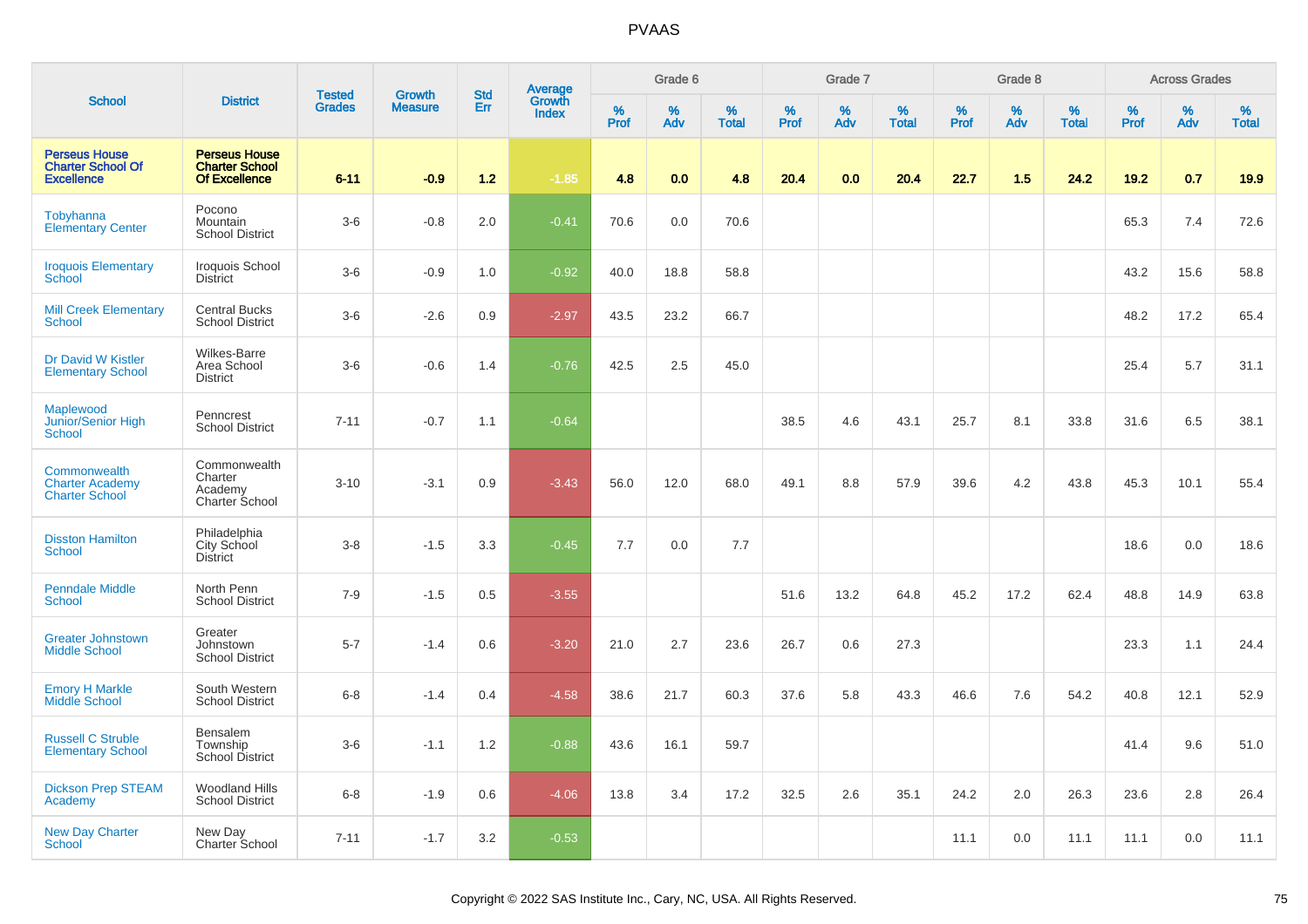|                                                                       |                                                                       |                                |                                 | <b>Std</b> |                                          |           | Grade 6  |                   |           | Grade 7  |                   |           | Grade 8  |                   |           | <b>Across Grades</b> |                   |
|-----------------------------------------------------------------------|-----------------------------------------------------------------------|--------------------------------|---------------------------------|------------|------------------------------------------|-----------|----------|-------------------|-----------|----------|-------------------|-----------|----------|-------------------|-----------|----------------------|-------------------|
| <b>School</b>                                                         | <b>District</b>                                                       | <b>Tested</b><br><b>Grades</b> | <b>Growth</b><br><b>Measure</b> | Err        | <b>Average</b><br>Growth<br><b>Index</b> | %<br>Prof | %<br>Adv | %<br><b>Total</b> | %<br>Prof | %<br>Adv | %<br><b>Total</b> | %<br>Prof | %<br>Adv | %<br><b>Total</b> | %<br>Prof | %<br>Adv             | %<br><b>Total</b> |
| <b>Perseus House</b><br><b>Charter School Of</b><br><b>Excellence</b> | <b>Perseus House</b><br><b>Charter School</b><br><b>Of Excellence</b> | $6 - 11$                       | $-0.9$                          | $1.2$      | $-1.85$                                  | 4.8       | 0.0      | 4.8               | 20.4      | 0.0      | 20.4              | 22.7      | 1.5      | 24.2              | 19.2      | 0.7                  | 19.9              |
| <b>Southern Lehigh</b><br><b>Middle School</b>                        | Southern<br>Lehigh School<br>District                                 | $7 - 8$                        | $-2.2$                          | 0.6        | $-4.56$                                  |           |          |                   | 55.9      | 17.1     | 73.0              | 56.2      | 16.8     | 73.0              | 56.1      | 16.9                 | 73.0              |
| <b>Northern Lehigh</b><br><b>Middle School</b>                        | Northern Lehigh<br>School District                                    | $7 - 8$                        | $-1.1$                          | 0.9        | $-1.22$                                  |           |          |                   | 37.0      | 4.2      | 41.2              | 42.9      | 5.7      | 48.6              | 39.2      | 4.8                  | 43.9              |
| Mahantongo<br><b>Elementary School</b>                                | Tri-Valley<br>School District                                         | $3-6$                          | $-1.1$                          | 1.9        | $-1.09$                                  | 50.0      | 10.0     | 60.0              |           |          |                   |           |          |                   | 55.3      | 11.8                 | 67.1              |
| <b>Ross Elementary</b><br>School                                      | Lake-Lehman<br><b>School District</b>                                 | $3-6$                          | $-2.2$                          | 1.7        | $-1.32$                                  | 36.4      | 4.6      | 40.9              |           |          |                   |           |          |                   | 40.7      | 11.1                 | 51.8              |
| Washington Junior<br>High School                                      | Washington<br>School District                                         | $7 - 8$                        | $-1.2$                          | 1.0        | $-1.13$                                  |           |          |                   | 28.0      | 1.2      | 29.3              | 23.5      | 1.5      | 25.0              | 26.0      | 1.3                  | 27.3              |
| <b>Solomon/Plains Middle</b><br>School                                | Wilkes-Barre<br>Area School<br><b>District</b>                        | $7 - 8$                        | $-3.6$                          | 1.0        | $-4.60$                                  |           |          |                   | 28.0      | 1.2      | 29.3              | 18.8      | 3.5      | 22.4              | 23.4      | 2.4                  | 25.8              |
| <b>Baldi C C A Middle</b><br>School                                   | Philadelphia<br>City School<br><b>District</b>                        | $6 - 8$                        | $-3.3$                          | 1.4        | $-2.41$                                  | 36.1      | 5.6      | 41.7              | 49.2      | 17.0     | 66.1              |           |          |                   | 46.7      | 12.4                 | 59.0              |
| <b>Fell D Newlin School</b>                                           | Philadelphia<br>City School<br><b>District</b>                        | $3 - 8$                        | $-2.3$                          | 3.4        | $-0.67$                                  |           |          |                   |           |          |                   |           |          |                   | 13.6      | 3.4                  | 17.0              |
| Hughesville<br>Junior/Senior High<br>School                           | East Lycoming<br>School District                                      | $7 - 11$                       | $-3.1$                          | 0.8        | $-4.81$                                  |           |          |                   | 57.8      | 10.7     | 68.6              | 43.0      | 12.4     | 55.4              | 50.4      | 11.6                 | 62.0              |
| <b>Montgomery</b><br>Junior/Senior High<br>School                     | Montgomery<br>Area School<br><b>District</b>                          | $7 - 11$                       | $-4.5$                          | 1.1        | $-5.38$                                  |           |          |                   | 34.7      | 4.2      | 38.9              | 50.0      | 6.9      | 56.9              | 41.5      | 5.4                  | 46.9              |
| J R Fugett Middle<br><b>School</b>                                    | <b>West Chester</b><br>Area School<br><b>District</b>                 | $6 - 8$                        | $-1.8$                          | 0.7        | $-3.49$                                  | 51.3      | 29.0     | 80.3              | 54.3      | 18.1     | 72.4              | 55.2      | 15.2     | 70.5              | 53.3      | 21.8                 | 75.1              |
| <b>Stem At Showalter</b>                                              | Chester-Upland<br>School District                                     | $7 - 10$                       | $-3.3$                          | 2.2        | $-1.48$                                  |           |          |                   | 35.7      | 0.0      | 35.7              | 15.0      | 0.0      | 15.0              | 23.5      | 0.0                  | 23.5              |
| <b>Brentwood Middle</b><br>School                                     | Brentwood<br>Borough School<br>District                               | $6 - 8$                        | $-1.8$                          | 0.8        | $-2.20$                                  | 36.1      | 12.0     | 48.2              | 33.3      | 4.6      | 37.9              | 48.6      | 6.9      | 55.6              | 39.4      | 8.1                  | 47.5              |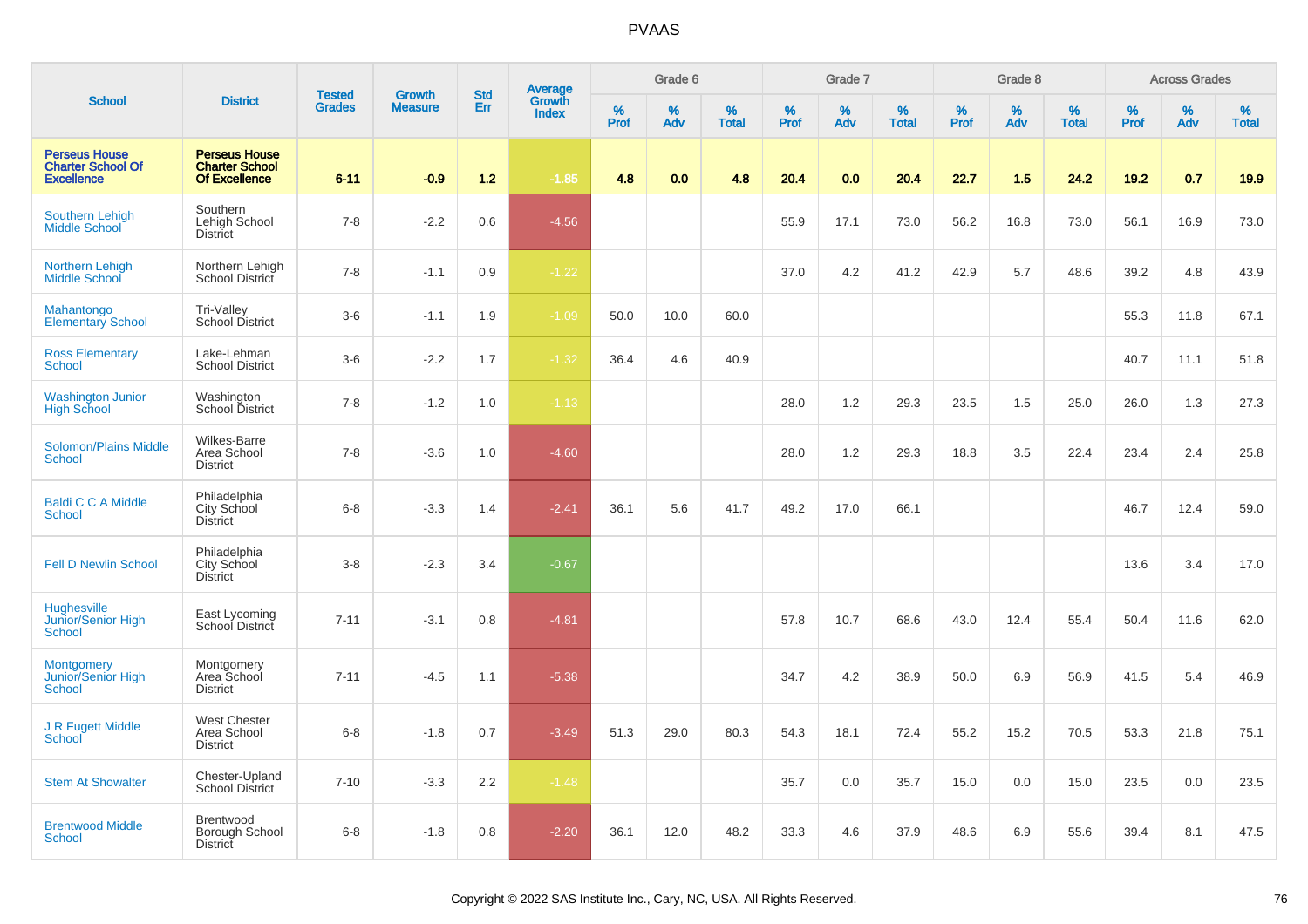|                                                                       |                                                                       |                                |                                 | <b>Std</b> |                                          |                  | Grade 6  |                   |           | Grade 7  |                   |           | Grade 8  |                   |              | <b>Across Grades</b> |                   |
|-----------------------------------------------------------------------|-----------------------------------------------------------------------|--------------------------------|---------------------------------|------------|------------------------------------------|------------------|----------|-------------------|-----------|----------|-------------------|-----------|----------|-------------------|--------------|----------------------|-------------------|
| <b>School</b>                                                         | <b>District</b>                                                       | <b>Tested</b><br><b>Grades</b> | <b>Growth</b><br><b>Measure</b> | Err        | <b>Average</b><br>Growth<br><b>Index</b> | %<br><b>Prof</b> | %<br>Adv | %<br><b>Total</b> | %<br>Prof | %<br>Adv | %<br><b>Total</b> | %<br>Prof | %<br>Adv | %<br><b>Total</b> | $\%$<br>Prof | $\%$<br>Adv          | %<br><b>Total</b> |
| <b>Perseus House</b><br><b>Charter School Of</b><br><b>Excellence</b> | <b>Perseus House</b><br><b>Charter School</b><br><b>Of Excellence</b> | $6 - 11$                       | $-0.9$                          | $1.2$      | $-1.85$                                  | 4.8              | 0.0      | 4.8               | 20.4      | 0.0      | 20.4              | 22.7      | $1.5$    | 24.2              | 19.2         | 0.7                  | 19.9              |
| <b>Achievement House</b><br><b>Charter School</b>                     | Achievement<br><b>House Charter</b><br>School                         | $7 - 11$                       | $-3.1$                          | 1.6        | $-1.91$                                  |                  |          |                   | 52.0      | 0.0      | 52.0              | 48.8      | 7.0      | 55.8              | 50.0         | 4.4                  | 54.4              |
| <b>L B Morris Elementary</b><br><b>School</b>                         | Jim Thorpe<br>Area School<br><b>District</b>                          | $3-8$                          | $-3.5$                          | 0.8        | $-6.78$                                  | 35.5             | 9.7      | 45.2              | 31.6      | 6.3      | 38.0              | 42.0      | 4.4      | 46.4              | 39.7         | 8.0                  | 47.7              |
| <b>Mapletown</b><br>Junior/Senior High<br><b>School</b>               | Southeastern<br>Greene School<br><b>District</b>                      | $7 - 10$                       | $-3.1$                          | 1.3        | $-2.66$                                  |                  |          |                   | 36.7      | 6.1      | 42.9              | 48.8      | 2.3      | 51.2              | 42.4         | 4.4                  | 46.7              |
| <b>Sto-Rox Junior/Senior</b><br><b>High School</b>                    | Sto-Rox School<br><b>District</b>                                     | $7 - 10$                       | $-2.2$                          | 1.6        | $-1.38$                                  |                  |          |                   | 0.0       | 0.0      | 0.0               | 2.9       | 0.0      | 2.9               | 1.6          | 0.0                  | 1.6               |
| Saegertown<br>Junior/Senior High<br><b>School</b>                     | Penncrest<br><b>School District</b>                                   | $7 - 11$                       | $-2.4$                          | 1.1        | $-2.41$                                  |                  |          |                   | 40.6      | 7.2      | 47.8              | 42.6      | 17.6     | 60.3              | 41.6         | 12.4                 | 54.0              |
| <b>West Forest</b><br><b>Elementary School</b>                        | Forest Area<br><b>School District</b>                                 | $3-6$                          | $-2.0$                          | $2.2\,$    | $-0.88$                                  | 33.3             | 5.6      | 38.9              |           |          |                   |           |          |                   | 46.6         | 5.2                  | 51.7              |
| <b>Southern Fulton</b><br>Junior/Senior High<br>School                | Southern Fulton<br><b>School District</b>                             | $7 - 11$                       | $-1.6$                          | 1.2        | $-1.32$                                  |                  |          |                   | 40.4      | 0.0      | 40.4              | 32.0      | 8.0      | 40.0              | 36.4         | 3.7                  | 40.2              |
| <b>Shade Junior/Senior</b><br><b>High School</b>                      | Shade-Central<br>City School<br><b>District</b>                       | $7 - 11$                       | $-4.7$                          | 1.9        | $-2.74$                                  |                  |          |                   | 25.0      | 0.0      | 25.0              | 30.4      | 0.0      | 30.4              | 27.9         | 0.0                  | 27.9              |
| <b>MaST Community</b><br><b>Charter School III</b>                    | MaST<br>Community<br>Charter School<br>Ш                              | $3-6$                          | $-0.7$                          | 0.8        | $-0.88$                                  | 30.0             | 6.9      | 36.9              |           |          |                   |           |          |                   | 28.3         | 6.5                  | 34.8              |
| <b>Crestwood Secondary</b><br>Campus                                  | Crestwood<br><b>School District</b>                                   | $7 - 11$                       | $-1.1$                          | 0.8        | $-1.47$                                  |                  |          |                   | 52.2      | 5.2      | 57.5              | 49.6      | 13.0     | 62.6              | 50.9         | 9.2                  | 60.1              |
| <b>Avonworth Elementary</b><br>School                                 | Avonworth<br><b>School District</b>                                   | $3-6$                          | $-0.9$                          | 0.7        | $-1.21$                                  | 49.6             | 25.6     | 75.2              |           |          |                   |           |          |                   | 48.0         | 24.6                 | 72.6              |
| <b>Mid Valley Secondary</b><br>Center                                 | Mid Valley<br><b>School District</b>                                  | $7 - 10$                       | $-3.5$                          | 0.8        | $-5.90$                                  |                  |          |                   | 38.6      | 2.4      | 40.9              | 26.2      | 2.7      | 28.9              | 31.9         | 2.5                  | 34.4              |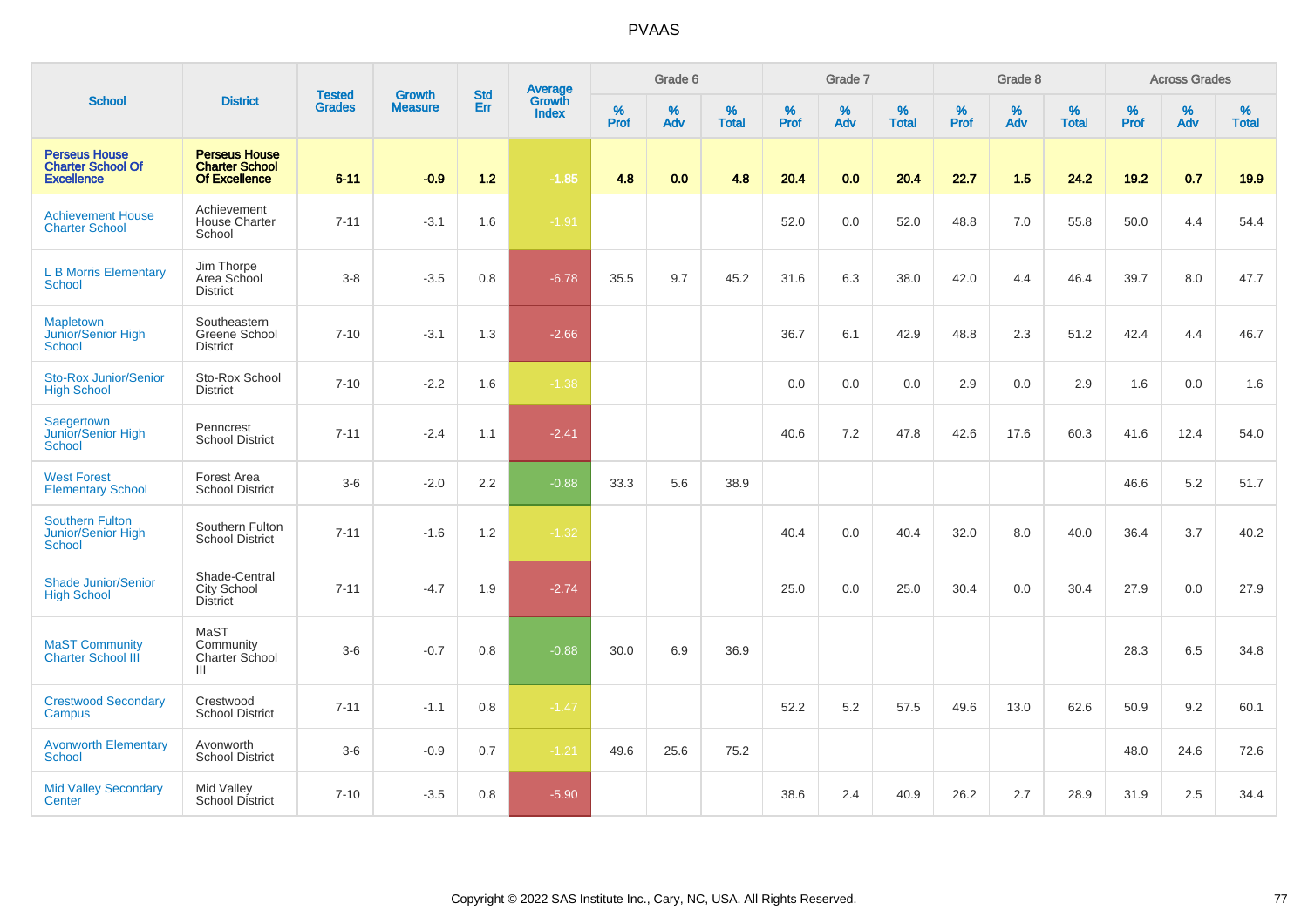|                                                                       |                                                                       | <b>Tested</b> | <b>Growth</b>  | <b>Std</b> |                                   |                  | Grade 6     |                   |           | Grade 7     |                   |           | Grade 8  |                   |              | <b>Across Grades</b> |                   |
|-----------------------------------------------------------------------|-----------------------------------------------------------------------|---------------|----------------|------------|-----------------------------------|------------------|-------------|-------------------|-----------|-------------|-------------------|-----------|----------|-------------------|--------------|----------------------|-------------------|
| <b>School</b>                                                         | <b>District</b>                                                       | <b>Grades</b> | <b>Measure</b> | Err        | Average<br>Growth<br><b>Index</b> | %<br><b>Prof</b> | $\%$<br>Adv | %<br><b>Total</b> | %<br>Prof | $\%$<br>Adv | %<br><b>Total</b> | %<br>Prof | %<br>Adv | %<br><b>Total</b> | $\%$<br>Prof | $\%$<br>Adv          | %<br><b>Total</b> |
| <b>Perseus House</b><br><b>Charter School Of</b><br><b>Excellence</b> | <b>Perseus House</b><br><b>Charter School</b><br><b>Of Excellence</b> | $6 - 11$      | $-0.9$         | $1.2$      | $-1.85$                           | 4.8              | 0.0         | 4.8               | 20.4      | 0.0         | 20.4              | 22.7      | 1.5      | 24.2              | 19.2         | 0.7                  | 19.9              |
| <b>Whitehall-Coplay</b><br>Middle School                              | Whitehall-<br>Coplay School<br><b>District</b>                        | $6 - 8$       | $-0.9$         | 0.4        | $-2.01$                           | 43.2             | 10.8        | 53.9              | 41.5      | 7.8         | 49.3              | 38.2      | 7.1      | 45.4              | 40.8         | 8.5                  | 49.3              |
| <b>Octorara Area</b><br>Junior/Senior High<br>School                  | Octorara Area<br><b>School District</b>                               | $7 - 11$      | $-2.4$         | 0.8        | $-3.49$                           |                  |             |                   | 29.1      | 5.2         | 34.3              | 40.5      | 6.0      | 46.6              | 34.4         | 5.6                  | 40.0              |
| <b>Hanover Area</b><br><b>Junior/Senior High</b><br><b>School</b>     | Hanover Area<br><b>School District</b>                                | $7 - 11$      | $-3.3$         | 1.3        | $-2.98$                           |                  |             |                   | 15.5      | 0.0         | 15.5              | 14.3      | 2.4      | 16.7              | 15.0         | 1.0                  | 16.0              |
| <b>Butler Area lhs</b>                                                | <b>Butler Area</b><br><b>School District</b>                          | $7-9$         | $-1.7$         | 0.4        | $-4.97$                           |                  |             |                   | 44.8      | 9.5         | 54.3              | 48.1      | 8.2      | 56.2              | 46.4         | 8.8                  | 55.2              |
| <b>Towanda Area</b><br>Junior/Senior High<br><b>School</b>            | Towanda Area<br><b>School District</b>                                | $7 - 11$      | $-1.8$         | 0.8        | $-2.23$                           |                  |             |                   | 37.3      | 5.9         | 43.2              | 40.9      | 7.8      | 48.7              | 39.1         | 6.9                  | 45.9              |
| <b>Pittsburgh South</b><br>Brook 6-8                                  | Pittsburgh<br>School District                                         | $6 - 8$       | $-1.9$         | 0.8        | $-2.41$                           | 32.0             | 6.4         | 38.5              | 40.0      | 3.2         | 43.2              | 29.5      | 4.9      | 34.4              | 34.6         | 4.7                  | 39.3              |
| <b>Purchase Line</b><br><b>Junior/Senior High</b><br><b>School</b>    | Purchase Line<br><b>School District</b>                               | $7 - 12$      | $-3.1$         | 1.1        | $-2.88$                           |                  |             |                   | 39.4      | 3.0         | 42.4              | 30.9      | 3.6      | 34.6              | 35.5         | 3.3                  | 38.8              |
| <b>Agora Cyber Charter</b><br>School                                  | Agora Cyber<br>Charter School                                         | $3 - 11$      | $-2.5$         | 0.6        | $-4.31$                           | 30.1             | 7.0         | 37.1              | 29.0      | 2.8         | 31.7              | 28.3      | 2.0      | 30.3              | 30.7         | 4.8                  | 35.5              |
| <b>Bethel Elementary</b><br><b>School</b>                             | Tulpehocken<br>Area School<br><b>District</b>                         | $3-6$         | $-1.3$         | 1.4        | $-0.91$                           | 27.9             | 11.6        | 39.5              |           |             |                   |           |          |                   | 39.3         | 10.7                 | 50.0              |
| Palmyra Area Middle<br>School                                         | Palmyra Area<br>School District                                       | $6 - 8$       | $-1.8$         | 0.5        | $-3.95$                           | 44.9             | 24.2        | 69.1              | 58.9      | 12.6        | 71.5              | 53.4      | 10.9     | 64.3              | 52.3         | 16.1                 | 68.4              |
| <b>Neil Armstrong 5-6</b><br><b>Middle School</b>                     | <b>Bethel Park</b><br><b>School District</b>                          | $5-6$         | $-1.9$         | 0.6        | $-3.10$                           | 44.4             | 30.4        | 74.8              |           |             |                   |           |          |                   | 51.8         | 22.7                 | 74.5              |
| <b>Science Leadership</b><br><b>Academy Middle</b><br><b>School</b>   | Philadelphia<br>City School<br><b>District</b>                        | $5 - 8$       | $-2.9$         | 1.5        | $-2.00$                           | 25.0             | 0.0         | 25.0              | 23.5      | 0.0         | 23.5              | 8.3       | 8.3      | 16.7              | 26.3         | 1.3                  | 27.6              |
| <b>Wheatland Middle</b><br>School                                     | Lancaster<br><b>School District</b>                                   | $6 - 8$       | $-4.1$         | 0.6        | $-6.78$                           | 23.4             | 5.8         | 29.2              | 28.8      | 1.4         | 30.1              | 12.3      | 2.8      | 15.1              | 22.4         | 3.4                  | 25.9              |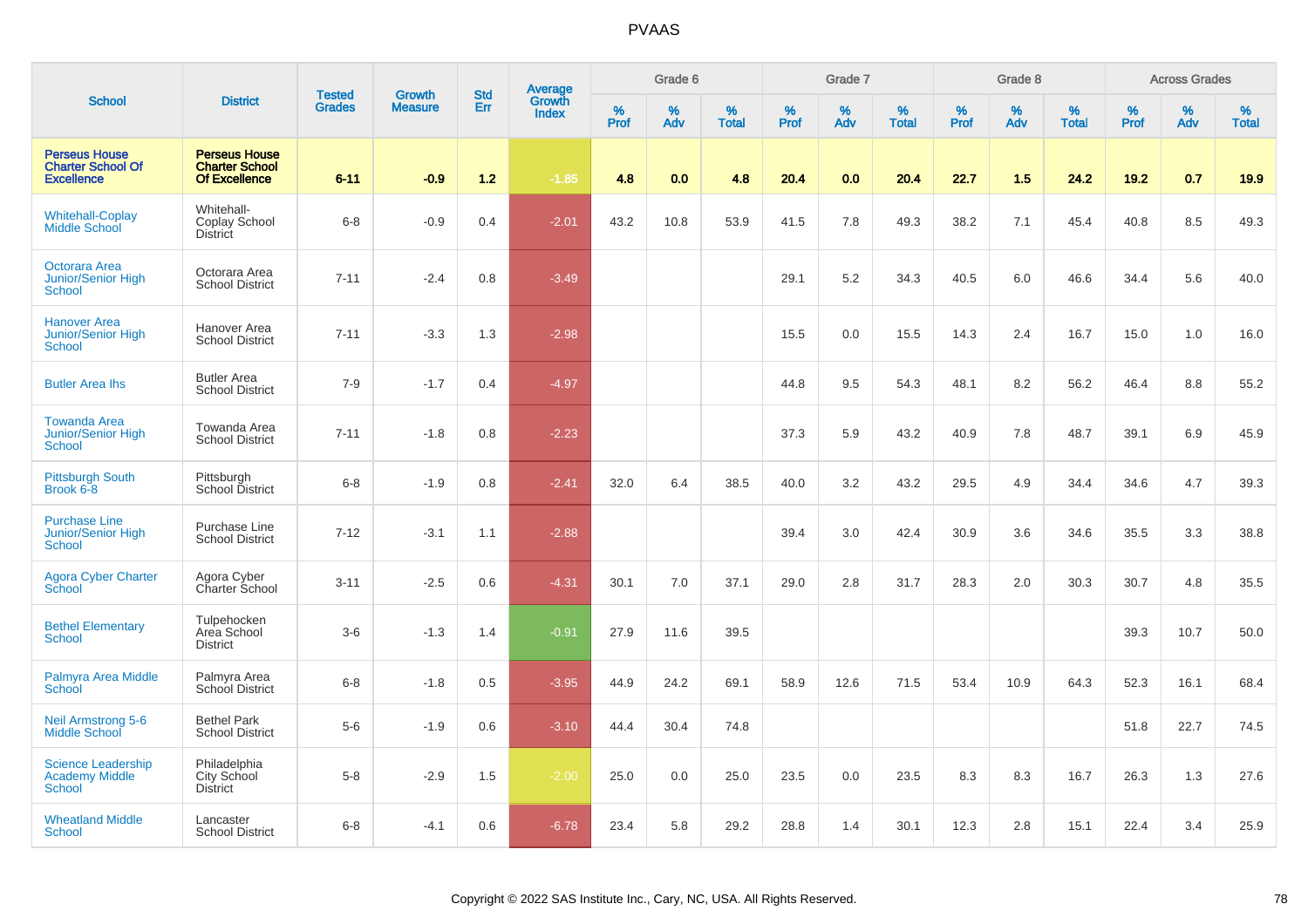|                                                                       |                                                                       |                                |                                 | <b>Std</b> |                                          |                  | Grade 6  |                   |           | Grade 7  |                   |           | Grade 8     |                   |           | <b>Across Grades</b> |                   |
|-----------------------------------------------------------------------|-----------------------------------------------------------------------|--------------------------------|---------------------------------|------------|------------------------------------------|------------------|----------|-------------------|-----------|----------|-------------------|-----------|-------------|-------------------|-----------|----------------------|-------------------|
| <b>School</b>                                                         | <b>District</b>                                                       | <b>Tested</b><br><b>Grades</b> | <b>Growth</b><br><b>Measure</b> | Err        | <b>Average</b><br>Growth<br><b>Index</b> | %<br><b>Prof</b> | %<br>Adv | %<br><b>Total</b> | %<br>Prof | %<br>Adv | %<br><b>Total</b> | %<br>Prof | $\%$<br>Adv | %<br><b>Total</b> | %<br>Prof | %<br>Adv             | %<br><b>Total</b> |
| <b>Perseus House</b><br><b>Charter School Of</b><br><b>Excellence</b> | <b>Perseus House</b><br><b>Charter School</b><br><b>Of Excellence</b> | $6 - 11$                       | $-0.9$                          | $1.2$      | $-1.85$                                  | 4.8              | 0.0      | 4.8               | 20.4      | 0.0      | 20.4              | 22.7      | 1.5         | 24.2              | 19.2      | 0.7                  | 19.9              |
| <b>Shikellamy Middle</b><br>School (8372)                             | Shikellamy<br><b>School District</b>                                  | $6 - 8$                        | $-4.0$                          | 0.5        | $-7.82$                                  | 29.1             | 9.8      | 38.9              | 41.5      | 8.5      | 50.0              | 35.8      | 7.4         | 43.2              | 35.3      | 8.6                  | 43.9              |
| Keystone<br>Junior/Senior High<br>School                              | Keystone<br>School District                                           | $7 - 11$                       | $-2.6$                          | 1.1        | $-2.45$                                  |                  |          |                   | 50.0      | 16.2     | 66.2              | 46.8      | 9.7         | 56.4              | 48.5      | 13.2                 | 61.8              |
| <b>Northwest Area</b><br><b>Intermediate School</b>                   | Northwest Area<br><b>School District</b>                              | $3-6$                          | $-2.7$                          | 1.2        | $-2.23$                                  | 26.7             | 8.3      | 35.0              |           |          |                   |           |             |                   | 32.9      | 3.8                  | 36.6              |
| <b>Tunkhannock High</b><br>School                                     | Tunkhannock<br>Area School<br><b>District</b>                         | $8 - 11$                       | $-1.0$                          | 1.0        | $-0.96$                                  |                  |          |                   |           |          |                   | 40.1      | 8.2         | 48.3              | 40.1      | 8.2                  | 48.3              |
| <b>Canton Junior/Senior</b><br><b>High School</b>                     | Canton Area<br><b>School District</b>                                 | $7 - 11$                       | $-3.8$                          | 1.2        | $-3.75$                                  |                  |          |                   | 40.0      | 0.0      | 40.0              | 37.5      | 3.1         | 40.6              | 38.7      | 1.7                  | 40.3              |
| Johnsonburg Area<br><b>High School</b>                                | Johnsonburg<br>Area School<br><b>District</b>                         | $7 - 11$                       | $-3.3$                          | 1.3        | $-2.58$                                  |                  |          |                   | 41.9      | 9.3      | 51.2              | 44.2      | 2.3         | 46.5              | 43.0      | 5.8                  | 48.8              |
| <b>Northwest Area High</b><br>School                                  | Northwest Area<br><b>School District</b>                              | $7 - 10$                       | $-1.7$                          | 1.2        | $-1.42$                                  |                  |          |                   | 28.0      | 0.0      | 28.0              | 37.7      | 3.8         | 41.5              | 33.0      | 1.9                  | 35.0              |
| <b>Universal Bluford</b><br><b>Charter School</b>                     | Universal<br><b>Bluford Charter</b><br>School                         | $3 - 6$                        | $-2.8$                          | 1.2        | $-2.37$                                  | 23.3             | 0.0      | 23.3              |           |          |                   |           |             |                   | 22.3      | 1.8                  | 24.1              |
| <b>Forest Hills</b><br><b>Elementary School</b>                       | <b>Forest Hills</b><br><b>School District</b>                         | $3-6$                          | $-0.8$                          | 0.8        | $-1.03$                                  | 48.3             | 6.7      | 55.0              |           |          |                   |           |             |                   | 45.6      | 10.0                 | 55.6              |
| <b>Lebanon Middle</b><br>School                                       | Lebanon<br><b>School District</b>                                     | $6 - 8$                        | $-1.1$                          | 0.4        | $-2.70$                                  | 21.7             | 5.5      | 27.2              | 20.0      | 2.5      | 22.5              | 21.9      | 1.2         | 23.0              | 21.2      | 3.0                  | 24.2              |
| South Side Middle<br><b>School</b>                                    | South Side<br>Area School<br><b>District</b>                          | $6 - 8$                        | $-2.9$                          | 0.9        | $-3.27$                                  | 33.9             | 8.1      | 41.9              | 57.6      | 6.1      | 63.6              | 49.3      | 8.4         | 57.8              | 47.2      | 7.5                  | 54.8              |
| <b>Penn Treaty School</b>                                             | Philadelphia<br>City School<br><b>District</b>                        | $6 - 11$                       | $-3.6$                          | 3.5        | $-1.03$                                  |                  |          |                   | 8.3       | 0.0      | 8.3               |           |             |                   | 3.4       | 0.0                  | 3.4               |
| <b>Pittsburgh Manchester</b><br>K-8                                   | Pittsburgh<br>School District                                         | $3 - 8$                        | $-3.0$                          | 2.8        | $-1.05$                                  | 12.5             | 0.0      | 12.5              |           |          |                   |           |             |                   | 15.2      | 3.0                  | 18.2              |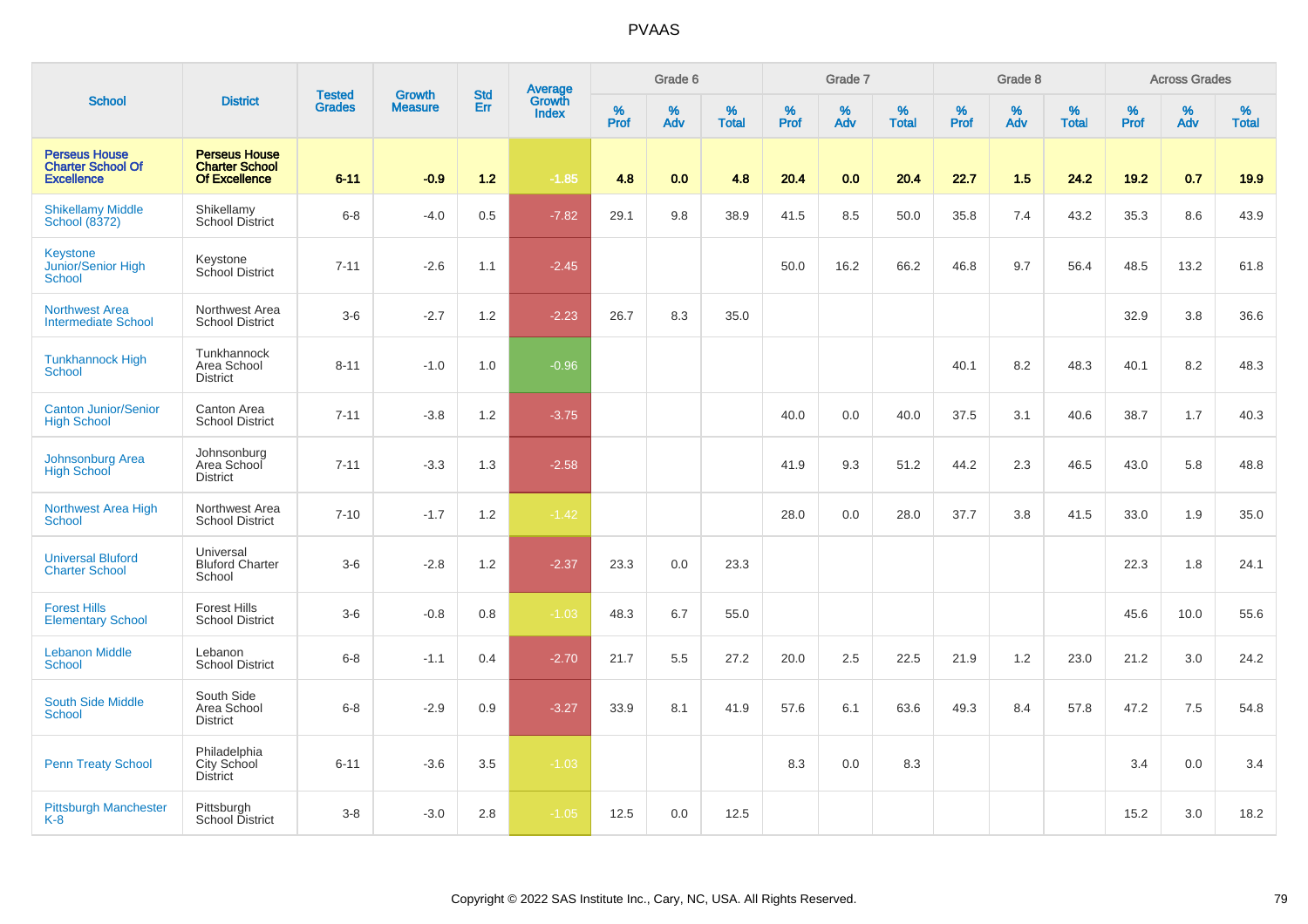|                                                                       |                                                                       |                                |                                 | <b>Std</b> |                                          |                  | Grade 6     |                   |           | Grade 7     |                   |           | Grade 8  |                   |              | <b>Across Grades</b> |                   |
|-----------------------------------------------------------------------|-----------------------------------------------------------------------|--------------------------------|---------------------------------|------------|------------------------------------------|------------------|-------------|-------------------|-----------|-------------|-------------------|-----------|----------|-------------------|--------------|----------------------|-------------------|
| <b>School</b>                                                         | <b>District</b>                                                       | <b>Tested</b><br><b>Grades</b> | <b>Growth</b><br><b>Measure</b> | Err        | <b>Average</b><br>Growth<br><b>Index</b> | %<br><b>Prof</b> | $\%$<br>Adv | %<br><b>Total</b> | %<br>Prof | $\%$<br>Adv | %<br><b>Total</b> | %<br>Prof | %<br>Adv | %<br><b>Total</b> | $\%$<br>Prof | $\%$<br>Adv          | %<br><b>Total</b> |
| <b>Perseus House</b><br><b>Charter School Of</b><br><b>Excellence</b> | <b>Perseus House</b><br><b>Charter School</b><br><b>Of Excellence</b> | $6 - 11$                       | $-0.9$                          | $1.2$      | $-1.85$                                  | 4.8              | 0.0         | 4.8               | 20.4      | 0.0         | 20.4              | 22.7      | 1.5      | 24.2              | 19.2         | 0.7                  | 19.9              |
| <b>West Forest</b><br><b>Junior/Senior High</b><br><b>School</b>      | Forest Area<br><b>School District</b>                                 | $7 - 11$                       | $-3.1$                          | 1.9        | $-1.66$                                  |                  |             |                   | 19.2      | 11.5        | 30.8              | 15.0      | 5.0      | 20.0              | 17.4         | 8.7                  | 26.1              |
| <b>Beaver Falls Middle</b><br><b>School</b>                           | <b>Big Beaver</b><br>Falls Area<br><b>School District</b>             | $6 - 8$                        | $-2.3$                          | 0.7        | $-3.18$                                  | 30.8             | 1.9         | 32.7              | 29.7      | 5.0         | 34.6              | 27.8      | 2.1      | 29.9              | 29.5         | 3.0                  | 32.5              |
| <b>Doyle Elementary</b><br>School                                     | <b>Central Bucks</b><br><b>School District</b>                        | $3-6$                          | $-1.3$                          | 1.2        | $-3.06$                                  | 49.0             | 34.7        | 83.7              |           |             |                   |           |          |                   | 49.1         | 26.1                 | 75.2              |
| <b>Hickory Grove</b><br><b>Elementary School</b>                      | <b>Brookville Area</b><br><b>School District</b>                      | $3-6$                          | $-2.0$                          | 0.9        | $-2.24$                                  | 37.1             | 12.4        | 49.4              |           |             |                   |           |          |                   | 41.0         | 11.6                 | 52.6              |
| <b>Laurel Elementary</b><br>School                                    | Laurel School<br><b>District</b>                                      | $3-6$                          | $-2.0$                          | 1.0        | $-1.93$                                  | 35.7             | 21.4        | 57.1              |           |             |                   |           |          |                   | 47.9         | 16.8                 | 64.7              |
| <b>Hopkinson Francis</b><br><b>School</b>                             | Philadelphia<br>City School<br><b>District</b>                        | $3 - 8$                        | $-4.1$                          | 3.6        | $-1.13$                                  |                  |             |                   |           |             |                   |           |          |                   | 15.2         | 2.2                  | 17.4              |
| <b>Pine Run Elementary</b><br>School                                  | <b>Central Bucks</b><br><b>School District</b>                        | $3-6$                          | $-1.4$                          | 1.2        | $-2.04$                                  | 35.4             | 39.6        | 75.0              |           |             |                   |           |          |                   | 50.0         | 28.2                 | 78.2              |
| Lackawanna Trail<br><b>Elementary Center</b>                          | Lackawanna<br><b>Trail School</b><br><b>District</b>                  | $3-6$                          | $-1.9$                          | 1.1        | $-1.68$                                  | 38.8             | 14.9        | 53.7              |           |             |                   |           |          |                   | 47.0         | 13.2                 | 60.2              |
| <b>Nitschmann Middle</b><br><b>School</b>                             | Bethlehem Area<br><b>School District</b>                              | $6 - 8$                        | $-2.3$                          | 0.7        | $-3.23$                                  | 31.3             | 9.6         | 40.9              | 44.5      | 5.9         | 50.4              | 35.5      | 9.2      | 44.7              | 37.4         | 8.1                  | 45.5              |
| <b>Union Area Middle</b><br>School                                    | Union Area<br><b>School District</b>                                  | $6 - 8$                        | $-2.5$                          | 1.0        | $-2.47$                                  | 41.4             | 15.5        | 56.9              | 44.6      | 5.4         | 50.0              | 55.6      | 8.9      | 64.4              | 46.5         | 10.1                 | 56.6              |
| <b>Lenape Middle School</b>                                           | <b>Central Bucks</b><br><b>School District</b>                        | $7 - 9$                        | $-4.4$                          | 0.6        | $-9.11$                                  |                  |             |                   | 55.0      | 20.0        | 75.0              | 56.1      | 17.0     | 73.1              | 55.6         | 18.5                 | 74.1              |
| <b>Amy At Martin</b>                                                  | Philadelphia<br>City School<br><b>District</b>                        | $6 - 8$                        | $-6.4$                          | 1.9        | $-3.39$                                  | 31.2             | 0.0         | 31.2              | 0.0       | 0.0         | 0.0               | 9.1       | 0.0      | 9.1               | 13.3         | 0.0                  | 13.3              |
| Cook-Wissahickon<br><b>School</b>                                     | Philadelphia<br><b>City School</b><br><b>District</b>                 | $3 - 8$                        | $-3.8$                          | 3.2        | $-1.20$                                  | 50.0             | 6.2         | 56.2              |           |             |                   |           |          |                   | 44.8         | 12.5                 | 57.3              |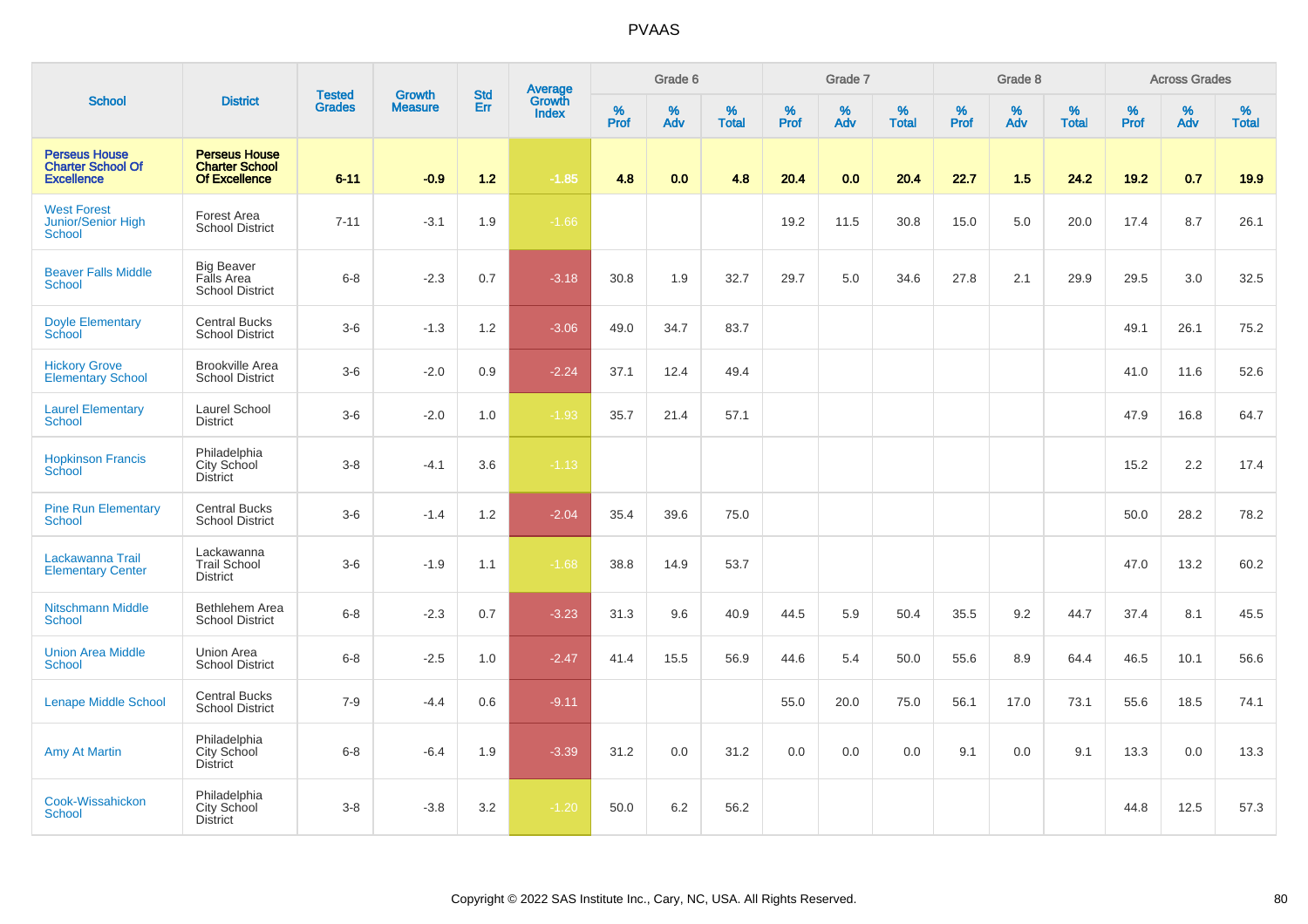|                                                                       |                                                                       |                                | <b>Growth</b>  | <b>Std</b> |                                          |                  | Grade 6  |                   |           | Grade 7  |                   |           | Grade 8  |                   |           | <b>Across Grades</b> |                   |
|-----------------------------------------------------------------------|-----------------------------------------------------------------------|--------------------------------|----------------|------------|------------------------------------------|------------------|----------|-------------------|-----------|----------|-------------------|-----------|----------|-------------------|-----------|----------------------|-------------------|
| <b>School</b>                                                         | <b>District</b>                                                       | <b>Tested</b><br><b>Grades</b> | <b>Measure</b> | Err        | <b>Average</b><br>Growth<br><b>Index</b> | %<br><b>Prof</b> | %<br>Adv | %<br><b>Total</b> | %<br>Prof | %<br>Adv | %<br><b>Total</b> | %<br>Prof | %<br>Adv | %<br><b>Total</b> | %<br>Prof | %<br>Adv             | %<br><b>Total</b> |
| <b>Perseus House</b><br><b>Charter School Of</b><br><b>Excellence</b> | <b>Perseus House</b><br><b>Charter School</b><br><b>Of Excellence</b> | $6 - 11$                       | $-0.9$         | $1.2$      | $-1.85$                                  | 4.8              | 0.0      | 4.8               | 20.4      | 0.0      | 20.4              | 22.7      | 1.5      | 24.2              | 19.2      | 0.7                  | 19.9              |
| <b>Baden Academy</b><br><b>Charter School</b>                         | Baden<br>Academy<br>Charter School                                    | $3-6$                          | $-1.3$         | 1.1        | $-1.32$                                  | 46.6             | 10.3     | 56.9              |           |          |                   |           |          |                   | 42.3      | 7.1                  | 49.4              |
| Salisbury-Elk Lick<br><b>Elementary School</b>                        | Salisbury-Elk<br>Lick School<br><b>District</b>                       | $3-6$                          | $-3.6$         | 1.8        | $-2.02$                                  | 50.0             | 0.0      | 50.0              |           |          |                   |           |          |                   | 48.8      | 3.8                  | 52.5              |
| Salisbury-Elk Lick<br>Junior/Senior High<br>School                    | Salisbury-Elk<br>Lick School<br><b>District</b>                       | $7 - 11$                       | $-4.2$         | 1.9        | $-2.19$                                  |                  |          |                   | 30.0      | 0.0      | 30.0              | 28.6      | 4.8      | 33.3              | 29.3      | 2.4                  | 31.7              |
| Portage Area<br>Junior/Senior High<br><b>School</b>                   | Portage Area<br>School District                                       | $7 - 10$                       | $-3.1$         | 1.1        | $-2.74$                                  |                  |          |                   | 54.0      | 3.2      | 57.1              | 49.1      | 7.6      | 56.6              | 51.7      | 5.2                  | 56.9              |
| <b>Forrest Edwin School</b>                                           | Philadelphia<br>City School<br><b>District</b>                        | $3-6$                          | $-2.5$         | 2.0        | $-1.28$                                  | 21.4             | 0.0      | 21.4              |           |          |                   |           |          |                   | 15.0      | 0.0                  | 15.0              |
| <b>Avon Grove</b><br><b>Intermediate School</b>                       | Avon Grove<br><b>School District</b>                                  | $3-6$                          | $-0.6$         | 0.5        | $-5.64$                                  | 44.6             | 18.7     | 63.3              |           |          |                   |           |          |                   | 43.3      | 15.3                 | 58.6              |
| Lehman Intermediate<br>School                                         | East<br>Stroudsburg<br>Area School<br><b>District</b>                 | $5-8$                          | $-3.2$         | 0.9        | $-3.71$                                  | 37.8             | 9.5      | 47.3              | 40.0      | 4.6      | 44.6              | 40.7      | 1.2      | 42.0              | 39.6      | 5.0                  | 44.6              |
| <b>Intermediate School</b>                                            | Governor Mifflin<br><b>School District</b>                            | $5-6$                          | $-2.7$         | 0.6        | $-4.62$                                  | 31.4             | 11.7     | 43.1              |           |          |                   |           |          |                   | 34.7      | 7.7                  | 42.4              |
| <b>Fort Cherry</b><br><b>Elementary Center</b>                        | Fort Cherry<br><b>School District</b>                                 | $3-6$                          | $-3.9$         | 1.1        | $-3.37$                                  | 31.6             | 33.3     | 64.9              |           |          |                   |           |          |                   | 48.1      | 15.0                 | 63.1              |
| Yough<br>Intermediate/Middle<br><b>School</b>                         | Yough School<br><b>District</b>                                       | $5-8$                          | $-4.7$         | 0.6        | $-8.25$                                  | 39.6             | 15.7     | 55.2              | 42.3      | 8.2      | 50.5              | 36.7      | 5.8      | 42.5              | 39.0      | 7.9                  | 46.9              |
| <b>Maple Point Middle</b><br>School                                   | Neshaminy<br><b>School District</b>                                   | $5-8$                          | $-2.4$         | 0.4        | $-5.49$                                  | 45.8             | 16.9     | 62.7              | 46.4      | 9.4      | 55.7              | 42.7      | 10.0     | 52.8              | 46.4      | 10.7                 | 57.0              |
| <b>E N Peirce Middle</b><br><b>School</b>                             | <b>West Chester</b><br>Area School<br><b>District</b>                 | $6 - 8$                        | $-2.4$         | 0.5        | $-5.74$                                  | 53.8             | 16.0     | 69.8              | 53.1      | 16.1     | 69.2              | 56.0      | 14.0     | 70.0              | 54.2      | 15.4                 | 69.6              |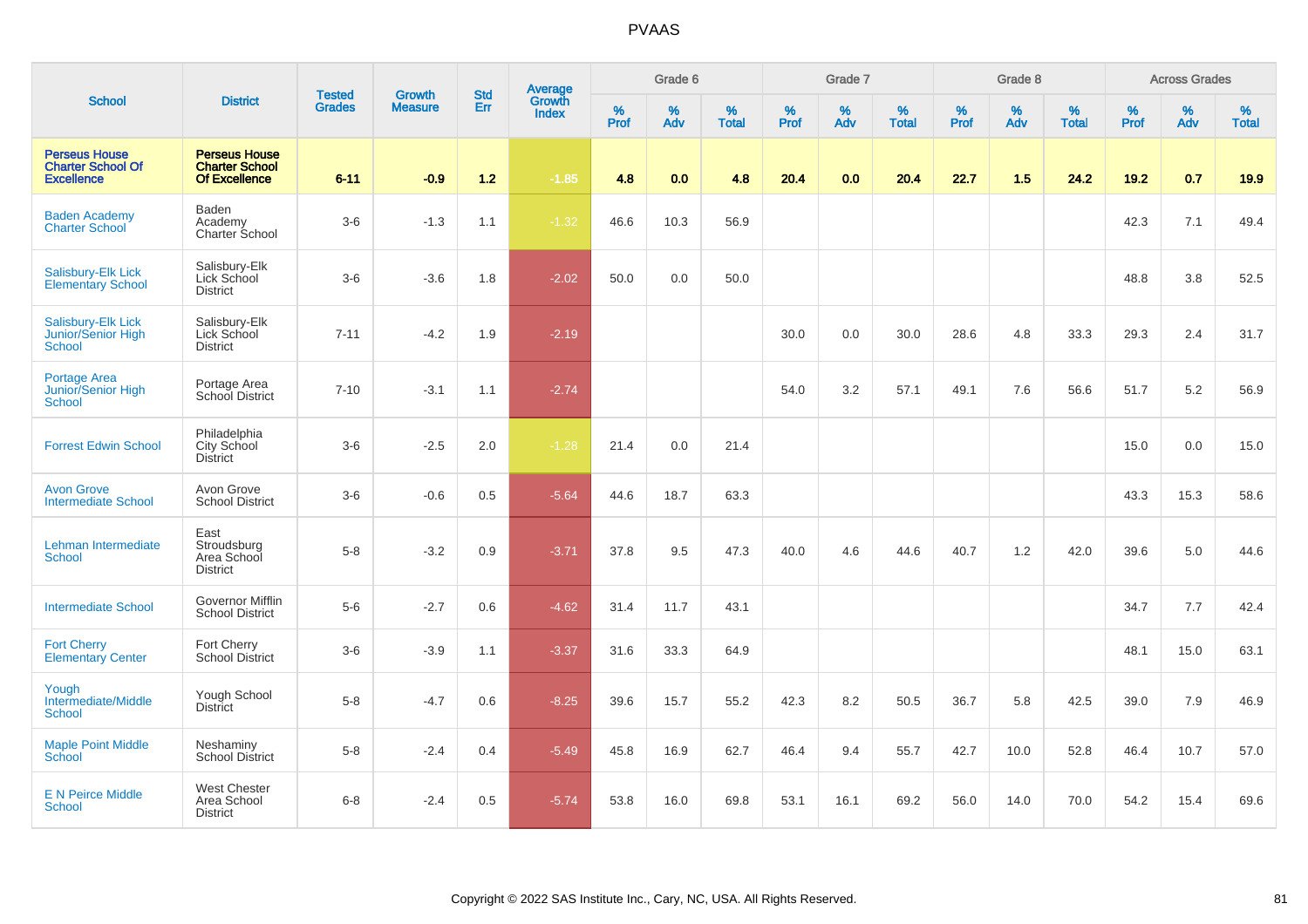|                                                                          |                                                                | <b>Tested</b> | <b>Growth</b>  | <b>Std</b> |                                          |                     | Grade 6     |                   |                  | Grade 7     |                   |                     | Grade 8  |                   |                     | <b>Across Grades</b> |                   |
|--------------------------------------------------------------------------|----------------------------------------------------------------|---------------|----------------|------------|------------------------------------------|---------------------|-------------|-------------------|------------------|-------------|-------------------|---------------------|----------|-------------------|---------------------|----------------------|-------------------|
| <b>School</b>                                                            | <b>District</b>                                                | <b>Grades</b> | <b>Measure</b> | Err        | <b>Average</b><br>Growth<br><b>Index</b> | $\%$<br><b>Prof</b> | $\%$<br>Adv | %<br><b>Total</b> | %<br><b>Prof</b> | $\%$<br>Adv | %<br><b>Total</b> | $\%$<br><b>Prof</b> | %<br>Adv | %<br><b>Total</b> | $\%$<br><b>Prof</b> | $\%$<br>Adv          | %<br><b>Total</b> |
| <b>Perseus House</b><br><b>Charter School Of</b><br><b>Excellence</b>    | <b>Perseus House</b><br><b>Charter School</b><br>Of Excellence | $6 - 11$      | $-0.9$         | $1.2$      | $-1.85$                                  | 4.8                 | 0.0         | 4.8               | 20.4             | 0.0         | 20.4              | 22.7                | 1.5      | 24.2              | 19.2                | 0.7                  | 19.9              |
| <b>Executive Education</b><br><b>Academy Charter</b><br><b>School</b>    | Executive<br>Education<br>Academy<br>Charter School            | $3 - 10$      | $-5.5$         | 1.6        | $-3.40$                                  | 12.5                | 6.2         | 18.8              |                  |             |                   | 38.1                | 0.0      | 38.1              | 31.4                | 2.9                  | 34.3              |
| <b>Penrose School</b>                                                    | Philadelphia<br>City School<br>District                        | $3 - 8$       | $-4.5$         | 3.2        | $-1.39$                                  |                     |             |                   |                  |             |                   |                     |          |                   | 14.8                | 0.0                  | 14.8              |
| <b>Reynolds Middle</b><br>School                                         | Lancaster<br>School District                                   | $6 - 8$       | $-3.0$         | 0.7        | $-4.12$                                  | 18.0                | 9.8         | 27.8              | 28.6             | 3.6         | 32.1              | 28.4                | 2.7      | 31.1              | 24.1                | 6.0                  | 30.1              |
| <b>Wilson Southern</b><br><b>Middle School</b>                           | Wilson School<br><b>District</b>                               | $6 - 8$       | $-4.3$         | 0.9        | $-4.88$                                  | 51.1                | 14.8        | 65.9              | 47.6             | 11.1        | 58.7              | 44.2                | 11.5     | 55.8              | 48.3                | 12.8                 | 61.1              |
| <b>Hamilton Andrew</b><br><b>School</b>                                  | Philadelphia<br>City School<br>District                        | $3-8$         | $-5.0$         | $3.5\,$    | $-1.43$                                  | 0.0                 | 7.7         | 7.7               |                  |             |                   |                     |          |                   | 7.8                 | 2.0                  | 9.8               |
| <b>East Allegheny</b><br>Junior/Senior High<br><b>School</b>             | East Allegheny<br>School District                              | $7 - 11$      | $-2.7$         | 0.9        | $-2.85$                                  |                     |             |                   | 30.8             | 2.6         | 33.3              | 22.6                | 3.9      | 26.5              | 26.1                | 3.3                  | 29.4              |
| Coatesville<br>Intermediate High<br><b>School</b>                        | Coatesville<br>Area School<br><b>District</b>                  | $8 - 9$       | $-1.3$         | 0.9        | $-1.44$                                  |                     |             |                   |                  |             |                   | 26.4                | 3.0      | 29.4              | 26.4                | 3.0                  | 29.4              |
| <b>First Philadelphia</b><br><b>Preparatory Charter</b><br><b>School</b> | First<br>Philadelphia<br>Preparatory<br>Charter School         | $3-8$         | $-3.5$         | 0.7        | $-5.28$                                  | 22.8                | 1.1         | 23.9              | 7.6              | 0.0         | 7.6               | 18.9                | 4.0      | 23.0              | 16.4                | 1.6                  | 17.9              |
| Solomon/Plains<br><b>Elementary School</b>                               | <b>Wilkes-Barre</b><br>Area School<br><b>District</b>          | $3-6$         | $-2.3$         | 1.1        | $-1.98$                                  | 39.4                | 22.7        | 62.1              |                  |             |                   |                     |          |                   | 40.4                | 11.7                 | 52.1              |
| <b>Penn Alexander</b><br>School                                          | Philadelphia<br><b>City School</b><br><b>District</b>          | $3 - 8$       | $-3.3$         | 1.4        | $-2.43$                                  | 60.5                | 21.0        | 81.6              | 69.6             | 21.7        | 91.3              |                     |          |                   | 46.6                | 36.5                 | 83.2              |
| <b>Spruance Gilbert</b><br>School                                        | Philadelphia<br>City School<br><b>District</b>                 | $3-8$         | $-4.0$         | 2.8        | $-1.46$                                  |                     |             |                   |                  |             |                   |                     |          |                   | 12.5                | 1.4                  | 13.9              |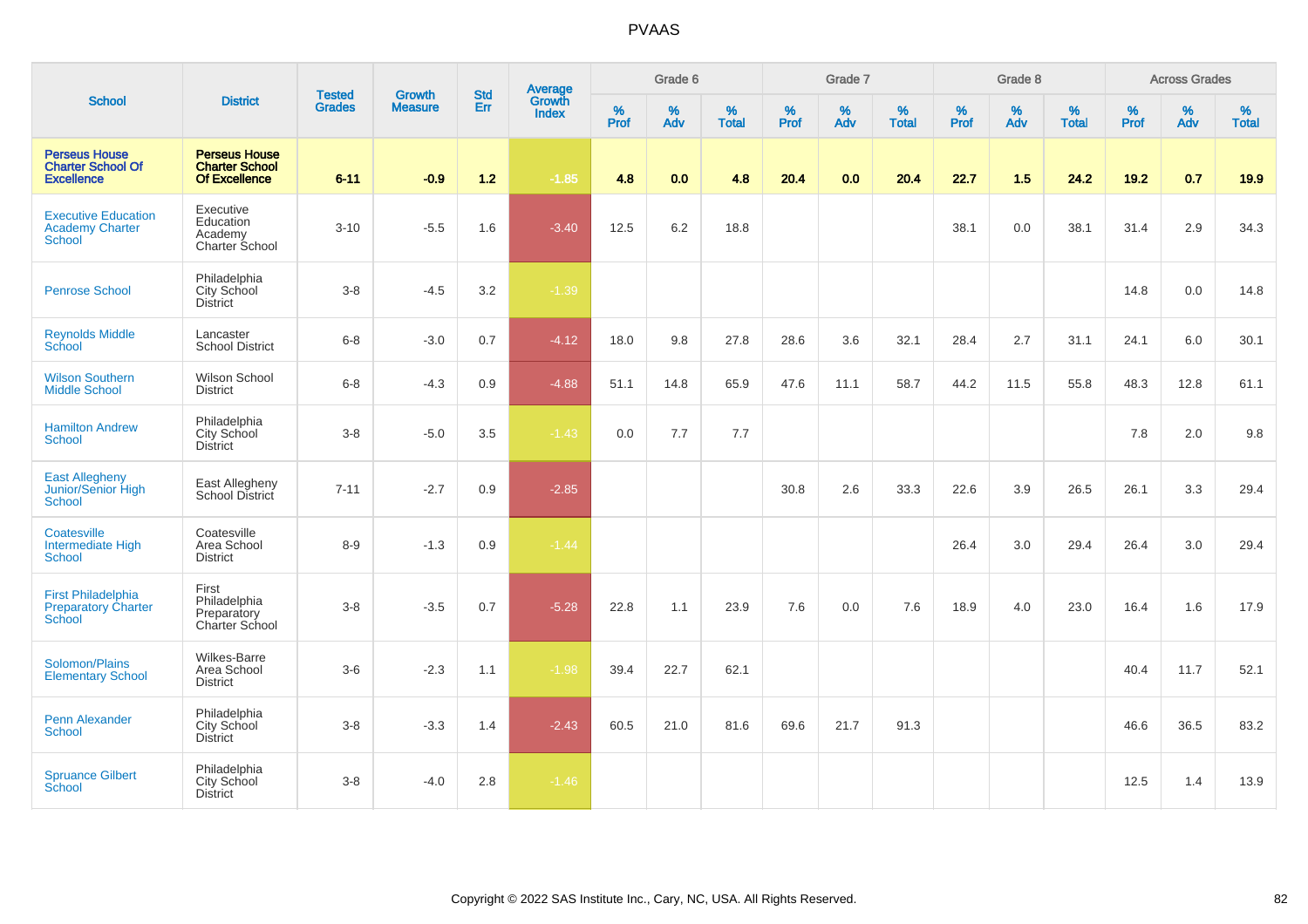|                                                                       |                                                                       | <b>Tested</b> | <b>Growth</b>  | <b>Std</b> |                                          |                  | Grade 6  |                   |           | Grade 7  |                   |              | Grade 8  |                   |              | <b>Across Grades</b> |                   |
|-----------------------------------------------------------------------|-----------------------------------------------------------------------|---------------|----------------|------------|------------------------------------------|------------------|----------|-------------------|-----------|----------|-------------------|--------------|----------|-------------------|--------------|----------------------|-------------------|
| <b>School</b>                                                         | <b>District</b>                                                       | <b>Grades</b> | <b>Measure</b> | Err        | <b>Average</b><br>Growth<br><b>Index</b> | %<br><b>Prof</b> | %<br>Adv | %<br><b>Total</b> | %<br>Prof | %<br>Adv | %<br><b>Total</b> | $\%$<br>Prof | %<br>Adv | %<br><b>Total</b> | $\%$<br>Prof | $\%$<br>Adv          | %<br><b>Total</b> |
| <b>Perseus House</b><br><b>Charter School Of</b><br><b>Excellence</b> | <b>Perseus House</b><br><b>Charter School</b><br><b>Of Excellence</b> | $6 - 11$      | $-0.9$         | $1.2$      | $-1.85$                                  | 4.8              | 0.0      | 4.8               | 20.4      | 0.0      | 20.4              | 22.7         | 1.5      | 24.2              | 19.2         | 0.7                  | 19.9              |
| <b>Kirkbride Eliza B</b><br><b>School</b>                             | Philadelphia<br>City School<br><b>District</b>                        | $3-8$         | $-4.7$         | 2.4        | $-1.97$                                  |                  |          |                   | 25.0      | 0.0      | 25.0              |              |          |                   | 22.7         | 2.3                  | 25.0              |
| <b>Cocalico Middle</b><br><b>School</b>                               | Cocalico School<br><b>District</b>                                    | $6-8$         | $-3.2$         | 0.5        | $-6.61$                                  | 45.9             | 22.8     | 68.7              | 50.9      | 7.0      | 57.9              | 35.9         | 14.1     | 50.0              | 44.6         | 14.7                 | 59.3              |
| <b>Annville-Cleona Middle</b><br><b>School</b>                        | Annville-Cleona<br><b>School District</b>                             | $6 - 8$       | $-3.3$         | 0.9        | $-4.00$                                  |                  |          |                   | 54.6      | 12.7     | 67.3              | 32.4         | 17.6     | 50.0              | 43.6         | 15.1                 | 58.7              |
| <b>Holicong Middle</b><br><b>School</b>                               | <b>Central Bucks</b><br><b>School District</b>                        | $7 - 9$       | $-3.1$         | 0.5        | $-6.50$                                  |                  |          |                   | 55.4      | 15.9     | 71.3              | 54.8         | 12.4     | 67.2              | 55.1         | 14.2                 | 69.3              |
| <b>Meehan Austin Middle</b><br><b>School</b>                          | Philadelphia<br>City School<br><b>District</b>                        | $7 - 8$       | $-4.5$         | 1.7        | $-2.64$                                  |                  |          |                   | 11.8      | 2.9      | 14.7              | 38.5         | 3.8      | 42.3              | 23.3         | 3.3                  | 26.7              |
| <b>Neil A Armstrong</b><br><b>Middle School</b>                       | <b>Bristol</b><br>Township<br>School District                         | $6 - 8$       | $-3.2$         | 0.7        | $-4.73$                                  | 32.8             | 6.2      | 39.1              | 33.9      | 2.5      | 36.4              | 21.6         | 3.4      | 25.0              | 29.6         | 4.1                  | 33.7              |
| <b>Strath Haven Middle</b><br>School                                  | Wallingford-<br>Swarthmore<br><b>School District</b>                  | $6 - 8$       | $-1.8$         | 0.5        | $-3.52$                                  | 42.2             | 32.8     | 75.0              | 46.2      | 21.9     | 68.0              | 47.0         | 22.8     | 69.8              | 44.9         | 26.4                 | 71.3              |
| <b>Schuylkill Haven</b><br><b>Senior High School</b>                  | Schuylkill<br>Haven Area<br><b>School District</b>                    | $8 - 11$      | $-2.2$         | 1.4        | $-1.58$                                  |                  |          |                   |           |          |                   | 46.5         | 3.5      | 50.0              | 46.5         | 3.5                  | 50.0              |
| <b>Linton Middle School</b>                                           | Penn Hills<br><b>School District</b>                                  | $6 - 8$       | $-4.1$         | 0.6        | $-8.35$                                  | 17.4             | 6.2      | 23.6              | 13.7      | 1.6      | 15.3              | 20.5         | 4.4      | 24.8              | 17.0         | 3.9                  | 20.9              |
| <b>Mount Carmel Area JH</b>                                           | Mount Carmel<br>Area School<br><b>District</b>                        | $7 - 8$       | $-3.4$         | 0.9        | $-4.02$                                  |                  |          |                   | 30.6      | 0.0      | 30.6              | 29.0         | 2.6      | 31.6              | 29.8         | 1.3                  | 31.1              |
| <b>Charles W Longer</b><br><b>Elementary School</b>                   | Hollidaysburg<br>Area School<br><b>District</b>                       | $3-6$         | $-1.8$         | 1.1        | $-2.15$                                  | 37.5             | 14.1     | 51.6              |           |          |                   |              |          |                   | 46.3         | 12.7                 | 59.0              |
| <b>Hegins-Hubley</b><br><b>Elementary School</b>                      | Tri-Valley<br>School District                                         | $3-6$         | $-2.4$         | 1.4        | $-2.04$                                  | 27.6             | 3.4      | 31.0              |           |          |                   |              |          |                   | 36.0         | 8.1                  | 44.2              |
| <b>Beaver Area Middle</b><br>School                                   | Beaver Area<br><b>School District</b>                                 | $7 - 8$       | $-3.9$         | 0.8        | $-5.01$                                  |                  |          |                   | 66.4      | 13.3     | 79.6              | 53.6         | 16.1     | 69.6              | 60.0         | 14.7                 | 74.7              |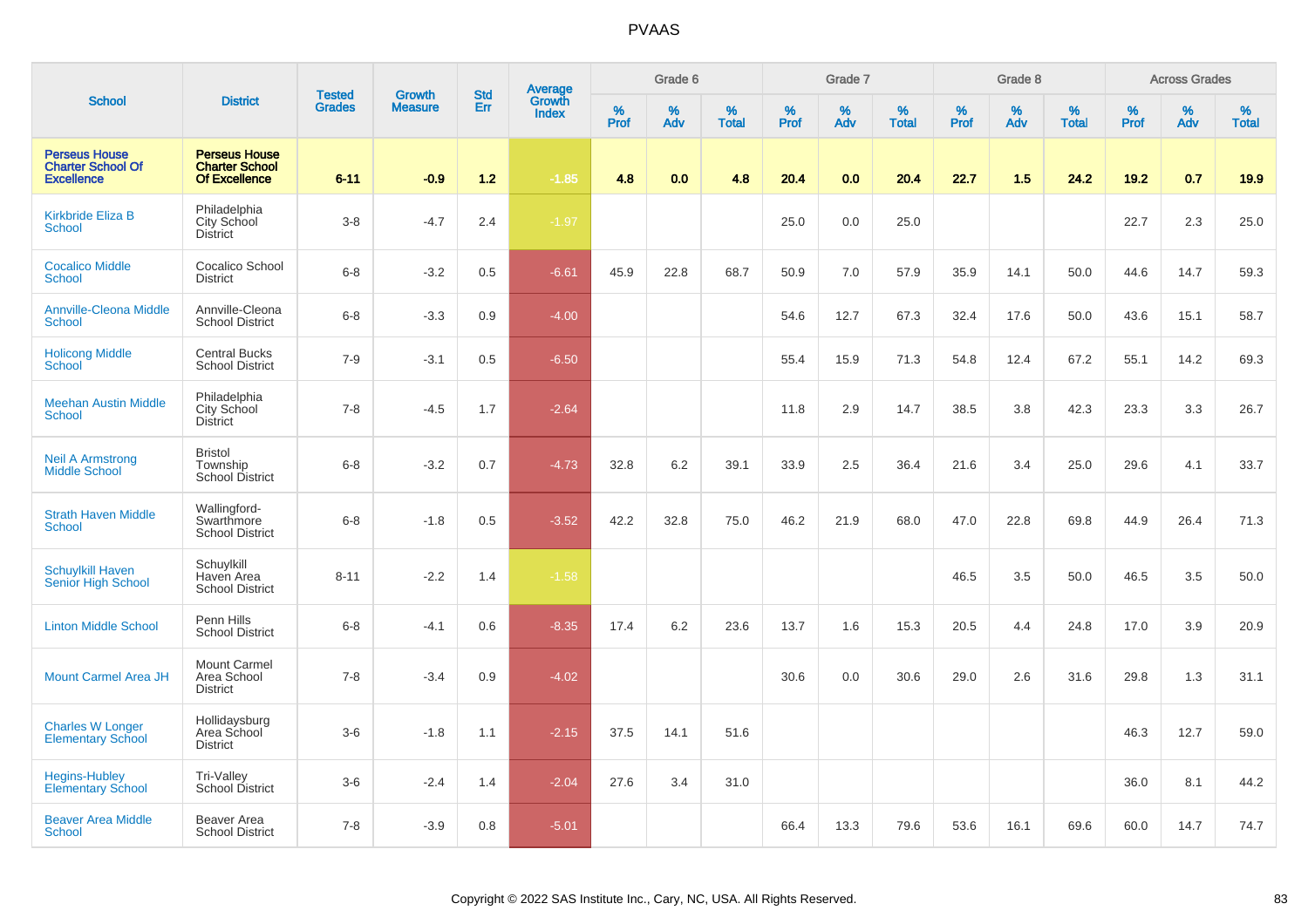|                                                                       |                                                                       | <b>Tested</b> | <b>Growth</b>  | <b>Std</b> |                                          |                  | Grade 6  |                   |           | Grade 7     |                   |                  | Grade 8  |                   |                     | <b>Across Grades</b> |                   |
|-----------------------------------------------------------------------|-----------------------------------------------------------------------|---------------|----------------|------------|------------------------------------------|------------------|----------|-------------------|-----------|-------------|-------------------|------------------|----------|-------------------|---------------------|----------------------|-------------------|
| <b>School</b>                                                         | <b>District</b>                                                       | <b>Grades</b> | <b>Measure</b> | Err        | <b>Average</b><br>Growth<br><b>Index</b> | %<br><b>Prof</b> | %<br>Adv | %<br><b>Total</b> | %<br>Prof | $\%$<br>Adv | %<br><b>Total</b> | %<br><b>Prof</b> | %<br>Adv | %<br><b>Total</b> | $\%$<br><b>Prof</b> | $\%$<br>Adv          | %<br><b>Total</b> |
| <b>Perseus House</b><br><b>Charter School Of</b><br><b>Excellence</b> | <b>Perseus House</b><br><b>Charter School</b><br><b>Of Excellence</b> | $6 - 11$      | $-0.9$         | $1.2$      | $-1.85$                                  | 4.8              | 0.0      | 4.8               | 20.4      | 0.0         | 20.4              | 22.7             | 1.5      | 24.2              | 19.2                | 0.7                  | 19.9              |
| Masterman Julia R<br><b>Sec School</b>                                | Philadelphia<br>City School<br><b>District</b>                        | $5 - 10$      | $-7.1$         | 1.3        | $-5.33$                                  | 15.6             | 78.1     | 93.8              | 25.0      | 75.0        | 100.0             | 45.8             | 50.0     | 95.8              | 41.1                | 55.1                 | 96.3              |
| <b>Arts Academy Charter</b><br>School                                 | Arts Academy<br>Charter School                                        | $5-8$         | $-3.5$         | 1.1        | $-3.11$                                  | 46.7             | 2.2      | 48.9              | 49.1      | 1.9         | 50.9              | 45.2             | 3.2      | 48.4              | 46.6                | 2.0                  | 48.6              |
| <b>Collegium Charter</b><br>School                                    | Collegium<br>Charter School                                           | $3 - 10$      | $-4.5$         | 0.5        | $-9.56$                                  | 26.2             | 4.2      | 30.4              | 26.3      | 1.1         | 27.4              | 25.0             | 3.4      | 28.4              | 31.5                | 3.2                  | 34.7              |
| <b>Minersville Area</b><br>Junior/Senior High<br>School               | Minersville Area<br><b>School District</b>                            | $7 - 11$      | $-3.3$         | 1.1        | $-3.09$                                  |                  |          |                   | 40.0      | 4.0         | 44.0              | 46.6             | 1.4      | 48.0              | 43.2                | 2.7                  | 46.0              |
| <b>Strong Vincent Middle</b><br>School                                | Erie City School<br>District                                          | $6 - 8$       | $-3.4$         | 0.5        | $-6.67$                                  | 20.5             | 6.0      | 26.5              | 21.4      | 2.3         | 23.7              | 24.0             | 5.0      | 29.0              | 22.0                | 4.4                  | 26.3              |
| <b>Mars Area Middle</b><br>School                                     | Mars Area<br><b>School District</b>                                   | $7 - 8$       | $-2.2$         | 0.6        | $-3.74$                                  |                  |          |                   | 51.8      | 17.4        | 69.3              | 56.1             | 9.4      | 65.6              | 54.0                | 13.5                 | 67.4              |
| <b>Wyoming Area</b><br>Intermediate Center                            | Wyoming Area<br>School District                                       | $4-6$         | $-2.5$         | 0.9        | $-2.87$                                  | 38.8             | 2.9      | 41.8              |           |             |                   |                  |          |                   | 43.1                | 6.3                  | 49.4              |
| <b>Williamsport Area</b><br><b>Middle School</b>                      | Williamsport<br>Area School<br><b>District</b>                        | $7 - 8$       | $-3.0$         | 0.5        | $-6.70$                                  |                  |          |                   | 34.9      | 4.8         | 39.7              | 26.4             | 5.9      | 32.3              | 30.7                | 5.4                  | 36.1              |
| <b>Centerville Elementary</b><br><b>School</b>                        | Hempfield<br><b>School District</b>                                   | $3-6$         | $-2.7$         | 1.2        | $-2.21$                                  | 51.6             | 14.5     | 66.1              |           |             |                   |                  |          |                   | 55.7                | 17.2                 | 72.8              |
| <b>Central Manor</b><br><b>Elementary School</b>                      | Penn Manor<br><b>School District</b>                                  | $3-6$         | $-2.6$         | 0.9        | $-2.80$                                  | 54.4             | 11.1     | 65.6              |           |             |                   |                  |          |                   | 47.6                | 20.2                 | 67.8              |
| <b>Northwestern Middle</b><br>School                                  | Northwestern<br><b>School District</b>                                | $6 - 8$       | $-4.7$         | 0.7        | $-6.63$                                  | 41.4             | 16.1     | 57.5              | 41.9      | 1.9         | 43.8              | 36.4             | 6.4      | 42.7              | 39.7                | 7.6                  | 47.4              |
| <b>Aliquippa Elementary</b><br>School                                 | Aliquippa<br>School District                                          | $3-6$         | $-3.0$         | 1.2        | $-2.54$                                  | 12.5             | 3.1      | 15.6              |           |             |                   |                  |          |                   | 14.3                | 0.8                  | 15.1              |
| <b>West Greene</b><br><b>Elementary Center</b>                        | <b>West Greene</b><br><b>School District</b>                          | $3-6$         | $-4.2$         | 1.5        | $-2.88$                                  | 36.8             | 15.8     | 52.6              |           |             |                   |                  |          |                   | 50.3                | 12.6                 | 62.9              |
| <b>Chartiers Valley</b><br><b>Middle School</b>                       | <b>Chartiers Valley</b><br><b>School District</b>                     | $6 - 8$       | $-2.5$         | 0.5        | $-5.05$                                  | 46.2             | 15.4     | 61.5              | 46.5      | 8.7         | 55.2              | 42.9             | 7.6      | 50.5              | 45.2                | 10.5                 | 55.7              |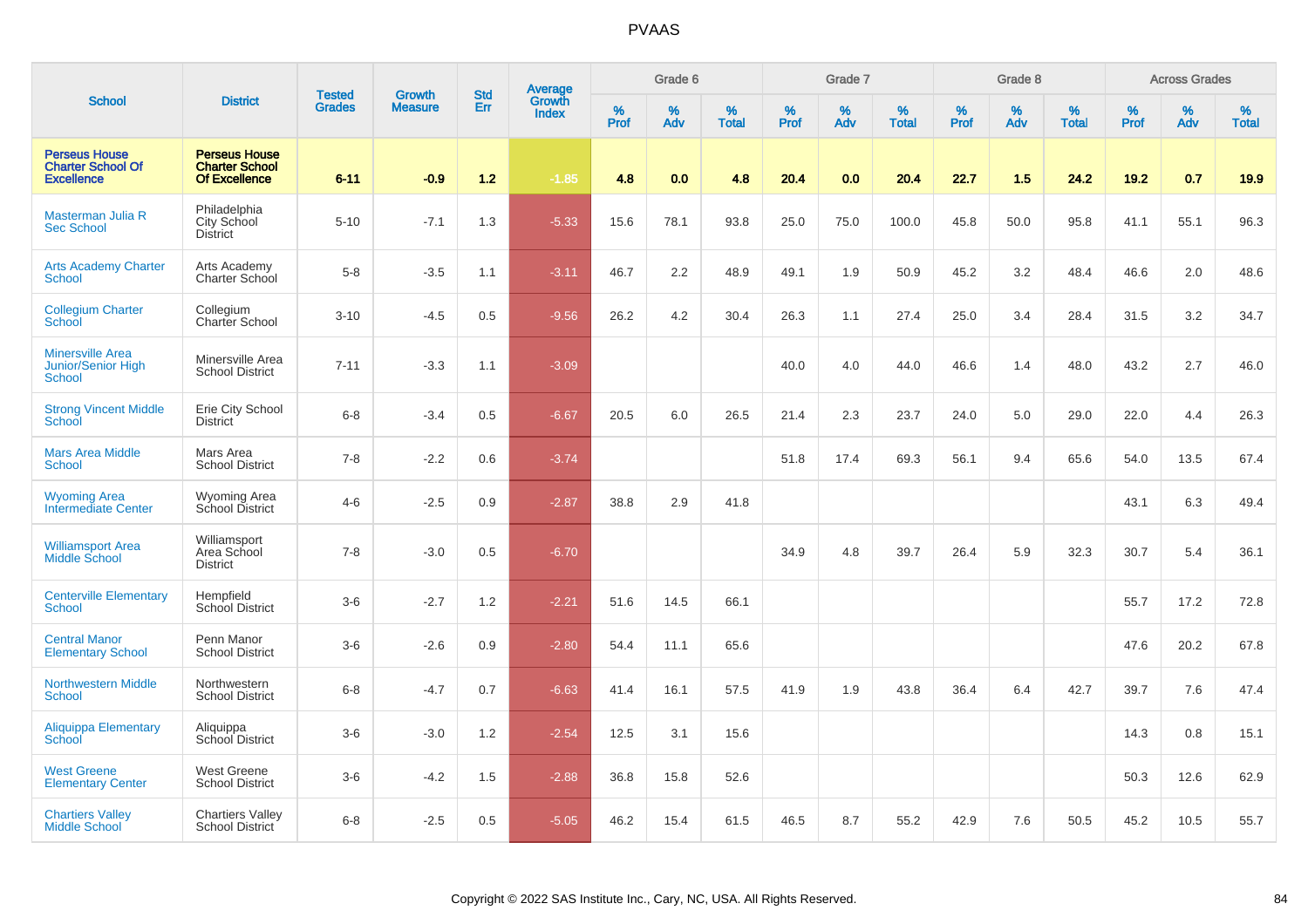|                                                                        |                                                                       | <b>Tested</b> | <b>Growth</b>  | <b>Std</b> |                                   |                  | Grade 6  |                   |           | Grade 7  |                   |              | Grade 8  |                   |              | <b>Across Grades</b> |                   |
|------------------------------------------------------------------------|-----------------------------------------------------------------------|---------------|----------------|------------|-----------------------------------|------------------|----------|-------------------|-----------|----------|-------------------|--------------|----------|-------------------|--------------|----------------------|-------------------|
| <b>School</b>                                                          | <b>District</b>                                                       | <b>Grades</b> | <b>Measure</b> | Err        | Average<br>Growth<br><b>Index</b> | %<br><b>Prof</b> | %<br>Adv | %<br><b>Total</b> | %<br>Prof | %<br>Adv | %<br><b>Total</b> | $\%$<br>Prof | %<br>Adv | %<br><b>Total</b> | $\%$<br>Prof | $\%$<br>Adv          | %<br><b>Total</b> |
| <b>Perseus House</b><br><b>Charter School Of</b><br><b>Excellence</b>  | <b>Perseus House</b><br><b>Charter School</b><br><b>Of Excellence</b> | $6 - 11$      | $-0.9$         | 1.2        | $-1.85$                           | 4.8              | 0.0      | 4.8               | 20.4      | 0.0      | 20.4              | 22.7         | 1.5      | 24.2              | 19.2         | 0.7                  | 19.9              |
| <b>Tunkhannock Stem</b><br>Academy                                     | Tunkhannock<br>Area School<br><b>District</b>                         | $7 - 7$       | $-2.1$         | 1.1        | $-1.93$                           |                  |          |                   | 33.3      | 3.1      | 36.4              |              |          |                   | 33.3         | 3.1                  | 36.4              |
| <b>Rolling Hills</b><br><b>Elementary School</b>                       | Council Rock<br><b>School District</b>                                | $3-6$         | $-2.3$         | 1.2        | $-3.34$                           | 42.9             | 10.7     | 53.6              |           |          |                   |              |          |                   | 49.6         | 14.1                 | 63.6              |
| <b>Forest City Regional</b><br><b>Elementary School</b>                | <b>Forest City</b><br>Regional<br>School District                     | $3-6$         | $-5.0$         | 1.3        | $-3.88$                           | 36.7             | 6.1      | 42.9              |           |          |                   |              |          |                   | 42.8         | 9.6                  | 52.4              |
| <b>West Hempfield</b><br>Middle School                                 | Hempfield Area<br>School District                                     | $6 - 8$       | $-3.0$         | 0.6        | $-4.81$                           | 39.2             | 17.7     | 56.9              | 46.4      | 10.9     | 57.2              | 48.4         | 11.5     | 59.8              | 44.6         | 13.3                 | 58.0              |
| <b>Ringgold Middle</b><br>School                                       | Ringgold<br>School District                                           | $5-8$         | $-6.9$         | 0.5        | $-14.61$                          | 29.5             | 0.6      | 30.1              | 21.8      | 3.5      | 25.3              | 31.7         | 4.3      | 36.0              | 26.6         | 2.5                  | 29.0              |
| <b>Dobson James School</b>                                             | Philadelphia<br>City School<br><b>District</b>                        | $3 - 8$       | $-6.5$         | 3.3        | $-1.98$                           |                  |          |                   |           |          |                   |              |          |                   | 47.5         | 10.0                 | 57.5              |
| <b>South Allegheny</b><br>Middle School                                | South<br>Allegheny<br>School District                                 | $6 - 8$       | $-5.7$         | 1.1        | $-5.15$                           | 33.3             | 6.2      | 39.6              | 31.6      | 5.3      | 36.8              | 41.5         | 12.2     | 53.7              | 35.4         | 7.9                  | 43.3              |
| <b>Great Valley Middle</b><br>School                                   | <b>Great Valley</b><br>School District                                | $6 - 8$       | $-2.2$         | 0.4        | $-4.89$                           | 43.6             | 32.2     | 75.8              | 52.8      | 16.7     | 69.6              | 57.2         | 18.6     | 75.8              | 51.2         | 22.6                 | 73.8              |
| New Brighton Area<br><b>Middle School</b>                              | New Brighton<br>Area School<br><b>District</b>                        | $6 - 8$       | $-4.2$         | 0.7        | $-5.88$                           | 37.0             | 7.0      | 44.0              | 33.0      | 5.0      | 38.0              | 27.6         | 3.8      | 31.4              | 32.5         | 5.2                  | 37.7              |
| <b>Warwick Middle</b><br>School                                        | <b>Warwick School</b><br><b>District</b>                              | $7 - 8$       | $-2.3$         | 0.5        | $-4.52$                           |                  |          |                   | 46.4      | 8.0      | 54.4              | 50.5         | 9.6      | 60.1              | 48.6         | 8.9                  | 57.4              |
| <b>Willow Hill School</b>                                              | Abington<br>School District                                           | $3-6$         | $-3.2$         | 1.4        | $-2.26$                           | 50.0             | 17.6     | 67.6              |           |          |                   |              |          |                   | 47.8         | 12.4                 | 60.2              |
| <b>Propel Charter School-</b><br><b>Mckeesport</b>                     | Propel Charter<br>School-<br>Mckeesport                               | $3-8$         | $-7.2$         | 1.0        | $-7.15$                           | 32.4             | 0.0      | 32.4              | 34.2      | 2.6      | 36.8              | 29.7         | 2.7      | 32.4              | 32.1         | 1.4                  | 33.5              |
| <b>Lincoln Park</b><br><b>Performing Arts</b><br><b>Charter School</b> | Lincoln Park<br>Performing Arts<br><b>Charter School</b>              | $7 - 11$      | $-3.9$         | 1.1        | $-3.56$                           |                  |          |                   | 66.1      | 5.4      | 71.4              | 59.8         | 17.2     | 77.0              | 62.2         | 12.6                 | 74.8              |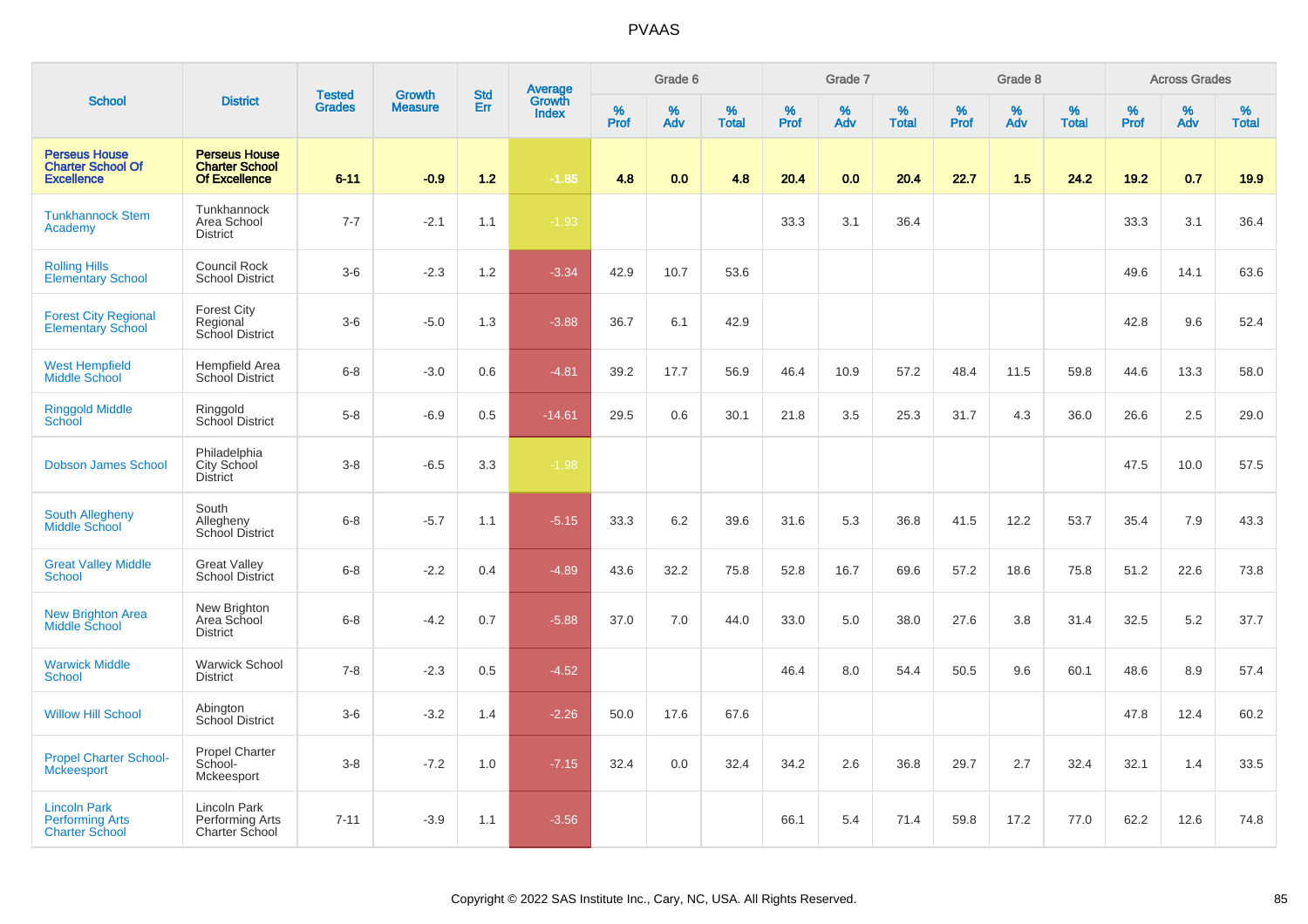|                                                                       |                                                                       | <b>Tested</b> | <b>Growth</b>  | <b>Std</b> |                                          |           | Grade 6  |                   |           | Grade 7  |                   |           | Grade 8  |                   |              | <b>Across Grades</b> |                   |
|-----------------------------------------------------------------------|-----------------------------------------------------------------------|---------------|----------------|------------|------------------------------------------|-----------|----------|-------------------|-----------|----------|-------------------|-----------|----------|-------------------|--------------|----------------------|-------------------|
| <b>School</b>                                                         | <b>District</b>                                                       | <b>Grades</b> | <b>Measure</b> | Err        | <b>Average</b><br>Growth<br><b>Index</b> | %<br>Prof | %<br>Adv | %<br><b>Total</b> | %<br>Prof | %<br>Adv | %<br><b>Total</b> | %<br>Prof | %<br>Adv | %<br><b>Total</b> | $\%$<br>Prof | %<br>Adv             | %<br><b>Total</b> |
| <b>Perseus House</b><br><b>Charter School Of</b><br><b>Excellence</b> | <b>Perseus House</b><br><b>Charter School</b><br><b>Of Excellence</b> | $6 - 11$      | $-0.9$         | $1.2$      | $-1.85$                                  | 4.8       | 0.0      | 4.8               | 20.4      | 0.0      | 20.4              | 22.7      | 1.5      | 24.2              | 19.2         | 0.7                  | 19.9              |
| <b>Pottstown Middle</b><br><b>School</b>                              | Pottstown<br><b>School District</b>                                   | $5-8$         | $-5.4$         | 0.5        | $-10.65$                                 | 20.1      | 2.1      | 22.2              | 16.9      | 0.6      | 17.5              | 16.5      | 1.6      | 18.1              | 19.2         | 1.4                  | 20.5              |
| <b>Tamanend Middle</b><br><b>School</b>                               | <b>Central Bucks</b><br><b>School District</b>                        | $7 - 9$       | $-3.1$         | 0.6        | $-5.41$                                  |           |          |                   | 54.2      | 13.4     | 67.6              | 53.8      | 20.1     | 74.0              | 54.0         | 16.2                 | 70.3              |
| <b>Valley Elementary</b><br><b>School</b>                             | Bensalem<br>Township<br><b>School District</b>                        | $3-6$         | $-3.1$         | 1.0        | $-3.06$                                  | 29.9      | 3.9      | 33.8              |           |          |                   |           |          |                   | 24.5         | 4.8                  | 29.3              |
| <b>Ephrata Middle School</b>                                          | Ephrata Area<br>School District                                       | $6-9$         | $-1.9$         | 0.5        | $-3.57$                                  |           |          |                   | 41.0      | 5.2      | 46.2              | 39.6      | 7.4      | 47.0              | 39.8         | 6.2                  | 46.0              |
| <b>Coudersport Area</b><br>Junior/Senior High<br><b>School</b>        | Coudersport<br>Area School<br><b>District</b>                         | $7 - 11$      | $-3.7$         | 1.2        | $-3.07$                                  |           |          |                   | 35.8      | 3.8      | 39.6              | 30.2      | 0.0      | 30.2              | 33.0         | 1.9                  | 34.9              |
| <b>Montessori Regional</b><br><b>Charter School</b>                   | Montessori<br>Regional<br>Charter School                              | $3-6$         | $-3.8$         | 1.1        | $-3.39$                                  | 37.3      | 8.5      | 45.8              |           |          |                   |           |          |                   | 32.2         | 4.5                  | 36.7              |
| <b>Dunmore</b><br><b>Junior/Senior High</b><br><b>School</b>          | Dunmore<br><b>School District</b>                                     | $7 - 11$      | $-3.9$         | 0.9        | $-4.28$                                  |           |          |                   | 45.9      | 1.8      | 47.7              | 34.5      | 6.0      | 40.5              | 40.9         | 3.6                  | 44.6              |
| <b>Troy Intermediate</b><br><b>School</b>                             | <b>Troy Area</b><br>School District                                   | $3-6$         | $-3.1$         | 0.9        | $-3.57$                                  | 25.5      | 5.9      | 31.4              |           |          |                   |           |          |                   | 37.2         | 5.6                  | 42.8              |
| <b>Lincoln Junior/Senior</b><br><b>High School</b>                    | <b>Ellwood City</b><br>Area School<br><b>District</b>                 | $7 - 11$      | $-2.6$         | 0.8        | $-3.13$                                  |           |          |                   | 43.3      | 10.8     | 54.2              | 41.3      | 8.3      | 49.5              | 42.4         | 9.6                  | 52.0              |
| <b>Stetser Elementary</b><br><b>School</b>                            | Chester-Upland<br><b>School District</b>                              | $3-6$         | $-6.0$         | 2.8        | $-2.16$                                  | 15.0      | 0.0      | 15.0              |           |          |                   |           |          |                   | 25.0         | 3.1                  | 28.1              |
| Gamp                                                                  | Philadelphia<br>City School<br><b>District</b>                        | $5 - 10$      | $-5.6$         | 1.9        | $-3.00$                                  | 58.8      | 29.4     | 88.2              | 64.3      | 7.1      | 71.4              |           |          |                   | 61.7         | 19.2                 | 80.8              |
| <b>Central Cambria</b><br><b>Middle School</b>                        | Central<br>Cambria School<br><b>District</b>                          | $6 - 8$       | $-3.6$         | 0.7        | $-5.43$                                  | 33.6      | 13.3     | 46.9              | 48.2      | 4.4      | 52.6              | 38.9      | 4.8      | 43.6              | 40.2         | 7.4                  | 47.6              |
| <b>Stanton Edwin M</b><br><b>School</b>                               | Philadelphia<br><b>City School</b><br><b>District</b>                 | $3 - 7$       | $-5.2$         | 2.3        | $-2.39$                                  |           |          |                   | 6.7       | 0.0      | 6.7               |           |          |                   | 12.1         | 4.6                  | 16.7              |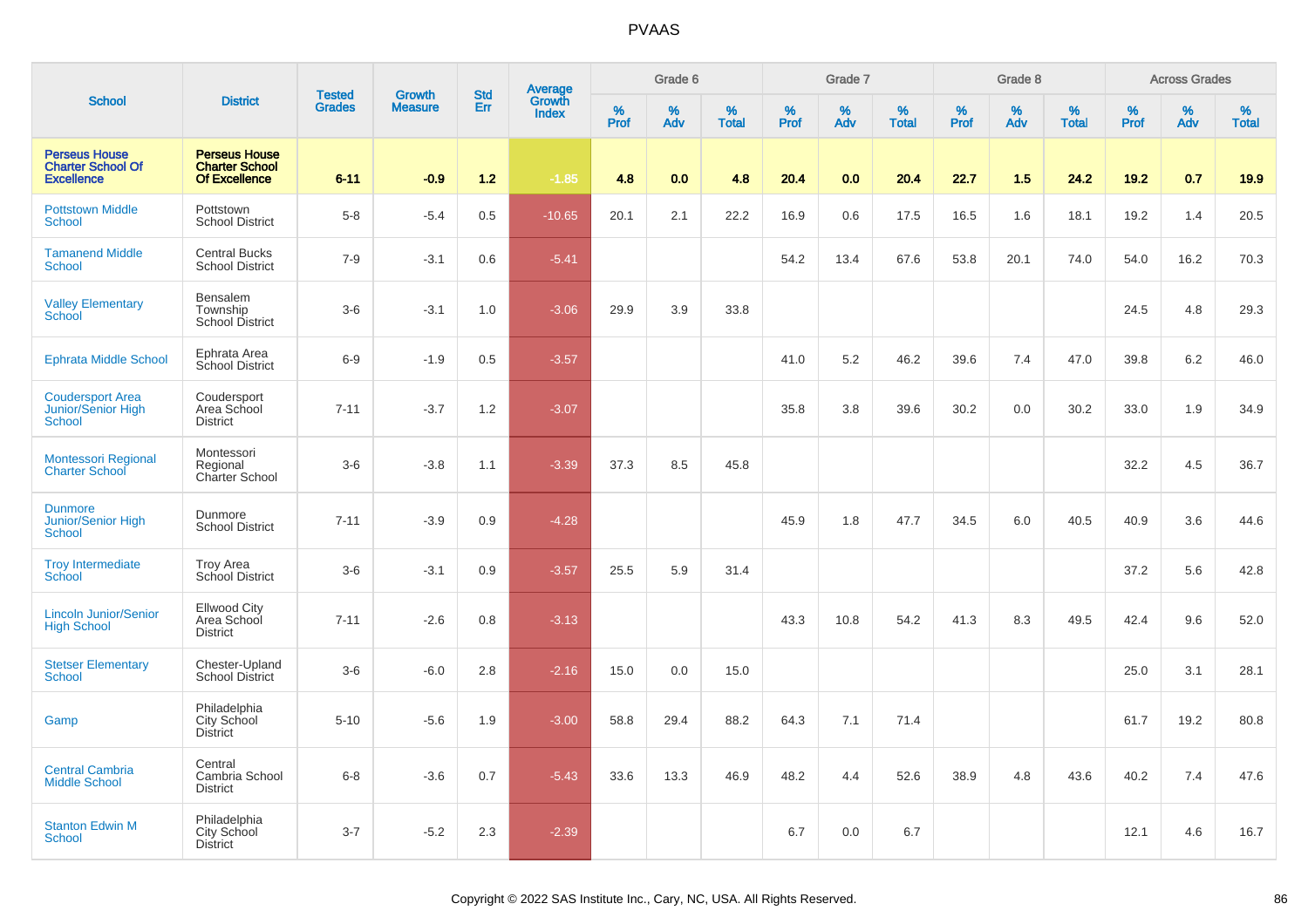|                                                                       |                                                                       | <b>Tested</b> | Growth         | <b>Std</b> | Average<br>Growth |           | Grade 6  |                   |                  | Grade 7  |                   |           | Grade 8  |                   |           | <b>Across Grades</b> |                   |
|-----------------------------------------------------------------------|-----------------------------------------------------------------------|---------------|----------------|------------|-------------------|-----------|----------|-------------------|------------------|----------|-------------------|-----------|----------|-------------------|-----------|----------------------|-------------------|
| <b>School</b>                                                         | <b>District</b>                                                       | <b>Grades</b> | <b>Measure</b> | Err        | <b>Index</b>      | %<br>Prof | %<br>Adv | %<br><b>Total</b> | %<br><b>Prof</b> | %<br>Adv | %<br><b>Total</b> | %<br>Prof | %<br>Adv | %<br><b>Total</b> | %<br>Prof | %<br>Adv             | %<br><b>Total</b> |
| <b>Perseus House</b><br><b>Charter School Of</b><br><b>Excellence</b> | <b>Perseus House</b><br><b>Charter School</b><br><b>Of Excellence</b> | $6 - 11$      | $-0.9$         | 1.2        | $-1.85$           | 4.8       | 0.0      | 4.8               | 20.4             | 0.0      | 20.4              | 22.7      | 1.5      | 24.2              | 19.2      | 0.7                  | 19.9              |
| <b>Waynesburg Central</b><br><b>Elementary School</b>                 | <b>Central Greene</b><br><b>School District</b>                       | $3-6$         | $-1.9$         | 0.9        | $-2.70$           | 40.4      | 9.6      | 50.0              |                  |          |                   |           |          |                   | 37.0      | 6.2                  | 43.3              |
| <b>Propel Charter School-</b><br><b>Pitcairn</b>                      | <b>Propel Charter</b><br>School-Pitcairn                              | $3 - 8$       | $-5.3$         | 1.2        | $-4.63$           | 29.6      | 11.1     | 40.7              | 18.2             | 0.0      | 18.2              | 16.7      | 0.0      | 16.7              | 17.3      | 2.5                  | 19.8              |
| <b>Elkins Park School</b>                                             | Cheltenham<br><b>School District</b>                                  | $5-6$         | $-2.4$         | 0.8        | $-2.83$           | 50.0      | 17.9     | 67.9              |                  |          |                   |           |          |                   | 46.7      | 15.3                 | 62.0              |
| <b>Cameron County</b><br>Junior/Senior High<br><b>School</b>          | Cameron<br><b>County School</b><br><b>District</b>                    | $7 - 12$      | $-4.7$         | 1.4        | $-3.33$           |           |          |                   | 39.0             | 0.0      | 39.0              | 43.2      | 5.4      | 48.6              | 41.0      | 2.6                  | 43.6              |
| <b>Sullivan Co</b><br><b>Elementary School</b><br>(8180)              | <b>Sullivan County</b><br>School District                             | $3-6$         | $-5.3$         | 1.3        | $-4.00$           | 62.0      | 6.0      | 68.0              |                  |          |                   |           |          |                   | 39.8      | 6.6                  | 46.4              |
| <b>Poquessing Middle</b><br>School                                    | Neshaminy<br><b>School District</b>                                   | $5-8$         | $-2.7$         | 0.5        | $-5.65$           | 45.4      | 11.4     | 56.8              | 44.1             | 5.6      | 49.7              | 38.7      | 7.1      | 45.8              | 45.4      | 7.8                  | 53.2              |
| <b>Orefield Middle School</b>                                         | Parkland<br><b>School District</b>                                    | $6 - 8$       | $-4.1$         | 0.5        | $-8.09$           | 39.1      | 25.9     | 65.0              | 48.1             | 16.0     | 64.2              | 44.4      | 11.1     | 55.6              | 43.6      | 18.0                 | 61.6              |
| Pennridge South<br>Middle School                                      | Pennridge<br>School District                                          | $6 - 8$       | $-4.8$         | 0.7        | $-6.90$           | 37.3      | 15.4     | 52.7              | 38.2             | 4.9      | 43.1              | 40.6      | 7.6      | 48.1              | 38.7      | 9.4                  | 48.1              |
| <b>Brookville</b><br><b>Junior/Senior High</b><br>School              | <b>Brookville Area</b><br><b>School District</b>                      | $7 - 11$      | $-4.7$         | 0.8        | $-5.92$           |           |          |                   | 34.4             | 0.8      | 35.2              | 45.0      | 7.3      | 52.3              | 39.3      | 3.8                  | 43.2              |
| <b>Logan Elementary</b><br>School                                     | East Allegheny<br>School District                                     | $3-6$         | $-3.3$         | 0.9        | $-3.45$           | 26.2      | 7.1      | 33.3              |                  |          |                   |           |          |                   | 27.4      | 4.4                  | 31.8              |
| <b>Cedarbrook Middle</b><br>School                                    | Cheltenham<br><b>School District</b>                                  | $7 - 8$       | $-3.0$         | 0.8        | $-3.57$           |           |          |                   | 48.3             | 9.4      | 57.7              | 35.2      | 7.7      | 42.9              | 43.2      | 8.7                  | 51.9              |
| <b>Jackson Middle School</b>                                          | Lancaster<br><b>School District</b>                                   | $6 - 8$       | $-3.4$         | 0.7        | $-5.05$           | 19.0      | 0.9      | 19.8              | 6.5              | 0.0      | 6.5               | 12.8      | 0.0      | 12.8              | 12.6      | 0.3                  | 12.9              |
| <b>Fred S Engle Middle</b><br>School                                  | Avon Grove<br><b>School District</b>                                  | $7 - 8$       | $-2.4$         | 0.5        | $-4.57$           |           |          |                   | 59.7             | 14.8     | 74.5              | 47.3      | 17.0     | 64.3              | 53.8      | 15.9                 | 69.7              |
| <b>Strayer Middle School</b>                                          | Quakertown<br>Community<br><b>School District</b>                     | $6 - 8$       | $-3.5$         | 0.5        | $-7.99$           |           |          |                   | 40.4             | 7.5      | 47.8              | 42.6      | 17.3     | 59.9              | 41.5      | 12.4                 | 53.9              |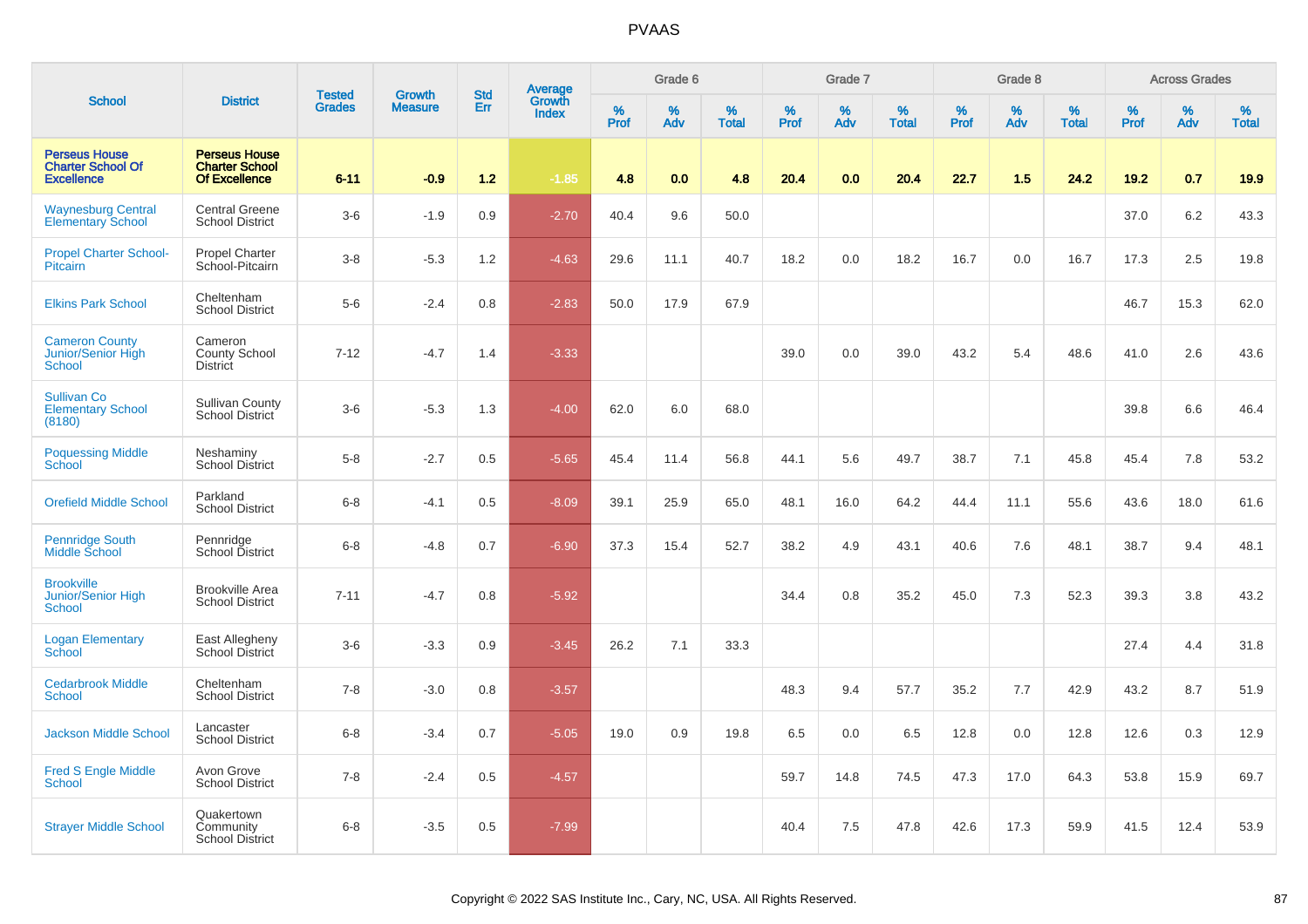|                                                                          |                                                                       | <b>Tested</b> | <b>Growth</b>  | <b>Std</b> |                                          |                  | Grade 6     |                   |                  | Grade 7     |                   |              | Grade 8  |                   |           | <b>Across Grades</b> |                   |
|--------------------------------------------------------------------------|-----------------------------------------------------------------------|---------------|----------------|------------|------------------------------------------|------------------|-------------|-------------------|------------------|-------------|-------------------|--------------|----------|-------------------|-----------|----------------------|-------------------|
| <b>School</b>                                                            | <b>District</b>                                                       | <b>Grades</b> | <b>Measure</b> | Err        | <b>Average</b><br>Growth<br><b>Index</b> | %<br><b>Prof</b> | $\%$<br>Adv | %<br><b>Total</b> | %<br><b>Prof</b> | $\%$<br>Adv | %<br><b>Total</b> | $\%$<br>Prof | %<br>Adv | %<br><b>Total</b> | %<br>Prof | %<br>Adv             | %<br><b>Total</b> |
| <b>Perseus House</b><br><b>Charter School Of</b><br><b>Excellence</b>    | <b>Perseus House</b><br><b>Charter School</b><br><b>Of Excellence</b> | $6 - 11$      | $-0.9$         | 1.2        | $-1.85$                                  | 4.8              | 0.0         | 4.8               | 20.4             | 0.0         | 20.4              | 22.7         | 1.5      | 24.2              | 19.2      | 0.7                  | 19.9              |
| Steelton-Highspire<br><b>High School</b>                                 | Steelton-<br>Highspire<br>School District                             | $7 - 11$      | $-3.8$         | 0.9        | $-4.17$                                  |                  |             |                   | 3.8              | 0.0         | 3.8               | 5.9          | 0.0      | 5.9               | 4.8       | 0.0                  | 4.8               |
| <b>Cornwells Elementary</b><br><b>School</b>                             | Bensalem<br>Township<br><b>School District</b>                        | $3-6$         | $-3.3$         | 1.3        | $-2.58$                                  | 24.1             | 5.2         | 29.3              |                  |             |                   |              |          |                   | 27.7      | 6.1                  | 33.8              |
| <b>Paxon Hollow Middle</b><br><b>School</b>                              | Marple<br>Newtown<br><b>School District</b>                           | $6 - 8$       | $-3.8$         | 0.5        | $-7.22$                                  | 48.1             | 22.9        | 71.0              | 51.1             | 9.4         | 60.6              | 52.8         | 7.4      | 60.2              | 50.4      | 14.0                 | 64.4              |
| <b>Mcmurray Elementary</b><br><b>School</b>                              | Peters<br>Township<br>School District                                 | $4 - 6$       | $-2.7$         | 0.5        | $-5.10$                                  | 48.1             | 33.6        | 81.7              |                  |             |                   |              |          |                   | 48.4      | 37.4                 | 85.8              |
| <b>Anderson Add B</b><br><b>School</b>                                   | Philadelphia<br>City School<br><b>District</b>                        | $3 - 8$       | $-8.8$         | 1.8        | $-4.94$                                  | 7.1              | 0.0         | 7.1               |                  |             |                   | 5.9          | 0.0      | 5.9               | 8.0       | 1.3                  | 9.3               |
| <b>Charles A Huston</b><br><b>Middle School</b>                          | <b>Burrell School</b><br><b>District</b>                              | $6 - 8$       | $-4.9$         | 0.9        | $-5.70$                                  | 46.2             | 7.7         | 53.8              | 46.8             | 6.5         | 53.2              | 40.0         | 5.0      | 45.0              | 44.6      | 6.5                  | 51.2              |
| <b>Pennbrook Middle</b><br><b>School</b>                                 | North Penn<br><b>School District</b>                                  | $6-9$         | $-3.2$         | 0.6        | $-5.06$                                  |                  |             |                   | 58.5             | 13.7        | 72.2              | 49.7         | 18.4     | 68.1              | 54.4      | 15.9                 | 70.3              |
| <b>West Middlesex Area</b><br><b>Junior/Senior High</b><br><b>School</b> | West Middlesex<br>Area School<br><b>District</b>                      | $7 - 10$      | $-7.7$         | 1.3        | $-6.12$                                  |                  |             |                   | 44.4             | 5.6         | 50.0              | 35.7         | 4.8      | 40.5              | 40.6      | 5.2                  | 45.8              |
| <b>Mountain View</b><br><b>Elementary School</b>                         | <b>Greater Latrobe</b><br><b>School District</b>                      | $3-6$         | $-2.8$         | 1.0        | $-3.19$                                  | 46.3             | 20.7        | 67.1              |                  |             |                   |              |          |                   | 52.4      | 17.2                 | 69.6              |
| <b>Bridesburg School</b>                                                 | Philadelphia<br>City School<br><b>District</b>                        | $3 - 8$       | $-6.7$         | 1.4        | $-4.63$                                  |                  |             |                   | 30.4             | 4.4         | 34.8              | 15.6         | 3.1      | 18.8              | 24.4      | 1.6                  | 26.0              |
| Pennridge North<br>Middle School                                         | Pennridge<br>School District                                          | $6 - 8$       | $-3.3$         | 0.6        | $-5.98$                                  | 48.7             | 21.3        | 70.0              | 53.1             | 10.1        | 63.1              | 52.8         | 16.4     | 69.2              | 51.6      | 15.6                 | 67.2              |
| <b>Rostraver Elementary</b><br><b>School</b>                             | <b>Belle Vernon</b><br>Area School<br><b>District</b>                 | $3-6$         | $-4.3$         | 1.2        | $-3.56$                                  | 43.1             | 7.8         | 51.0              |                  |             |                   |              |          |                   | 50.2      | 8.1                  | 58.3              |
| <b>Baggaley Elementary</b><br><b>School</b>                              | Greater Latrobe<br><b>School District</b>                             | $3-6$         | $-8.2$         | 1.0        | $-8.29$                                  | 37.7             | 23.4        | 61.0              |                  |             |                   |              |          |                   | 44.9      | 14.9                 | 59.8              |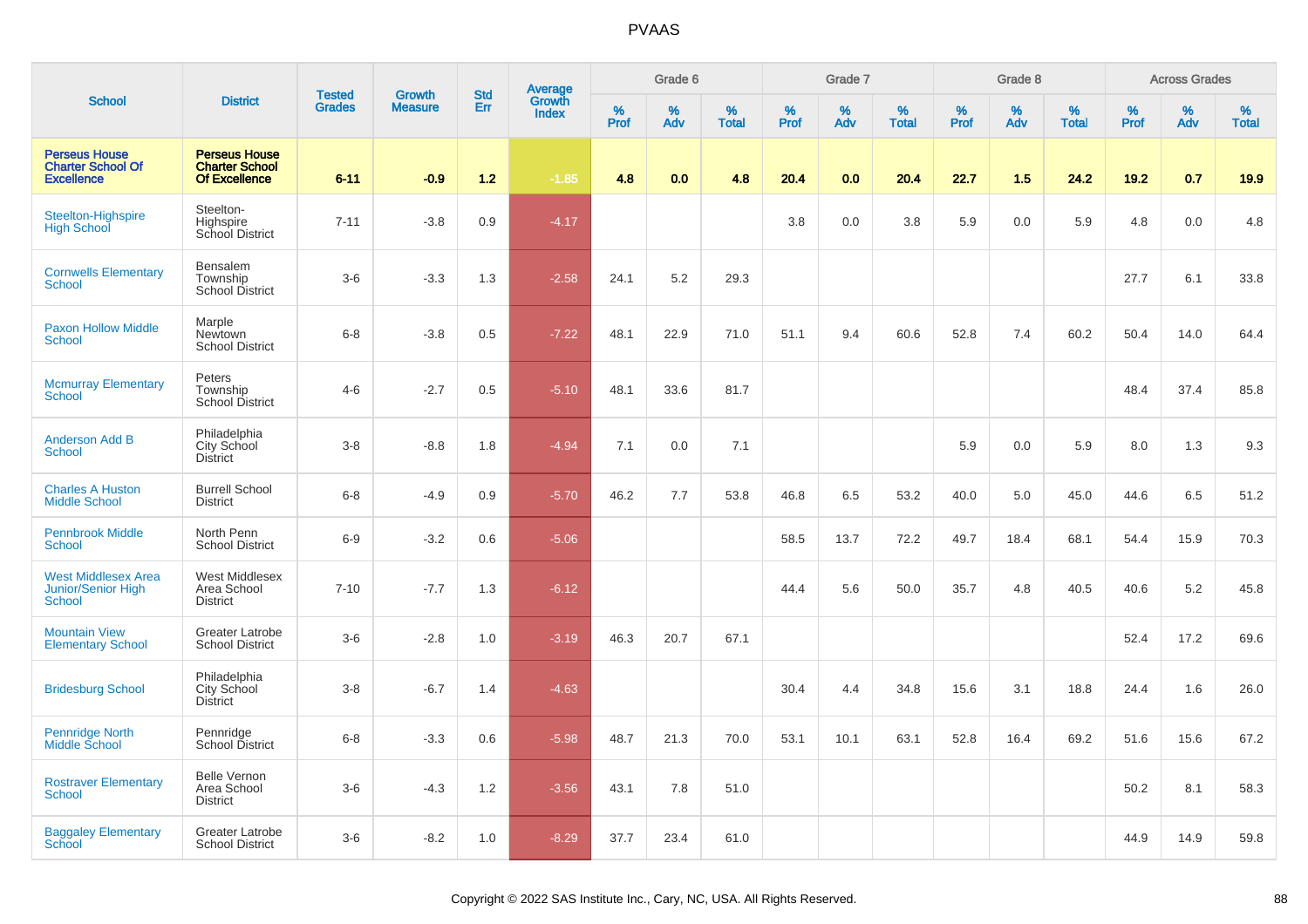|                                                                       |                                                                       |                                |                          | <b>Std</b> |                                          |                  | Grade 6  |                   |           | Grade 7  |                   |           | Grade 8  |                   |           | <b>Across Grades</b> |                   |
|-----------------------------------------------------------------------|-----------------------------------------------------------------------|--------------------------------|--------------------------|------------|------------------------------------------|------------------|----------|-------------------|-----------|----------|-------------------|-----------|----------|-------------------|-----------|----------------------|-------------------|
| <b>School</b>                                                         | <b>District</b>                                                       | <b>Tested</b><br><b>Grades</b> | Growth<br><b>Measure</b> | Err        | <b>Average</b><br>Growth<br><b>Index</b> | %<br><b>Prof</b> | %<br>Adv | %<br><b>Total</b> | %<br>Prof | %<br>Adv | %<br><b>Total</b> | %<br>Prof | %<br>Adv | %<br><b>Total</b> | %<br>Prof | $\%$<br>Adv          | %<br><b>Total</b> |
| <b>Perseus House</b><br><b>Charter School Of</b><br><b>Excellence</b> | <b>Perseus House</b><br><b>Charter School</b><br><b>Of Excellence</b> | $6 - 11$                       | $-0.9$                   | $1.2$      | $-1.85$                                  | 4.8              | 0.0      | 4.8               | 20.4      | 0.0      | 20.4              | 22.7      | 1.5      | 24.2              | 19.2      | 0.7                  | 19.9              |
| <b>Latrobe Elementary</b><br>School                                   | <b>Greater Latrobe</b><br><b>School District</b>                      | $3-6$                          | $-5.3$                   | 1.0        | $-5.41$                                  | 43.2             | 19.8     | 63.0              |           |          |                   |           |          |                   | 42.9      | 15.1                 | 58.0              |
| <b>Sol Feinstone</b><br><b>Elementary School</b>                      | Council Rock<br><b>School District</b>                                | $3-6$                          | $-4.8$                   | 0.9        | $-5.60$                                  | 51.6             | 29.5     | 81.0              |           |          |                   |           |          |                   | 56.1      | 24.2                 | 80.3              |
| <b>North Salem</b><br><b>Elementary School</b>                        | Dover Area<br><b>School District</b>                                  | $3-6$                          | $-4.6$                   | 1.5        | $-2.94$                                  |                  |          |                   |           |          |                   |           |          |                   | 50.0      | 10.7                 | 60.7              |
| <b>Mount Pleasant Area</b><br><b>Junior High School</b>               | <b>Mount Pleasant</b><br>Area School<br><b>District</b>               | $7 - 8$                        | $-3.6$                   | 0.8        | $-4.70$                                  |                  |          |                   | 42.2      | 2.8      | 45.1              | 38.7      | 6.4      | 45.2              | 40.6      | 4.5                  | 45.1              |
| Northampton Area<br><b>Middle School</b>                              | Northampton<br>Area School<br><b>District</b>                         | $6 - 8$                        | $-5.3$                   | 0.8        | $-6.32$                                  | 34.5             | 19.5     | 54.0              | 26.8      | 7.0      | 33.8              | 42.1      | 5.3      | 47.4              | 34.0      | 12.4                 | 46.5              |
| <b>Woodrow Wilson</b><br><b>Middle School</b>                         | Erie City School<br><b>District</b>                                   | $6 - 8$                        | $-3.9$                   | 0.5        | $-7.39$                                  | 14.4             | 2.1      | 16.6              | 18.0      | 2.2      | 20.2              | 19.3      | 1.1      | 20.4              | 17.2      | 1.8                  | 19.0              |
| Carbondale<br><b>Elementary School</b>                                | Carbondale<br>Area School<br><b>District</b>                          | $3-6$                          | $-3.3$                   | 0.9        | $-3.50$                                  | 23.3             | 2.2      | 25.6              |           |          |                   |           |          |                   | 26.4      | 2.4                  | 28.7              |
| Karns City High<br>School                                             | Karns City Area<br>School District                                    | $7 - 11$                       | $-4.0$                   | 0.8        | $-4.85$                                  |                  |          |                   | 47.8      | 1.7      | 49.6              | 41.1      | 1.9      | 43.0              | 44.6      | 1.8                  | 46.4              |
| <b>Maritime Academy</b><br><b>Charter School</b>                      | Maritime<br>Academy<br>Charter School                                 | $3 - 10$                       | $-6.3$                   | 0.7        | $-9.48$                                  | 18.1             | 2.4      | 20.5              | 24.1      | 3.4      | 27.6              | 22.7      | 0.0      | 22.7              | 19.4      | 1.9                  | 21.3              |
| <b>Tunkhannock Area</b><br><b>Intermediate School</b>                 | Tunkhannock<br>Area School<br><b>District</b>                         | $3-6$                          | $-5.3$                   | 0.8        | $-7.07$                                  | 35.9             | 12.5     | 48.4              |           |          |                   |           |          |                   | 35.9      | 7.3                  | 43.2              |
| <b>North Wales</b><br><b>Elementary School</b>                        | North Penn<br><b>School District</b>                                  | $3-6$                          | $-4.1$                   | 1.3        | $-5.67$                                  | 45.0             | 10.0     | 55.0              |           |          |                   |           |          |                   | 48.4      | 20.3                 | 68.7              |
| <b>Acmetonia Elementary</b><br>School                                 | Allegheny<br>Valley School<br><b>District</b>                         | $3-6$                          | $-3.9$                   | 1.2        | $-3.31$                                  | 44.4             | 9.3      | 53.7              |           |          |                   |           |          |                   | 48.1      | 8.6                  | 56.6              |
| <b>Kiski Area Upper</b><br><b>Elementary School</b>                   | Kiski Area<br><b>School District</b>                                  | $5-6$                          | $-3.3$                   | 0.6        | $-5.51$                                  | 41.2             | 18.5     | 59.7              |           |          |                   |           |          |                   | 45.9      | 11.5                 | 57.4              |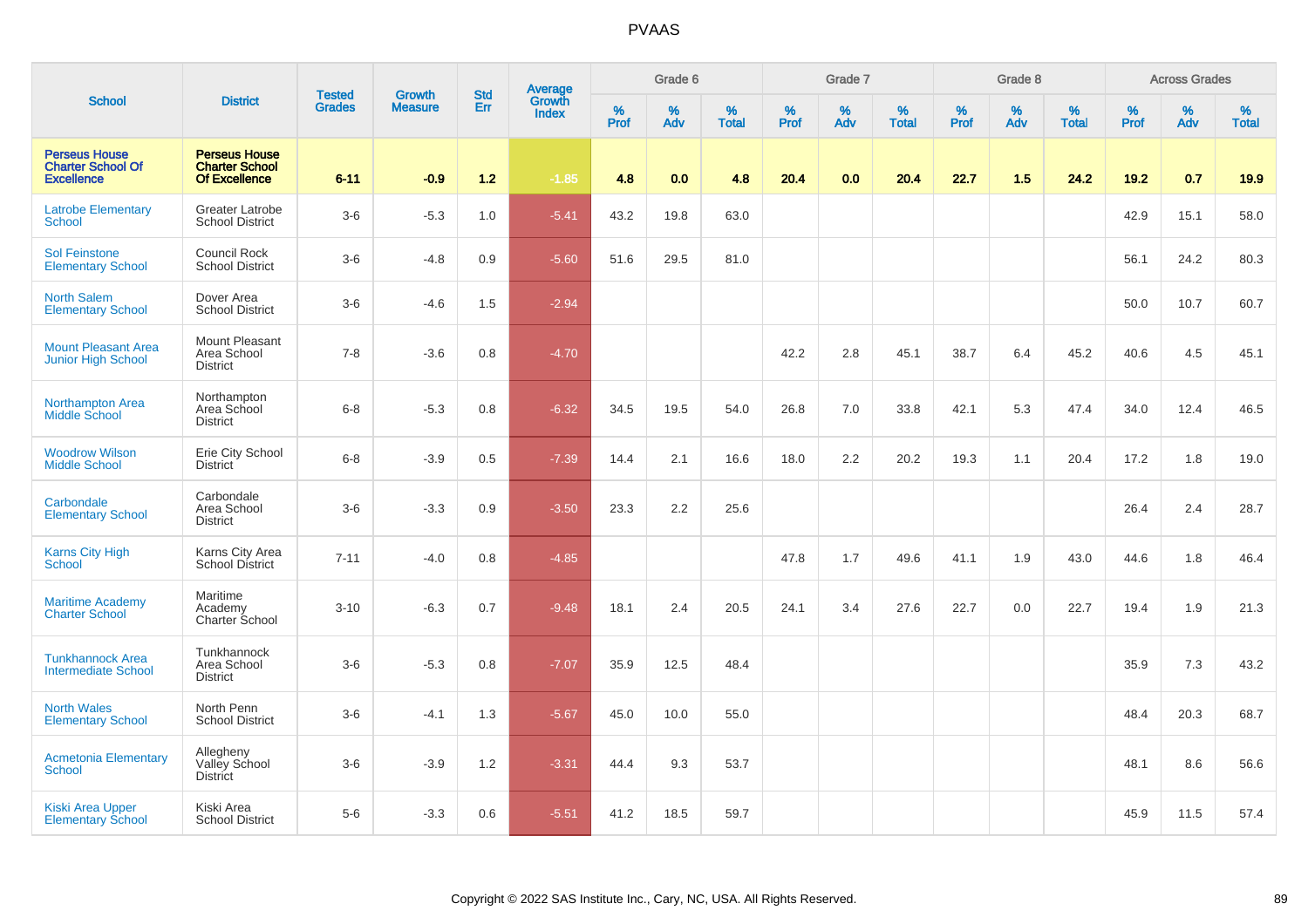|                                                                       |                                                                       |                                |                                 | <b>Std</b> |                                          |                  | Grade 6     |                   |                     | Grade 7  |                   |           | Grade 8  |                   |              | <b>Across Grades</b> |                   |
|-----------------------------------------------------------------------|-----------------------------------------------------------------------|--------------------------------|---------------------------------|------------|------------------------------------------|------------------|-------------|-------------------|---------------------|----------|-------------------|-----------|----------|-------------------|--------------|----------------------|-------------------|
| <b>School</b>                                                         | <b>District</b>                                                       | <b>Tested</b><br><b>Grades</b> | <b>Growth</b><br><b>Measure</b> | Err        | <b>Average</b><br>Growth<br><b>Index</b> | %<br><b>Prof</b> | $\%$<br>Adv | %<br><b>Total</b> | $\%$<br><b>Prof</b> | %<br>Adv | %<br><b>Total</b> | %<br>Prof | %<br>Adv | %<br><b>Total</b> | $\%$<br>Prof | $\%$<br>Adv          | %<br><b>Total</b> |
| <b>Perseus House</b><br><b>Charter School Of</b><br><b>Excellence</b> | <b>Perseus House</b><br><b>Charter School</b><br><b>Of Excellence</b> | $6 - 11$                       | $-0.9$                          | $1.2$      | $-1.85$                                  | 4.8              | 0.0         | 4.8               | 20.4                | 0.0      | 20.4              | 22.7      | 1.5      | 24.2              | 19.2         | 0.7                  | 19.9              |
| <b>Boyertown Area</b><br>Middle School-East                           | Boyertown Area<br>School District                                     | $6 - 8$                        | $-3.6$                          | 0.6        | $-6.46$                                  | 39.6             | 15.2        | 54.8              | 47.1                | 14.9     | 62.0              | 45.0      | 8.5      | 53.5              | 44.0         | 13.4                 | 57.4              |
| <b>Unami Middle School</b>                                            | <b>Central Bucks</b><br><b>School District</b>                        | $7 - 9$                        | $-4.3$                          | 0.6        | $-7.26$                                  |                  |             |                   | 56.0                | 17.9     | 73.9              | 42.5      | 16.9     | 59.4              | 49.1         | 17.4                 | 66.4              |
| <b>Roberto Clemente</b><br><b>Charter School</b>                      | Roberto<br>Clemente<br><b>Charter School</b>                          | $3 - 12$                       | $-5.1$                          | 1.0        | $-5.25$                                  | 23.1             | 5.1         | 28.2              | 11.6                | 0.0      | 11.6              | 12.2      | 0.0      | 12.2              | 15.5         | 1.7                  | 17.2              |
| <b>Stetson Middle School</b>                                          | <b>West Chester</b><br>Area School<br><b>District</b>                 | $6 - 8$                        | $-3.8$                          | 0.6        | $-6.20$                                  | 50.0             | 29.9        | 79.9              | 53.6                | 9.8      | 63.4              | 63.4      | 12.9     | 76.3              | 54.1         | 18.5                 | 72.6              |
| <b>Riverview</b><br>Junior/Senior High<br><b>School</b>               | Riverview<br><b>School District</b>                                   | $7 - 11$                       | $-5.7$                          | 1.1        | $-5.28$                                  |                  |             |                   | 55.7                | 1.6      | 57.4              | 38.2      | 10.5     | 48.7              | 46.0         | 6.6                  | 52.6              |
| <b>Mastery Charter</b><br>School-Smedley<br>Campus                    | Mastery Charter<br>School-<br>Smedley<br>Campus                       | $3-6$                          | $-4.0$                          | 1.3        | $-3.20$                                  | 31.0             | 1.7         | 32.8              |                     |          |                   |           |          |                   | 21.4         | 2.2                  | 23.6              |
| C E Cole Intermediate<br><b>School</b>                                | Muhlenberg<br><b>School District</b>                                  | $4 - 6$                        | $-1.9$                          | 0.6        | $-5.81$                                  | 23.8             | 0.9         | 24.7              |                     |          |                   |           |          |                   | 29.8         | 4.5                  | 34.3              |
| <b>Robert K Shafer</b><br><b>Middle School</b>                        | Bensalem<br>Township<br>School District                               | $6 - 8$                        | $-3.4$                          | 0.6        | $-5.30$                                  |                  |             |                   | 30.3                | 5.6      | 35.9              | 26.8      | 10.0     | 36.8              | 28.6         | 7.8                  | 36.4              |
| <b>Marsh Creek Sixth</b><br><b>Grade Center</b>                       | Downingtown<br>Area School<br><b>District</b>                         | $6-6$                          | $-2.4$                          | 0.7        | $-3.37$                                  | 42.9             | 39.9        | 82.8              |                     |          |                   |           |          |                   | 42.9         | 39.9                 | 82.8              |
| <b>Manheim Township</b><br><b>Middle School</b>                       | Manheim<br>Township<br>School District                                | $6-8$                          | $-2.9$                          | 0.5        | $-6.03$                                  |                  |             |                   | 51.0                | 15.4     | 66.4              | 42.6      | 17.7     | 60.2              | 47.0         | 16.5                 | 63.5              |
| <b>Allison Park</b><br><b>Elementary School</b>                       | Chartiers-<br><b>Houston School</b><br><b>District</b>                | $3-6$                          | $-3.3$                          | 1.0        | $-3.61$                                  | 55.8             | 18.2        | 74.0              |                     |          |                   |           |          |                   | 54.0         | 17.6                 | 71.6              |
| <b>Bobtown Elementary</b><br><b>School</b>                            | Southeastern<br>Greene School<br><b>District</b>                      | $3-6$                          | $-6.1$                          | 1.6        | $-3.88$                                  | 42.4             | 12.1        | 54.6              |                     |          |                   |           |          |                   | 40.3         | 20.9                 | 61.2              |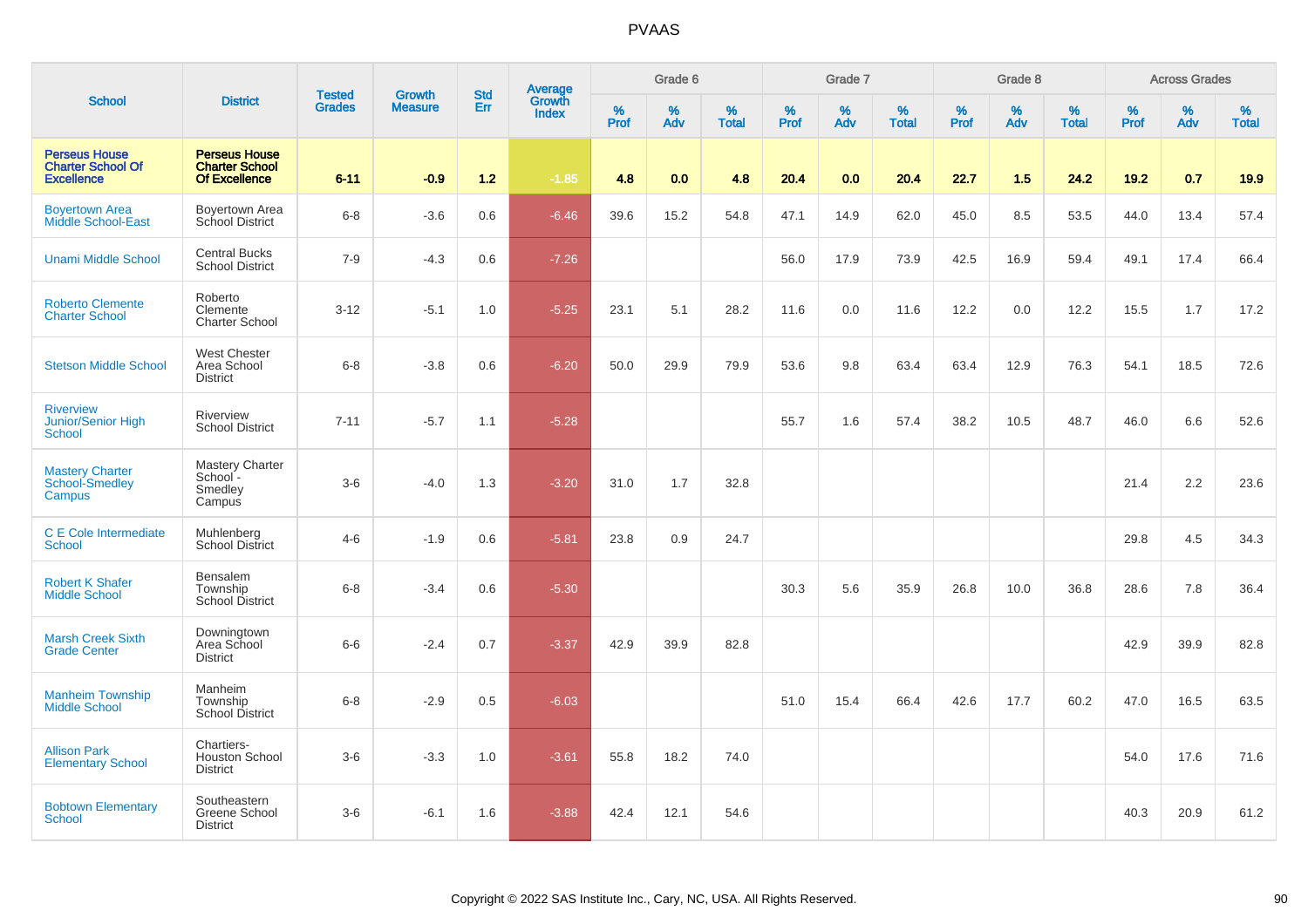|                                                                       |                                                                       | <b>Tested</b> | <b>Growth</b>  | <b>Std</b> |                                          |                  | Grade 6     |                   |           | Grade 7  |                   |           | Grade 8  |                   |              | <b>Across Grades</b> |                   |
|-----------------------------------------------------------------------|-----------------------------------------------------------------------|---------------|----------------|------------|------------------------------------------|------------------|-------------|-------------------|-----------|----------|-------------------|-----------|----------|-------------------|--------------|----------------------|-------------------|
| <b>School</b>                                                         | <b>District</b>                                                       | <b>Grades</b> | <b>Measure</b> | <b>Err</b> | <b>Average</b><br>Growth<br><b>Index</b> | %<br><b>Prof</b> | $\%$<br>Adv | %<br><b>Total</b> | %<br>Prof | %<br>Adv | %<br><b>Total</b> | %<br>Prof | %<br>Adv | %<br><b>Total</b> | $\%$<br>Prof | %<br>Adv             | %<br><b>Total</b> |
| <b>Perseus House</b><br><b>Charter School Of</b><br><b>Excellence</b> | <b>Perseus House</b><br><b>Charter School</b><br><b>Of Excellence</b> | $6 - 11$      | $-0.9$         | 1.2        | $-1.85$                                  | 4.8              | 0.0         | 4.8               | 20.4      | 0.0      | 20.4              | 22.7      | 1.5      | 24.2              | 19.2         | 0.7                  | 19.9              |
| <b>Perkiomen Valley</b><br><b>Middle School-East</b>                  | Perkiomen<br><b>Valley School</b><br><b>District</b>                  | $6 - 8$       | $-4.7$         | 0.5        | $-9.26$                                  | 55.8             | 22.1        | 77.9              | 49.5      | 13.2     | 62.7              | 49.4      | 10.6     | 60.0              | 51.6         | 15.3                 | 66.8              |
| <b>Muhlenberg Middle</b><br>School                                    | Muhlenberg<br><b>School District</b>                                  | $7-9$         | $-3.7$         | 0.5        | $-7.04$                                  |                  |             |                   | 27.9      | 2.0      | 29.9              | 26.4      | 1.4      | 27.8              | 27.1         | 1.7                  | 28.8              |
| <b>Evans City Middle</b><br>School                                    | Seneca Valley<br>School District                                      | $5-6$         | $-4.6$         | 0.6        | $-8.08$                                  | 45.2             | 23.4        | 68.6              |           |          |                   |           |          |                   | 49.5         | 13.6                 | 63.0              |
| <b>Perkiomen Valley</b><br><b>Middle School-West</b>                  | Perkiomen<br><b>Valley School</b><br><b>District</b>                  | $6 - 8$       | $-4.3$         | 0.6        | $-7.71$                                  | 49.2             | 20.9        | 70.2              | 53.1      | 11.7     | 64.8              | 48.0      | 14.3     | 62.3              | 50.0         | 16.1                 | 66.1              |
| <b>Ryan Gloyer Middle</b><br>School                                   | Seneca Valley<br>School District                                      | $7 - 8$       | $-2.9$         | 0.4        | $-7.40$                                  |                  |             |                   | 53.1      | 9.9      | 63.0              | 51.5      | 14.6     | 66.0              | 52.3         | 12.1                 | 64.4              |
| <b>Key Francis Scott</b><br>School                                    | Philadelphia<br>City School<br><b>District</b>                        | $3-6$         | $-6.5$         | 1.7        | $-3.75$                                  | 8.3              | 0.0         | 8.3               |           |          |                   |           |          |                   | 11.7         | 0.0                  | 11.7              |
| <b>Mahanoy Area</b><br>Junior/Senior High<br>School                   | Mahanoy Area<br>School District                                       | $7 - 10$      | $-6.3$         | 1.2        | $-5.42$                                  |                  |             |                   | 20.0      | 2.0      | 22.0              | 14.9      | 1.5      | 16.4              | 17.1         | 1.7                  | 18.8              |
| <b>Roosevelt Middle</b><br><b>School</b>                              | <b>Bristol</b><br>Township<br><b>School District</b>                  | $6 - 8$       | $-4.6$         | 0.6        | $-8.17$                                  | 27.9             | 4.8         | 32.7              | 27.3      | 2.0      | 29.2              | 25.9      | 2.4      | 28.2              | 27.0         | 3.1                  | 30.1              |
| Lackawanna Trail<br>Junior/Senior High<br>School                      | Lackawanna<br><b>Trail School</b><br><b>District</b>                  | $7 - 10$      | $-5.9$         | 1.0        | $-5.78$                                  |                  |             |                   | 45.1      | 5.6      | 50.7              | 31.6      | 4.0      | 35.5              | 38.1         | 4.8                  | 42.9              |
| <b>Wyomissing Area</b><br>Junior/Senior High<br>School                | Wyomissing<br>Area School<br><b>District</b>                          | $7 - 12$      | $-4.9$         | 0.8        | $-6.10$                                  |                  |             |                   | 47.3      | 11.6     | 58.9              | 46.8      | 13.8     | 60.6              | 47.1         | 12.6                 | 59.7              |
| <b>Dallas Middle School</b>                                           | <b>Dallas School</b><br><b>District</b>                               | $6 - 8$       | $-6.8$         | 0.6        | $-10.74$                                 | 50.7             | 12.7        | 63.4              | 49.2      | 3.2      | 52.4              | 48.7      | 14.3     | 63.0              | 49.6         | 10.1                 | 59.7              |
| <b>Wyoming Area Sec</b><br>Center                                     | Wyoming Area<br>School District                                       | $7 - 10$      | $-5.7$         | 0.9        | $-6.55$                                  |                  |             |                   | 50.0      | 3.3      | 53.3              | 35.8      | 9.4      | 45.3              | 42.4         | 6.6                  | 49.0              |
| <b>Harbor Creek Junior</b><br><b>High School</b>                      | <b>Harbor Creek</b><br><b>School District</b>                         | $7 - 8$       | $-5.4$         | 0.7        | $-7.47$                                  |                  |             |                   | 55.9      | 13.3     | 69.2              | 45.4      | 12.3     | 57.8              | 50.5         | 12.8                 | 63.3              |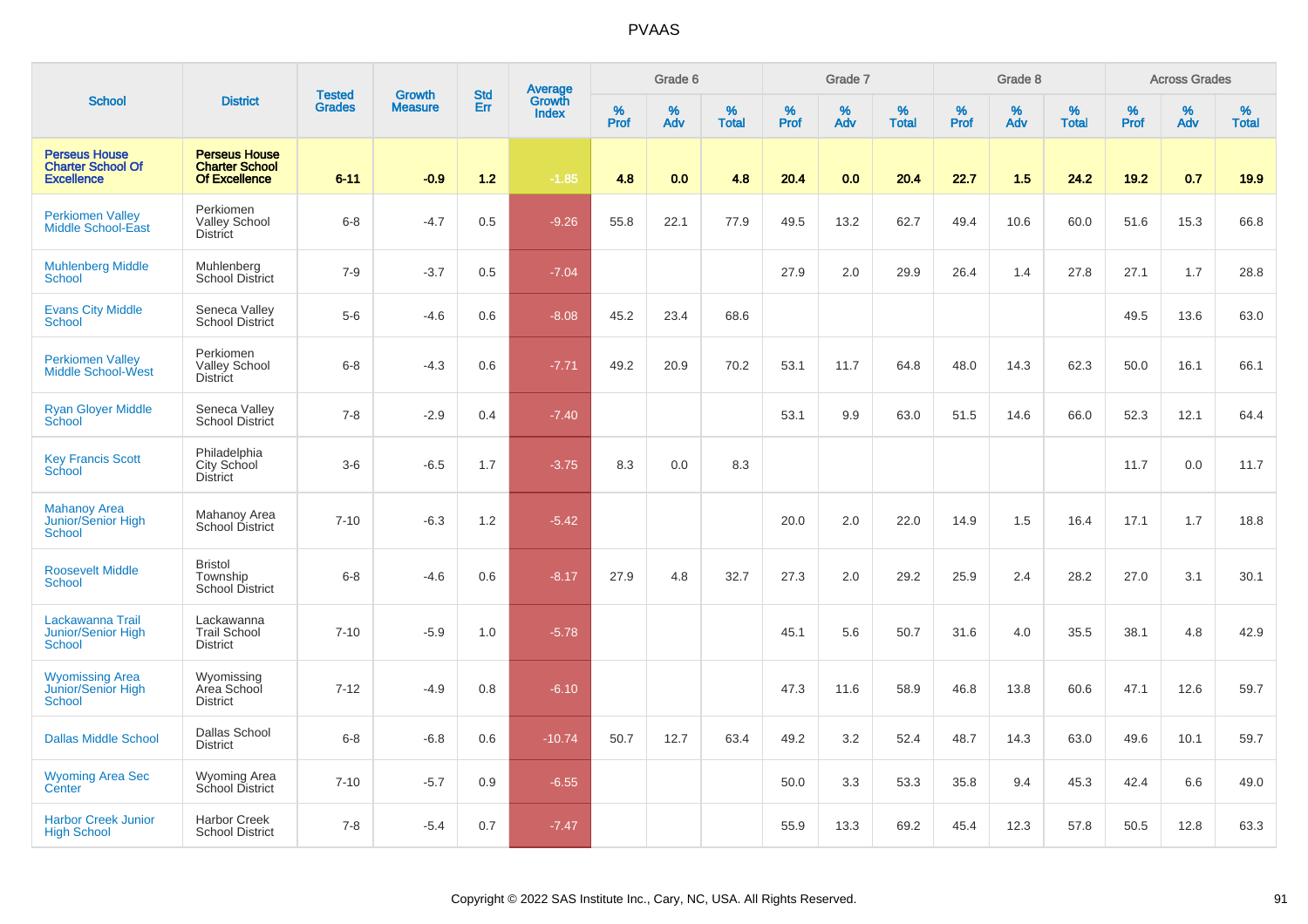|                                                                       |                                                                |                                |                                 | <b>Std</b> |                                          |           | Grade 6  |                   |           | Grade 7         |                   |           | Grade 8  |                   |           | <b>Across Grades</b> |                   |
|-----------------------------------------------------------------------|----------------------------------------------------------------|--------------------------------|---------------------------------|------------|------------------------------------------|-----------|----------|-------------------|-----------|-----------------|-------------------|-----------|----------|-------------------|-----------|----------------------|-------------------|
| <b>School</b>                                                         | <b>District</b>                                                | <b>Tested</b><br><b>Grades</b> | <b>Growth</b><br><b>Measure</b> | Err        | <b>Average</b><br>Growth<br><b>Index</b> | %<br>Prof | %<br>Adv | %<br><b>Total</b> | %<br>Prof | %<br><b>Adv</b> | %<br><b>Total</b> | %<br>Prof | %<br>Adv | %<br><b>Total</b> | %<br>Prof | %<br>Adv             | %<br><b>Total</b> |
| <b>Perseus House</b><br><b>Charter School Of</b><br><b>Excellence</b> | <b>Perseus House</b><br><b>Charter School</b><br>Of Excellence | $6 - 11$                       | $-0.9$                          | $1.2$      | $-1.85$                                  | 4.8       | 0.0      | 4.8               | 20.4      | 0.0             | 20.4              | 22.7      | 1.5      | 24.2              | 19.2      | 0.7                  | 19.9              |
| <b>Boyertown Area</b><br><b>Middle School-West</b>                    | <b>Boyertown Area</b><br>School District                       | $6 - 8$                        | $-4.9$                          | 0.6        | $-7.95$                                  | 37.4      | 12.1     | 49.4              | 45.8      | 9.9             | 55.6              | 39.6      | 8.5      | 48.1              | 40.8      | 10.4                 | 51.2              |
| Nazareth Area<br><b>Intermediate School</b>                           | Nazareth Area<br><b>School District</b>                        | $4 - 6$                        | $-3.3$                          | 0.5        | $-6.13$                                  | 44.1      | 23.4     | 67.5              |           |                 |                   |           |          |                   | 44.6      | 19.3                 | 63.9              |
| <b>Wilson Area</b><br><b>Intermediate School</b>                      | <b>Wilson Area</b><br><b>School District</b>                   | $5-8$                          | $-5.9$                          | 0.5        | $-11.16$                                 | 40.8      | 18.3     | 59.2              | 28.8      | 6.9             | 35.6              | 38.6      | 8.3      | 47.0              | 40.5      | 11.0                 | 51.4              |
| <b>Garnet Valley Middle</b><br><b>School</b>                          | <b>Garnet Valley</b><br>School District                        | $6 - 8$                        | $-4.5$                          | 0.4        | $-10.16$                                 | 51.3      | 23.0     | 74.4              | 53.8      | 10.5            | 64.3              | 53.4      | 12.2     | 65.6              | 52.8      | 15.4                 | 68.2              |
| Landis Run<br><b>Intermediate School</b>                              | Manheim<br>Township<br>School District                         | $5-6$                          | $-2.7$                          | 0.4        | $-6.04$                                  | 40.3      | 34.9     | 75.2              |           |                 |                   |           |          |                   | 44.0      | 26.5                 | 70.5              |
| <b>Penn's Grove School</b>                                            | Oxford Area<br><b>School District</b>                          | $7 - 8$                        | $-6.1$                          | 0.6        | $-9.88$                                  |           |          |                   | 44.6      | 7.0             | 51.6              | 30.2      | 3.9      | 34.2              | 37.6      | 5.5                  | 43.1              |
| <b>Neshannock Memorial</b><br><b>Elementary School</b>                | Neshannock<br>Township<br><b>School District</b>               | $3-6$                          | $-4.3$                          | 1.0        | $-4.67$                                  | 57.4      | 20.6     | 77.9              |           |                 |                   |           |          |                   | 54.4      | 15.0                 | 69.4              |
| <b>Reynolds Elementary</b><br>School                                  | Reynolds<br>School District                                    | $3-6$                          | $-7.6$                          | 1.0        | $-7.34$                                  | 44.2      | 1.3      | 45.4              |           |                 |                   |           |          |                   | 41.3      | 3.3                  | 44.6              |
| <b>Bellevue Elementary</b><br><b>School</b>                           | Northgate<br>School District                                   | $3-6$                          | $-7.4$                          | 1.6        | $-7.07$                                  | 53.3      | 10.0     | 63.3              |           |                 |                   |           |          |                   | 52.7      | 10.9                 | 63.6              |
| <b>New Castle Junior</b><br><b>High School</b>                        | New Castle<br>Area School<br><b>District</b>                   | $6 - 8$                        | $-5.5$                          | 0.5        | $-11.02$                                 | 18.2      | 4.2      | 22.4              | 18.0      | 0.0             | 18.0              | 21.7      | 1.0      | 22.7              | 19.3      | 1.8                  | 21.1              |
| <b>Dallastown Area</b><br><b>Middle School</b>                        | Dallastown<br>Area School<br><b>District</b>                   | $7 - 8$                        | $-4.0$                          | 0.5        | $-8.39$                                  |           |          |                   | 45.9      | 9.5             | 55.4              | 44.2      | 11.2     | 55.4              | 45.2      | 10.3                 | 55.4              |
| <b>Lincoln Middle School</b>                                          | Lancaster<br><b>School District</b>                            | $6 - 8$                        | $-7.7$                          | 0.7        | $-11.59$                                 | 17.6      | 4.4      | 22.1              | 14.9      | 1.5             | 16.4              | 17.7      | 3.1      | 20.8              | 16.7      | 3.0                  | 19.7              |
| <b>Holme Thomas School</b>                                            | Philadelphia<br><b>City School</b><br><b>District</b>          | $3 - 6$                        | $-14.3$                         | 2.8        | $-5.02$                                  |           |          |                   |           |                 |                   |           |          |                   | 21.5      | 4.6                  | 26.2              |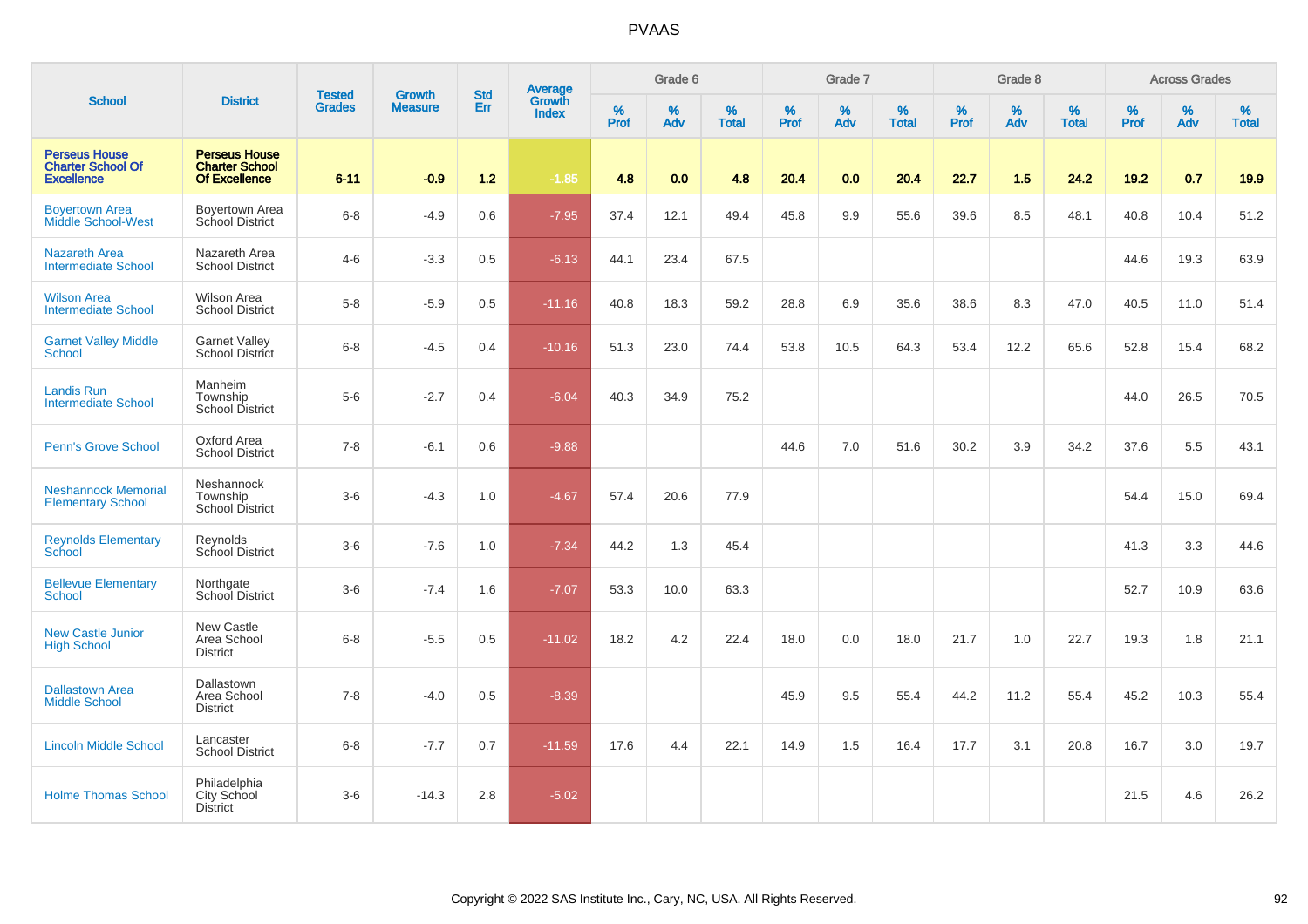|                                                                       |                                                                       | <b>Tested</b> | <b>Growth</b>  | <b>Std</b> | <b>Average</b><br>Growth |                  | Grade 6     |                   |                  | Grade 7  |                   |                  | Grade 8  |                   |                     | <b>Across Grades</b> |                   |
|-----------------------------------------------------------------------|-----------------------------------------------------------------------|---------------|----------------|------------|--------------------------|------------------|-------------|-------------------|------------------|----------|-------------------|------------------|----------|-------------------|---------------------|----------------------|-------------------|
| <b>School</b>                                                         | <b>District</b>                                                       | <b>Grades</b> | <b>Measure</b> | Err        | <b>Index</b>             | %<br><b>Prof</b> | $\%$<br>Adv | %<br><b>Total</b> | %<br><b>Prof</b> | %<br>Adv | %<br><b>Total</b> | %<br><b>Prof</b> | %<br>Adv | %<br><b>Total</b> | $\%$<br><b>Prof</b> | $\%$<br>Adv          | %<br><b>Total</b> |
| <b>Perseus House</b><br><b>Charter School Of</b><br><b>Excellence</b> | <b>Perseus House</b><br><b>Charter School</b><br><b>Of Excellence</b> | $6 - 11$      | $-0.9$         | 1.2        | $-1.85$                  | 4.8              | 0.0         | 4.8               | 20.4             | 0.0      | 20.4              | 22.7             | 1.5      | 24.2              | 19.2                | 0.7                  | 19.9              |
| <b>Holiday Park</b><br><b>Elementary School</b>                       | Plum Borough<br>School District                                       | $5-6$         | $-4.7$         | 0.6        | $-8.20$                  | 45.8             | 25.1        | 70.9              |                  |          |                   |                  |          |                   | 49.3                | 16.6                 | 65.9              |
| <b>Elizabethtown Area</b><br><b>Middle School</b>                     | Elizabethtown<br>Area School<br><b>District</b>                       | $7 - 8$       | $-5.1$         | 0.6        | $-8.70$                  |                  |             |                   | 46.4             | 4.7      | 51.2              | 44.1             | 10.0     | 54.2              | 45.2                | 7.5                  | 52.7              |
| Abington Junior High<br>School                                        | Abington<br>School District                                           | $7 - 9$       | $-5.2$         | 0.5        | $-10.79$                 |                  |             |                   | 49.6             | 11.6     | 61.3              | 41.4             | 10.4     | 51.8              | 46.2                | 11.1                 | 57.4              |
| <b>Pennridge Central</b><br>Middle School                             | Pennridge<br>School District                                          | $6 - 8$       | $-6.2$         | 0.6        | $-10.91$                 | 40.5             | 18.2        | 58.8              | 53.2             | 8.2      | 61.4              | 43.5             | 5.6      | 49.2              | 45.8                | 10.4                 | 56.1              |
| <b>Moss Side Middle</b><br>School                                     | Gateway<br>School District                                            | $5-6$         | $-3.9$         | 0.6        | $-6.64$                  | 42.9             | 10.8        | 53.8              |                  |          |                   |                  |          |                   | 46.5                | 8.2                  | 54.6              |
| <b>Jamison Elementary</b><br>School                                   | <b>Central Bucks</b><br><b>School District</b>                        | $3-6$         | $-6.0$         | 1.0        | $-6.13$                  | 54.0             | 17.1        | 71.0              |                  |          |                   |                  |          |                   | 55.0                | 16.0                 | 71.0              |
| <b>Forest Hills</b><br>Junior/Senior High<br><b>School</b>            | <b>Forest Hills</b><br><b>School District</b>                         | $7 - 11$      | $-9.0$         | 0.8        | $-11.40$                 |                  |             |                   | 30.9             | 3.2      | 34.2              | 22.3             | 2.5      | 24.8              | 26.6                | 2.9                  | 29.5              |
| Octorara Intermediate<br><b>School</b>                                | Octorara Area<br><b>School District</b>                               | $5-6$         | $-5.5$         | 0.8        | $-6.77$                  | 53.8             | 8.4         | 62.2              |                  |          |                   |                  |          |                   | 50.0                | 8.8                  | 58.8              |
| <b>Eden Hall Upper</b><br><b>Elementary School</b>                    | Pine-Richland<br><b>School District</b>                               | $4 - 6$       | $-4.6$         | 0.5        | $-9.45$                  | 56.2             | 26.5        | 82.7              |                  |          |                   |                  |          |                   | 51.2                | 28.5                 | 79.8              |
| <b>Haine Middle School</b>                                            | Seneca Valley<br>School District                                      | $5-6$         | $-3.9$         | 0.6        | $-7.13$                  | 44.3             | 31.4        | 75.6              |                  |          |                   |                  |          |                   | 47.6                | 24.1                 | 71.7              |
| <b>Westmont Hilltop</b><br><b>Elementary School</b>                   | Westmont<br><b>Hilltop School</b><br><b>District</b>                  | $3-6$         | $-6.4$         | 0.9        | $-7.65$                  | 36.4             | 12.1        | 48.5              |                  |          |                   |                  |          |                   | 37.2                | 12.4                 | 49.6              |
| <b>Oblock Junior High</b><br><b>School</b>                            | Plum Borough<br>School District                                       | $7 - 8$       | $-6.8$         | 0.6        | $-11.40$                 |                  |             |                   | 50.0             | 6.0      | 56.0              | 49.2             | 5.7      | 54.9              | 49.6                | 5.9                  | 55.5              |
| <b>Holland Middle School</b><br>(8447)                                | Council Rock<br><b>School District</b>                                | $7 - 8$       | $-5.6$         | 0.5        | $-12.15$                 |                  |             |                   | 51.1             | 6.2      | 57.3              | 41.8             | 9.7      | 51.5              | 46.5                | 8.0                  | 54.5              |
| Owen J Roberts<br><b>Middle School</b>                                | Owen J Roberts<br><b>School District</b>                              | $7 - 8$       | $-7.0$         | 0.5        | $-14.38$                 |                  |             |                   | 56.3             | 10.6     | 67.0              | 51.6             | 11.0     | 62.6              | 54.1                | 10.8                 | 64.9              |